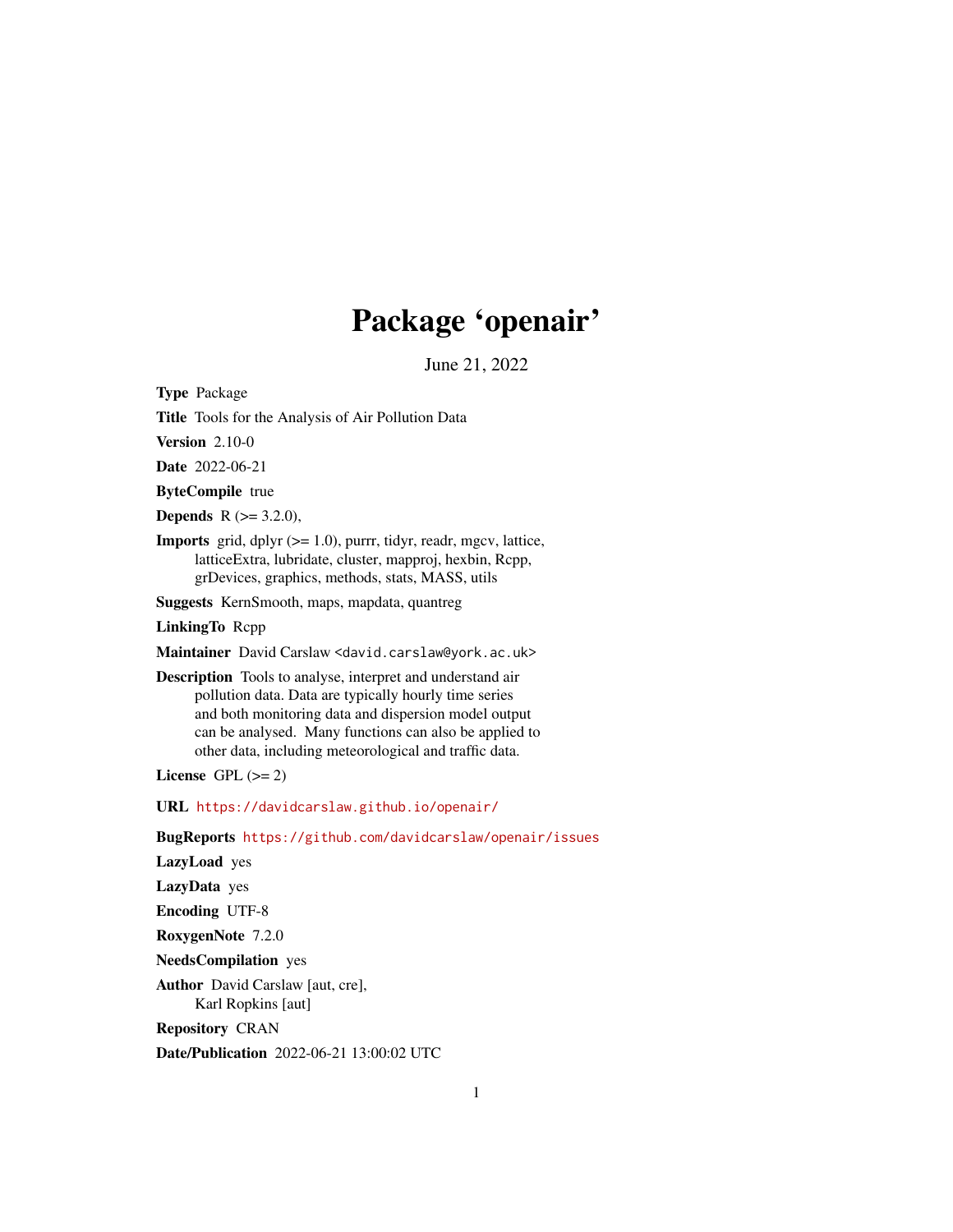# R topics documented:

|                                                                                                                     | 3  |
|---------------------------------------------------------------------------------------------------------------------|----|
|                                                                                                                     | 5  |
|                                                                                                                     | 6  |
|                                                                                                                     | 6  |
|                                                                                                                     | 8  |
|                                                                                                                     | 10 |
|                                                                                                                     | 14 |
|                                                                                                                     | 17 |
|                                                                                                                     | 20 |
|                                                                                                                     | 23 |
| $drawOpenKey \dots \dots \dots \dots \dots \dots \dots \dots \dots \dots \dots \dots \dots \dots \dots \dots \dots$ | 25 |
|                                                                                                                     | 28 |
|                                                                                                                     | 31 |
|                                                                                                                     | 34 |
|                                                                                                                     | 38 |
|                                                                                                                     | 41 |
|                                                                                                                     | 42 |
|                                                                                                                     | 57 |
|                                                                                                                     | 58 |
|                                                                                                                     | 61 |
|                                                                                                                     | 64 |
| modStats                                                                                                            | 66 |
|                                                                                                                     | 69 |
|                                                                                                                     | 70 |
|                                                                                                                     | 71 |
|                                                                                                                     | 73 |
|                                                                                                                     | 77 |
|                                                                                                                     | 81 |
|                                                                                                                     | 84 |
|                                                                                                                     | 86 |
|                                                                                                                     | 90 |
|                                                                                                                     |    |
|                                                                                                                     | 99 |
|                                                                                                                     |    |
|                                                                                                                     |    |
|                                                                                                                     |    |
|                                                                                                                     |    |
|                                                                                                                     |    |
|                                                                                                                     |    |
|                                                                                                                     |    |
|                                                                                                                     |    |
|                                                                                                                     |    |
|                                                                                                                     |    |
|                                                                                                                     |    |
|                                                                                                                     |    |
|                                                                                                                     |    |
|                                                                                                                     |    |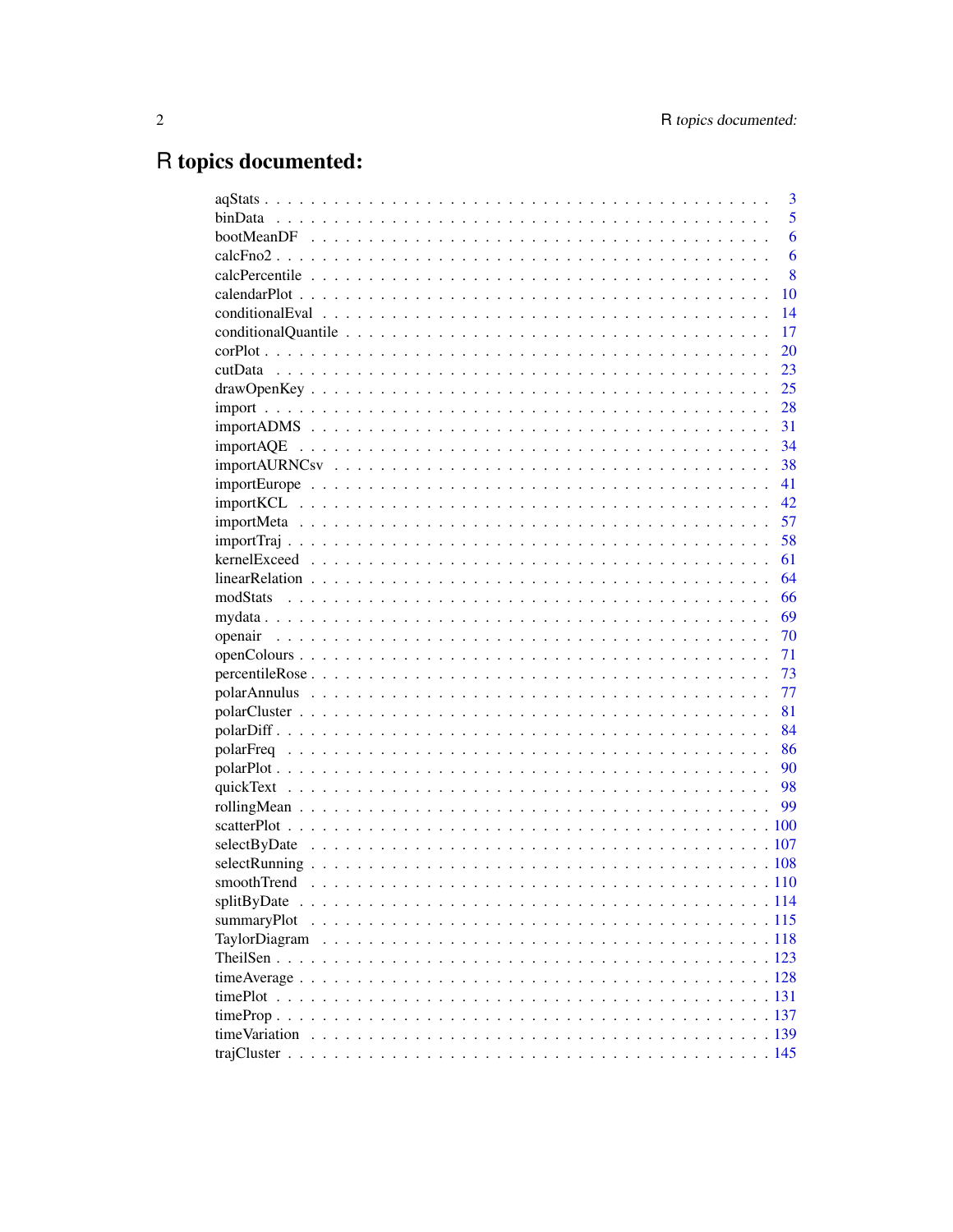#### <span id="page-2-0"></span> $aqStats$  3

| Index |  |  |  |  |  |  |  |  |  |  |  |  |  |  |  |  |  |  |  |  |
|-------|--|--|--|--|--|--|--|--|--|--|--|--|--|--|--|--|--|--|--|--|
|       |  |  |  |  |  |  |  |  |  |  |  |  |  |  |  |  |  |  |  |  |
|       |  |  |  |  |  |  |  |  |  |  |  |  |  |  |  |  |  |  |  |  |
|       |  |  |  |  |  |  |  |  |  |  |  |  |  |  |  |  |  |  |  |  |
|       |  |  |  |  |  |  |  |  |  |  |  |  |  |  |  |  |  |  |  |  |
|       |  |  |  |  |  |  |  |  |  |  |  |  |  |  |  |  |  |  |  |  |

aqStats *Calculate summary statistics for air pollution data by year*

# Description

Calculate a range of air pollution-relevant statistics by year.

# Usage

```
aqStats(
 mydata,
 pollutant = "no2",
 type = "default",
 data.thresh = 0,
 percentile = c(95, 99),
  transpose = FALSE,
  ...
)
```

| mydata      | A data frame containing a date field of hourly data.                                                                                                                                                                                                                                                                                                                           |
|-------------|--------------------------------------------------------------------------------------------------------------------------------------------------------------------------------------------------------------------------------------------------------------------------------------------------------------------------------------------------------------------------------|
| pollutant   | The name of a pollutant e.g. pollutant = $c("03", "pm10").$                                                                                                                                                                                                                                                                                                                    |
| type        | type allows timeAverage to be applied to cases where there are groups of data<br>that need to be split and the function applied to each group. The most common<br>example is data with multiple sites identified with a column representing site<br>name e.g. type = "site". More generally, type should be used where the date<br>repeats for a particular grouping variable. |
| data.thresh | The data capture threshold in if data capture over the period of interest is less<br>than this value. data. thresh is used for example in the calculation of daily<br>mean values from hourly data. If there are less than data. thresh percentage of<br>measurements available in a period, NA is returned.                                                                   |
| percentile  | Percentile values to calculate for each pollutant.                                                                                                                                                                                                                                                                                                                             |
| transpose   | The default is to return a data frame with columns representing the statistics. If<br>transpose = TRUE then the results have columns for each pollutant-site combi-<br>nation.                                                                                                                                                                                                 |
| $\cdots$    | Other arguments, currently unused.                                                                                                                                                                                                                                                                                                                                             |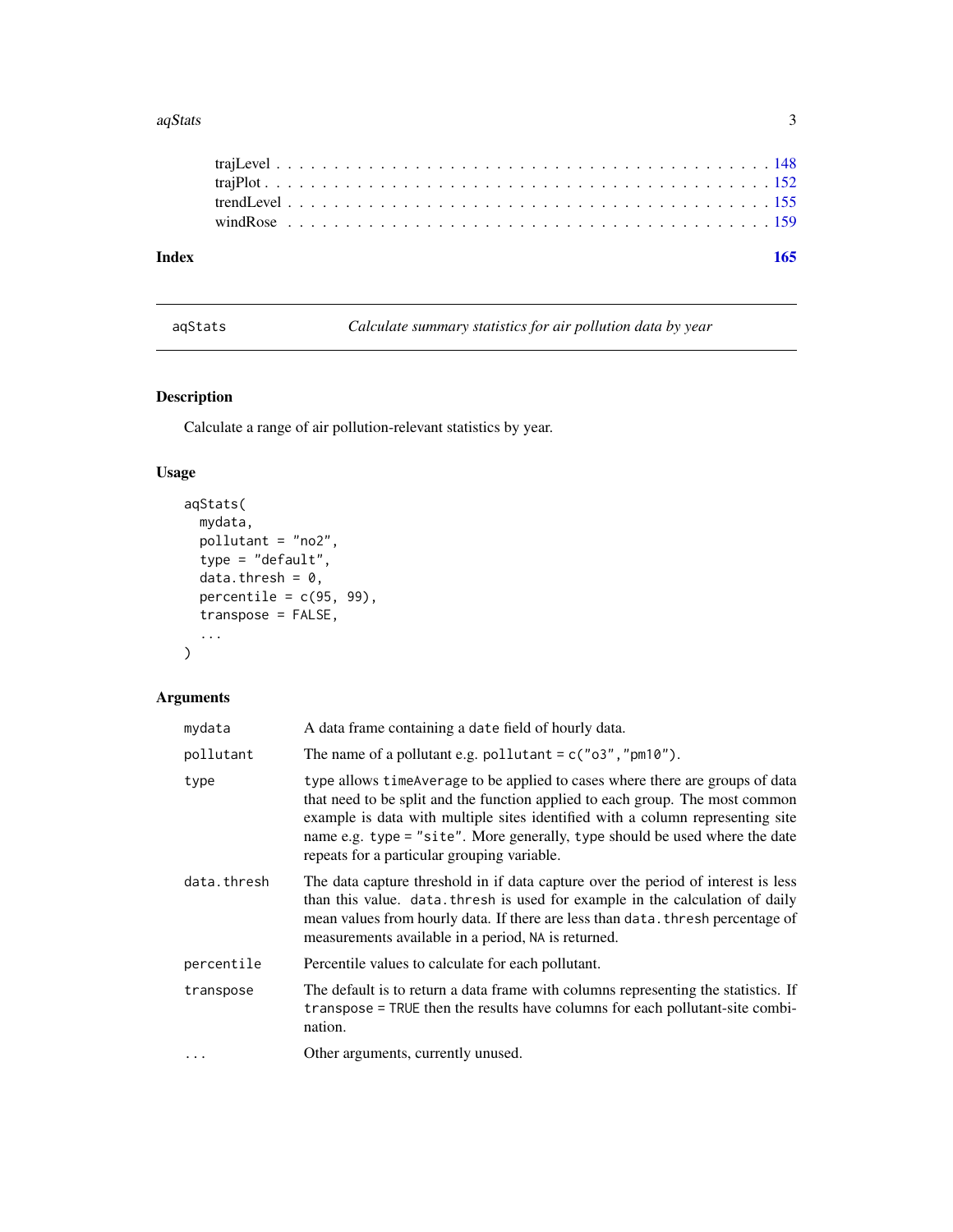This function calculates a range of common and air pollution-specific statistics from a data frame. The statistics are calculated on an annual basis and the input is assumed to be hourly data. The function can cope with several sites and years e.g. using type = "site". The user can control the output by setting transpose appropriately.

Note that the input data is assumed to be in mass units e.g. ug/m3 for all species except CO (mg/m3). The following statistics are calculated:

- data.capture percentage data capture over a full year.
- mean annual mean.
- minimum minimum hourly value.
- maximum maximum hourly value.
- median median value.
- max.daily maximum daily mean.
- max.rolling.8 maximum 8-hour rolling mean.
- max.rolling.24 maximum 24-hour rolling mean.
- percentile.95 95th percentile. Note that several percentiles can be calculated.
- roll.8.O3.gt.100 number of days when the daily maximum rolling 8-hour mean ozone concentration is >100 ug/m3. This is the target value.
- roll.8.O3.gt.120 number of days when the daily maximum rolling 8-hour mean ozone concentration is >120 ug/m3. This is the Limit Value not to be exceeded > 10 days a year.
- AOT40 is the accumulated amount of ozone over the threshold value of 40 ppb for daylight hours in the growing season (April to September). Note that latitude and longitude can also be passed to this calculation.
- hours.gt.200 number of hours NO2 is more than 200 ug/m3.
- days.gt.50 number of days PM10 is more than 50 ug/m3.

For the rolling means, the user can supply the option align, which can be "centre" (default), "left" or "right". See rollingMean for more details.

There can be small discrepancies with the AURN due to the treatment of rounding data. The aqStats function does not round, whereas AURN data can be rounded at several stages during the calculations.

#### Author(s)

David Carslaw

#### Examples

```
## Statistics for 2004. NOTE! these data are in ppb/ppm so the
## example is for illustrative purposes only
aqStats(selectByDate(mydata, year = 2004), pollutant = "no2")
```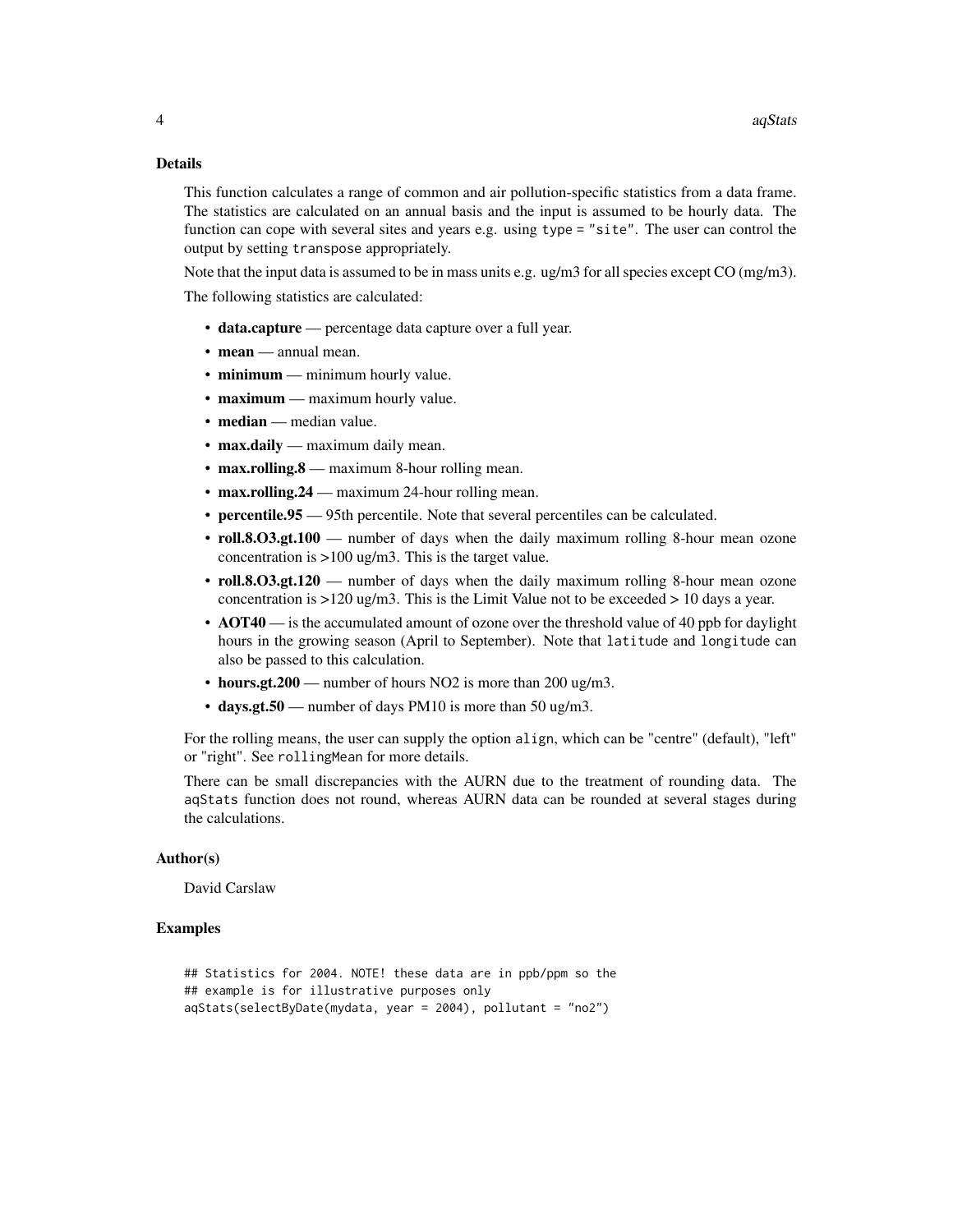<span id="page-4-0"></span>

## Description

Bin a variable and calculate mean an uncertainties in mean

# Usage

```
binData(mydata, bin = "nox", uncer = "no2", n = 40, interval = NA, breaks = NA)
```
#### **Arguments**

| mydata   | Name of the data frame to process.                                                                                         |
|----------|----------------------------------------------------------------------------------------------------------------------------|
| bin      | The name of the column to divide into intervals                                                                            |
| uncer    | The name of the column for which the mean, lower and upper uncertainties<br>should be calculated for each interval of bin. |
| n        | The number of intervals to split bin into.                                                                                 |
| interval | The interval to be used for binning the data.                                                                              |
| breaks   | User specified breaks to use for binning.                                                                                  |

#### Details

This function summarises data by intervals and calculates the mean and bootstrap 95% confidence intervals in the mean of a chosen variable in a data frame. Any other numeric variables are summarised by their mean intervals.

There are three options for binning. The default is to bon bin into 40 intervals. Second, the user can choose an binning interval e.g. interval = 5. Third, the user can supply their own breaks to use as binning intervals.

#### Value

Retruns a summarised data frame with new columns for the mean and upper / lower 95% confidence intervals in the mean.

#### Examples

```
# how does nox vary by intervals of wind speed?
results <- binData(mydata, bin = "ws", uncer = "nox")
# easy to plot this using ggplot2
## Not run:
library(ggplot2)
ggplot(results, aes(ws, mean, ymin = min, ymax = max)) +geom_pointrange()
```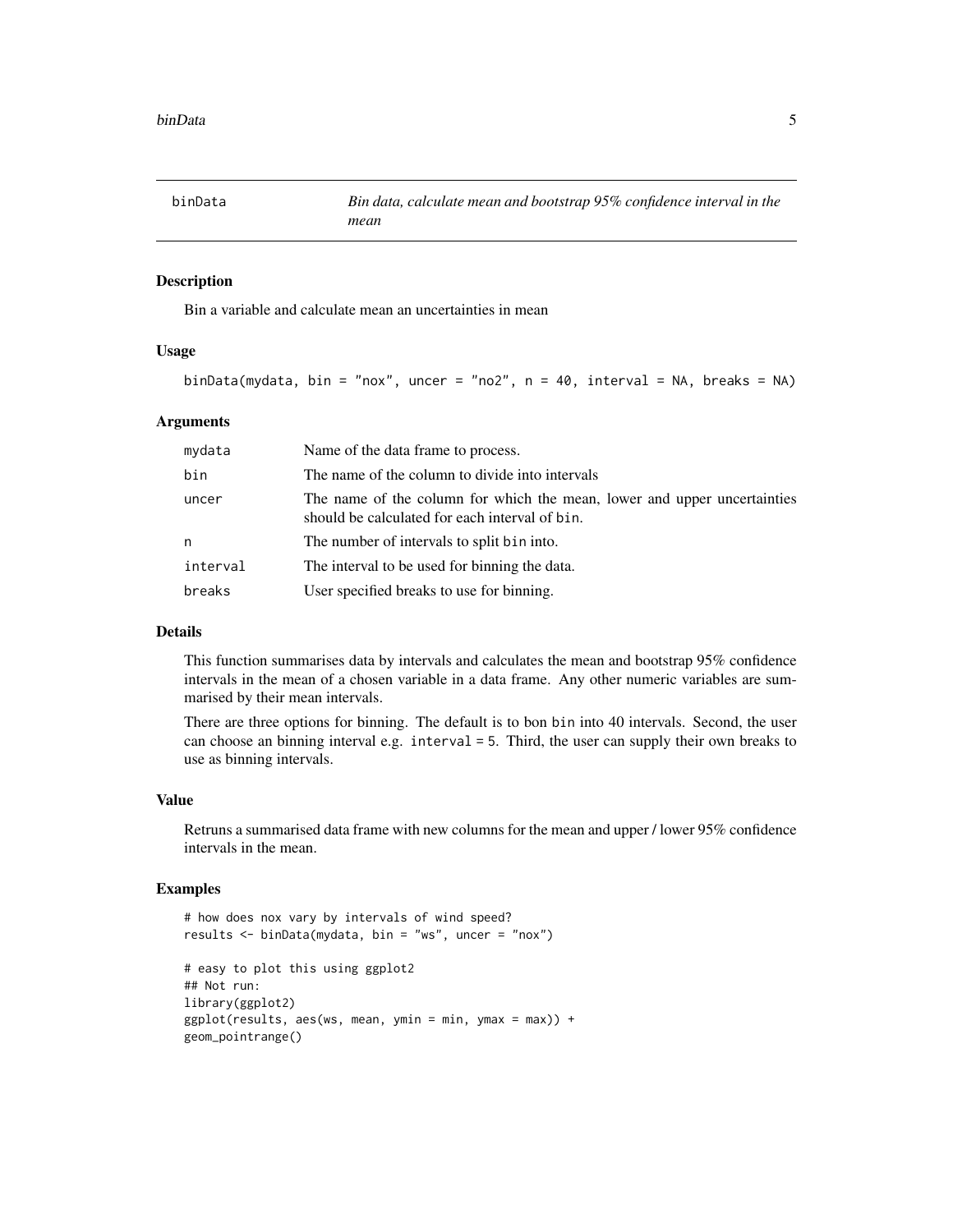<span id="page-5-0"></span> $6$  calcFno2

## End(Not run)

#### bootMeanDF *Bootsrap confidence intervals in the mean*

#### Description

A utility function to calculation the uncertainty intervals in the mean of a vector. The function removes any missing data before the calculation.

#### Usage

bootMeanDF(x, conf.int =  $0.95$ , B = 1000)

# Arguments

|          | A vector from which the mean and bootstrap confidence intervals in the mean<br>are to be calculated |
|----------|-----------------------------------------------------------------------------------------------------|
| conf.int | The confidence interval: $\delta$ default = 0.95.                                                   |
| R.       | The number of bootstrap simulations                                                                 |

# Value

Returns a data frame with the mean, lower uncertainty, upper uncertainty and number of values used in the calculation

#### Examples

test  $\leq$  rnorm(20, mean = 10) bootMeanDF(test)

calcFno2 *Estimate NO2/NOX emission ratios from monitoring data*

#### Description

Given hourly NOX and NO2 from a roadside site and hourly NOX, NO2 and O3 from a background site the function will estimate the emissions ratio of NO2/NOX — the level of primary NO2

#### Usage

```
calcFno2(input, tau = 60, user.fno2, main = "", xlab = "year", ...)
```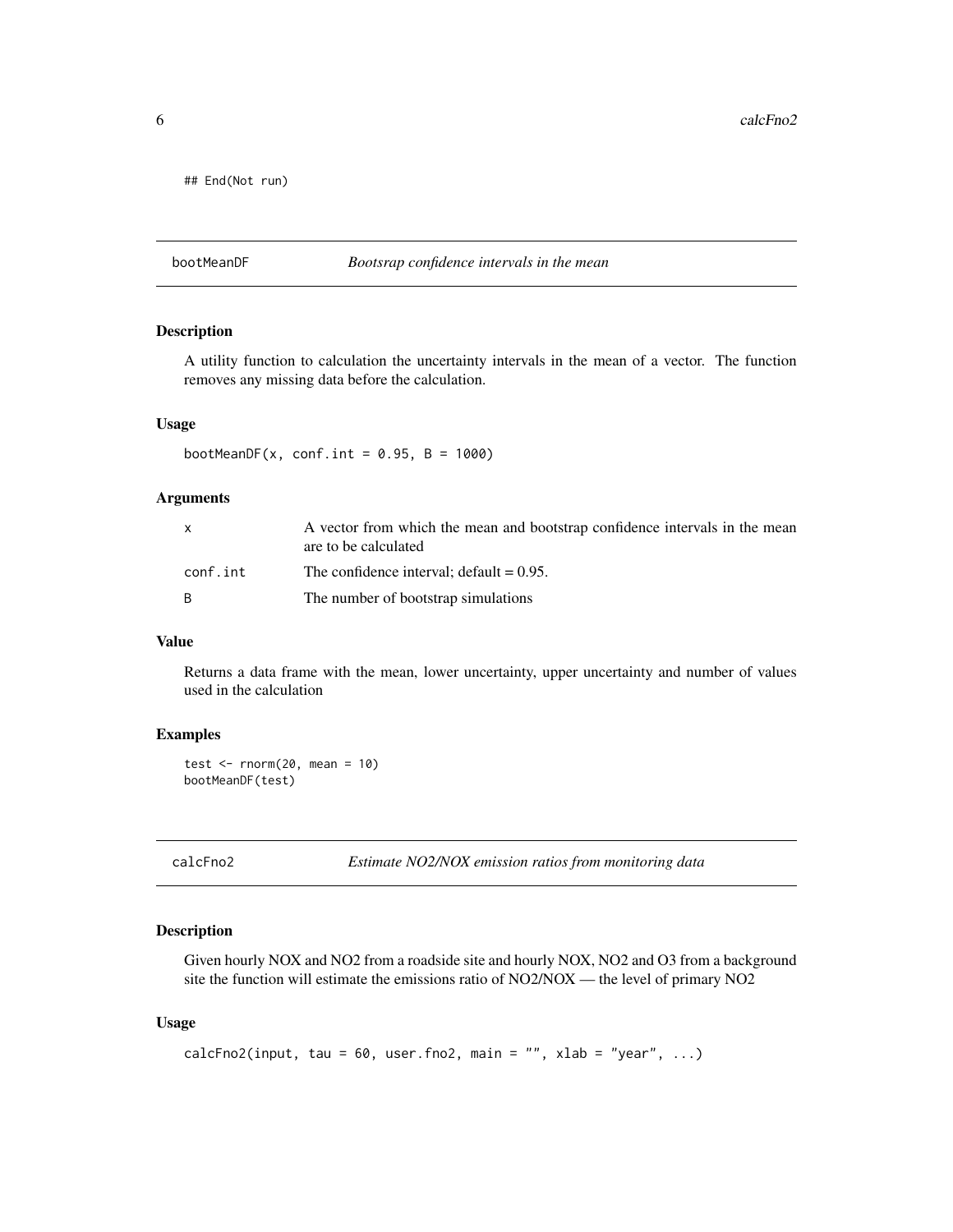#### calcFno2 7

#### Arguments

| input     | A data frame with the following fields. nox and not provided NOX and NO2<br>concentrations), back_nox, back_no2 and back_o3 (hourly background con-<br>centrations of each pollutant). In addition temp (temperature in degrees Celsius)<br>and c1 (cloud cover in Oktas). Note that if temp and c1 are not available, typical<br>means values of 11 deg. C and cloud $=$ 3.5 will be used. |
|-----------|---------------------------------------------------------------------------------------------------------------------------------------------------------------------------------------------------------------------------------------------------------------------------------------------------------------------------------------------------------------------------------------------|
| tau       | Mixing time scale. It is unlikely the user will need to adjust this. See details<br>below.                                                                                                                                                                                                                                                                                                  |
| user.fno2 | User-supplied f-NO2 fraction e.g. 0.1 is a NO2/NOX ratio of 10 series and is<br>useful for testing "what if" questions.                                                                                                                                                                                                                                                                     |
| main      | Title of plot if required.                                                                                                                                                                                                                                                                                                                                                                  |
| xlab      | x-axis label.                                                                                                                                                                                                                                                                                                                                                                               |
| .         | Other graphical parameters send to scatterPlot.                                                                                                                                                                                                                                                                                                                                             |

#### Details

The principal purpose of this function is to estimate the level of primary (or direct) NO2 from road vehicles. When hourly data of NOX, NO2 and O3 are available, the total oxidant method of Clapp and Jenkin (2001) can be used. If roadside O3 measurements are available see [linearRelation](#page-63-1) for details of how to estimate the primary NO2 fraction.

In the absence of roadside O3 measurements, it is rather more problematic to calculate the fraction of primary NO2. Carslaw and Beevers (2005c) developed an approach based on [linearRelation](#page-63-1) the analysis of roadside and background measurements. The increment in roadside NO2 concentrations is primarily determined by direct emissions of NO2 and the availability of One to react with NO to form NO2. The method aims to quantify the amount of NO2 formed through these two processes by seeking the optimum level of primary NO2 that gives the least error.

Test data is provided at <https://davidcarslaw.github.io/openair/>.

## Value

As well as generating the plot itself, calcFno2 also returns an object of class "openair". The object includes three main components: call, the command used to generate the plot; data, the data frame of summarised information used to make the plot; and plot, the plot itself. If retained, e.g. using output  $\leq$  calcFno2( $\ldots$ ), this output can be used to recover the data, reproduce or rework the original plot or undertake further analysis.

An openair output can be manipulated using a number of generic operations, including print, plot and summary.

# Author(s)

David Carslaw

#### References

Clapp, L.J., Jenkin, M.E., 2001. Analysis of the relationship between ambient levels of O3, NO2 and NO as a function of NOX in the UK. Atmospheric Environment 35 (36), 6391-6405.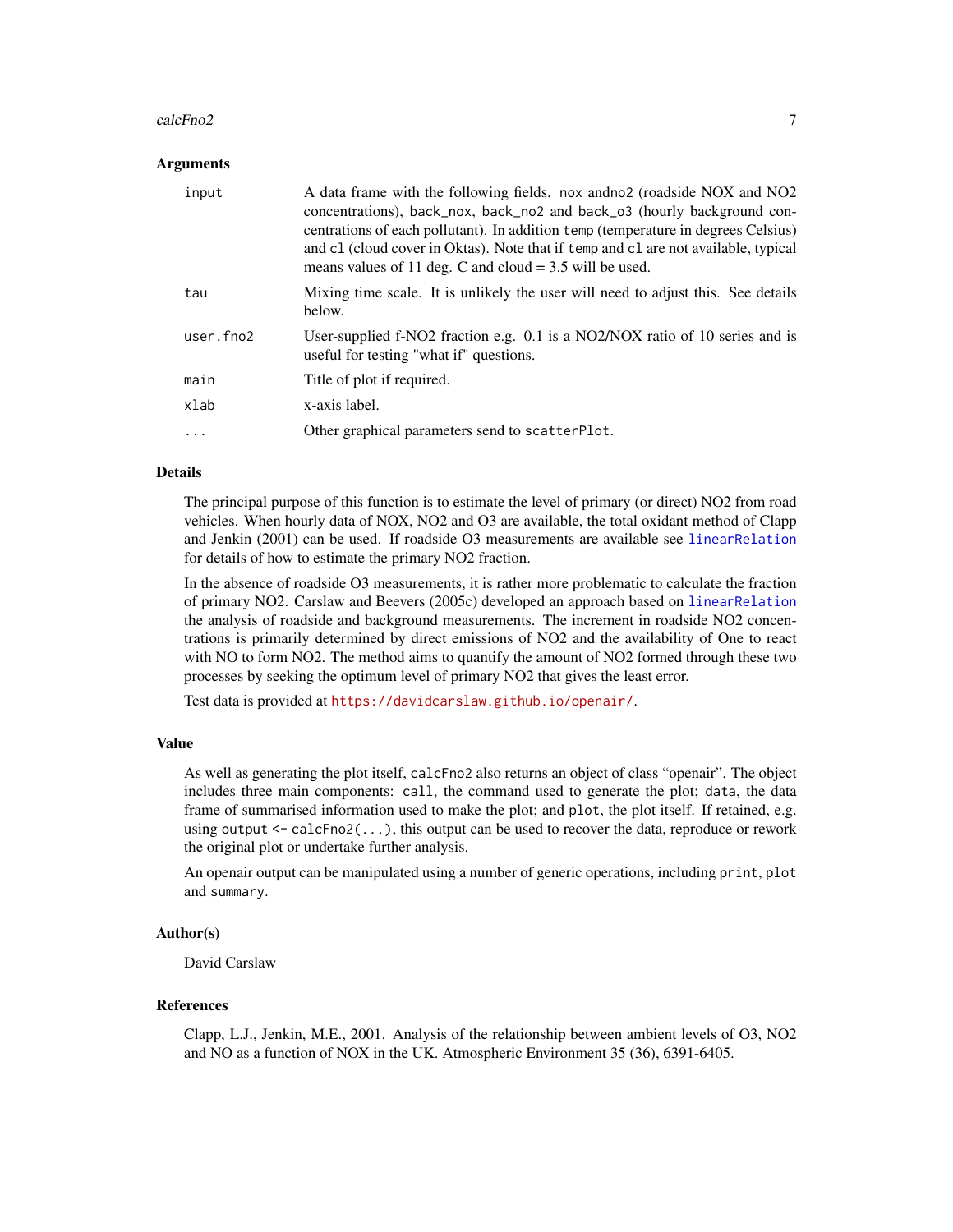<span id="page-7-0"></span>Carslaw, D.C. and N Carslaw (2007). Detecting and characterising small changes in urban nitrogen dioxide concentrations. Atmospheric Environment. Vol. 41, 4723-4733.

Carslaw, D.C., Beevers, S.D. and M.C. Bell (2007). Risks of exceeding the hourly EU limit value for nitrogen dioxide resulting from increased road transport emissions of primary nitrogen dioxide. Atmospheric Environment 41 2073-2082.

Carslaw, D.C. (2005a). Evidence of an increasing NO2/NOX emissions ratio from road traffic emissions. Atmospheric Environment, 39(26) 4793-4802.

Carslaw, D.C. and Beevers, S.D. (2005b). Development of an urban inventory for road transport emissions of NO2 and comparison with estimates derived from ambient measurements. Atmospheric Environment, (39): 2049-2059.

Carslaw, D.C. and Beevers, S.D. (2005c). Estimations of road vehicle primary NO2 exhaust emission fractions using monitoring data in London. Atmospheric Environment, 39(1): 167-177.

Carslaw, D. C. and S. D. Beevers (2004). Investigating the Potential Importance of Primary NO2 Emissions in a Street Canyon. Atmospheric Environment 38(22): 3585-3594.

Carslaw, D. C. and S. D. Beevers (2004). New Directions: Should road vehicle emissions legislation consider primary NO2? Atmospheric Environment 38(8): 1233-1234.

#### See Also

[linearRelation](#page-63-1) if you have roadside ozone measurements.

#### Examples

## Users should see the full openair manual for examples of how ## to use this function.

calcPercentile *Calculate percentile values from a time series*

#### Description

Calculates multiple percentile values from a time series, with flexible time aggregation.

#### Usage

```
calcPercentile(
  mydata,
  pollutant = "o3",
  avg.time = "month",
 percentile = 50,
 data.thresh = 0,
  start = NA
)
```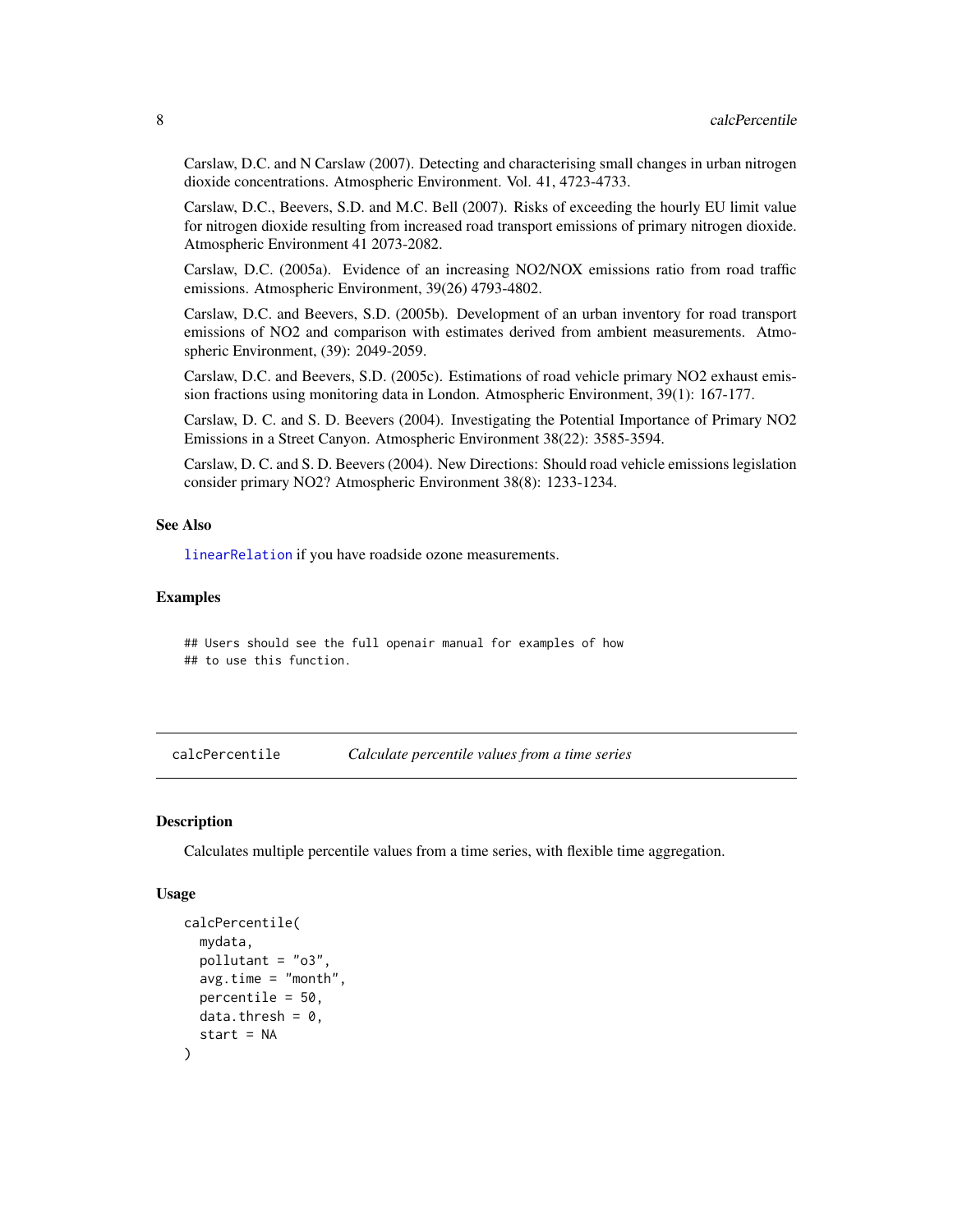## calcPercentile 9

# Arguments

| mydata      | A data frame of data with a date field in the format Date or POSIXct. Must<br>have one variable to apply calculations to.                     |
|-------------|-----------------------------------------------------------------------------------------------------------------------------------------------|
| pollutant   | Name of variable to process. Mandatory.                                                                                                       |
| avg.time    | Averaging period to use. See time Average for details.                                                                                        |
| percentile  | A vector of percentile values. For example percentile $=$ 50 for median values,<br>percentile = $c(5, 50, 95$ for multiple percentile values. |
| data.thresh | Data threshold to apply when aggregating data. See time Average for details.                                                                  |
| start       | Start date to use - see time Average for details.                                                                                             |

#### Details

This is a utility function to calculate percentiles and is used in, for example, timePlot. Given a data frame with a date field and one other numeric variable, percentiles are calculated.

#### Value

Returns a data frame with new columns for each percentile level. New columns are given names like percentile.95 e.g. when percentile = 95 is chosen. See examples below.

#### Author(s)

David Carslaw

# See Also

[timePlot](#page-130-1), [timeAverage](#page-127-1)

# Examples

```
# 95th percentile monthly o3 concentrations
percentiles <- calcPercentile(mydata, pollutant ="o3",
avg.time = "month", percentile = 95)
```
head(percentiles)

```
# 5, 50, 95th percentile monthly o3 concentrations
## Not run:
percentiles <- calcPercentile(mydata, pollutant ="o3",
avg.time = "month", percentile = c(5, 50, 95))
```
head(percentiles)

## End(Not run)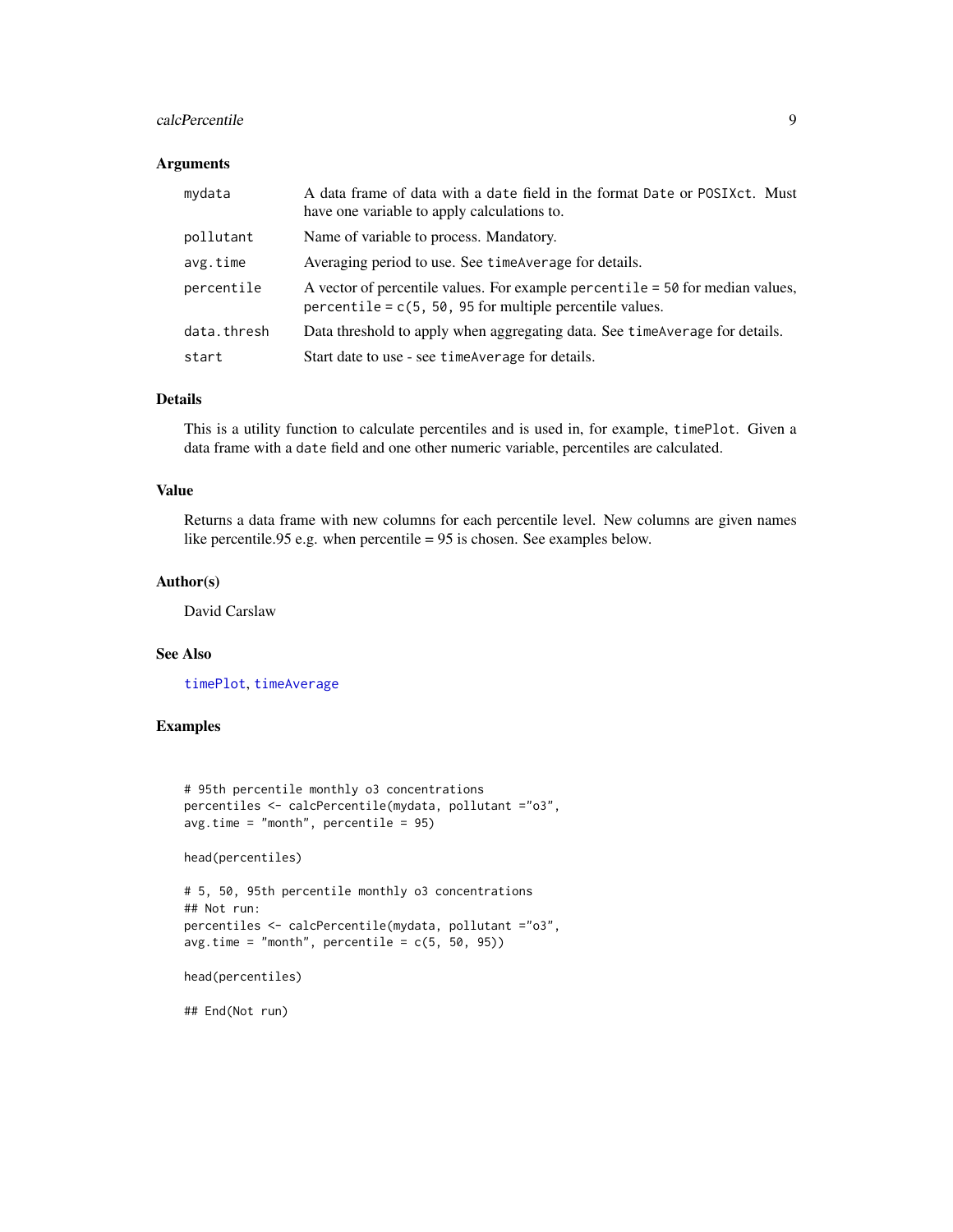<span id="page-9-0"></span>

# Description

This function will plot data by month laid out in a conventional calendar format. The main purpose is to help rapidly visualise potentially complex data in a familiar way. Users can also choose to show daily mean wind vectors if wind speed and direction are available.

#### Usage

```
calendarPlot(
  mydata,
 pollutant = "nox",
 year = 2003,
 month = 1:12,
  type = "default",
  annotate = "date",
  statistic = "mean",
  \text{cols} = \text{"heat",}limits = c(0, 100),
  lim = NULL,
  col.lim = c("grey30", "black"),
  col.arrow = "black",
  font.lim = c(1, 2),
  cex.lim = c(0.6, 1),digits = 0,
  data.thresh = 0,
  labels = NA,
 breaks = NA,
  w.shift = 0,
  remove.empty = TRUE,
 main = NULL,
  key.header = ",
  key.footer = ",
  key.position = "right",
  key = TRUE,auto.text = TRUE,...
```

```
)
```

| mydata    | A data frame minimally containing date and at least one other numeric variable.<br>The date should be in either Date format or class POSIXct. |
|-----------|-----------------------------------------------------------------------------------------------------------------------------------------------|
| pollutant | Mandatory. A pollutant name corresponding to a variable in a data frame should<br>be supplied e.g. pollutant $=$ "nox".                       |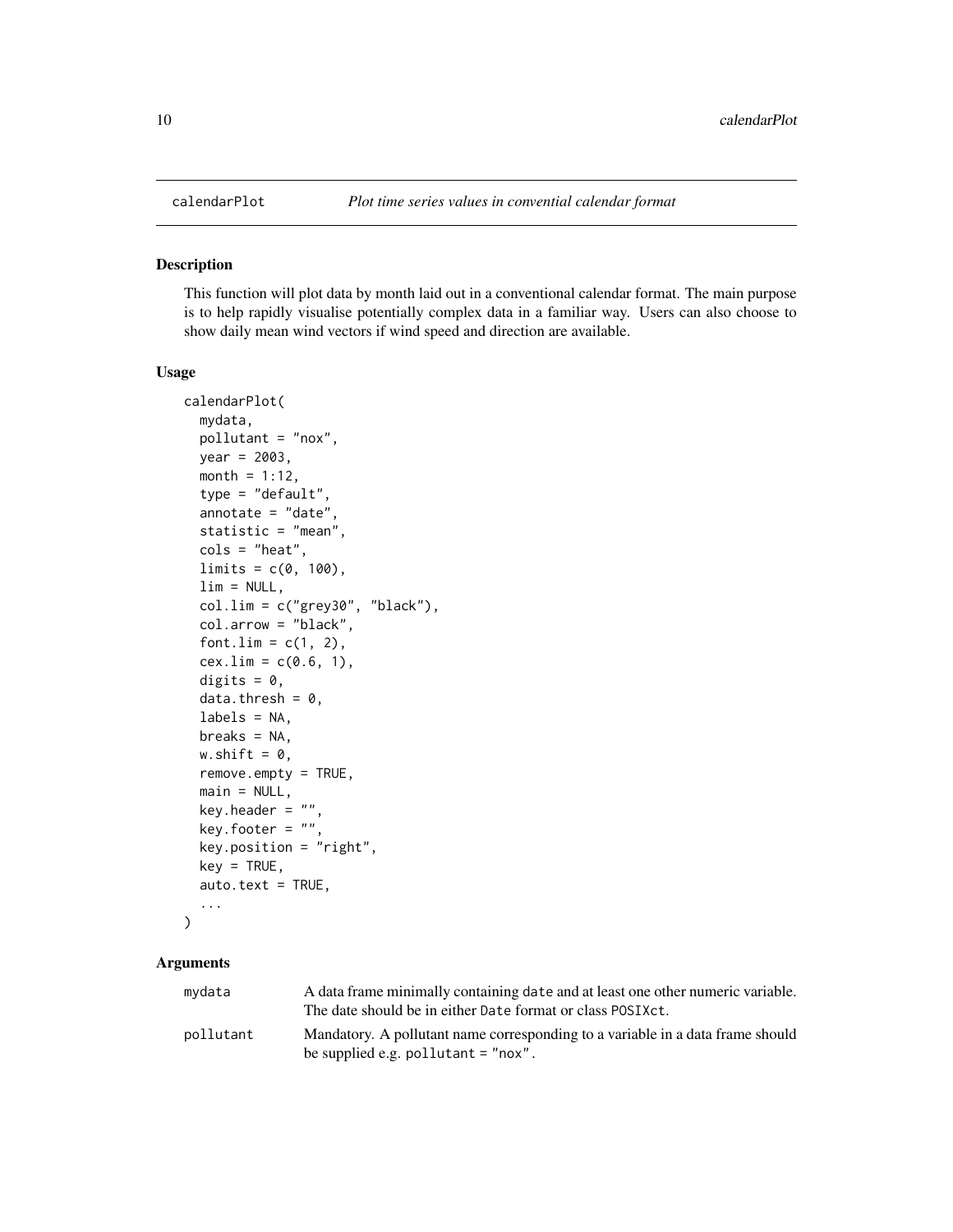| year        | Year to plot e.g. year = 2003. If not supplied all data potentially spanning<br>several years will be plotted.                                                                                                                                                                                                                                                                                                                            |
|-------------|-------------------------------------------------------------------------------------------------------------------------------------------------------------------------------------------------------------------------------------------------------------------------------------------------------------------------------------------------------------------------------------------------------------------------------------------|
| month       | If only certain month are required. By default the function will plot an entire<br>year even if months are missing. To only plot certain months use the month op-<br>tion where month is a numeric 1:12 e.g. month = $c(1, 12)$ to only plot January<br>and December.                                                                                                                                                                     |
| type        | Not yet implemented.                                                                                                                                                                                                                                                                                                                                                                                                                      |
| annotate    | This option controls what appears on each day of the calendar. Can be: "date"<br>— shows day of the month; "wd" — shows vector-averaged wind direction, or<br>"ws" — shows vector-averaged wind direction scaled by wind speed. Finally it<br>can be "value" which shows the daily mean value.                                                                                                                                            |
| statistic   | Statistic passed to timeAverage.                                                                                                                                                                                                                                                                                                                                                                                                          |
| cols        | Colours to be used for plotting. Options include "default", "increment", "heat",<br>"jet" and RColorBrewer colours - see the openair openColours function for<br>more details. For user defined the user can supply a list of colour names recog-<br>nised by R (type colours () to see the full list). An example would be $\text{cols} =$<br>c("yellow", "green", "blue")                                                               |
| limits      | Use this option to manually set the colour scale limits. This is useful in the case<br>when there is a need for two or more plots and a consistent scale is needed on<br>each. Set the limits to cover the maximimum range of the data for all plots of<br>interest. For example, if one plot had data covering 0–60 and another 0–100,<br>then set limits = $c(0, 100)$ . Note that data will be ignored if outside the limits<br>range. |
| lim         | A threshold value to help differentiate values above and below lim. It is used<br>when annotate = "value". See next few options for control over the labels<br>used.                                                                                                                                                                                                                                                                      |
| col.lim     | For the annotation of concentration labels on each day. The first sets the colour<br>of the text below lim and the second sets the colour of the text above lim.                                                                                                                                                                                                                                                                          |
| col.arrow   | The colour of the annotated wind direction / wind speed arrows.                                                                                                                                                                                                                                                                                                                                                                           |
| font.lim    | For the annotation of concentration labels on each day. The first sets the font of<br>the text below 1im and the second sets the font of the text above 1im. Note that<br>font = 1 is normal text and font = 2 is bold text.                                                                                                                                                                                                              |
| cex.lim     | For the annotation of concentration labels on each day. The first sets the size of<br>the text below lim and the second sets the size of the text above lim.                                                                                                                                                                                                                                                                              |
| digits      | The number of digits used to display concentration values when annotate $=$<br>"value".                                                                                                                                                                                                                                                                                                                                                   |
| data.thresh | Data capture threshold passed to timeAverage. For example, data. thresh =<br>75 means that at least 75% of the data must be available in a day for the value to<br>be calculate, else the data is removed.                                                                                                                                                                                                                                |
| labels      | If a categorical scale is required then these labels will be used. Note there is one<br>less label than break. For example, labels = c("good", "bad", "very bad").<br>breaks must also be supplied if labels are given.                                                                                                                                                                                                                   |
| breaks      | If a categorical scale is required then these breaks will be used. For exam-<br>ple, breaks = $c(0, 50, 100, 1000)$ . In this case "good" corresponds to values                                                                                                                                                                                                                                                                           |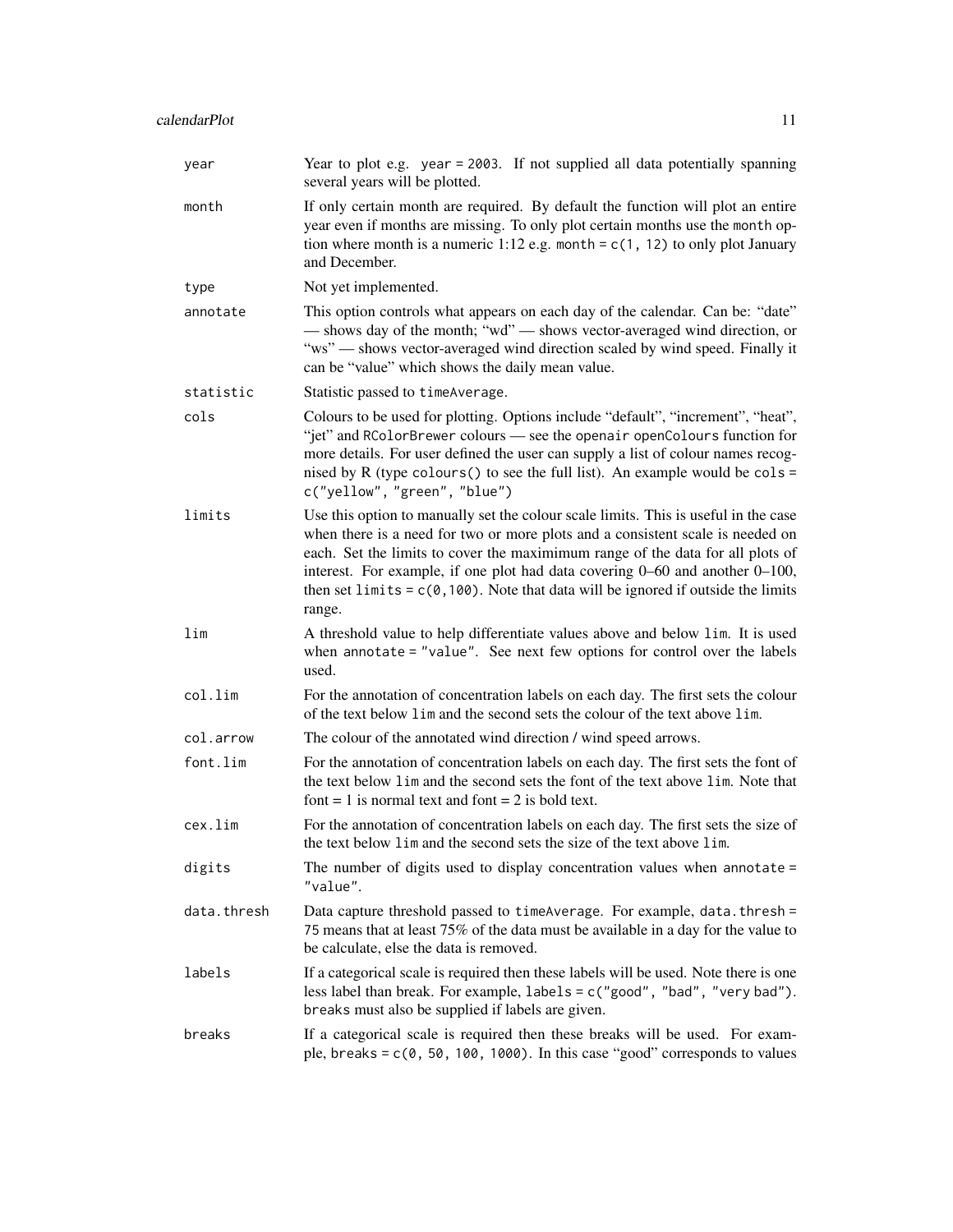|              | berween 0 and 50 and so on. Users should set the maximum value of breaks to<br>exceed the maximum data value to ensure it is within the maximum final range<br>e.g. 100-1000 in this case.                                                                                                                         |
|--------------|--------------------------------------------------------------------------------------------------------------------------------------------------------------------------------------------------------------------------------------------------------------------------------------------------------------------|
| w.shift      | Controls the order of the days of the week. By default the plot shows Saturday<br>first (w. shift = $\theta$ ). To change this so that it starts on a Monday for example, set<br>w.shift = 2, and so on.                                                                                                           |
| remove.empty | Should months with no data present be removed? Default is TRUE.                                                                                                                                                                                                                                                    |
| main         | The plot title; default is pollutant and year.                                                                                                                                                                                                                                                                     |
| key.header   | Adds additional text/labels to the scale key. For example, passing calendarPlot (mydata,<br>key.header = "header", key.footer = "footer") adds addition text above<br>and below the scale key. These arguments are passed to draw0penKey via<br>quickText, applying the auto. text argument, to handle formatting. |
| key.footer   | see key.header.                                                                                                                                                                                                                                                                                                    |
| key.position | Location where the scale key is to plotted. Allowed arguments currently include<br>"top", "right", "bottom" and "left".                                                                                                                                                                                            |
| key          | Fine control of the scale key via draw0penKey. See draw0penKey for further<br>details.                                                                                                                                                                                                                             |
| auto.text    | Either TRUE (default) or FALSE. If TRUE titles and axis labels will automatically<br>try and format pollutant names and units properly e.g. by subscripting the '2' in<br>NO <sub>2</sub> .                                                                                                                        |
| .            | Other graphical parameters are passed onto the lattice function lattice: levelplot,<br>with common axis and title labelling options (such as xlab, ylab, main) being<br>passed to via quickText to handle routine formatting.                                                                                      |
|              |                                                                                                                                                                                                                                                                                                                    |

calendarPlot will plot data in a conventional calendar format i.e. by month and day of the week. Daily statistics are calculated using [timeAverage](#page-127-1), which by default will calculate the daily mean concentration.

If wind direction is available it is then possible to plot the wind direction vector on each day. This is very useful for getting a feel for the meteorological conditions that affect pollutant concentrations. Note that if hourly or higher time resolution are supplied, then calendarPlot will calculate daily averages using [timeAverage](#page-127-1), which ensures that wind directions are vector-averaged.

If wind speed is also available, then setting the option annotate = "ws" will plot the wind vectors whose length is scaled to the wind speed. Thus information on the daily mean wind speed and direction are available.

It is also possible to plot categorical scales. This is useful where, for example, an air quality index defines concentrations as bands e.g. "good", "poor". In these cases users must supply labels and corresponding breaks.

Note that is is possible to pre-calculate concentrations in some way before passing the data to calendarPlot. For example [rollingMean](#page-98-1) could be used to calculate rolling 8-hour mean concentrations. The data can then be passed to calendarPlot and statistic = "max" chosen, which will plot maximum daily 8-hour mean concentrations.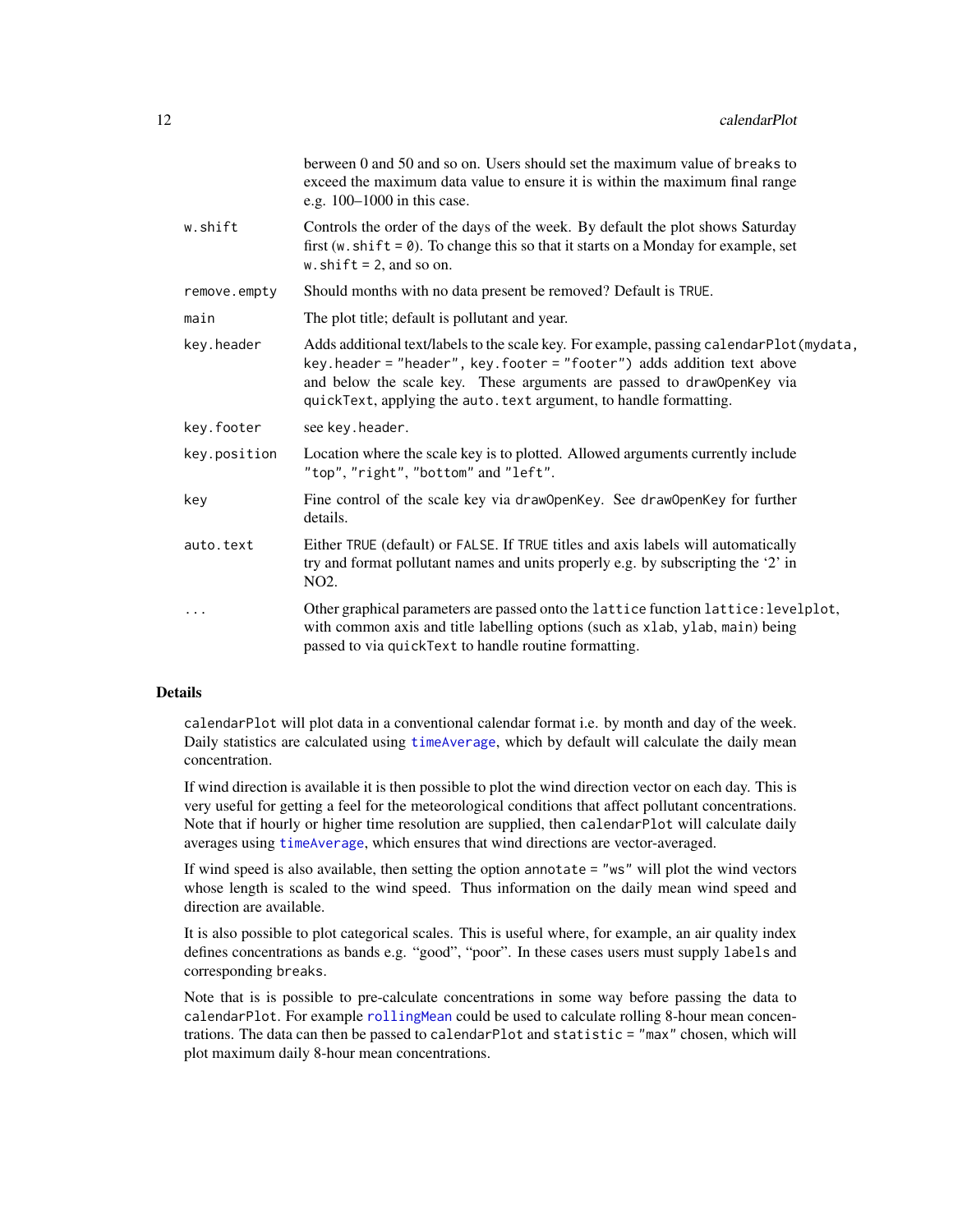#### calendarPlot 13

### Value

As well as generating the plot itself, calendarPlot also returns an object of class "openair". The object includes three main components: call, the command used to generate the plot; data, the data frame of summarised information used to make the plot; and plot, the plot itself. If retained, e.g. using output <- calendarPlot(mydata, "nox"), this output can be used to recover the data, reproduce or rework the original plot or undertake further analysis.

An openair output can be manipulated using a number of generic operations, including print, plot and summary.

#### Author(s)

David Carslaw

#### See Also

[timePlot](#page-130-1), [timeVariation](#page-138-1)

#### Examples

```
# load example data from package
data(mydata)
# basic plot
calendarPlot(mydata, pollutant = "o3", year = 2003)
# show wind vectors
calendarPlot(mydata, pollutant = "o3", year = 2003, annotate = "wd")
## Not run:
# show wind vectors scaled by wind speed and different colours
calendarPlot(mydata, pollutant = "o3", year = 2003, annotate = "ws",
cols = "heat")# show only specific months with selectByDate
calendarPlot(selectByDate(mydata, month = c(3,6,10), year = 2003),
pollutant = "o3", year = 2003, annotate = "ws", cols = "heat")
# categorical scale example
```

```
calarPlot(mydata, pollutant = "no2", breaks = c(0, 50, 100, 150, 1000),labels = c("Very low", "Low", "High", "Very High"),
cols = c("lightblue", "green", "yellow", "red"), statistic = "max")
```
## End(Not run)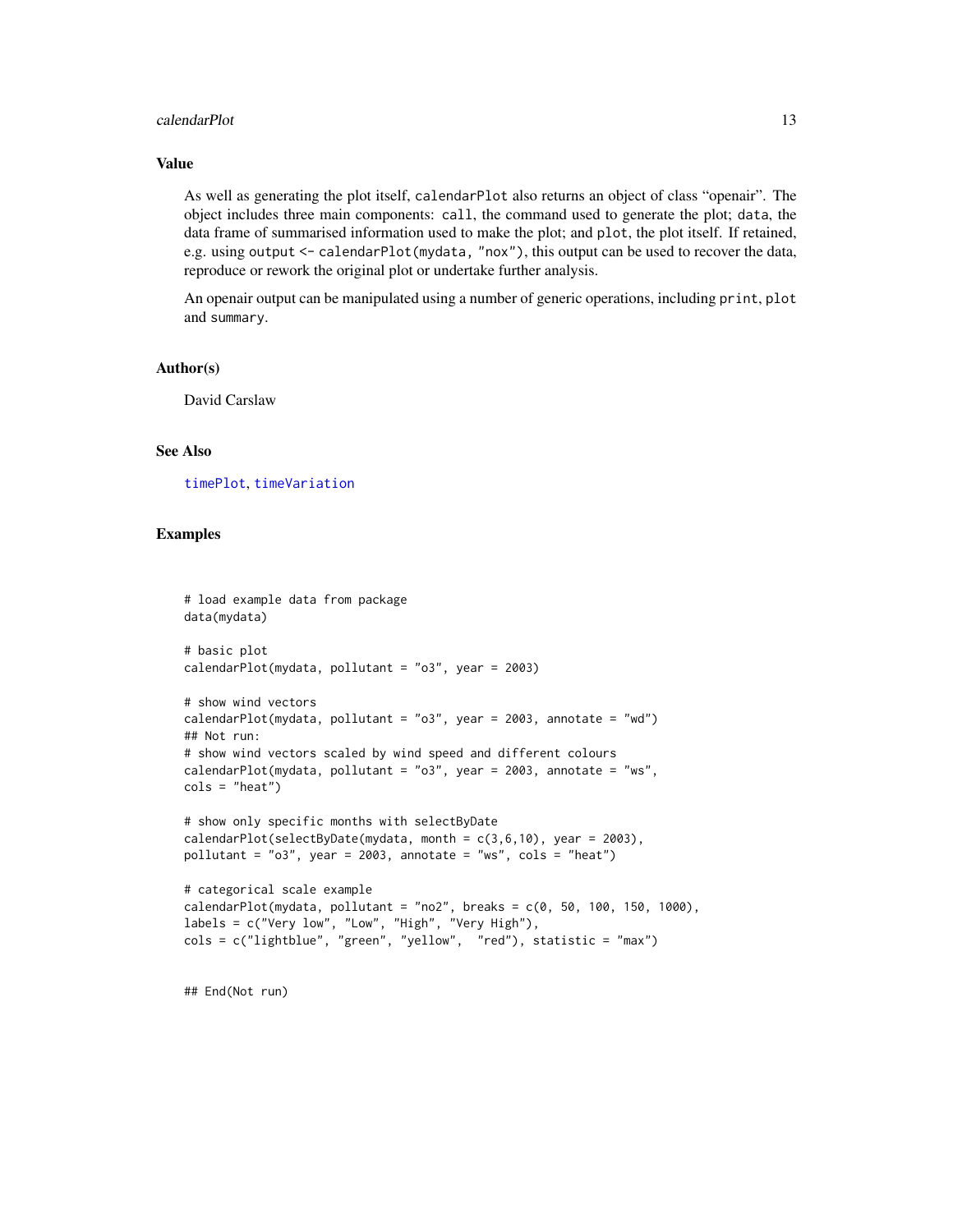<span id="page-13-0"></span>

# Description

This function enhances [conditionalQuantile](#page-16-1) by also considering how other variables vary over the same intervals. Conditional quantiles are very useful on their own for model evaluation, but provide no direct information on how other variables change at the same time. For example, a conditional quantile plot of ozone concentrations may show that low concentrations of ozone tend to be under-predicted. However, the cause of the under-prediction can be difficult to determine. However, by considering how well the model predicts other variables over the same intervals, more insight can be gained into the underlying reasons why model performance is poor.

#### Usage

```
conditionalEval(
  mydata,
  obs = "obs",mod = "mod",
  var.obs = "var.obs",
  var.mod = "var.mod",
  type = "default",
  bins = 31,
  statistic = "MB",
  xlab = "predicted value",
 ylab = "statistic",
  col = brewer.pal(5, 'Y10rRd''),
  col.var = "Set1",var.names = NULL,
  auto.text = TRUE,...
)
```

| mydata  | A data frame containing the field obs and mod representing observed and mod-<br>elled values.                                                                                                                                                                                                               |
|---------|-------------------------------------------------------------------------------------------------------------------------------------------------------------------------------------------------------------------------------------------------------------------------------------------------------------|
| obs     | The name of the observations in mydata.                                                                                                                                                                                                                                                                     |
| mod     | The name of the predictions (modelled values) in mydata.                                                                                                                                                                                                                                                    |
| var.obs | Other variable observations for which statistics should be calculated. Can be<br>more than length one e.g. var.obs = $c("now.obs", "ws.obs")$ . Note that in-<br>cluding other variables could reduce the number of data available to plot due to<br>teh need of having non-missing data for all variables. |
| var.mod | Other variable predictions for which statistics should be calculated. Can be more<br>than length one e.g. var.obs = $c("now.obs", "ws.obs").$                                                                                                                                                               |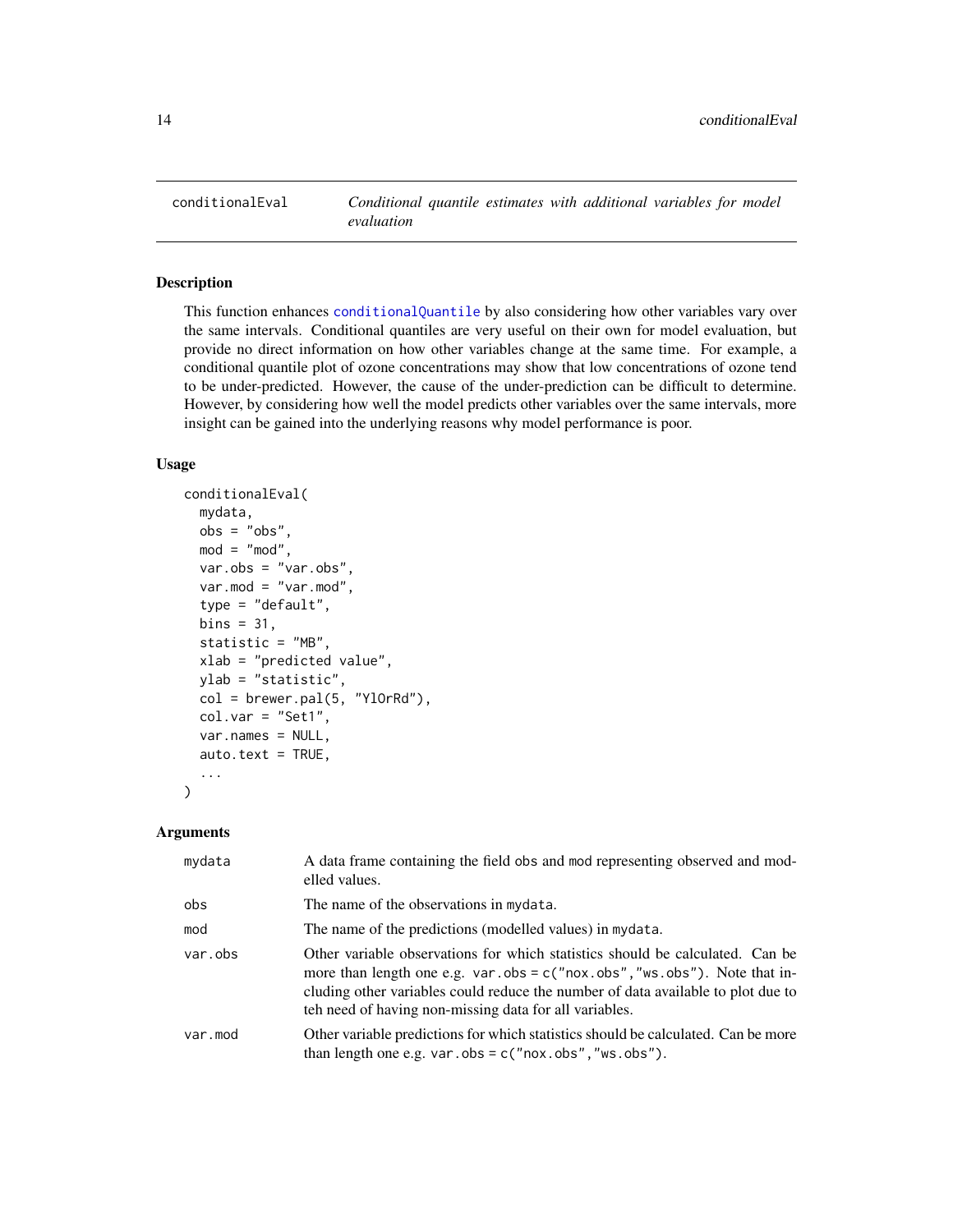| type      | type determines how the data are split i.e. conditioned, and then plotted. The<br>default is will produce a single plot using the entire data. Type can be one of<br>the built-in types as detailed in cutData e.g. "season", "year", "weekday" and<br>so on. For example, type = "season" will produce four plots $-$ one for each<br>season.                                                                                                                                                                                                                              |
|-----------|-----------------------------------------------------------------------------------------------------------------------------------------------------------------------------------------------------------------------------------------------------------------------------------------------------------------------------------------------------------------------------------------------------------------------------------------------------------------------------------------------------------------------------------------------------------------------------|
|           | It is also possible to choose type as another variable in the data frame. If that<br>variable is numeric, then the data will be split into four quantiles (if possible)<br>and labelled accordingly. If type is an existing character or factor variable, then<br>those categories/levels will be used directly. This offers great flexibility for un-<br>derstanding the variation of different variables and how they depend on one<br>another.                                                                                                                           |
| bins      | Number of bins used in conditionalQuantile.                                                                                                                                                                                                                                                                                                                                                                                                                                                                                                                                 |
| statistic | Statistic(s) to be plotted. Can be "MB", "NMB", "r", "COE", "MGE", "NMGE",<br>"RMSE" and "FAC2", as described in modStats. When these statistics are cho-<br>sen, they are calculated from var.mod and var.mod.                                                                                                                                                                                                                                                                                                                                                             |
|           | statistic can also be a value that can be supplied to cutData. For exam-<br>ple, statistic = "season" will show how model performance varies by season<br>across the distribution of predictions which might highlight that at high concen-<br>trations of NO <sub>x</sub> the model tends to underestimate concentrations and that these<br>periods mostly occur in winter. statistic can also be another variable in the<br>data frame - see cutData for more information. A special case is statistic<br>= "cluster" if clusters have been calculated using trajCluster. |
| xlab      | label for the x-axis, by default "predicted value".                                                                                                                                                                                                                                                                                                                                                                                                                                                                                                                         |
| ylab      | label for the y-axis, by default "observed value".                                                                                                                                                                                                                                                                                                                                                                                                                                                                                                                          |
| col       | Colours to be used for plotting the uncertainty bands and median line. Must be<br>of length 5 or more.                                                                                                                                                                                                                                                                                                                                                                                                                                                                      |
| col.var   | Colours for the additional variables to be compared. See openColours for more<br>details.                                                                                                                                                                                                                                                                                                                                                                                                                                                                                   |
| var.names | Variable names to be shown on plot for plotting var.obs and var.mod.                                                                                                                                                                                                                                                                                                                                                                                                                                                                                                        |
| auto.text | Either TRUE (default) or FALSE. If TRUE titles and axis labels etc. will automati-<br>cally try and format pollutant names and units properly e.g. by subscripting the<br>'2' in NO2.                                                                                                                                                                                                                                                                                                                                                                                       |
| .         | Other graphical parameters passed onto conditionalQuantile and cutData.<br>For example, conditional Quantile passes the option hemisphere = "southern"<br>on to cutData to provide southern (rather than default northern) hemisphere<br>handling of type = "season". Similarly, common axis and title labelling op-<br>tions (such as xlab, ylab, main) are passed to xyplot via quickText to handle<br>routine formatting.                                                                                                                                                |

The conditionalEval function provides information on how other variables vary across the same intervals as shown on the conditional quantile plot. There are two types of variable that can be considered by setting the value of statistic. First, statistic can be another variable in the data frame. In this case the plot will show the different proportions of statistic across the range of predictions. For example statistic = "season" will show for each interval of mod the proportion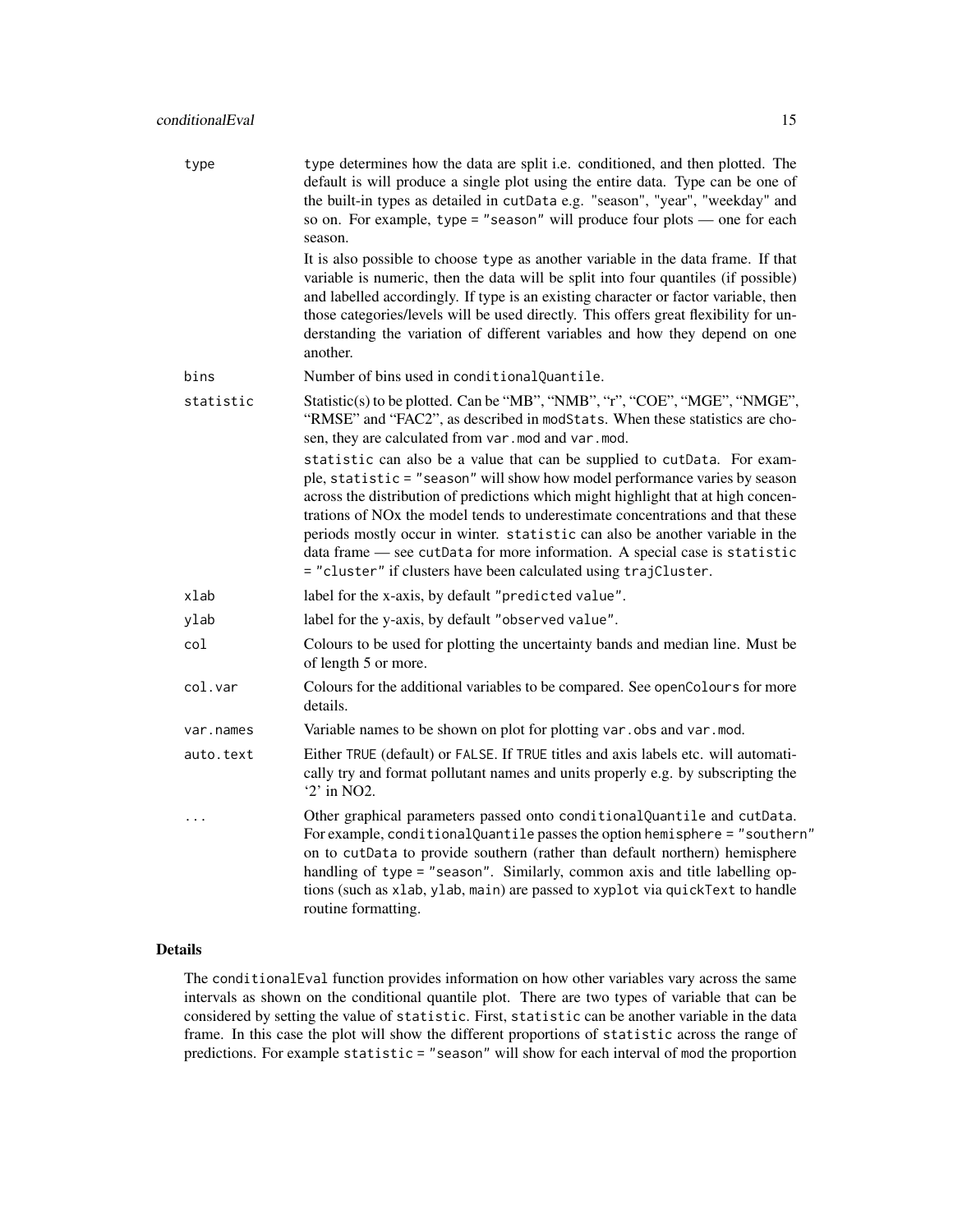of predictions that were spring, summer, autumn or winter. This is useful because if model performance is worse for example at high concentrations of mod then knowing that these tend to occur during a particular season etc. can be very helpful when trying to understand *why* a model fails. See [cutData](#page-22-1) for more details on the types of variable that can be statistic. Another example would be statistic = "ws" (if wind speed were available in the data frame), which would then split wind speed into four quantiles and plot the proportions of each.

Second, conditionalEval can simultaneously plot the model performance of other observed/predicted variable **pairs** according to different model evaluation statistics. These statistics derive from the [modStats](#page-65-1) function and include "MB", "NMB", "r", "COE", "MGE", "NMGE", "RMSE" and "FAC2". More than one statistic can be supplied e.g. statistic =  $c("NMB", "COE").$  Bootstrap samples are taken from the corresponding values of other variables to be plotted and their statistics with 95% confidence intervals calculated. In this case, the model *performance* of other variables is shown across the same intervals of mod, rather than just the values of single variables. In this second case the model would need to provide observed/predicted pairs of other variables.

For example, a model may provide predictions of NOx and wind speed (for which there are also observations available). The conditionalEval function will show how well these other variables are predicted for the same intervals of the main variables assessed in the conditional quantile e.g. ozone. In this case, values are supplied to var.obs (observed values for other variables) and var.mod (modelled values for other variables). For example, to consider how well the model predicts NOx and wind speed var.obs =  $c("nox.obs", "ws.obs")$  and var.mod =  $c("nox.mod", "ws.mod")$ would be supplied (assuming nox.obs, nox.mod, ws.obs, ws.mod are present in the data frame). The analysis could show for example, when ozone concentrations are under-predicted, the model may also be shown to over-predict concentrations of NOx at the same time, or under-predict wind speeds. Such information can thus help identify the underlying causes of poor model performance. For example, an under-prediction in wind speed could result in higher surface NOx concentrations and lower ozone concentrations. Similarly if wind speed predictions were good and NOx was over predicted it might suggest an over-estimate of NOx emissions. One or more additional variables can be plotted.

A special case is statistic = "cluster". In this case a data frame is provided that contains the cluster calculated by [trajCluster](#page-144-1) and [importTraj](#page-57-1). Alternatively users could supply their own pre-calculated clusters. These calculations can be very useful in showing whether certain back trajectory clusters are associated with poor (or good) model performance. Note that in the case of statistic = "cluster" there will be fewer data points used in the analysis compared with the ordinary statistics above because the trajectories are available for every three hours. Also note that statistic = "cluster" cannot be used together with the ordinary model evaluation statistics such as MB. The output will be a bar chart showing the proportion of each interval of mod by cluster number.

Far more insight can be gained into model performance through conditioning using type. For example, type = "season" will plot conditional quantiles and the associated model performance statistics of other variables by each season. type can also be a factor or character field e.g. representing different models used.

See Wilks (2005) for more details of conditional quantile plots.

#### Author(s)

David Carslaw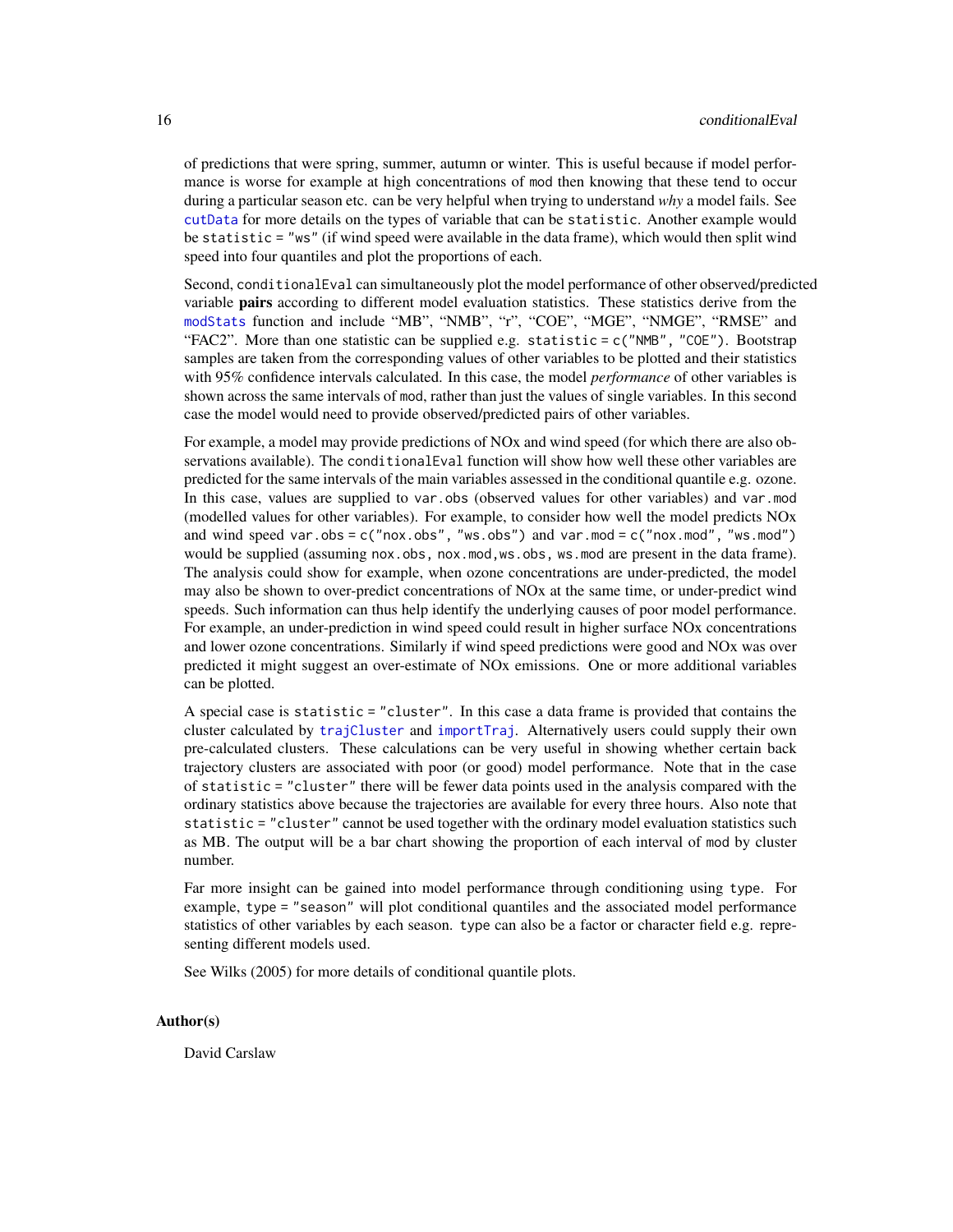#### <span id="page-16-0"></span>References

Wilks, D. S., 2005. Statistical Methods in the Atmospheric Sciences, Volume 91, Second Edition (International Geophysics), 2nd Edition. Academic Press.

#### See Also

See [conditionalQuantile](#page-16-1) for information on conditional quantiles, [modStats](#page-65-1) for model evaluation statistics and the package verification for comprehensive functions for forecast verification.

#### Examples

## Examples to follow, or will be shown in the openair manual

<span id="page-16-1"></span>conditionalQuantile *Conditional quantile estimates for model evaluation*

#### Description

Function to calculate conditional quantiles with flexible conditioning. The function is for use in model evaluation and more generally to help better understand forecast predictions and how well they agree with observations.

### Usage

```
conditionalQuantile(
  mydata,
 obs = "obs",mod = "mod",type = "default",
 bins = 31,
 min.bin = c(10, 20),
 xlab = "predicted value",
 ylab = "observed value",
  col = brewer.pal(5, 'Yl0rRd''),
  key.columns = 2,
  key.position = "bottom",
  auto.text = TRUE,...
)
```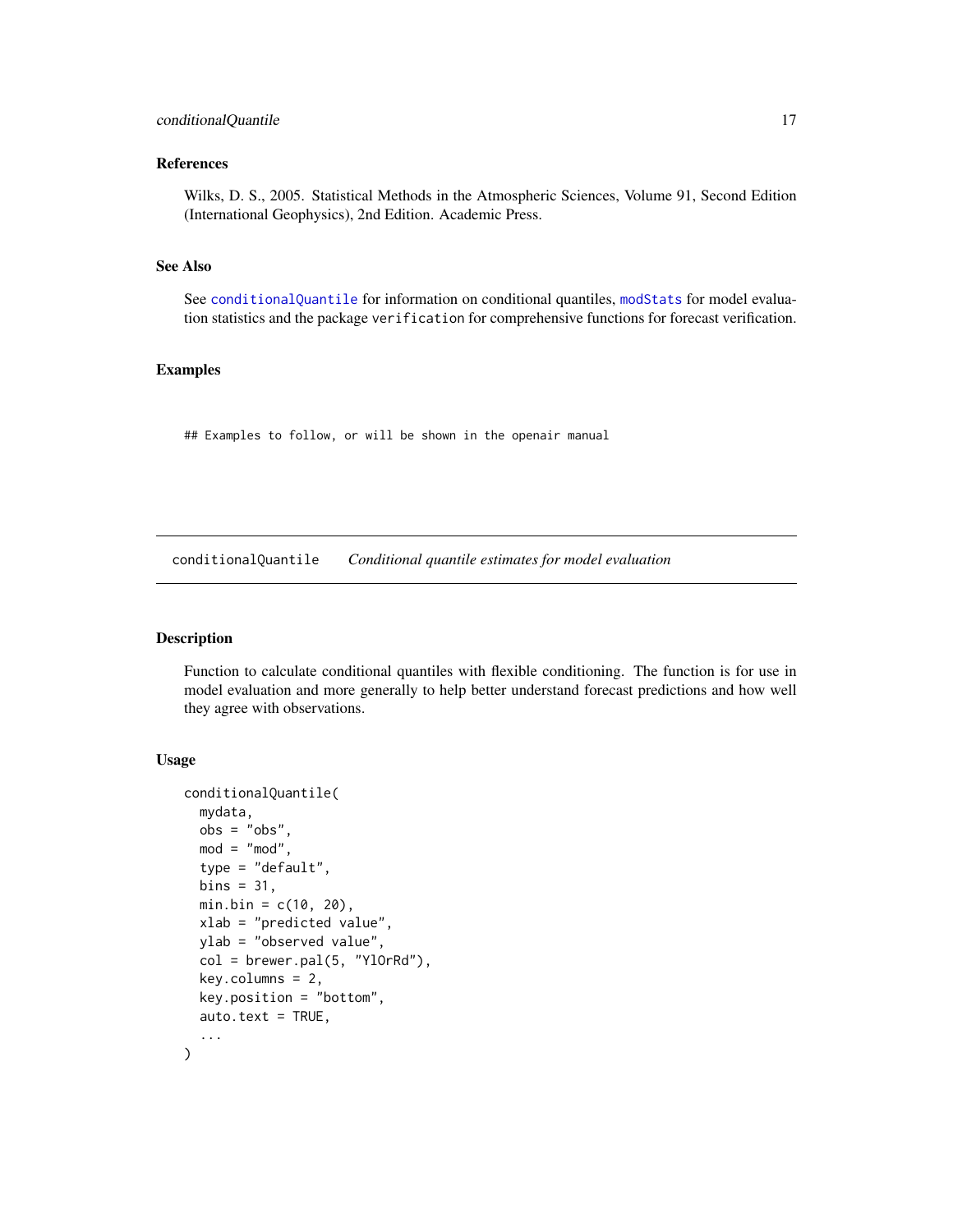# Arguments

| mydata       | A data frame containing the field obs and mod representing observed and mod-<br>elled values.                                                                                                                                                                                                                                                                                                                                                     |
|--------------|---------------------------------------------------------------------------------------------------------------------------------------------------------------------------------------------------------------------------------------------------------------------------------------------------------------------------------------------------------------------------------------------------------------------------------------------------|
| obs          | The name of the observations in mydata.                                                                                                                                                                                                                                                                                                                                                                                                           |
| mod          | The name of the predictions (modelled values) in mydata.                                                                                                                                                                                                                                                                                                                                                                                          |
| type         | type determines how the data are split i.e. conditioned, and then plotted. The<br>default is will produce a single plot using the entire data. Type can be one of<br>the built-in types as detailed in cutData e.g. "season", "year", "weekday" and<br>so on. For example, type = "season" will produce four plots $-$ one for each<br>season.                                                                                                    |
|              | It is also possible to choose type as another variable in the data frame. If that<br>variable is numeric, then the data will be split into four quantiles (if possible)<br>and labelled accordingly. If type is an existing character or factor variable, then<br>those categories/levels will be used directly. This offers great flexibility for un-<br>derstanding the variation of different variables and how they depend on one<br>another. |
|              | Type can be up length two e.g. type = $c$ ("season", "weekday") will produce a<br>2x2 plot split by season and day of the week. Note, when two types are provided<br>the first forms the columns and the second the rows.                                                                                                                                                                                                                         |
| bins         | Number of bins to be used in calculating the different quantile levels.                                                                                                                                                                                                                                                                                                                                                                           |
| min.bin      | The minimum number of points required for the estimates of the 25/75th and<br>10/90th percentiles.                                                                                                                                                                                                                                                                                                                                                |
| xlab         | label for the x-axis, by default "predicted value".                                                                                                                                                                                                                                                                                                                                                                                               |
| ylab         | label for the y-axis, by default "observed value".                                                                                                                                                                                                                                                                                                                                                                                                |
| col          | Colours to be used for plotting the uncertainty bands and median line. Must be<br>of length 5 or more.                                                                                                                                                                                                                                                                                                                                            |
| key.columns  | Number of columns to be used in the key.                                                                                                                                                                                                                                                                                                                                                                                                          |
| key.position | Location of the key e.g. "top", "bottom", "right", "left". See lattice xyplot<br>for more details.                                                                                                                                                                                                                                                                                                                                                |
| auto.text    | Either TRUE (default) or FALSE. If TRUE titles and axis labels etc. will automati-<br>cally try and format pollutant names and units properly e.g. by subscripting the<br>'2' in NO2.                                                                                                                                                                                                                                                             |
| .            | Other graphical parameters passed onto cutData and lattice: xyplot. For ex-<br>ample, conditionalQuantile passes the option hemisphere = "southern" on<br>to cutData to provide southern (rather than default northern) hemisphere han-<br>dling of type = "season". Similarly, common axis and title labelling options<br>(such as xlab, ylab, main) are passed to xyplot via quickText to handle rou-<br>tine formatting.                       |

# Details

Conditional quantiles are a very useful way of considering model performance against observations for continuous measurements (Wilks, 2005). The conditional quantile plot splits the data into evenly spaced bins. For each predicted value bin e.g. from 0 to 10~ppb the *corresponding* values of the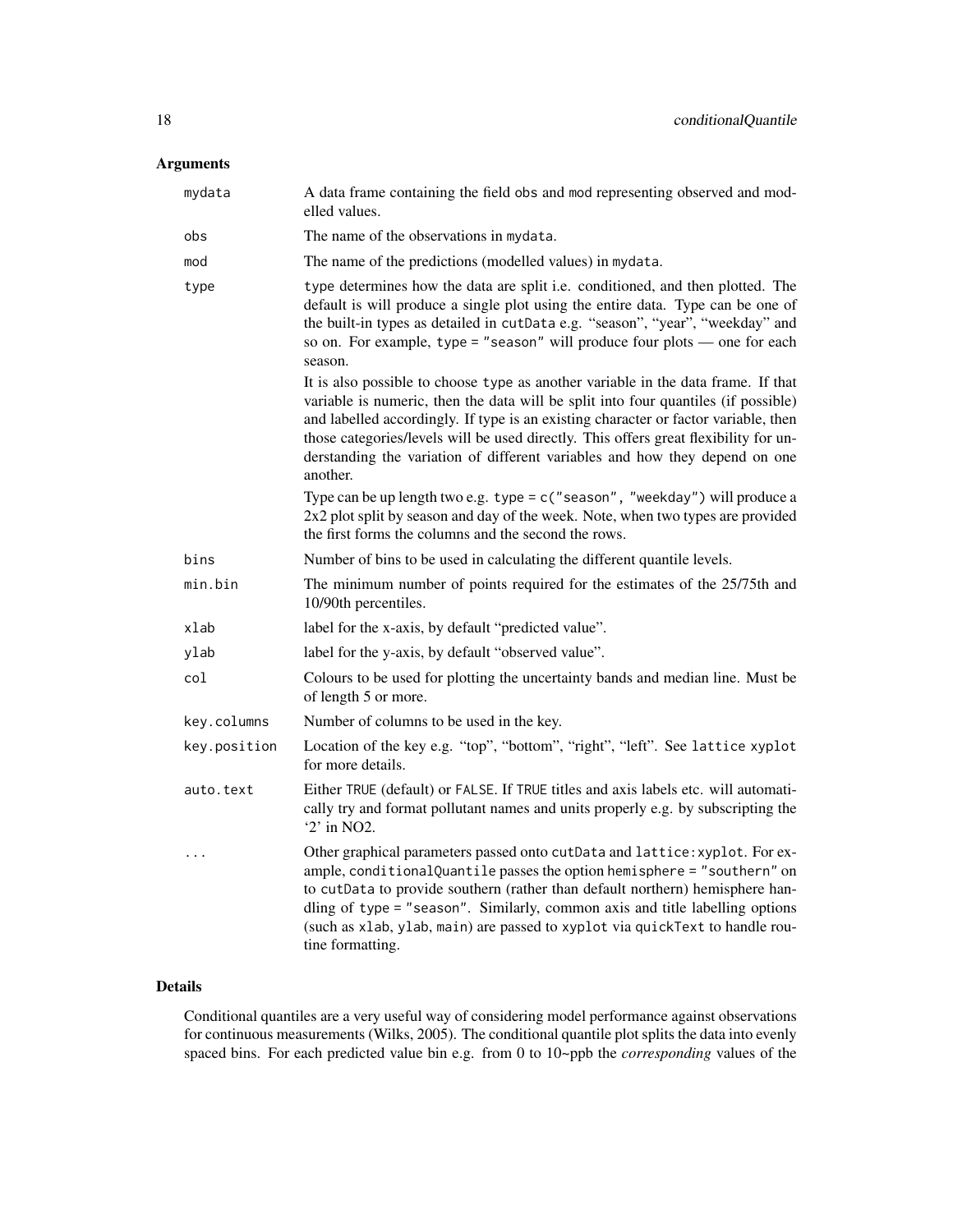## conditionalQuantile 19

observations are identified and the median, 25/75th and 10/90 percentile (quantile) calculated for that bin. The data are plotted to show how these values vary across all bins. For a time series of observations and predictions that agree precisely the median value of the predictions will equal that for the observations for each bin.

The conditional quantile plot differs from the quantile-quantile plot (Q-Q plot) that is often used to compare observations and predictions. A Q-Q~plot separately considers the distributions of observations and predictions, whereas the conditional quantile uses the corresponding observations for a particular interval in the predictions. Take as an example two time series, the first a series of real observations and the second a lagged time series of the same observations representing the predictions. These two time series will have identical (or very nearly identical) distributions (e.g. same median, minimum and maximum). A Q-Q plot would show a straight line showing perfect agreement, whereas the conditional quantile will not. This is because in any interval of the predictions the corresponding observations now have different values.

Plotting the data in this way shows how well predictions agree with observations and can help reveal many useful characteristics of how well model predictions agree with observations — across the full distribution of values. A single plot can therefore convey a considerable amount of information concerning model performance. The conditionalQuantile function in openair allows conditional quantiles to be considered in a flexible way e.g. by considering how they vary by season.

The function requires a data frame consisting of a column of observations and a column of predictions. The observations are split up into bins according to values of the predictions. The median prediction line together with the 25/75th and 10/90th quantile values are plotted together with a line showing a "perfect" model. Also shown is a histogram of predicted values (shaded grey) and a histogram of observed values (shown as a blue line).

Far more insight can be gained into model performance through conditioning using type. For example, type = "season" will plot conditional quantiles by each season. type can also be a factor or character field e.g. representing different models used.

See Wilks (2005) for more details and the examples below.

#### Author(s)

David Carslaw

#### References

Murphy, A. H., B.G. Brown and Y. Chen. (1989) Diagnostic Verification of Temperature Forecasts, Weather and Forecasting, Volume: 4, Issue: 4, Pages: 485-501.

Wilks, D. S., 2005. Statistical Methods in the Atmospheric Sciences, Volume 91, Second Edition (International Geophysics), 2nd Edition. Academic Press.

#### See Also

See [modStats](#page-65-1) for model evaluation statistics and the package verification for comprehensive functions for forecast verification.

#### Examples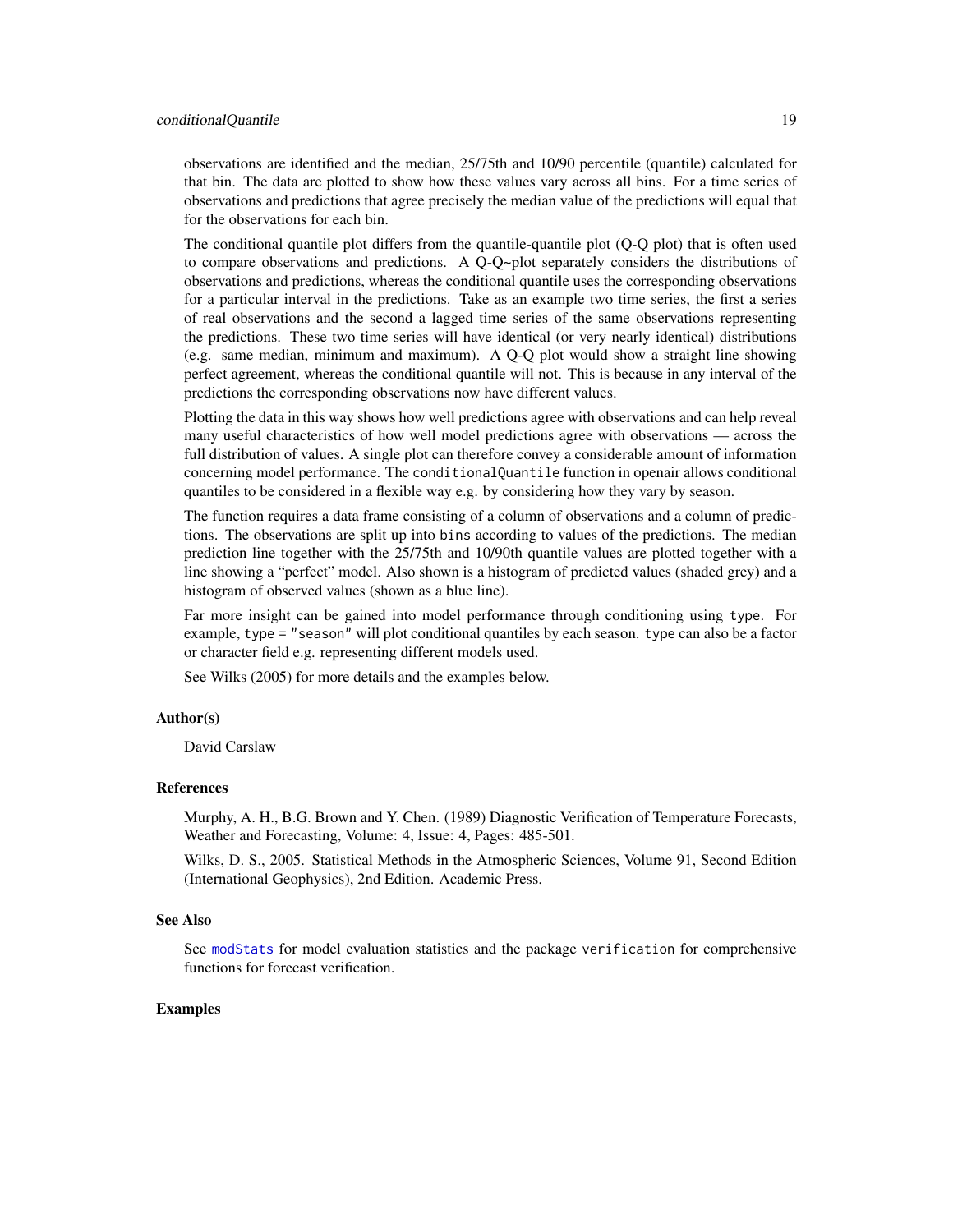```
# load example data from package
data(mydata)
## make some dummy prediction data based on 'nox'
mydata$mod <- mydata$nox*1.1 + mydata$nox * runif(1:nrow(mydata))
# basic conditional quantile plot
## A "perfect" model is shown by the blue line
## predictions tend to be increasingly positively biased at high nox,
## shown by departure of median line from the blue one.
## The widening uncertainty bands with increasing NOx shows that
## hourly predictions are worse for higher NOx concentrations.
## Also, the red (median) line extends beyond the data (blue line),
## which shows in this case some predictions are much higher than
## the corresponding measurements. Note that the uncertainty bands
## do not extend as far as the median line because there is insufficient
# to calculate them
conditionalQuantile(mydata, obs = "nox", mod = "mod")
## can split by season to show seasonal performance (not very
## enlightening in this case - try some real data and it will be!)
## Not run: conditionalQuantile(mydata, obs = "nox", mod = "mod", type = "season")
```
corPlot *corrgram plot with conditioning*

#### **Description**

Function to to draw and visualise correlation matrices using lattice. The primary purpose is as a tool for exploratory data analysis. Hierarchical clustering is used to group similar variables.

#### Usage

```
corPlot(
 mydata,
  pollutants = NULL,
  type = "default",
  cluster = TRUE,
 method = "pearson",
  dendrogram = FALSE,
  lower = FALSE,
  cols = "default",
  r.thresh = 0.8,
  text.col = c("black", "black"),
  auto.text = TRUE,
```
<span id="page-19-0"></span>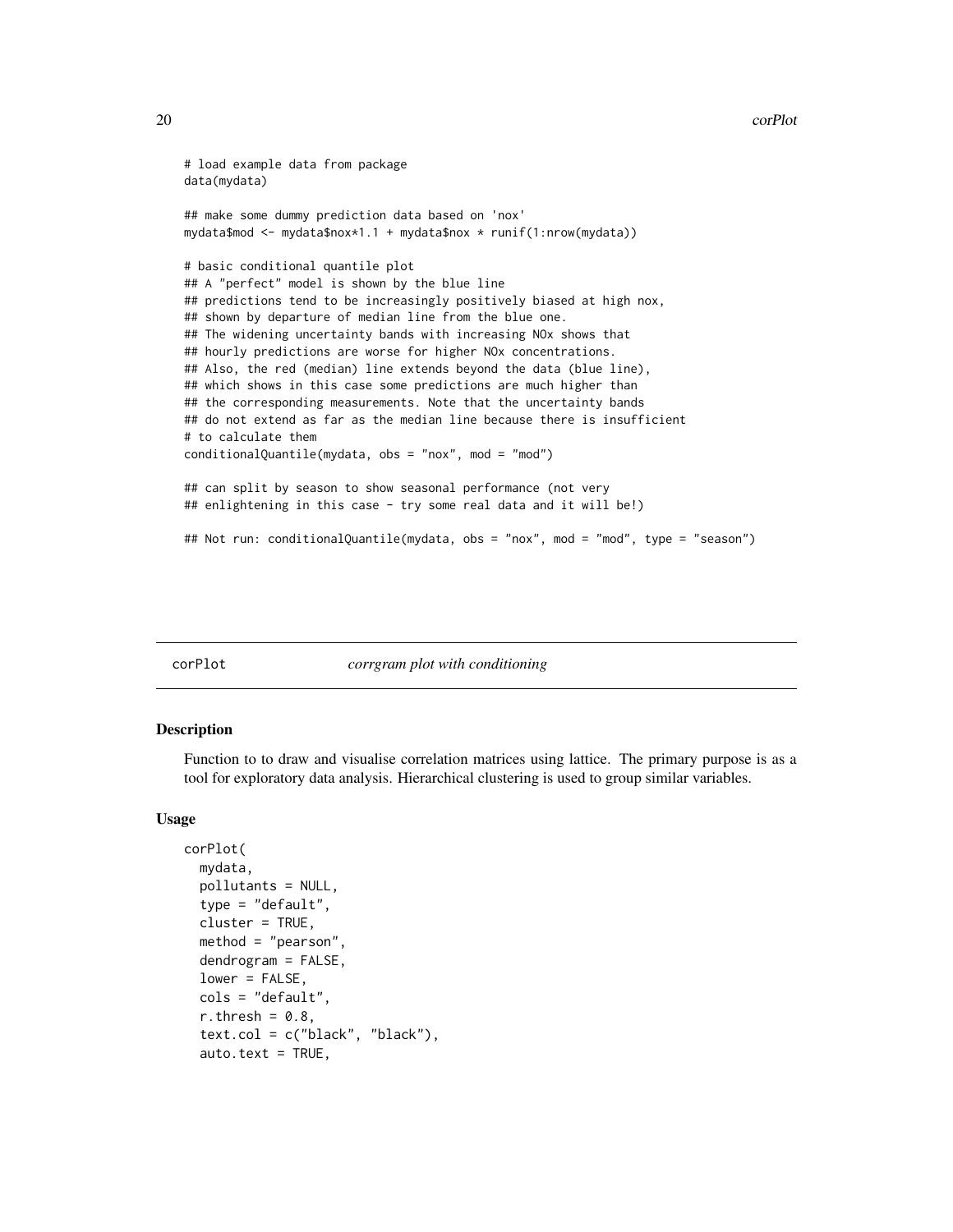#### corPlot 21

...  $\mathcal{L}$ 

# Arguments

| mydata     | A data frame which should consist of some numeric columns.                                                                                                                                                                                                                                                                                                                                                                                        |
|------------|---------------------------------------------------------------------------------------------------------------------------------------------------------------------------------------------------------------------------------------------------------------------------------------------------------------------------------------------------------------------------------------------------------------------------------------------------|
| pollutants | the names of data-series in mydata to be plotted by corPlot. The default option<br>NULL and the alternative "all" use all available valid (numeric) data.                                                                                                                                                                                                                                                                                         |
| type       | type determines how the data are split i.e. conditioned, and then plotted. The<br>default is will produce a single plot using the entire data. Type can be one of<br>the built-in types as detailed in cutData e.g. "season", "year", "weekday" and<br>so on. For example, type = "season" will produce four plots $-$ one for each<br>season.                                                                                                    |
|            | It is also possible to choose type as another variable in the data frame. If that<br>variable is numeric, then the data will be split into four quantiles (if possible)<br>and labelled accordingly. If type is an existing character or factor variable, then<br>those categories/levels will be used directly. This offers great flexibility for un-<br>derstanding the variation of different variables and how they depend on one<br>another. |
| cluster    | Should the data be ordered according to cluster analysis. If TRUE hierarchical<br>clustering is applied to the correlation matrices using hclust to group similar<br>variables together. With many variables clustering can greatly assist interpreta-<br>tion.                                                                                                                                                                                   |
| method     | The correlation method to use. Can be "pearson", "spearman" or "kendall".                                                                                                                                                                                                                                                                                                                                                                         |
| dendrogram | Should a dendrogram be plotted? When TRUE a dendrogram is shown on the<br>right of the plot. Note that this will only work for type = "default".                                                                                                                                                                                                                                                                                                  |
| lower      | Should only the lower triangle be plotted?                                                                                                                                                                                                                                                                                                                                                                                                        |
| cols       | Colours to be used for plotting. Options include "default", "increment", "heat",<br>"spectral", "hue", "greyscale" and user defined (see openColours for more de-<br>tails).                                                                                                                                                                                                                                                                      |
| r.thresh   | Values of greater than r. thresh will be shown in bold type. This helps to<br>highlight high correlations.                                                                                                                                                                                                                                                                                                                                        |
| text.col   | The colour of the text used to show the correlation values. The first value con-<br>trols the colour of negative correlations and the second positive.                                                                                                                                                                                                                                                                                            |
| auto.text  | Either TRUE (default) or FALSE. If TRUE titles and axis labels will automatically<br>try and format pollutant names and units properly e.g. by subscripting the '2' in<br>NO2.                                                                                                                                                                                                                                                                    |
| $\cdots$   | Other graphical parameters passed onto lattice: levelplot, with common<br>axis and title labelling options (such as xlab, ylab, main) being passed via<br>quickText to handle routine formatting.                                                                                                                                                                                                                                                 |

# Details

The corPlot function plots correlation matrices. The implementation relies heavily on that shown in Sarkar (2007), with a few extensions.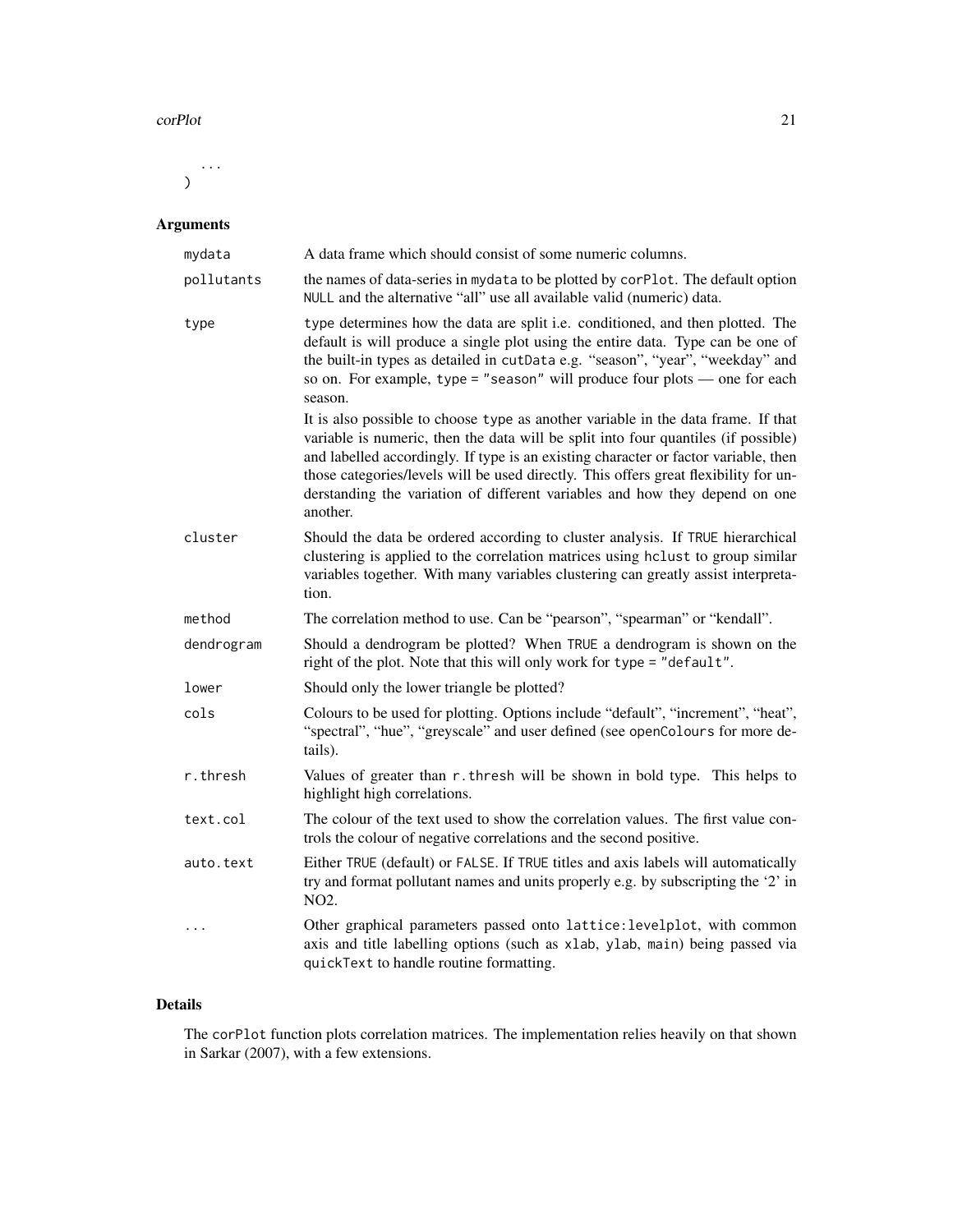Correlation matrices are a very effective way of understating relationships between many variables. The corPlot shows the correlation coded in three ways: by shape (ellipses), colour and the numeric value. The ellipses can be thought of as visual representations of scatter plot. With a perfect positive correlation a line at 45 degrees positive slope is drawn. For zero correlation the shape becomes a circle. See examples below.

With many different variables it can be difficult to see relationships between variables i.e. which variables tend to behave most like one another. For this reason hierarchical clustering is applied to the correlation matrices to group variables that are most similar to one another (if cluster = TRUE).

If clustering is chosen it is also possible to add a dendrogram using the option dendrogram = TRUE. Note that dendrogramscan only be plotted for type = "default" i.e. when there is only a single panel. The dendrogram can also be recovered from the plot object itself and plotted more clearly; see examples below.

It is also possible to use the openair type option to condition the data in many flexible ways, although this may become difficult to visualise with too many panels.

#### Value

As well as generating the plot itself, corPlot also returns an object of class "openair". The object includes three main components: call, the command used to generate the plot; data, the data frame of summarised information used to make the plot; and plot, the plot itself. If retained, e.g. using output <- corPlot(mydata), this output can be used to recover the data, reproduce or rework the original plot or undertake further analysis. Note the denogram when cluster = TRUE can aslo be returned and plotted. See examples.

An openair output can be manipulated using a number of generic operations, including print, plot and summary.

#### Author(s)

David Carslaw — but mostly based on code contained in Sarkar (2007)

### References

Sarkar, D. (2007). Lattice Multivariate Data Visualization with R. New York: Springer.

Friendly, M. (2002). Corrgrams : Exploratory displays for correlation matrices. American Statistician, 2002(4), 1-16. doi:10.1198/000313002533

#### See Also

taylor.diagram from the plotrix package from which some of the annotation code was used.

#### Examples

```
# load openair data if not loaded already
data(mydata)
## basic corrgram plot
corPlot(mydata)
## plot by season ... and so on
corPlot(mydata, type = "season")
```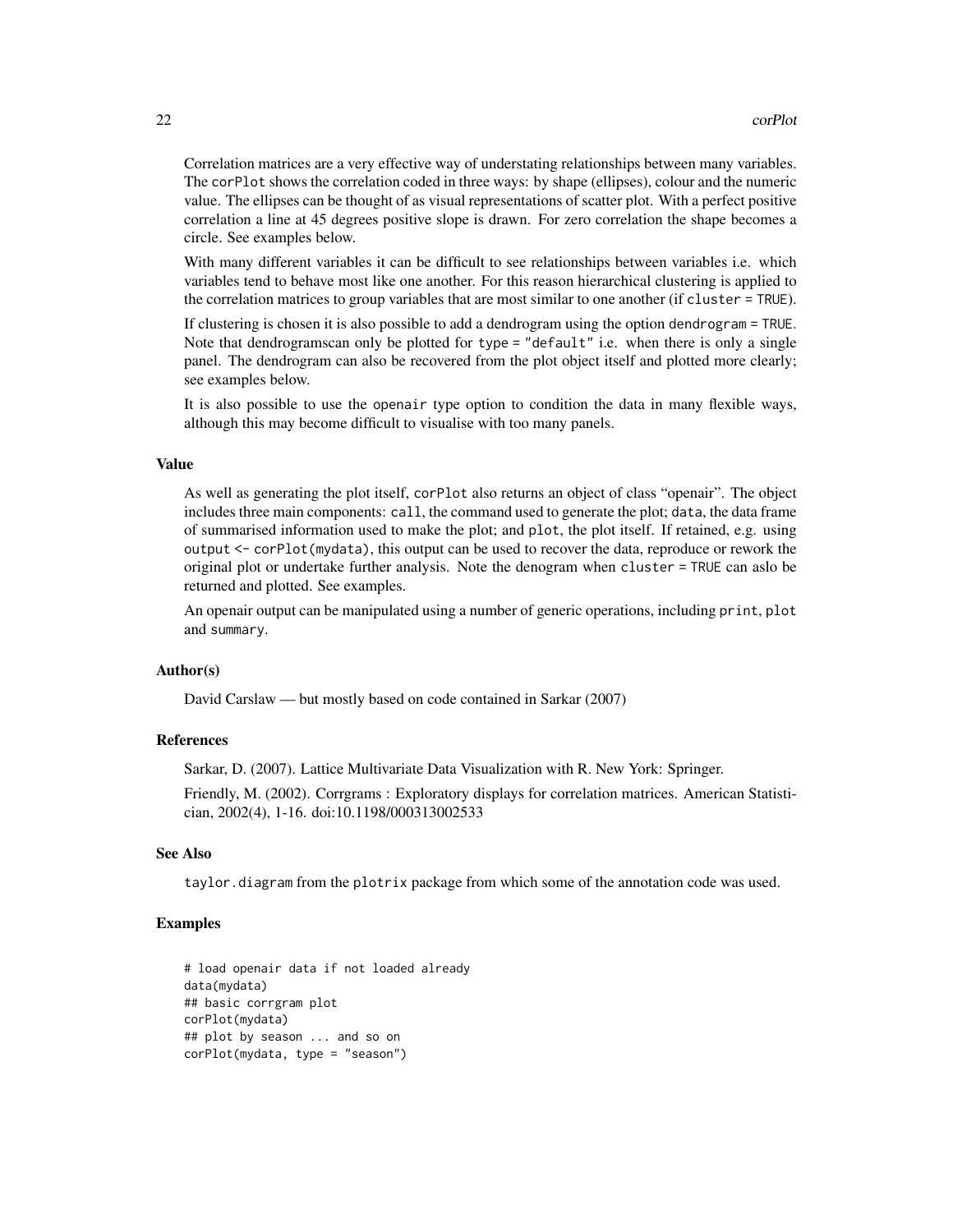#### <span id="page-22-0"></span>cutData 23

```
## recover dendogram when cluster = TRUE and plot it
res <-corPlot(mydata)
plot(res$clust)
## Not run:
## a more interesting are hydrocarbon measurements
hc \le importAURN(site = "my1", year = 2005, hc = TRUE)
## now it is possible to see the hydrocarbons that behave most
## similarly to one another
corPlot(hc)
## End(Not run)
```
#### <span id="page-22-1"></span>cutData *Function to split data in different ways for conditioning*

# Description

Utility function to split data frames up in various ways for conditioning plots. Users would generally not be expected to call this function directly. Widely used by many openair functions usually through the option type.

#### Usage

```
cutData(
  x,
  type = "default",
  hemisphere = "northern",
  n.levels = 4,
  start.day = 1,
  is. axis = FALSE,local.tz = NULL,latitude = 51,
  longitude = -0.5,
  ...
\mathcal{L}
```

| x    | A data frame containing a field date.                                                                                                                                                                                             |
|------|-----------------------------------------------------------------------------------------------------------------------------------------------------------------------------------------------------------------------------------|
| type | A string giving the way in which the data frame should be split. Pre-defined<br>values are: "default", "year", "hour", "month", "season", "weekday", "site",<br>"weekend", "monthyear", "daylight", "dst" (daylight saving time). |
|      | type can also be the name of a numeric or factor. If a numeric column name is<br>supplied cut Data will split the data into four quantiles. Factors levels will be<br>used to split the data without any adjustment.              |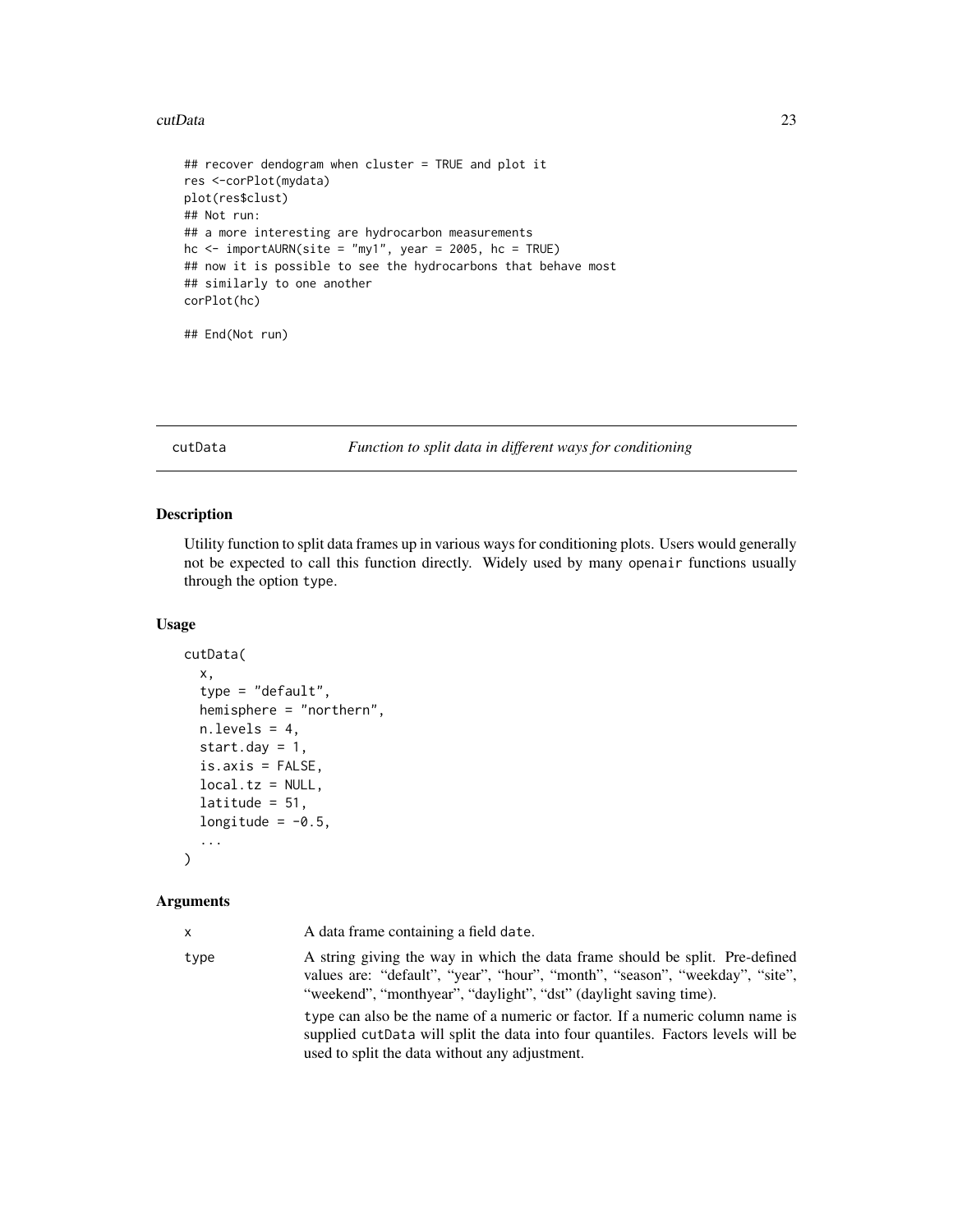| hemisphere | Can be "northern" or "southern", used to split data into seasons.                                                                                                                                                                                                                                                                                                                                                                                                                                                                  |
|------------|------------------------------------------------------------------------------------------------------------------------------------------------------------------------------------------------------------------------------------------------------------------------------------------------------------------------------------------------------------------------------------------------------------------------------------------------------------------------------------------------------------------------------------|
| n.levels   | Number of quantiles to split numeric data into.                                                                                                                                                                                                                                                                                                                                                                                                                                                                                    |
| start.day  | What day of the week should the type = "weekday" start on? The user can<br>change the start day by supplying an integer between 0 and 6. Sunday = 0,<br>Monday = $1, \ldots$ For example to start the weekday plots on a Saturday, choose<br>start.day = $6.$                                                                                                                                                                                                                                                                      |
| is.axis    | A logical (TRUE/FALSE), used to request shortened cut labels for axes.                                                                                                                                                                                                                                                                                                                                                                                                                                                             |
| local.tz   | Used for identifying whether a date has daylight savings time (DST) applied or<br>not. Examples include local.tz = "Europe/London", local.tz = "America/New_York"<br>i.e. time zones that assume DST. https://en.wikipedia.org/wiki/List_<br>of_zoneinfo_time_zones shows time zones that should be valid for most sys-<br>tems. It is important that the original data are in GMT (UTC) or a fixed offset<br>from GMT. See import and the openair manual for information on how to im-<br>port data and ensure no DST is applied. |
| latitude   | The decimal latitude used in type = "daylight".                                                                                                                                                                                                                                                                                                                                                                                                                                                                                    |
| longitude  | The decimal longitude. Note that locations west of Greenwich are negative.                                                                                                                                                                                                                                                                                                                                                                                                                                                         |
| .          | All additional parameters are passed on to next function(s).                                                                                                                                                                                                                                                                                                                                                                                                                                                                       |
|            |                                                                                                                                                                                                                                                                                                                                                                                                                                                                                                                                    |

This section give a brief description of each of the define levels of type. Note that all time dependent types require a column date.

"default" does not split the data but will describe the levels as a date range in the format "day month year".

"year" splits the data by each year.

"month" splits the data by month of the year.

"hour" splits the data by hour of the day.

"monthyear" splits the data by year and month. It differs from month in that a level is defined for each month of the data set. This is useful sometimes to show an ordered sequence of months if the data set starts half way through a year; rather than starting in January.

"weekend" splits the data by weekday and weekend.

"weekday" splits the data by day of the week - ordered to start Monday.

"season" splits data up by season. In the northern hemisphere winter = December, January, February; spring = March, April, May etc. These defintions will change of hemisphere = "southern".

"seasonyear (or "yearseason") will split the data into year-season intervals, keeping the months of a season together. For example, December 2010 is considered as part of winter 2011 (with January and February 2011). This makes it easier to consider contiguous seasons. In contrast, type = "season" will just split the data into four seasons regardless of the year.

"daylight" splits the data relative to estimated sunrise and sunset to give either daylight or nighttime. The cut is made by cutDaylight but more conveniently accessed via cutData, e.g. cutData(mydata, type = "daylight",latitude = my.latitude, longitude = my.longitude). The daylight estimation, which is valid for dates between 1901 and 2099, is made using the measurement location,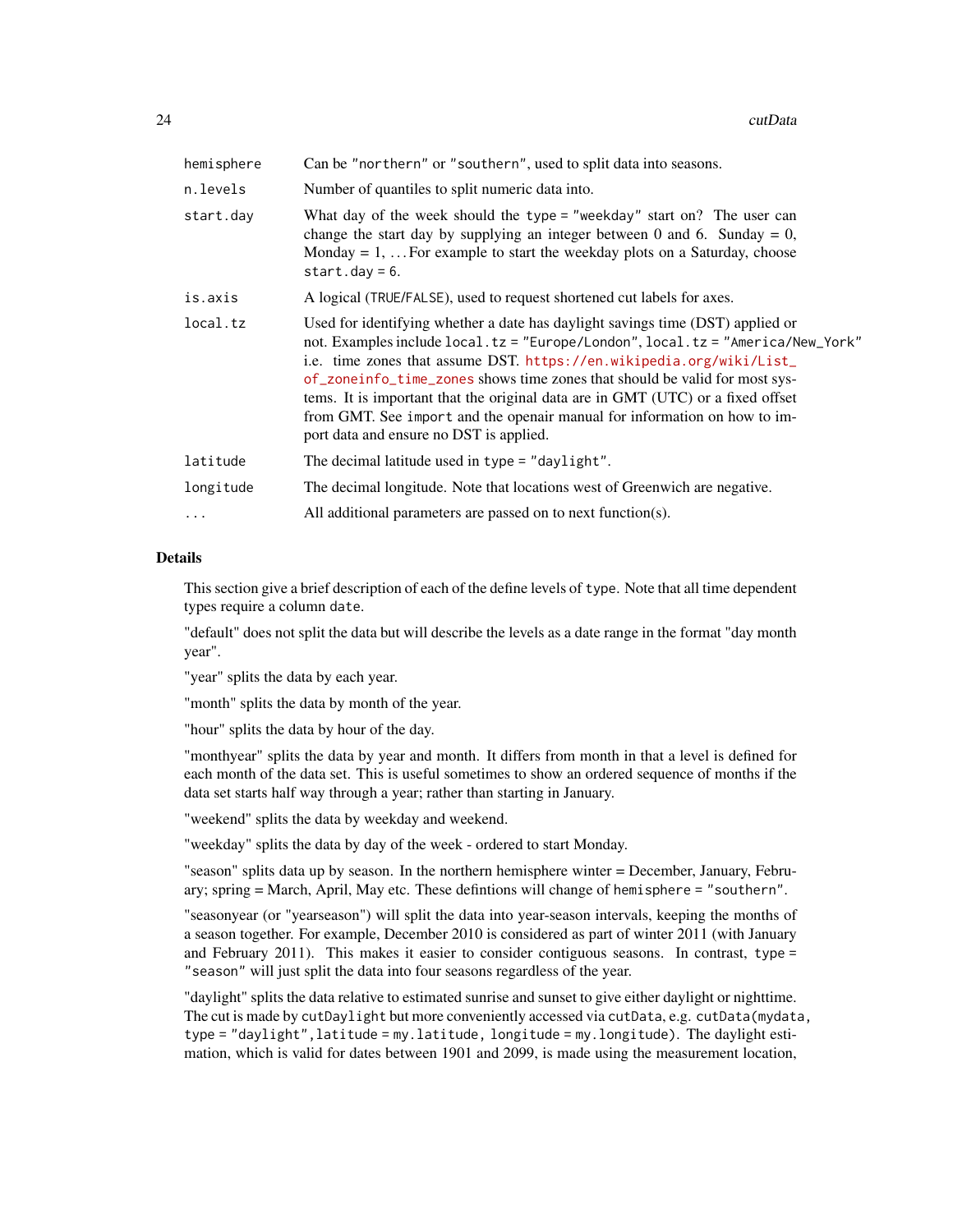#### <span id="page-24-0"></span>drawOpenKey 25

date, time and astronomical algorithms to estimate the relative positions of the Sun and the measurement location on the Earth's surface, and is based on NOAA methods. Measurement location should be set using latitude (+ to North; - to South) and longitude (+ to East; - to West).

"dst" will split the data by hours that are in daylight saving time (DST) and hours that are not for appropriate time zones. The option "dst" also requires that the local time zone is given e.g. local.tz = "Europe/London", local.tz = "America/New\_York". Each of the two periods will be in *local time*. The main purpose of this option is to test whether there is a shift in the diurnal profile when DST and non-DST hours are compared. This option is particularly useful with the timeVariation function. For example, close to the source of road vehicle emissions, 'rush-hour' will tend to occur at the same *local time* throughout the year e.g. 8 am and 5 pm. Therefore, comparing non-DST hours with DST hours will tend to show similar diurnal patterns (at least in the timing of the peaks, if not magnitude) when expressed in local time. By contrast a variable such as wind speed or temperature should show a clear shift when expressed in local time. In essence, this option when used with timeVariation may help determine whether the variation in a pollutant is driven by man-made emissions or natural processes.

"wd" splits the data by 8 wind sectors and requires a column wd: "NE", "E", "SE", "S", "SW", "W", "NW", "N".

"ws" splits the data by 8 quantiles of wind speed and requires a column ws.

"site" splits the data by site and therefore requires a column site.

Note that all the date-based types e.g. month/year are derived from a column date. If a user already has a column with a name of one of the date-based types it will not be used.

#### Value

Returns a data frame with a column cond that is defined by type.

#### Author(s)

David Carslaw (cutData) and Karl Ropkins (cutDaylight)

#### Examples

## split data by day of the week mydata <- cutData(mydata, type = "weekday")

drawOpenKey *Scale key handling for openair*

#### Description

General function for producing scale keys for other openair functions. The function is a crude modification of the draw.colorkey function developed by Deepayan Sarkar as part of the lattice package, and allows additional key labelling to added, and provides some additional control of the appearance and scaling.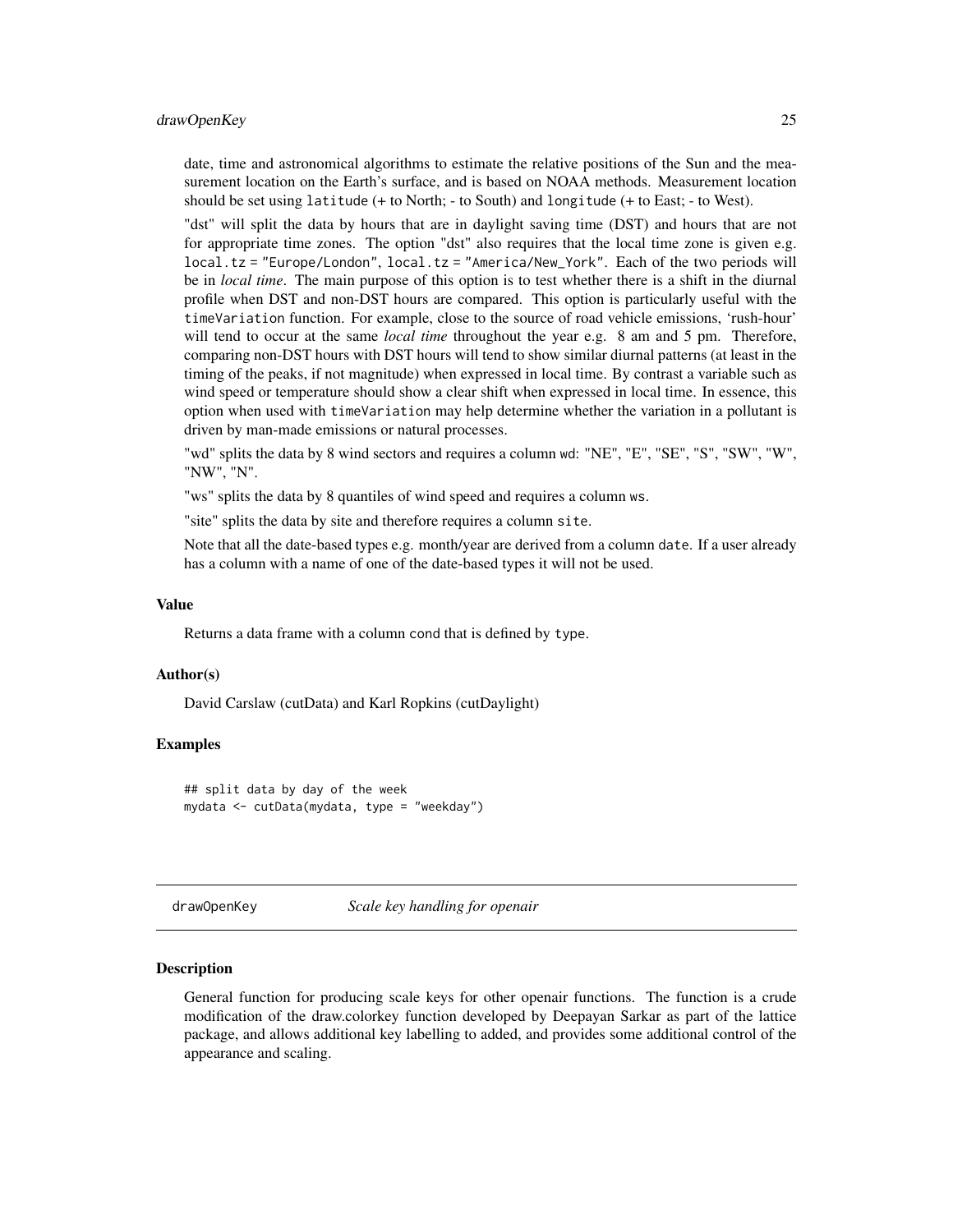#### Usage

 $drawOpenKey(key, draw = FALSE, vp = NULL)$ 

#### Arguments

key List defining the scale key structure to be produced. Most options are identical to original draw.colorkey function. Original draw.colorkey options:

> space location of the scale key ("left", "right", "top" or "bottom"). Defaults to "right".

col vector of colours, used in scale key.

at numeric vector specifying where the colors change. Must be of length 1 more than the col vector.

labels a character vector for labelling the at values, or more commonly, a list describing characteristics of the labels. This list may include components labels, at, cex, col, rot, font, fontface and fontfamily.

tick.number approximate number of ticks.

width width of the key.

height height of key.

Note: width and height refer to the key dimensions. height is the length of the key along the plot axis it is positioned against, and width is the length perpendicular to that.

Additional options include:

header a character vector of extra text to be added above the key, or a list describing some characteristics of the header. This list may include components header, the character vector of header labels, tweaks, a list of local controls, e.g. 'gap' and 'balance' for spacing relative to scale and footer, respectively, auto.text, TRUE/FALSE option to apply quickText, and slot, a numeric vector setting the size of the text boxes header text is placed in.

footer as in header but for labels below the scale key.

Notes: header and footer formatting can not be set locally, but instead are matched to those set in labels. drawOpenKey allows for up to six additional labels (three above and three below scale key). Any additional text is ignored.

tweak, auto.text, slot as in header and footer but sets all options uniformly. This also overwrites anything in header and/or footer.

fit the fit method to be applied to the header, scale key and footer when placing the scale key left or right of the plot. Options include: 'all', 'soft' and 'scale'. The default 'all' fits header, key and footer into height range. The alternative 'scale' fits only the key within height. (This means that keys keep the same proportions relative to the main plot regardless of positioning but that header and footer may exceed plot dimensions if height and/or slots are too large.

plot.style a character vector of key plotting style instructions: Options currently include: 'paddle', 'ticks' and 'border'. 'paddle' applies the incremental paddle layout used by winRose. 'ticks' places ticks between the labels scale key. 'border' places a border about the scale key. Any combination of these may be used but if none set, scale key defaults to c("ticks", "border") for most plotting operations or c("paddle") for windRose.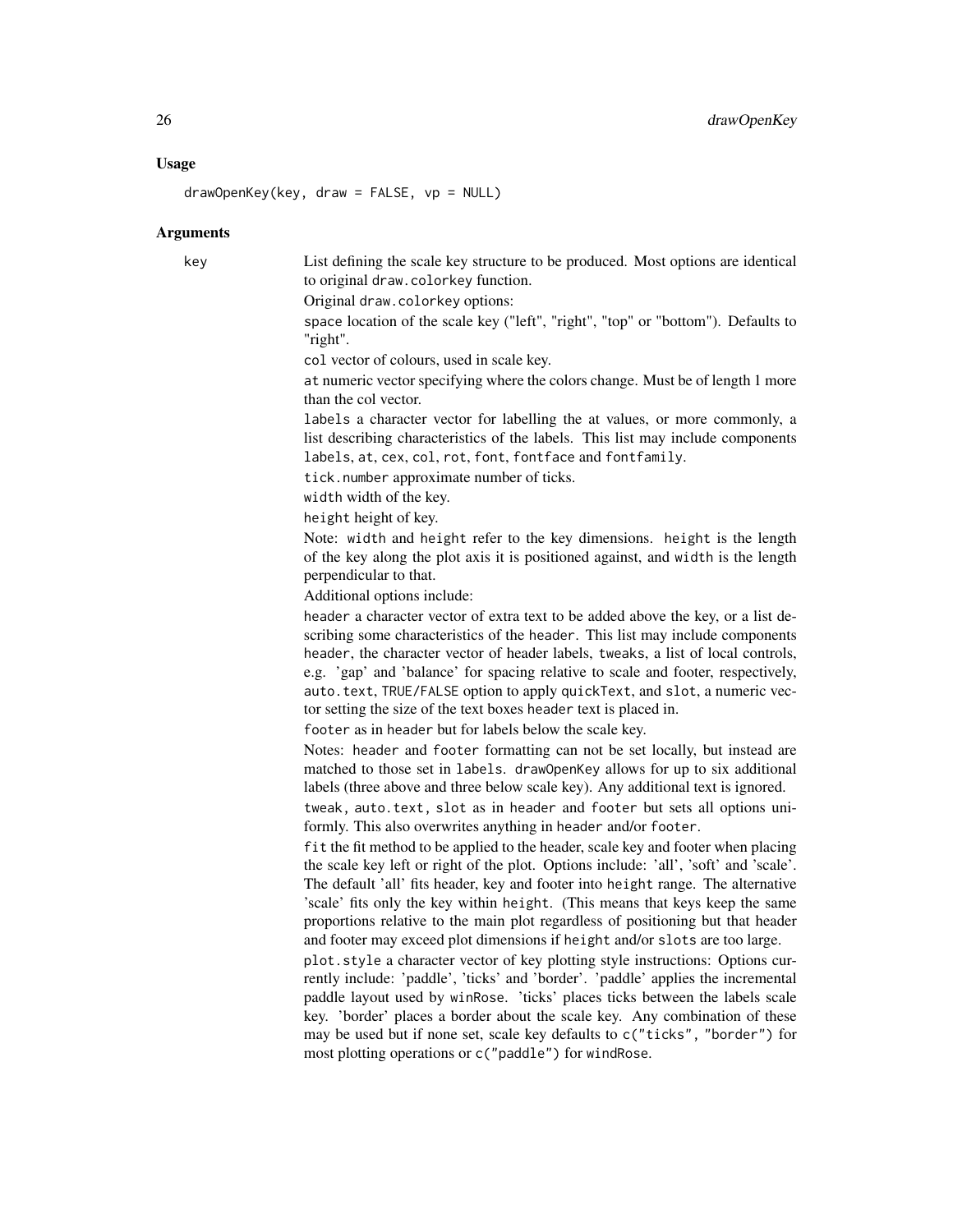# drawOpenKey 27

| draw | Option to return the key object or plot it directly. The default, FALSE, should<br>always be used within openair calls.                                                                                                                                                                                                                                                                                                                                                                                                                                             |
|------|---------------------------------------------------------------------------------------------------------------------------------------------------------------------------------------------------------------------------------------------------------------------------------------------------------------------------------------------------------------------------------------------------------------------------------------------------------------------------------------------------------------------------------------------------------------------|
| vp   | View port to be used when plotting key. The default, NULL, should always be<br>used within openair calls.                                                                                                                                                                                                                                                                                                                                                                                                                                                           |
|      | (Note: draw0penKey is a crude modification of lattice:: draw.colorkey.that)<br>provides labelling options for openair plot scale keys. Some aspects of the<br>function are in development and may to subject to change. Therefore, it is rec-<br>ommended that you use parent openair function controls, e.g. key position,<br>key.header, key.footer options, where possible. draw0penKey may obvi-<br>ously be used in other plots but it is recommended that draw, colorkey itself be<br>used wherever this type of additional scale labelling is not required.) |

#### Details

The drawOpenKey function produces scale keys for other openair functions.

Most drawOpenKey options are identical to those of lattice::draw.colorkey. For example, scale key size and position are controlled via height, width and space. Likewise, the axis labelling can be set in and formatted by labels. See [draw.colorkey](#page-0-0) for further details.

Additional scale labelling may be added above and below the scale using header and footer options within key. As in other openair functions, automatic text formatting can be enabled via auto.key.

(Note: Currently, the formatting of header and footer text are fixed to the same style as labels (the scale axis) and cannot be defined locally.)

The relationship between header, footer and the scale key itself can be controlled using fit options. These can be set in key\$fit to apply uniform control or individually in key\$header\$fit and/or key\$footer\$fit to control locally.

The appearance of the scale can be controlled using plot.style.

#### Value

The function is a modification of lattice::draw.colorkey and returns a scale key using a similar mechanism to that used in in the original function as developed by Deepayan Sarkar.

#### Note

We gratefully acknoweldge the considerable help and advice of Deepayan Sarkar.

#### Author(s)

draw.colorkey is part of the lattice package, developed by Deepayan Sarkar.

Additional modifications by Karl Ropkins.

# References

Deepayan Sarkar (2010). lattice: Lattice Graphics. R package version 0.18-5. http://r-forge.rproject.org/projects/lattice/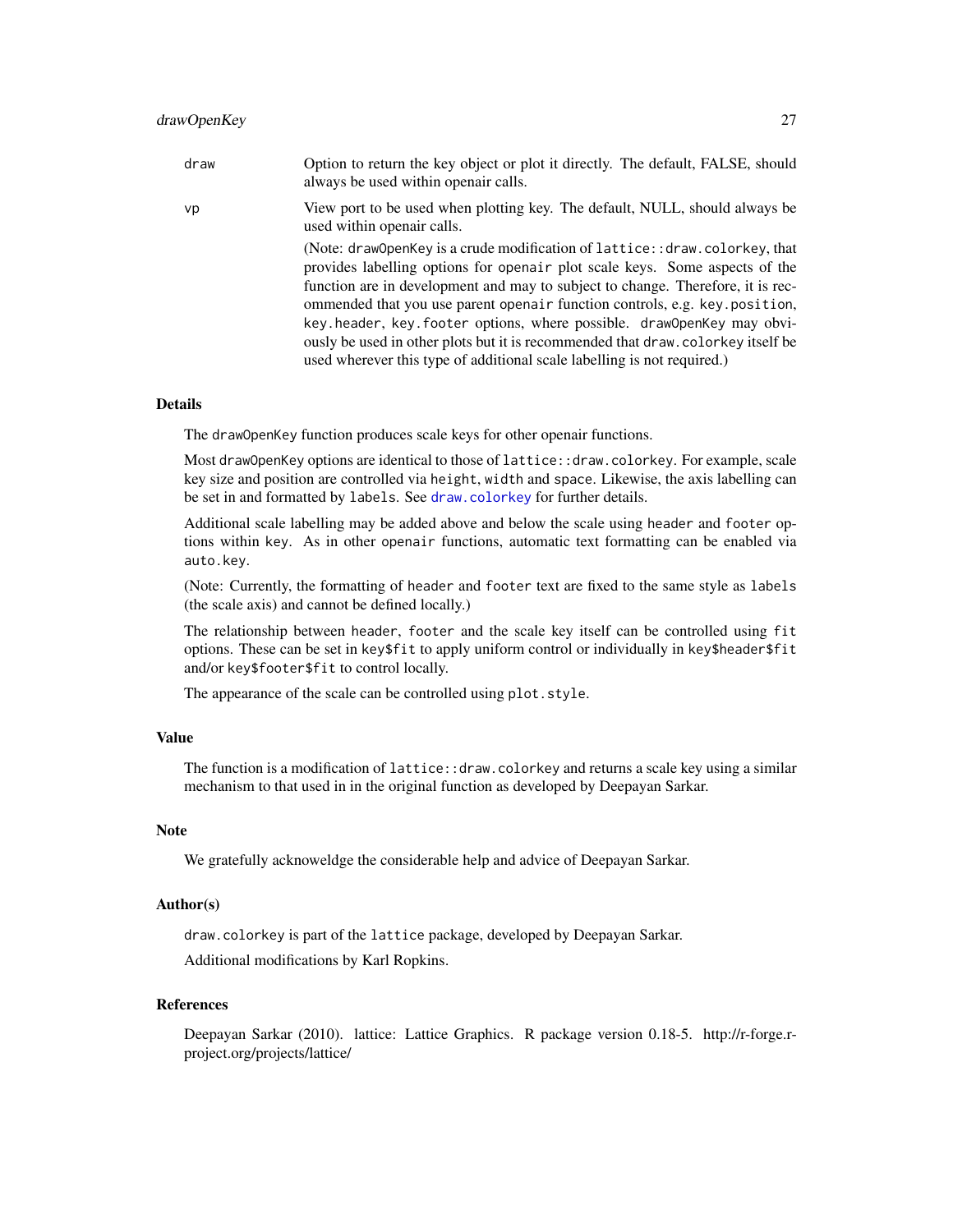# See Also

Functions using drawOpenKey currently include [windRose](#page-158-1), [pollutionRose](#page-158-2). For details of the original function, see [draw.colorkey](#page-0-0)

#### Examples

```
##########
#example 1
##########
#paddle style scale key used by windRose
windRose(mydata,)
#adding text and changing style and position via key
#note:
#some simple key control also possible directly
#For example, below does same as
#windRose(mydata, key.position="right")
windRose(mydata,
  key =list(space="right")
\lambda#however:
#more detailed control possible working with
#key and drawOpenKey. For example,
windRose(mydata,
  key = list(header="Title", footer="wind speed",
              plot.style = c("ticks", "border"),
              fit = "all", height = 1,space = "top")\mathcal{L}
```
<span id="page-27-1"></span>import *Generic data import for openair*

# Description

This function is mostly used to simplify the importing of csv and text file in openair. In particular it helps to get the date or date/time into the correct format. The file can contain either a date or date/time in a single column or a date in one column and time in another.

<span id="page-27-0"></span>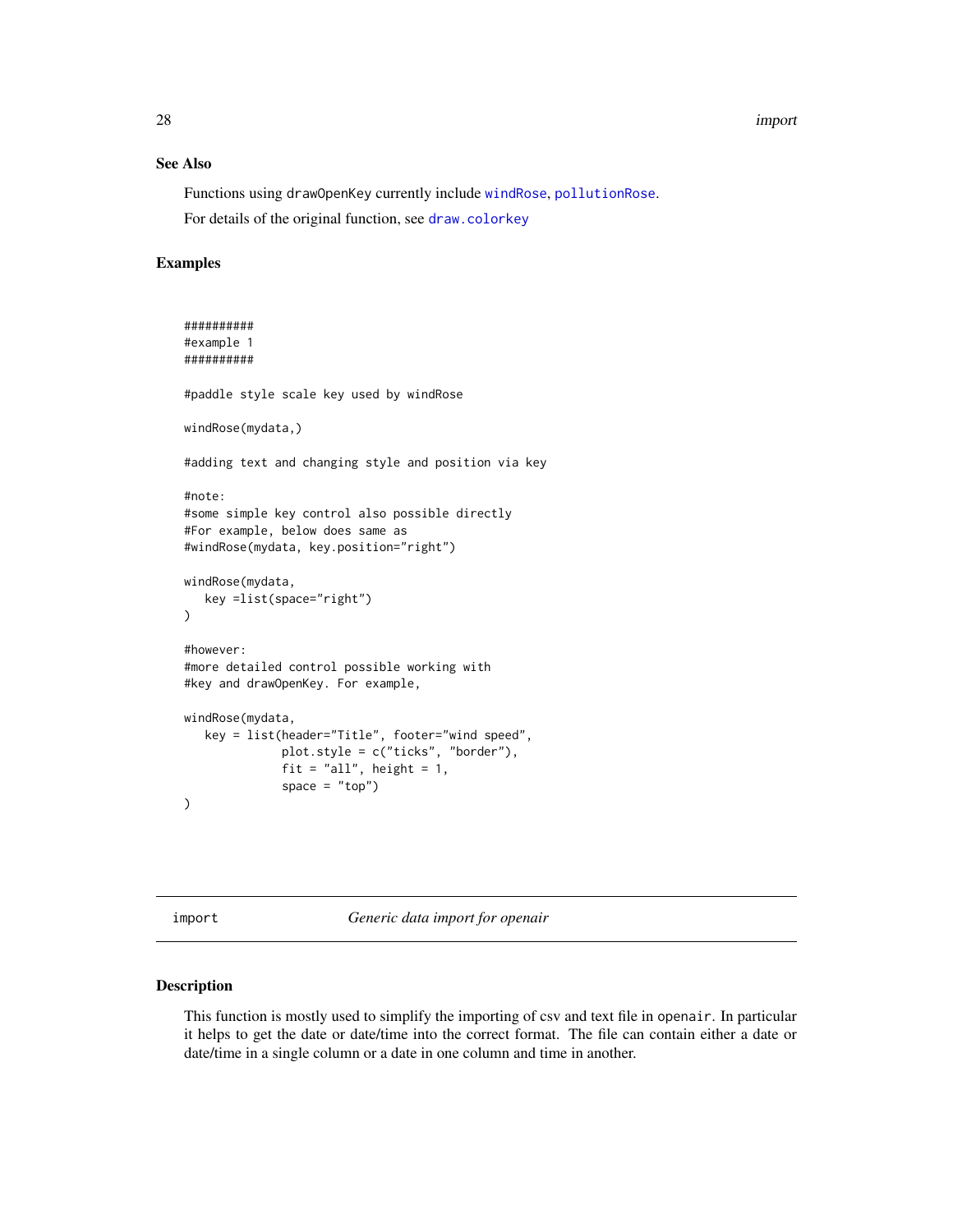import 29

# Usage

```
import(
 file = file.choose(),
 file.type = "csv",
 sep = ","header.at = 1,
 data.at = 2,
 date = "date",date.format = "%d/%m/%Y %H:%M",
  time = NULL,
 time.format = NULL,
 tzone = "GMT",na.strings = c("", "NA"),
 quote = \sum_{n=1}^{\infty}ws = NULL,wd = NULL,correct.time = NULL,
  ...
)
```

| file        | The name of the file to be imported. Default, $file = file.close(), opens$<br>browser. Alternatively, the use of read. table (in utils) also allows this to be<br>a character vector of a file path, connection or url.                                        |
|-------------|----------------------------------------------------------------------------------------------------------------------------------------------------------------------------------------------------------------------------------------------------------------|
| file.type   | The file format, defaults to common 'csv' (comma delimited) format, but also<br>allows 'txt' (tab delimited).                                                                                                                                                  |
| sep         | Allows user to specify a delimiter if not ',' (csv) or TAB (txt). For example ';'<br>is sometimes used to delineate separate columns.                                                                                                                          |
| header.at   | The file row holding header information or NULL if no header to be used.                                                                                                                                                                                       |
| data.at     | The file row to start reading data from. When generating the data frame, the<br>function will ignore all information before this row, and attempt to include all<br>data from this row onwards.                                                                |
| date        | Name of the field containing the date. This can be a date e.g. 10/12/2012 or a<br>date-time format e.g. 10/12/2012 01:00.                                                                                                                                      |
| date.format | The format of the date. This is given in 'R' format according to strptime. For<br>example, a date format such as $1/11/2000$ 12:00 (day/month/year hour:minutes)<br>is given the format "%d/%m/%Y %H:%M". See examples below and strptime<br>for more details. |
| time        | The name of the column containing a time $-$ if there is one. This is used when a<br>time is given in a separate column and date contains no information about time.                                                                                           |
| time.format | If there is a column for time then the time format must be supplied. Common<br>examples include "%H:%M" (like $07:00$ ) or an integer giving the hour, in which<br>case the format is "%H". Again, see examples below.                                         |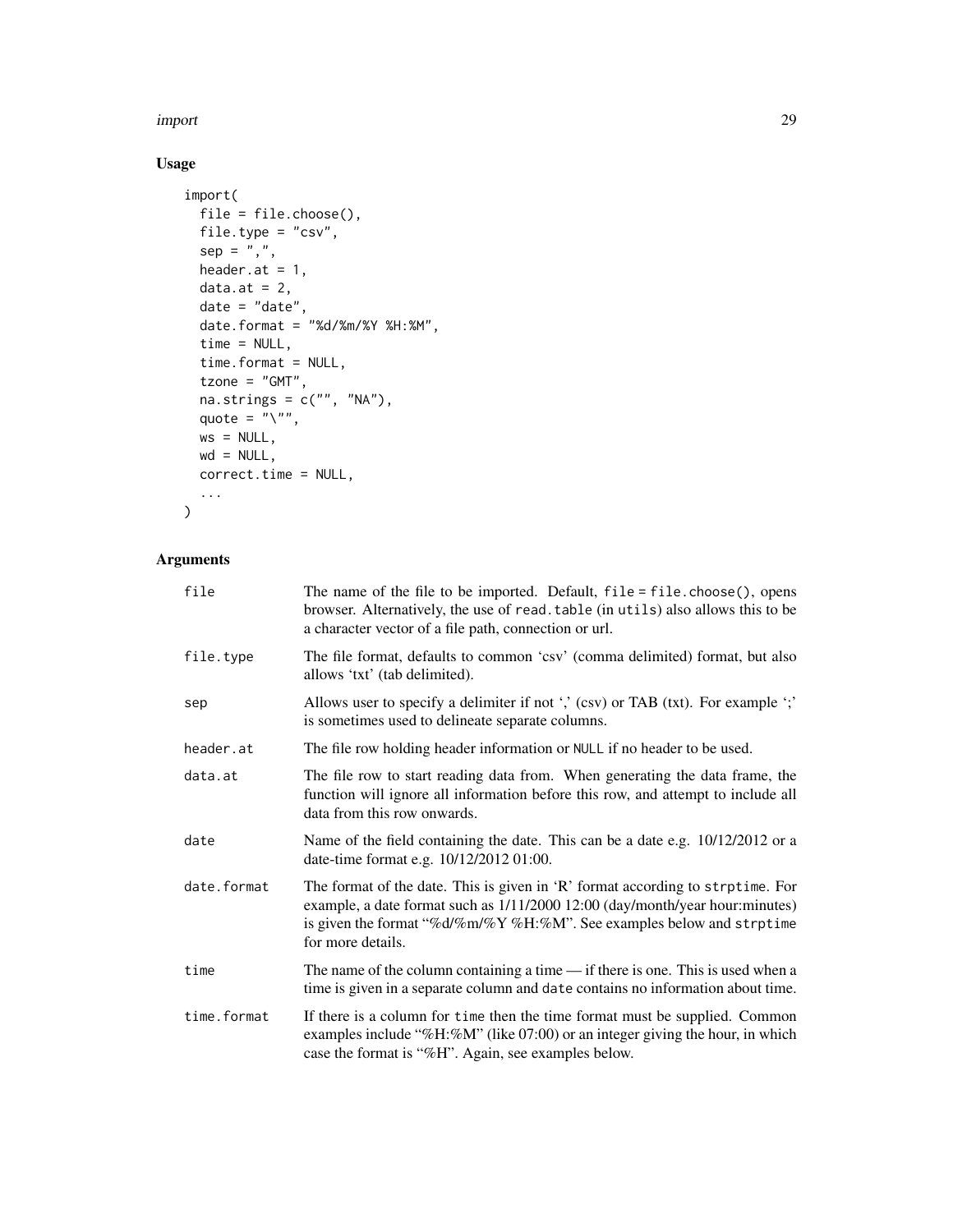| tzone        | The time zone for the data. In order to avoid the complexities of DST (daylight<br>savings time), openair assumes the data are in GMT (UTC) or a constant off-<br>set from GMT. Users can set a positive or negative offset in hours from GMT.<br>For example, to set the time zone of the data to the time zone in New York<br>(EST, 5 hours behind GMT) set tzone = "Etc/GMT+5". To set the time zone of<br>the data to Central European Time (CET, 1 hour ahead of GMT) set tzone =<br>"Etc/GMT-1". Note that the positive and negative offsets are opposite to what<br>most users expect. |
|--------------|-----------------------------------------------------------------------------------------------------------------------------------------------------------------------------------------------------------------------------------------------------------------------------------------------------------------------------------------------------------------------------------------------------------------------------------------------------------------------------------------------------------------------------------------------------------------------------------------------|
| na.strings   | Strings of any terms that are to be interpreted as missing (NA). For example,<br>this might be "-999", or "n/a" and can be of several items.                                                                                                                                                                                                                                                                                                                                                                                                                                                  |
| quote        | String of characters (or character equivalents) the imported file may use to rep-<br>resent a character field.                                                                                                                                                                                                                                                                                                                                                                                                                                                                                |
| WS           | Name of wind speed field if present if different from "ws" e.g. ws = "WSPD".                                                                                                                                                                                                                                                                                                                                                                                                                                                                                                                  |
| wd           | Name of wind direction field if present if different from "wd" e.g. wd = "WDIR".                                                                                                                                                                                                                                                                                                                                                                                                                                                                                                              |
| correct.time | Numerical correction (in seconds) for imported date. Default NULL turns this<br>option off. This can be useful if the hour is represented as 1 to 24 (rather than<br>0 to 23 assumed by R). In which case correct time $= -3600$ will correct the<br>hour.                                                                                                                                                                                                                                                                                                                                    |
| $\ddotsc$    | Other arguments passed to read. table.                                                                                                                                                                                                                                                                                                                                                                                                                                                                                                                                                        |

The function uses [strptime](#page-0-0) to parse dates and times. Users should consider the examples for use of these formats.

The function can either deal with combined date-time formats e.g. 10/12/1999 23:00 or with two separate columns that deal with date and time. Often there is a column for the date and another for hour. For the latter, the option time. format = "%H" should be supplied. Note that R considers hours 0 to 23. However, if hours 1 to 24 are detected import will correct the hours accordingly.

import will also ensure wind speed and wind direction are correctly labelled (i.e. "ws", "wd") if ws or wd are given.

Note that it is assumed that the input data are in GMT (UTC) format and in particular there is no consideration of daylight saving time i.e. where in the input data set an hour is missing in spring and duplicated in autumn.

Examples of use are given in the openair manual.

#### Value

A data frame formatted for openair use.

# Author(s)

David Carslaw

## See Also

Dedicated import functions available for selected file types, e.g. : [importAURN](#page-33-1), [importAURNCsv](#page-37-1), [importKCL](#page-41-1), [importADMS](#page-30-1), etc.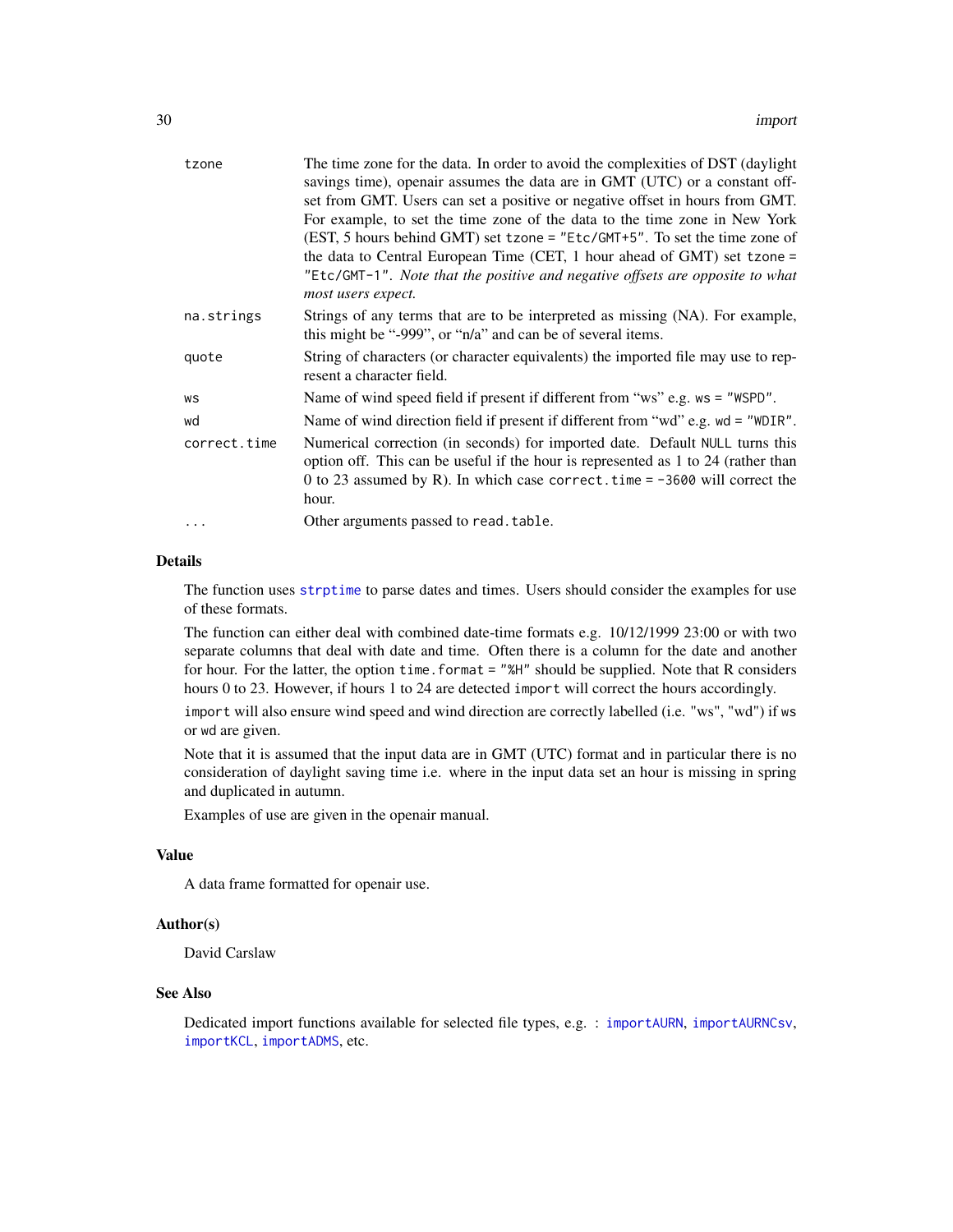<span id="page-30-1"></span><span id="page-30-0"></span>importADMS *CERC Atmospheric Dispersion Modelling System (ADMS) data import function(s) for openair*

# Description

Function(s) to import various ADMS file types into openair. Currently handles ".met", ".bgd", ".mop" and ".pst" file structures. Uses read.csv (in utils) to read in data, format for R and openair and apply some file structure testing.

# Usage

```
importADMS(
 file = file.choose(),
  file.type = "unknown",
 drop-case = TRUE,drop.input.dates = TRUE,
 keep.units = TRUE,
  simplify.names = TRUE,
  test.file.structure = TRUE,
  drop.delim = TRUE,
  add.prefixes = TRUE,
 names = NULL,
  ...
)
```

| file             | The ADMS file to be imported. Default, file.choose() opens browser. Use<br>of read, csv (in utils) also allows this to be a readable text-mode connection<br>or url (although these options are currently not fully tested).                                                                                                                                                                    |  |
|------------------|-------------------------------------------------------------------------------------------------------------------------------------------------------------------------------------------------------------------------------------------------------------------------------------------------------------------------------------------------------------------------------------------------|--|
| file.type        | Type of ADMS file to be imported. With default, "unknown", the import uses<br>the file extension to identify the file type and, where recognised, uses this to<br>identify the file structure and import method to be applied. Where file extension<br>is not recognised the choice may be forced by setting file. type to one of the<br>known file.type options: "bgd", "met", "mop" or "pst". |  |
| drop.case        | Option to convert all data names to lower case. Default, TRUE. Alternative,<br>FALSE, returns data with name cases as defined in file.                                                                                                                                                                                                                                                          |  |
| drop.input.dates |                                                                                                                                                                                                                                                                                                                                                                                                 |  |
|                  | Option to remove ADMS "hour", "day", and "year" data columns after gener-<br>ating openair "date" timeseries. Default, TRUE. Alternative, FALSE, returns both<br>"date" and the associated ADMS data columns as part of openair data frame.                                                                                                                                                     |  |
| keep.units       | Option to retain ADMS data units. Default, TRUE, retains units (if recover-<br>able) as character vector in data frame comment if defined in file. Alternative,<br>FALSE, discards units. (NOTE: currently, only .bgd and .pst files assign units.<br>So, this option is ignored when importing . met or . mop files.)                                                                          |  |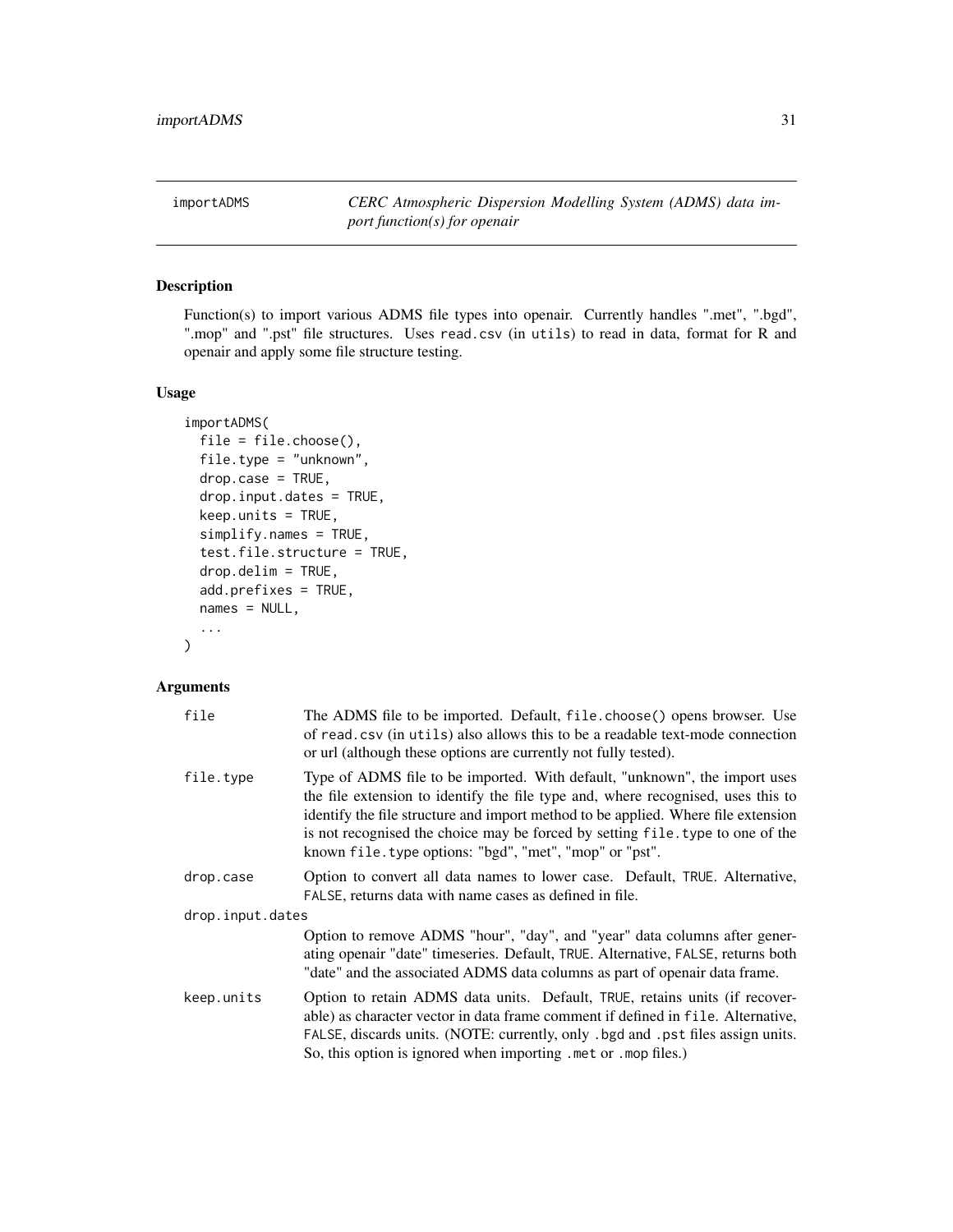|                     | simplify.names Option to simplify data names in accordance with common openair practices.<br>Default, TRUE. Alternative, FALSE, returns data with names as interpreted by<br>standard R. (NOTE: Some ADMS file data names include symbols and struc-<br>tures that R does not allow as part of a name, so some renaming is automatic<br>regardless of simplify.names setting. For example, brackets or symbols are<br>removed from names or repaced with ".", and names in the form "1/x" may be<br>returned as "X1.x" or "recip.x".)                                                                                                                                                                                                                                                                                                                                                                                                                                                                                 |
|---------------------|-----------------------------------------------------------------------------------------------------------------------------------------------------------------------------------------------------------------------------------------------------------------------------------------------------------------------------------------------------------------------------------------------------------------------------------------------------------------------------------------------------------------------------------------------------------------------------------------------------------------------------------------------------------------------------------------------------------------------------------------------------------------------------------------------------------------------------------------------------------------------------------------------------------------------------------------------------------------------------------------------------------------------|
| test.file.structure |                                                                                                                                                                                                                                                                                                                                                                                                                                                                                                                                                                                                                                                                                                                                                                                                                                                                                                                                                                                                                       |
|                     | Option to test file structure before trying to import. Default, TRUE, tests for<br>expected file structure and halts import operation if this is not found. Alternative,<br>FALSE, attempts import regardless of structure.                                                                                                                                                                                                                                                                                                                                                                                                                                                                                                                                                                                                                                                                                                                                                                                           |
| drop.delim          | Option to remove delim columns from the data frame. ADMS .mop files include<br>two columns, "INPUT_DATA:" and "PROCESSED_DATA:", to separate model<br>input and output types. Default, TRUE, removes these. Alternative, FALSE, re-<br>tains them as part of import. (Note: Option ignored when importing .bgd, .met<br>or .pst files.)                                                                                                                                                                                                                                                                                                                                                                                                                                                                                                                                                                                                                                                                               |
| add.prefixes        | Option to add prefixes to data names. ADMS .mop files include a number of<br>input and process data types with shared names. Prefixes can be automatically<br>added to these so individual data can be readily identified in the R/openair envi-<br>ronment. Default, TRUE, adds "process." as a prefix to processed data. Other op-<br>tions include: FALSE which uses no prefixes and leave all name rationalisation to<br>R, and character vectors which are treated as the required prefixes. If one vector<br>is sent, this is treated as processed data prefix. If two (or more) vectors are sent,<br>the first and second are treated as the input and processed data prefixes, respec-<br>tively. For example, the argument (add.prefixes="out") would add the "out"<br>prefix to processed data names, while the argument (add.prefixes=c("in","out"))<br>would add "in" and "out" prefixes to input and output data names, respectively.<br>(Note: Option ignored when importing .bgd, .met or .pst files.) |
| names               | Option applied by simplifyNamesADMS when simplify.names is enabled. All<br>names are simplified for the default setting, NULL.                                                                                                                                                                                                                                                                                                                                                                                                                                                                                                                                                                                                                                                                                                                                                                                                                                                                                        |
| .                   | Additional arguments, passed to read. csv as part of import operation.                                                                                                                                                                                                                                                                                                                                                                                                                                                                                                                                                                                                                                                                                                                                                                                                                                                                                                                                                |
|                     |                                                                                                                                                                                                                                                                                                                                                                                                                                                                                                                                                                                                                                                                                                                                                                                                                                                                                                                                                                                                                       |

The importADMS function were developed to help import various ADMS file types into openair. In most cases the parent import function should work in default configuration, e.g. mydata <importADMS(). The function currently recognises four file formats: .bgd, .met, .mop and .pst. Where other file extensions have been set but the file structure is known, the import call can be forced by, e.g, mydata <- importADMS(file.type="bgd"). Other options can be adjusted to provide fine control of the data structuring and renaming.

#### Value

In standard use importADMS() returns a data frame for use in openair. By comparison to the original file, the resulting data frame is modified as follows:

Time and date information will combined in a single column "date", formatted as a conventional timeseries (as.POSIX\*). If drop.input.dates is enabled data series combined to generated the new "date" data series will also be removed.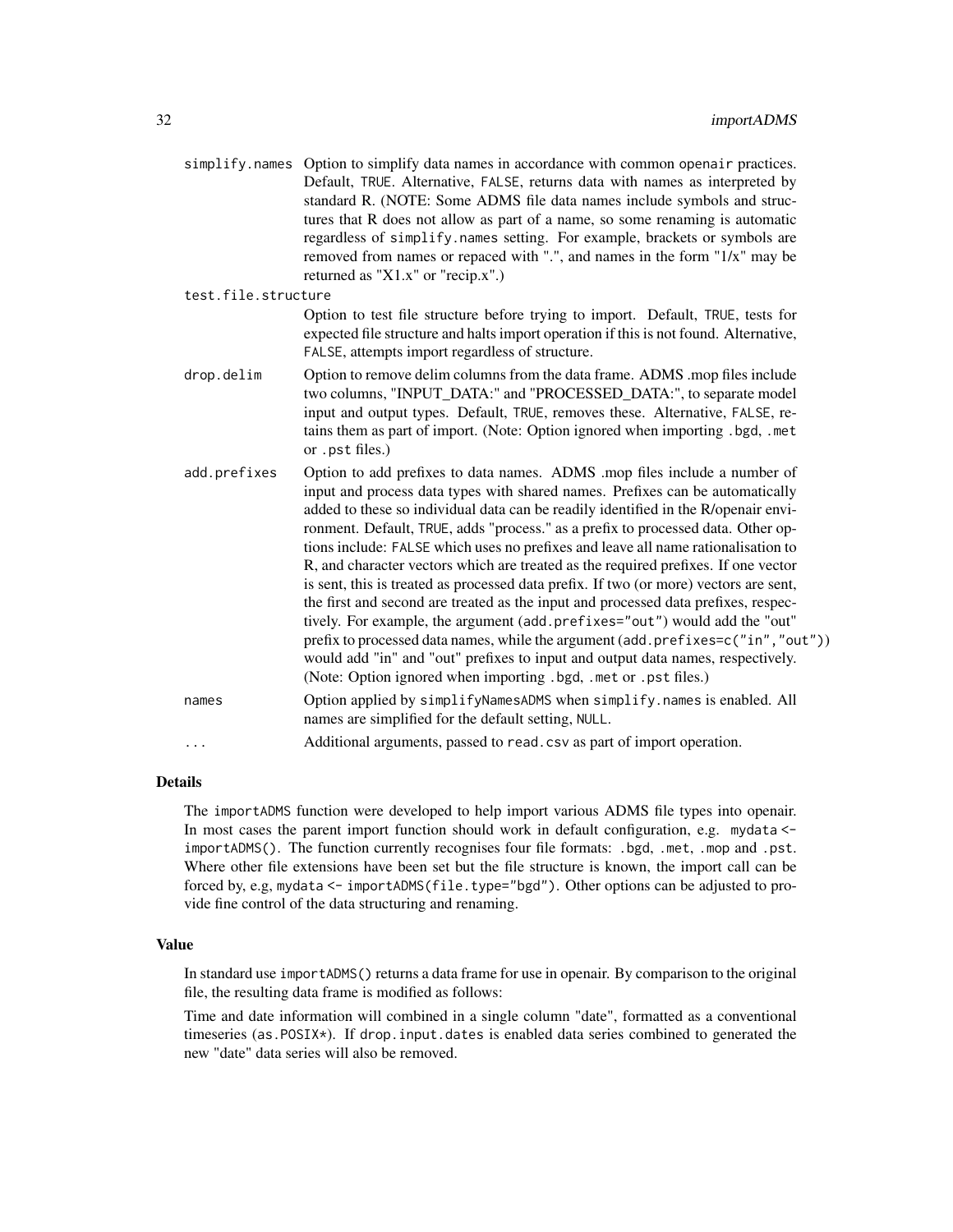#### importADMS 33

If simplify.names is enabled common chemical names may be simplified, and some other parameters may be reset to openair standards (e.g. "ws", "wd" and "temp") according to operations defined in simplifyNamesADMS. A summary of simplfication operations can be obtained using, e.g., the call importADMS(simplify.names).

If drop.case is enabled all upper case characters in names will be converted to lower case.

If keep.units is enabled data units information may also be retained as part of the data frame comment if available.

With .mop files, input and processed data series names may also been modified on the basis of drop.delim and add.prefixes settings

#### Note

Times are assumed to be in GMT. Zero wind directions reset to 360 as part of .mop file import.

#### Author(s)

Karl Ropkins, David Carslaw and Matthew Williams (CERC).

#### See Also

Generic import function [import](#page-27-1), for possible alternative import methods. Other dedicated import functions available for other file types, including [importKCL](#page-41-1), [importAURN](#page-33-1), etc.

# Examples

########## #example 1 ########## #To be confirmed

#all current simplify.names operations importADMS(simplify.names)

```
#to see what simplify.names does to adms data series name PHI
new.name <- importADMS(simplify.names, names="PHI")
new.name
```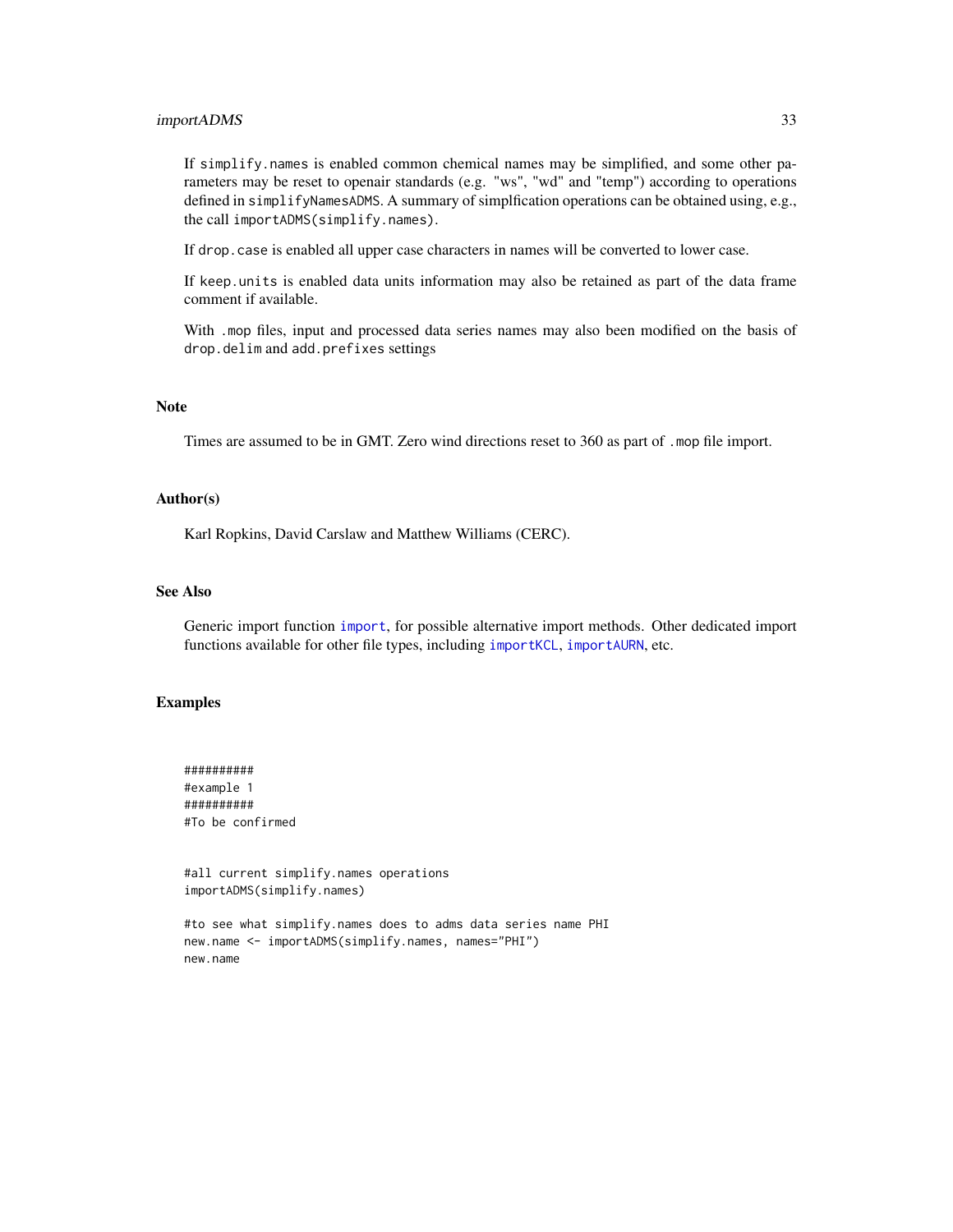<span id="page-33-0"></span>

#### <span id="page-33-1"></span>Description

Functions for importing air pollution data from a range of UK networks including the Automatic Urban and Rural Network. Files are imported from a remote server operated by Ricardo that provides air quality data files as R data objects.

#### Usage

```
importAQE(
 site = "yk13",year = 2018,data_type = "hourly",
 pollutant = "all",
 meta = FALSE,ratified = FALSE,
  to_narrow = FALSE
)
importAURN(
 site = "my1",year = 2009,
 data_type = "hourly",pollutant = "all",
 hc = FALSE,
 meta = FALSE,ratified = FALSE,
 to_narrow = FALSE,
  verbose = FALSE
)
importNI(
 site = "bel0",year = 2018,data_type = "hourly",
 pollutant = "all",
 meta = FALSE,
 ratified = FALSE,
  to_narrow = FALSE
)
importSAQN(
 site = "gla4",
 year = 2009,
 data_type = "hourly",
```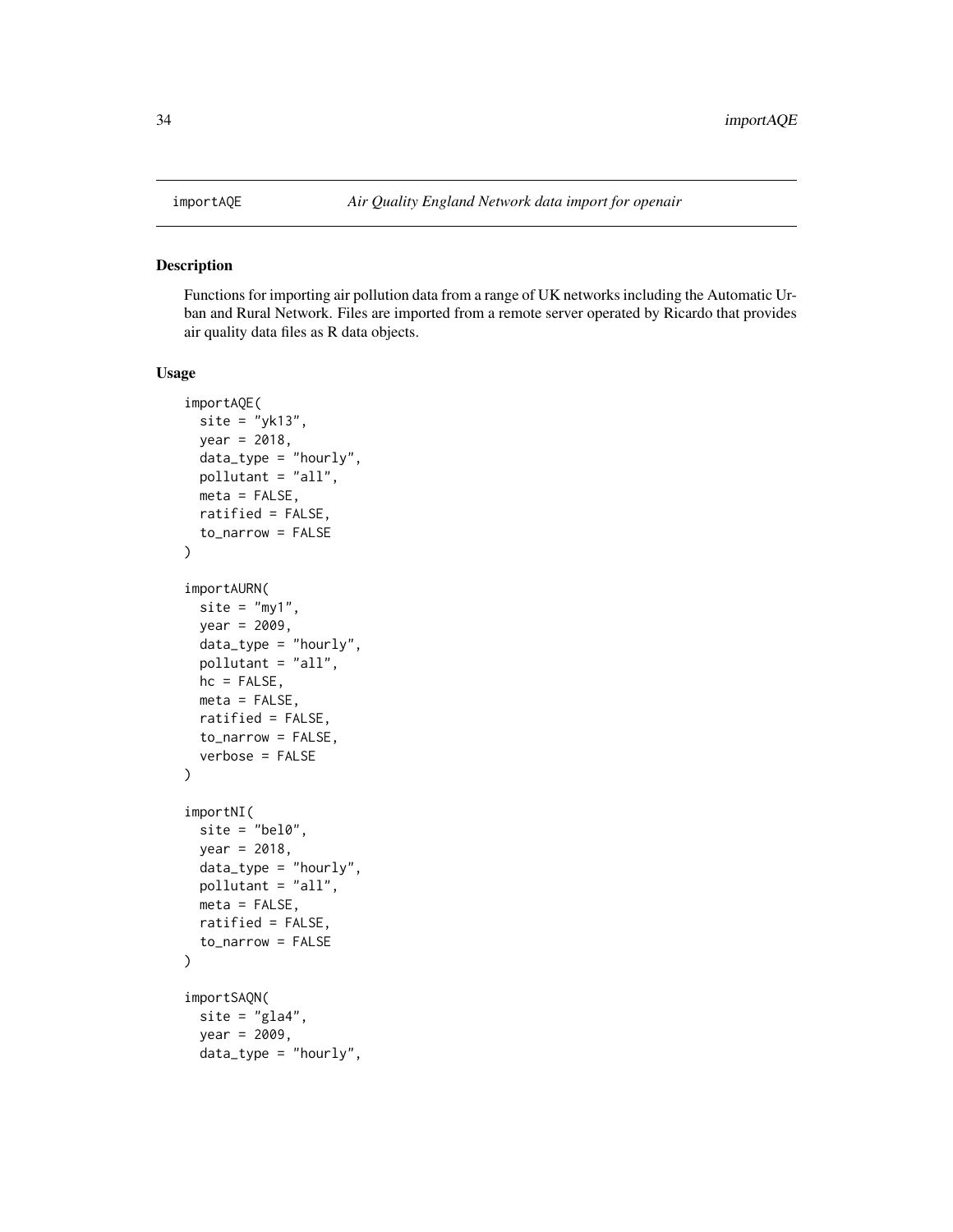# importAQE 35

```
pollutant = "all",
 meta = FALSE,ratified = FALSE,
 to_narrow = FALSE
\mathcal{L}importWAQN(
 site = "card",
 year = 2018,
 data_type = "hourly",
 pollutant = "all",
 meta = FALSE,ratified = FALSE,
 to_narrow = FALSE
\mathcal{L}
```

| site      | Site code of the site to import e.g. "my1" is Marylebone Road. Several sites can<br>be imported with $\text{site} = \text{c("my1", "nott")}$ to import Marylebone Road and<br>Nottingham for example. |
|-----------|-------------------------------------------------------------------------------------------------------------------------------------------------------------------------------------------------------|
| year      | Year or years to import. To import a sequence of years from 1990 to 2000 use<br>year = 1990: 2000. To import several specific years use year = c(1990, 1995,<br>2000) for example.                    |
| data_type | The data type averaging period. These include:                                                                                                                                                        |
|           | • "hourly" Default is to return hourly data.<br>• "daily" Daily average data.<br>• "monthly" Monthly average data with data capture information for the whole                                         |
|           | network.                                                                                                                                                                                              |
|           | • "annual" Annual average data with data capture information for the whole<br>network.                                                                                                                |
|           | • "15_min" To import 15-minute average SO2 concentrations.                                                                                                                                            |
|           | • "8_hour" To import 8-hour rolling mean concentrations for O3 and CO.                                                                                                                                |
|           | • "24_hour" To import 24-hour rolling mean concentrations for particulates.                                                                                                                           |
|           | · "daily_max_8" To import maximum daily rolling 8-hour maximum for O3<br>and CO.                                                                                                                      |
|           | • "daqi" To import Daily Air Quality Index (DAQI). See here for more details<br>of how the index is defined.                                                                                          |
| pollutant | Pollutants to import. If omitted will import all pollutants from a site. To import<br>only NOx and NO2 for example use pollutant = $c("now", "no2").$                                                 |
| meta      | Should meta data be returned? If TRUE the site type, latitude and longitude are<br>returned.                                                                                                          |
| ratified  | If TRUE columns are returned indicating when each species was ratified i.e.<br>quality-checked. Available for hourly data only.                                                                       |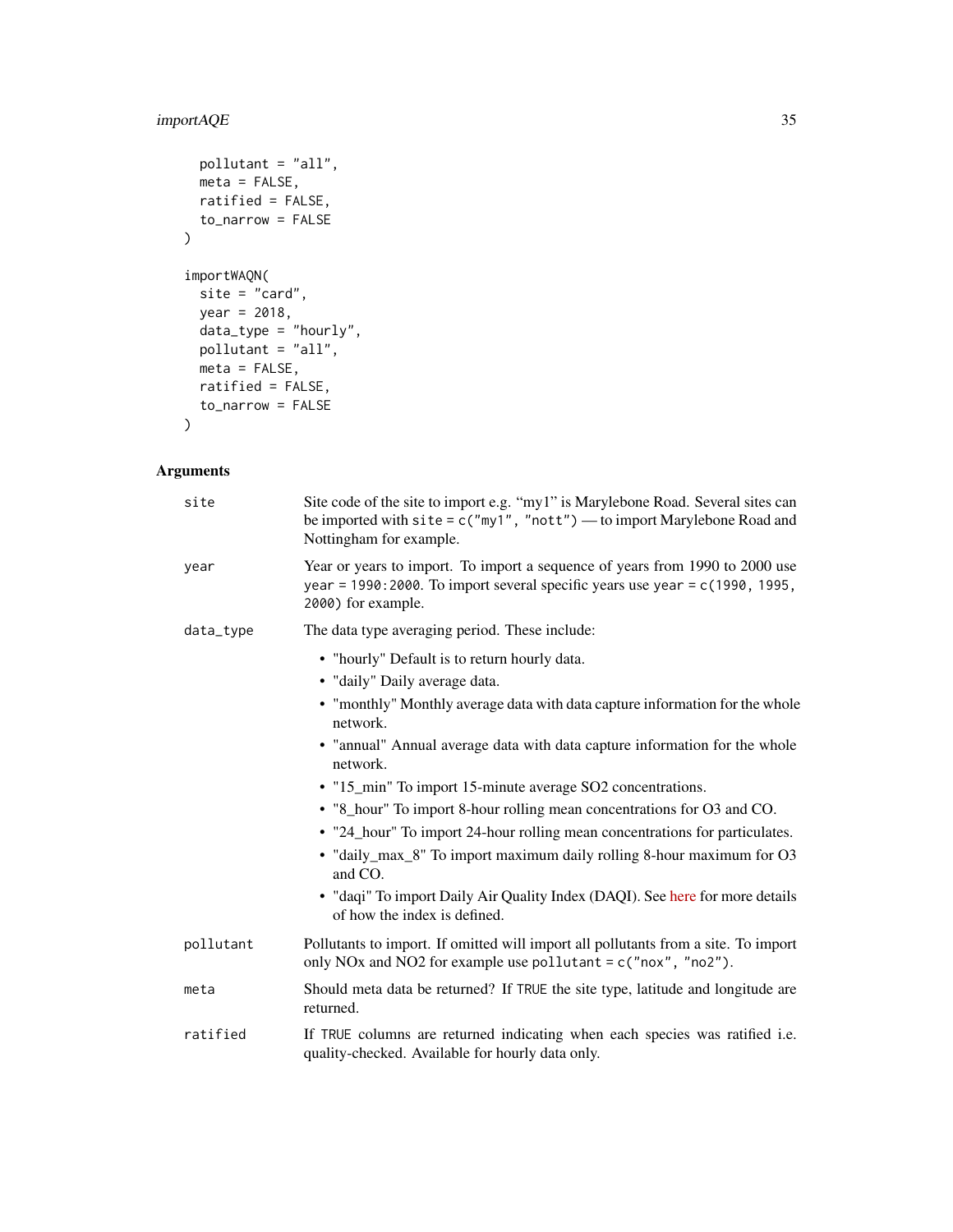| to_narrow | By default the returned data has a column for each pollutant/variable. When<br>to_narrow = TRUE the data are stacked into a narrow format with a column iden-<br>tifying the pollutant name.                                                                                                                                    |
|-----------|---------------------------------------------------------------------------------------------------------------------------------------------------------------------------------------------------------------------------------------------------------------------------------------------------------------------------------|
| hc        | A few sites have hydrocarbon measurements available and setting hc = TRUE will<br>ensure hydrocarbon data are imported. The default is however not to as most<br>users will not be interested in using hydrocarbon data and the resulting data<br>frames are considerably larger. This option is only available for importAURN. |
| verbose   | Should the function give messages when downloading files? Default is FALSE.                                                                                                                                                                                                                                                     |

This family of functions has been written to make it easy to import data from across several UK air quality networks. Ricardo have provided .RData files (R workspaces) of all individual sites and years, as well as up to date meta data. These files are updated on a daily basis. This approach requires a link to the Internet to work.

For an up to date list of available sites that can be imported, see [importMeta](#page-56-1).

The site codes and pollutant names can be upper or lower case.

There are several advantages over the web portal approach where .csv files are downloaded. First, it is quick to select a range of sites, pollutants and periods (see examples below). Second, storing the data as .RData objects is very efficient as they are about four times smaller than .csv files — which means the data downloads quickly and saves bandwidth. Third, the function completely avoids any need for data manipulation or setting time formats, time zones etc. The function also has the advantage that the proper site name is imported and used in openair functions.

The data are imported by stacking sites on top of one another and will have field names site, code (the site code) and pollutant.

By default, the function returns hourly average data. However, annual, monthly, daily and 15 minute data (for SO2) can be returned using the option data\_type. Annual and monthly data provide whole network information including data capture statistics.

All units are expressed in mass terms for gaseous species (ug/m3 for NO, NO2, NOx (as NO2), SO2 and hydrocarbons; and mg/m3 for CO). PM10 concentrations are provided in gravimetric units of ug/m3 or scaled to be comparable with these units. Over the years a variety of instruments have been used to measure particulate matter and the technical issues of measuring PM10 are complex. In recent years the measurements rely on FDMS (Filter Dynamics Measurement System), which is able to measure the volatile component of PM. In cases where the FDMS system is in use there will be a separate volatile component recorded as 'v10' and non-volatile component 'nv10', which is already included in the absolute PM10 measurement. Prior to the use of FDMS the measurements used TEOM (Tapered Element Oscillating. Microbalance) and these concentrations have been multiplied by 1.3 to provide an estimate of the total mass including the volatile fraction.

The function returns modelled hourly values of wind speed (ws), wind direction (wd) and ambient temperature (air\_temp) if available (generally from around 2010). These values are modelled using the WRF model operated by Ricardo.

The BAM (Beta-Attenuation Monitor) instruments that have been incorporated into the network throughout its history have been scaled by 1.3 if they have a heated inlet (to account for loss of volatile particles) and 0.83 if they do not have a heated inlet. The few TEOM instruments in the network after 2008 have been scaled using VCM (Volatile Correction Model) values to account for the loss of volatile particles. The object of all these scaling processes is to provide a reasonable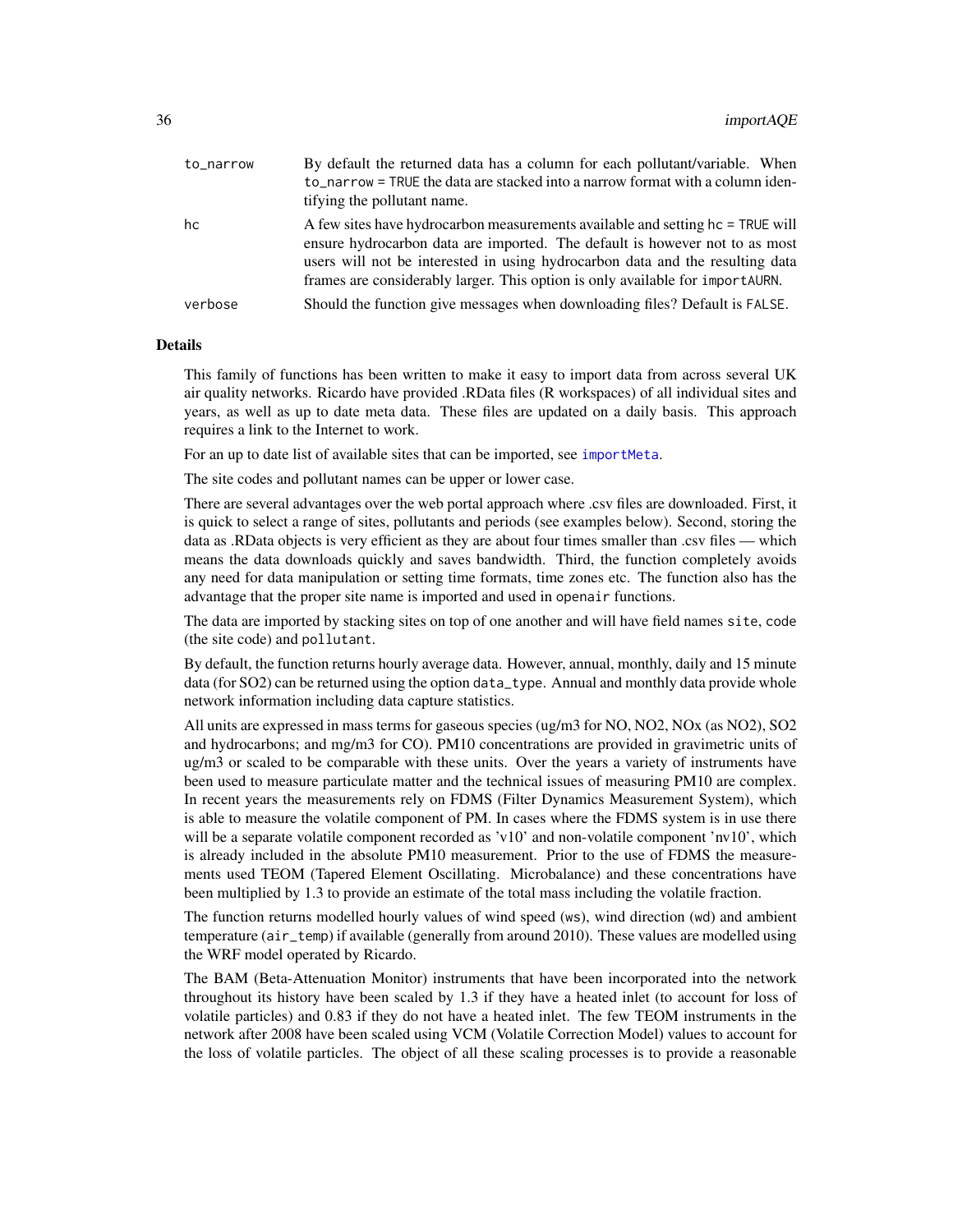# importAQE 37

degree of comparison between data sets and with the reference method and to produce a consistent data record over the operational period of the network, however there may be some discontinuity in the time series associated with instrument changes.

No corrections have been made to the PM2.5 data. The volatile component of FDMS PM2.5 (where available) is shown in the 'v2.5' column.

#### Value

Returns a data frame of hourly mean values with date in POSIXct class and time zone GMT.

# Functions

- importAQE: Import data from the Air Quality England
- importNI: Import data from the Northern Ireland Air Quality Network
- importSAQN: Import data from the Scottish Air Quality Network
- importWAQN: Import data from the Welsh Air Quality Network

#### Author(s)

David Carslaw and Trevor Davies

## See Also

[importKCL](#page-41-0), [importADMS](#page-30-0)

## Examples

```
## import all pollutants from Marylebone Rd from 1990:2009
## Not run: mary <- importAURN(site = "my1", year = 2000:2009)
## import nox, no2, o3 from Marylebone Road and Nottingham Centre for 2000
## Not run: thedata <- importAURN(site = c("my1", "nott"), year = 2000,
pollutant = c("nox", "no2", "o3"))
## End(Not run)
# Other functions work in the same way e.g. to import Cardiff Centre data
# Import annual data over a period, make it narrow format and return site information
## Not run: aq <- importAURN(year = 2010:2020, data_type = "annual", meta = TRUE, to_narrow = TRUE)
## Not run: cardiff <- importWAQN(site = "card", year = 2020)
```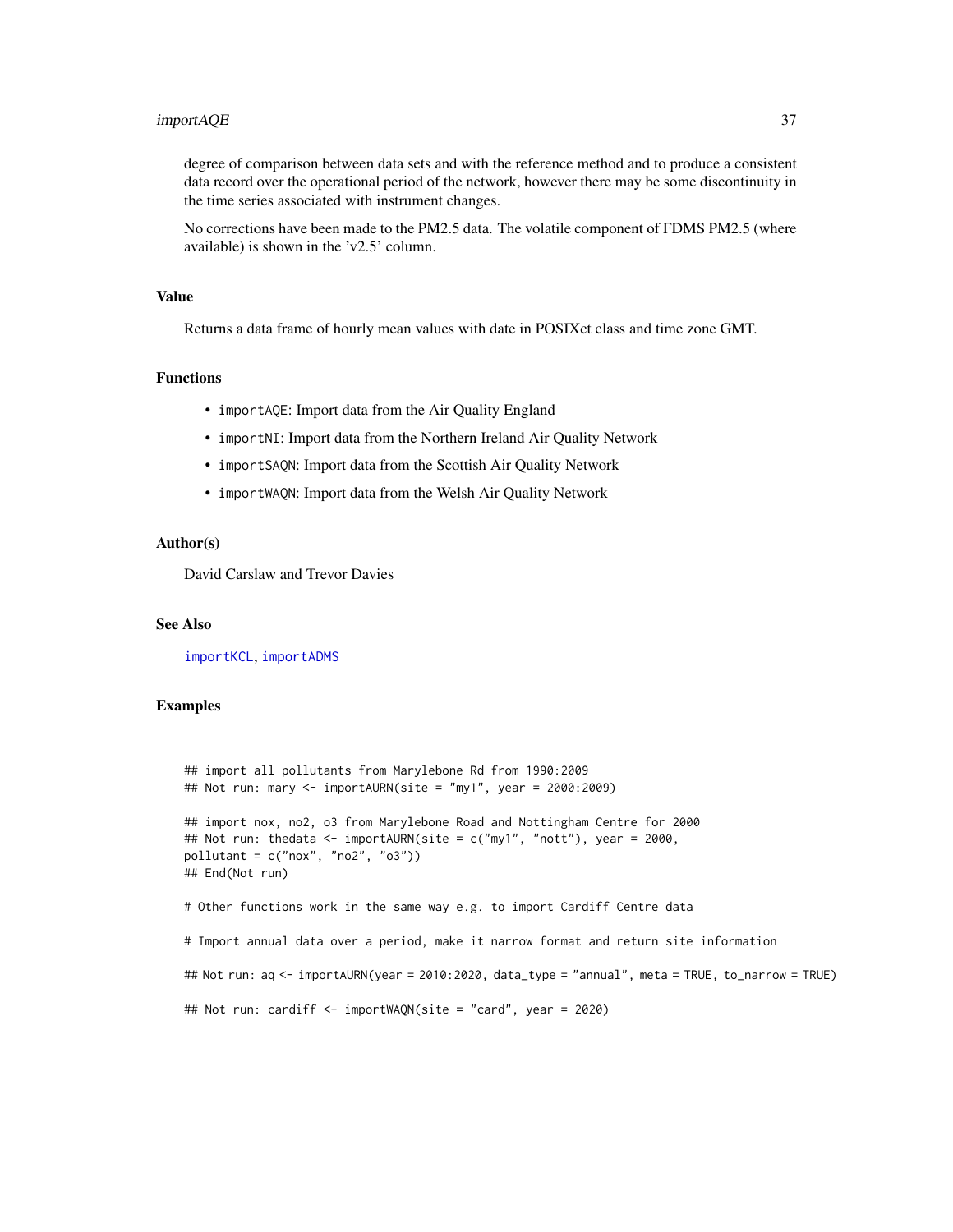#### Description

Function for importing common 1 hour average (hourly) UK Automatic Urban and Rural Network (AURN) Air Quality Archive data files previously downloaded in ".csv" format for use with the openair package. The function uses read.table (in utils) and rbind (in reshape).

# Usage

```
importAURNCsv(
 file = file.choose(),
 header.at = 5,
 data.at = 7,
 na.strings = c("No data", "", "NA"),
 date.name = "Date",
 date.break = "-",
  time.name = "time",
 misc.info = c(1, 2, 3, 4),
 is.site = 4,
 bad.24 = TRUE,correct.time = -3600,output = "final",
 data.order = c("value", "status", "unit"),
  simplify.names = TRUE,
  ...
)
```
#### Arguments

| file       | The name of the AURN file to be imported. Default, file.choose opens<br>browser. Use of read.table (in utils) also allows this to be a readable text-<br>mode connection or url (although these options are currently not fully tested). |
|------------|------------------------------------------------------------------------------------------------------------------------------------------------------------------------------------------------------------------------------------------|
| header.at  | The file row holding header information. This is used to set names for the result-<br>ing imported data frame, but may be subject to further modifications depending<br>on following argument settings.                                  |
| data.at    | The first file row holding actual data. When generating the data frame, the func-<br>tion will ignore all information before this row, and attempt to include all data<br>from this row onwards.                                         |
| na.strings | Strings of any terms that are to be interpreted as NA values within the file.                                                                                                                                                            |
| date.name  | Header name of column holding date information. Combined with time infor-<br>mation as single date column in the generated data frame.                                                                                                   |
| date.break | The break character separating days, months and years in date information. For<br>example, "-" in "01-01-2009".                                                                                                                          |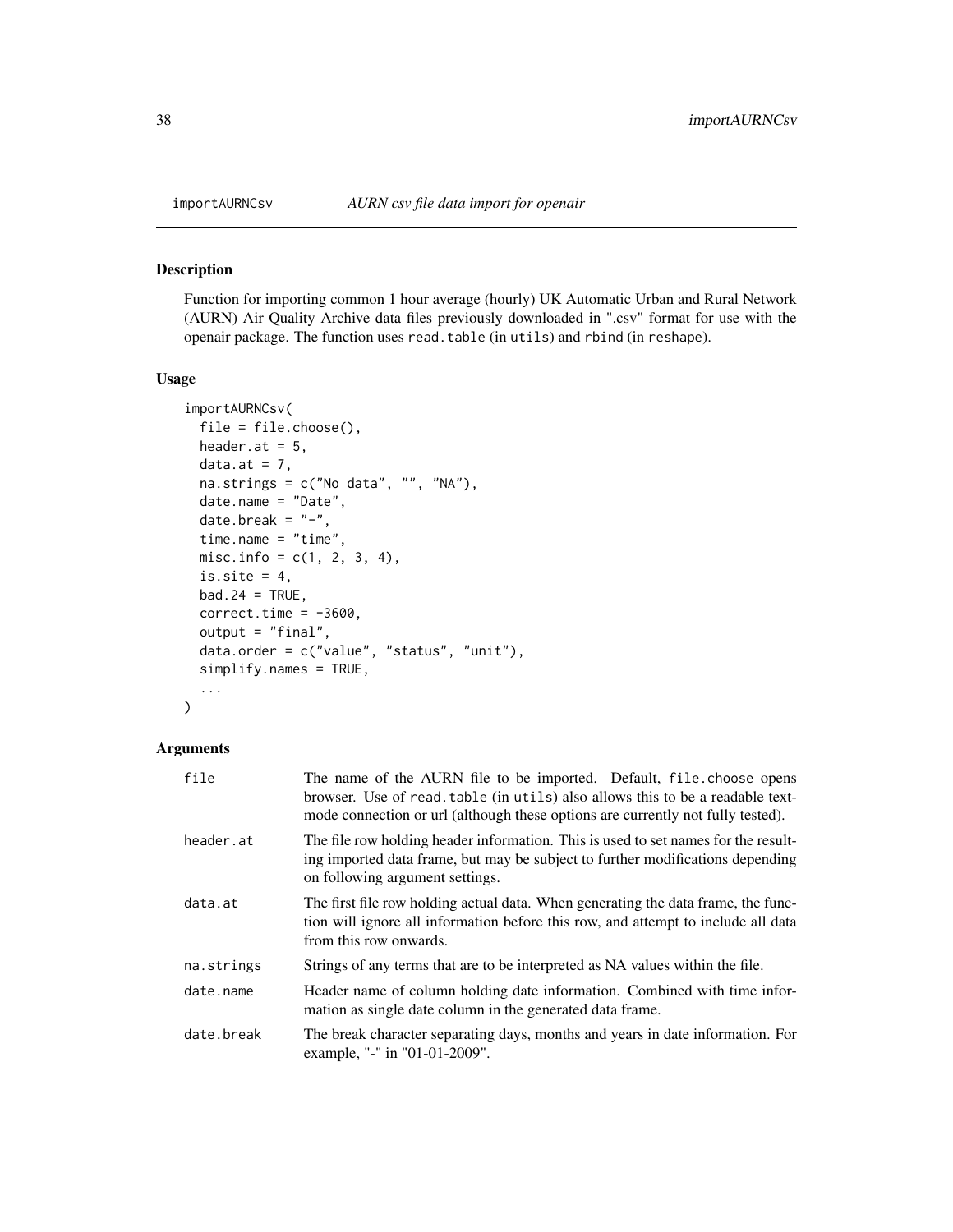| time.name      | Header name of column holding time information. Combined with date infor-<br>mation as single date column in the generated data frame.                                                                                                                       |
|----------------|--------------------------------------------------------------------------------------------------------------------------------------------------------------------------------------------------------------------------------------------------------------|
| misc.info      | Row numbers of any additional information that may be required from the orig-<br>inal file. Each line retained as a character vector in the generated data frame<br>comment.                                                                                 |
| is.site        | Header name of column holding site information. Setting to NULL turns this<br>option off.                                                                                                                                                                    |
| bad.24         | Reset AURN 24 time stamp. AURN time series are logged as 00:00:01 to<br>24:00:00 as opposed to the more conventional 00:00:00 to 23:59:59. bad. 24<br>= TRUE resets the time stamp which is not allowed in some time series classes or<br>functions.         |
| correct.time   | Numerical correction (in seconds) for imported date. AURN data is logged ret-<br>rospectively. For 1 hour average data, correct. time = -3600 resets this to the<br>start of the sampling period.                                                            |
| output         | Output style. Default "final" using import().                                                                                                                                                                                                                |
| data.order     | A vector of names defining the order of data types. AURN files typically include<br>three data types, actual data and associated data quality and measurement unit<br>reports. Here, these are defined as "value", "status" and "unit", respectively.        |
| simplify.names | A logical (default TRUE) prompting the function to try to simply data frame<br>names using common chemical shorthand. FALSE retains names from original<br>file, although these may be modified if they contain unallowed characters or<br>non-unique names. |
| $\cdots$       | Other parameters. Passed onto and handled by import().                                                                                                                                                                                                       |

# Details

The importAURN() function was developed for use with air quality monitoring site data files downloaded in standard hourly (or 1 hour average) format using the Air Quality Archive email service. Argument defaults are set to common values to simplify both the import operation and use with openair.

Similar file structures can also be imported using this function with argument modification.

#### Value

The function returns a data frame for use in openair. By comparison to the original file, the resulting data frame is modified as follows: Time and date information will combined in a single column "date", formatted as a conventional timeseries ([as.POSIXct](#page-0-0)). Time adjustments may also be made, subject to "bad.24" and "correct.time" argument settings. Using default settings, the argument correct.time = - 3600 resets the time stamp to the start of the measurement period. If name simplification was requested (simplify.names = TRUE), common chemical names will be simplified. For example, "carbon monoxide" will be reset to "co". Currently, this option only applies to inorganics and particulates, not organics. Non-value information will be rationalised according to data.order. For example, for the default, data.order = c("value", "status", "unit"), the status and unit columns following the "co" column will be automatically renamed "unit.co" and "status.co", respectively. An additional "site" column will be generated. Multiple "site" files are allowed. Additional information (as defined in "misc.info") and data adjustments (as defined by "bad.24" and "correct.time") are retained in the data frame comment.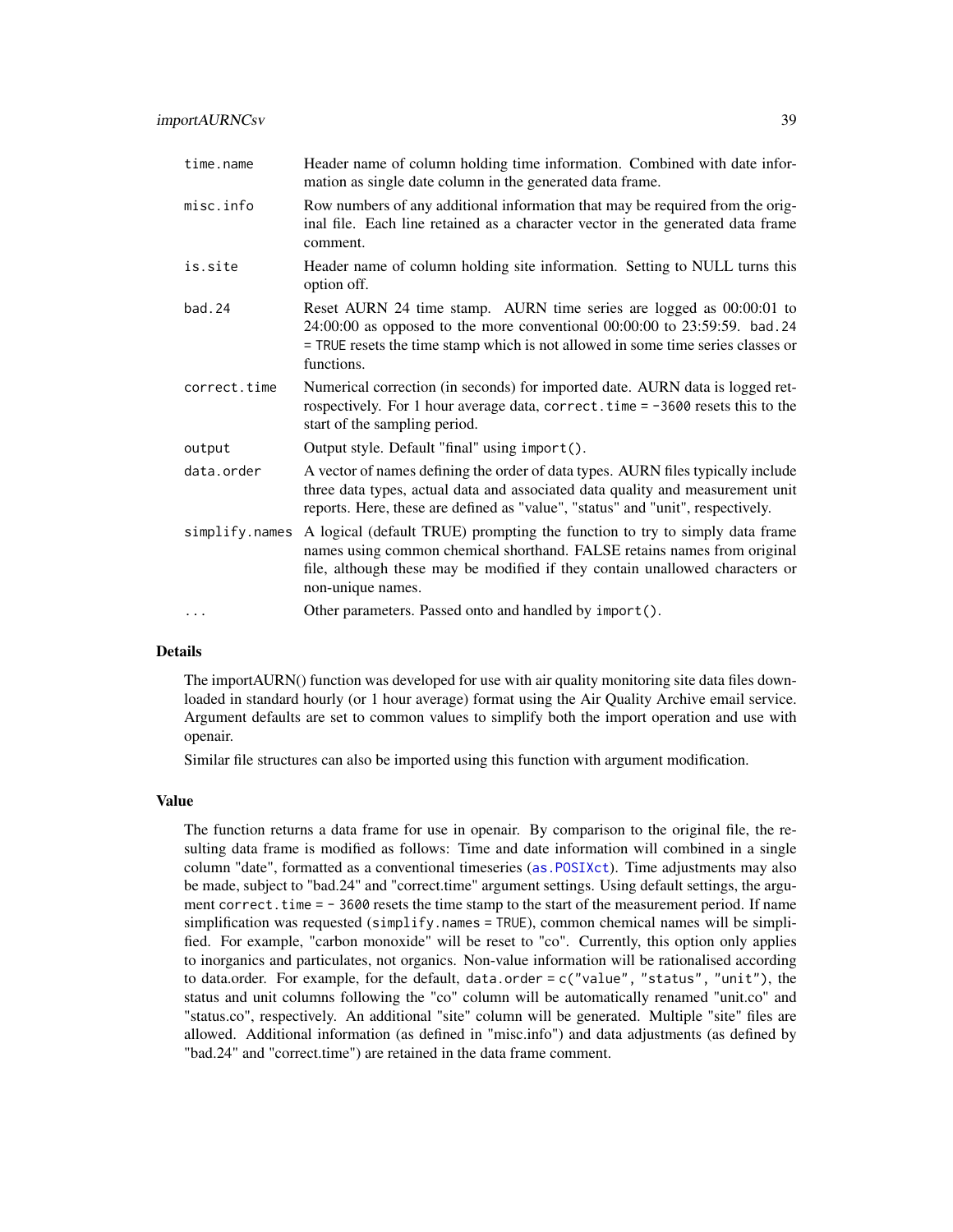#### Author(s)

Karl Ropkins

#### See Also

Generic import function [import](#page-27-0), or direct (on-line) data import function [importAURN](#page-33-0). Other dedicated import functions available for other file types, e.g.: [importKCL](#page-41-0), [importADMS](#page-30-0), etc.

# Examples

```
##########
#example 1
##########
#data obtained from email service:
#http://www.airquality.co.uk/archive/data_selector.php
#or
#http://www.airquality.co.uk/archive/data_and_statistics.php?action=step_pre_1
#example file "AirQualityDataHourly.csv" Brighton Roadside and Brighton Preston Park 2008.
#import data as mydata
## mydata <- importAURN.csv("AirQualityDataHourly.csv")
#read additional information retained by importAURN
## comment(mydata)
#analysis data by site
## boxplot(nox ~ site, data = mydata)
##########
#example 2
##########
#example using data from url
#import data as otherdata
## otherdata <- importAURN.csv(
## "http://www.airquality.co.uk/archive/data_files/site_data/HG1_2007.csv")
#use openair function
## summarise(otherdata)
##########
#example 3
##########
#example of importing other similar data formats
#import 15 min average so2 data from Bexley using url
## so2.15min.data <- importAURN.csv(
## "http://www.airquality.co.uk/archive/data_files/15min_site_data/BEX_2008.csv",
## correct.time = -900)
```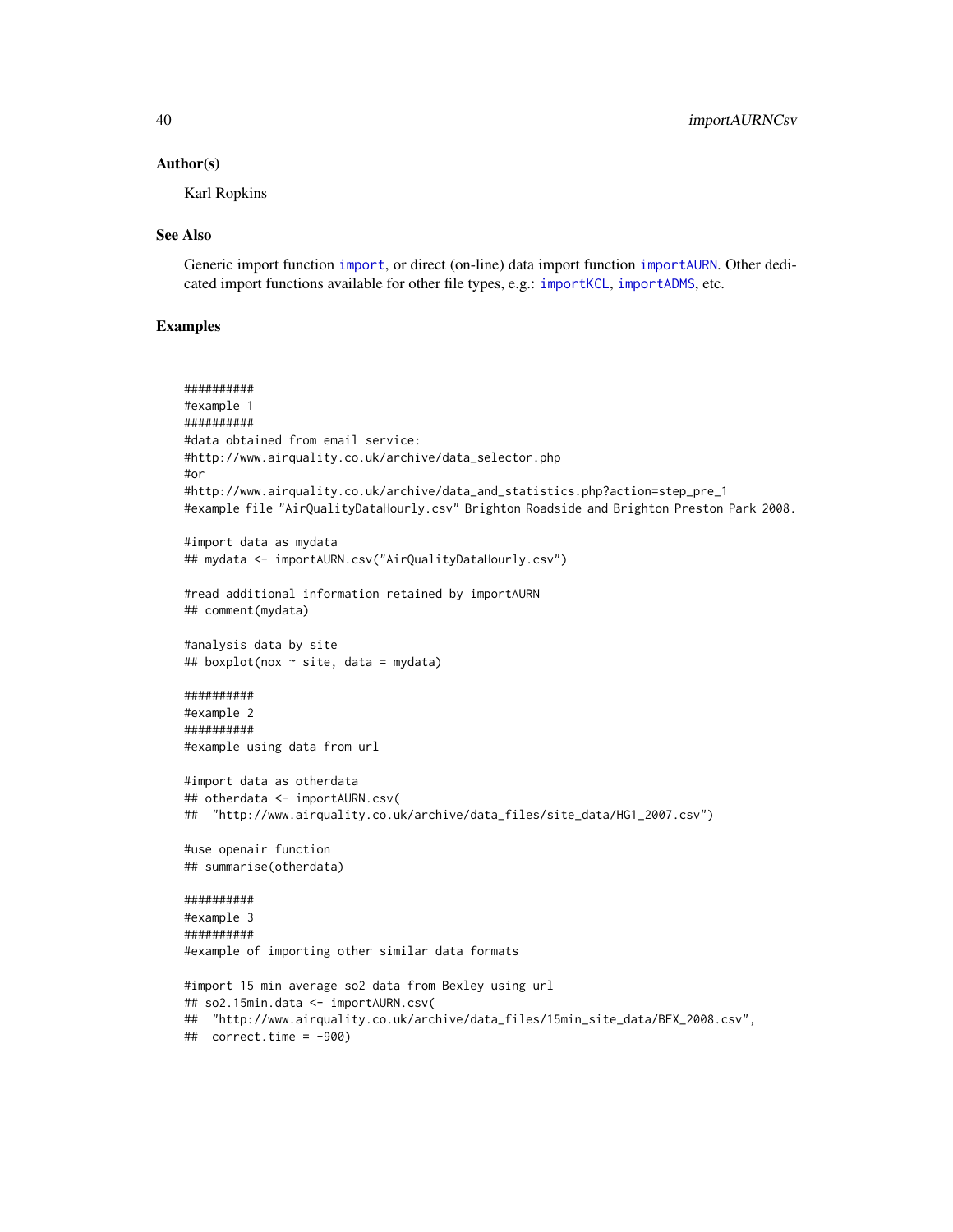# importEurope 41

```
#note: correct.time amended for 15 min offset/correction.
#additional comments
## comment(so2.15min.data)
#analysis
## diurnal.error(so2.15min.data, pollutant="so2")
#wrapper for above operation
##(e.g. if you have to do this -or similar- a lot of time)
## my.import.wrapper <- function(file, correct.time = -900, ...)
## { importAURN.csv(file = file, correct.time = correct.time, ...) }
#same as above
## so2.15min.data.again <- my.import.wrapper(
## "http://www.airquality.co.uk/archive/data_files/15min_site_data/BEX_2008.csv")
#analysis
## timeVariation(so2.15min.data.again, pollutant="so2")
```
importEurope *Import air quality data from European database*

#### Description

This function is a simplified version of the saqgetr package (see [https://github.com/skgrange/](https://github.com/skgrange/saqgetr) [saqgetr](https://github.com/skgrange/saqgetr)) for accessing European air quality data. The function only returns valid hourly data and is meant as a fast and convenient way of accessing the most common type of hourly air quality data. The function works in the same way as other openair functions that import air quality data that generally need a site code and year to be supplied.

#### Usage

```
importEurope(
 site = "debw118",year = 2018,
 tz = "UTC",meta = FALSE,
  to_narrow = FALSE
)
```
# Arguments

| site | The code of the site(s).                                                                                                                                                             |
|------|--------------------------------------------------------------------------------------------------------------------------------------------------------------------------------------|
| vear | Year or years to import. To import a sequence of years from 1990 to 2000 use<br>year = 1990: 2000. To import several specific years use year = $c(1990, 1995,$<br>2000) for example. |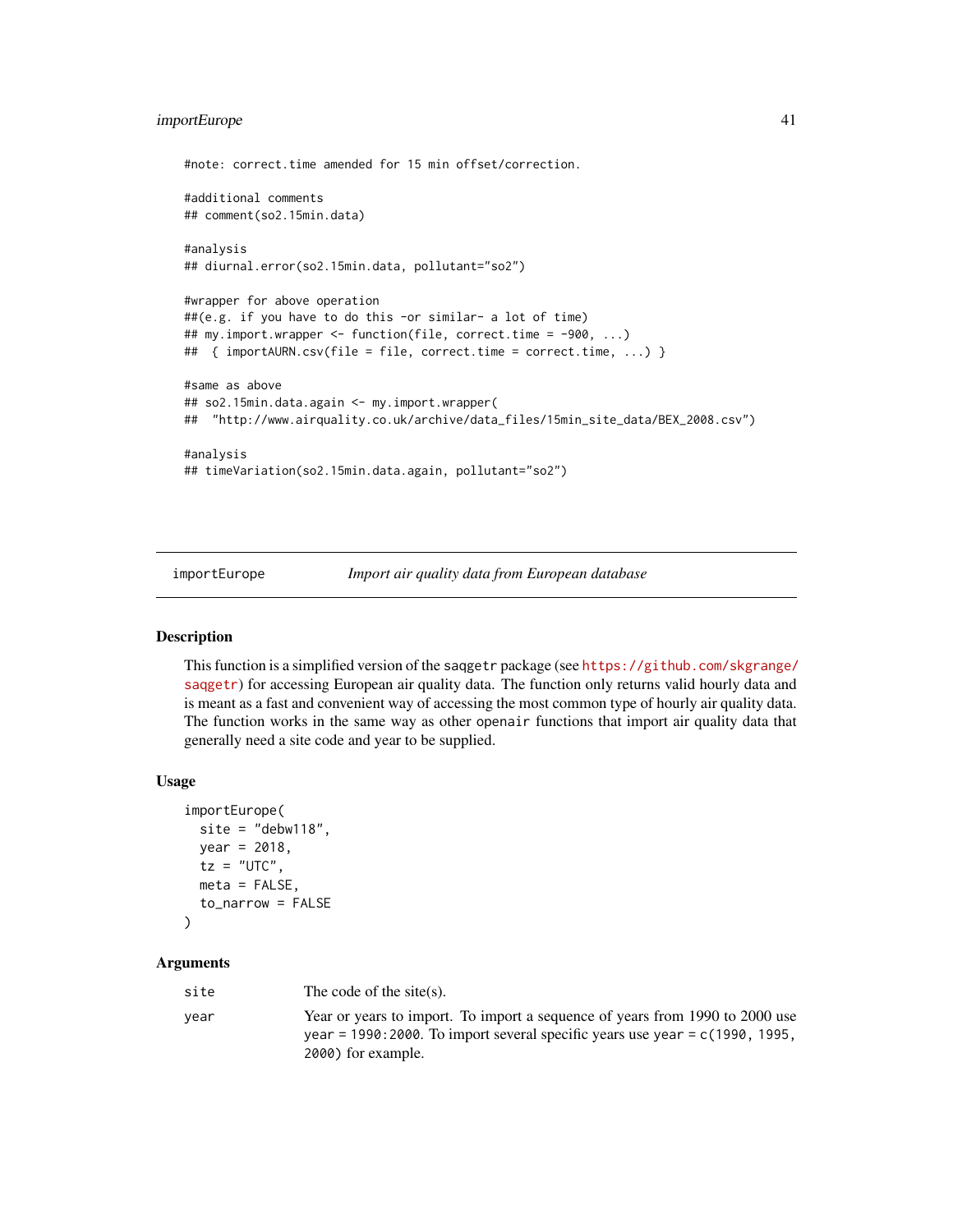| tz        | Not used                                                                                                                                                                                     |
|-----------|----------------------------------------------------------------------------------------------------------------------------------------------------------------------------------------------|
| meta      | Should meta data be returned? If TRUE the site type, latitude and longitude are<br>returned.                                                                                                 |
| to_narrow | By default the returned data has a column for each pollutant/variable. When<br>to narrow = TRUE the data are stacked into a narrow format with a column iden-<br>tifying the pollutant name. |

# Details

The function can however return key site meta data.

The saqgetr package is much more comprehensive and provides data at other time averages e.g. daily data.

## Value

A tibble of data.

# Examples

```
# import data for Stuttgart Am Neckartor (S)
## Not run: stuttgart <- importEurope("debw118", year = 2010:2019, meta = TRUE)
```
<span id="page-41-0"></span>

| importKCL |  |  |
|-----------|--|--|
|           |  |  |
|           |  |  |

```
Import data from King's College London networks
```
# Description

Function for importing hourly mean data from King's College London networks. Files are imported from a remote server operated by King's College London that provides air quality data files as R data objects.

# Usage

```
importKCL(
 site = "my1",year = 2009,
 pollutant = "all",
 met = FALSE,
 units = "mass",
 extra = FALSE,
 meta = FALSE,to_narrow = FALSE
)
```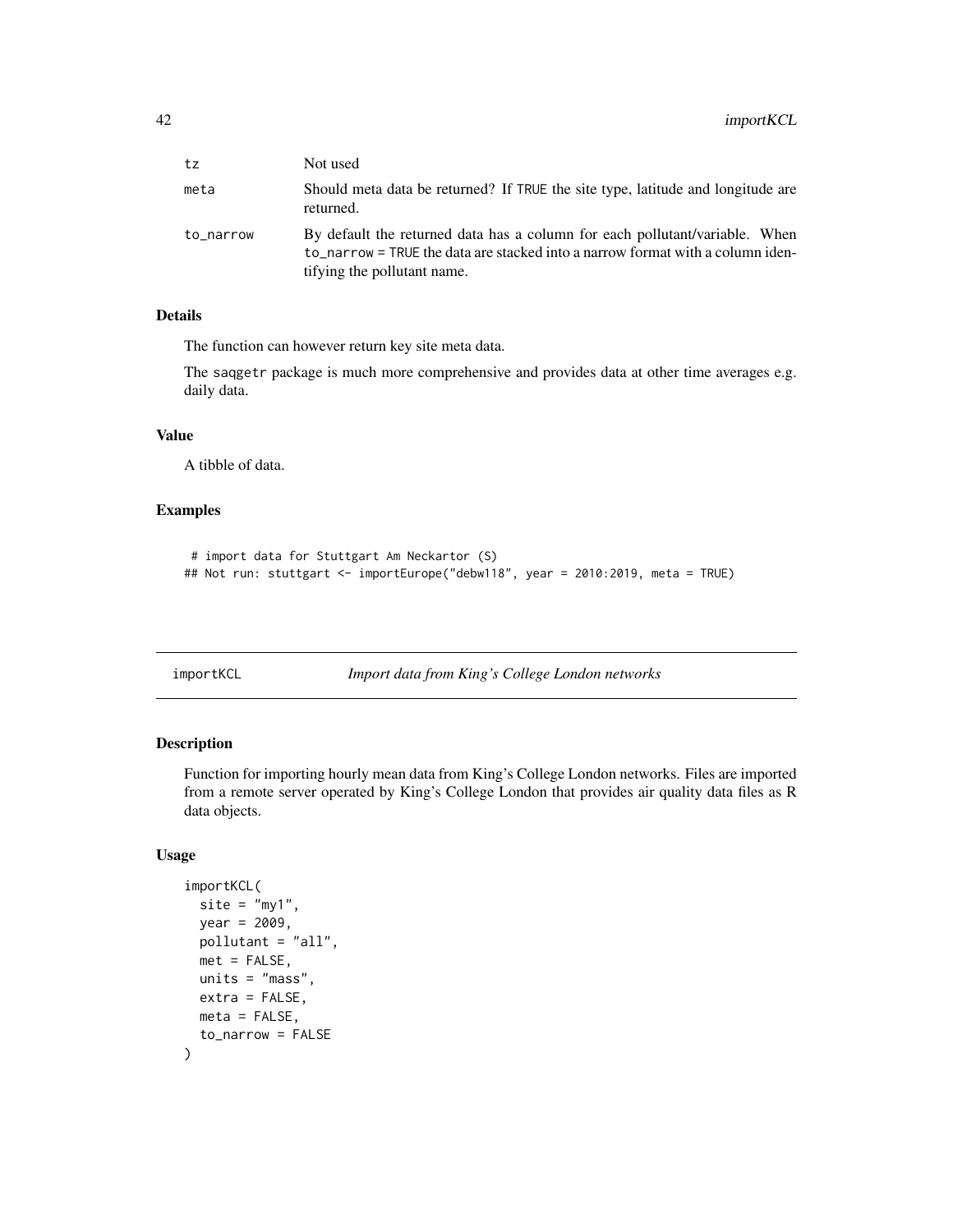#### Arguments

| site      | Site code of the network site to import e.g. "my1" is Marylebone Road. Several<br>sites can be imported with $\text{site} = c("my1", "kc1")$ — to import Marylebone<br>Road and North Kensignton for example.                                                                                    |
|-----------|--------------------------------------------------------------------------------------------------------------------------------------------------------------------------------------------------------------------------------------------------------------------------------------------------|
| year      | Year or years to import. To import a sequence of years from 1990 to 2000 use<br>year = 1990: 2000. To import several specfic years use year = $c(1990, 1995, 1995)$<br>2000) for example.                                                                                                        |
| pollutant | Pollutants to import. If omitted will import all pollutants from a site. To import<br>only NOx and NO2 for example use pollutant = $c("now", "no2").$                                                                                                                                            |
| met       | Should meteorological data be added to the import data? The default is FALSE. If<br>TRUE wind speed (m/s), wind direction (degrees), solar radiation and rain amount<br>are available. See details below.                                                                                        |
|           | Access to reliable and free meteorological data is problematic.                                                                                                                                                                                                                                  |
| units     | By default the returned data frame expresses the units in mass terms (ug/m3<br>for NOx, NO2, O3, SO2; mg/m3 for CO). Use units = "volume" to use ppb<br>etc. PM10_raw TEOM data are multiplied by 1.3 and PM2.5 have no correction<br>applied. See details below concerning PM10 concentrations. |
| extra     | Not currently used.                                                                                                                                                                                                                                                                              |
| meta      | Should meta data be returned? If TRUE the site type, latitude and longitude are<br>returned.                                                                                                                                                                                                     |
| to_narrow | By default the returned data has a column for each pollutant/variable. When<br>to_narrow = TRUE the data are stacked into a narrow format with a column iden-<br>tifying the pollutant name.                                                                                                     |

## Details

The importKCL function has been written to make it easy to import data from the King's College London air pollution networks. KCL have provided .RData files (R workspaces) of all individual sites and years for the KCL networks. These files are updated on a weekly basis. This approach requires a link to the Internet to work.

There are several advantages over the web portal approach where .csv files are downloaded. First, it is quick to select a range of sites, pollutants and periods (see examples below). Second, storing the data as .RData objects is very efficient as they are about four times smaller than .csv files — which means the data downloads quickly and saves bandwidth. Third, the function completely avoids any need for data manipulation or setting time formats, time zones etc. Finally, it is easy to import many years of data beyond the current limit of about 64,000 lines. The final point makes it possible to download several long time series in one go. The function also has the advantage that the proper site name is imported and used in openair functions.

The site codes and pollutant names can be upper or lower case. The function will issue a warning when data less than six months old is downloaded, which may not be ratified.

The data are imported by stacking sites on top of one another and will have field names date, site, code (the site code) and pollutant(s). Sometimes it is useful to have columns of site data. This can be done using the reshape function — see examples below.

The situation for particle measurements is not straightforward given the variety of methods used to measure particle mass and changes in their use over time. The importKCL function imports two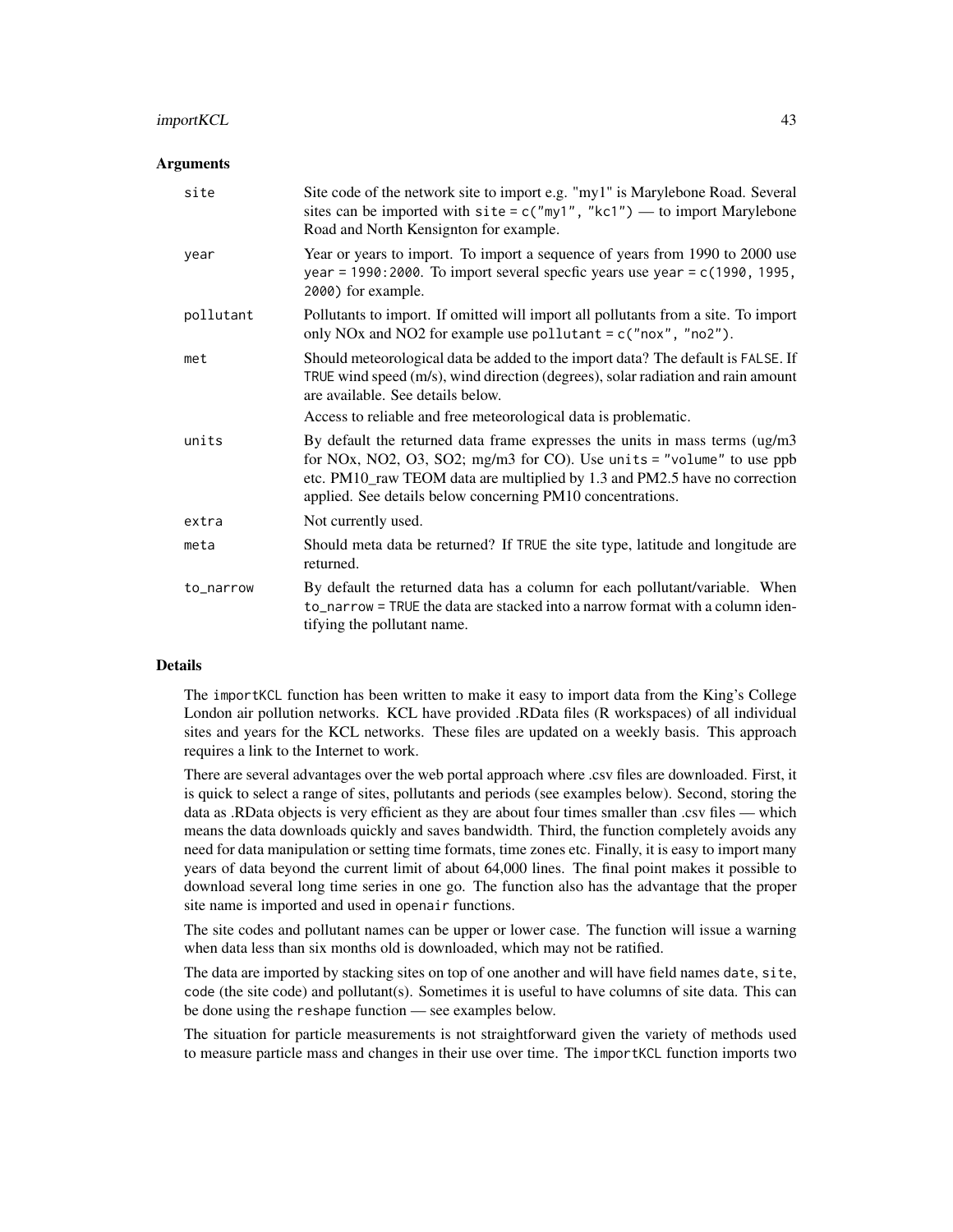measures of PM10 where available. PM10\_raw are TEOM measurements with a 1.3 factor applied to take account of volatile losses. The PM10 data is a current best estimate of a gravimetric equivalent measure as described below. NOTE! many sites have several instruments that measure PM10 or PM2.5. In the case of FDMS measurements, these are given as separate site codes (see below). For example "MY1" will be TEOM with VCM applied and "MY7" is the FDMS data.

Where FDMS data are used the volatile and non-volatile components are separately reported i.e.  $v10 =$  volatile PM10,  $v2.5 =$  volatile PM2.5,  $nv10 =$  non-volatile PM10 and  $nv2.5 =$  non-volatile PM2.5. Therefore,  $PM10 = v10 + nv10$  and  $PM2.5 = v2.5 + nv2.5$ .

For the assessment of the EU Limit Values, PM10 needs to be measured using the reference method or one shown to be equivalent to the reference method. Defra carried out extensive trials between 2004 and 2006 to establish which types of particulate analysers in use in the UK were equivalent. These trials found that measurements made using Partisol, FDMS, BAM and SM200 instruments were shown to be equivalent to the PM10 reference method. However, correction factors need to be applied to measurements from the SM200 and BAM instruments. Importantly, the TEOM was demonstrated as not being equivalent to the reference method due to the loss of volatile PM, even when the 1.3 correction factor was applied. The Volatile Correction Model (VCM) was developed for Defra at King's to allow measurements of PM10 from TEOM instruments to be converted to reference equivalent; it uses the measurements of volatile PM made using nearby FDMS instruments to correct the measurements made by the TEOM. It passed the equivalence testing using the same methodology used in the Defra trials and is now the recommended method for correcting TEOM measurements (Defra, 2009). VCM correction of TEOM measurements can only be applied after 1st January 2004, when sufficiently widespread measurements of volatile PM became available. The 1.3 correction factor is now considered redundant for measurements of PM10 made after 1st January 2004. Further information on the VCM can be found at <http://www.volatile-correction-model.info/>.

All PM10 statistics on the LondonAir web site, including the bulletins and statistical tools (and in the RData objects downloaded using importKCL), now report PM10 results as reference equivalent. For PM10 measurements made by BAM and SM200 analysers the applicable correction factors have been applied. For measurements from TEOM analysers the 1.3 factor has been applied up to 1st January 2004, then the VCM method has been used to convert to reference equivalent.

The meteorological data are meant to represent 'typical' conditions in London, but users may prefer to use their own data. The data provide a an estimate of general meteorological conditions across Greater London. For meteorological species (wd, ws, rain, solar) each data point is formed by averaging measurements from a subset of LAQN monitoring sites that have been identified as having minimal disruption from local obstacles and a long term reliable dataset. The exact sites used varies between species, but include between two and five sites per species. Therefore, the data should represent 'London scale' meteorology, rather than local conditions.

While the function is being developed, the following site codes should help with selection. We will also make available other meta data such as site type and location to make it easier to select sites based on other information. Note that these codes need to be refined because only the common species are available for export currently i.e. NOx, NO2, O3, CO, SO2, PM10, PM2.5.

- A30 | Kingston Kingston Bypass A3 | Roadside
- AD1 | Shoreham-by-Sea | Kerbside
- AR1 | Chichester Lodsworth | Rural
- AR2 | Wealden Isfield | Rural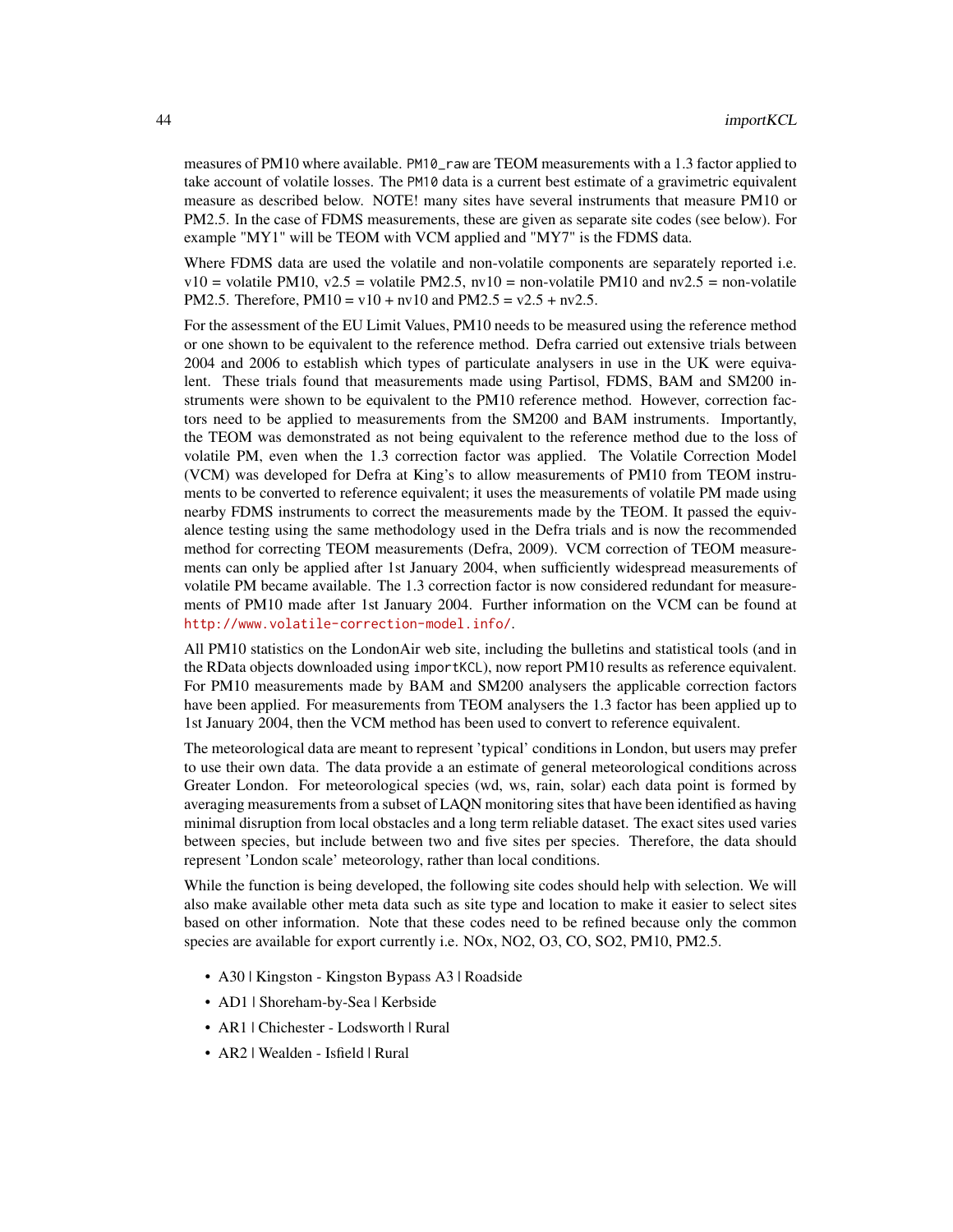- AS1 | Bath Aethalometer | Urban Background
- BA1 | Basildon Gloucester Park | Roadside
- BB1 | Broxbourne (Roadside) | Roadside
- BE0 | Belfast Carbon | Urban Background
- BE1 | Belfast Centre AURN | Urban Background
- BE3 | Belfast Centre Aethalometer | Urban Background
- BE7 | Belfast Centre FDMS trial | Urban Background
- BE8 | Belfast Nitrate | Urban Background
- BE9 | Belfast Partisol SO4 | Urban Background
- BF1 | Bedford Stewartby (Rural) | Industrial
- BF3 | Bedford Kempston | Industrial
- BF4 | Bedford Prebend Street | Roadside
- BF5 | Bedford Lurke Street | Roadside
- BG1 | Barking and Dagenham Rush Green | Suburban
- BG2 | Barking and Dagenham Scrattons Farm | Suburban
- BG3 | Barking and Dagenham North Street | Kerbside
- BH0 | Brighton Preston Park AURN | Urban Background
- BH1 | Brighton Roadside | Roadside
- BH2 | Brighton and Hove Hove Town Hall | Roadside
- BH3 | Brighton and Hove Foredown Tower | Urban Background
- BH5 | Brighton Mobile (Preston Fire Station) | Roadside
- BH6 | Brighton Mobile (Lewes Road) | Roadside
- BH7 | Brighton Mobile (Gloucester Road) | Roadside
- BH8 | Brighton and Hove Stanmer Park | Rural
- BH9 | Brighton Mobile Beaconsfield Road | Roadside
- BI1 | Birmingham Tyburn CPC | Urban Background
- BL0 | Camden Bloomsbury | Urban Background
- BL1 | Bloomsbury AURN SMPS | Urban Background
- BM1 | Ballymena Ballykeel | Suburban
- BM2 | Ballymena North Road | Roadside
- BN1 | Barnet Tally Ho Corner | Kerbside
- BN2 | Barnet Finchley | Urban Background
- BN3 | Barnet Strawberry Vale | Urban Background
- BO1 | Ballymoney 1 | Suburban
- BP0 | Westminster Bridge Place | Urban Background
- BQ5 | Bexley Manor Road West Gravimetric | Industrial
- BQ6 | Bexley Manor Road East Gravimetric | Industrial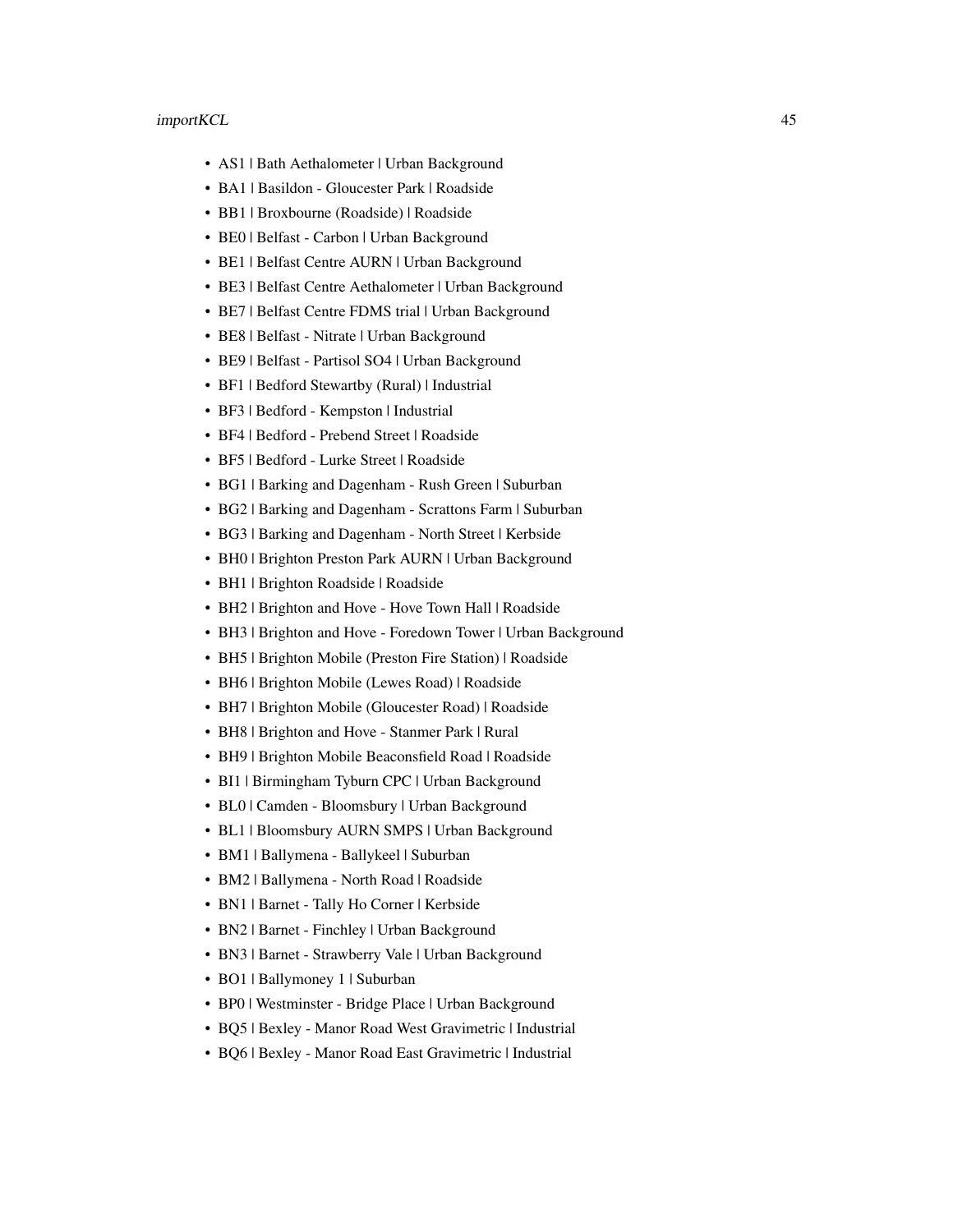- BQ7 | Belvedere West | Urban Background
- BQ8 | Belvedere West FDMS | Urban Background
- BT1 | Brent Kingsbury | Suburban
- BT2 | Brent Ikea Car Park | Roadside
- BT3 | Brent Harlesden | Roadside
- BT4 | Brent Ikea | Roadside
- BT5 | Brent Neasden Lane | Industrial
- BT6 | Brent John Keble Primary School | Roadside
- BT7 | Brent St Marys Primary School | Urban Background
- BW1 | Brentwood Brentwood Town Hall | Urban Background
- BX0 | Bexley Belvedere FDMS | Suburban
- BX1 | Bexley Slade Green | Suburban
- BX2 | Bexley Belvedere | Suburban
- BX3 | Bexley Thamesmead | Suburban
- BX4 | Bexley Erith | Industrial
- BX5 | Bexley Bedonwell | Suburban
- BX6 | Bexley Thames Road North FDMS | Roadside
- BX7 | Bexley Thames Road North | Roadside
- BX8 | Bexley Thames Road South | Roadside
- BX9 | Bexley Slade Green FDMS | Suburban
- BY1 | Bromley Rent Office | Urban Background
- BY4 | Bromley Tweedy Rd | Roadside
- BY5 | Bromley Biggin Hill | Suburban
- BY7 | Bromley Harwood Avenue | Roadside
- CA1 | Crawley Background | Urban Background
- CA2 | Crawley Gatwick Airport | Urban Background
- CB1 | Chelmsford Fire Station | Roadside
- CB2 | Chelmsford Springfield Road | Roadside
- CB3 | Chelmsford Chignal St James | Urban Background
- CB4 | Chelmsford Baddow Road | Roadside
- CC1 | Colchester Lucy Lane South | Roadside
- CC2 | Colchester Brook Street | Roadside
- CC3 | Colchester Mersea Road | Roadside
- CD1 | Camden Swiss Cottage | Kerbside
- CD3 | Camden Shaftesbury Avenue | Roadside
- CD4 | Camden St Martins College (NOX 1) | Urban Background
- CD5 | Camden St Martins College (NOX 2) | Urban Background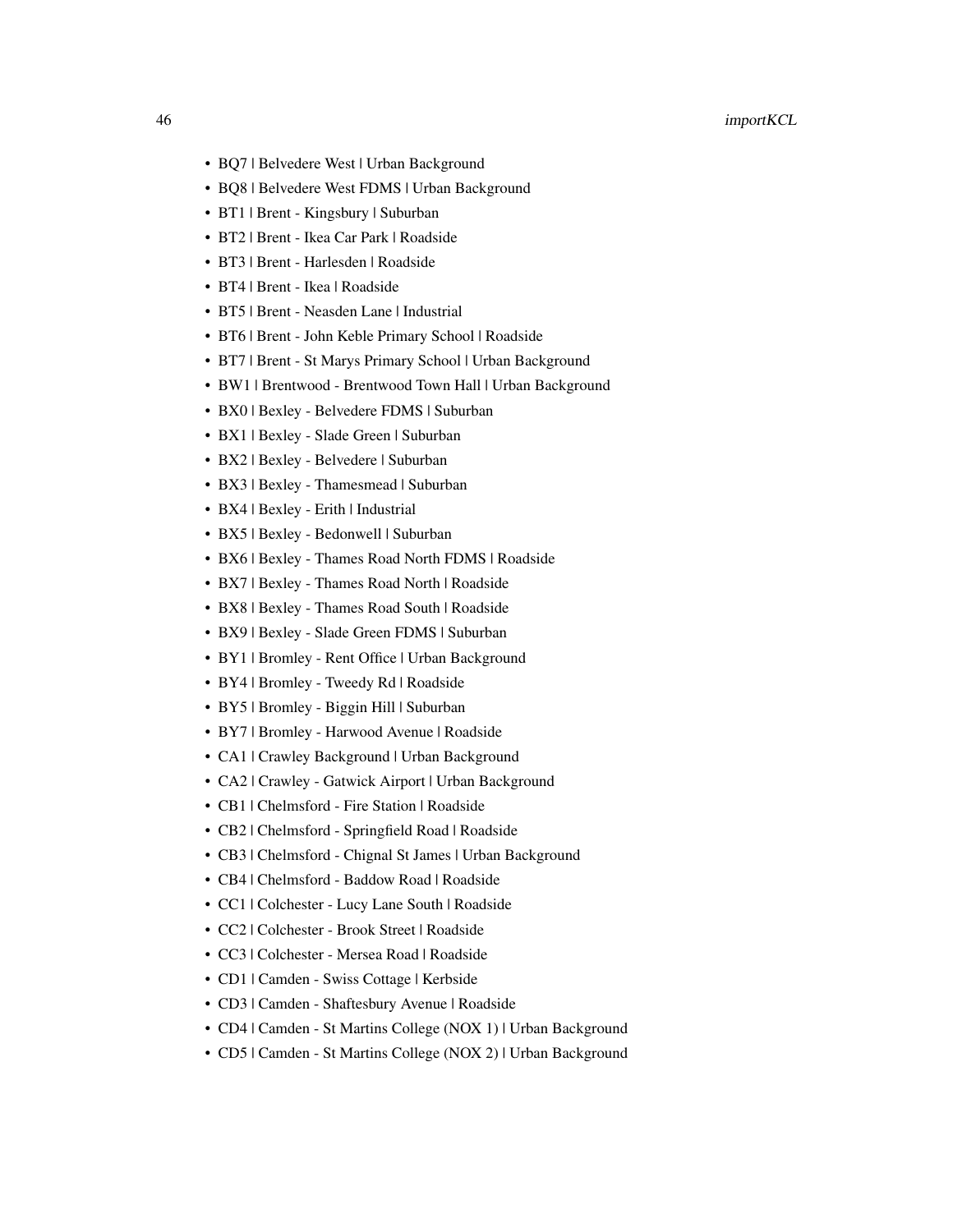- CD7 | Camden Swiss Cottage Partisol | Kerbside
- CD9 | Camden Euston Road | Roadside
- CF1 | Cardiff Aethalometer | Urban Background
- CH1 | Cheltenham | Urban Background
- CI1 | Chichester A27 Chichester Bypass | Roadside
- CI4 | Chichester Orchard Street | Roadside
- CK1 | Cookstown | Suburban
- CP1 | Castle Point Canvey Island | Urban Background
- CR2 | Croydon Purley Way | Roadside
- CR3 | Croydon Thornton Heath | Suburban
- CR4 | Croydon George Street | Roadside
- CR5 | Croydon Norbury | Kerbside
- CR6 | Croydon Euston Road | Suburban
- CT1 | City of London Senator House | Urban Background
- CT2 | City of London Farringdon Street | Kerbside
- CT3 | City of London Sir John Cass School | Urban Background
- CT4 | City of London Beech Street | Roadside
- CT6 | City of London Walbrook Wharf | Roadside
- CT8 | City of London Upper Thames Street | Roadside
- CY1 | Crystal Palace Crystal Palace Parade | Roadside
- DC1 | Dacorum 1 Hemel Hempstead (Background) | Urban Background
- DC2 | Dacorum 2 Hemel Hempstead (Background) | Urban Background
- DC3 | High Street Northchurch | Roadside
- DE1 | Derry City Brandywell | Urban Background
- DE2 | Derry City Dales Corner | Roadside
- DM1 | Dunmurry Aethalometer | Urban Background
- EA0 | Ealing Acton Town Hall FDMS | Roadside
- EA1 | Ealing Ealing Town Hall | Urban Background
- EA2 | Ealing Acton Town Hall | Roadside
- EA3 | Ealing 3 A40 East Acton | Roadside
- EA4 | Ealing Mobile Hamilton Road | Roadside
- EA5 | Ealing Mobile Southall | Roadside
- EA6 | Ealing Hanger Lane Gyratory | Roadside
- EA7 | Ealing Southall | Urban Background
- EA8 | Ealing Horn Lane | Industrial
- EA9 | Ealing Court Way | Roadside
- EB1 | Eastbourne Devonshire Park | Urban Background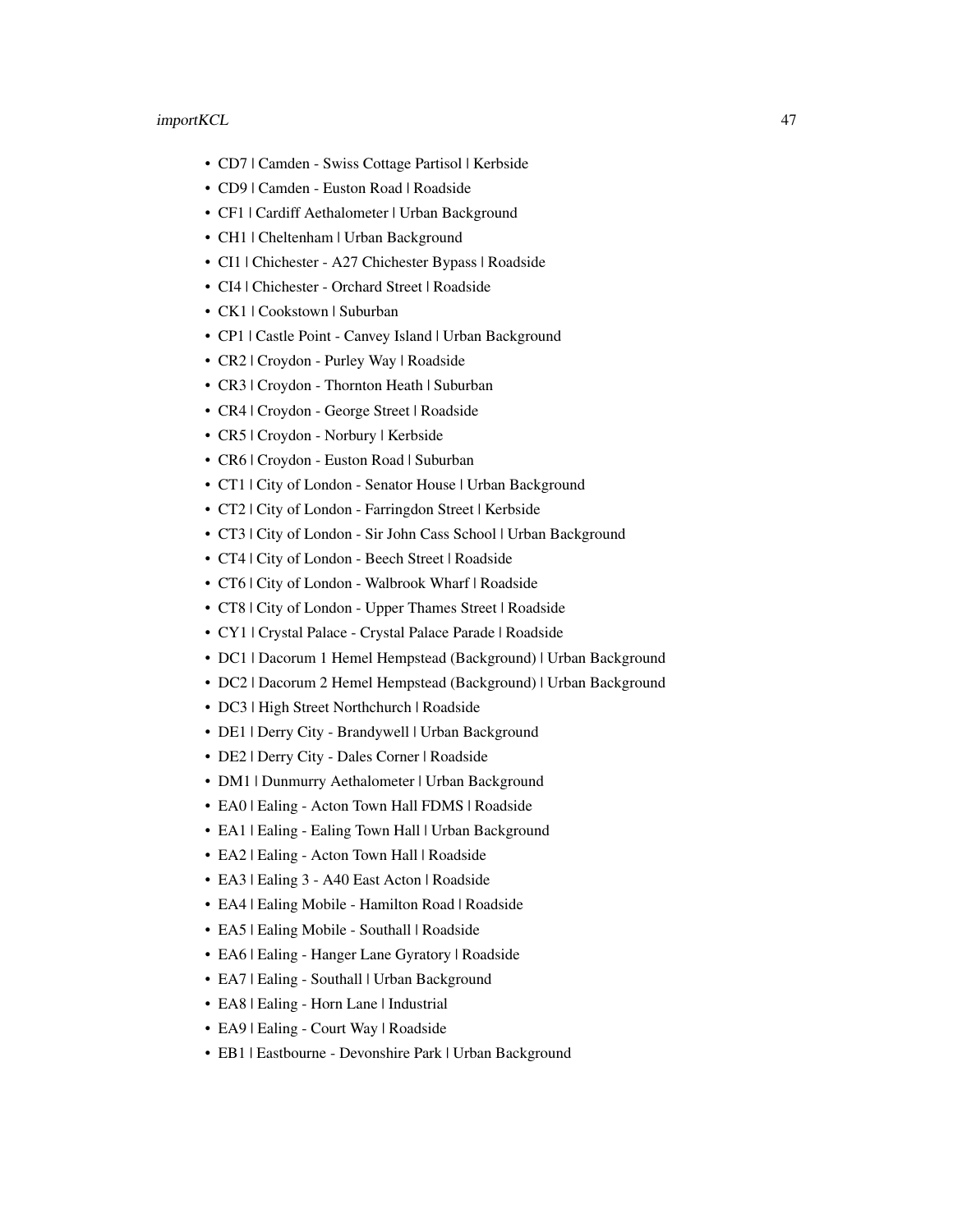- EB3 | Eastbourne Holly Place | Urban Background
- EH1 | E Herts Throcking (Rural) | Rural
- EH2 | East Herts Sawbridgeworth (Background) | Urban Background
- EH3 | East Herts Sawbridgeworth (Roadside) | Roadside
- EH4 | East Herts Ware | Roadside
- EH5 | East Herts Bishops Stortford | Roadside
- EI0 | Ealing Greenford | Urban Background
- EI1 | Ealing Western Avenue | Roadside
- EL1 | Elmbridge Bell Farm Hersham | Urban Background
- EL2 | Elmbridge Esher High Street | Roadside
- EL3 | Elmbridge Hampton Court Parade | Roadside
- EL4 | Elmbridge Walton High Street | Kerbside
- EN1 | Enfield Bushhill Park | Suburban
- EN2 | Enfield Church Street | Roadside
- EN3 | Enfield Salisbury School | Urban Background
- EN4 | Enfield Derby Road | Roadside
- EN5 | Enfield Bowes Primary School | Roadside
- FB1 | Rushmoor Medway Drive | Roadside
- GB0 | Greenwich and Bexley Falconwood FDMS | Roadside
- GB6 | Greenwich and Bexley Falconwood | Roadside
- GL1 | Glasgow Centre | Suburban
- GL4 | Glasgow Centre Aethalometer | Suburban
- GN0 | Greenwich A206 Burrage Grove | Roadside
- GN2 | Greenwich Millennium Village | Industrial
- GN3 | Greenwich Plumstead High Street | Roadside
- GN4 | Greenwich Fiveways Sidcup Rd A20 | Roadside
- GR4 | Greenwich Eltham | Suburban
- GR5 | Greenwich Trafalgar Road | Roadside
- GR7 | Greenwich Blackheath | Roadside
- GR8 | Greenwich Woolwich Flyover | Roadside
- GR9 | Greenwich Westhorne Avenue | Roadside
- HA0 | Harwell Carbon | Rural
- HA1 | Harwell Rural AURN | Rural
- HA2 | Harwell Rural PARTISOL | Rural
- HA4 | Harwell Rural SMPS | Rural
- HA9 | Harwell Partisol SO4 | Urban Background
- HF1 | Hammersmith and Fulham Broadway | Roadside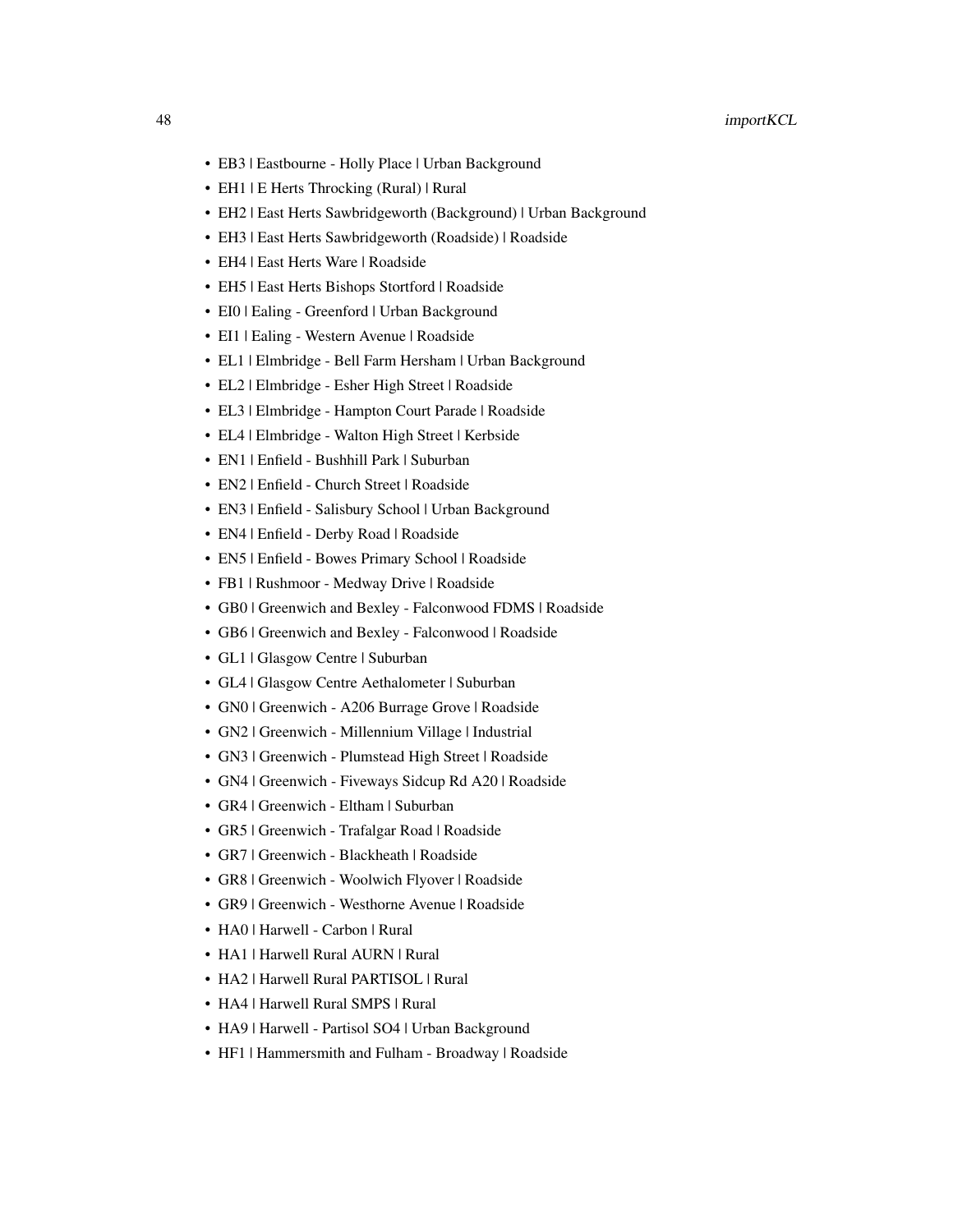- HF2 | Hammersmith and Fulham Brook Green | Urban Background
- HF3 | Hammersmith and Fulham Scrubs Lane | Kerbside
- HG1 | Haringey Haringey Town Hall | Roadside
- HG2 | Haringey Priory Park | Urban Background
- HG3 | Haringey Bounds Green | Roadside
- HI0 | Hillingdon Sipson Road | Suburban
- HI1 | Hillingdon South Ruislip | Roadside
- HI2 | Hillingdon Hillingdon Hospital | Roadside
- HI3 | Hillingdon Oxford Avenue | Roadside
- HK4 | Hackney Clapton | Urban Background
- HK6 | Hackney Old Street | Roadside
- HL1 | Halifax Aethalometer | Urban Background
- HM1 | Hertsmere Borehamwood 1 (Background) | Urban Background
- HM4 | Hertsmere Borehamwood | Urban Background
- HO1 | Horsham Background | Urban Background
- HO2 | Horsham Park Way | Roadside
- HO4 | Horsham Storrington | Roadside
- HO5 | Horsham Cowfold | Roadside
- HR1 | Harrow Stanmore | Urban Background
- HR2 | Harrow Pinner Road | Roadside
- HS1 | Hounslow Brentford | Roadside
- HS2 | Hounslow Cranford | Suburban
- HS3 | Hounslow Brentford | Roadside
- HS4 | Hounslow Chiswick High Road | Roadside
- HS5 | Hounslow Brentford | Roadside
- HS6 | Hounslow Heston Road | Roadside
- HS7 | Hounslow Hatton Cross | Urban Background
- HS9 | Hounslow Feltham | Roadside
- HT1 | Hastings Bulverhythe | Roadside
- HT2 | Hastings Fresh Fields | Roadside
- HV1 | Havering Rainham | Roadside
- HV2 | Havering Harold Hill | Suburban
- HV3 | Havering Romford | Roadside
- HX0 | Birmingham Tyburn Aethalometer | Urban Background
- IC6 | City of London Walbrook Wharf Indoor | Roadside
- IG4 | Greenwich Eltham Ecology Centre Indoor | Urban Background
- IS1 | Islington Upper Street | Urban Background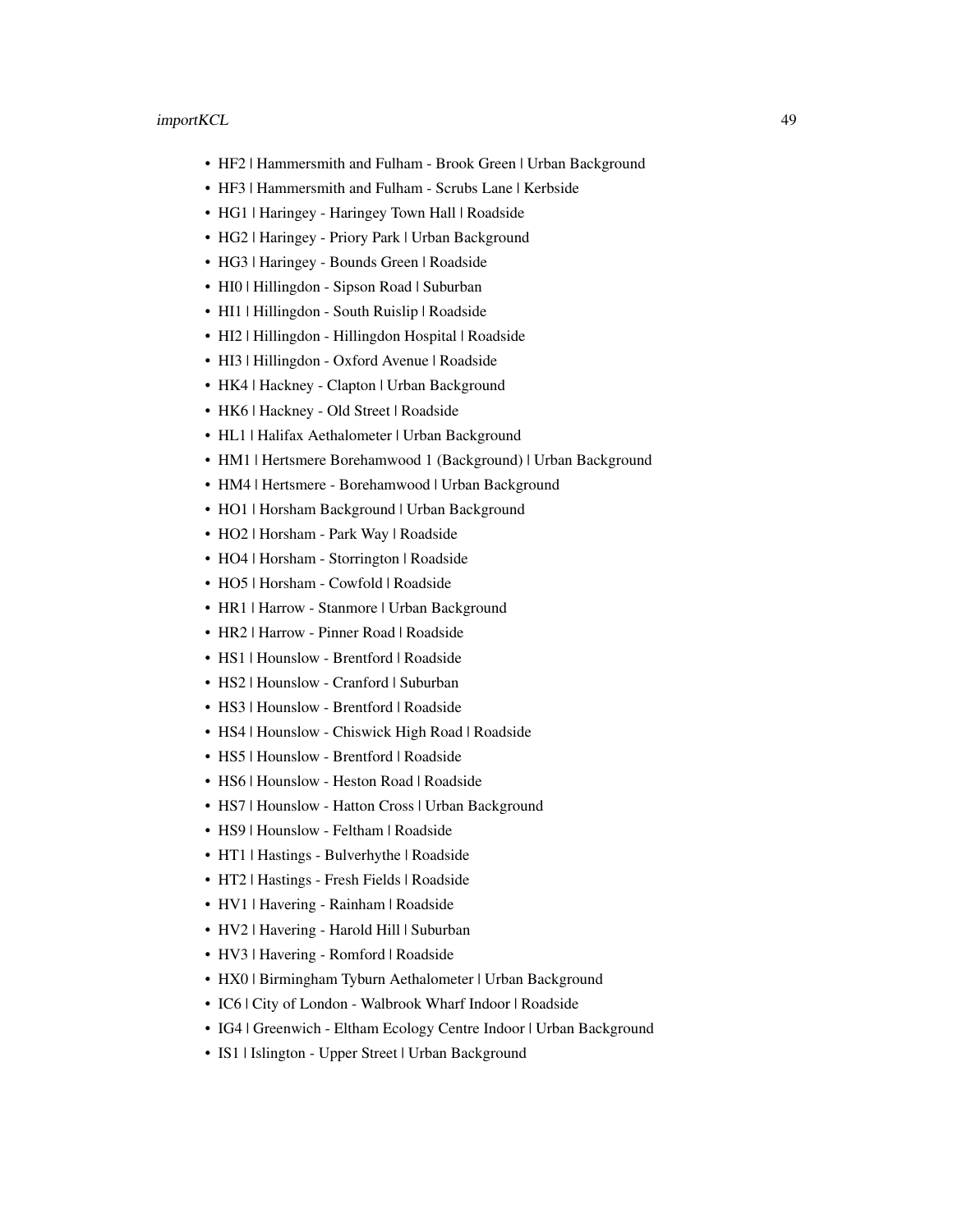- IS2 | Islington Holloway Road | Roadside
- IS4 | Islington Foxham Gardens | Urban Background
- IS5 | Islington Duncan Terrace | Roadside
- IS6 | Islington Arsenal | Urban Background
- IT2 | Tower Hamlets Mile End Road | Roadside
- KB1 | South Kirkby Aethalometer | Urban Background
- KC0 | North Kensington Carbon | Urban Background
- KC1 | Kensington and Chelsea North Ken | Urban Background
- KC2 | Kensington and Chelsea Cromwell Road | Roadside
- KC3 | Kensington and Chelsea Knightsbridge | Roadside
- KC4 | Kensington and Chelsea Kings Road | Roadside
- KC5 | Kensington and Chelsea Earls Court Rd | Kerbside
- KC7 | Kensington and Chelsea North Ken FDMS | Urban Background
- KC9 | North Kensington Partisol SO4 | Urban Background
- KT1 | Kingston Chessington | Suburban
- KT2 | Kingston Town Centre | Roadside
- LA1 | Luton Airport | Urban Background
- LB1 | Lambeth Christchurch Road | Roadside
- LB2 | Lambeth Vauxhall Cross | Roadside
- LB3 | Lambeth Loughborough Junct | Urban Background
- LB4 | Lambeth Brixton Road | Kerbside
- LB5 | Lambeth Bondway Interchange | Roadside
- LB6 | Lambeth Streatham Green | Urban Background
- LH0 | Hillingdon Harlington | Urban Background
- LH2 | Heathrow Airport | Urban Background
- LL1 | Lullington Heath Rural AURN | Rural
- LN1 | Luton Challney Community College | Urban Background
- LS1 | Lewes Telscombe Cliffs | Roadside
- LS2 | Lewes Commercial Square | Roadside
- LS4 | Newhaven Denton School | Urban Background
- LW1 | Lewisham Catford | Urban Background
- LW2 | Lewisham New Cross | Roadside
- LW3 | Lewisham Mercury Way | Industrial
- MA1 | Manchester Piccadilly CPC | Urban Background
- MA2 | Manchester Piccadilly | Urban Background
- MD1 | Mid Beds Biggleswade (Roadside) | Roadside
- MD2 | Mid Beds Silsoe (Rural) | Rural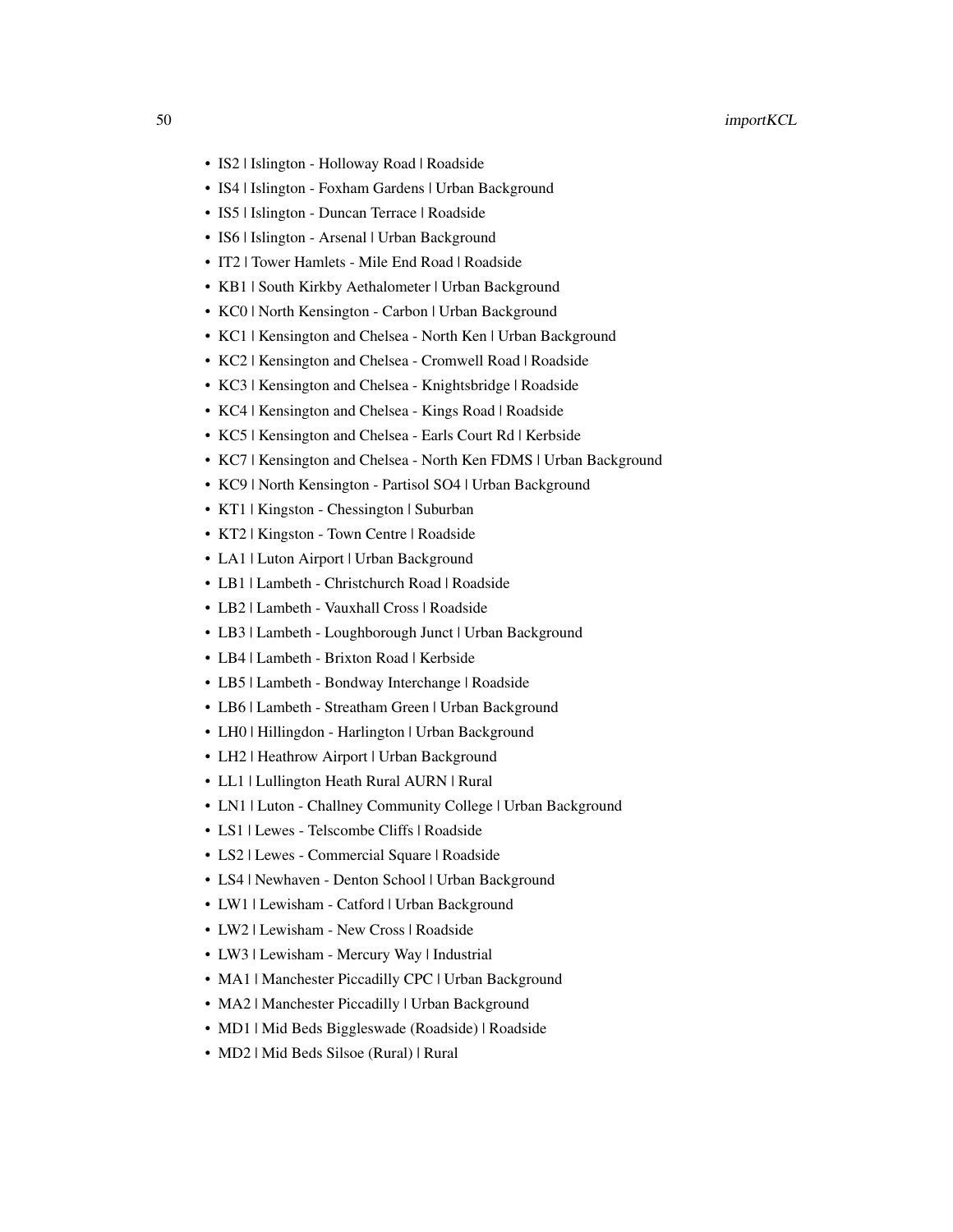- MD3 | Central Beds Sandy | Roadside
- MD4 | Central Beds Marston Vale | Rural
- ME1 | Merton Morden Civic Centre | Roadside
- MP1 | Marchwood Power Marchwood | Industrial
- MP2 | Marchwood Power Millbrook Rd Soton | Industrial
- MR3 | Marylebone Road Aethalometer | Kerbside
- MV1 | Mole Valley Leatherhead | Rural
- MV2 | Mole Valley Lower Ashtead | Suburban
- MV3 | Mole Valley Dorking | Urban Background
- MW1 | Windsor and Maidenhead Frascati Way | Roadside
- MW2 | Windsor and Maidenhead Clarence Road | Roadside
- MW3 | Windsor and Maidenhead Ascot | Rural
- MY0 | Marylebone Road Carbon | Kerbside
- MY1 | Westminster Marylebone Road | Kerbside
- MY7 | Westminster Marylebone Road FDMS | Kerbside
- NA5 | Newtownabbey- Mallusk | Urban Background
- NA6 | Newtownabbey- Shore Road | Roadside
- NE2 | Port Talbot TEOM and CPC | Urban Background
- NF1 | New Forest Holbury | Industrial
- NF2 | New Forest Fawley | Industrial
- NF3 | New Forest Ringwood | Urban Background
- NF4 | New Forest Totton | Roadside
- NF5 | New Forest Lyndhurst | Roadside
- NH1 | North Herts Mobile Baldock 1 | Roadside
- NH2 | North Herts Mobile Baldock 2 | Roadside
- NH3 | North Herts Mobile Royston | Urban Background
- NH4 | North Herts Breechwood Green | Urban Background
- NH5 | North Herts Baldock Roadside | Roadside
- NH6 | North Herts Hitchin Library | Roadside
- NK1 | North Kensington CPC | Urban Background
- NK3 | North Kensington Aethalometer | Urban Background
- NK6 | North Kensington URG | Urban Background
- NM1 | Newham Tant Avenue | Urban Background
- NM2 | Newham Cam Road | Roadside
- NM3 | Newham Wren Close | Urban Background
- NW1 | Norwich Centre Aethalometer | Urban Background
- OX0 | Oxford Centre Roadside AURN | Urban Background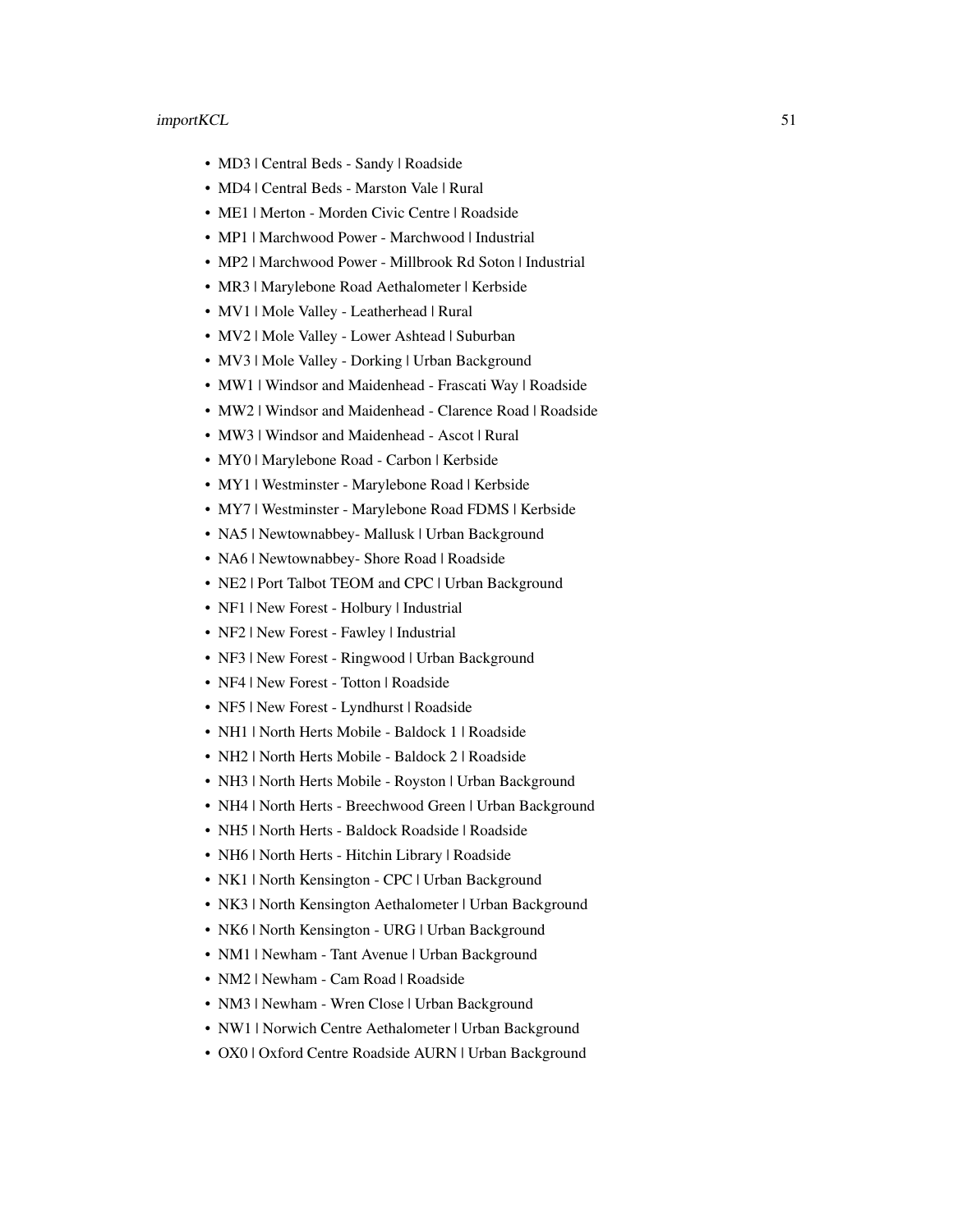- OX1 | South Oxfordshire Henley | Roadside
- OX2 | South Oxfordshire Wallingford | Roadside
- OX3 | South Oxfordshire Watlington | Roadside
- OX4 | Oxford St Ebbes AURN | Urban Background
- PO1 | Portsmouth Background AURN | Urban Background
- PT6 | Port Talbot Dyffryn School | Industrial
- RB1 | Redbridge Perth Terrace | Urban Background
- RB2 | Redbridge Ilford Broadway | Kerbside
- RB3 | Redbridge Fullwell Cross | Kerbside
- RB4 | Redbridge Gardner Close | Roadside
- RB5 | Redbridge South Woodford | Roadside
- RD0 | Reading AURN New Town | Urban Background
- RD1 | Reading Caversham Road | Roadside
- RD2 | Reading Kings Road | Roadside
- RD3 | Reading Oxford Road | Roadside
- RG1 | Reigate and Banstead Horley | Suburban
- RG2 | Reigate and Banstead Horley South | Suburban
- RG3 | Reigate and Banstead Poles Lane | Rural
- RG4 | Reigate and Banstead Reigate High St | Kerbside
- RHA | Richmond Lower Mortlake Road | Roadside
- RHB | Richmond Lower Mortlake Road | Roadside
- RI1 | Richmond Castelnau | Roadside
- RI2 | Richmond Barnes Wetlands | Suburban
- RI5 | Richmond Mobile St Margarets | Kerbside
- RI6 | Richmond Mobile St Margarets | Kerbside
- RI7 | Richmond Mobile Richmond Park | Suburban
- RI8 | Richmond Mobile Richmond Park | Suburban
- RIA | Richmond Mobile George Street | Kerbside
- RIB | Richmond Mobile George Street | Kerbside
- RIC | Richmond Mobile Kew Rd | Kerbside
- RID | Richmond Mobile Kew Rd | Kerbside
- RIE | Richmond Mobile Richmond Rd Twickenham | Roadside
- RIF | Richmond Mobile Richmond Rd Twickenham | Roadside
- RIG | Richmond Mobile Upper Teddington Rd | Roadside
- RIH | Richmond Mobile Upper Teddington Rd | Roadside
- RII | Richmond Mobile Somerset Rd Teddington | Urban Background
- RIJ | Richmond Mobile Somerset Rd Teddington | Urban Background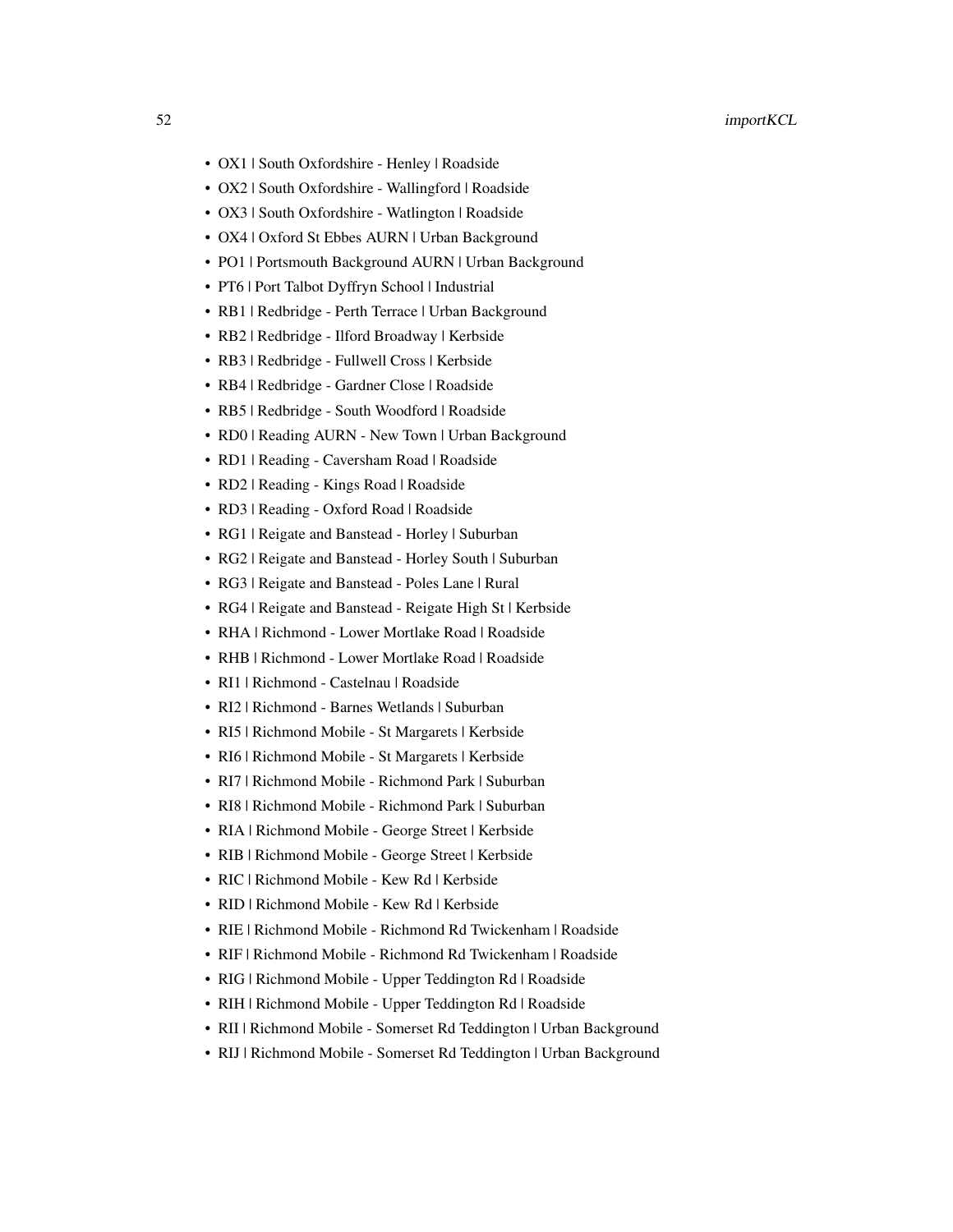- RIK | Richmond Mobile St. Margarets Grove | Urban Background
- RIL | Richmond Mobile St. Margarets Grove | Urban Background
- RIM | Richmond Mobile Petersham Rd Ham | Roadside
- RIN | Richmond Mobile Petersham Rd Ham | Roadside
- RIO | Richmond Mobile Stanley Rd Twickenham | Roadside
- RIP | Richmond Mobile Stanley Rd Twickenham | Roadside
- RIQ | Richmond Mobile Richmond Rd Twickenham | Roadside
- RIR | Richmond Mobile Richmond Rd Twickenham | Roadside
- RIS | Richmond Mobile Lincoln Ave Twickenham | Roadside
- RIU | Richmond Mobile Mortlake Rd Kew | Roadside
- RIW | Richmond Upper Teddington Road | Roadside
- RIY | Richmond Hampton Court Road | Kerbside
- RO1 | Rochford Rayleigh High Street | Roadside
- RY1 | Rother Rye Harbour | Rural
- RY2 | Rother De La Warr Road | Roadside
- SA1 | St Albans Fleetville | Urban Background
- SB1 | South Beds Dunstable | Urban Background
- SC1 | Sevenoaks 1 | Suburban
- SD1 | Southend-on-Sea AURN | Urban Background
- SE1 | Stevenage Lytton Way | Roadside
- SH1 | Southampton Background AURN | Urban Background
- SH2 | Southampton Redbridge | Roadside
- SH3 | Southampton Onslow Road | Roadside
- SH4 | Southampton Bitterne | Urban Background
- SK1 | Southwark Larcom Street | Urban Background
- SK2 | Southwark Old Kent Road | Roadside
- SK5 | Southwark A2 Old Kent Road | Roadside
- SL1 | Sunderland Aethalometer | Urban Background
- ST1 | Sutton Robin Hood School | Roadside
- ST2 | Sutton North Cheam | Urban Background
- ST3 | Sutton Carshalton | Suburban
- ST4 | Sutton Wallington | Kerbside
- ST5 | Sutton Beddington Lane | Industrial
- ST6 | Sutton Worcester Park | Kerbside
- ST7 | Sutton Therapia Lane | Industrial
- SU1 | Sussex Mobile10 Stockbridge | Kerbside
- SU2 | Sussex Mobile11 Jct Whitley Rd | Kerbside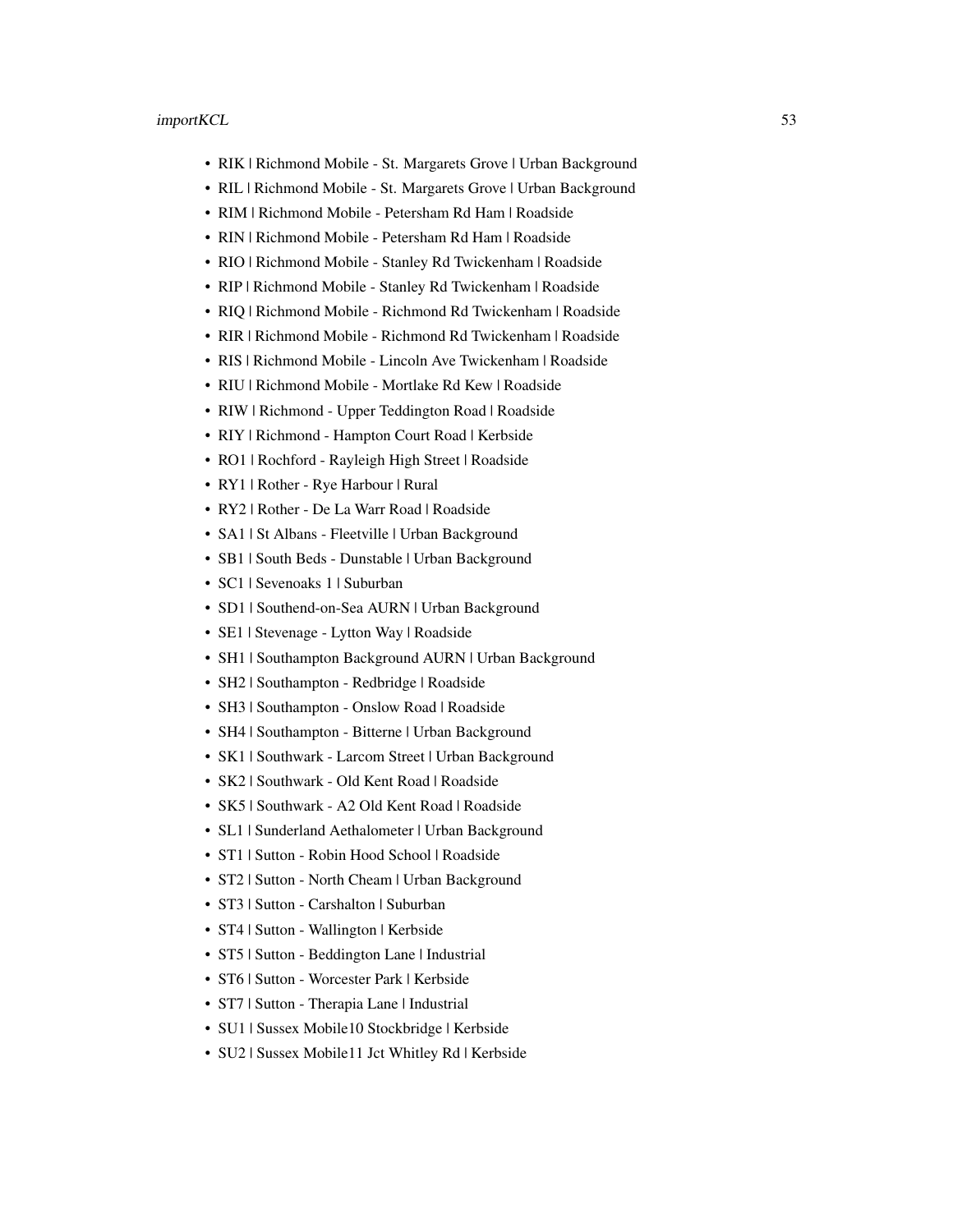- SU3 | Sussex Mobile12 Cowfold | Kerbside
- SU4 | Sussex Mobile 13 Newhaven | Roadside
- SU5 | Sussex Mobile 14 Crawley | Roadside
- SU6 | Sussex Mobile15 Chichester County Hall | Urban Background
- SU7 | Sussex Mobile 16 Warnham | Rural
- SU8 | Sussex Mobile 17 Newhaven Paradise Park | Roadside
- SX1 | Sussex Mobile 1 | Urban Background
- SX2 | Sussex Mobile 2 North Berstead | Roadside
- SX3 | Sussex Mobile 3 | Roadside
- SX4 | Sussex Mobile 4 Adur | Roadside
- SX5 | Sussex Mobile 5 Fresh Fields Rd Hastings | Roadside
- SX6 | Sussex Mobile 6 Orchard St Chichester | Roadside
- SX7 | Sussex Mobile 7 New Road Newhaven | Roadside
- SX8 | Sussex Mobile 8 Arundel | Kerbside
- SX9 | Sussex Mobile 9 Newhaven Kerbside | Kerbside
- TD0 | Richmond National Physical Laboratory | Suburban
- TE0 | Tendring St Osyth AURN | Rural
- TE1 | Tendring Town Hall | Roadside
- TH1 | Tower Hamlets Poplar | Urban Background
- TH2 | Tower Hamlets Mile End Road | Roadside
- TH3 | Tower Hamlets Bethnal Green | Urban Background
- TH4 | Tower Hamlets Blackwall | Roadside
- TK1 | Thurrock London Road (Grays) | Urban Background
- TK2 | Thurrock Purfleet | Roadside
- TK3 | Thurrock Stanford-le-Hope | Roadside
- TK8 | Thurrock London Road (Purfleet) | Roadside
- TR1 | Three Rivers Rickmansworth | Urban Background
- UT1 | Uttlesford Saffron Walden Fire Station | Roadside
- UT2 | Uttlesford Takeley | Urban Background
- UT3 | Uttlesford Broxted Farm | Rural
- VS1 | Westminster Victoria Street | Kerbside
- WA1 | Wandsworth Garratt Lane | Roadside
- WA2 | Wandsworth Town Hall | Urban Background
- WA3 | Wandsworth Roehampton | Rural
- WA4 | Wandsworth High Street | Roadside
- WA6 | Wandsworth Tooting | Roadside
- WA7 | Wandsworth Putney High Street | Kerbside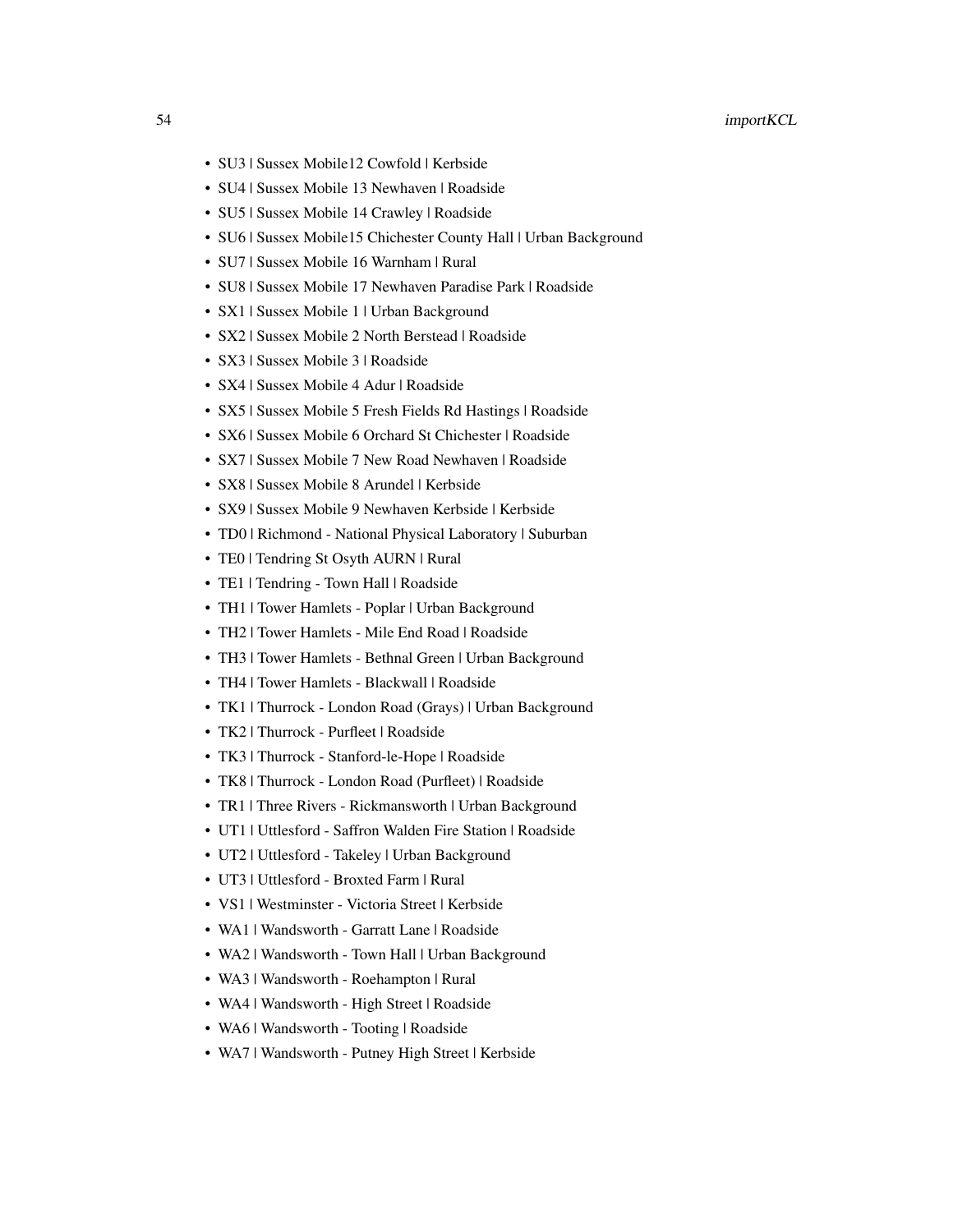- WA8 | Wandsworth Putney High Street Facade | Roadside
- WA9 | Wandsworth Putney | Urban Background
- WE0 | Kensington and Chelsea Pembroke Road | Urban Background
- WF1 | Watford (Roadside) | Roadside
- WF2 | Watford Watford Town Hall | Roadside
- WH1 | Welwyn Hatfield Council Offices | Urban Background
- WL1 | Waltham Forest Dawlish Road | Urban Background
- WL2 | Waltham Forest Mobile | Roadside
- WL3 | Waltham Forest Chingford | Roadside
- WL4 | Waltham Forest Crooked Billet | Kerbside
- WL5 | Waltham Forest Leyton | Roadside
- WM0 | Westminster Horseferry Road | Urban Background
- WM3 | Westminster Hyde Park Partisol | Roadside
- WM4 | Westminster Charing Cross Library | Roadside
- WM5 | Westminster Covent Garden | Urban Background
- WM6 | Westminster Oxford St | Kerbside
- WR1 | Bradford Town Hall Aethalometer | Urban Background
- WT1 | Worthing Grove Lodge | Kerbside
- XB1 | Bletchley | Rural
- XS1 | Shukri Outdoor | Industrial
- XS2 | Shukri Indoor | Industrial
- XS3 | Osiris mobile | Urban Background
- YH1 | Harrogate Roadside | Roadside
- ZA1 | Ashford Rural Pluckley | Rural
- ZA2 | Ashford Roadside | Roadside
- ZA3 | Ashford Background | Urban Background
- ZA4 | Ashford M20 Background | Urban Background
- ZC1 | Chatham Roadside A2 | Roadside
- ZD1 | Dover Roadside Town Hall | Roadside
- ZD2 | Dover Roadside Townwall Street | Roadside
- ZD3 | Dover Background Langdon Cliff | Urban Background
- ZD4 | Dover Background East Cliff | Urban Background
- ZD5 | Dover Coast Guard Met | Urban Background
- ZD6 | Dover Docks | Industrial
- ZF1 | Folkestone Suburban Cheriton | Suburban
- ZG1 | Gravesham Backgrnd Northfleet | Urban Background
- ZG2 | Gravesham Roadside A2 | Roadside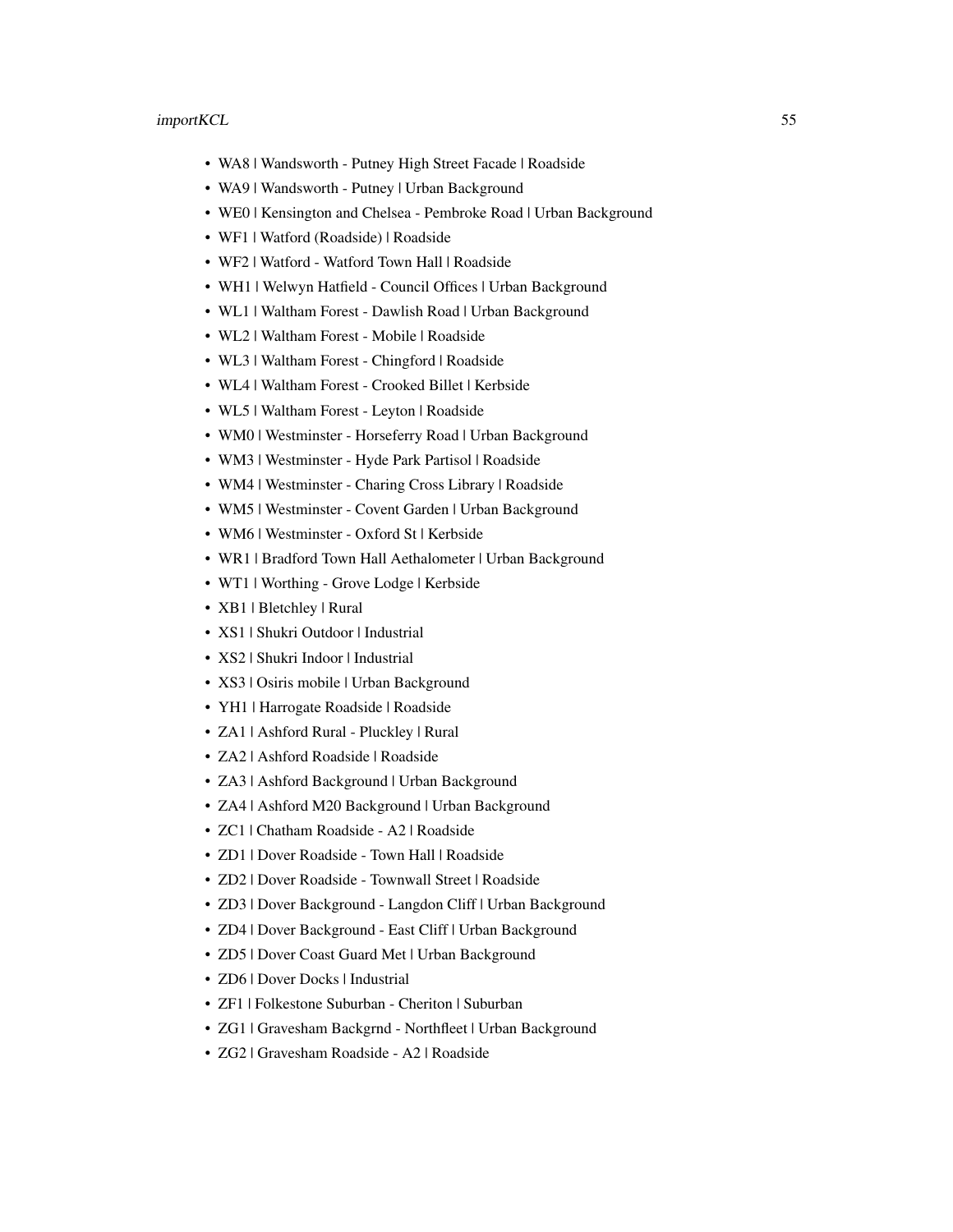- ZG3 | Gravesham Ind Bgd Northfleet | Urban Background
- ZH1 | Thanet Rural Minster | Rural
- ZH2 | Thanet Background Margate | Urban Background
- ZH3 | Thanet Airport Manston | Urban Background
- ZH4 | Thanet Roadside Ramsgate | Roadside
- ZL1 | Luton Background | Urban Background
- ZM1 | Maidstone Meteorological | Urban Background
- ZM2 | Maidstone Roadside Fairmeadow | Kerbside
- ZM3 | Maidstone Rural Detling | Rural
- ZR1 | Dartford Roadside St Clements | Kerbside
- ZR2 | Dartford Roadside 2 Town Centre | Roadside
- ZR3 | Dartford Roadside 3 Bean Interchange | Roadside
- ZS1 | Stoke Rural AURN | Rural
- ZT1 | Tonbridge Roadside Town Centre | Roadside
- ZT2 | Tunbridge Wells Background Town Hall | Urban Background
- ZT3 | Tunbridge Wells Rural Southborough | Rural
- ZT4 | Tunbridge Wells Roadside St Johns | Roadside
- ZT5 | Tonbridge Roadside 2 High St | Roadside
- ZV1 | Sevenoaks Greatness Park | Urban Background
- ZV2 | Sevenoaks Bat and Ball | Roadside
- ZW1 | Swale Roadside Ospringe A2 | Roadside
- ZW2 | Swale Background Sheerness | Urban Background
- ZW3 | Swale Roadside 2 Ospringe Street | Roadside
- ZY1 | Canterbury Backgrnd Chaucer TS | Urban Background
- ZY2 | Canterbury Roadside St Dunstans | Roadside
- ZY4 | Canterbury St Peters Place | Roadside

#### Value

Returns a data frame of hourly mean values with date in POSIXct class and time zone GMT.

# Author(s)

David Carslaw and Ben Barratt

# See Also

[importAURN](#page-33-0), [importADMS](#page-30-0), [importSAQN](#page-33-0)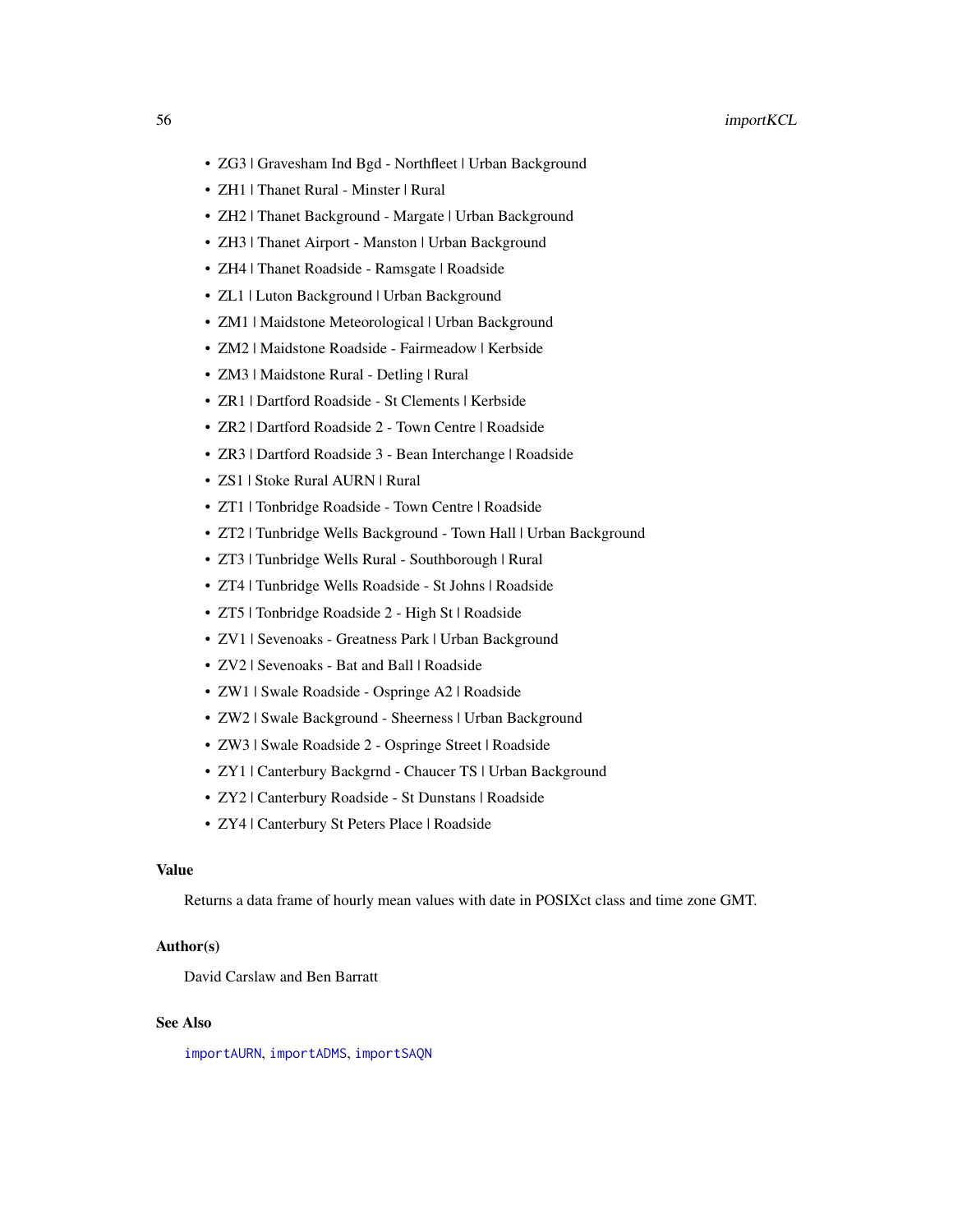# importMeta 57

# Examples

```
## import all pollutants from Marylebone Rd from 1990:2009
## Not run: mary <- importKCL(site = "my1", year = 2000:2009)
## import nox, no2, o3 from Marylebone Road and North Kensignton for 2000
## Not run: thedata <- importKCL(site = c("my1", "kc1"), year = 2000,
pollutant = c("now", "no2", "o3"))## End(Not run)
## import met data too...
## Not run: my1 <- importKCL(site = "my1", year = 2008, met = TRUE)
```
importMeta *Import monitoring site meta data for the UK and European networks*

# Description

Function to import meta data for air quality monitoring sites

# Usage

```
importMeta(source = "aurn", all = FALSE)
```
# Arguments

| source | The data source for the meta data. Can be "aurn", "saqn" (or "saqd"), "aqe",<br>"wagn", "ni", "kcl" or "europe"; upper or lower case.                                                                                                                         |
|--------|---------------------------------------------------------------------------------------------------------------------------------------------------------------------------------------------------------------------------------------------------------------|
| all    | When $all = FALSE$ only the site code, site name, latitude and longitude and site<br>type are imported. Setting all = TRUE will import all available meta data and<br>provide details (when available) or the individual pollutants measured at each<br>site. |

# Details

This function imports site meta data from several networks in the UK and Europe:

- "aurn", The UK Automatic Urban and Rural Network.
- "saqn", The Scottish Air Quality Network.
- "waqn", The Welsh Air Quality Network.
- "ni", The Northern Ireland Air Quality Network.
- "aqe", The Air Quality England Network.
- "kcl", King's College London networks.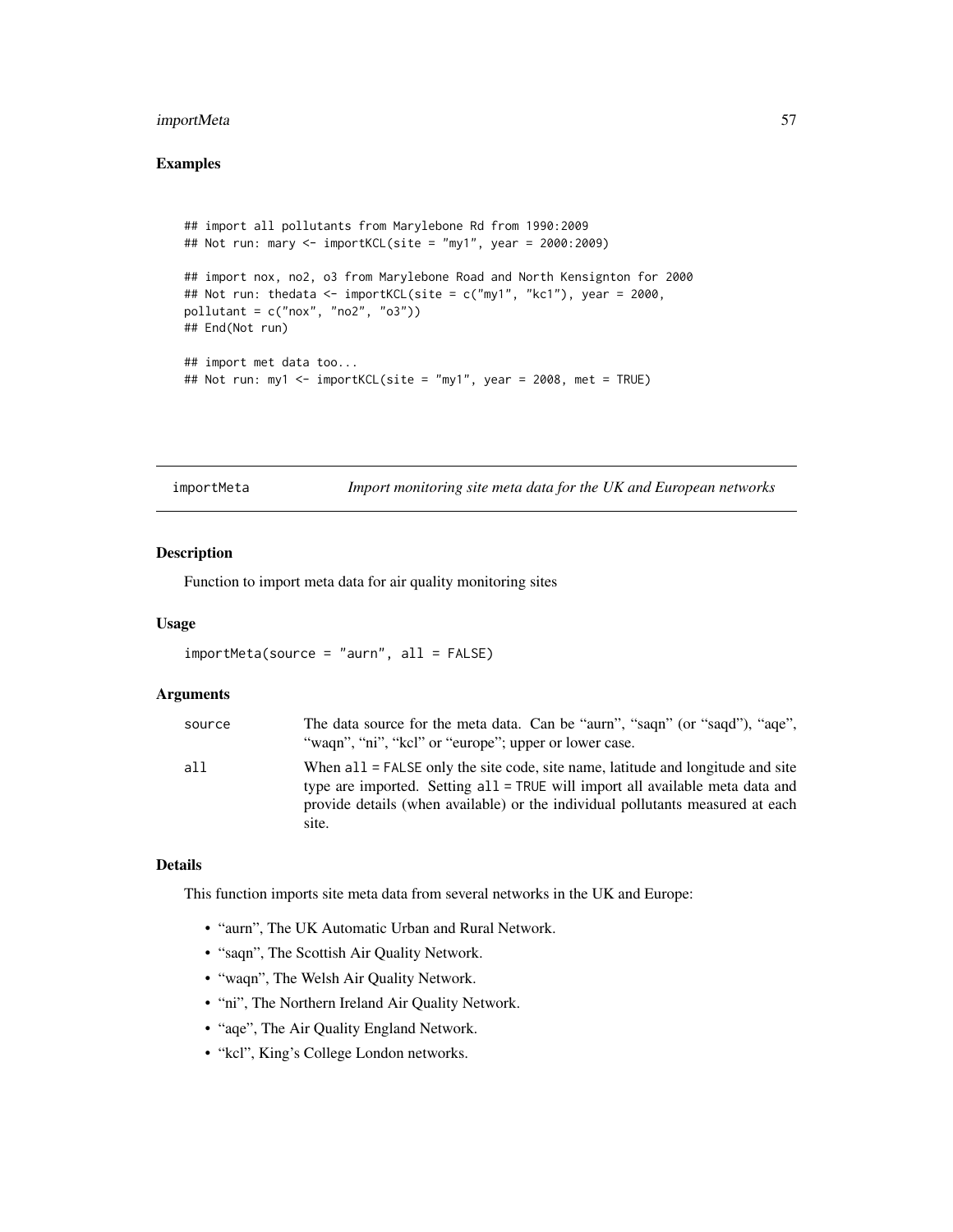• "europe", Import hourly European data (Airbase/e-reporting) based on a simplified version of the saqgetr package.

By default, the function will return the site latitude, longitude and site type. If the option  $all = TRUE$ is used, much more detailed information is returned. For most networks, this detailed information includes per-pollutant summaries, opening and closing dates of sites etc.

Thanks go to Trevor Davies (Ricardo), Dr Stuart Grange (EMPA) and Dr Ben Barratt (KCL) and for making these data available.

#### Value

A data frame with meta data.

#### Author(s)

David Carslaw

#### See Also

[importAURN](#page-33-0), [importKCL](#page-41-0) and [importSAQN](#page-33-0) for importing air quality data from each network.

#### Examples

```
## basic data
## Not run:
meta <- importMeta(source = "aurn")
# more detailed information:
meta \leq importMeta(source = "aurn", all = TRUE)
# from the Scottish Air Quality Network
meta \leq time importMeta(source = "saqn", all = TRUE)
## End(Not run)
```
importTraj *Import pre-calculated HYSPLIT 96-hour back trajectories*

# Description

Function to import pre-calculated back trajectories using the NOAA HYSPLIT model. The trajectories have been calculated for a select range of locations which will expand in time. They cover the last 20 years or so and can be used together with other openair functions.

#### Usage

```
importTraj(site = "london", year = 2009, local = NA)
```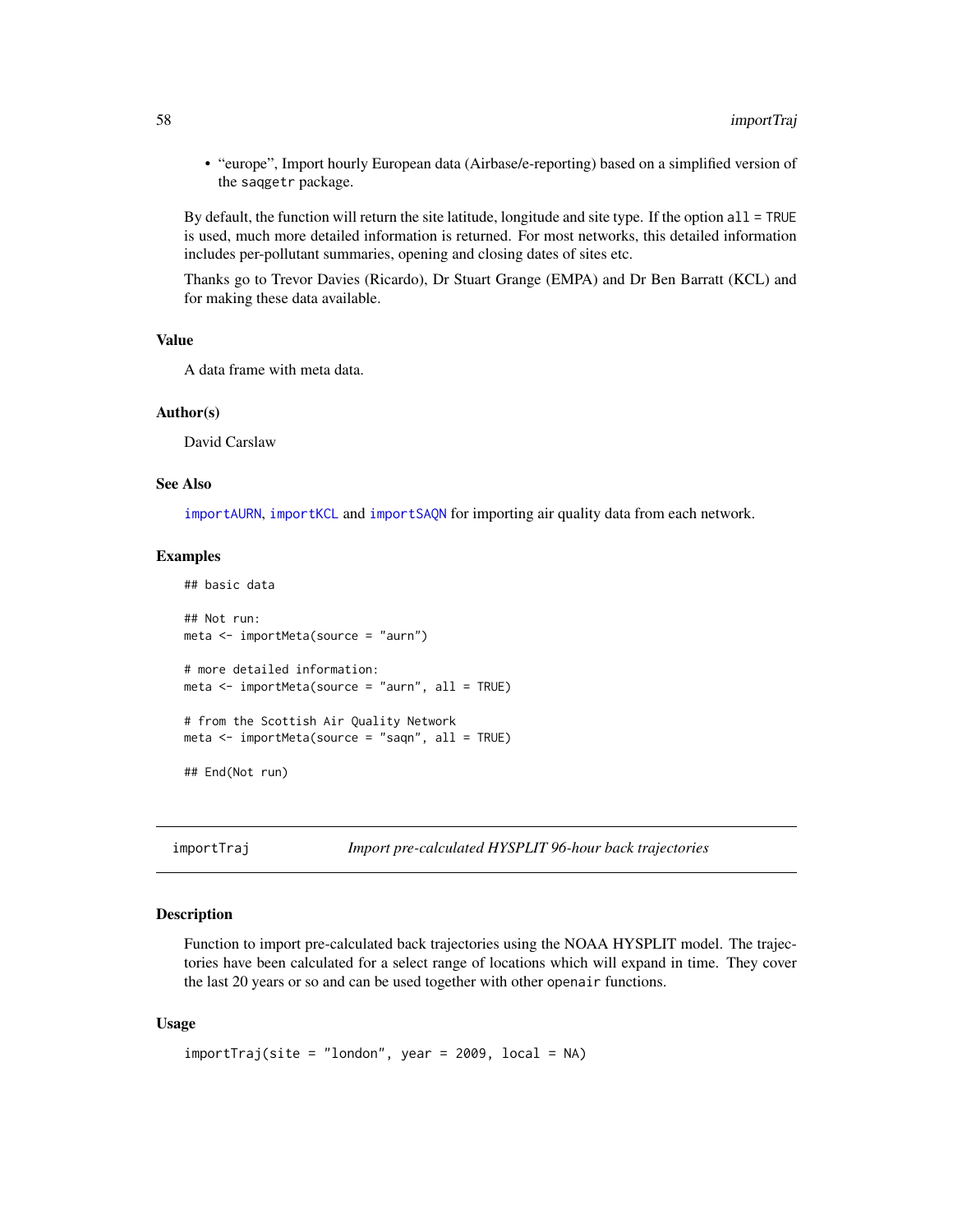# importTraj 59

# Arguments

site Site code of the network site to import e.g. "london". Only one site can be imported at a time. The following sites are typically available from 2000-2012, although some UK ozone sites go back to 1988 (code, location, lat, lon, year):

| abudhabi   | Abu Dhabi                   | 24.43000    | 54.408000    | 2012-2013 |
|------------|-----------------------------|-------------|--------------|-----------|
| ah         | Aston Hill                  | 52.50385    | $-3.041780$  | 1988-2013 |
| auch       | <b>Auchencorth Moss</b>     | 55.79283    | $-3.242568$  | 2006-2013 |
| berlin     | Berlin, Germany             | 52.52000    | 13.400000    | 2000-2013 |
| birm       | <b>Birmigham Centre</b>     | 52.47972    | $-1.908078$  | 1990-2013 |
| boston     | Boston, USA                 | 42.32900    | -71.083000   | 2008-2013 |
| bot        | Bottesford                  | 52.93028    | $-0.814722$  | 1990-2013 |
| bukit      | Bukit Kototabang, Indonesia | $-0.19805$  | 100.318000   | 1996-2013 |
| chittagong | Chittagong, Bangladesh      | 22.37000    | 91.800000    | 2010-2013 |
| dhaka      | Dhaka, Bangladesh           | 23.70000    | 90.375000    | 2010-2013 |
| ed         | Edinburgh                   | 55.95197    | $-3.195775$  | 1990-2013 |
| elche      | Elche, Spain                | 38.27000    | $-0.690000$  | 2004-2013 |
| esk        | Eskdalemuir                 | 55.31530    | $-3.206110$  | 1998-2013 |
| gibraltar  | Gibraltar                   | 36.13400    | $-5.347000$  | 2005-2010 |
| glaz       | Glazebury                   | 53.46008    | $-2.472056$  | 1998-2013 |
| groningen  | Groningen                   | 53.40000    | 6.350000     | 2007-2013 |
| har        | Harwell                     | 51.57108    | $-1.325283$  | 1988-2013 |
| hk         | Hong Kong                   | 22.29000    | 114.170000   | 1998-2013 |
| hm         | <b>High Muffles</b>         | 54.33500    | $-0.808600$  | 1988-2013 |
| kuwait     | <b>Kuwait City</b>          | 29.36700    | 47.967000    | 2008-2013 |
| 1b         | Ladybower                   | 53.40337    | $-1.752006$  | 1988-2013 |
| london     | Central London              | 51.50000    | $-0.100000$  | 1990-2013 |
| lh         | Lullington Heath            | 50.79370    | 0.181250     | 1988-2013 |
| ln         | Lough Navar                 | 54.43951    | $-7.900328$  | 1988-2013 |
| mh         | Mace Head                   | 53.33000    | $-9.900000$  | 1988-2013 |
| ny-alesund | Ny-Alesund, Norway          | 78.91763    | 11.894653    | 2009-2013 |
| oslo       | Oslo                        | 59.90000    | 10.750000    | 2010-2013 |
| paris      | Paris, France               | 48.86200    | 2.339000     | 2000-2013 |
| roch       | <b>Rochester Stoke</b>      | 51.45617    | 0.634889     | 1988-2013 |
| rotterdam  | Rotterdam                   | 51.91660    | 4.475000     | 2010-2013 |
| saopaulo   | Sao Paulo                   | $-23.55000$ | $-46.640000$ | 2000-2013 |
| sib        | Sibton                      | 52.29440    | 1.463970     | 1988-2013 |
| SV         | <b>Strath Vaich</b>         | 57.73446    | -4.776583    | 1988-2013 |
| wuhan      | Wuhan, China                | 30.58300    | 114.280000   | 2008-2013 |
| yw         | Yarner Wood                 | 50.59760    | $-3.716510$  | 1988-2013 |
|            |                             |             |              |           |

year Year or years to import. To import a sequence of years from 1990 to 2000 use year = 1990:2000. To import several specfic years use year = c(1990, 1995, 2000) for example.

local File path to .RData trajectory files run by user and not stored on the Ricardo web server. These files would have been generated from the Hysplit trajectory code shown in the appendix of the openair manual. An example would be local = 'c:/users/david/TrajFiles/'.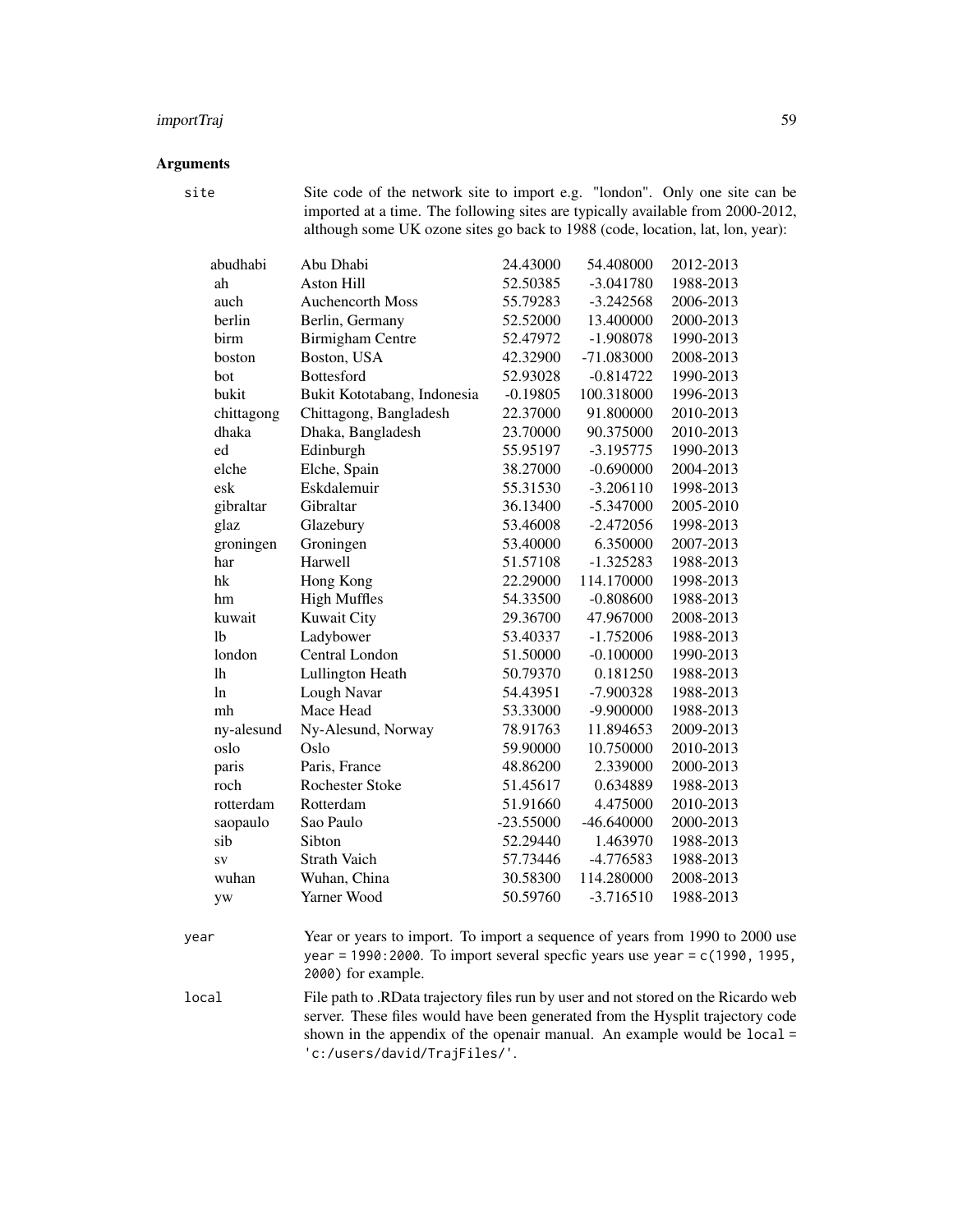#### Details

This function imports pre-calculated back trajectories using the HYSPLIT trajectory model (Hybrid Single Particle Lagrangian Integrated Trajectory Model [http://ready.arl.noaa.gov/HYSPLIT.](http://ready.arl.noaa.gov/HYSPLIT.php) [php](http://ready.arl.noaa.gov/HYSPLIT.php)). Back trajectories provide some very useful information for air quality data analysis. However, while they are commonly calculated by researchers it is generally difficult for them to be calculated on a routine basis and used easily. In addition, the availability of back trajectories over several years can be very useful, but again difficult to calculate.

Trajectories are run at 3-hour intervals and stored in yearly files (see below). The trajectories are started at ground-level (10m) and propagated backwards in time.

These trajectories have been calculated using the Global NOAA-NCEP/NCAR reanalysis data archives. The global data are on a latitude-longitude grid (2.5 degree). Note that there are many different meteorological data sets that can be used to run HYSPLIT e.g. including ECMWF data. However, in order to make it practicable to run and store trajectories for many years and sites, the NOAA-NCEP/NCAR reanalysis data is most useful. In addition, these archives are available for use widely, which is not the case for many other data sets e.g. ECMWF. HYSPLIT calculated trajectories based on archive data may be distributed without permission (see [http:](http://ready.arl.noaa.gov/HYSPLIT_agreement.php) [//ready.arl.noaa.gov/HYSPLIT\\_agreement.php](http://ready.arl.noaa.gov/HYSPLIT_agreement.php)). For those wanting, for example, to consider higher resolution meteorological data sets it may be better to run the trajectories separately.

We are extremely grateful to NOAA for making HYSPLIT available to produce back trajectories in an open way. We ask that you cite HYSPLIT if used in published work.

Users can supply their own trajectory files to plot in openair. These files must have the following fields: date, lat, lon and hour.inc (see details below).

The files consist of the following information:

date This is the arrival point time and is repeated the number of times equal to the length of the back trajectory — typically 96 hours (except early on in the file). The format is POSIXct. It is this field that should be used to link with air quality data. See example below.

receptor Receptor number, currently only 1.

year The year

month Month 1-12

day Day of the month 1-31

hour Hour of the day 0-23 GMT

hour.inc Number of hours back in time e.g. 0 to -96.

lat Latitude in decimal format.

lon Longitude in decimal format.

height Height of trajectory (m).

pressure Pressure of trajectory (kPa).

#### Value

Returns a data frame with pre-calculated back trajectories.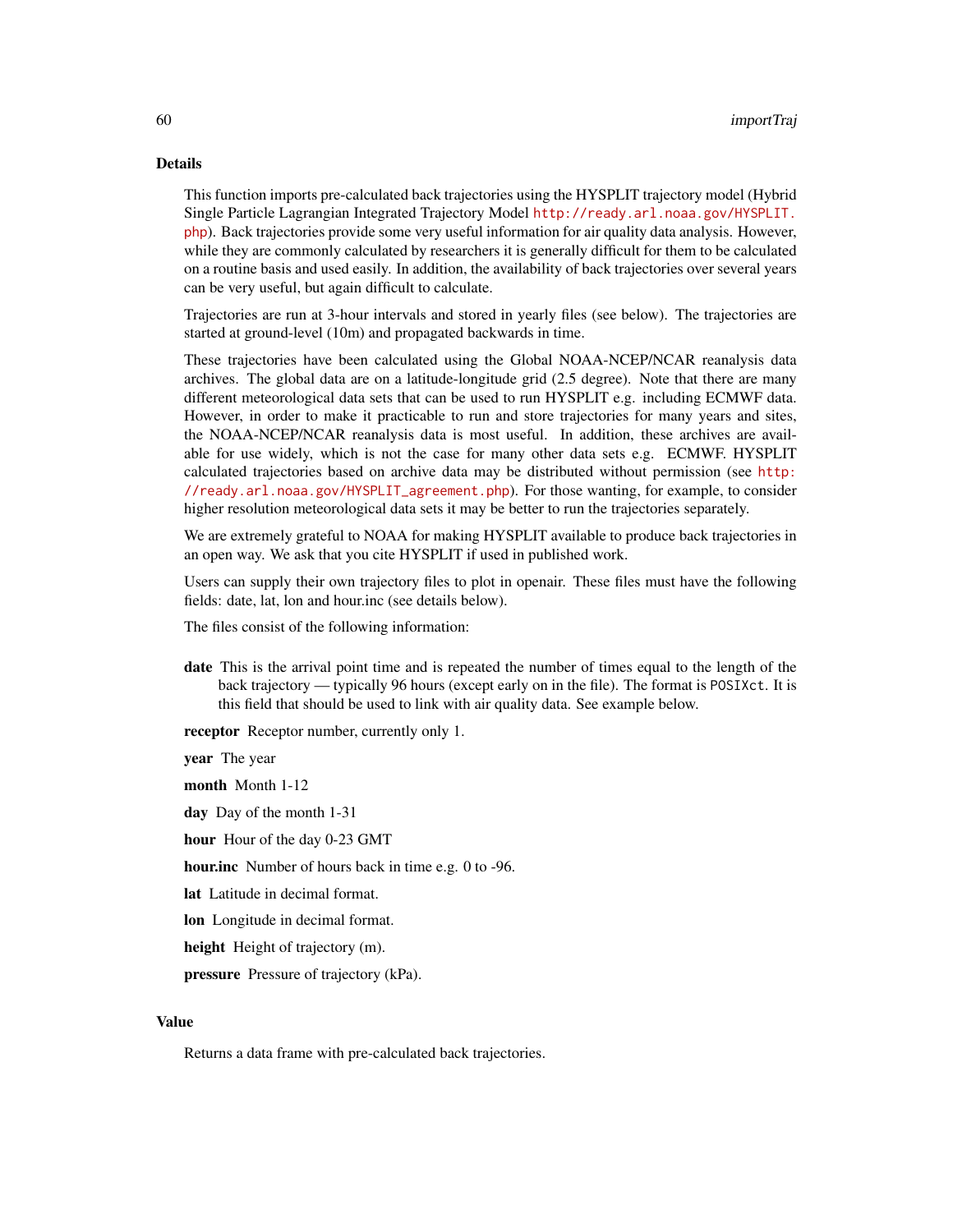# kernelExceed 61 and 51 and 51 and 51 and 51 and 51 and 51 and 51 and 51 and 51 and 51 and 51 and 51 and 51 and 51 and 51 and 51 and 51 and 51 and 51 and 51 and 51 and 51 and 51 and 51 and 51 and 51 and 51 and 51 and 51 and

# Note

The trajectories were run using the February 2011 HYSPLIT model. The function is primarily written to investigate a single site at a time for a single year. The trajectory files are quite large and care should be exercised when importing several years and/or sites.

# Author(s)

David Carslaw

# See Also

[trajPlot](#page-151-0), [importAURN](#page-33-0), [importKCL](#page-41-0),[importADMS](#page-30-0), [importSAQN](#page-33-0)

# Examples

```
## import trajectory data for London in 2009
## Not run: mytraj <- importTraj(site = "london", year = 2009)
## combine with measurements
## Not run: theData <- importAURN(site = "kc1", year = 2009)
mytraj <- merge(mytraj, theData, by = "date")
## End(Not run)
```
kernelExceed *Kernel density plot for daily mean exceedance statistics*

#### Description

This function is used to explore the conditions leading to exeedances of air quality limits. Currently the focus is on understanding the conditions under which daily limit values for PM10 are in excess of a specified threshold. Kernel density estimates are calculated and plotted to highlight those conditions.

#### Usage

```
kernelExceed(
 polar,
  x = "wd",y = "ws",pollutant = "pm10",
  type = "default",
  by = c("day", "dayhour", "all"),
  limit = 50.
  data.thresh = 0,
 more.than = TRUE,
 cols = "default",
```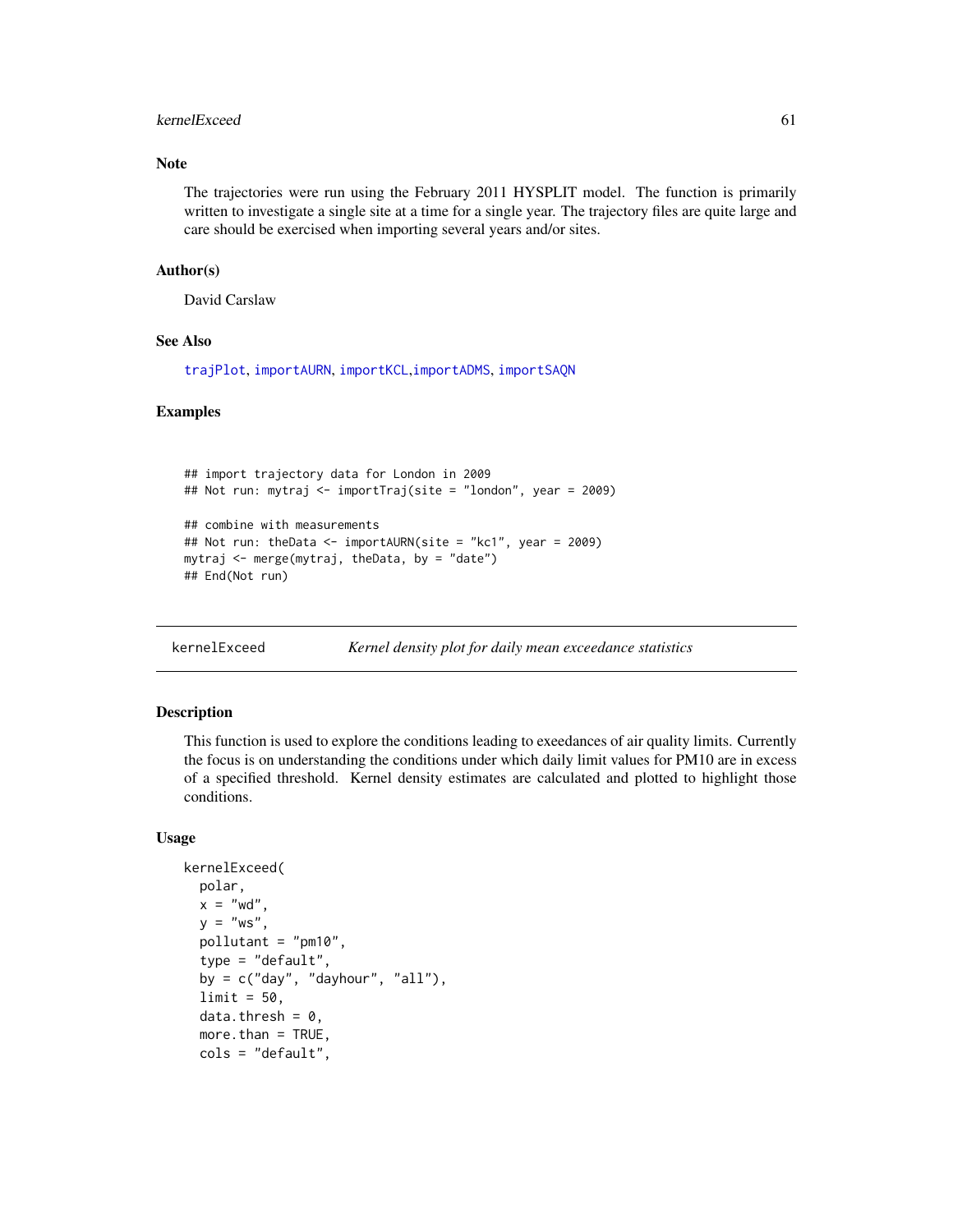```
nbin = 256,
 auto.text = TRUE,
  ...
\lambda
```
# Arguments

| polar       | A data frame minimally containing date and at least three other numeric vari-<br>ables, typically ws, wd and a pollutant.                                                                                                                                                                                                                                                                                                                                                                                                                                                                                                                                                                                          |  |
|-------------|--------------------------------------------------------------------------------------------------------------------------------------------------------------------------------------------------------------------------------------------------------------------------------------------------------------------------------------------------------------------------------------------------------------------------------------------------------------------------------------------------------------------------------------------------------------------------------------------------------------------------------------------------------------------------------------------------------------------|--|
| х           | x-axis variable. Mandatory.                                                                                                                                                                                                                                                                                                                                                                                                                                                                                                                                                                                                                                                                                        |  |
| У           | y-axis variable. Mandatory                                                                                                                                                                                                                                                                                                                                                                                                                                                                                                                                                                                                                                                                                         |  |
| pollutant   | Mandatory. A pollutant name corresponding to a variable in a data frame should<br>be supplied e.g. pollutant = "nox"                                                                                                                                                                                                                                                                                                                                                                                                                                                                                                                                                                                               |  |
| type        | The type of analysis to be done. The default is will produce a single plot using<br>the entire data. Other types include "hour" (for hour of the day), "weekday" (for<br>day of the week) and "month" (for month of the year), "year" for a polarPlot for<br>each year. It is also possible to choose type as another variable in the data frame.<br>For example, type = "o3" will plot four kernel exceedance plots for different<br>levels of ozone, split into four quantiles (approximately equal numbers of counts<br>in each of the four splits). This offers great flexibility for understanding the<br>variation of different variables dependent on another. See function cutData for<br>further details. |  |
| by          | by determines how data above the $limit$ are selected. by = "day" will select all<br>data (typically hours) on days where the daily mean value is above limit. by<br>= "dayhour" will select only those data above limit on days where the daily<br>mean value is above limit. by = "hour" will select all data above limit.                                                                                                                                                                                                                                                                                                                                                                                       |  |
| limit       | The threshold above which the pollutant concentration will be considered.                                                                                                                                                                                                                                                                                                                                                                                                                                                                                                                                                                                                                                          |  |
| data.thresh | The data capture threshold to use (the data using timeAverage to daily means.<br>A value of zero means that all available data will be used in a particular period<br>regardless if of the number of values available. Conversely, a value of 100 will<br>mean that all data will need to be present for the average to be calculated, else it<br>is recorded as NA.                                                                                                                                                                                                                                                                                                                                               |  |
| more.than   | If TRUE data will be selected that are greater than limit. If FALSE data will be<br>selected that less than limit.                                                                                                                                                                                                                                                                                                                                                                                                                                                                                                                                                                                                 |  |
| cols        | Colours to be used for plotting. Options include "default", "increment", "heat",<br>"spectral", "hue", "brewer1" and user defined (see manual for more details). The<br>same line colour can be set for all pollutant e.g. cols = "black".                                                                                                                                                                                                                                                                                                                                                                                                                                                                         |  |
| nbin        | number of bins to be used for the kernel density estimate.                                                                                                                                                                                                                                                                                                                                                                                                                                                                                                                                                                                                                                                         |  |
| auto.text   | Either TRUE (default) or FALSE. If TRUE titles and axis labels will automatically<br>try and format pollutant names and units properly e.g. by subscripting the '2' in<br>NO <sub>2</sub> .                                                                                                                                                                                                                                                                                                                                                                                                                                                                                                                        |  |
| .           | Other graphical parameters passed onto lattice: levelplot and cutData. For<br>example, kernelExceed passes the option hemisphere = "southern" on to<br>cutData to provide southern (rather than default northern) hemisphere handling<br>of type = "season". Similarly, common axis and title labelling options (such<br>as xlab, ylab, main) are passed to levelplot via quickText to handle routine<br>formatting.                                                                                                                                                                                                                                                                                               |  |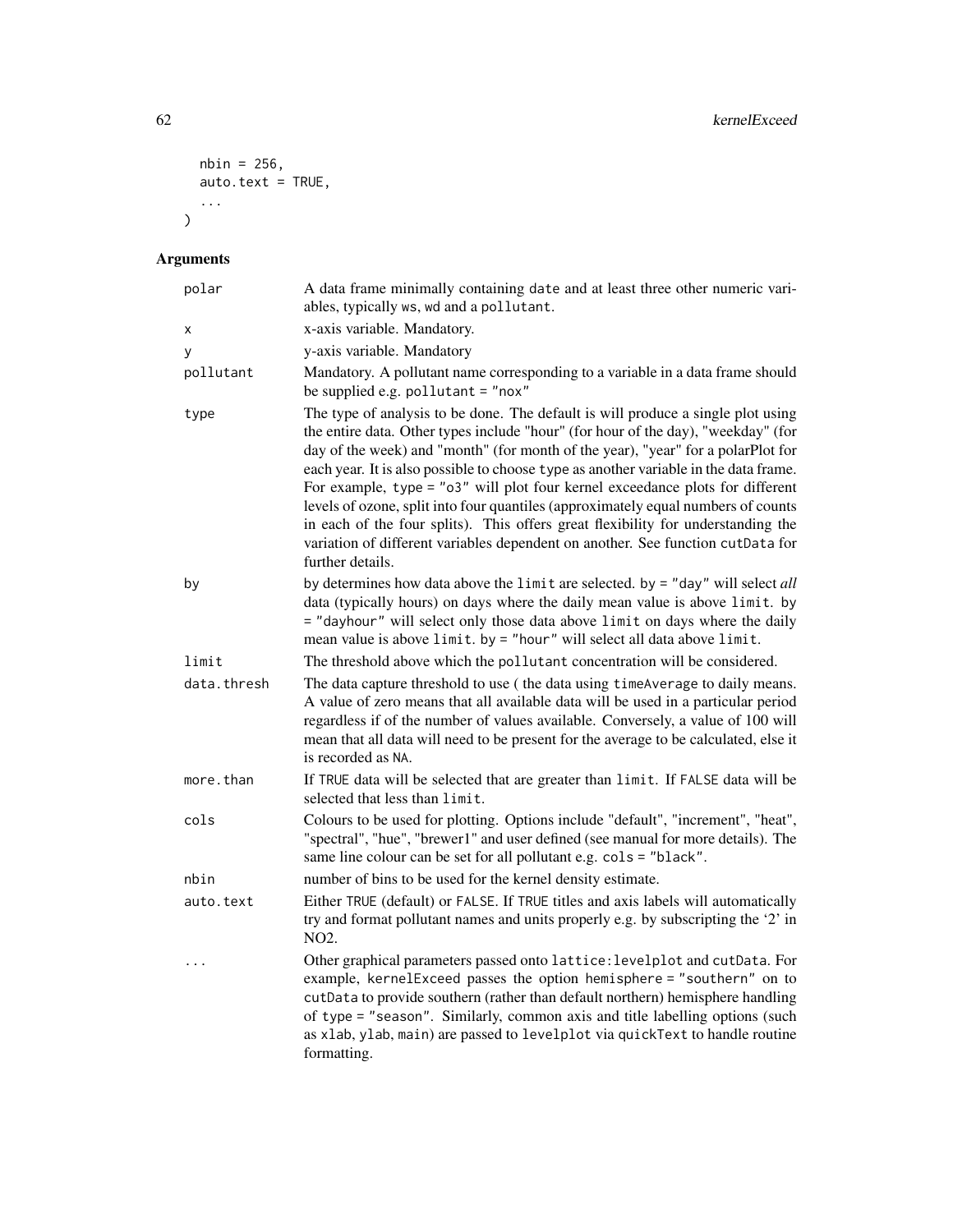#### kernelExceed 63

#### Details

The kernelExceed functions is for exploring the conditions under which exceedances of air pollution limits occur. Currently it is focused on the daily mean (European) Limit Value for PM10 of 50~ug/m3 not to be exceeded on more than 35 days. However, the function is sufficiently flexible to consider other limits e.g. could be used to explore days where the daily mean are greater than 100~ug/m3.

By default the function will plot the kernel density estimate of wind speed and wind directions for all days where the concentration of pollutant is greater than limit. Understanding the conditions where exceedances occur can help with source identification.

The function offers different ways of selecting the data on days where the pollutant are greater than limit through setting by. By default it will select all data on days where pollutant is greater than limit. With the default setting of by it will select all data on those days where pollutant is greater than limit, even if individual data (e.g. hours) are less than limit. Setting by = "dayhour" will additionally ensure that all data on the those dates are also greater than  $limit$ . Finally, by  $=$ "all" will select all values of pollutant above limit, regardless of when they occur.

The usefulness of the function is greatly enhanced through using type, which conditions the data according to the level of another variable. For example, type = "season" will show the kernel density estimate by spring, summer, autumn and winter and type = "so2" will attempt to show the kernel density estimates by quantiles of SO2 concentration. By considering different values of type it is possible to develop a good understanding of the conditions under which exceedances occur.

To aid interpretation the plot will also show the *estimated* number of days or hours where exeedances occur. For type = "default" the number of days should exactly correspond to the actual number of exceedance days. However, with different values of type the number of days is an estimate. It is an estimate because conditioning breaks up individual days and the estimate is based on the proportion of data calculated for each level of type.

### Value

To be completed.

#### Note

This function automatically chooses the bandwidth for the kernel density estimate. We generally find that most data sets are not overly sensitive to the choice of bandwidth. One important reason for this insensitivity is likley to be the characteristics of air pollution itself. Due to atmospheric dispersion processes, pollutant plumes generally mix rapidly in the atmosphere. This means that pollutant concentrations are 'smeared-out' and extra fidelity brought about by narrower bandwidths do not recover any more detail.

#### Author(s)

David Carslaw

# See Also

[polarAnnulus](#page-76-0), [polarFreq](#page-85-0), [polarPlot](#page-89-0)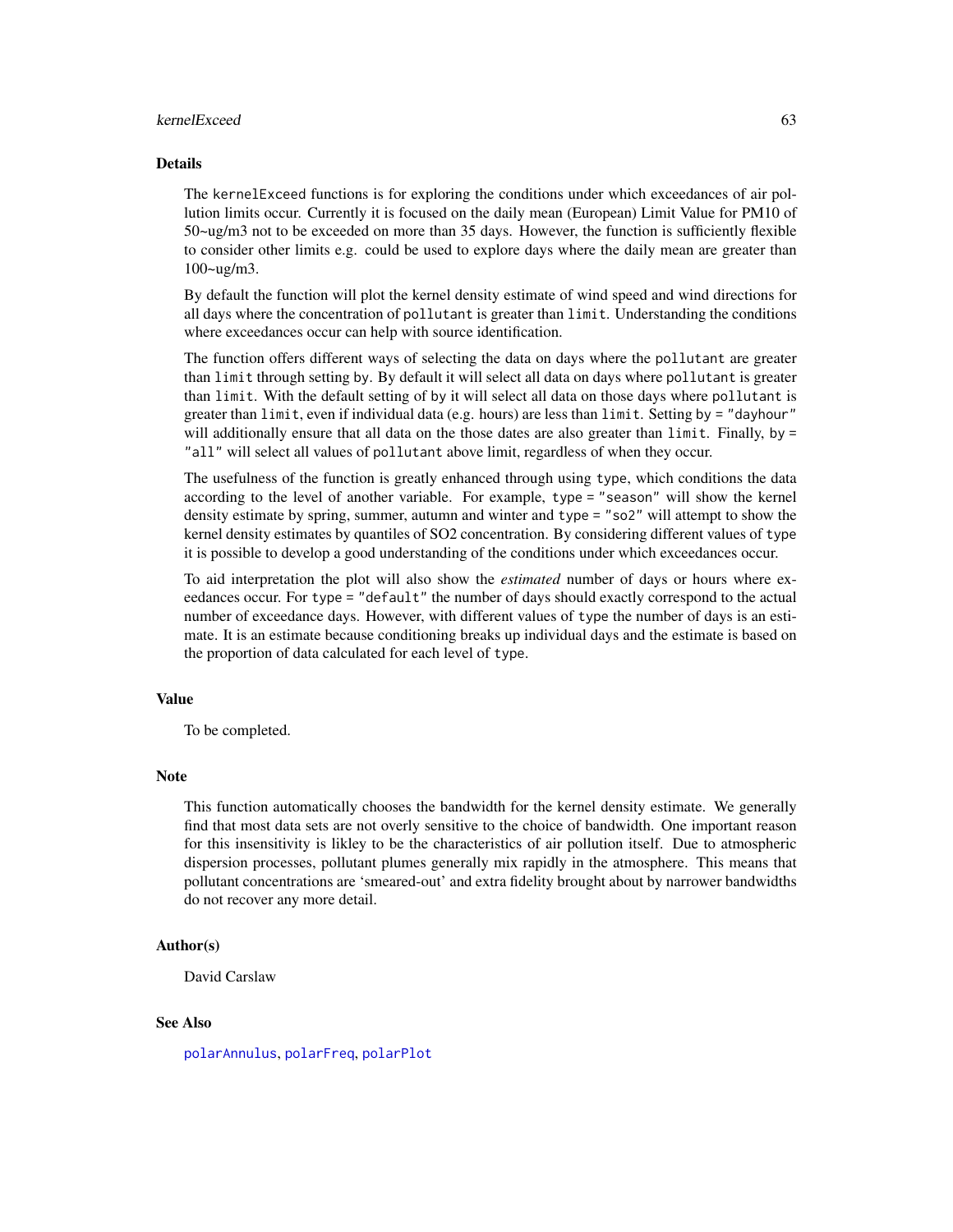# Examples

```
# Note! the manual contains other examples that are more illuminating
# basic plot
kernelExceed(mydata, pollutant = "pm10")
# condition by NOx concentrations
## Not run: kernelExceed(mydata, pollutant = "pm10", type = "nox")
```
linearRelation *Linear relations between pollutants*

## Description

This function considers linear relationships between two pollutants. The relationships are calculated on different times bases using a linear model. The slope and 95 in slope relationships by time unit are plotted in many ways. The function is particularly useful when considering whether relationships are consistent with emissions inventories.

#### Usage

```
linearRelation(
  mydata,
  x = "nox",y = "no2",period = "month",
  condition = FALSE,
 n = 20,
  rsq.thresh = 0,
  ylab = paste0("slope from ", y, " = m.", x, " + c"),
  auto.text = TRUE,cols = "grey30",
  date.breaks = 5,
  ...
\mathcal{L}
```
#### Arguments

| mydata | A data frame minimally containing date and two pollutants.                                            |
|--------|-------------------------------------------------------------------------------------------------------|
| X      | First pollutant that when plotted would appear on the x-axis of a relationship<br>e.g. $x =$ "nox".   |
| y      | Second pollutant that when plotted would appear on the y-axis of a relationship<br>e.g. $y =$ "pm10". |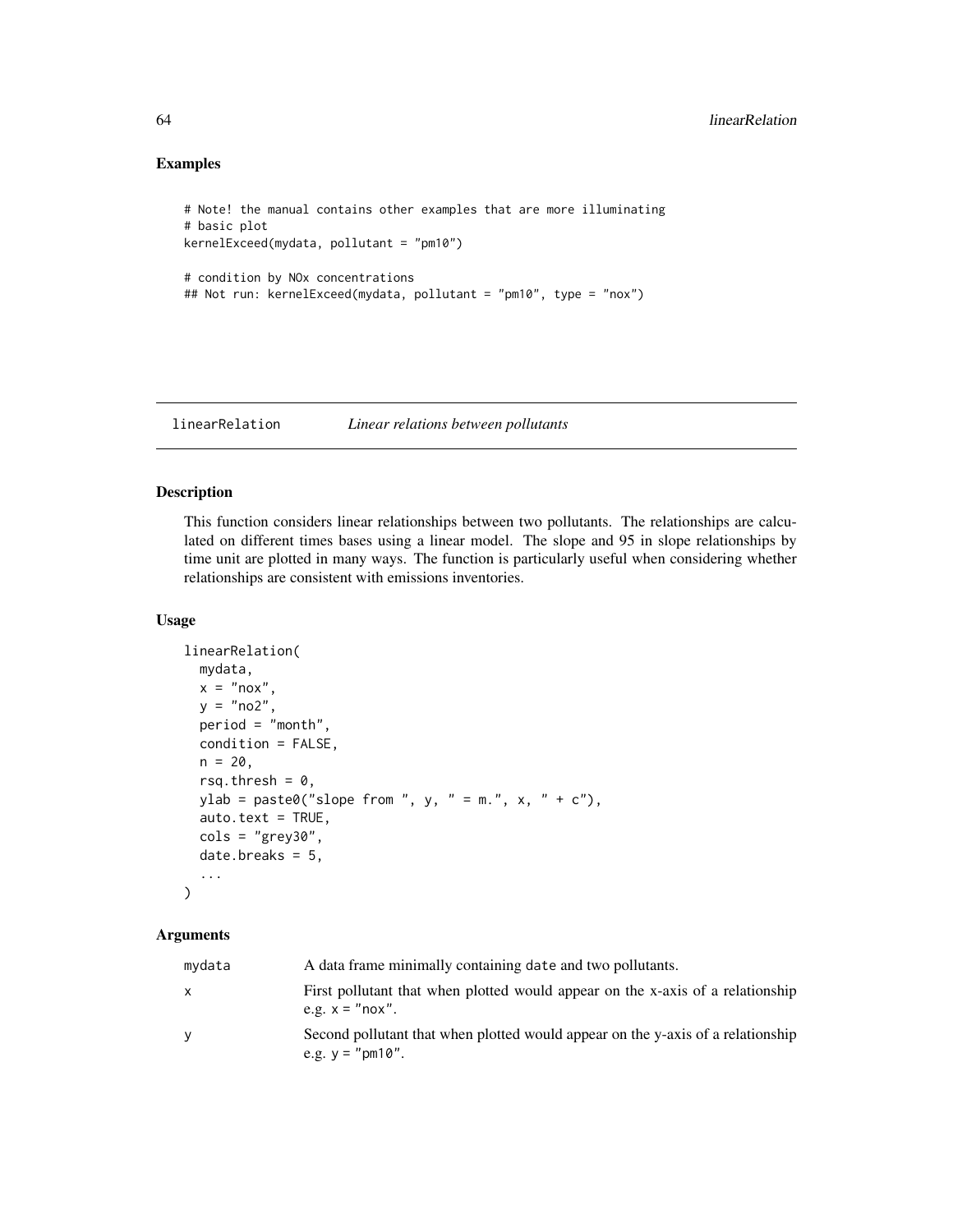| period      | A range of different time periods can be analysed. The default is month but<br>can be year and week. For increased flexibility an integer can be used e.g. for<br>3-month values period = "3 month". Other cases include "hour" will show<br>the diurnal relationship between x and y and "weekday" the day of the week<br>relationship between x and y. "day.hour" will plot the relationship by weekday<br>and hour of the day. |
|-------------|-----------------------------------------------------------------------------------------------------------------------------------------------------------------------------------------------------------------------------------------------------------------------------------------------------------------------------------------------------------------------------------------------------------------------------------|
| condition   | For period = "hour", period = "day" and period = "day.hour", setting condition<br>= TRUE will plot the relationships split by year. This is useful for seeing how the<br>relationships may be changing over time.                                                                                                                                                                                                                 |
| n           | The minimum number of points to be sent to the linear model. Because there<br>may only be a few points e.g. hours where two pollutants are available over one<br>week, n can be set to ensure that at least n points are sent to the linear model. If<br>a period has hours $\lt$ n that period will be ignored.                                                                                                                  |
| rsq.thresh  | The minimum correlation coefficient (R2) allowed. If the relationship between<br>x and y is not very good for a particular period, setting rsq. thresh can help to<br>remove those periods where the relationship is not strong. Any R2 values below<br>rsq. thresh will not be plotted.                                                                                                                                          |
| ylab        | y-axis title, specified by the user.                                                                                                                                                                                                                                                                                                                                                                                              |
| auto.text   | Either TRUE (default) or FALSE. If TRUE titles and axis labels will automatically<br>try and format pollutant names and units properly e.g. by subscripting the '2' in<br>NO <sub>2</sub> .                                                                                                                                                                                                                                       |
| cols        | Colour for the points and uncertainty intervals.                                                                                                                                                                                                                                                                                                                                                                                  |
| date.breaks | Number of major x-axis intervals to use. The function will try and choose a sen-<br>sible number of dates/times as well as formatting the date/time appropriately to<br>the range being considered. This does not always work as desired automatically.<br>The user can therefore increase or decrease the number of intervals by adjusting<br>the value of date. breaks up or down.                                              |
| .           | Other graphical parameters. A useful one to remove the strip with the date range<br>on at the top of the plot is to set strip = FALSE.                                                                                                                                                                                                                                                                                            |

# Details

The relationships between pollutants can yield some very useful information about source emissions and how they change. A scatterPlot between two pollutants is the usual way to investigate the relationship. A linear regression is useful to test the strength of the relationship. However, considerably more information can be gleaned by considering different time periods, such as how the relationship between two pollutants vary over time, by day of the week, diurnally and so on. The linearRelation function does just that - it fits a linear relationship between two pollutants over a wide range of time periods determined by period.

linearRelation function is particularly useful if background concentrations are first removed from roadside concentrations, as the increment will relate more directly with changes in emissions. In this respect, using linearRelation can provide valuable information on how emissions may have changed over time, by hour of the day etc. Using the function in this way will require users to do some basic manipulation with their data first.

If a data frame is supplied that contains nox, no2 and o3, the y can be chosen as  $y = "ox"$ . In function will therefore consider total oxidant slope (sum of  $NO2 + O3$ ), which can provide valuable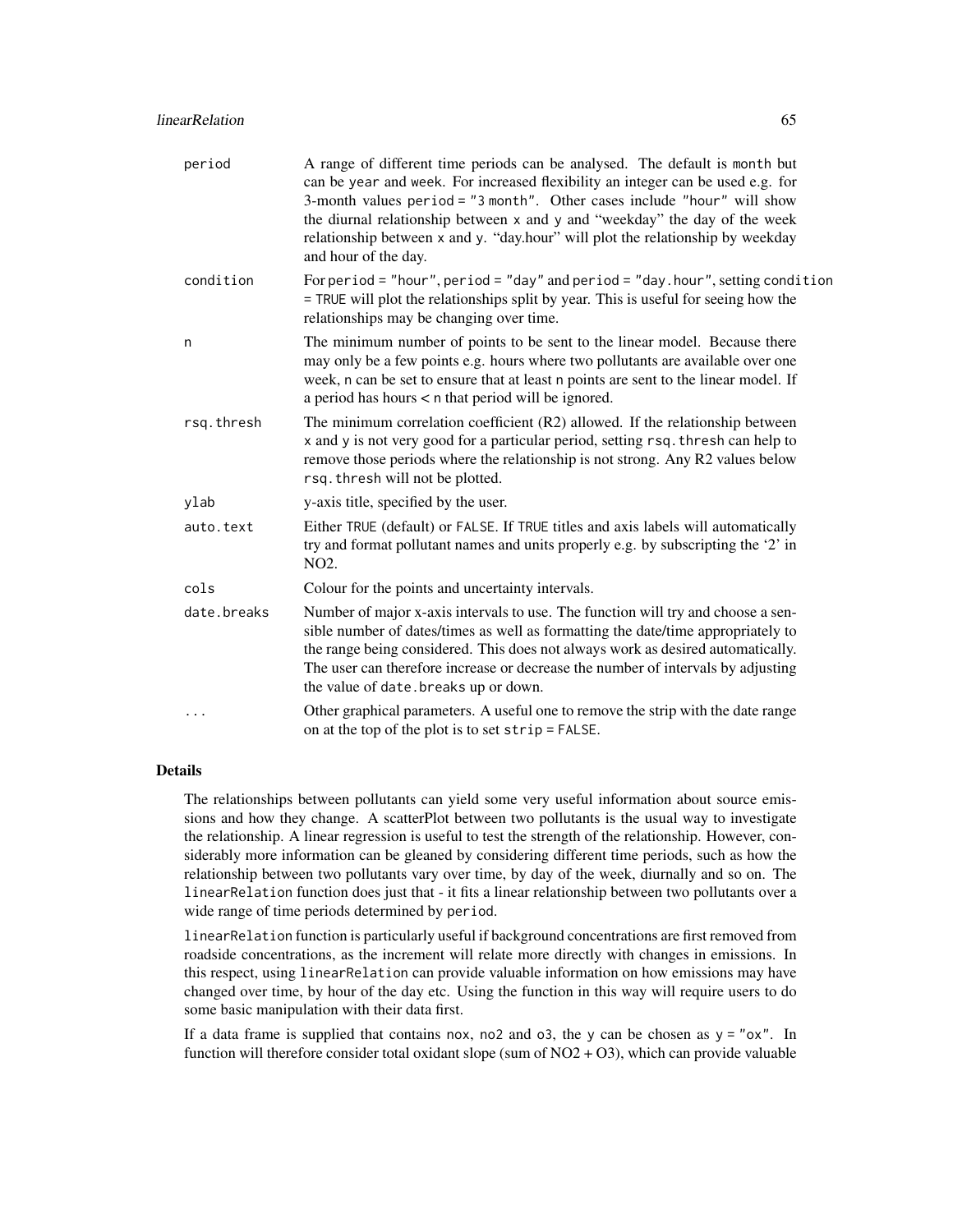information on likely vehicle primary NO emissions. Note, however, that most roadside sites do not have ozone measurements and [calcFno2](#page-5-0) is the alternative.

#### Value

As well as generating the plot itself, linearRelation also returns an object of class "openair". The object includes three main components: call, the command used to generate the plot; data, the data frame of summarised information used to make the plot; and plot, the plot itself. If retained, e.g. using output <- linearRelation(mydata, "nox", "no2"), this output can be used to recover the data, reproduce or rework the original plot or undertake further analysis.

An openair output can be manipulated using a number of generic operations, including print, plot and summary.

#### Author(s)

David Carslaw

#### See Also

[calcFno2](#page-5-0)

# Examples

```
# monthly relationship between NOx and SO2 - note rapid fall in
# ratio at the beginning of the series
linearRelation(mydata, x = "nox", y = "so2")
# monthly relationship between NOx and SO2 - note rapid fall in
# ratio at the beginning of the series
## Not run: linearRelation(mydata, x = "nox", y = "ox")
# diurnal oxidant slope by year # clear change in magnitude
# starting 2003, but the diurnal profile has also changed: the
# morning and evening peak hours are more important, presumably
# due to change in certain vehicle types
## Not run: linearRelation(mydata, x = "nox", y = "ox", period = "hour", condition = TRUE)
# PM2.5/PM10 ratio, but only plot where monthly R2 >= 0.8
## Not run: linearRelation(mydata, x = "pm10", y = "pm25", rsq.thresh = 0.8)
```
modStats *Calculate common model evaluation statistics*

#### **Description**

Function to calculate common numerical model evaluation statistics with flexible conditioning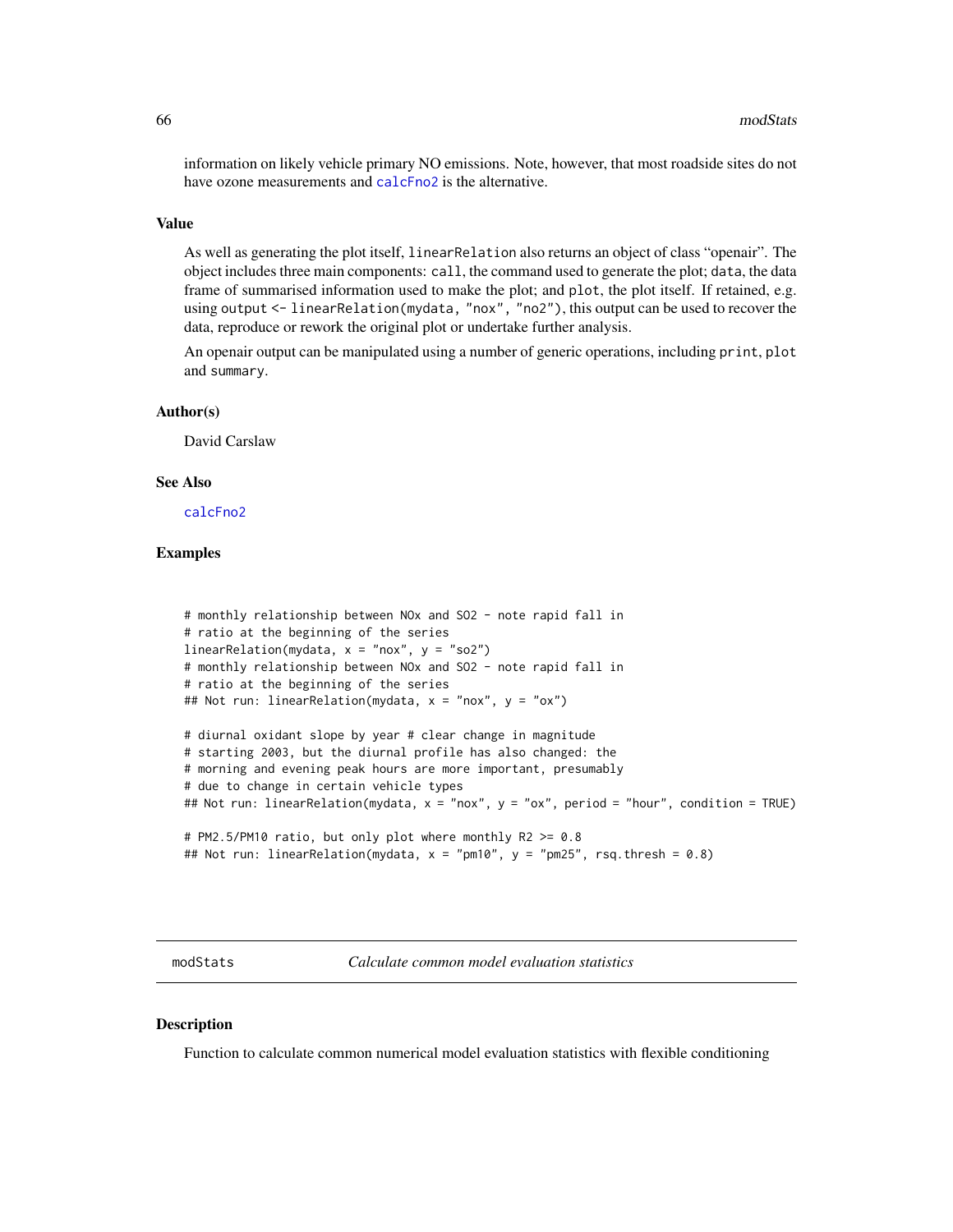#### modStats 67

# Usage

```
modStats(
 mydata,
 mod = "mod",obs = "obs",statistic = c("n", "FAC2", "MB", "MGE", "NMB", "NMGE", "RMSE", "r", "COE", "IOA"),
  type = "default",
 rank.name = NULL,
  ...
)
```
# Arguments

| mydata    | A data frame.                                                                                                                                                                                                                                                                                                                                                                                                                                     |  |
|-----------|---------------------------------------------------------------------------------------------------------------------------------------------------------------------------------------------------------------------------------------------------------------------------------------------------------------------------------------------------------------------------------------------------------------------------------------------------|--|
| mod       | Name of a variable in mydata that respresents modelled values.                                                                                                                                                                                                                                                                                                                                                                                    |  |
| obs       | Name of a variable in mydata that respresents measured values.                                                                                                                                                                                                                                                                                                                                                                                    |  |
| statistic | The statistic to be calculated. See details below for a description of each.                                                                                                                                                                                                                                                                                                                                                                      |  |
| type      | type determines how the data are split <i>i.e.</i> conditioned, and then plotted. The<br>default is will produce statistics using the entire data. type can be one of the<br>built-in types as detailed in cutData e.g. "season", "year", "weekday" and so<br>on. For example, type = "season" will produce four sets of statistics $\sim$ one for<br>each season.                                                                                |  |
|           | It is also possible to choose type as another variable in the data frame. If that<br>variable is numeric, then the data will be split into four quantiles (if possible)<br>and labelled accordingly. If type is an existing character or factor variable, then<br>those categories/levels will be used directly. This offers great flexibility for un-<br>derstanding the variation of different variables and how they depend on one<br>another. |  |
|           | More than one type can be considered e.g. $type = c("season", "weekday")$<br>will produce statistics split by season and day of the week.                                                                                                                                                                                                                                                                                                         |  |
| rank.name | Simple model ranking can be carried out if rank. name is supplied. rank. name<br>will generally refer to a column representing a model name, which is to ranked.<br>The ranking is based the COE performance, as that indicator is arguably the best<br>single model performance indicator available.                                                                                                                                             |  |
| .         | Other aruments to be passed to cutData e.g. hemisphere = "southern"                                                                                                                                                                                                                                                                                                                                                                               |  |

## Details

This function is under development and currently provides some common model evaluation statistics. These include (to be mathematically defined later):

- $\bullet$  *n*, the number of complete pairs of data.
- FAC2, fraction of predictions within a factor of two.
- MB, the mean bias.
- $MGE$ , the mean gross error.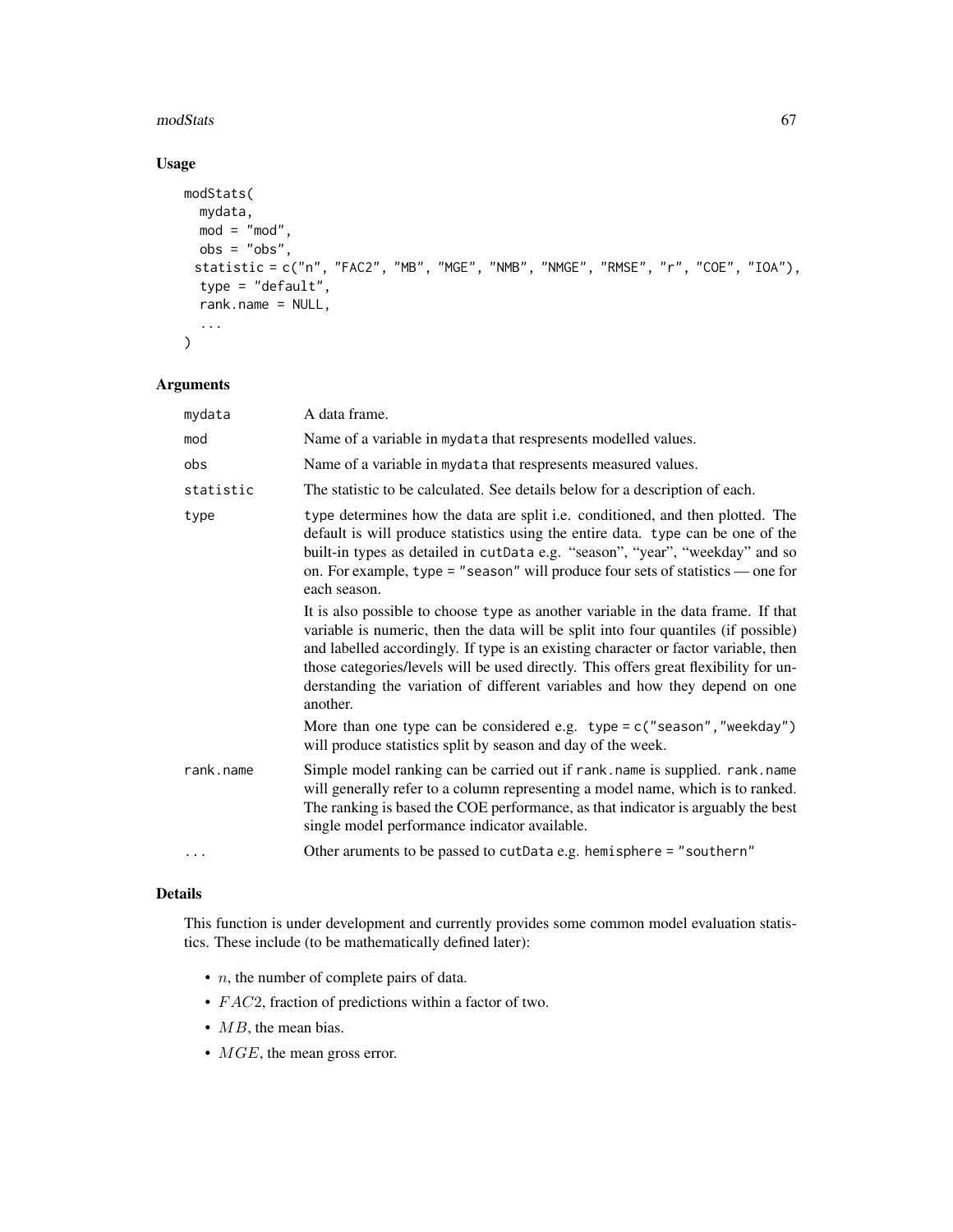- $NMB$ , the normalised mean bias.
- *NMGE*, the normalised mean gross error.
- *RMSE*, the root mean squared error.
- $r$ , the Pearson correlation coefficient. Note, can also supply and aurument method e.g. method = "spearman"
- COE, the *Coefficient of Efficiency* based on Legates and McCabe (1999, 2012). There have been many suggestions for measuring model performance over the years, but the COE is a simple formulation which is easy to interpret.

A perfect model has a COE = 1. As noted by Legates and McCabe although the COE has no lower bound, a value of  $COE = 0.0$  has a fundamental meaning. It implies that the model is no more able to predict the observed values than does the observed mean. Therefore, since the model can explain no more of the variation in the observed values than can the observed mean, such a model can have no predictive advantage.

For negative values of COE, the model is less effective than the observed mean in predicting the variation in the observations.

• *IOA*, the Index of Agreement based on Willmott et al. (2011), which spans between -1 and +1 with values approaching +1 representing better model performance.

An IOA of 0.5, for example, indicates that the sum of the error-magnitudes is one half of the sum of the observed-deviation magnitudes. When  $IOA = 0.0$ , it signifies that the sum of the magnitudes of the errors and the sum of the observed-deviation magnitudes are equivalent. When  $IOA = -0.5$ , it indicates that the sum of the error-magnitudes is twice the sum of the perfect model-deviation and observed-deviation magnitudes. Values of IOA near -1.0 can mean that the model-estimated deviations about O are poor estimates of the observed deviations; but, they also can mean that there simply is little observed variability - so some caution is needed when the IOA approaches -1.

All statistics are based on complete pairs of mod and obs.

Conditioning is possible through setting type, which can be a vector e.g. type =  $c$  ("weekday", "season").

Details of the formulas are given in the openair manual.

#### Value

Returns a data frame with model evaluation statistics.

#### Author(s)

David Carslaw

#### References

Legates DR, McCabe GJ. (1999). Evaluating the use of goodness-of-fit measures in hydrologic and hydroclimatic model validation. Water Resources Research 35(1): 233-241.

Legates DR, McCabe GJ. (2012). A refined index of model performance: a rejoinder, International Journal of Climatology.

Willmott, C.J., Robeson, S.M., Matsuura, K., 2011. A refined index of model performance. International Journal of Climatology.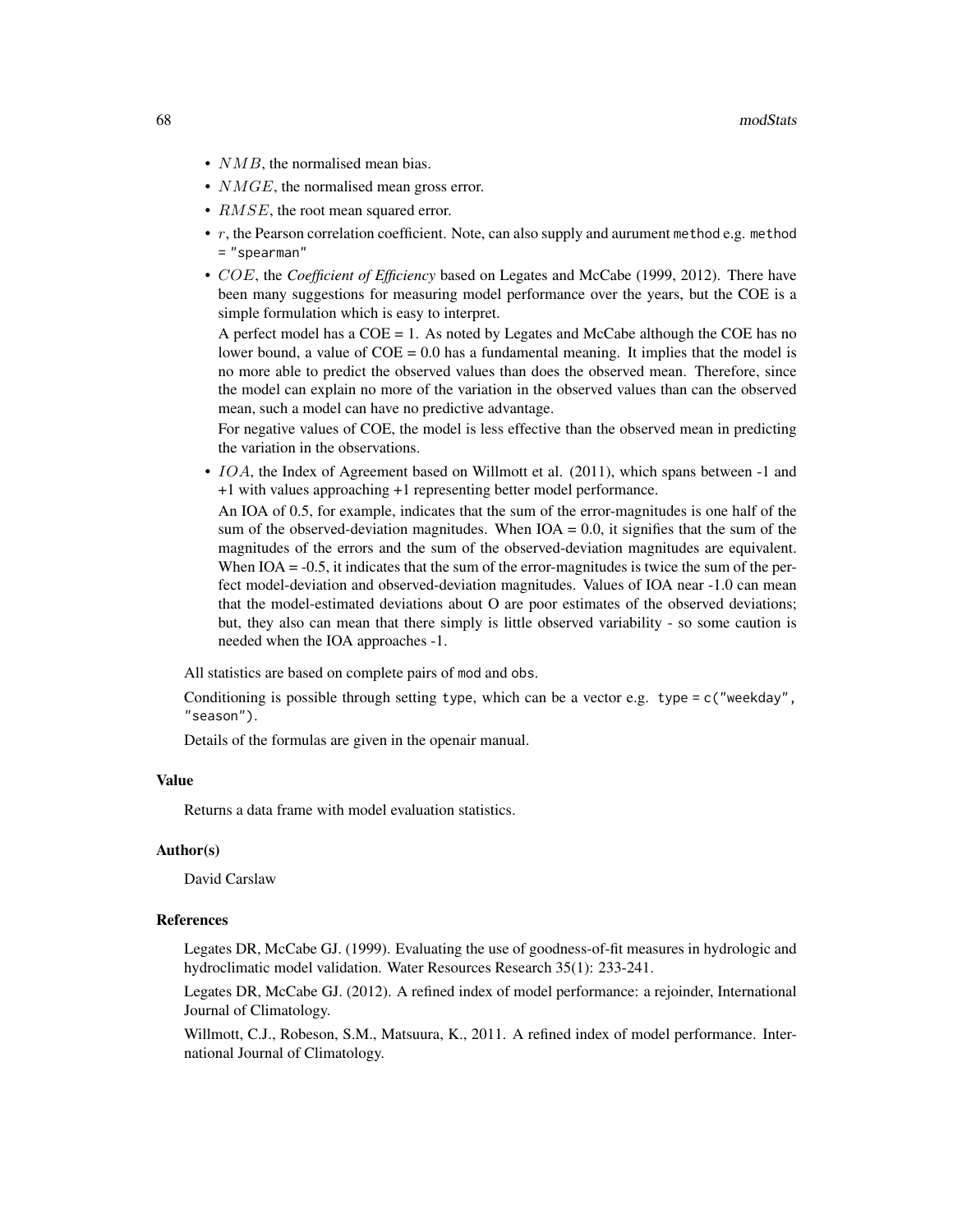#### mydata 69

# Examples

```
## the example below is somewhat artificial --- assuming the observed
## values are given by NOx and the predicted values by NO2.
modStats(mydata, mod = "no2", obs = "nox")
## evaluation stats by season
modStats(mydata, mod = "no2", obs = "nox", type = "season")
```
mydata *Example data for openair*

#### Description

The mydata dataset is provided as an example dataset as part of the openair package. The dataset contains hourly measurements of air pollutant concentrations, wind speed and wind direction collected at the Marylebone (London) air quality monitoring supersite between 1st January 1998 and 23rd June 2005. The data set is a tibble.

# Format

Data frame with 65533 observations (rows) on the following 10 variables:

list("date") Observation date/time stamp in year-month-day hour:minute:second format (POSIXct).

list("ws") Wind speed, in m/s, as numeric vector.

list("wd") Wind direction, in degrees from North, as a numeric vector.

list("nox") Oxides of nitrogen concentration, in ppb, as a numeric vector.

list("no2") Nitrogen dioxide concentration, in ppb, as a numeric vector.

list("o3") Ozone concentration, in ppb, as a numeric vector.

list("pm10") Particulate PM10 fraction measurement, in ug/m3 (raw TEOM), as a numeric vector.

list("so2") Sulfur dioxide concentration, in ppb, as a numeric vector.

list("co") Carbon monoxide concentration, in ppm, as a numeric vector.

list("pm25") Particulate PM2.5 fraction measurement, in ug/m3, as a numeric vector.

# Details

mydata is supplied with the openair package as an example dataset for use with documented examples.

#### Note

openair functions generally require data frames with a field "date" that can be in either POSIXct or Date format but should be GMT time zone. This can be hourly data or higher resolution data.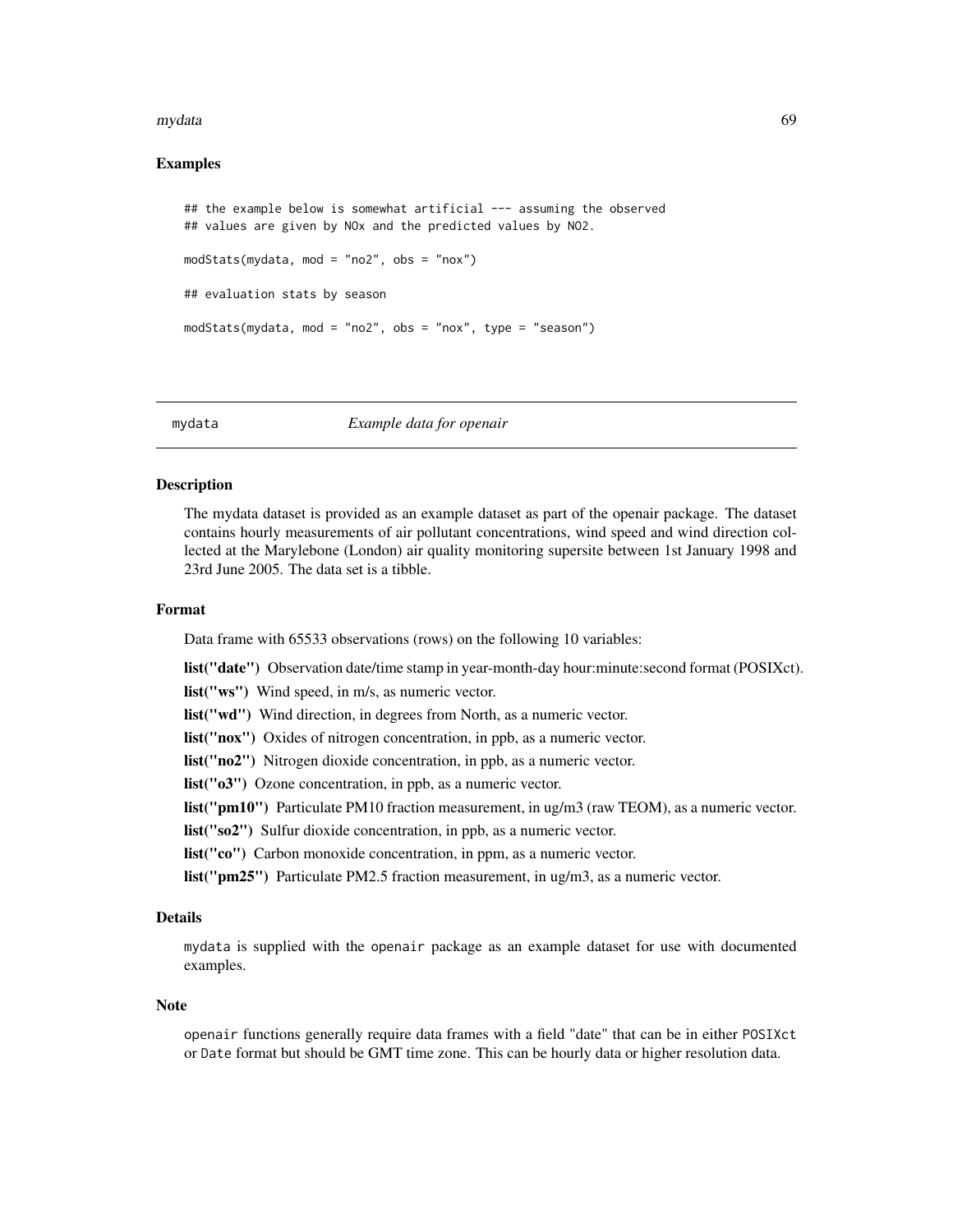# Source

mydata was compiled from data archived in the London Air Quality Archive. See [https://www.](https://www.londonair.org.uk) [londonair.org.uk](https://www.londonair.org.uk) for site details.

The same data is also provide in '.csv' format via the openair project web site [https://davidcars](https://davidcarslaw.github.io/openair/)law. [github.io/openair/](https://davidcarslaw.github.io/openair/).

#### Examples

#basic structure head(mydata)

openair *Tools for the analysis of air pollution data*

#### **Description**

This is a UK Natural Environment Research Council (NERC) funded knowledge exchange project that aims to make available innovative analysis tools for air pollution data; with additional support from Defra. The tools have generally been developed to analyse data of hourly resolution (or at least a regular time series) both for air pollution monitoring and dispersion modelling. The availability of meteorological data at the same time resolution greatly enhances the capabilities of these tools.

#### Details

openair contains collection of functions to analyse air pollution data. Typically it is expected that data are hourly means, although most functions consider other time periods. The principal aim to make available analysis techniques that most users of air quality data and model output would not normally have access to. The functions consist of those developed by the authors and a growing number from other researchers.

The package also provides access to a wide range of data sources including the UK Automatic Urban and Rural Network (AURN), networks run by King's College London (e.g. the LAQN) and the Scottish Air Quality Network (SAQN).

The package has a number of requirements for input data and these are discussed in the manual (available on the openair website at <https://davidcarslaw.github.io/openair/>). The key requirements are that a date or date-time field must have the name 'date' (and can be Date or POSIXct format), that wind speed is represented as 'ws' and that wind direction is 'wd'.

Most functions work in a very straightforward way, but offer many options for finer control and perhaps more in-depth analysis.

The openair package depends on several other packages written by other people to function properly.

To ensure that these other packages are available, they need to be installed, and this requires a connection to the internet. Other packages required come with the R base system. If there are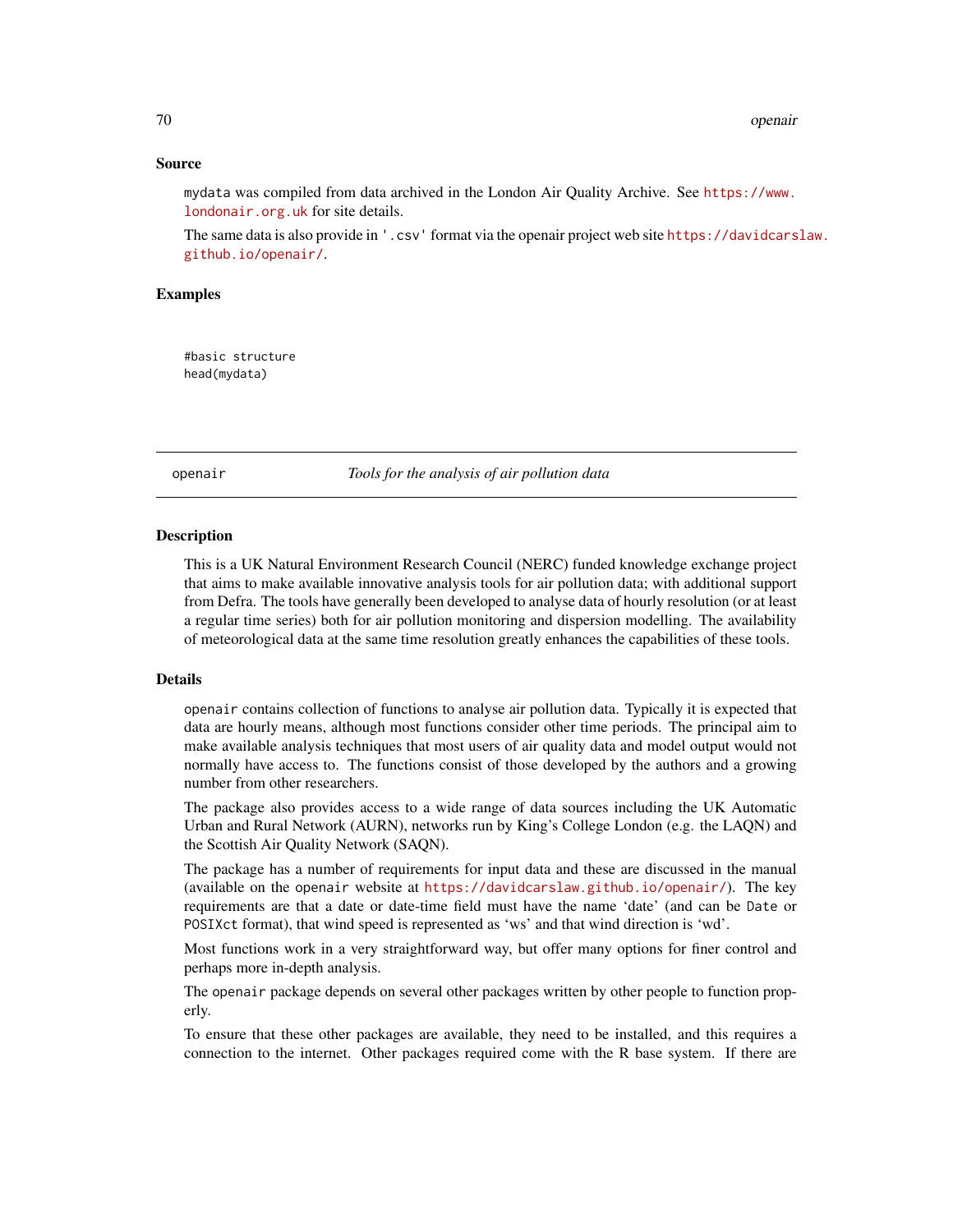# openColours 71

problems with the automatic download of these packages, see [https://davidcarslaw.github.](https://davidcarslaw.github.io/openair/) [io/openair/](https://davidcarslaw.github.io/openair/) for more details.

NOTE: openair assumes that data are not expressed in local time where 'Daylight Saving Time' is used. All functions check that this is the case and issue a warning if TRUE. It is recommended that data are expressed in UTC/GMT (or a fixed offset from) to avoid potential problems with R and openair functions. The openair manual provides advice on these issues (available on the website).

To check to see if openair has been correctly installed, try some of the examples below.

#### Author(s)

David Carslaw with initial support from Karl Ropkins

#### References

Most reference details are given under the specific functions. The principal reference is below but users may also wish to cite the manual (details for doing this are contained in the manual itself).

Carslaw, D.C. and K. Ropkins, (2012) openair — an R package for air quality data analysis. Environmental Modelling & Software. Volume 27-28, 52-61.

# See Also

See <https://davidcarslaw.github.io/openair/> for up to date information on the project.

#### Examples

```
# load example data from package
data(mydata)
# summarise the data in a compact way
```
## Not run: summaryPlot(mydata)

```
# traditional wind rose
windRose(mydata)
```
# basic plot ## Not run: polarPlot(mydata, pollutant = "nox")

openColours *openair colours*

## Description

Pre-defined openair colours and definition of user-defined colours

#### Usage

```
openColours(scheme = "default", n = 100)
```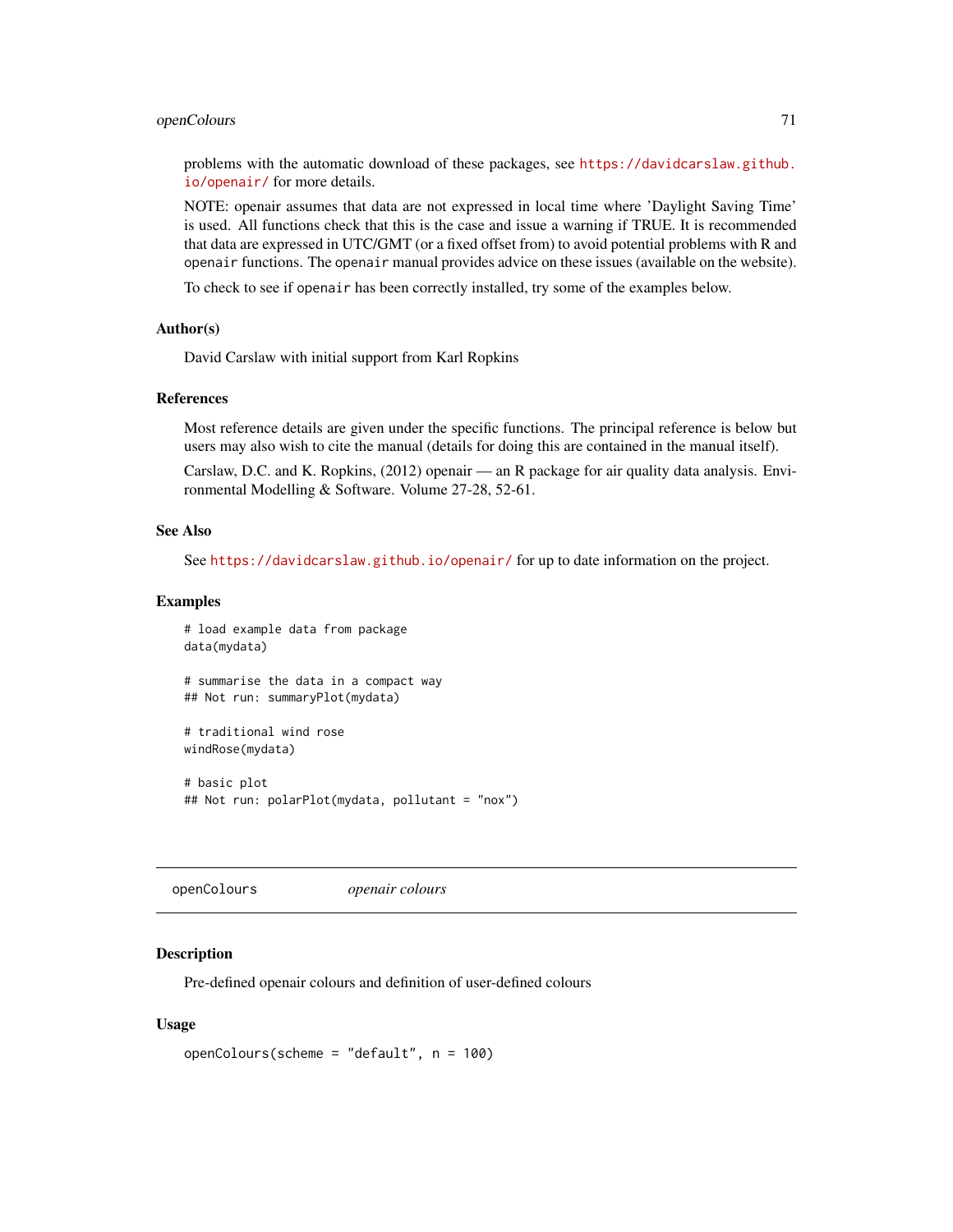## **Arguments**

| scheme | The pre-defined schemes are "increment", "default", "brewer1", "heat", "jet",<br>"hue", "greyscale", or a vector of R colour names e.g. c("green", "blue"). It is<br>also possible to supply colour schemes from the RColorBrewer package. This<br>package defines three types of colour schemes: sequential, diverging or qualita-<br>tive. See https://colorbrewer2.org/ for more details concerning the orginal<br>work on which this is based. |
|--------|----------------------------------------------------------------------------------------------------------------------------------------------------------------------------------------------------------------------------------------------------------------------------------------------------------------------------------------------------------------------------------------------------------------------------------------------------|
|        | Simplified versions of the viridis colours are also available. These include<br>"viridis", "plasma", "magma", "inferno" and "cividis".                                                                                                                                                                                                                                                                                                             |
|        | Sequential colours are useful for ordered data where there is a need to show a<br>difference between low and high values with colours going from light to dark.<br>The pre-defined colours that can be supplied are: "Blues", "BuGn", "BuPu",<br>"GnBu", "Greens", "Greys", "Oranges", "OrRd", "PuBu", "PuBuGn", "PuRd",<br>"Purples", "RdPu", "Reds", "YlGn", "YlGnBu", "YlOrBr", "YlOrRd".                                                       |
|        | Diverging palettes put equal emphasis on mid-range critical values and extremes<br>at both ends of the data range. Pre-defined values are: "BrBG", "PiYG", "PRGn",<br>"PuOr", "RdBu", "RdGy", "RdYlBu", "RdYlGn", "Spectral".                                                                                                                                                                                                                      |
|        | Qualitative palettes are useful for differentiating between categorical data types.<br>The pre-defined schemes are "Accent", "Dark2", "Paired", "Pastel1", "Pastel2",<br>"Set1", "Set2", "Set3".                                                                                                                                                                                                                                                   |
|        | A colorblind safe pallette "cbPalette" is available based on the work of: http://jfly.iam.u-<br>tokyo.ac.jp/color/                                                                                                                                                                                                                                                                                                                                 |
|        | Note that because of the way these schemes have been developed they only exist<br>over certain number of colour gradations (typically $3-10$ ) — see ?brewer.pal<br>for actual details. If less than or more than the required number of colours is<br>supplied then openair will interpolate the colours.                                                                                                                                         |
| n      | number of colours required.                                                                                                                                                                                                                                                                                                                                                                                                                        |
|        |                                                                                                                                                                                                                                                                                                                                                                                                                                                    |

# Details

This in primarily an internal openair function to make it easy for users to select particular colour schemes, or define their own range of colours of a user-defined length.

Each of the pre-defined schemes have merits and their use will depend on a particular situation. For showing incrementing concentrations e.g. high concentrations emphasised, then "default", "heat", "jet" and "increment" are very useful. See also the description of RColorBrewer schemes for the option scheme.

To colour-code categorical-type problems e.g. colours for different pollutants, "hue" and "brewer1" are useful.

When publishing in black and white, "greyscale" is often convenient. With most openair functions, as well as generating a greyscale colour gradient, it also resets strip background and other coloured text and lines to greyscale values.

Failing that, the user can define their own schemes based on R colour names. To see the full list of names, type colors() into R.

# Value

Returns colour values - see examples below.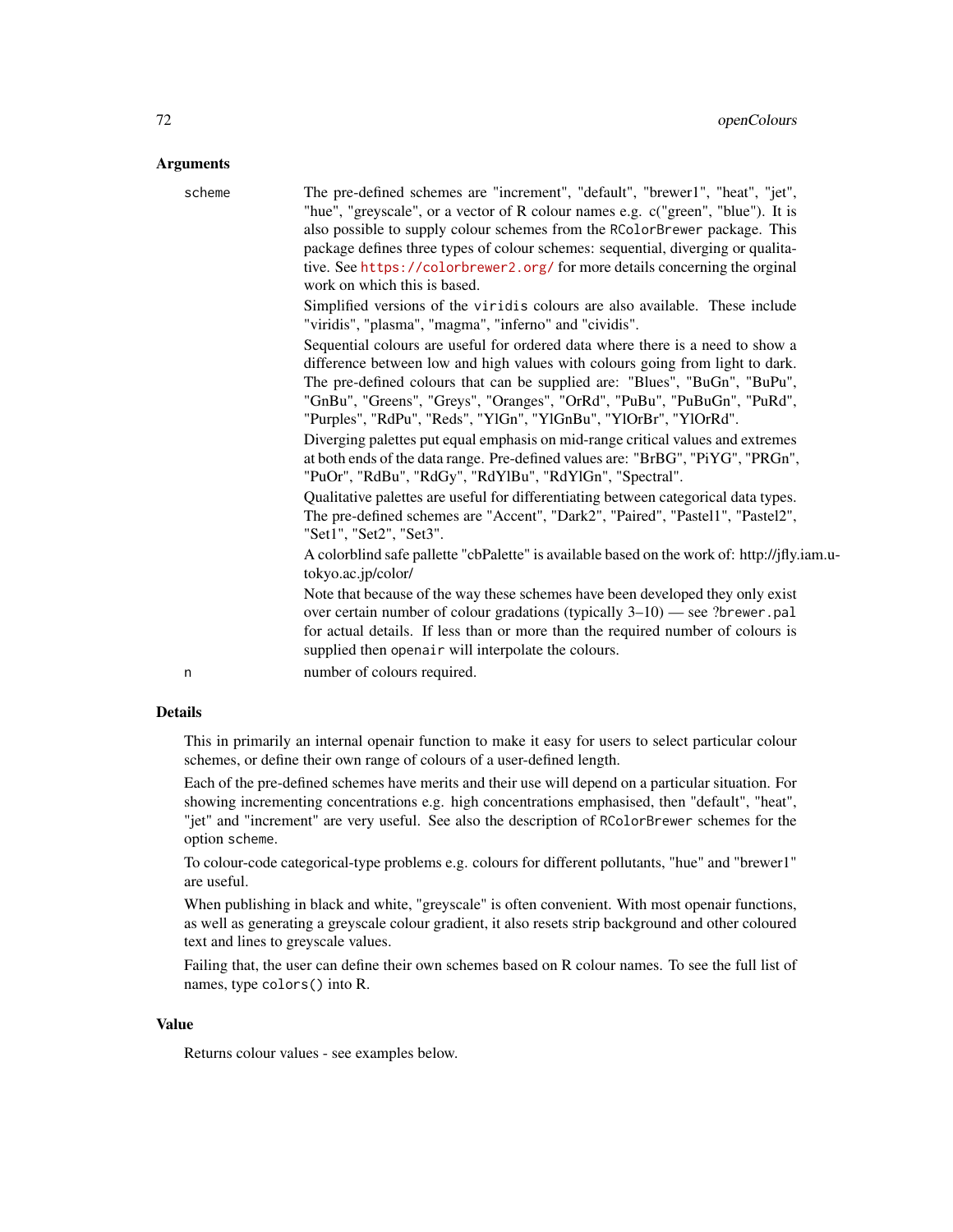### percentileRose 73

#### Author(s)

David Carslaw

### References

<https://colorbrewer2.org/>

### Examples

```
# to return 5 colours from the "jet" scheme:
cols <- openColours("jet", 5)
cols
# to interpolate between named colours e.g. 10 colours from yellow to
# green to red:
cols <- openColours(c("yellow", "green", "red"), 10)
cols
```
<span id="page-72-0"></span>percentileRose *Function to plot percentiles by wind direction*

### Description

percentileRose plots percentiles by wind direction with flexible conditioning. The plot can display mutiple percentile lines or filled areas.

### Usage

```
percentileRose(
 mydata,
 pollutant = "nox",
 wd = "wd",type = "default",
 percentile = c(25, 50, 75, 90, 95),
 smooth = FALSE,method = "default",
 cols = "default",
  angle = 10,
 mean = TRUE,mean.lty = 1,
 mean.lwd = 3,
 mean.col = "grey",fill = TRUE,intervals = NULL,
  angle.scale = 45,
```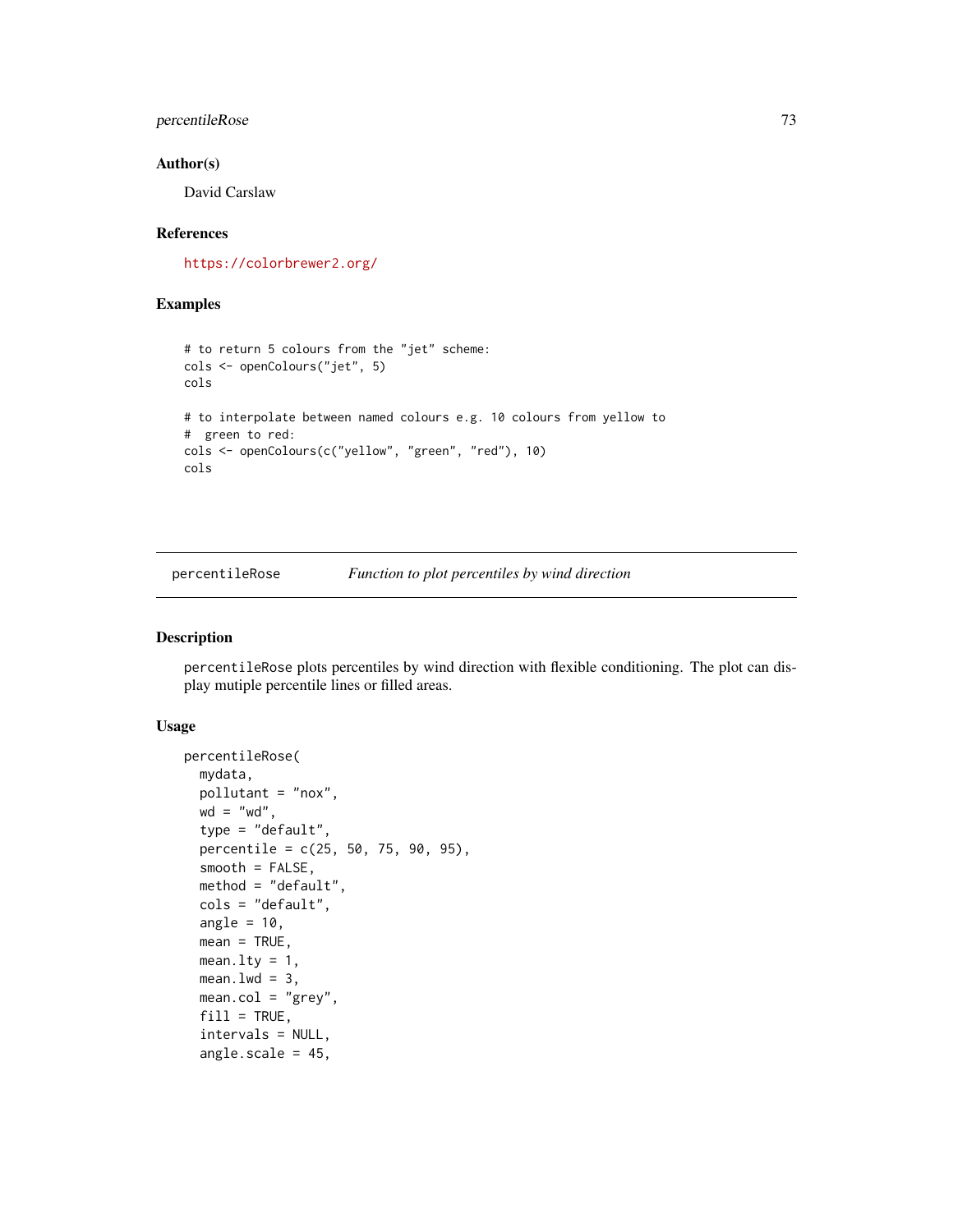```
auto.text = TRUE,key.header = NULL,
 key.footer = "percentile",
 key.position = "bottom",
 key = TRUE,...
\mathcal{L}
```
# Arguments

| mydata     | A data frame minimally containing wd and a numeric field to plot — pollutant.                                                                                                                                                                                                                                                                                                                                                                                                                                          |
|------------|------------------------------------------------------------------------------------------------------------------------------------------------------------------------------------------------------------------------------------------------------------------------------------------------------------------------------------------------------------------------------------------------------------------------------------------------------------------------------------------------------------------------|
| pollutant  | Mandatory. A pollutant name corresponding to a variable in a data frame should<br>be supplied e.g. pollutant = "nox". More than one pollutant can be supplied<br>e.g. pollutant = $c("no2", "o3")$ provided there is only one type.                                                                                                                                                                                                                                                                                    |
| wd         | Name of the wind direction field.                                                                                                                                                                                                                                                                                                                                                                                                                                                                                      |
| type       | type determines how the data are split i.e. conditioned, and then plotted. The<br>default is will produce a single plot using the entire data. Type can be one of<br>the built-in types as detailed in cutData e.g. "season", "year", "weekday" and<br>so on. For example, type = "season" will produce four plots $-$ one for each<br>season.                                                                                                                                                                         |
|            | It is also possible to choose type as another variable in the data frame. If that<br>variable is numeric, then the data will be split into four quantiles (if possible)<br>and labelled accordingly. If type is an existing character or factor variable, then<br>those categories/levels will be used directly. This offers great flexibility for un-<br>derstanding the variation of different variables and how they depend on one<br>another.                                                                      |
|            | Type can be up length two e.g. type = $c$ ("season", "weekday") will produce a<br>2x2 plot split by season and day of the week. Note, when two types are provided<br>the first forms the columns and the second the rows.                                                                                                                                                                                                                                                                                              |
| percentile | The percentile value(s) to plot. Must be between $0-100$ . If percentile = NA<br>then only a mean line will be shown.                                                                                                                                                                                                                                                                                                                                                                                                  |
| smooth     | Should the wind direction data be smoothed using a cyclic spline?                                                                                                                                                                                                                                                                                                                                                                                                                                                      |
| method     | When method = "default" the supplied percentiles by wind direction are cal-<br>culated. When method = "cpf" the conditional probability function (CPF) is<br>plotted and a single (usually high) percentile level is supplied. The CPF is de-<br>fined as $CPF = \frac{my}{ny}$ , where my is the number of samples in the wind sector<br>y with mixing ratios greater than the <i>overall</i> percentile concentration, and ny is<br>the total number of samples in the same wind sector (see Ashbaugh et al., 1985). |
| cols       | Colours to be used for plotting. Options include "default", "increment", "heat",<br>"jet" and RColorBrewer colours - see the openair openColours function for<br>more details. For user defined the user can supply a list of colour names recog-<br>nised by R (type colours () to see the full list). An example would be $\text{cols} =$<br>c("yellow", "green", "blue")                                                                                                                                            |
| angle      | Default angle of "spokes" is when smooth = FALSE.                                                                                                                                                                                                                                                                                                                                                                                                                                                                      |
| mean       | Show the mean by wind direction as a line?                                                                                                                                                                                                                                                                                                                                                                                                                                                                             |
| mean.lty   | Line type for mean line.                                                                                                                                                                                                                                                                                                                                                                                                                                                                                               |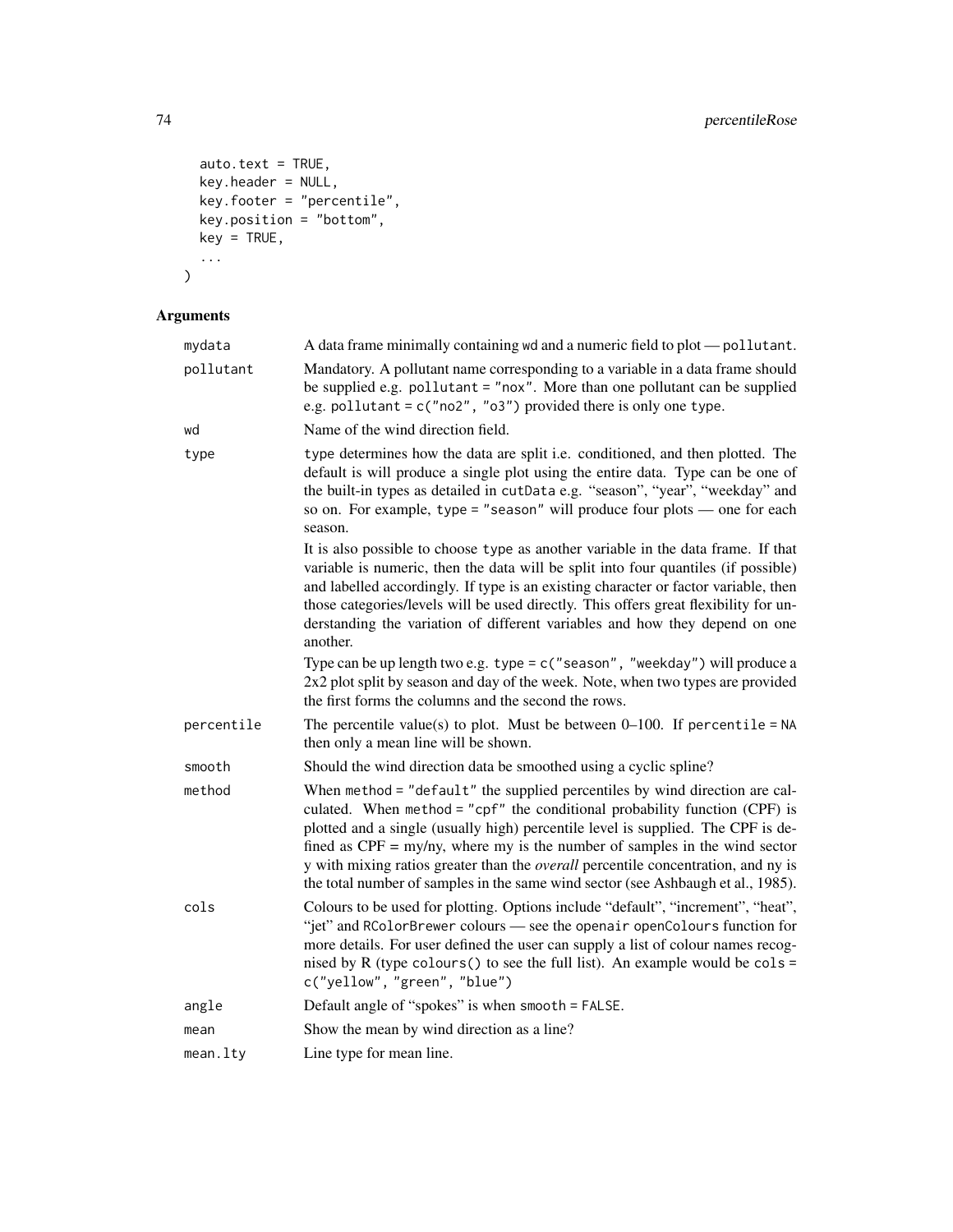### percentileRose 75

| mean.lwd     | Line width for mean line.                                                                                                                                                                                                                                                                                                                                                                                                                                                                                                                                                                                                                        |
|--------------|--------------------------------------------------------------------------------------------------------------------------------------------------------------------------------------------------------------------------------------------------------------------------------------------------------------------------------------------------------------------------------------------------------------------------------------------------------------------------------------------------------------------------------------------------------------------------------------------------------------------------------------------------|
| mean.col     | Line colour for mean line.                                                                                                                                                                                                                                                                                                                                                                                                                                                                                                                                                                                                                       |
| fill         | Should the percentile intervals be filled (default) or should lines be drawn (fill<br>$=$ FALSE).                                                                                                                                                                                                                                                                                                                                                                                                                                                                                                                                                |
| intervals    | User-supplied intervals for the scale e.g. intervals = $c(0, 10, 30, 50)$                                                                                                                                                                                                                                                                                                                                                                                                                                                                                                                                                                        |
| angle.scale  | The pollutant scale is by default shown at a 45 degree angle. Sometimes the<br>placement of the scale may interfere with an interesting feature. The user can<br>therefore set angle.scale to another value (between 0 and 360 degrees) to<br>mitigate such problems. For example angle.scale = 315 will draw the scale<br>heading in a NW direction.                                                                                                                                                                                                                                                                                            |
| auto.text    | Either TRUE (default) or FALSE. If TRUE titles and axis labels will automatically<br>try and format pollutant names and units properly e.g. by subscripting the '2' in<br>NO <sub>2</sub> .                                                                                                                                                                                                                                                                                                                                                                                                                                                      |
| key.header   | Adds additional text/labels to the scale key. For example, passing options key. header<br>= "header", key. footer = "footer" adds addition text above and below the<br>scale key. These arguments are passed to draw0penKey via quickText, apply-<br>ing the auto. text argument, to handle formatting.                                                                                                                                                                                                                                                                                                                                          |
| key.footer   | key.header.                                                                                                                                                                                                                                                                                                                                                                                                                                                                                                                                                                                                                                      |
| key.position | Location where the scale key is to plotted. Allowed arguments currently include<br>"top", "right", "bottom" and "left".                                                                                                                                                                                                                                                                                                                                                                                                                                                                                                                          |
| key          | Fine control of the scale key via draw0penKey. See draw0penKey for further<br>details.                                                                                                                                                                                                                                                                                                                                                                                                                                                                                                                                                           |
|              | Other graphical parameters are passed onto cutData and lattice: xyplot. For<br>example, percentileRose passes the option hemisphere = "southern" on to<br>cutData to provide southern (rather than default northern) hemisphere handling<br>of type = "season". Similarly, common graphical arguments, such as xlim and<br>ylim for plotting ranges and lwd for line thickness when using fill = FALSE,<br>are passed on xyplot, although some local modifications may be applied by<br>openair. For example, axis and title labelling options (such as xlab, ylab and<br>main) are passed to xyplot via quickText to handle routine formatting. |

### Details

percentileRose calculates percentile levels of a pollutant and plots them by wind direction. One or more percentile levels can be calculated and these are displayed as either filled areas or as lines.

The wind directions are rounded to the nearest 10 degrees, consistent with surface data from the UK Met Office before a smooth is fitted. The levels by wind direction are optionally calculated using a cyclic smooth cubic spline using the option smooth. If smooth = FALSE then the data are shown in 10 degree sectors.

The percentileRose function compliments other similar functions including [windRose](#page-158-0), [pollutionRose](#page-158-1), [polarFreq](#page-85-0) or [polarPlot](#page-89-0). It is most useful for showing the distribution of concentrations by wind direction and often can reveal different sources e.g. those that only affect high percentile concentrations such as a chimney stack.

Similar to other functions, flexible conditioning is available through the type option. It is easy for example to consider multiple percentile values for a pollutant by season, year and so on. See examples below.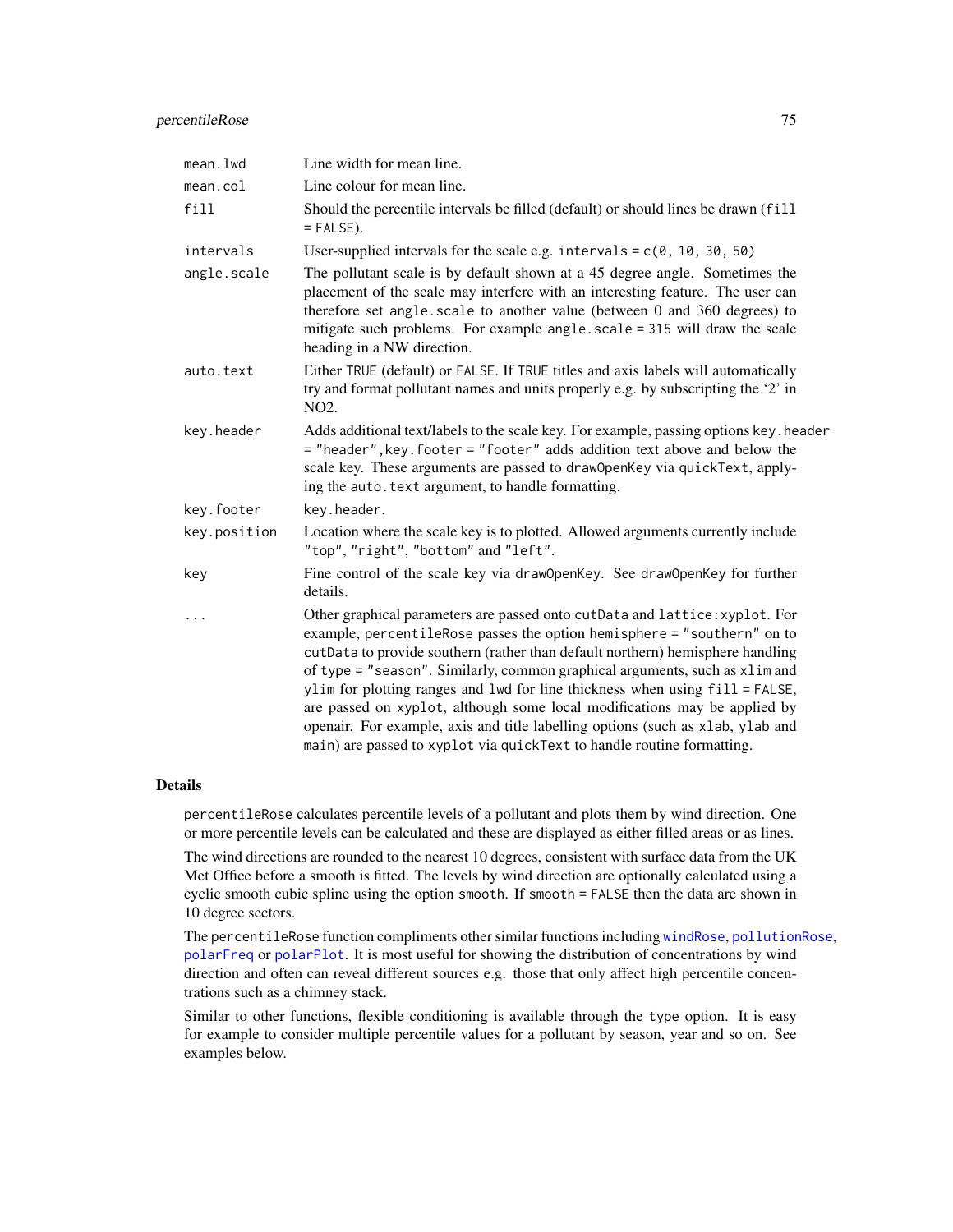percentileRose also offers great flexibility with the scale used and the user has fine control over both the range, interval and colour.

#### Value

As well as generating the plot itself, percentileRose also returns an object of class "openair". The object includes three main components: call, the command used to generate the plot; data, the data frame of summarised information used to make the plot; and plot, the plot itself. If retained, e.g. using output <- percentileRose(mydata, "nox"), this output can be used to recover the data, reproduce or rework the original plot or undertake further analysis.

An openair output can be manipulated using a number of generic operations, including print, plot and summary.

# Author(s)

David Carslaw

#### References

Ashbaugh, L.L., Malm, W.C., Sadeh, W.Z., 1985. A residence time probability analysis of sulfur concentrations at ground canyon national park. Atmospheric Environment 19 (8), 1263-1270.

#### See Also

See Also as [windRose](#page-158-0), [pollutionRose](#page-158-1), [polarFreq](#page-85-0), [polarPlot](#page-89-0)

#### Examples

```
# basic percentile plot
percentileRose(mydata, pollutant = "o3")
# 50/95th percentiles of ozone, with different colours
percentileRose(mydata, pollutant = "o3", percentile = c(50, 95), col = "brewer1")
## Not run:
# percentiles of ozone by year, with different colours
percentileRose(mydata, type = "year", pollutant = "o3", col = "brewer1")
# percentile concentrations by season and day/nighttime..
percentileRose(mydata, type = c("season", "daylight"), pollutant = "o3", col = "brewer1")
```
## End(Not run)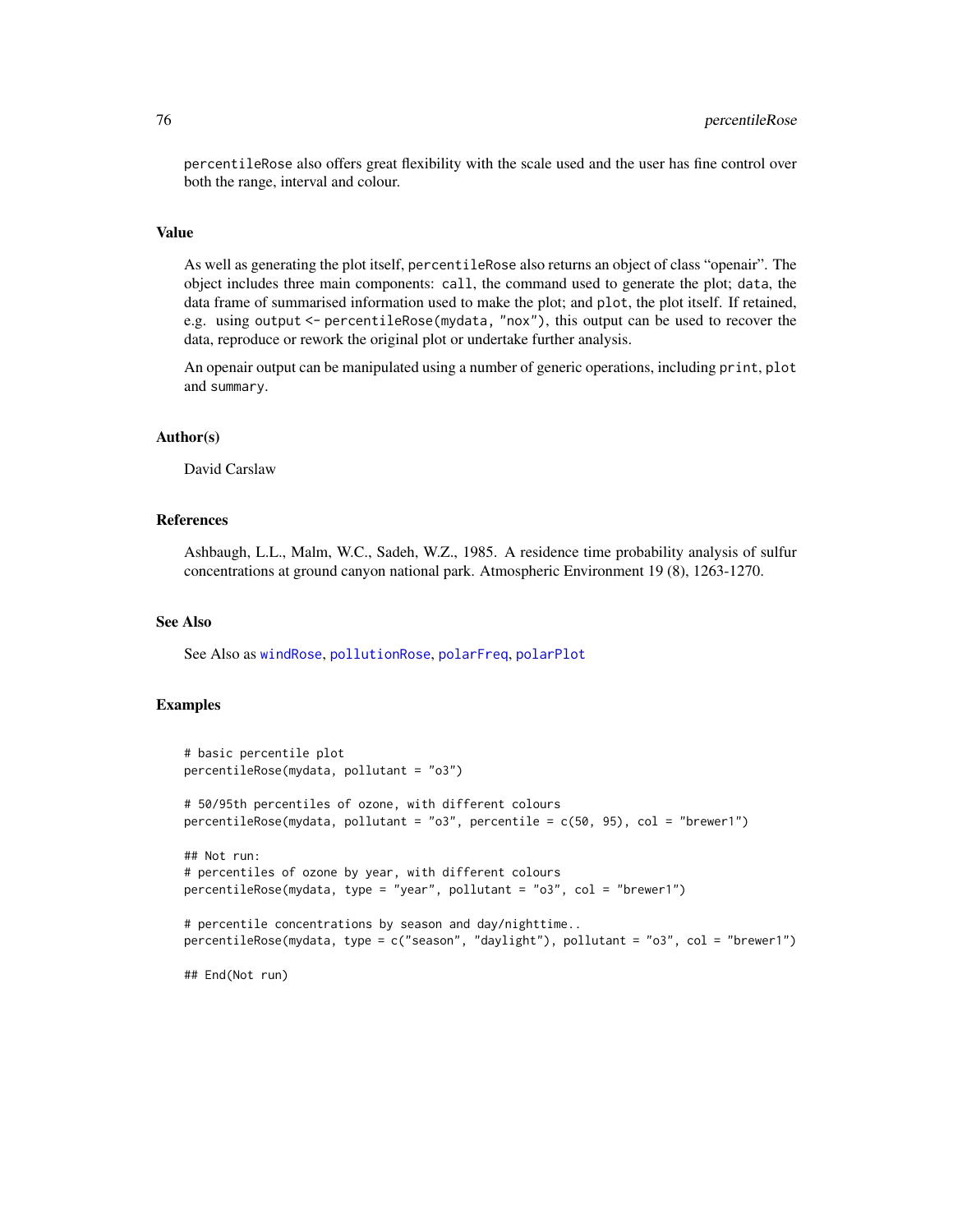### Description

Typically plots the concentration of a pollutant by wind direction and as a function of time as an annulus. The function is good for visualising how concentrations of pollutants vary by wind direction and a time period e.g. by month, day of week.

### Usage

```
polarAnnulus(
  mydata,
  pollutant = "nox",
  resolution = "fine",
  local.tz = NULL,period = "hour",
  type = "default",
  statistic = "mean",
  percentile = NA,
  limits = c(0, 100),
  cols = "default",
  width = "normal",
 min.bin = 1,
  exclude.missing = TRUE,
  date.pad = FALSE,
  force.positive = TRUE,
  k = c(20, 10),
  normalise = FALSE,
  key.header = ",
  key.footer = pollutant,
  key.position = "right",
  key = TRUE,auto.text = TRUE,...
```
#### )

#### Arguments

| mydata    | A data frame minimally containing date, wd and a pollutant.                                                                                                                                                                                                                                                                                                                                                                                                                                               |
|-----------|-----------------------------------------------------------------------------------------------------------------------------------------------------------------------------------------------------------------------------------------------------------------------------------------------------------------------------------------------------------------------------------------------------------------------------------------------------------------------------------------------------------|
| pollutant | Mandatory. A pollutant name corresponding to a variable in a data frame should<br>be supplied e.g. pollutant $=$ "nox". There can also be more than one pollutant<br>specified e.g. pollutant = $c("now", "no2").$ The main use of using two or<br>more pollutants is for model evaluation where two species would be expected to<br>have similar concentrations. This saves the user stacking the data and it is possi-<br>ble to work with columns of data directly. A typical use would be pollutant = |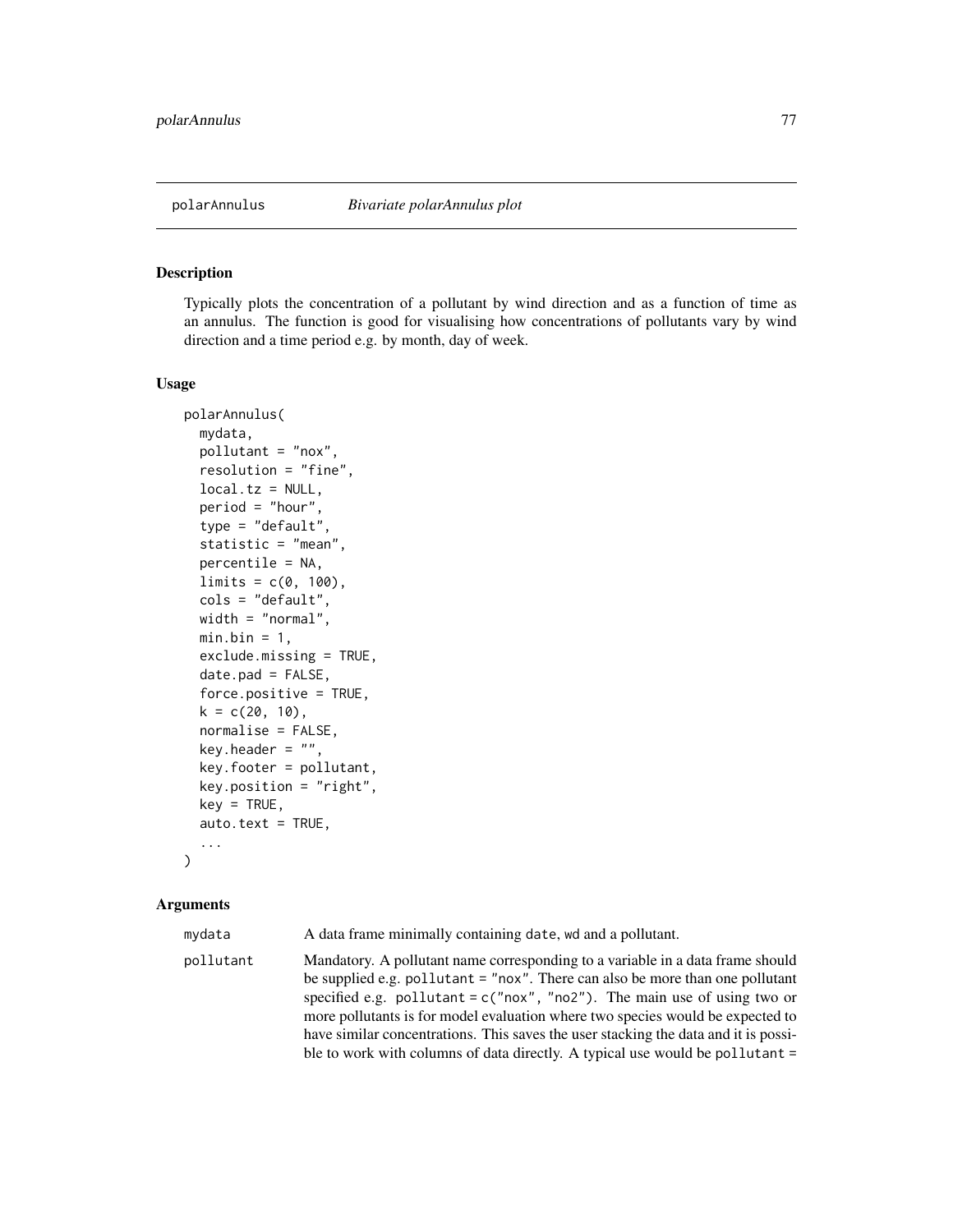c("obs","mod") to compare two columns "obs" (the observations) and "mod" (modelled values).

resolution Two plot resolutions can be set: "normal" and "fine" (the default).

local.tz Should the results be calculated in local time that includes a treatment of daylight savings time (DST)? The default is not to consider DST issues, provided the data were imported without a DST offset. Emissions activity tends to occur at local time e.g. rush hour is at 8 am every day. When the clocks go forward in spring, the emissions are effectively released into the atmosphere typically 1 hour earlier during the summertime i.e. when DST applies. When plotting diurnal profiles, this has the effect of "smearing-out" the concentrations. Sometimes, a useful approach is to express time as local time. This correction tends to produce better-defined diurnal profiles of concentration (or other variables) and allows a better comparison to be made with emissions/activity data. If set to FALSE then GMT is used. Examples of usage include local.tz = "Europe/London", local.tz = "America/New\_York". See cutData and import for more details.

- period This determines the temporal period to consider. Options are "hour" (the default, to plot diurnal variations), "season" to plot variation throughout the year, "weekday" to plot day of the week variation and "trend" to plot the trend by wind direction.
- type type determines how the data are split i.e. conditioned, and then plotted. The default is will produce a single plot using the entire data. Type can be one of the built-in types as detailed in cutData e.g. "season", "year", "weekday" and so on. For example, type = "season" will produce four plots — one for each season.

It is also possible to choose type as another variable in the data frame. If that variable is numeric, then the data will be split into four quantiles (if possible) and labelled accordingly. If type is an existing character or factor variable, then those categories/levels will be used directly. This offers great flexibility for understanding the variation of different variables and how they depend on one another.

Type can be up length two e.g. type =  $c$  ("season", "site") will produce a 2x2 plot split by season and site. The use of two types is mostly meant for situations where there are several sites. Note, when two types are provided the first forms the columns and the second the rows.

Also note that for the polarAnnulus function some type/period combinations are forbidden or make little sense. For example, type = "season" and period = "trend" (which would result in a plot with too many gaps in it for sensible smoothing), or type = "weekday" and period = "weekday".

statistic The statistic that should be applied to each wind speed/direction bin. Can be "mean" (default), "median", "max" (maximum), "frequency". "stdev" (standard deviation), "weighted.mean" or "cpf" (Conditional Probability Function). Because of the smoothing involved, the colour scale for some of these statistics is only to provide an indication of overall pattern and should not be interpreted in concentration units e.g. for statistic = "weighted.mean" where the bin mean is multiplied by the bin frequency and divided by the total frequency. In many cases using polarFreq will be better. Setting statistic = "weighted.mean" can be useful because it provides an indication of the concentration \* frequency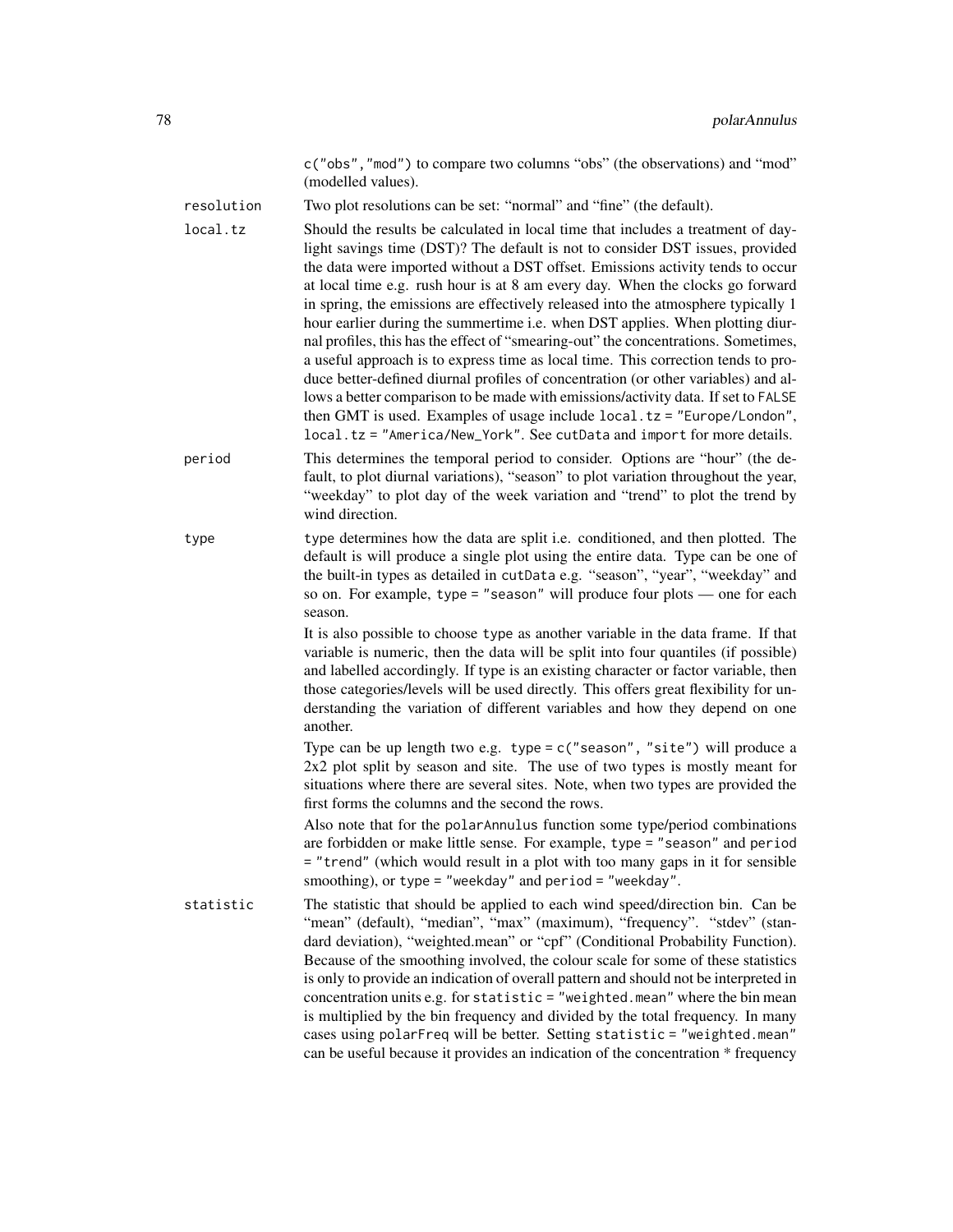of occurrence and will highlight the wind speed/direction conditions that dominate the overall mean.

percentile If statistic = "percentile" or statistic = "cpf" then percentile is used, expressed from 0 to 100. Note that the percentile value is calculated in the wind speed, wind direction 'bins'. For this reason it can also be useful to set min.bin to ensure there are a sufficient number of points available to estimate a percentile. See quantile for more details of how percentiles are calculated.

limits Limits for colour scale.

- cols Colours to be used for plotting. Options include "default", "increment", "heat", "jet" and user defined. For user defined the user can supply a list of colour names recognised by R (type colours() to see the full list). An example would be cols = c("yellow", "green","blue")
- width The width of the annulus; can be "normal" (the default), "thin" or "fat".

min.bin The minimum number of points allowed in a wind speed/wind direction bin. The default is 1. A value of two requires at least 2 valid records in each bin an so on; bins with less than 2 valid records are set to NA. Care should be taken when using a value  $> 1$  because of the risk of removing real data points. It is recommended to consider your data with care. Also, the polarFreq function can be of use in such circumstances.

- exclude.missing Setting this option to TRUE (the default) removes points from the plot that are too far from the original data. The smoothing routines will produce predictions at points where no data exist i.e. they predict. By removing the points too far from the original data produces a plot where it is clear where the original data lie. If set to FALSE missing data will be interpolated.
- date.pad For type = "trend" (default), date.pad = TRUE will pad-out missing data to the beginning of the first year and the end of the last year. The purpose is to ensure that the trend plot begins and ends at the beginning or end of year.
- force.positive The default is TRUE. Sometimes if smoothing data with steep gradients it is possible for predicted values to be negative. force.positive = TRUE ensures that predictions remain postive. This is useful for several reasons. First, with lots of missing data more interpolation is needed and this can result in artifacts because the predictions are too far from the original data. Second, if it is known beforehand that the data are all postive, then this option carries that assumption through to the prediction. The only likely time where setting force.positive = FALSE would be if background concentrations were first subtracted resulting in data that is legitimately negative. For the vast majority of situations it is expected that the user will not need to alter the default option.
- k The smoothing value supplied to gam for the temporal and wind direction components, respectively. In some cases e.g. a trend plot with less than 1-year of data the smoothing with the default values may become too noisy and affected more by outliers. Choosing a lower value of k (say 10) may help produce a better plot.
- normalise If TRUE concentrations are normalised by dividing by their mean value. This is done *after* fitting the smooth surface. This option is particularly useful if one is interested in the patterns of concentrations for several pollutants on different scales e.g. NOx and CO. Often useful if more than one pollutant is chosen.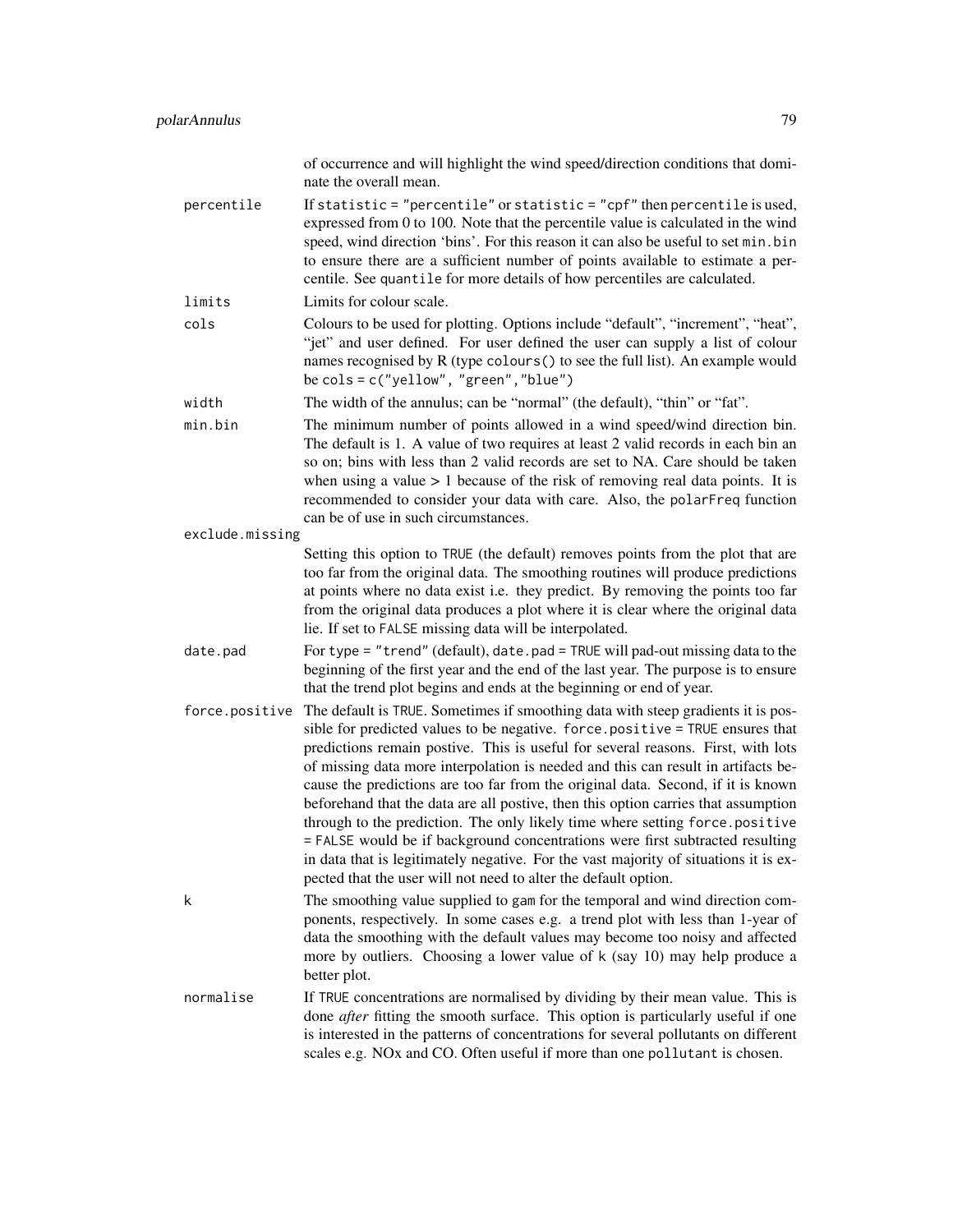| key.header   | Adds additional text/labels to the scale key. For example, passing the options<br>key.header = "header", key.footer = "footer1" adds addition text above<br>and below the scale key. These arguments are passed to draw0penKey via<br>quickText, applying the auto. text argument, to handle formatting.                                                                                                              |
|--------------|-----------------------------------------------------------------------------------------------------------------------------------------------------------------------------------------------------------------------------------------------------------------------------------------------------------------------------------------------------------------------------------------------------------------------|
| kev.footer   | see key.header.                                                                                                                                                                                                                                                                                                                                                                                                       |
| key.position | Location where the scale key is to plotted. Allowed arguments currently include<br>"top", "right", "bottom" and "left".                                                                                                                                                                                                                                                                                               |
| key          | Fine control of the scale key via draw0penKey. See draw0penKey for further<br>details.                                                                                                                                                                                                                                                                                                                                |
| auto.text    | Either TRUE (default) or FALSE. If TRUE titles and axis labels will automatically<br>try and format pollutant names and units properly e.g. by subscripting the '2' in<br>NO <sub>2</sub> .                                                                                                                                                                                                                           |
| .            | Other graphical parameters passed onto lattice: levelplot and cutData. For<br>example, polarAnnulus passes the option hemisphere = "southern" on to<br>cut Data to provide southern (rather than default northern) hemisphere handling<br>of type = "season". Similarly, common axis and title labelling options (such<br>as xlab, ylab, main) are passed to levelplot via quickText to handle routine<br>formatting. |

#### Details

The polarAnnulus function shares many of the properties of the polarPlot. However, polarAnnulus is focussed on displaying information on how concentrations of a pollutant (values of another variable) vary with wind direction and time. Plotting as an annulus helps to reduce compression of information towards the centre of the plot. The circular plot is easy to interpret because wind direction is most easily understood in polar rather than Cartesian coordinates.

The inner part of the annulus represents the earliest time and the outer part of the annulus the latest time. The time dimension can be shown in many ways including "trend", "hour" (hour or day), "season" (month of the year) and "weekday" (day of the week). Taking hour as an example, the plot will show how concentrations vary by hour of the day and wind direction. Such plots can be very useful for understanding how different source influences affect a location.

For type = "trend" the amount of smoothing does not vary linearly with the length of the time series i.e. a certain amount of smoothing per unit interval in time. This is a deliberate choice because should one be interested in a subset (in time) of data, more detail will be provided for the subset compared with the full data set. This allows users to investigate specific periods in more detail. Full flexibility is given through the smoothing parameter k.

#### Value

As well as generating the plot itself, polarAnnulus also returns an object of class "openair". The object includes three main components: call, the command used to generate the plot; data, the data frame of summarised information used to make the plot; and plot, the plot itself. If retained, e.g. using output <- polarAnnulus(mydata, "nox"), this output can be used to recover the data, reproduce or rework the original plot or undertake further analysis.

An openair output can be manipulated using a number of generic operations, including print, plot and summary.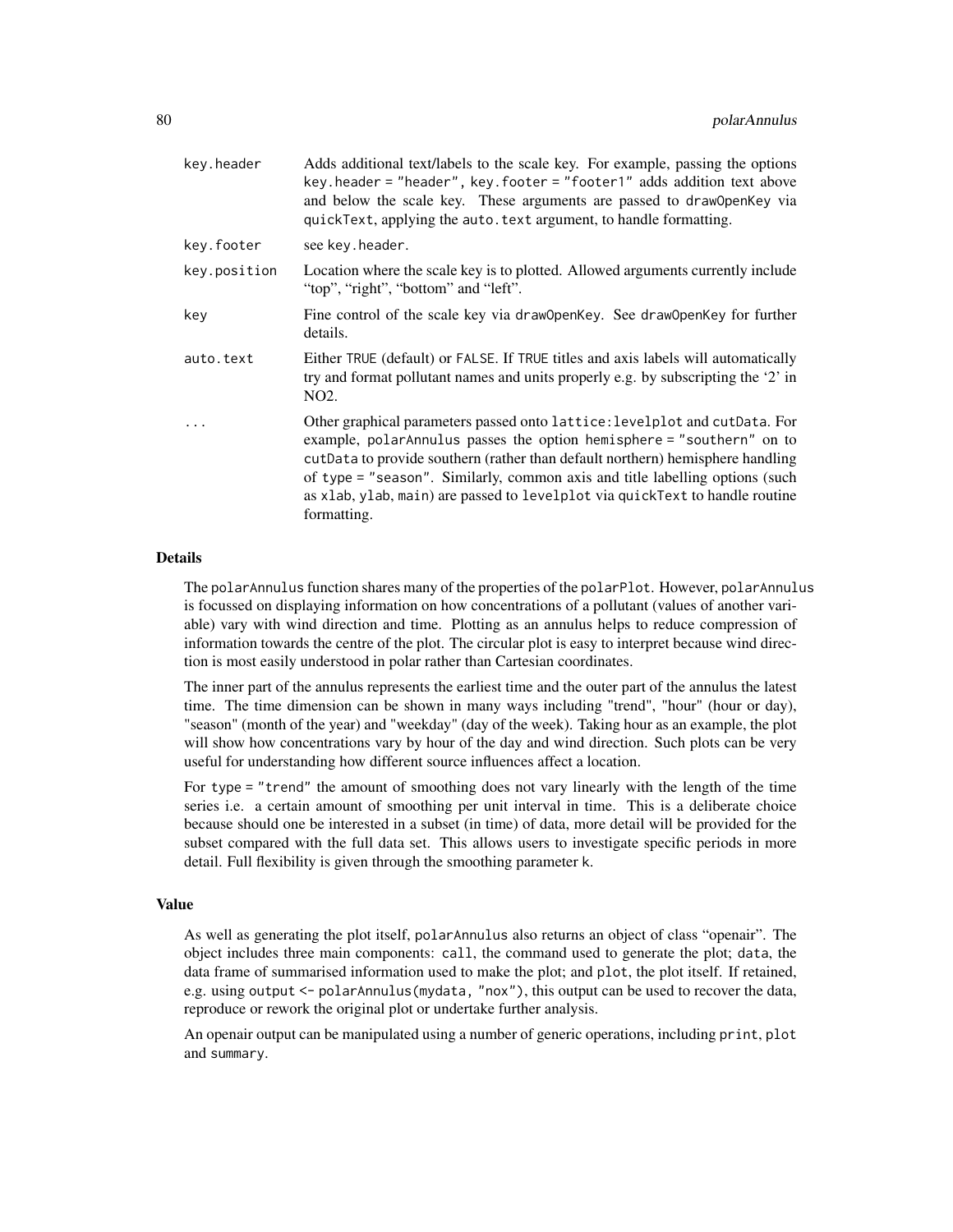### polarCluster 81

#### Author(s)

David Carslaw

### See Also

[polarPlot](#page-89-0), [polarFreq](#page-85-0), [pollutionRose](#page-158-1) and [percentileRose](#page-72-0)

### Examples

```
# load example data from package
data(mydata)
# diurnal plot for PM10 at Marylebone Rd
## Not run: polarAnnulus(mydata, pollutant = "pm10",
main = "diurnal variation in pm10 at Marylebone Road")
## End(Not run)
# seasonal plot for PM10 at Marylebone Rd
## Not run: polarAnnulus(mydata, poll="pm10", period = "season")
# trend in coarse particles (PMc = PM10 - PM2.5), calculate PMc first
mydata$pmc <- mydata$pm10 - mydata$pm25
## Not run: polarAnnulus(mydata, poll="pmc", period = "trend",
main = "trend in pmc at Marylebone Road")
## End(Not run)
```
polarCluster *K-means clustering of bivariate polar plots*

### Description

Function for identifying clusters in bivariate polar plots (polarPlot); identifying clusters in the original data for subsequent processing.

#### Usage

```
polarCluster(
 mydata,
 pollutant = "nox",
 x = "ws".wd = "wd".n.clusters = 6,
 after = NA,cols = "Paired",
```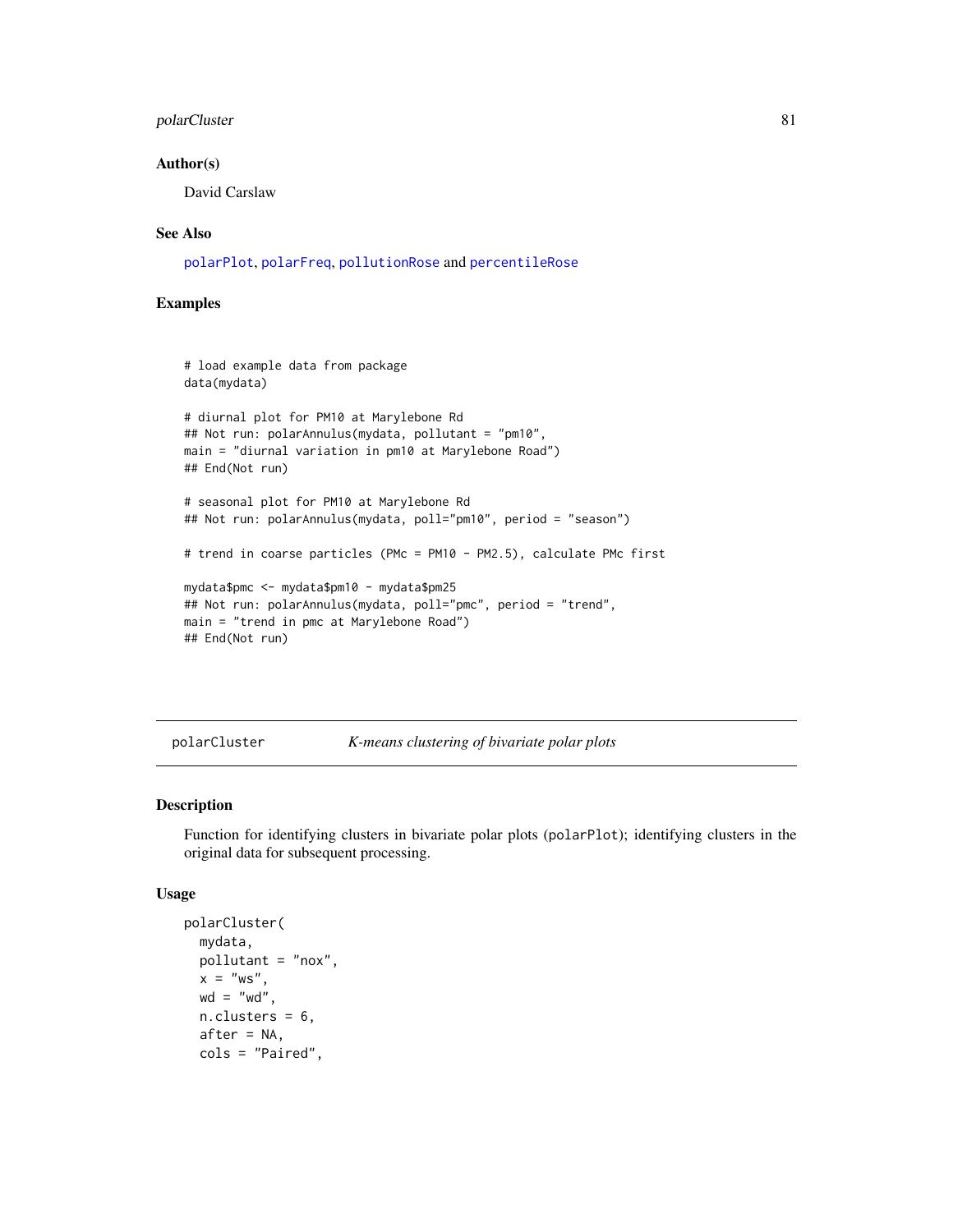```
angle.scale = 315,
  units = x,
  auto.text = TRUE,...
\mathcal{L}
```
# Arguments

| mydata      | A data frame minimally containing wd, another variable to plot in polar coordi-<br>nates (the default is a column "ws" — wind speed) and a pollutant. Should also<br>contain date if plots by time period are required.                                                                                                                                                                                                                                                                                                                       |
|-------------|-----------------------------------------------------------------------------------------------------------------------------------------------------------------------------------------------------------------------------------------------------------------------------------------------------------------------------------------------------------------------------------------------------------------------------------------------------------------------------------------------------------------------------------------------|
| pollutant   | Mandatory. A pollutant name corresponding to a variable in a data frame should<br>be supplied e.g. pollutant = "nox". Only one pollutant can be chosen.                                                                                                                                                                                                                                                                                                                                                                                       |
| X           | Name of variable to plot against wind direction in polar coordinates, the default<br>is wind speed, "ws".                                                                                                                                                                                                                                                                                                                                                                                                                                     |
| wd          | Name of wind direction field.                                                                                                                                                                                                                                                                                                                                                                                                                                                                                                                 |
| n.clusters  | Number of clusters to use. If n. clusters is more than length 1, then a lattice<br>panel plot will be output showing the clusters identified for each one of n. clusters.                                                                                                                                                                                                                                                                                                                                                                     |
| after       | The function can be applied to differences between polar plot surfaces (see po-<br>larDiff for details). If an after data frame is supplied, the clustering will be<br>carried out on the differences between after and mydata in the same way as<br>polarDiff.                                                                                                                                                                                                                                                                               |
| cols        | Colours to be used for plotting. Useful options for categorical data are avil-<br>able from RColorBrewer colours - see the openair openColours function for<br>more details. Useful schemes include "Accent", "Dark2", "Paired", "Pastel1",<br>"Pastel2", "Set1", "Set2", "Set3" — but see ?brewer.pal for the maximum<br>useful colours in each. For user defined the user can supply a list of colour<br>names recognised by R (type colours () to see the full list). An example would<br>be $\text{cols} = c("yellow", "green", "blue").$ |
| angle.scale | The wind speed scale is by default shown at a 315 degree angle. Sometimes<br>the placement of the scale may interfere with an interesting feature. The user<br>can therefore set angle. scale to another value (between 0 and 360 degrees)<br>to mitigate such problems. For example angle. scale = 45 will draw the scale<br>heading in a NE direction.                                                                                                                                                                                      |
| units       | The units shown on the polar axis scale.                                                                                                                                                                                                                                                                                                                                                                                                                                                                                                      |
| auto.text   | Either TRUE (default) or FALSE. If TRUE titles and axis labels will automatically<br>try and format pollutant names and units properly e.g. by subscripting the '2' in<br>NO <sub>2</sub> .                                                                                                                                                                                                                                                                                                                                                   |
| $\cdots$    | Other graphical parameters passed onto polarPlot, lattice: levelplot and<br>cutData. Common axis and title labelling options (such as xlab, ylab, main)<br>are passed via quickText to handle routine formatting.                                                                                                                                                                                                                                                                                                                             |

## Details

Bivariate polar plots generated using the polarPlot function provide a very useful graphical technique for identifying and characterising different air pollution sources. While bivariate polar plots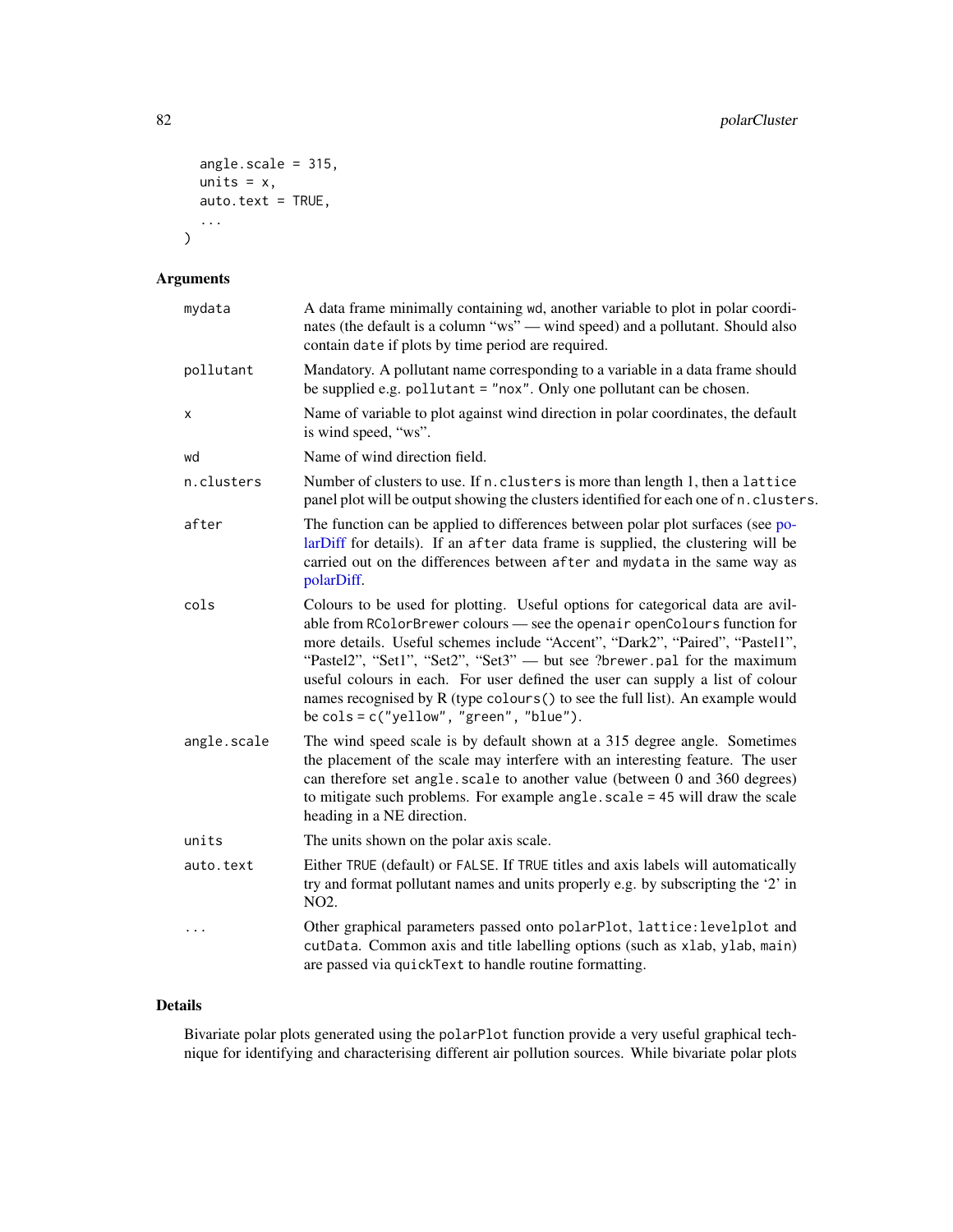#### polarCluster 83

provide a useful graphical indication of potential sources, their location and wind-speed or other variable dependence, they do have several limitations. Often, a 'feature' will be detected in a plot but the subsequent analysis of data meeting particular wind speed/direction criteria will be based only on the judgement of the investigator concerning the wind speed-direction intervals of interest. Furthermore, the identification of a feature can depend on the choice of the colour scale used, making the process somewhat arbitrary.

polarCluster applies Partition Around Medoids (PAM) clustering techniques to polarPlot surfaces to help identify potentially interesting features for further analysis. Details of PAM can be found in the cluster package (a core R package that will be pre-installed on all R systems). PAM clustering is similar to k-means but has several advantages e.g. is more robust to outliers. The clustering is based on the equal contribution assumed from the u and v wind components and the associated concentration. The data are standardized before clustering takes place.

The function works best by first trying different numbers of clusters and plotting them. This is achieved by setting n.clusters to be of length more than 1. For example, if n.clusters =  $2:10$ then a plot will be output showing the 9 cluster levels 2 to 10.

The clustering can also be applied to differences in polar plot surfaces (see [polarDiff\)](#page-83-0). On this case a second data frame (after) should be supplied.

Note that clustering is computationally intensive and the function can take a long time to run particularly when the number of clusters is increased. For this reason it can be a good idea to run a few clusters first to get a feel for it e.g. n.clusters = 2:5.

Once the number of clusters has been decided, the user can then run polarCluster to return the original data frame together with a new column cluster, which gives the cluster number as a character (see example). Note that any rows where the value of pollutant is NA are ignored so that the returned data frame may have fewer rows than the original.

Note that there are no automatic ways in ensuring the most appropriate number of clusters as this is application dependent. However, there is often a-priori information available on what different features in polar plots correspond to. Nevertheless, the appropriateness of different clusters is best determined by post-processing the data. The Carslaw and Beevers (2012) paper discusses these issues in more detail.

Note that unlike most other openair functions only a single type "default" is allowed.

#### Value

As well as generating the plot itself, polarCluster also returns an object of class "openair". The object includes three main components: call, the command used to generate the plot; data, the original data frame with a new field cluster identifying the cluster; and plot, the plot itself. Note that any rows where the value of pollutant is NA are ignored so that the returned data frame may have fewer rows than the original.

If the clustering is carried out considering differences i.e. an after data frame is supplied, the output also includes the after data frame with cluster identified.

An openair output can be manipulated using a number of generic operations, including print, plot and summary.

#### Author(s)

David Carslaw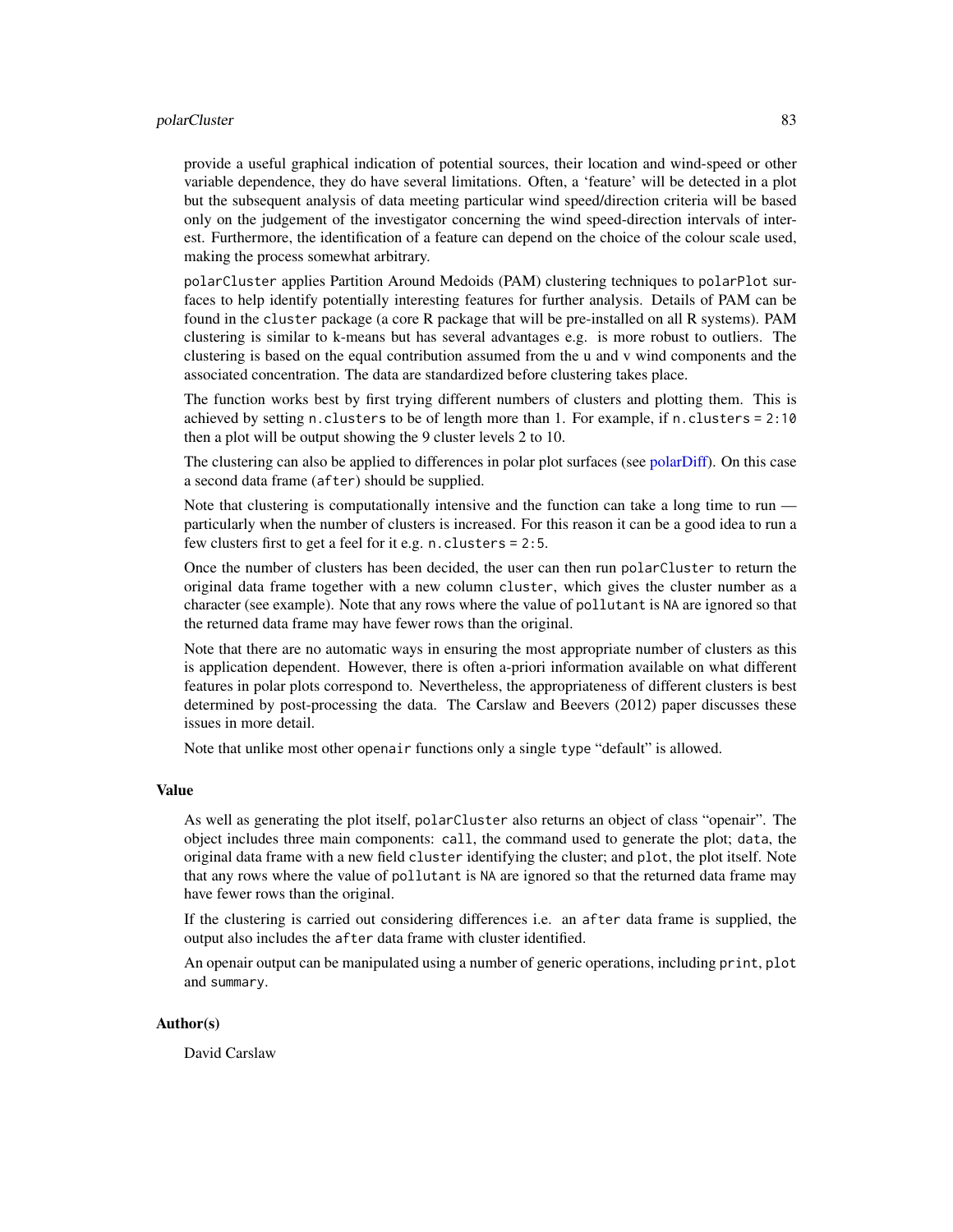#### References

Carslaw, D.C., Beevers, S.D, Ropkins, K and M.C. Bell (2006). Detecting and quantifying aircraft and other on-airport contributions to ambient nitrogen oxides in the vicinity of a large international airport. Atmospheric Environment. 40/28 pp 5424-5434.

Carslaw, D.C., & Beevers, S.D. (2013). Characterising and understanding emission sources using bivariate polar plots and k-means clustering. Environmental Modelling & Software, 40, 325-329. doi:10.1016/j.envsoft.2012.09.005

#### See Also

[polarPlot](#page-89-0)

### Examples

```
## Not run:
# load example data from package
data(mydata)
## plot 2-8 clusters. Warning! This can take several minutes...
polarCluster(mydata, pollutant = "nox", n.clusters = 2:8)
# basic plot with 6 clusters
results <- polarCluster(mydata, pollutant = "nox", n.clusters = 6)
## get results, could read into a new data frame to make it easier to refer to
## e.g. results <- results$data...
head(results$data)
## how many points are there in each cluster?
table(results$data$cluster)
## plot clusters 3 and 4 as a timeVariation plot using SAME colours as in
## cluster plot
timeVariation(subset(results$data, cluster %in% c("3", "4")), pollutant = "nox",
group = "cluster", col = openColumns("Paired", 6)[c(3, 4)]## End(Not run)
```
<span id="page-83-0"></span>polarDiff *Polar plots considering changes in concentrations between two time periods*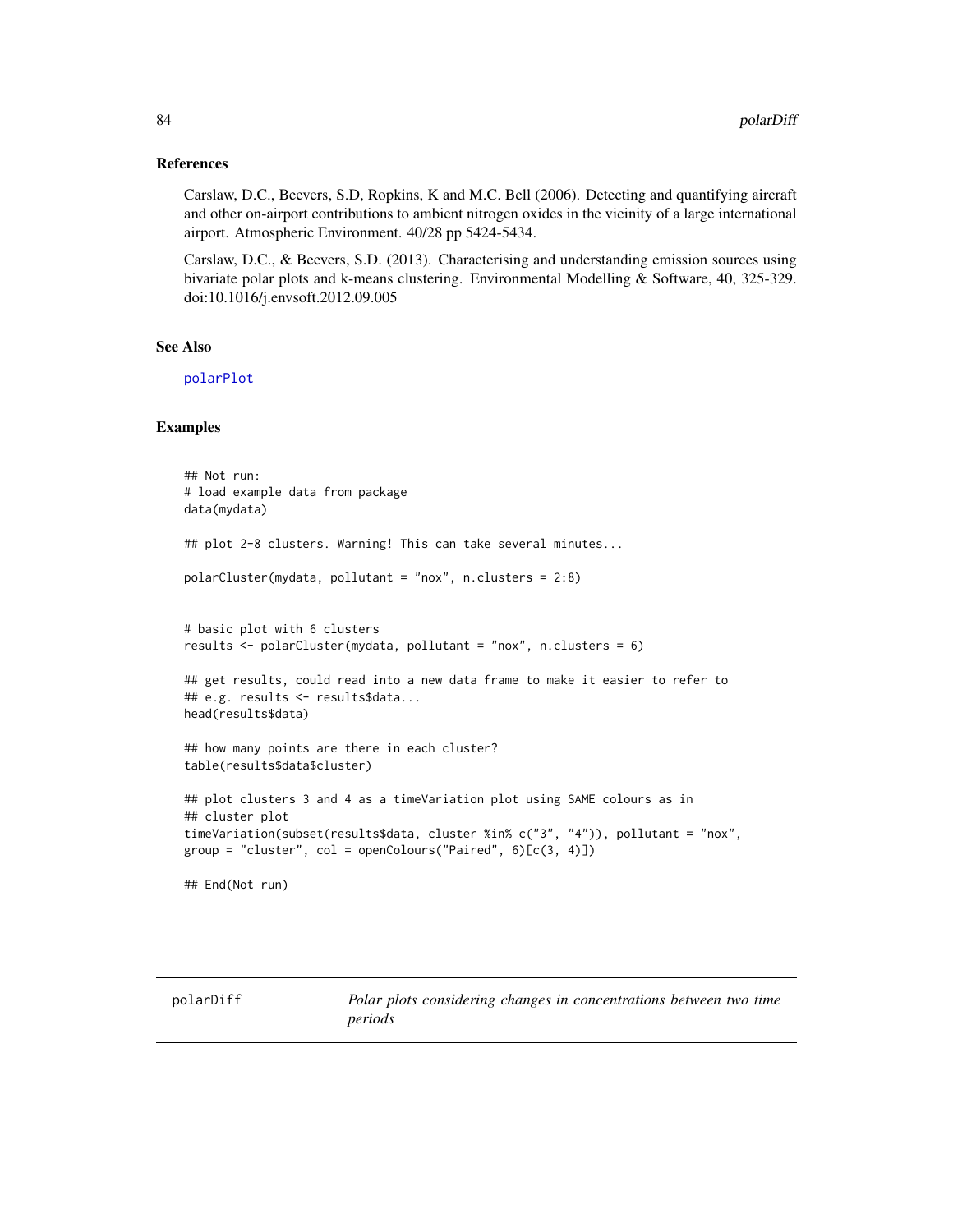#### polarDiff 85

#### Description

This function provides a way of showing the differences in concentrations between two time periods as a polar plot. There are several uses of this function, but the most common will be to see how source(s) may have changed between two periods.

#### Usage

```
polarDiff(before, after, pollutant = "nox", x = "ws", limits = NA, ...)
```
### Arguments

| before    | A data frame that represents the "before" case. See polarPlot for details of<br>different input requirements. |
|-----------|---------------------------------------------------------------------------------------------------------------|
| after     | A data frame that represents the "after" case. See polarPlot for details of<br>different input requirements.  |
| pollutant | The pollutant to analyse.                                                                                     |
| x         | The variable used for the radial axis (default $=$ "ws").                                                     |
| limits    | The colour scale limits e.g. limits = $c(-10, 10)$ .                                                          |
| $\cdots$  | Other arguments to polarPlot.                                                                                 |

# Details

While the function is primarily intended to compare two time periods at the same location, it can be used for any two data sets that contain the same pollutant. For example, data from two sites that are close to one another, or two co-located instruments.

The analysis works by calculating the polar plot surface for the before and after periods and then subtracting the before surface from the after surface.

#### Value

Only plot at the moment.

#### Examples

## Not run:

```
before_data <- selectByDate(mydata, year = 2002)
after_data <- selectByDate(mydata, year = 2003)
```

```
polarDiff(before_data, after_data, pollutant = "no2")
```

```
# with some options
polarDiff(before_data, after_data, pollutant = "no2", cols = "RdYlBu", limits = c(-20, 20))
```
## End(Not run)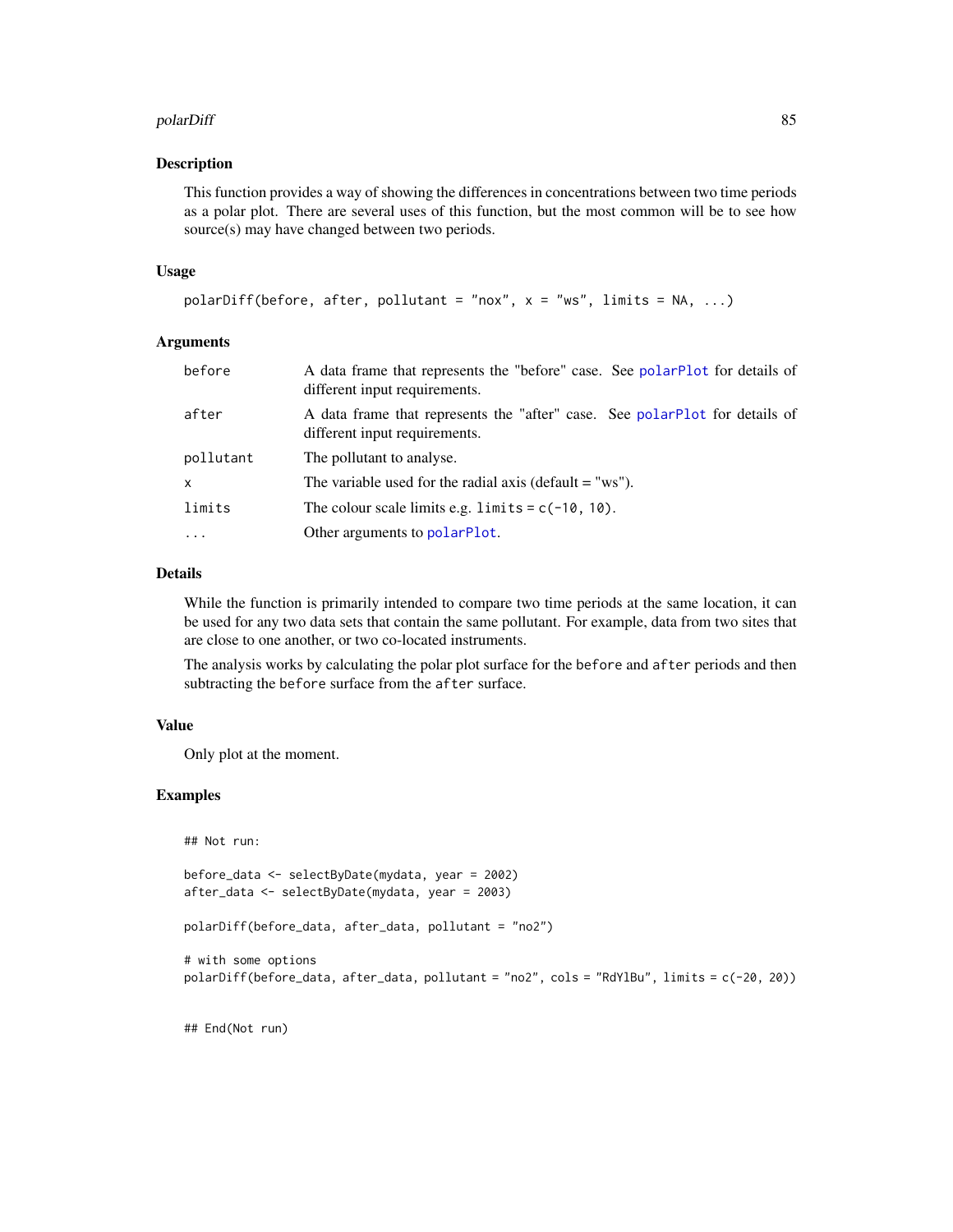<span id="page-85-0"></span>

#### Description

polarFreq primarily plots wind speed-direction frequencies in 'bins'. Each bin is colour-coded depending on the frequency of measurements. Bins can also be used to show the concentration of pollutants using a range of commonly used statistics.

### Usage

```
polarFreq(
 mydata,
 pollutant = ",
 statistic = "frequency",
 ws.int = 1,
 wd.nint = 36,
  grid.line = 5,
 breaks = seq(0, 5000, 500),
  cols = "default",
  trans = TRUE,
  type = "default",
 min.bin = 1,
 ws.upper = NA,
 offset = 10,border.col = "transparent",
  key.header = statistic,
  key.footer = pollutant,
 key.position = "right",
 key = TRUE,
  auto.text = TRUE,...
)
```
### Arguments

| mydata    | A data frame minimally containing ws, wd and date.                                                                                                                                                                                                                                                                                                                                                                                                                                                                                                                                    |
|-----------|---------------------------------------------------------------------------------------------------------------------------------------------------------------------------------------------------------------------------------------------------------------------------------------------------------------------------------------------------------------------------------------------------------------------------------------------------------------------------------------------------------------------------------------------------------------------------------------|
| pollutant | Mandatory. A pollutant name corresponding to a variable in a data frame should<br>be supplied e.g. pollutant $=$ "nox"                                                                                                                                                                                                                                                                                                                                                                                                                                                                |
| statistic | The statistic that should be applied to each wind speed/direction bin. Can be<br>"frequency", "mean", "median", "max" (maximum), "stdev" (standard devia-<br>tion) or "weighted mean". The option "frequency" (the default) is the simplest<br>and plots the frequency of wind speed/direction in different bins. The scale<br>therefore shows the counts in each bin. The option "mean" will plot the mean<br>concentration of a pollutant (see next point) in wind speed/direction bins, and so<br>on. Finally, "weighted mean" will plot the concentration of a pollutant weighted |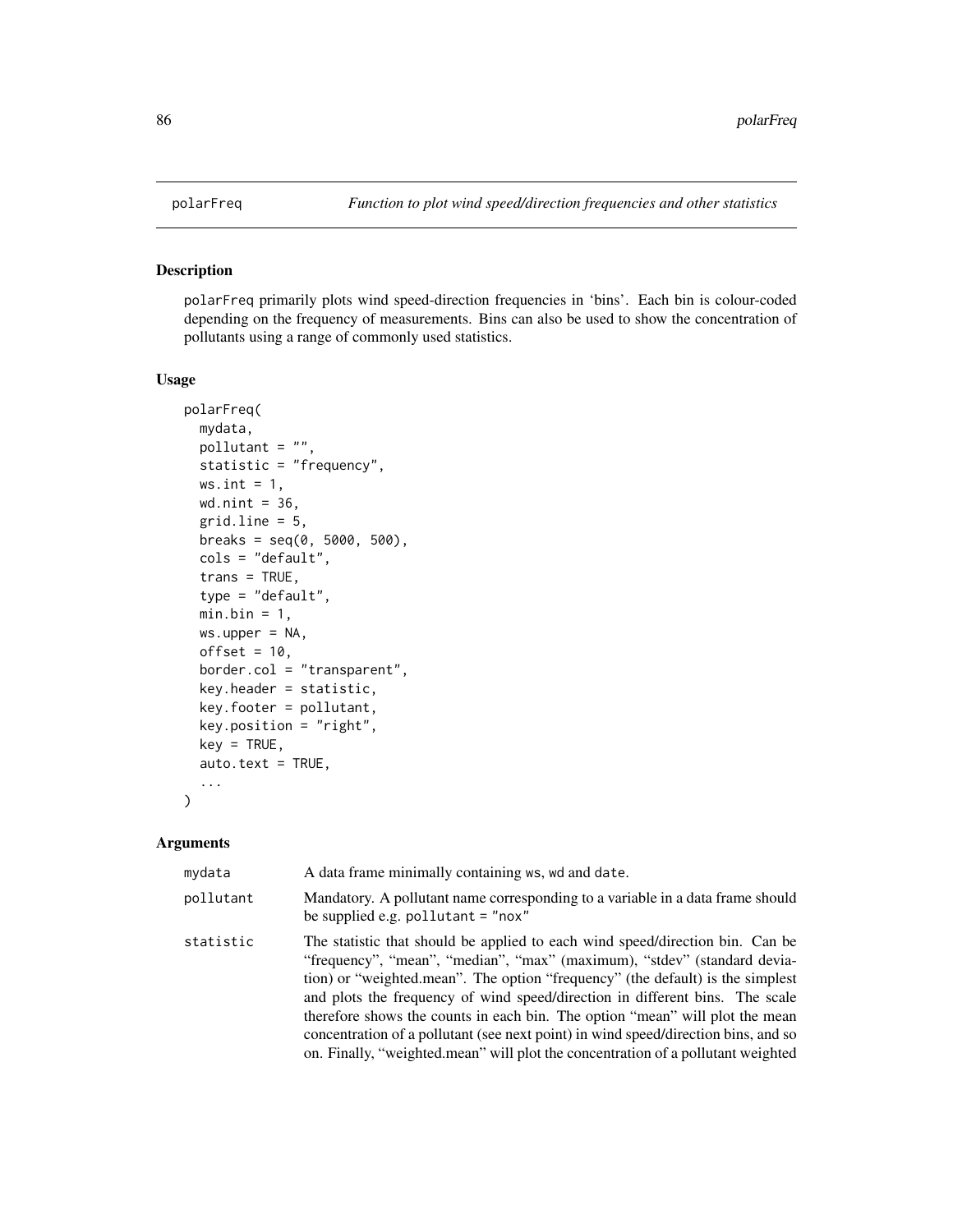|           | by wind speed/direction. Each segment therefore provides the percentage over-<br>all contribution to the total concentration. More information is given in the<br>examples. Note that for options other than "frequency", it is necessary to also<br>provide the name of a pollutant. See function cutData for further details.                                                                                                                          |
|-----------|----------------------------------------------------------------------------------------------------------------------------------------------------------------------------------------------------------------------------------------------------------------------------------------------------------------------------------------------------------------------------------------------------------------------------------------------------------|
| ws.int    | Wind speed interval assumed. In some cases e.g. a low met mast, an interval of<br>0.5 may be more appropriate.                                                                                                                                                                                                                                                                                                                                           |
| wd.nint   | Number of intervals of wind direction.                                                                                                                                                                                                                                                                                                                                                                                                                   |
| grid.line | Radial spacing of grid lines.                                                                                                                                                                                                                                                                                                                                                                                                                            |
| breaks    | The user can provide their own scale. breaks expects a sequence of numbers<br>that define the range of the scale. The sequence could represent one with equal<br>spacing e.g. breaks = $seq(0, 100, 10)$ - a scale from 0-10 in intervals of 10,<br>or a more flexible sequence e.g. breaks = $c(0, 1, 5, 7, 10)$ , which may be<br>useful for some situations.                                                                                          |
| cols      | Colours to be used for plotting. Options include "default", "increment", "heat",<br>"jet" and RColorBrewer colours — see the openair openColours function for<br>more details. For user defined the user can supply a list of colour names recog-<br>nised by R (type colours () to see the full list). An example would be $\text{cols} =$<br>c("yellow", "green", "blue")                                                                              |
| trans     | Should a transformation be applied? Sometimes when producing plots of this<br>kind they can be dominated by a few high points. The default therefore is TRUE<br>and a square-root transform is applied. This results in a non-linear scale and<br>(usually) a better representation of the distribution. If set to FALSE a linear scale<br>is used.                                                                                                      |
| type      | type determines how the data are split i.e. conditioned, and then plotted. The<br>default is will produce a single plot using the entire data. Type can be one of<br>the built-in types as detailed in cutData e.g. "season", "year", "weekday" and<br>so on. For example, type = "season" will produce four plots $-$ one for each<br>season.                                                                                                           |
|           | It is also possible to choose type as another variable in the data frame. If that<br>variable is numeric, then the data will be split into four quantiles (if possible)<br>and labelled accordingly. If type is an existing character or factor variable, then<br>those categories/levels will be used directly. This offers great flexibility for un-<br>derstanding the variation of different variables and how they depend on one<br>another.        |
|           | Type can be up length two e.g. type = $c$ ("season", "weekday") will produce a<br>2x2 plot split by season and day of the week. Note, when two types are provided<br>the first forms the columns and the second the rows.                                                                                                                                                                                                                                |
| min.bin   | The minimum number of points allowed in a wind speed/wind direction bin.<br>The default is 1. A value of two requires at least 2 valid records in each bin an<br>so on; bins with less than 2 valid records are set to NA. Care should be taken<br>when using a value $> 1$ because of the risk of removing real data points. It is<br>recommended to consider your data with care. Also, the polarPlot function<br>can be of use in such circumstances. |
| ws.upper  | A user-defined upper wind speed to use. This is useful for ensuring a consistent<br>scale between different plots. For example, to always ensure that wind speeds<br>are displayed between $1-10$ , set ws. int = 10.                                                                                                                                                                                                                                    |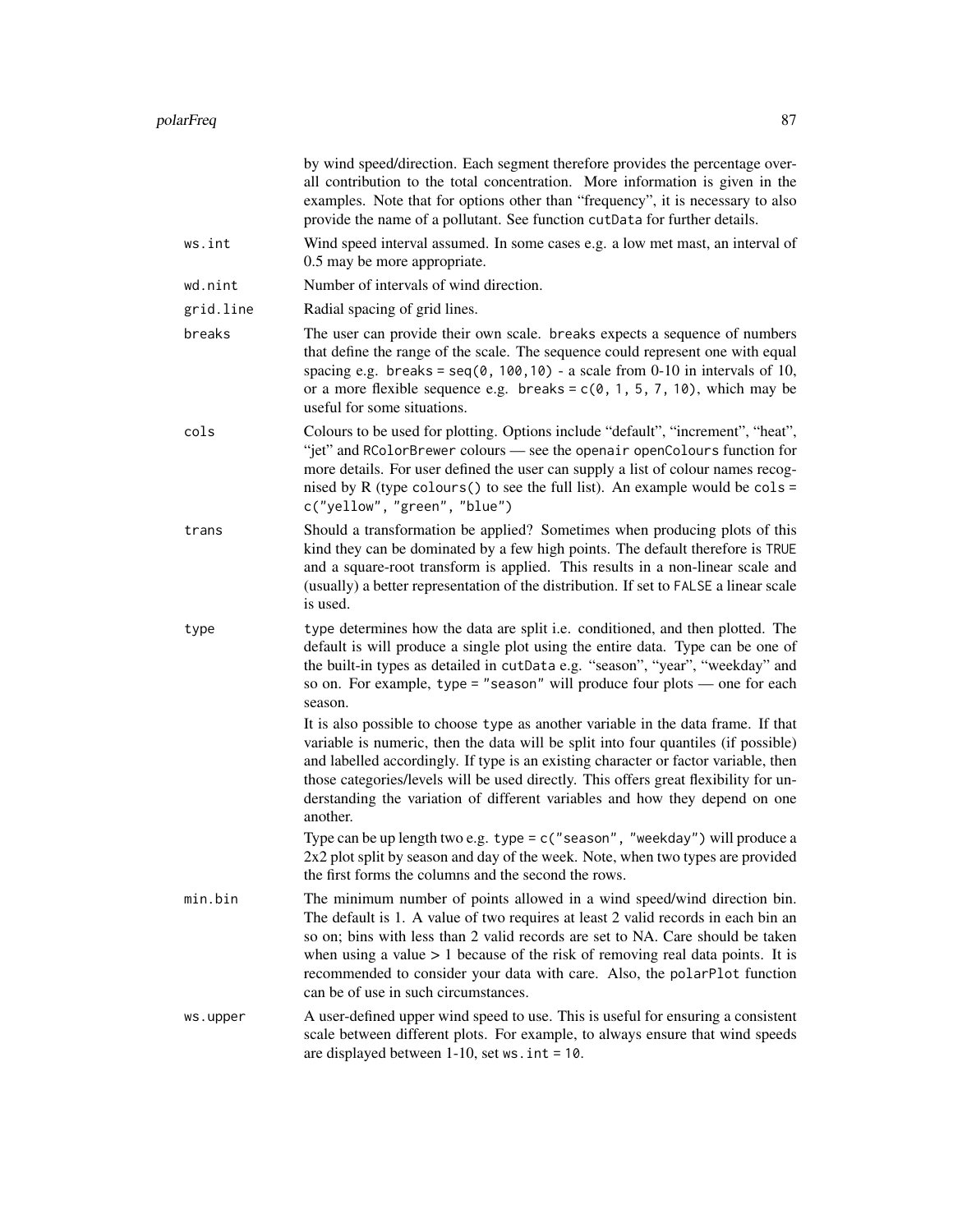| offset controls the size of the 'hole' in the middle and is expressed as a per-<br>centage of the maximum wind speed. Setting a higher offset e.g. 50 is useful<br>for statistic = "weighted.mean" when ws.int is greater than the maximum<br>wind speed. See example below.                                                                                                                               |
|------------------------------------------------------------------------------------------------------------------------------------------------------------------------------------------------------------------------------------------------------------------------------------------------------------------------------------------------------------------------------------------------------------|
| The colour of the boundary of each wind speed/direction bin. The default is<br>transparent. Another useful choice sometimes is "white".                                                                                                                                                                                                                                                                    |
| key.header, key.footer                                                                                                                                                                                                                                                                                                                                                                                     |
| Adds additional text/labels to the scale key. For example, passing options key. header<br>= "header", key. footer = "footer" adds addition text above and below the<br>scale key. These arguments are passed to draw0penKey via quickText, apply-<br>ing the auto. text argument, to handle formatting.                                                                                                    |
| Location where the scale key is to plotted. Allowed arguments currently include<br>"top", "right", "bottom" and "left".                                                                                                                                                                                                                                                                                    |
| Fine control of the scale key via draw0penKey. See draw0penKey for further<br>details.                                                                                                                                                                                                                                                                                                                     |
| Either TRUE (default) or FALSE. If TRUE titles and axis labels will automatically<br>try and format pollutant names and units properly e.g. by subscripting the '2' in<br>NO <sub>2</sub> .                                                                                                                                                                                                                |
| Other graphical parameters passed onto lattice: xyplot and cutData. For ex-<br>ample, polarFreq passes the option hemisphere = "southern" on to cutData<br>to provide southern (rather than default northern) hemisphere handling of type<br>= "season". Similarly, common axis and title labelling options (such as xlab,<br>ylab, main) are passed to xyplot via quickText to handle routine formatting. |
|                                                                                                                                                                                                                                                                                                                                                                                                            |

#### Details

polarFreq is its default use provides details of wind speed and direction frequencies. In this respect it is similar to [windRose](#page-158-0), but considers wind direction intervals of 10 degrees and a user-specified wind speed interval. The frequency of wind speeds/directions formed by these 'bins' is represented on a colour scale.

The polarFreq function is more flexible than either [windRose](#page-158-0) or [polarPlot](#page-89-0). It can, for example, also consider pollutant concentrations (see examples below). Instead of the number of data points in each bin, the concentration can be shown. Further, a range of statistics can be used to describe each bin - see statistic above. Plotting mean concentrations is useful for source identification and is the same as [polarPlot](#page-89-0) but without smoothing, which may be preferable for some data. Plotting with statistic = "weighted.mean" is particularly useful for understanding the relative importance of different source contributions. For example, high mean concentrations may be observed for high wind speed conditions, but the weighted mean concentration may well show that the contribution to overall concentrations is very low.

polarFreq also offers great flexibility with the scale used and the user has fine control over both the range, interval and colour.

#### Value

As well as generating the plot itself, polarFreq also returns an object of class "openair". The object includes three main components: call, the command used to generate the plot; data, the data frame of summarised information used to make the plot; and plot, the plot itself. If retained, e.g. using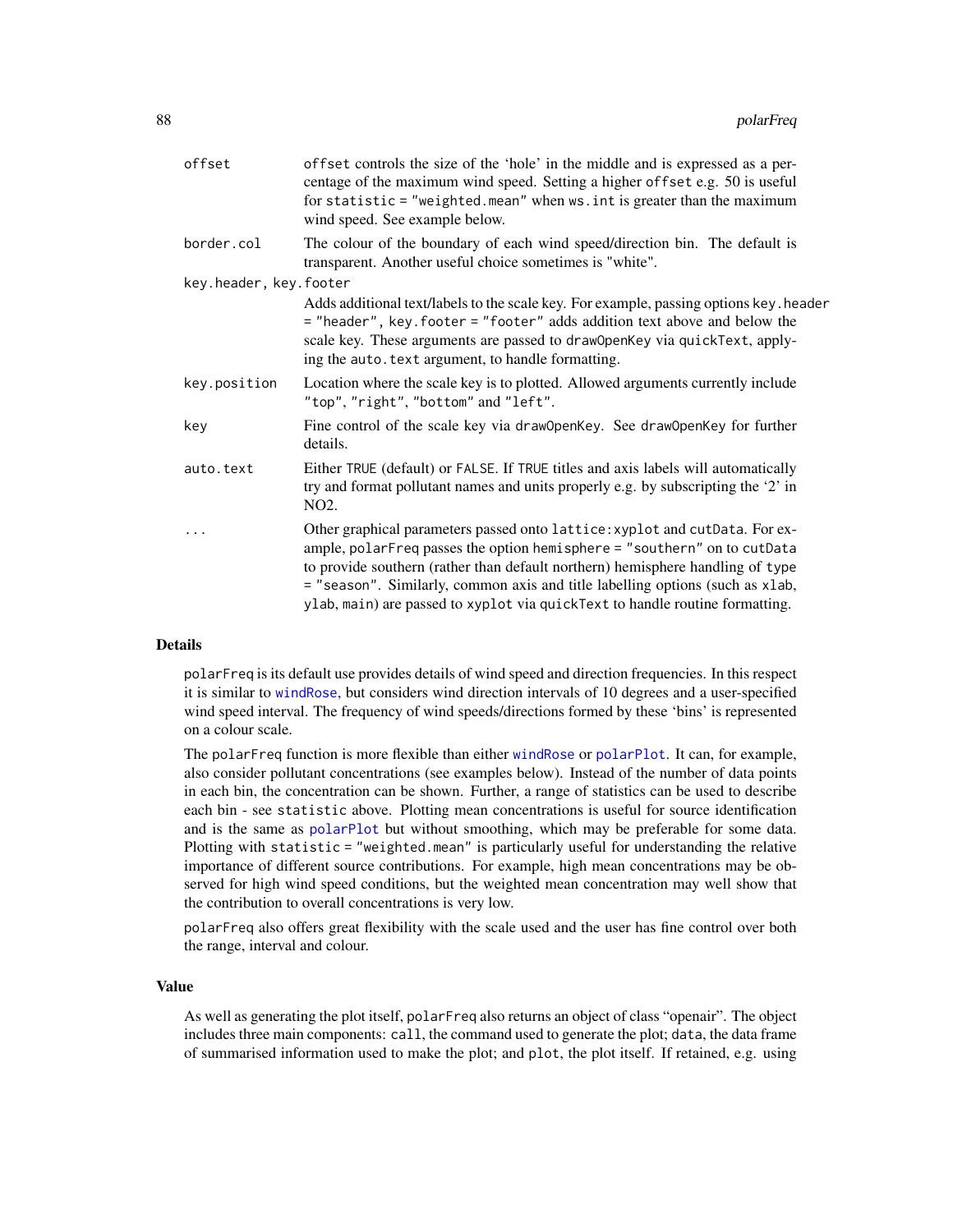#### polarFreq 89

output <- polarFreq(mydata, "nox"), this output can be used to recover the data, reproduce or rework the original plot or undertake further analysis.

An openair output can be manipulated using a number of generic operations, including print, plot and summary.

#### Author(s)

David Carslaw

#### References

 $\sim$ put references to the literature/web site here  $\sim$ 

### See Also

See Also as [windRose](#page-158-0), [polarPlot](#page-89-0)

#### Examples

```
# basic wind frequency plot
polarFreq(mydata)
# wind frequencies by year
## Not run: polarFreq(mydata, type = "year")
# mean SO2 by year, showing only bins with at least 2 points
## Not run: polarFreq(mydata, pollutant = "so2", type = "year", statistic = "mean", min.bin = 2)
# weighted mean SO2 by year, showing only bins with at least 2 points
## Not run: polarFreq(mydata, pollutant = "so2", type = "year", statistic = "weighted.mean",
min.bin = 2)## End(Not run)
#windRose for just 2000 and 2003 with different colours
## Not run: polarFreq(subset(mydata, format(date, "%Y") %in% c(2000, 2003)),
type = "year", \text{cols} = \text{"jet"})
## End(Not run)
# user defined breaks from 0-700 in intervals of 100 (note linear scale)
## Not run: polarFreq(mydata, breaks = seq(0, 700, 100))
# more complicated user-defined breaks - useful for highlighting bins
# with a certain number of data points
## Not run: polarFreq(mydata, breaks = c(0, 10, 50, 100, 250, 500, 700))
# source contribution plot and use of offset option
## Not run: polarFreq(mydata, pollutant = "pm25", statistic
="weighted.mean", offset = 50, ws.int = 25, trans = FALSE)
## End(Not run)
```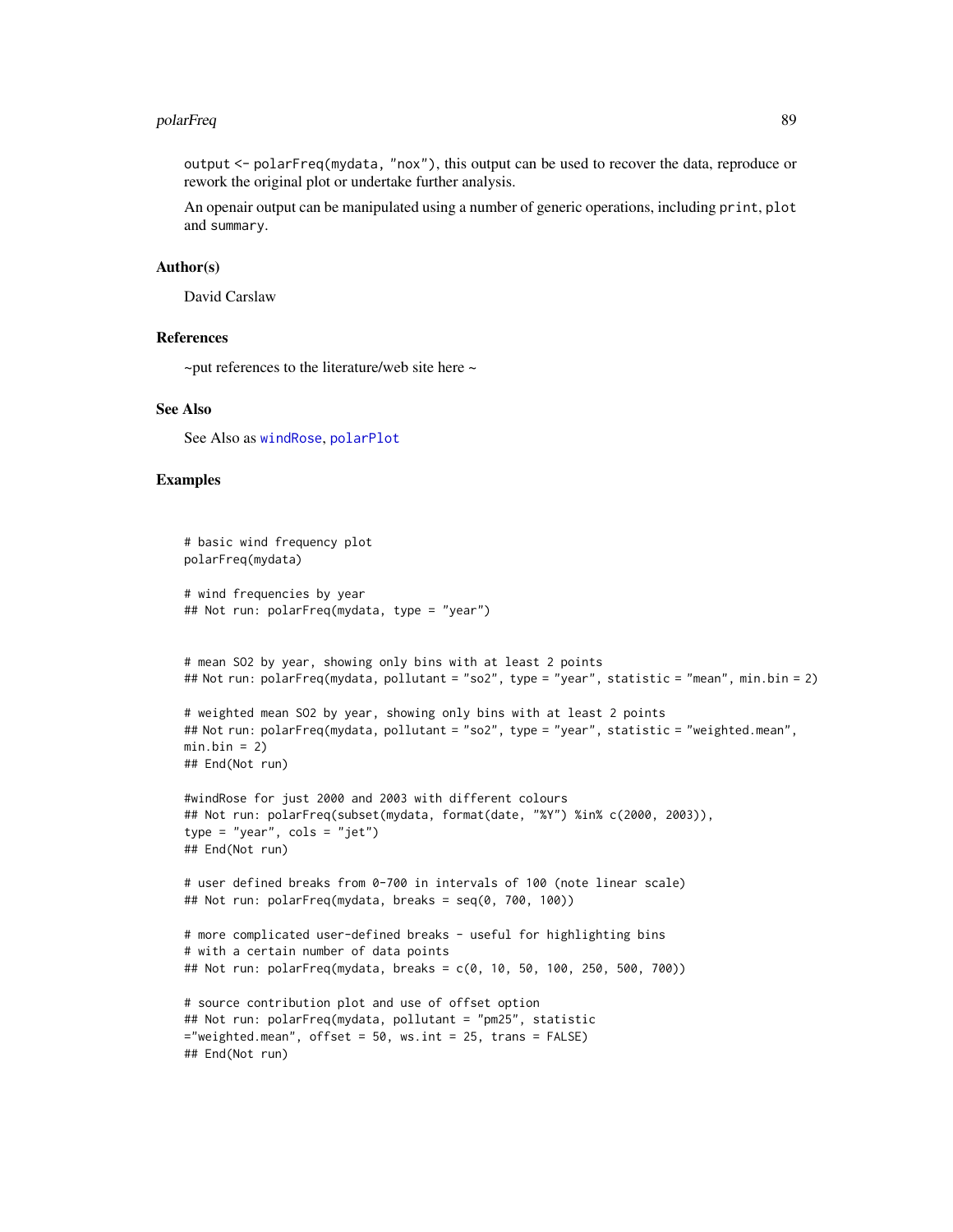<span id="page-89-0"></span>

### Description

Function for plotting pollutant concentration in polar coordinates showing concentration by wind speed (or another numeric variable) and direction. Mean concentrations are calculated for wind speed-direction 'bins' (e.g. 0-1, 1-2 m/s,... and 0-10, 10-20 degrees etc.). To aid interpretation, gam smoothing is carried out using mgcv.

#### Usage

```
polarPlot(
 mydata,
 pollutant = "nox",
 x = "ws",wd = "wd",
  type = "default",
  statistic = "mean",
  limits = NA,
  exclude.missing = TRUE,
 uncertainty = FALSE,
 percentile = NA,
 cols = "default",
 weights = c(0.25, 0.5, 0.75),
 min.bin = 1,
 mis.col = "grey",alpha = 1,
  upper = NA,
  angle.scale = 315,
  units = x,
  force.positive = TRUE,
  k = 100,normalise = FALSE,
  key.header = ",
  key.footer = pollutant,
  key.position = "right",
  key = TRUE,auto.text = TRUE,ws_spread = 1.5,
 wd_spread = 5,
  x_error = NA,
  y_error = NA,
  kernel = "gaussian",
  tau = 0.5,
```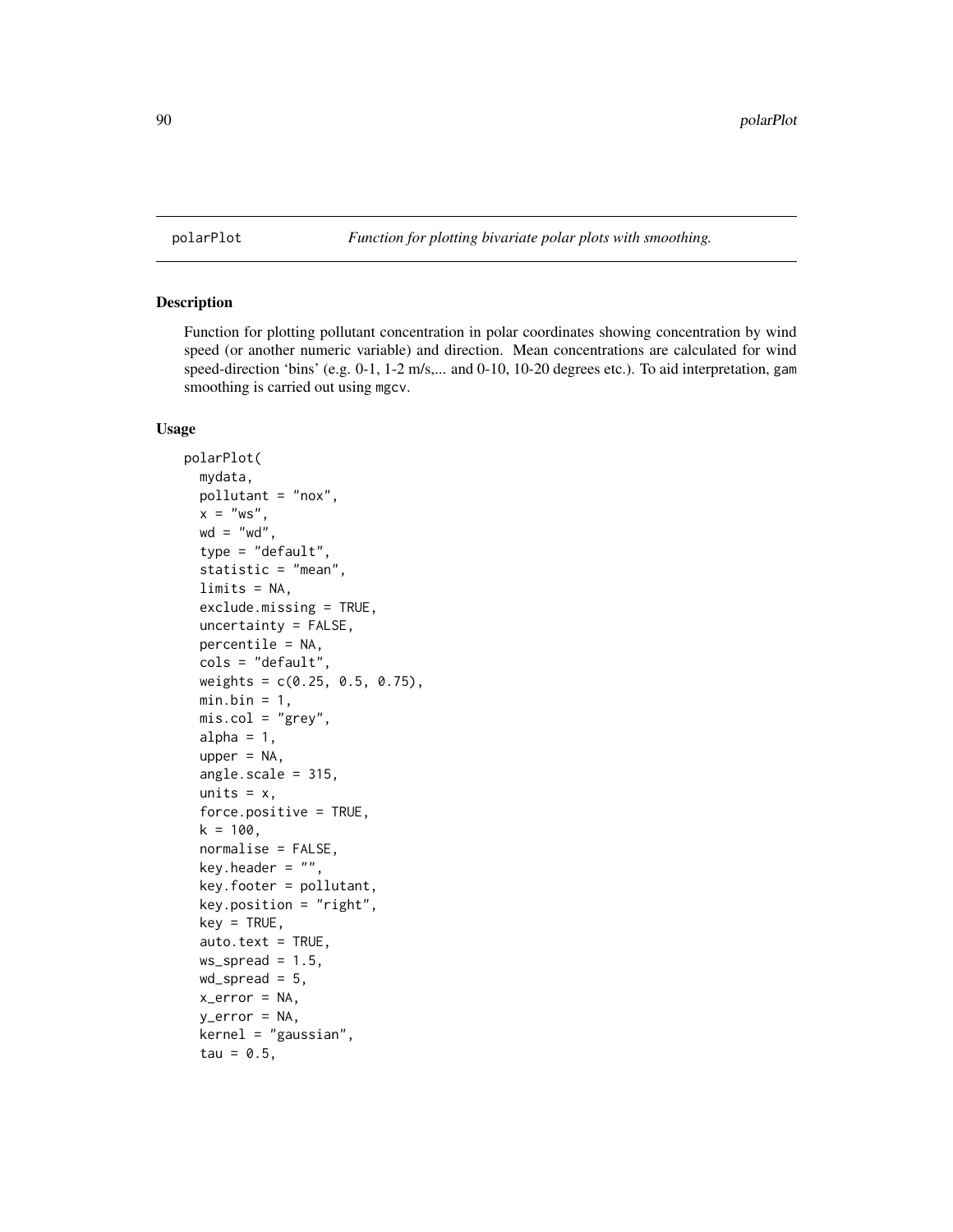#### polarPlot 91

...  $\mathcal{L}$ 

# Arguments

| mydata    | A data frame minimally containing wd, another variable to plot in polar coordi-<br>nates (the default is a column "ws" — wind speed) and a pollutant. Should also<br>contain date if plots by time period are required.                                                                                                                                                                                                                                                                                                                                                                                                                                                                                                                                                                                                               |
|-----------|---------------------------------------------------------------------------------------------------------------------------------------------------------------------------------------------------------------------------------------------------------------------------------------------------------------------------------------------------------------------------------------------------------------------------------------------------------------------------------------------------------------------------------------------------------------------------------------------------------------------------------------------------------------------------------------------------------------------------------------------------------------------------------------------------------------------------------------|
| pollutant | Mandatory. A pollutant name corresponding to a variable in a data frame should<br>be supplied e.g. pollutant = "nox". There can also be more than one pollutant<br>specified e.g. pollutant = $c("now", "no2")$ . The main use of using two or<br>more pollutants is for model evaluation where two species would be expected to<br>have similar concentrations. This saves the user stacking the data and it is possi-<br>ble to work with columns of data directly. A typical use would be pollutant =<br>c("obs", "mod") to compare two columns "obs" (the observations) and "mod"<br>(modelled values). When pair-wise statistics such as Pearson correlation and<br>regression techniques are to be plotted, pollutant takes two elements too. For<br>example, pollutant = $c("bc", "pm25")$ where "bc" is a function of "pm25". |
| х         | Name of variable to plot against wind direction in polar coordinates, the default<br>is wind speed, "ws".                                                                                                                                                                                                                                                                                                                                                                                                                                                                                                                                                                                                                                                                                                                             |
| wd        | Name of wind direction field.                                                                                                                                                                                                                                                                                                                                                                                                                                                                                                                                                                                                                                                                                                                                                                                                         |
| type      | type determines how the data are split i.e. conditioned, and then plotted. The<br>default is will produce a single plot using the entire data. Type can be one of<br>the built-in types as detailed in cutData e.g. "season", "year", "weekday" and<br>so on. For example, type = "season" will produce four plots - one for each<br>season.                                                                                                                                                                                                                                                                                                                                                                                                                                                                                          |
|           | It is also possible to choose type as another variable in the data frame. If that<br>variable is numeric, then the data will be split into four quantiles (if possible)<br>and labelled accordingly. If type is an existing character or factor variable, then<br>those categories/levels will be used directly. This offers great flexibility for un-<br>derstanding the variation of different variables and how they depend on one<br>another.                                                                                                                                                                                                                                                                                                                                                                                     |
|           | Type can be up length two e.g. type = $c$ ("season", "weekday") will produce a<br>2x2 plot split by season and day of the week. Note, when two types are provided<br>the first forms the columns and the second the rows.                                                                                                                                                                                                                                                                                                                                                                                                                                                                                                                                                                                                             |
| statistic | The statistic that should be applied to each wind speed/direction bin. Because<br>of the smoothing involved, the colour scale for some of these statistics is only<br>to provide an indication of overall pattern and should not be interpreted in con-<br>centration units e.g. for statistic = "weighted.mean" where the bin mean<br>is multiplied by the bin frequency and divided by the total frequency. In many<br>cases using polarFreq will be better. Setting statistic = "weighted.mean"<br>can be useful because it provides an indication of the concentration * frequency<br>of occurrence and will highlight the wind speed/direction conditions that domi-<br>nate the overall mean.Can be:                                                                                                                            |
|           | • "mean" (default), "median", "max" (maximum), "frequency". "stdev" (stan-<br>dard deviation), "weighted.mean".                                                                                                                                                                                                                                                                                                                                                                                                                                                                                                                                                                                                                                                                                                                       |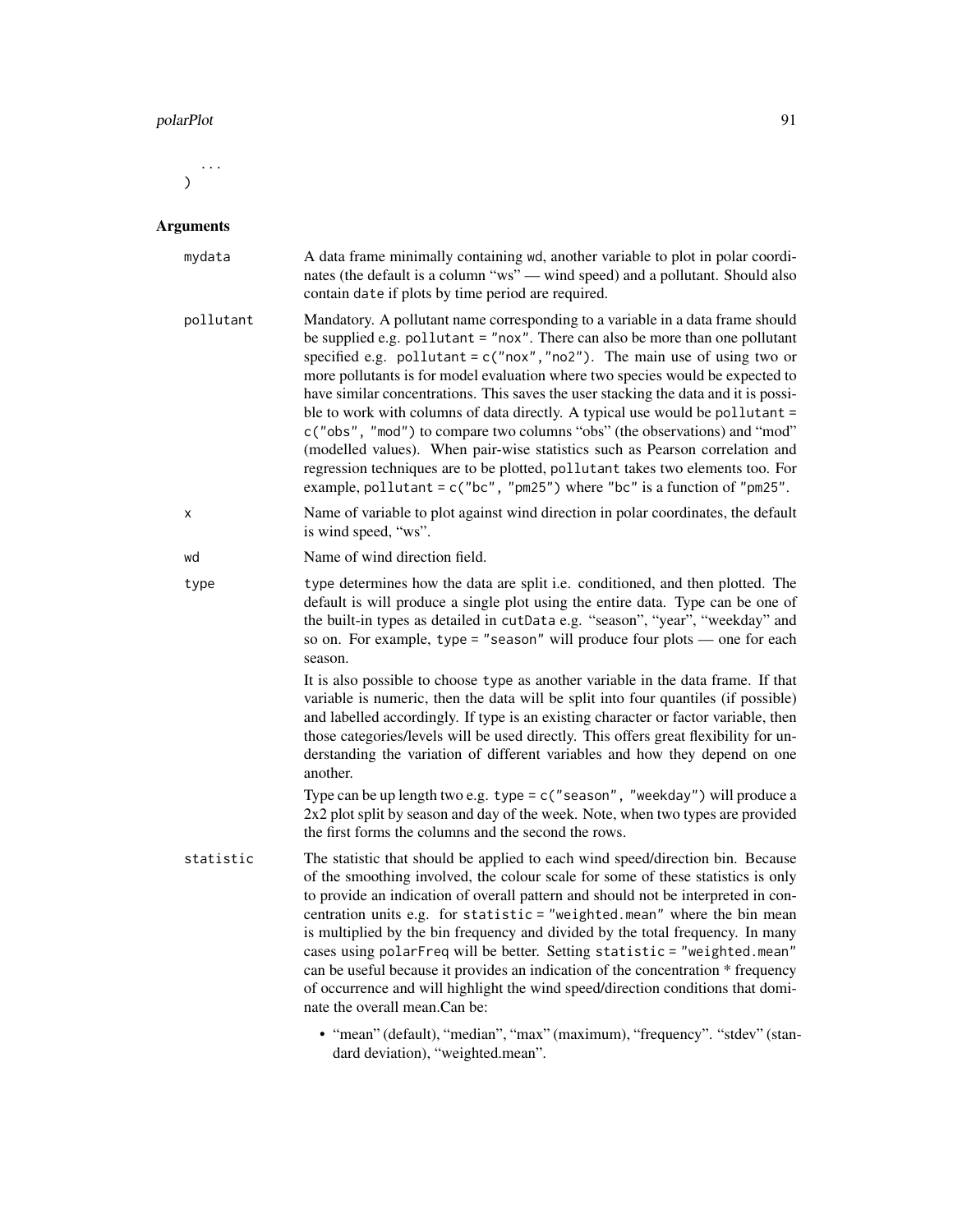- statistic = "nwr" Implements the Non-parametric Wind Regression approach of Henry et al. (2009) that uses kernel smoothers. The openair implementation is not identical because Gaussian kernels are used for both wind direction and speed. The smoothing is controlled by ws\_spread and wd\_spread.
- statistic = "cpf" the conditional probability function (CPF) is plotted and a single (usually high) percentile level is supplied. The CPF is defined as CPF = my/ny, where my is the number of samples in the y bin (by default a wind direction, wind speed interval) with mixing ratios greater than the *overall* percentile concentration, and ny is the total number of samples in the same wind sector (see Ashbaugh et al., 1985). Note that percentile intervals can also be considered; see percentile for details.
- When statistic = "r" or statistic = "Pearson", the Pearson correlation coefficient is calculated for *two* pollutants. The calculation involves a weighted Pearson correlation coefficient, which is weighted by Gaussian kernels for wind direction an the radial variable (by default wind speed). More weight is assigned to values close to a wind speed-direction interval. Kernel weighting is used to ensure that all data are used rather than relying on the potentially small number of values in a wind speed-direction interval.
- When statistic = "Spearman", the Spearman correlation coefficient is calculated for *two* pollutants. The calculation involves a weighted Spearman correlation coefficient, which is weighted by Gaussian kernels for wind direction an the radial variable (by default wind speed). More weight is assigned to values close to a wind speed-direction interval. Kernel weighting is used to ensure that all data are used rather than relying on the potentially small number of values in a wind speed-direction interval.
- "robust\_slope" is another option for pair-wise statistics and "quantile.slope", which uses quantile regression to estimate the slope for a particular quantile level (see also tau for setting the quantile level).
- "york\_slope" is another option for pair-wise statistics which uses the *York regression method* to estimate the slope. In this method the uncertainties in x and y are used in the determination of the slope. The uncertainties are provided by x\_error and y\_error — see below.
- limits The function does its best to choose sensible limits automatically. However, there are circumstances when the user will wish to set different ones. An example would be a series of plots showing each year of data separately. The limits are set in the form  $c(lower, upper), so limits =  $c(0, 100)$  would force the$ plot limits to span 0-100.

```
exclude.missing
```
Setting this option to TRUE (the default) removes points from the plot that are too far from the original data. The smoothing routines will produce predictions at points where no data exist i.e. they predict. By removing the points too far from the original data produces a plot where it is clear where the original data lie. If set to FALSE missing data will be interpolated.

uncertainty Should the uncertainty in the calculated surface be shown? If TRUE three plots are produced on the same scale showing the predicted surface together with the estimated lower and upper uncertainties at the 95 understand whether features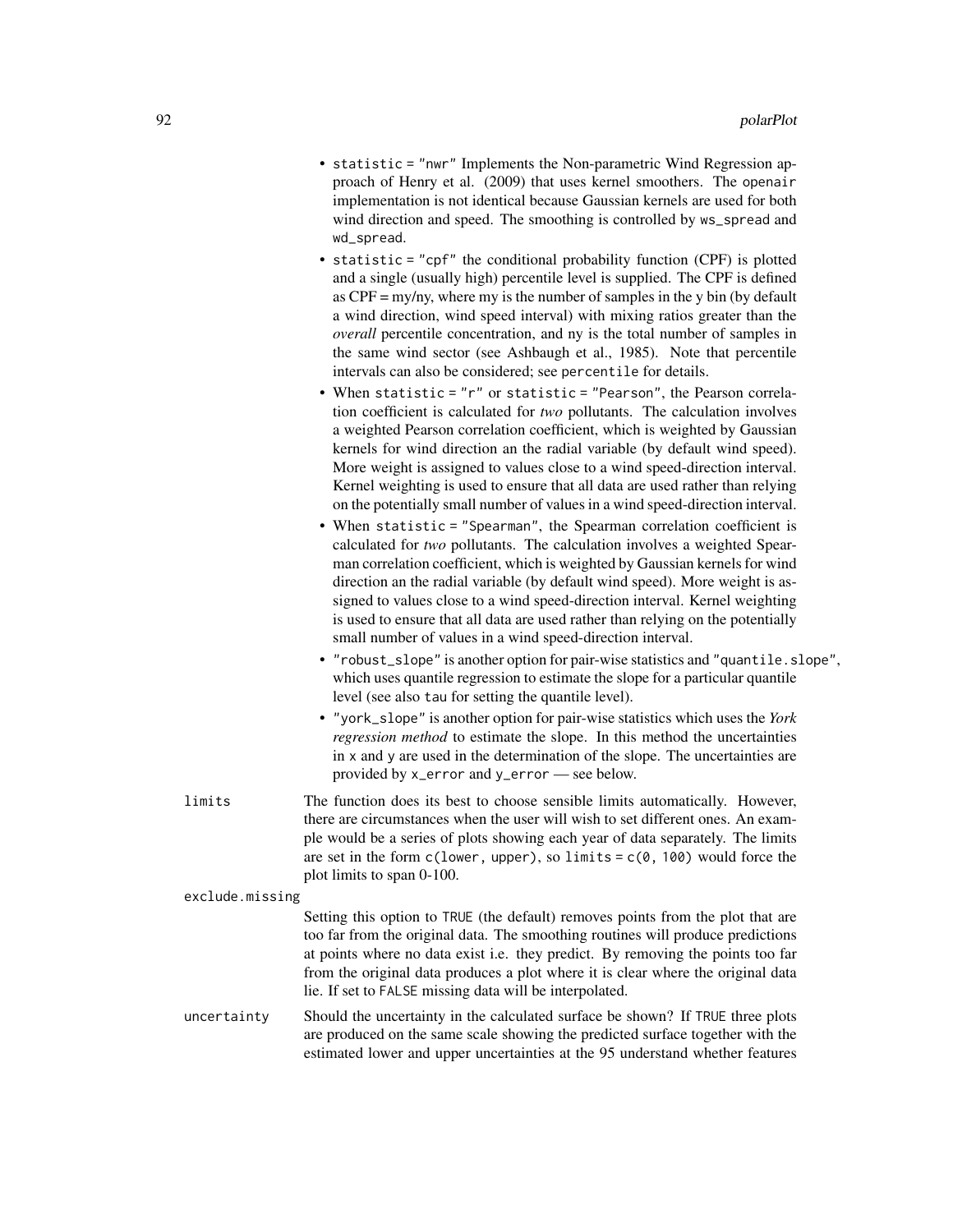|            | are real or not. For example, at high wind speeds where there are few data there<br>is greater uncertainty over the predicted values. The uncertainties are calculated<br>using the GAM and weighting is done by the frequency of measurements in each<br>wind speed-direction bin. Note that if uncertainties are calculated then the type<br>is set to "default".                                                                                                                                                                                                                                                                                                                                                                                                                                                                                                                                                                                                                                                                                                                                                                                                                                                                                                                                                                                                                                                                                               |
|------------|-------------------------------------------------------------------------------------------------------------------------------------------------------------------------------------------------------------------------------------------------------------------------------------------------------------------------------------------------------------------------------------------------------------------------------------------------------------------------------------------------------------------------------------------------------------------------------------------------------------------------------------------------------------------------------------------------------------------------------------------------------------------------------------------------------------------------------------------------------------------------------------------------------------------------------------------------------------------------------------------------------------------------------------------------------------------------------------------------------------------------------------------------------------------------------------------------------------------------------------------------------------------------------------------------------------------------------------------------------------------------------------------------------------------------------------------------------------------|
| percentile | If statistic = "percentile" then percentile is used, expressed from $0$ to<br>100. Note that the percentile value is calculated in the wind speed, wind direc-<br>tion 'bins'. For this reason it can also be useful to set min. bin to ensure there are<br>a sufficient number of points available to estimate a percentile. See quantile<br>for more details of how percentiles are calculated.<br>percentile is also used for the Conditional Probability Function (CPF) plots.<br>percentile can be of length two, in which case the percentile <i>interval</i> is con-<br>sidered for use with CPF. For example, percentile = $c(90, 100)$ will plot the<br>CPF for concentrations between the 90 and 100th percentiles. Percentile inter-<br>vals can be useful for identifying specific sources. In addition, percentile can<br>also be of length 3. The third value is the 'trim' value to be applied. When<br>calculating percentile intervals many can cover very low values where there is<br>no useful information. The trim value ensures that values greater than or equal<br>to the trim * mean value are considered <i>before</i> the percentile intervals are calcu-<br>lated. The effect is to extract more detail from many source signatures. See the<br>manual for examples. Finally, if the trim value is less than zero the percentile<br>range is interpreted as absolute concentration values and subsetting is carried<br>out directly. |
| cols       | Colours to be used for plotting. Options include "default", "increment", "heat",<br>"jet" and RColorBrewer colours - see the openair openColours function for<br>more details. For user defined the user can supply a list of colour names recog-<br>nised by R (type colours() to see the full list). An example would be cols<br>= c("yellow", "green", "blue"). cols can also take the values "viridis",<br>"magma", "inferno", or "plasma" which are the viridis colour maps ported<br>from Python's Matplotlib library.                                                                                                                                                                                                                                                                                                                                                                                                                                                                                                                                                                                                                                                                                                                                                                                                                                                                                                                                      |
| weights    | At the edges of the plot there may only be a few data points in each wind speed-<br>direction interval, which could in some situations distort the plot if the concen-<br>trations are high. weights applies a weighting to reduce their influence. For<br>example and by default if only a single data point exists then the weighting fac-<br>tor is 0.25 and for two points 0.5. To not apply any weighting and use the data<br>as is, use weights = $c(1, 1, 1)$ .<br>An alternative to down-weighting these points they can be removed altogether<br>using min.bin.                                                                                                                                                                                                                                                                                                                                                                                                                                                                                                                                                                                                                                                                                                                                                                                                                                                                                          |
| min.bin    | The minimum number of points allowed in a wind speed/wind direction bin.<br>The default is 1. A value of two requires at least 2 valid records in each bin an<br>so on; bins with less than 2 valid records are set to NA. Care should be taken<br>when using a value $> 1$ because of the risk of removing real data points. It is<br>recommended to consider your data with care. Also, the polarFreq function<br>can be of use in such circumstances.                                                                                                                                                                                                                                                                                                                                                                                                                                                                                                                                                                                                                                                                                                                                                                                                                                                                                                                                                                                                          |
| mis.col    | When $min. bin$ is $> 1$ it can be useful to show where data are removed on the<br>plots. This is done by shading the missing data in mis.col. To not highlight<br>missing data when $min.bin > 1$ choose $mis.col = "transport".$                                                                                                                                                                                                                                                                                                                                                                                                                                                                                                                                                                                                                                                                                                                                                                                                                                                                                                                                                                                                                                                                                                                                                                                                                                |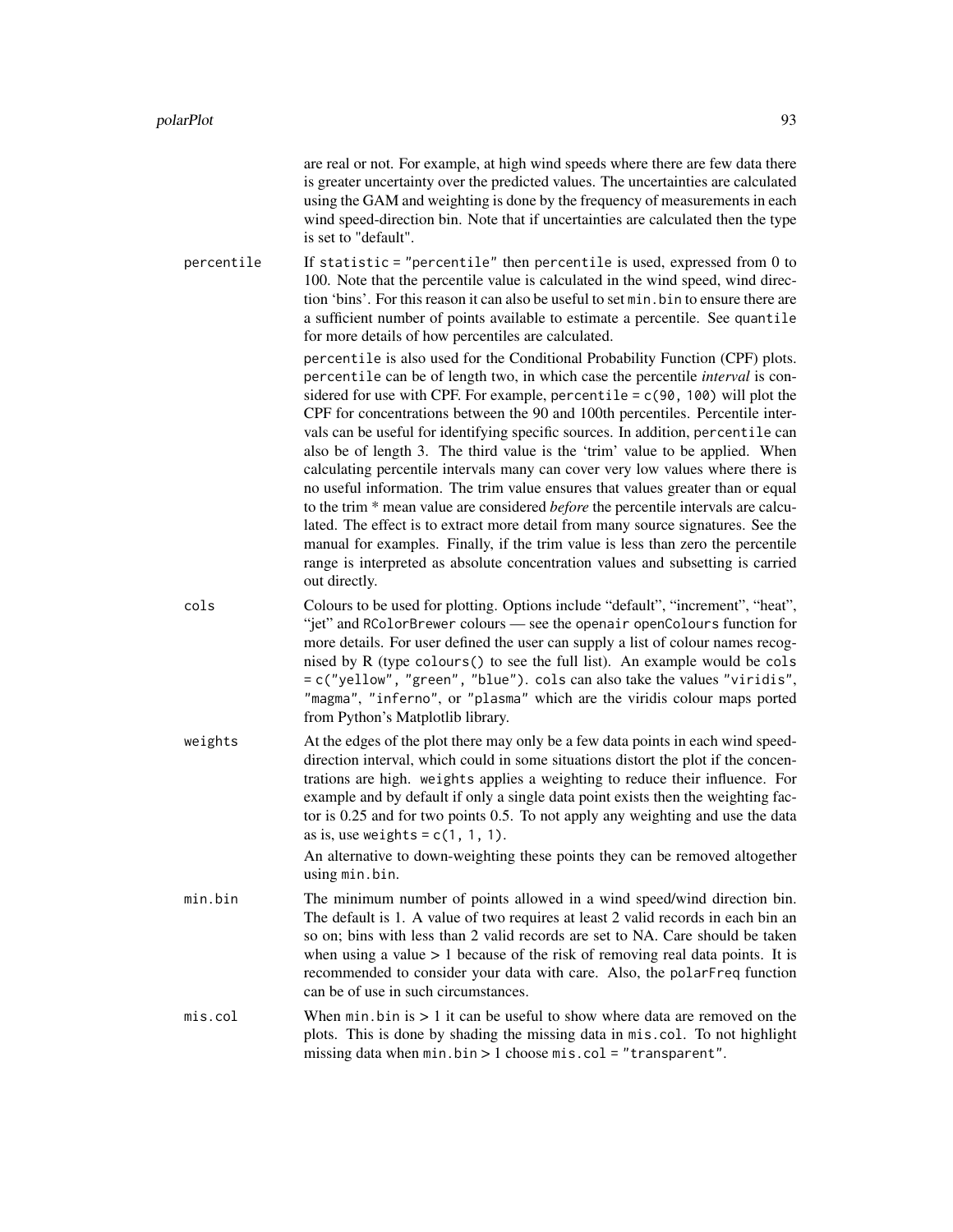| alpha          | The alpha transparency to use for the plotting surface (a value between 0 and 1<br>with zero being fully transparent and 1 fully opaque). Setting a value below 1<br>can be useful when plotting surfaces on a map using the package openairmapss.                                                                                                                                                                                                                                                                                                                                                                                                                                                                                                                                                                                                 |
|----------------|----------------------------------------------------------------------------------------------------------------------------------------------------------------------------------------------------------------------------------------------------------------------------------------------------------------------------------------------------------------------------------------------------------------------------------------------------------------------------------------------------------------------------------------------------------------------------------------------------------------------------------------------------------------------------------------------------------------------------------------------------------------------------------------------------------------------------------------------------|
| upper          | This sets the upper limit wind speed to be used. Often there are only a relatively<br>few data points at very high wind speeds and plotting all of them can reduce the<br>useful information in the plot.                                                                                                                                                                                                                                                                                                                                                                                                                                                                                                                                                                                                                                          |
| angle.scale    | The wind speed scale is by default shown at a 315 degree angle. Sometimes<br>the placement of the scale may interfere with an interesting feature. The user<br>can therefore set angle.scale to another value (between 0 and 360 degrees)<br>to mitigate such problems. For example angle. scale = 45 will draw the scale<br>heading in a NE direction.                                                                                                                                                                                                                                                                                                                                                                                                                                                                                            |
| units          | The units shown on the polar axis scale.                                                                                                                                                                                                                                                                                                                                                                                                                                                                                                                                                                                                                                                                                                                                                                                                           |
| force.positive | The default is TRUE. Sometimes if smoothing data with steep gradients it is pos-<br>sible for predicted values to be negative. force.positive = TRUE ensures that<br>predictions remain positive. This is useful for several reasons. First, with lots<br>of missing data more interpolation is needed and this can result in artifacts be-<br>cause the predictions are too far from the original data. Second, if it is known<br>beforehand that the data are all positive, then this option carries that assumption<br>through to the prediction. The only likely time where setting force.positive<br>= FALSE would be if background concentrations were first subtracted resulting<br>in data that is legitimately negative. For the vast majority of situations it is ex-<br>pected that the user will not need to alter the default option. |
| k              | This is the smoothing parameter used by the gam function in package mgcv. Typ-<br>ically, value of around 100 (the default) seems to be suitable and will resolve<br>important features in the plot. The most appropriate choice of k is problem-<br>dependent; but extensive testing of polar plots for many different problems sug-<br>gests a value of k of about 100 is suitable. Setting k to higher values will not<br>tend to affect the surface predictions by much but will add to the computation<br>time. Lower values of k will increase smoothing. Sometimes with few data to<br>plot polarPlot will fail. Under these circumstances it can be worth lowering<br>the value of k.                                                                                                                                                      |
| normalise      | If TRUE concentrations are normalised by dividing by their mean value. This is<br>done after fitting the smooth surface. This option is particularly useful if one<br>is interested in the patterns of concentrations for several pollutants on different<br>scales e.g. NOx and CO. Often useful if more than one pollutant is chosen.                                                                                                                                                                                                                                                                                                                                                                                                                                                                                                            |
| key.header     | Adds additional text/labels to the scale key. For example, passing the options<br>key. header = "header", key. footer = "footer1" adds addition text above<br>and below the scale key. These arguments are passed to draw0penKey via<br>quickText, applying the auto. text argument, to handle formatting.                                                                                                                                                                                                                                                                                                                                                                                                                                                                                                                                         |
| key.footer     | see key.footer.                                                                                                                                                                                                                                                                                                                                                                                                                                                                                                                                                                                                                                                                                                                                                                                                                                    |
| key.position   | Location where the scale key is to plotted. Allowed arguments currently include<br>"top", "right", "bottom" and "left".                                                                                                                                                                                                                                                                                                                                                                                                                                                                                                                                                                                                                                                                                                                            |
| key            | Fine control of the scale key via draw0penKey. See draw0penKey for further<br>details.                                                                                                                                                                                                                                                                                                                                                                                                                                                                                                                                                                                                                                                                                                                                                             |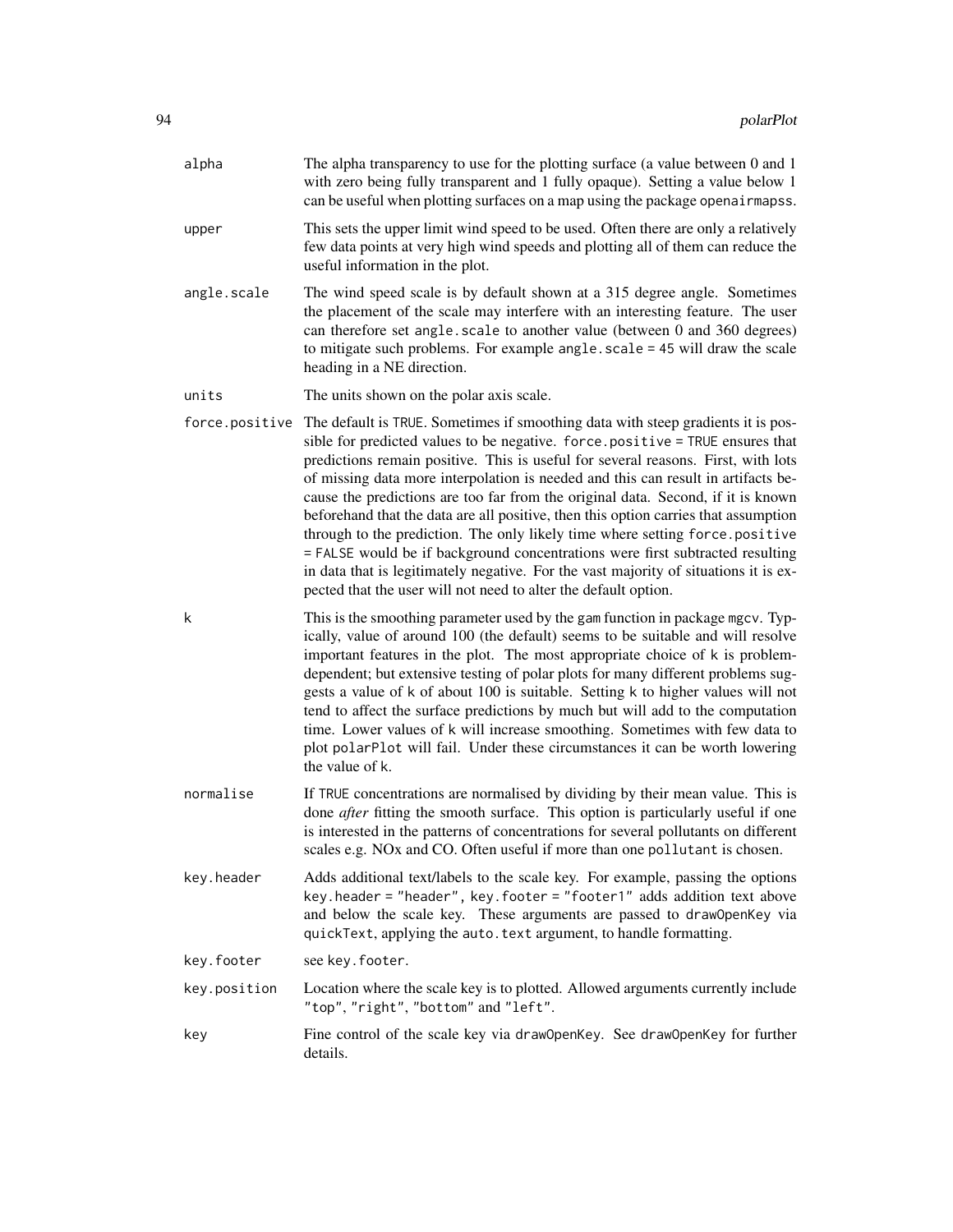#### polarPlot 95

| auto.text | Either TRUE (default) or FALSE. If TRUE titles and axis labels will automatically<br>try and format pollutant names and units properly e.g. by subscripting the '2' in<br>NO <sub>2</sub> .                                                                                                                                                                                                                         |
|-----------|---------------------------------------------------------------------------------------------------------------------------------------------------------------------------------------------------------------------------------------------------------------------------------------------------------------------------------------------------------------------------------------------------------------------|
| ws_spread | The value of sigma used for Gaussian kernel weighting of wind speed when<br>statistic = "nwr" or when correlation and regression statistics are used such<br>as $r$ . Default is $\theta$ . 5.                                                                                                                                                                                                                      |
| wd_spread | The value of sigma used for Gaussian kernel weighting of wind direction when<br>statistic = "nwr" or when correlation and regression statistics are used such<br>as r. Default is 4.                                                                                                                                                                                                                                |
| x_error   | The x error / uncertainty used when statistic = "york_slope".                                                                                                                                                                                                                                                                                                                                                       |
| y_error   | The y error / uncertainty used when statistic = "york_slope".                                                                                                                                                                                                                                                                                                                                                       |
| kernel    | Type of kernel used for the weighting procedure for when correlation or re-<br>gression techniques are used. Only "gaussian" is supported but this may be<br>enhanced in the future.                                                                                                                                                                                                                                |
| tau       | The quantile to be estimated when statistic is set to "quantile.slope". De-<br>fault is 0.5 which is equal to the median and will be ignored if "quantile.slope"<br>is not used.                                                                                                                                                                                                                                    |
|           | Other graphical parameters passed onto lattice: levelplot and cutData. For<br>example, polarPlot passes the option hemisphere = "southern" on to cutData<br>to provide southern (rather than default northern) hemisphere handling of type<br>= "season". Similarly, common axis and title labelling options (such as xlab,<br>ylab, main) are passed to levelplot via quickText to handle routine format-<br>ting. |

#### Details

The bivariate polar plot is a useful diagnostic tool for quickly gaining an idea of potential sources. Wind speed is one of the most useful variables to use to separate source types (see references). For example, ground-level concentrations resulting from buoyant plumes from chimney stacks tend to peak under higher wind speed conditions. Conversely, ground-level, non-buoyant plumes such as from road traffic, tend to have highest concentrations under low wind speed conditions. Other sources such as from aircraft engines also show differing characteristics by wind speed.

The function has been developed to allow variables other than wind speed to be plotted with wind direction in polar coordinates. The key issue is that the other variable plotted against wind direction should be discriminating in some way. For example, temperature can help reveal high-level sources brought down to ground level in unstable atmospheric conditions, or show the effect a source emission dependent on temperature e.g. biogenic isoprene.

The plots can vary considerably depending on how much smoothing is done. The approach adopted here is based on the very flexible and capable mgcv package that uses *Generalized Additive Models*. While methods do exist to find an optimum level of smoothness, they are not necessarily useful. The principal aim of polarPlot is as a graphical analysis rather than for quantitative purposes. In this respect the smoothing aims to strike a balance between revealing interesting (real) features and overly noisy data. The defaults used in polarPlot are based on the analysis of data from many different sources. More advanced users may wish to modify the code and adopt other smoothing approaches.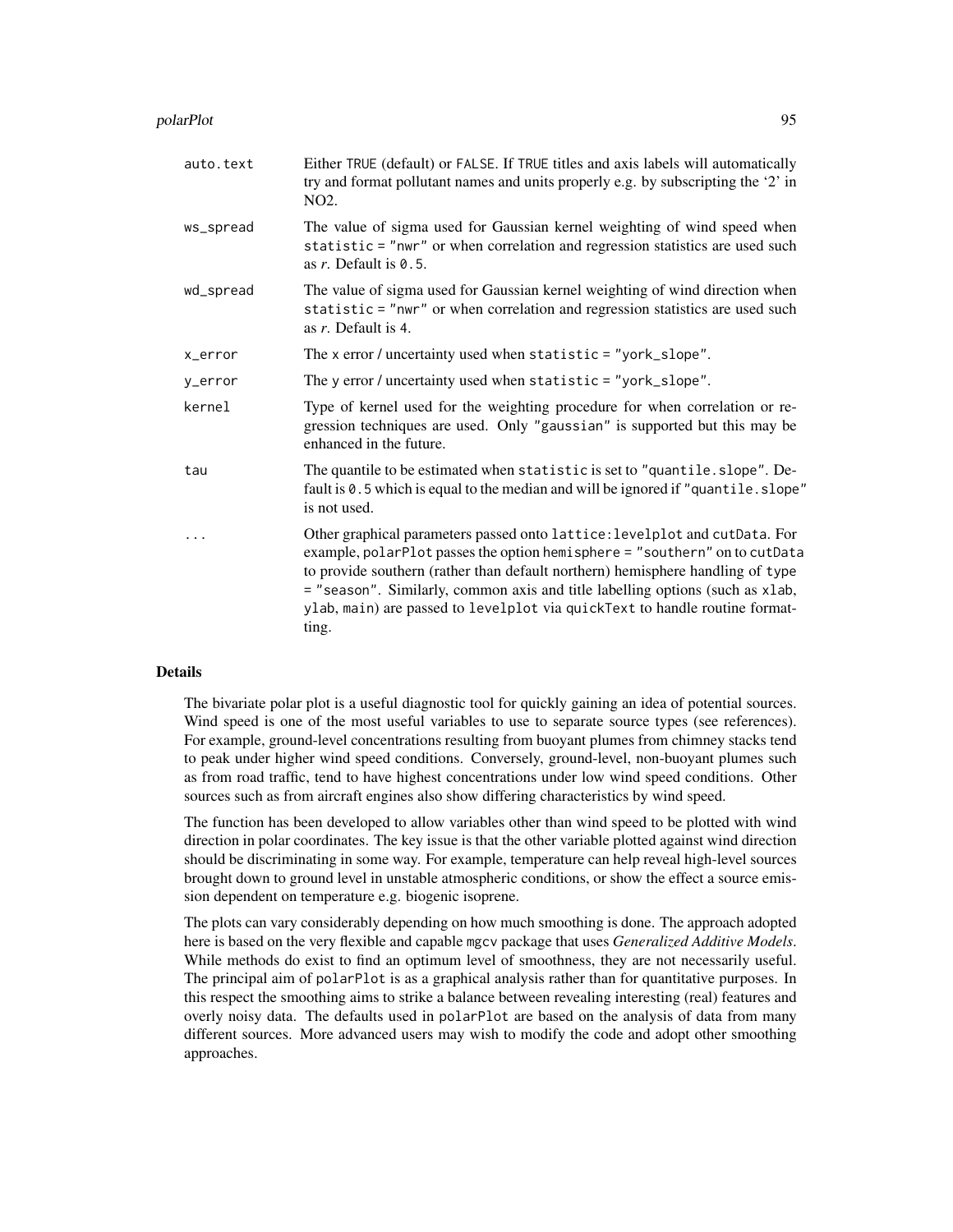Various statistics are possible to consider e.g. mean, maximum, median. statistic = "max" is often useful for revealing sources. Pair-wise statistics between two pollutants can also be calculated.

The function can also be used to compare two pollutant species through a range of pair-wise statistics (see help on statistic) and Grange et al. (2016) (open-access publication link below).

Wind direction is split up into 10 degree intervals and the other variable (e.g. wind speed) 30 intervals. These 2D bins are then used to calculate the statistics.

These plots often show interesting features at higher wind speeds (see references below). For these conditions there can be very few measurements and therefore greater uncertainty in the calculation of the surface. There are several ways in which this issue can be tackled. First, it is possible to avoid smoothing altogether and use polarFreq in the package openair. Second, the effect of setting a minimum number of measurements in each wind speed-direction bin can be examined through min.bin. It is possible that a single point at high wind speed conditions can strongly affect the surface prediction. Therefore, setting min.bin = 3, for example, will remove all wind speeddirection bins with fewer than 3 measurements *before* fitting the surface. Third, consider setting uncertainty = TRUE. This option will show the predicted surface together with upper and lower 95 which take account of the frequency of measurements.

Variants on polarPlot include polarAnnulus and polarFreq.

#### Value

As well as generating the plot itself, polarPlot also returns an object of class "openair". The object includes three main components: call, the command used to generate the plot; data, the data frame of summarised information used to make the plot; and plot, the plot itself. If retained, e.g. using output <- polarPlot(mydata, "nox"), this output can be used to recover the data, reproduce or rework the original plot or undertake further analysis.

An openair output can be manipulated using a number of generic operations, including print, plot and summary.

polarPlot surface data can also be extracted directly using the results, e.g. results(object) for output <- polarPlot(mydata, "nox"). This returns a data frame with four set columns: cond, conditioning based on type; u and v, the translational vectors based on ws and wd; and the local pollutant estimate.

#### Author(s)

David Carslaw

#### References

Ashbaugh, L.L., Malm, W.C., Sadeh, W.Z., 1985. A residence time probability analysis of sulfur concentrations at ground canyon national park. Atmospheric Environment 19 (8), 1263-1270.

Carslaw, D.C., Beevers, S.D, Ropkins, K and M.C. Bell (2006). Detecting and quantifying aircraft and other on-airport contributions to ambient nitrogen oxides in the vicinity of a large international airport. Atmospheric Environment. 40/28 pp 5424-5434.

Carslaw, D.C., & Beevers, S.D. (2013). Characterising and understanding emission sources using bivariate polar plots and k-means clustering. Environmental Modelling & Software, 40, 325-329. doi:10.1016/j.envsoft.2012.09.005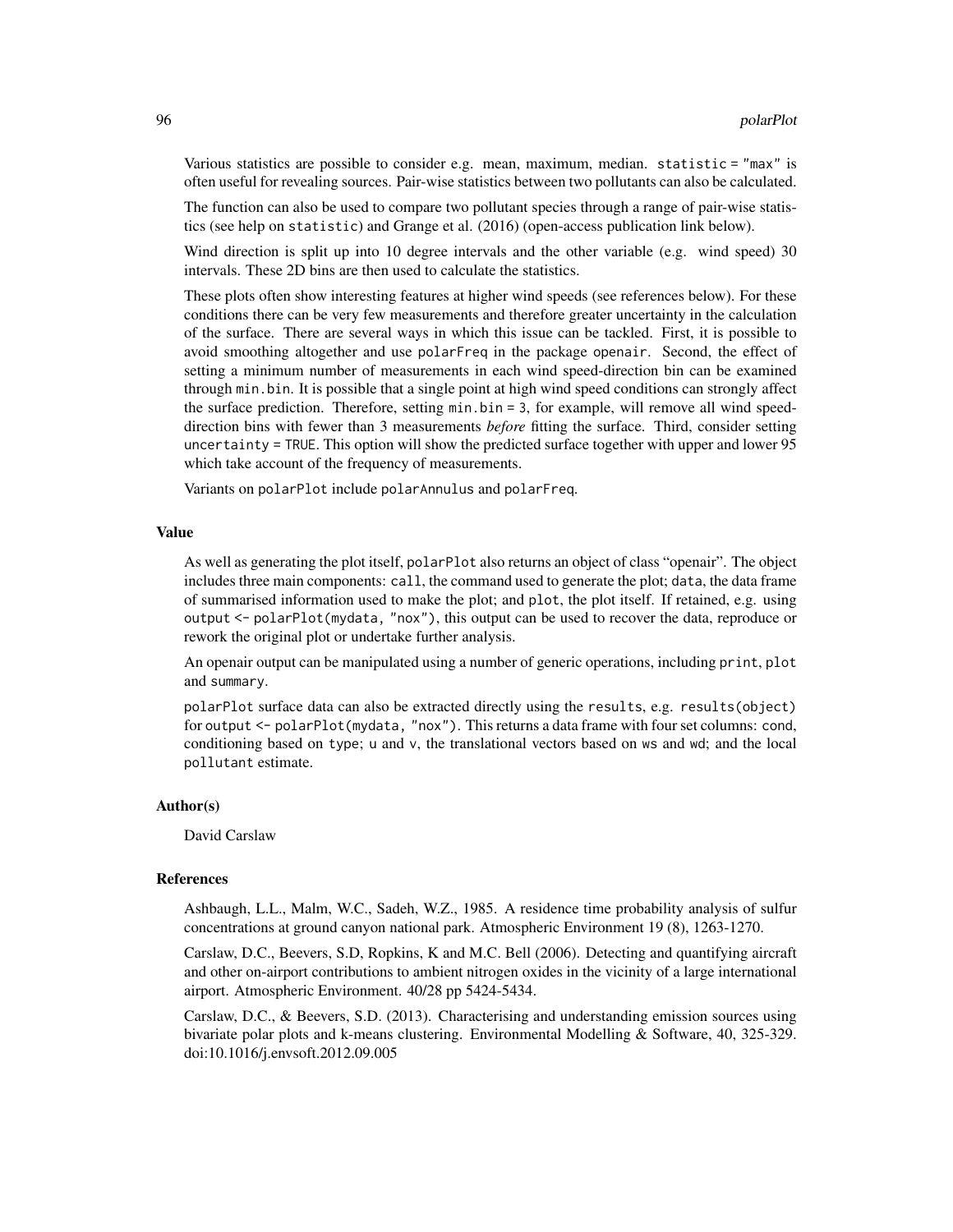#### polarPlot 97

Henry, R.C., Chang, Y.S., Spiegelman, C.H., 2002. Locating nearby sources of air pollution by nonparametric regression of atmospheric concentrations on wind direction. Atmospheric Environment 36 (13), 2237-2244.

Henry, R., Norris, G.A., Vedantham, R., Turner, J.R., 2009. Source region identification using Kernel smoothing. Environ. Sci. Technol. 43 (11), 4090e4097. http:// dx.doi.org/10.1021/es8011723.

Uria-Tellaetxe, I. and D.C. Carslaw (2014). Source identification using a conditional bivariate Probability function. Environmental Modelling & Software, Vol. 59, 1-9.

Westmoreland, E.J., N. Carslaw, D.C. Carslaw, A. Gillah and E. Bates (2007). Analysis of air quality within a street canyon using statistical and dispersion modelling techniques. Atmospheric Environment. Vol. 41(39), pp. 9195-9205.

Yu, K.N., Cheung, Y.P., Cheung, T., Henry, R.C., 2004. Identifying the impact of large urban airports on local air quality by nonparametric regression. Atmospheric Environment 38 (27), 4501- 4507.

Grange, S. K., Carslaw, D. C., & Lewis, A. C. 2016. Source apportionment advances with bivariate polar plots, correlation, and regression techniques. Atmospheric Environment. 145, 128-134. <https://www.sciencedirect.com/science/article/pii/S1352231016307166>

### See Also

The openair package for many more functions for analysing air pollution data.

#### Examples

```
# Use openair 'mydata'
# basic plot
polarPlot(openair::mydata, pollutant = "nox")
## Not run:
# polarPlots by year on same scale
polarPlot(mydata, pollutant = "so2", type = "year", main = "polarPlot of so2")
# set minimum number of bins to be used to see if pattern remains similar
polarPlot(mydata, pollutant = "nox", min.bin = 3)
# plot by day of the week
polarPlot(mydata, pollutant = "pm10", type = "weekday")
# show the 95% confidence intervals in the surface fitting
polarPlot(mydata, pollutant = "so2", uncertainty = TRUE)
# Pair-wise statistics
# Pearson correlation
polarPlot(mydata, pollutant = c("pm25", "pm10"), statistic = "r")
# Robust regression slope, takes a bit of time
polarPlot(mydata, pollutant = c("pm25", "pm10"), statistic = "robust.slope")
```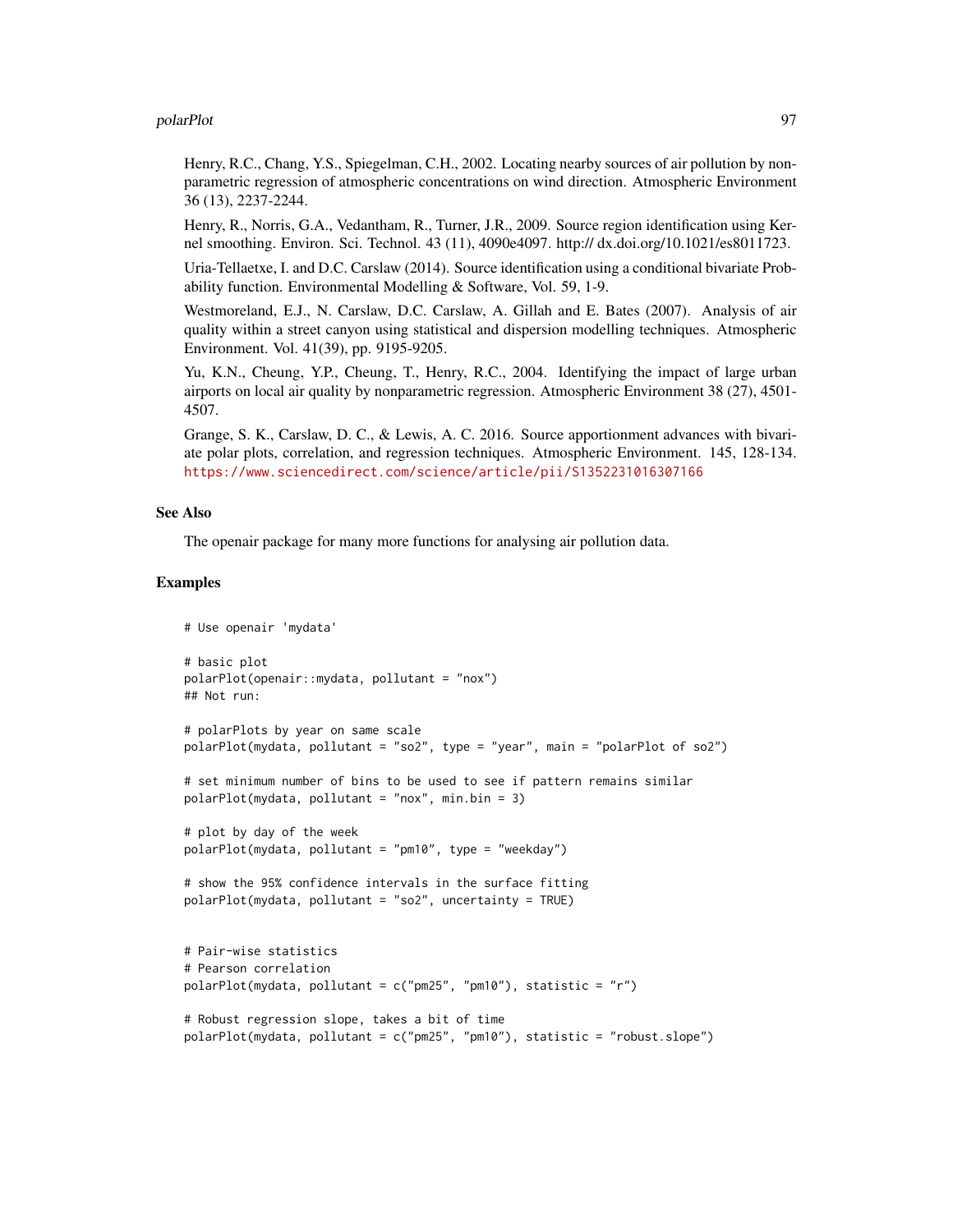98 quickText

```
# Least squares regression works too but it is not recommended, use robust
# regression
# polarPlot(mydata, pollutant = c("pm25", "pm10"), statistic = "slope")
## End(Not run)
```
#### quickText *Automatic text formatting for openair*

### Description

Workhorse function that automatically applies routine text formatting to common expressions and data names used in openair.

#### Usage

quickText(text, auto.text = TRUE)

### Arguments

| text      | A character vector.                                                             |
|-----------|---------------------------------------------------------------------------------|
| auto.text | A logical option. The default, TRUE, applies quick Text to text and returns the |
|           | result. The alternative, FALSE, returns text unchanged. (A number of openair    |
|           | functions enable/unenable quickText using this option.                          |

#### Details

quickText is routine formatting lookup table. It screens the supplied character vector text and automatically applies formatting to any recognised character sub-series. The function is used in a number of openair functions and can also be used directly by users to format text components of their own graphs (see below).

#### Value

The function returns an expression for graphical evaluation.

#### Author(s)

Karl Ropkins.

### Examples

```
#example 1
##see axis formatting in an openair plot, e.g.:
scatterPlot(mydata, x = "no2", y = "pm10")
```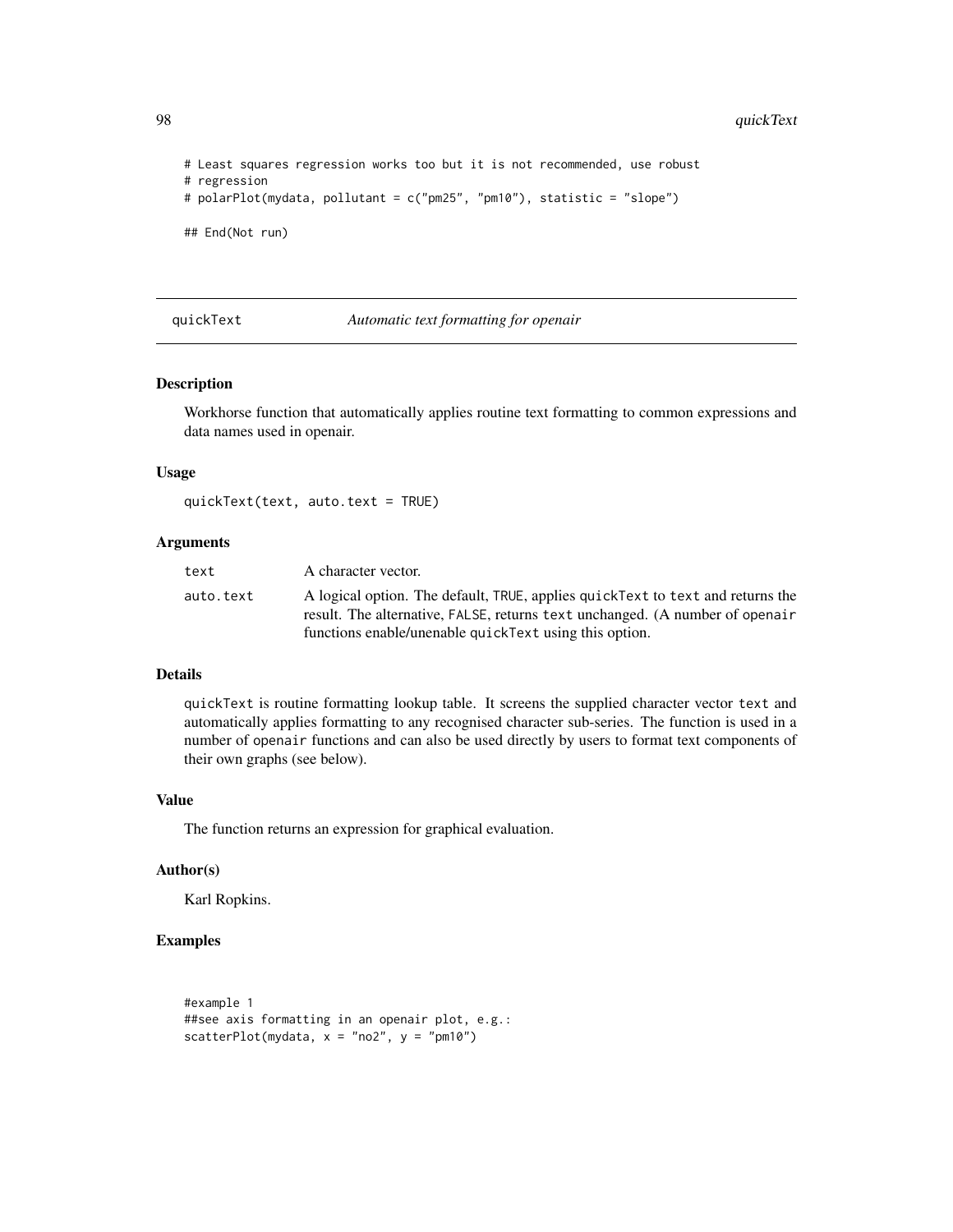```
#example 2
##using quickText in other plots
plot(mydata$no2, mydata$pm10, xlab = quickText("my no2 label"),
    ylab = quickText("pm10 [ ug.m-3 ]"))
```
### rollingMean *Calculate rollingMean values*

# Description

Calculate rollingMean values taking account of data capture thresholds

# Usage

```
rollingMean(
 mydata,
 pollutant = "o3",
 width = 8,
 new.name = "rolling",
 data.thresh = 75,
 align = "centre",
  ...
)
```
### Arguments

| mydata      | A data frame containing a date field. mydata must contain a date field in Date<br>or POSIXct format. The input time series must be regular e.g. hourly, daily.                                                                                                                                                      |
|-------------|---------------------------------------------------------------------------------------------------------------------------------------------------------------------------------------------------------------------------------------------------------------------------------------------------------------------|
| pollutant   | The name of a pollutant e.g. pollutant $=$ " $\sigma$ 3".                                                                                                                                                                                                                                                           |
| width       | The averaging period (rolling window width) to use e.g. width $= 8$ will generate<br>8-hour rolling mean values when hourly data are analysed.                                                                                                                                                                      |
| new.name    | The name given to the new rolling Mean variable. If not supplied it will create a<br>name based on the name of the pollutant and the averaging period used.                                                                                                                                                         |
| data.thresh | The data capture threshold in calculated if data capture over the period of interest<br>is less than this value. For example, with width $= 8$ and data. thresh $= 75$ at<br>least 6 hours are required to calculate the mean, else NA is returned.                                                                 |
| align       | specifyies how the moving window should be aligned. "right" means that the<br>previous hours (including the current) are averaged. This seems to be the default<br>for UK air quality rolling mean statistics. "left" means that the forward hours<br>are averaged, and "centre" or "center", which is the default. |
| $\cdots$    | other arguments, currently unused.                                                                                                                                                                                                                                                                                  |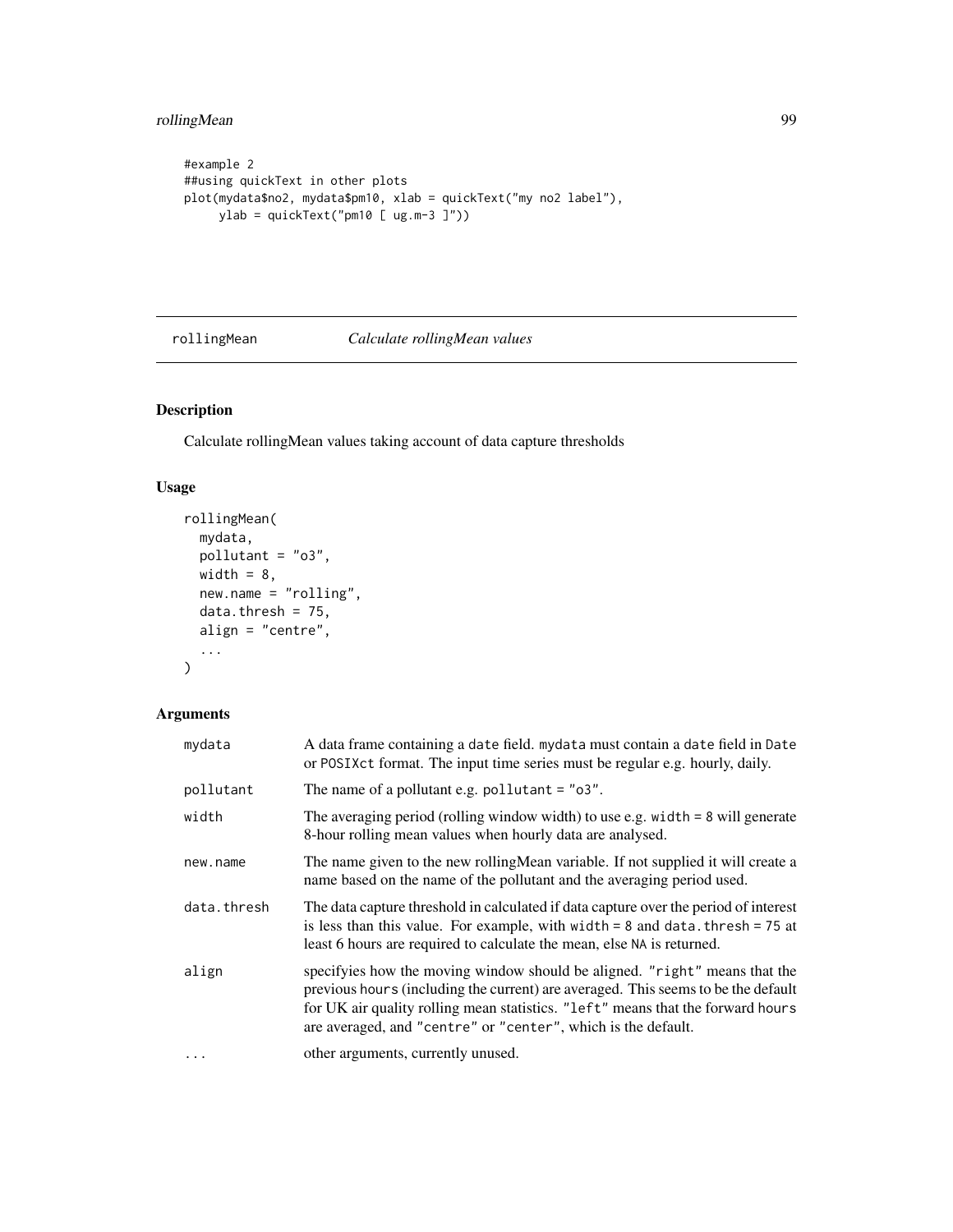### Details

This is a utility function mostly designed to calculate rolling mean statistics relevant to some pollutant limits e.g. 8 hour rolling means for ozone and 24 hour rolling means for PM10. However, the function has a more general use in helping to display rolling mean values in flexible ways e.g. with the rolling window width left, right or centre aligned.

The function will try and fill in missing time gaps to get a full time sequence but return a data frame with the same number of rows supplied.

### Author(s)

David Carslaw

#### Examples

```
## rolling 8-hour mean for ozone
mydata <- rollingMean(mydata, pollutant = "o3", width = 8, new.name =
"rollingo3", data.thresh = 75, align = "right")
```
scatterPlot *Flexible scatter plots*

#### Description

Scatter plots with conditioning and three main approaches: conventional scatterPlot, hexagonal binning and kernel density estimates. The former also has options for fitting smooth fits and linear models with uncertainties shown.

#### Usage

```
scatterPlot(
  mydata,
 x = "now"y = "no2",z = NA,
 method = "scatter",
  group = NA,
  avg.time = "default",
  data.thresh = 0,
  statistic = "mean",
  percentile = NA,
  type = "default",
  smooth = FALSE,
  spline = FALSE,
  linear = FALSE,
```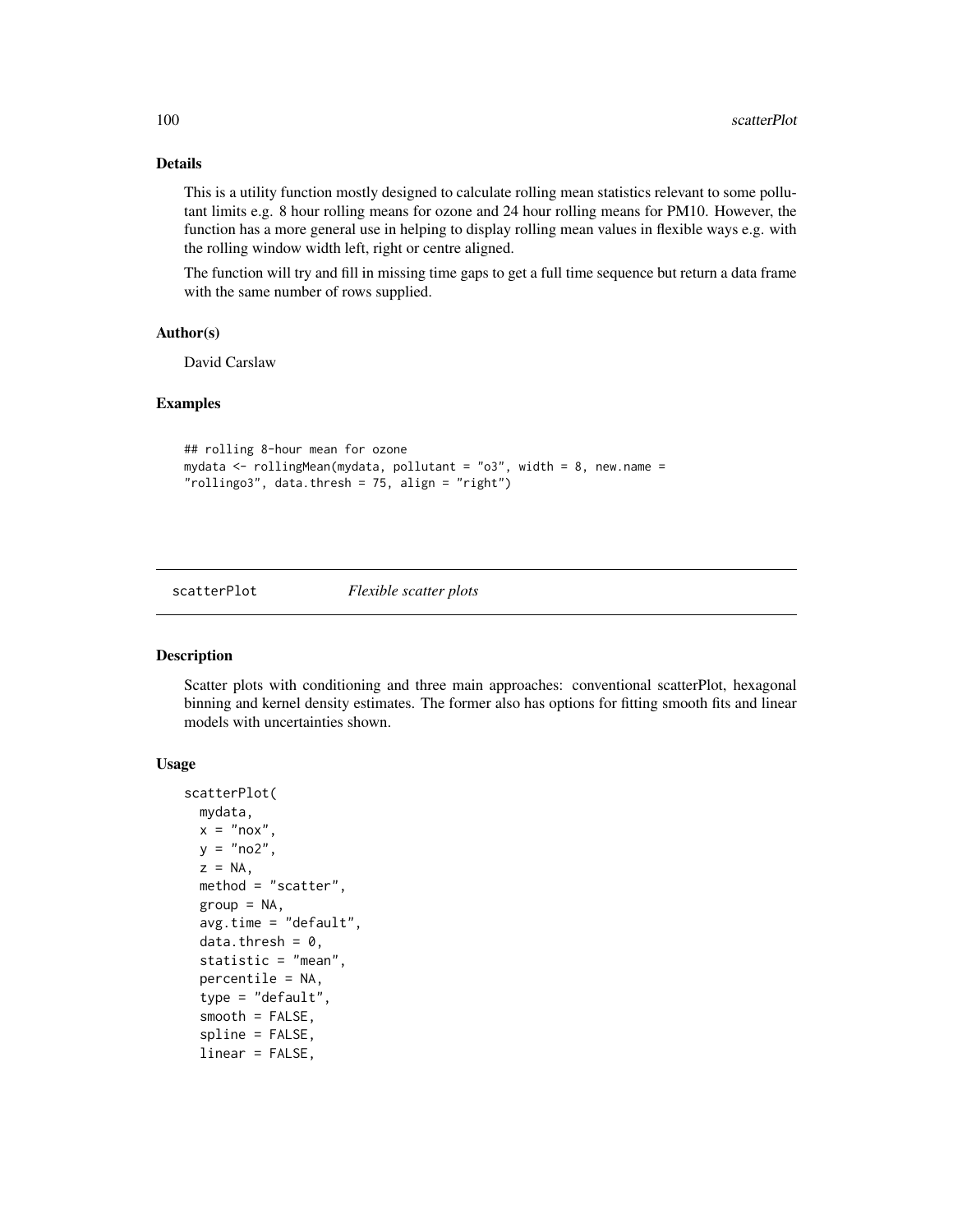#### scatterPlot 101

```
ci = TRUE,mod.line = FALSE,
\text{cols} = \text{"blue",}plot.type = "p",
key = TRUE,
key.title = group,
key.columns = 1,
key.position = "right",
strip = TRUE,
log.x = FALSE,log.y = FALSE,
x.inc = NULL,y.inc = NULL,
limits = NULL,
windflow = NULL,
y.relation = "same",
x.relation = "same",
ref.x = NULL,ref.y = NULL,
k = NA,
dist = 0.02,
map = FALSE,auto.text = TRUE,...
```
### Arguments

 $\mathcal{L}$ 

| mydata       | A data frame containing at least two numeric variables to plot.                                                                                                                                                                                                                                                                                                                           |
|--------------|-------------------------------------------------------------------------------------------------------------------------------------------------------------------------------------------------------------------------------------------------------------------------------------------------------------------------------------------------------------------------------------------|
| $\mathsf{x}$ | Name of the x-variable to plot. Note that x can be a date field or a factor. For<br>example, x can be one of the openair built in types such as "year" or "season".                                                                                                                                                                                                                       |
| У            | Name of the numeric y-variable to plot.                                                                                                                                                                                                                                                                                                                                                   |
| z            | Name of the numeric z-variable to plot for method = "scatter" or method =<br>"level". Note that for method = "scatter" points will be coloured accord-<br>ing to a continuous colour scale, whereas for method = "level" the surface is<br>coloured.                                                                                                                                      |
| method       | Methods include "scatter" (conventional scatter plot), "hexbin" (hexagonal bin-<br>ning using the hexbin package). "level" for a binned or smooth surface plot and<br>"density" (2D kernel density estimates).                                                                                                                                                                            |
| group        | The grouping variable to use, if any. Setting this to a variable in the data frame<br>has the effect of plotting several series in the same panel using different sym-<br>bols/colours etc. If set to a variable that is a character or factor, those categories<br>or factor levels will be used directly. If set to a numeric variable, it will split that<br>variable in to quantiles. |
| avg.time     | This defines the time period to average to. Can be "sec", "min", "hour", "day",<br>"DSTday", "week", "month", "quarter" or "year". For much increased flex-<br>ibility a number can precede these options followed by a space. For exam-<br>ple, a timeAverage of 2 months would be period = "2 month". See function                                                                      |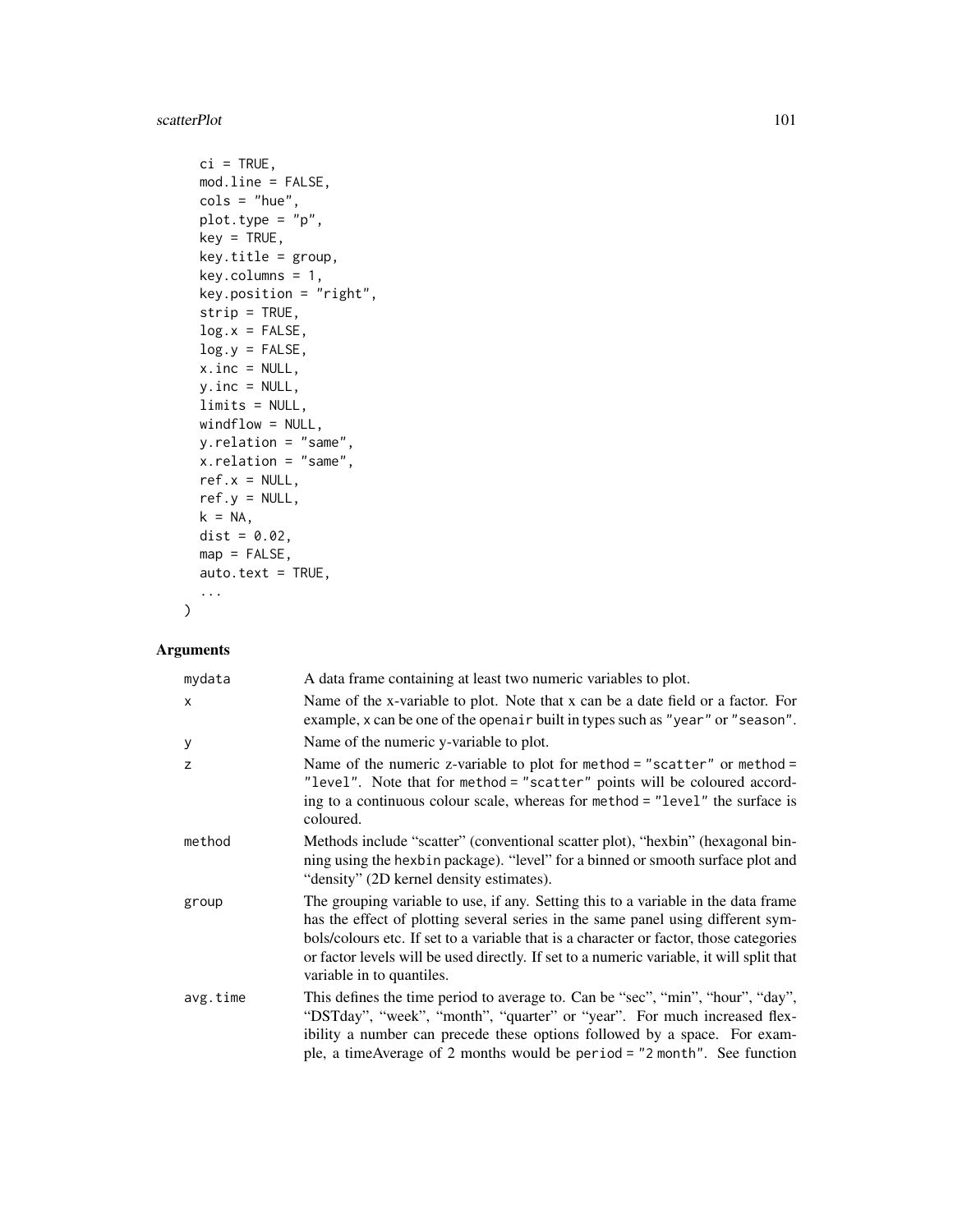timeAverage for further details on this. This option se useful as one method by which the number of points plotted is reduced i.e. by choosing a longer averaging time.

- data.thresh The data capture threshold to use (the data using avg.time. A value of zero means that all available data will be used in a particular period regardless if of the number of values available. Conversely, a value of 100 will mean that all data will need to be present for the average to be calculated, else it is recorded as NA. Not used if avg.time = "default".
- statistic The statistic to apply when aggregating the data; default is the mean. Can be one of "mean", "max", "min", "median", "frequency", "sd", "percentile". Note that "sd" is the standard deviation and "frequency" is the number (frequency) of valid records in the period. "percentile" is the percentile level ( using the "percentile" option - see below. Not used if avg.time = "default".
- percentile The percentile level in  $\%$  used when statistic = "percentile" and when aggregating the data with avg.time. The default is 95. Not used if avg.time  $=$ "default".
- type type determines how the data are split i.e. conditioned, and then plotted. The default is will produce a single plot using the entire data. Type can be one of the built-in types as detailed in cutData e.g. "season", "year", "weekday" and so on. For example, type = "season" will produce four plots — one for each season.

It is also possible to choose type as another variable in the data frame. If that variable is numeric, then the data will be split into four quantiles (if possible) and labelled accordingly. If type is an existing character or factor variable, then those categories/levels will be used directly. This offers great flexibility for understanding the variation of different variables and how they depend on one another.

Type can be up length two e.g. type = c("season","weekday") will produce a 2x2 plot split by season and day of the week. Note, when two types are provided the first forms the columns and the second the rows.

- smooth A smooth line is fitted to the data if TRUE; optionally with 95% confidence intervals shown. For method = "level" a smooth surface will be fitted to binned data.
- spline A smooth spline is fitted to the data if TRUE. This is particularly useful when there are fewer data points or when a connection line between a sequence of points is required.
- linear A linear model is fitted to the data if TRUE; optionally with 95% confidence intervals shown. The equation of the line and R2 value is also shown.
- ci Should the confidence intervals for the smooth/linear fit be shown?
- mod. line If TRUE three lines are added to the scatter plot to help inform model evaluation. The 1:1 line is solid and the 1:0.5 and 1:2 lines are dashed. Together these lines help show how close a group of points are to a 1:1 relationship and also show the points that are within a factor of two (FAC2). mod.line is appropriately transformed when x or y axes are on a log scale.
- cols Colours to be used for plotting. Options include "default", "increment", "heat", "jet" and RColorBrewer colours — see the openair openColours function for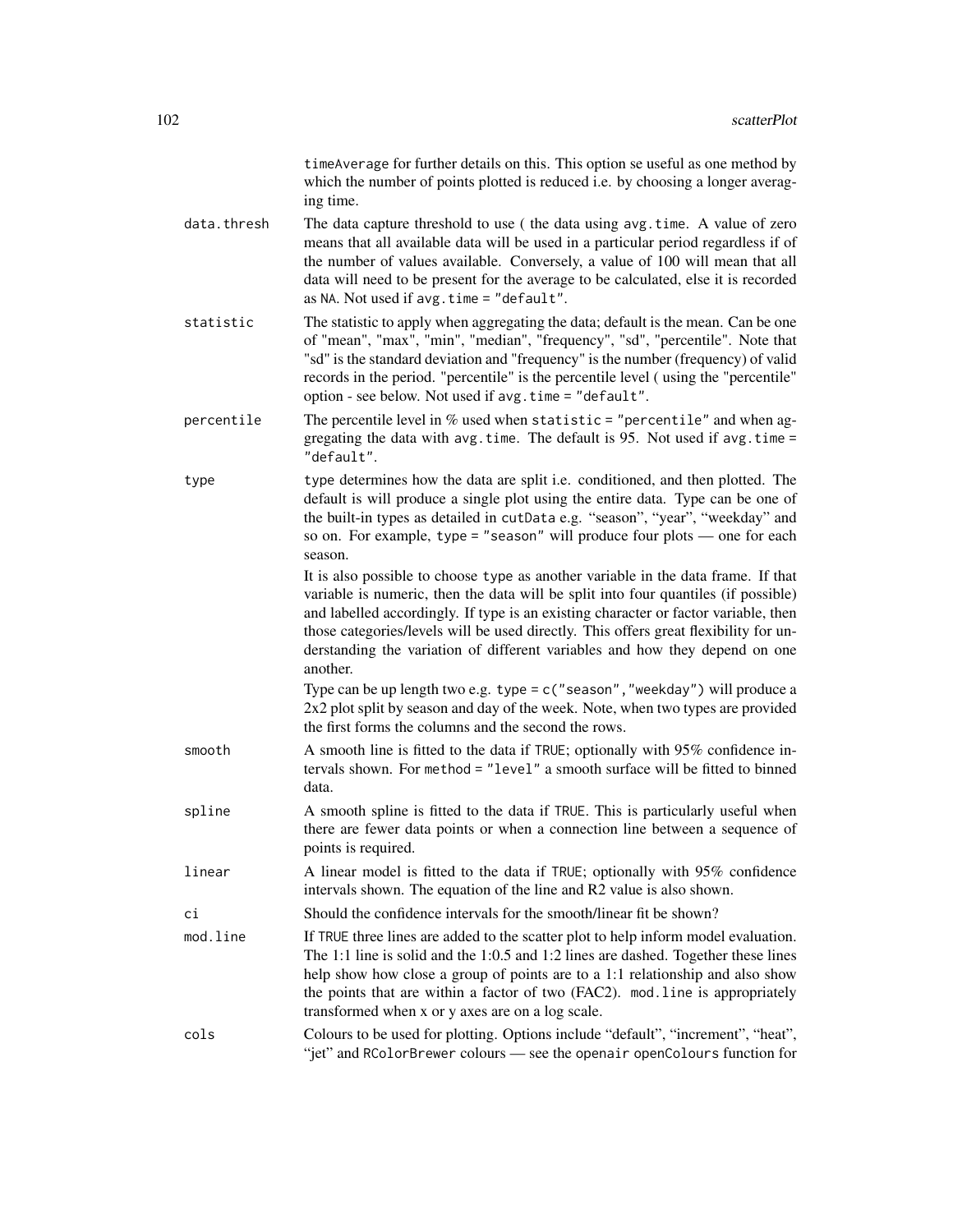|              | more details. For user defined the user can supply a list of colour names recog-<br>nised by R (type colours () to see the full list). An example would be $\text{cols} =$<br>c("yellow", "green", "blue")                                                                                                                                                                                                                                                                                     |
|--------------|------------------------------------------------------------------------------------------------------------------------------------------------------------------------------------------------------------------------------------------------------------------------------------------------------------------------------------------------------------------------------------------------------------------------------------------------------------------------------------------------|
| plot.type    | lattice plot type. Can be "p" (points — default), "l" (lines) or "b" (lines and<br>points).                                                                                                                                                                                                                                                                                                                                                                                                    |
| key          | Should a key be drawn? The default is TRUE.                                                                                                                                                                                                                                                                                                                                                                                                                                                    |
| key.title    | The title of the key (if used).                                                                                                                                                                                                                                                                                                                                                                                                                                                                |
| key.columns  | Number of columns to be used in the key. With many pollutants a single column<br>can make to key too wide. The user can thus choose to use several columns by<br>setting columns to be less than the number of pollutants.                                                                                                                                                                                                                                                                     |
| key.position | Location where the scale key is to plotted. Allowed arguments currently include<br>"top", "right", "bottom" and "left".                                                                                                                                                                                                                                                                                                                                                                        |
| strip        | Should a strip be drawn? The default is TRUE.                                                                                                                                                                                                                                                                                                                                                                                                                                                  |
| log.x        | Should the x-axis appear on a log scale? The default is FALSE. If TRUE a well-<br>formatted log10 scale is used. This can be useful for checking linearity once<br>logged.                                                                                                                                                                                                                                                                                                                     |
| log.y        | Should the y-axis appear on a log scale? The default is FALSE. If TRUE a well-<br>formatted log10 scale is used. This can be useful for checking linearity once<br>logged.                                                                                                                                                                                                                                                                                                                     |
| x.inc        | The x-interval to be used for binning data when method = "level".                                                                                                                                                                                                                                                                                                                                                                                                                              |
| y.inc        | The y-interval to be used for binning data when method = "level".                                                                                                                                                                                                                                                                                                                                                                                                                              |
| limits       | For method = "level" the function does its best to choose sensible limits au-<br>tomatically. However, there are circumstances when the user will wish to set<br>different ones. The limits are set in the form $c(lower, upper), so limits =$<br>$c(0, 100)$ would force the plot limits to span 0-100.                                                                                                                                                                                       |
| windflow     | This option allows a scatter plot to show the wind speed/direction shows as<br>an arrow. The option is a list e.g. windflow = $list$ (col = "grey", $1wd = 2$ ,<br>$scale = 0.1$ . This option requires wind speed (ws) and wind direction (wd) to<br>be available.                                                                                                                                                                                                                            |
|              | The maximum length of the arrow plotted is a fraction of the plot dimension<br>with the longest arrow being scale of the plot x-y dimension. Note, if the plot<br>size is adjusted manually by the user it should be re-plotted to ensure the correct<br>wind angle. The list may contain other options to panel. arrows in the lattice<br>package. Other useful options include length, which controls the length of the<br>arrow head and angle, which controls the angle of the arrow head. |
|              | This option works best where there are not too many data to ensure over-plotting<br>does not become a problem.                                                                                                                                                                                                                                                                                                                                                                                 |
| y.relation   | This determines how the y-axis scale is plotted. "same" ensures all panels use<br>the same scale and "free" will use panel-specific scales. The latter is a useful<br>setting when plotting data with very different values.                                                                                                                                                                                                                                                                   |
| x.relation   | This determines how the x-axis scale is plotted. "same" ensures all panels use<br>the same scale and "free" will use panel-specific scales. The latter is a useful<br>setting when plotting data with very different values.                                                                                                                                                                                                                                                                   |
| ref.x        | See ref.y for details.                                                                                                                                                                                                                                                                                                                                                                                                                                                                         |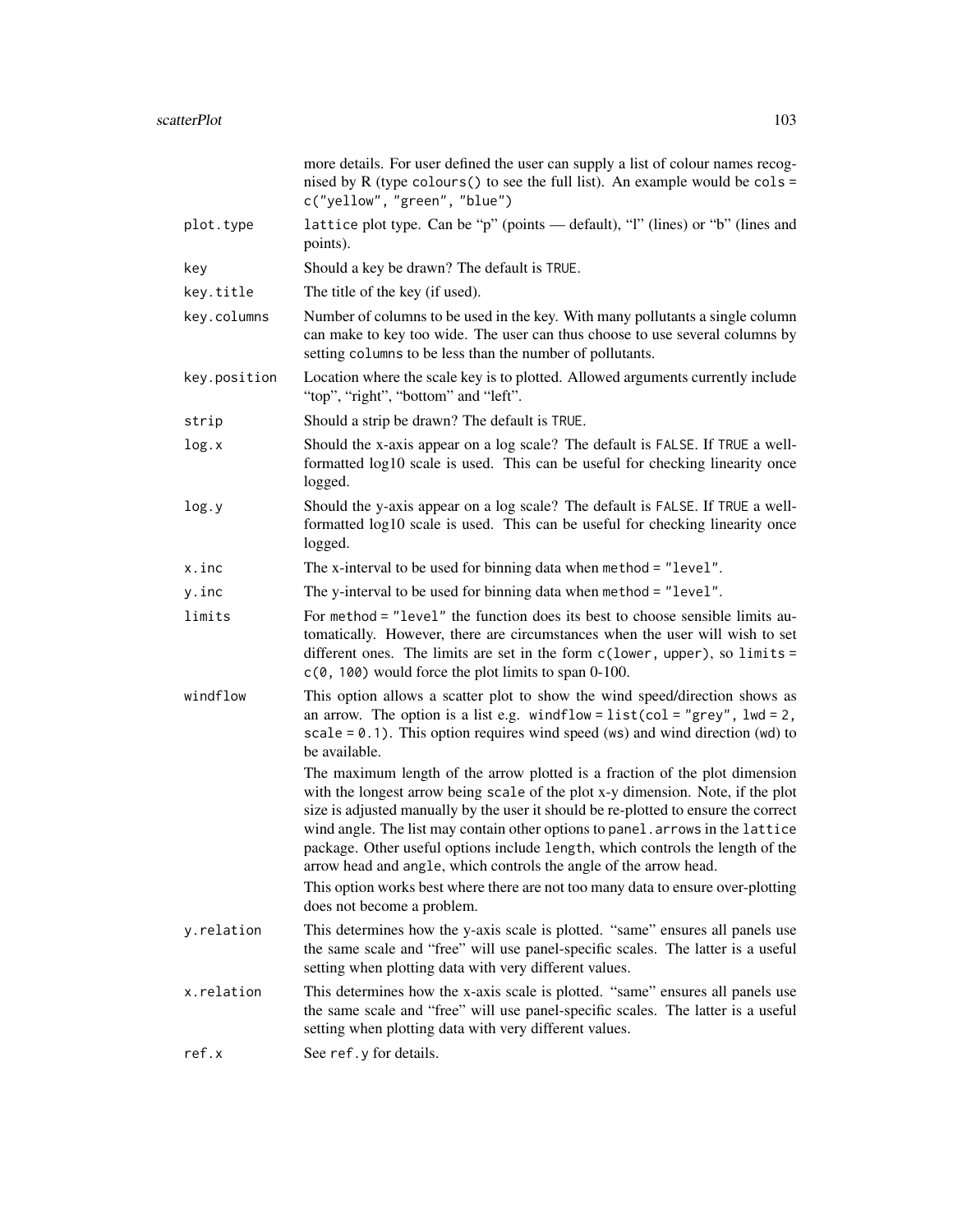| ref.y     | A list with details of the horizontal lines to be added representing reference<br>line(s). For example, $ref.y = list(h = 50, 1ty = 5)$ will add a dashed horizon-<br>tal line at 50. Several lines can be plotted e.g. $ref.y = list(h = c(50, 100))$ ,<br>$lty = c(1, 5)$ , $col = c("green", "blue"))$ . See panel. abline in the lattice<br>package for more details on adding/controlling lines.                                                                                                                                                                                                                                                                                                                                                                                                                                                                                                                                                                                                                                                                                                                                                                                                                                                           |
|-----------|-----------------------------------------------------------------------------------------------------------------------------------------------------------------------------------------------------------------------------------------------------------------------------------------------------------------------------------------------------------------------------------------------------------------------------------------------------------------------------------------------------------------------------------------------------------------------------------------------------------------------------------------------------------------------------------------------------------------------------------------------------------------------------------------------------------------------------------------------------------------------------------------------------------------------------------------------------------------------------------------------------------------------------------------------------------------------------------------------------------------------------------------------------------------------------------------------------------------------------------------------------------------|
| k         | Smoothing parameter supplied to gam for fitting a smooth surface when method<br>$=" "level".$                                                                                                                                                                                                                                                                                                                                                                                                                                                                                                                                                                                                                                                                                                                                                                                                                                                                                                                                                                                                                                                                                                                                                                   |
| dist      | When plotting smooth surfaces (method = $"level"$ and smooth = TRUE, dist<br>controls how far from the original data the predictions should be made. See<br>exclude.too.far from the mgcv package. Data are first transformed to a unit<br>square. Values should be between 0 and 1.                                                                                                                                                                                                                                                                                                                                                                                                                                                                                                                                                                                                                                                                                                                                                                                                                                                                                                                                                                            |
| map       | Should a base map be drawn? This option is under development.                                                                                                                                                                                                                                                                                                                                                                                                                                                                                                                                                                                                                                                                                                                                                                                                                                                                                                                                                                                                                                                                                                                                                                                                   |
| auto.text | Either TRUE (default) or FALSE. If TRUE titles and axis labels will automatically<br>try and format pollutant names and units properly e.g. by subscripting the '2' in<br>NO <sub>2</sub> .                                                                                                                                                                                                                                                                                                                                                                                                                                                                                                                                                                                                                                                                                                                                                                                                                                                                                                                                                                                                                                                                     |
|           | Other graphical parameters are passed onto cutData and an appropriate lattice<br>plot function (xyplot, levelplot or hexbinplot depending on method). For<br>example, scatterPlot passes the option hemisphere = "southern" on to cutData<br>to provide southern (rather than default northern) hemisphere handling of type<br>= "season". Similarly, for the default case method = "scatter" common axis<br>and title labelling options (such as xlab, ylab, main) are passed to xyplot via<br>quickText to handle routine formatting. Other common graphical parameters,<br>e.g. layout for panel arrangement, pch for plot symbol and lwd and lty for<br>line width and type, as also available (see examples below).<br>For method = "hexbin" it can be useful to transform the scale if it is dominated<br>by a few very high values. This is possible by supplying two functions: one that<br>that applies the transformation and the other that inverses it. For log scaling (the<br>default) for example, trans = function(x) $log(x)$ and inv = function(x)<br>$exp(x)$ . For a square root transform use trans = sqrt and inv = function(x)<br>$x^2$ . To not carry out any transformation the options trans = NULL and inv =<br>NULL should be used. |

#### Details

The scatterPlot is the basic function for plotting scatter plots in flexible ways in openair. It is flexible enough to consider lots of conditioning variables and takes care of fitting smooth or linear relationships to the data.

There are four main ways of plotting the relationship between two variables, which are set using the method option. The default "scatter" will plot a conventional scatterPlot. In cases where there are lots of data and over-plotting becomes a problem, then method = "hexbin" or method = "density" can be useful. The former requires the hexbin package to be installed.

There is also a method  $=$  "level" which will bin the x and y data according to the intervals set for x.inc and y.inc and colour the bins according to levels of a third variable, z. Sometimes however, a far better understanding of the relationship between three variables (x, y and z) is gained by fitting a smooth surface through the data. See examples below.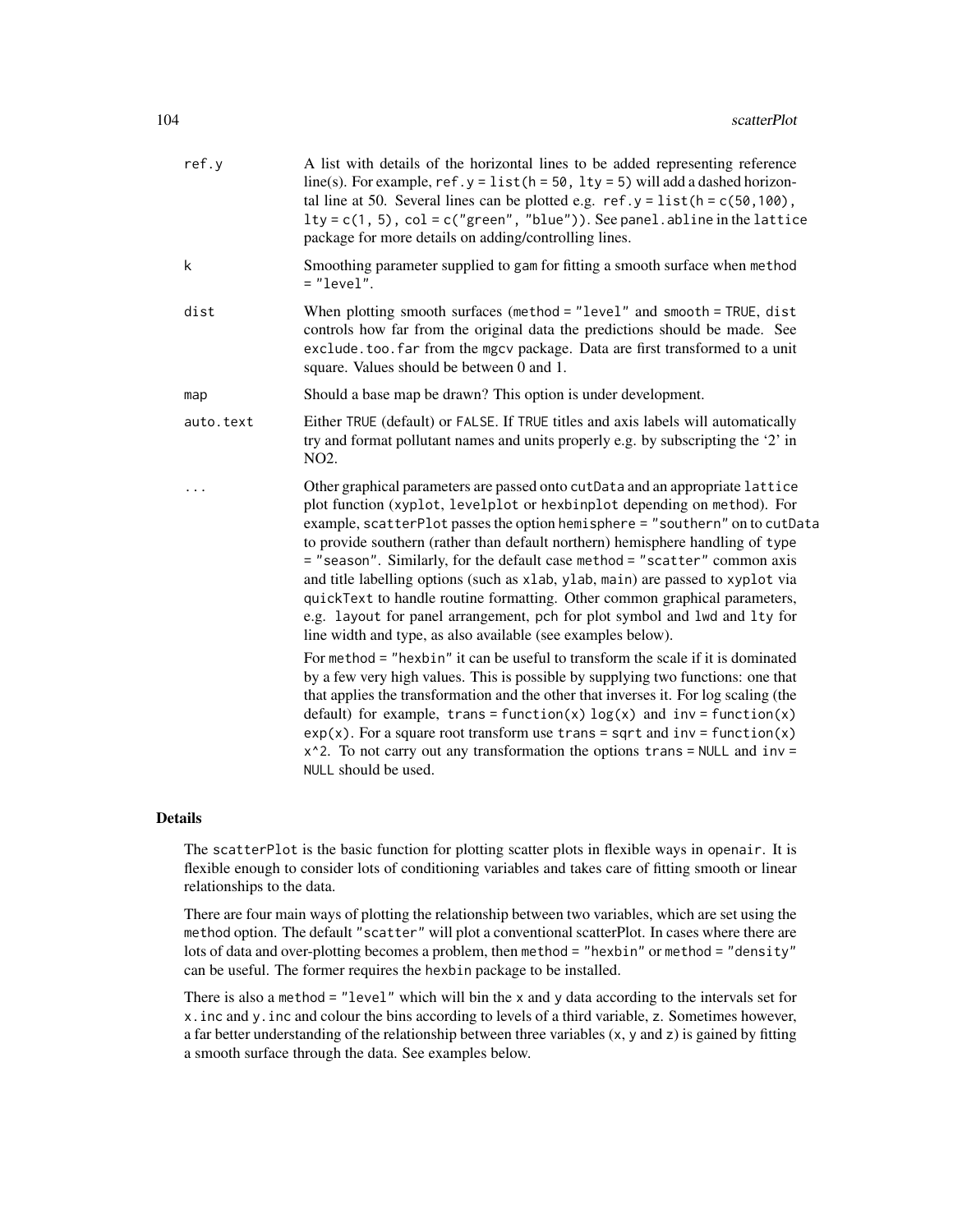#### scatterPlot 105

A smooth fit is shown if smooth = TRUE which can help show the overall form of the data e.g. whether the relationship appears to be linear or not. Also, a linear fit can be shown using linear = TRUE as an option.

The user has fine control over the choice of colours and symbol type used.

Another way of reducing the number of points used in the plots which can sometimes be useful is to aggregate the data. For example, hourly data can be aggregated to daily data. See timePlot for examples here.

By default plots are shown with a colour key at the bottom and in the case of conditioning, strips on the top of each plot. Sometimes this may be overkill and the user can opt to remove the key and/or the strip by setting key and/or strip to FALSE. One reason to do this is to maximise the plotting area and therefore the information shown.

#### Value

As well as generating the plot itself, scatterPlot also returns an object of class "openair". The object includes three main components: call, the command used to generate the plot; data, the data frame of summarised information used to make the plot; and plot, the plot itself. If retained, e.g. using output <- scatterPlot(mydata, "nox", "no2"), this output can be used to recover the data, reproduce or rework the original plot or undertake further analysis.

An openair output can be manipulated using a number of generic operations, including print, plot and summary.

### Author(s)

David Carslaw

#### See Also

[linearRelation](#page-63-0), [timePlot](#page-130-0) and [timeAverage](#page-127-0) for details on selecting averaging times and other statistics in a flexible way

### Examples

```
# load openair data if not loaded already
dat2004 <- selectByDate(mydata, year = 2004)
# basic use, single pollutant
scatterPlot(dat2004, x = "now", y = "no2")## Not run:
# scatterPlot by year
scatterPlot(mydata, x = "now", y = "no2", type = "year")## End(Not run)
# scatterPlot by day of the week, removing key at bottom
scatterPlot(dat2004, x = "now", y = "no2", type = "weekday", key =FALSE)
```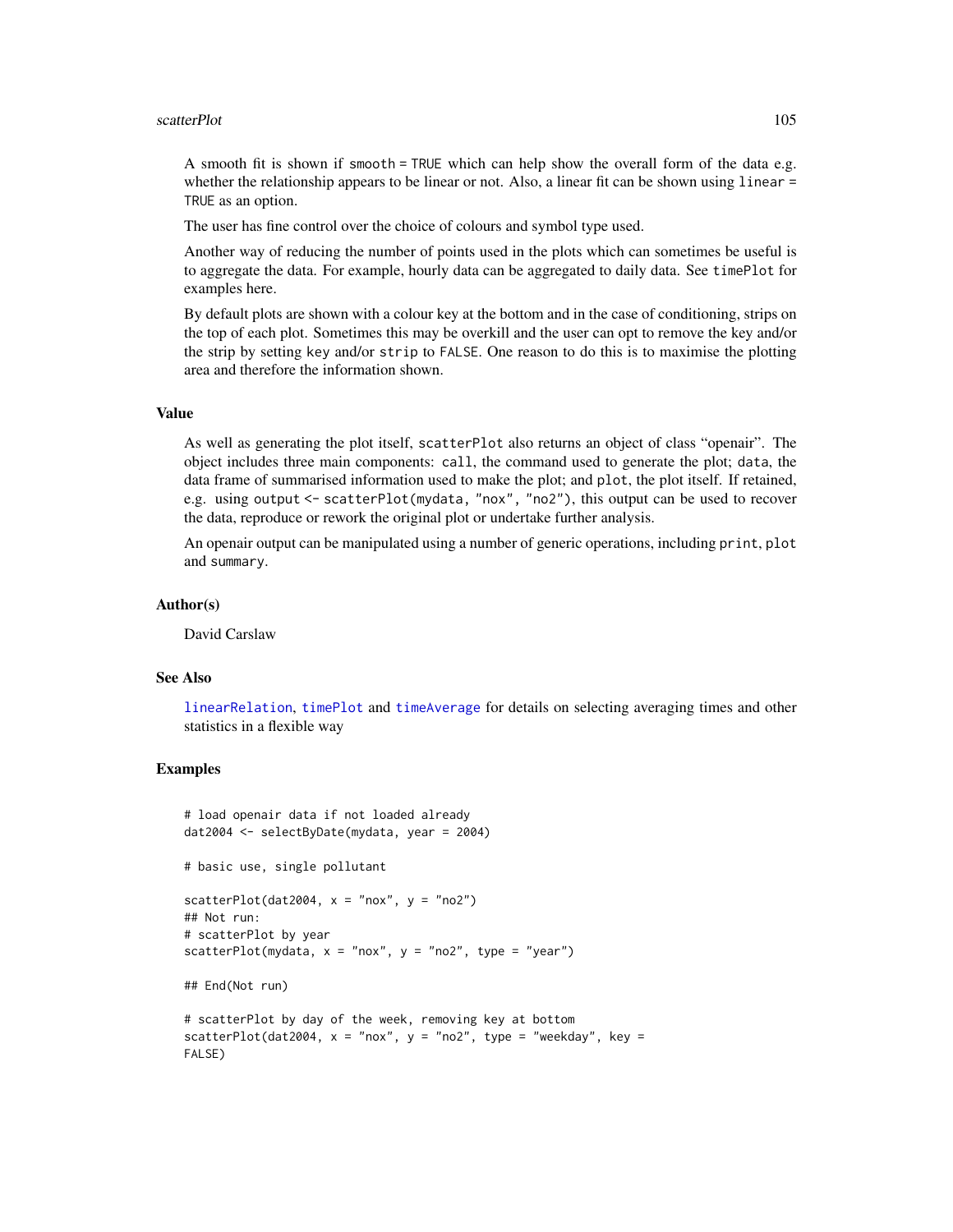```
# example of the use of continuous where colour is used to show
# different levels of a third (numeric) variable
# plot daily averages and choose a filled plot symbol (pch = 16)
# select only 2004
## Not run:
scatterPlot(dat2004, x = "nox", y = "no2", z = "co", avg.time = "day", pch = 16)
# show linear fit, by year
scatterPlot(mydata, x = "now", y = "no2", type = "year", smooth =FALSE, linear = TRUE)
# do the same, but for daily means...
scatterPlot(mydata, x = "nox", y = "no2", type = "year", smooth =FALSE, linear = TRUE, avg.time = "day")
# log scales
scatterPlot(mydata, x = "now", y = "no2", type = "year", smooth =FALSE, linear = TRUE, avg.time = "day", log.x = TRUE, log.y = TRUE)
# also works with the x-axis in date format (alternative to timePlot)
scatterPlot(mydata, x = "date", y = "no2", avg.time = "month",
key = FALSE)
## multiple types and grouping variable and continuous colour scale
scatterPlot(mydata, x = "nox", y = "no2", z = "o3", type = c("season", "weekend"))# use hexagonal binning
library(hexbin)
# basic use, single pollutant
scatterPlot(mydata, x = "now", y = "no2", method = "hexbin")# scatterPlot by year
scatterPlot(mydata, x = "nox", y = "no2", type = "year", method ="hexbin")
## bin data and plot it - can see how for high NO2, O3 is also high
scatterPlot(mydata, x = "now", y = "no2", z = "o3", method = "level", dist = 0.02)## fit surface for clearer view of relationship - clear effect of
## increased O3
scatterPlot(mydata, x = "now", y = "no2", z = "o3", method = "level",x.inc = 10, y.inc = 2, smooth = TRUE)
## End(Not run)
```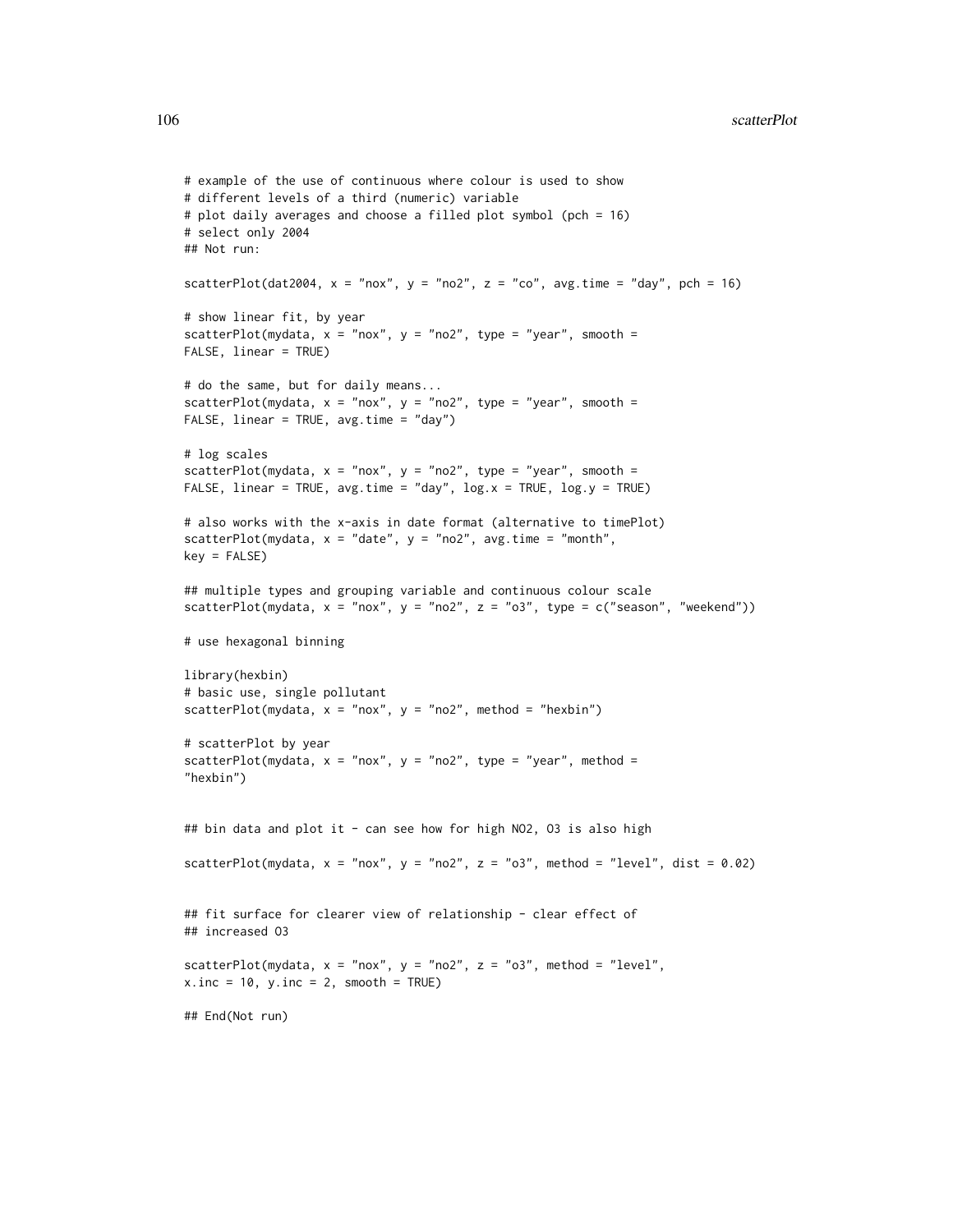# Description

Utility function to make it easier to select periods from a data frame before sending to a function

### Usage

```
selectByDate(
 mydata,
  start = "1/1/2008",
  end = "31/12/2008",
 year = 2008,
  month = 1,
  day = "weekday",
  hour = 1)
```
### Arguments

| mydata | A data frame containing a date field in hourly or high resolution format.                                                                                                                                                                                                                                                                     |
|--------|-----------------------------------------------------------------------------------------------------------------------------------------------------------------------------------------------------------------------------------------------------------------------------------------------------------------------------------------------|
| start  | A start date string in the form d/m/yyyy e.g. "1/2/1999" or in 'R' format i.e.<br>"YYYY-mm-dd", "1999-02-01"                                                                                                                                                                                                                                  |
| end    | See start for format.                                                                                                                                                                                                                                                                                                                         |
| year   | A year or years to select e.g. year = 1998:2004 to select 1998-2004 inclusive<br>or year = $c(1998, 2004)$ to select 1998 and 2004.                                                                                                                                                                                                           |
| month  | A month or months to select. Can either be numeric e.g. month = 1:6 to se-<br>lect months 1-6 (January to June), or by name e.g. month = $c$ ("January",<br>"December"). Names can be abbreviated to 3 letters and be in lower or up-<br>per case.                                                                                            |
| day    | A day name or or days to select. day can be numeric (1 to 31) or character. For<br>example day = $c$ ("Monday", "Wednesday") or day = $1:10$ (to select the 1st to<br>10th of each month). Names can be abbreviated to 3 letters and be in lower<br>or upper case. Also accepts "weekday" (Monday - Friday) and "weekend" for<br>convenience. |
| hour   | An hour or hours to select from 0-23 e.g. hour = $0:12$ to select hours 0 to 12<br>inclusive.                                                                                                                                                                                                                                                 |

### Details

This function makes it much easier to select periods of interest from a data frame based on dates in a British format. Selecting date/times in R format can be intimidating for new users. This function can be used to select quite complex dates simply - see examples below.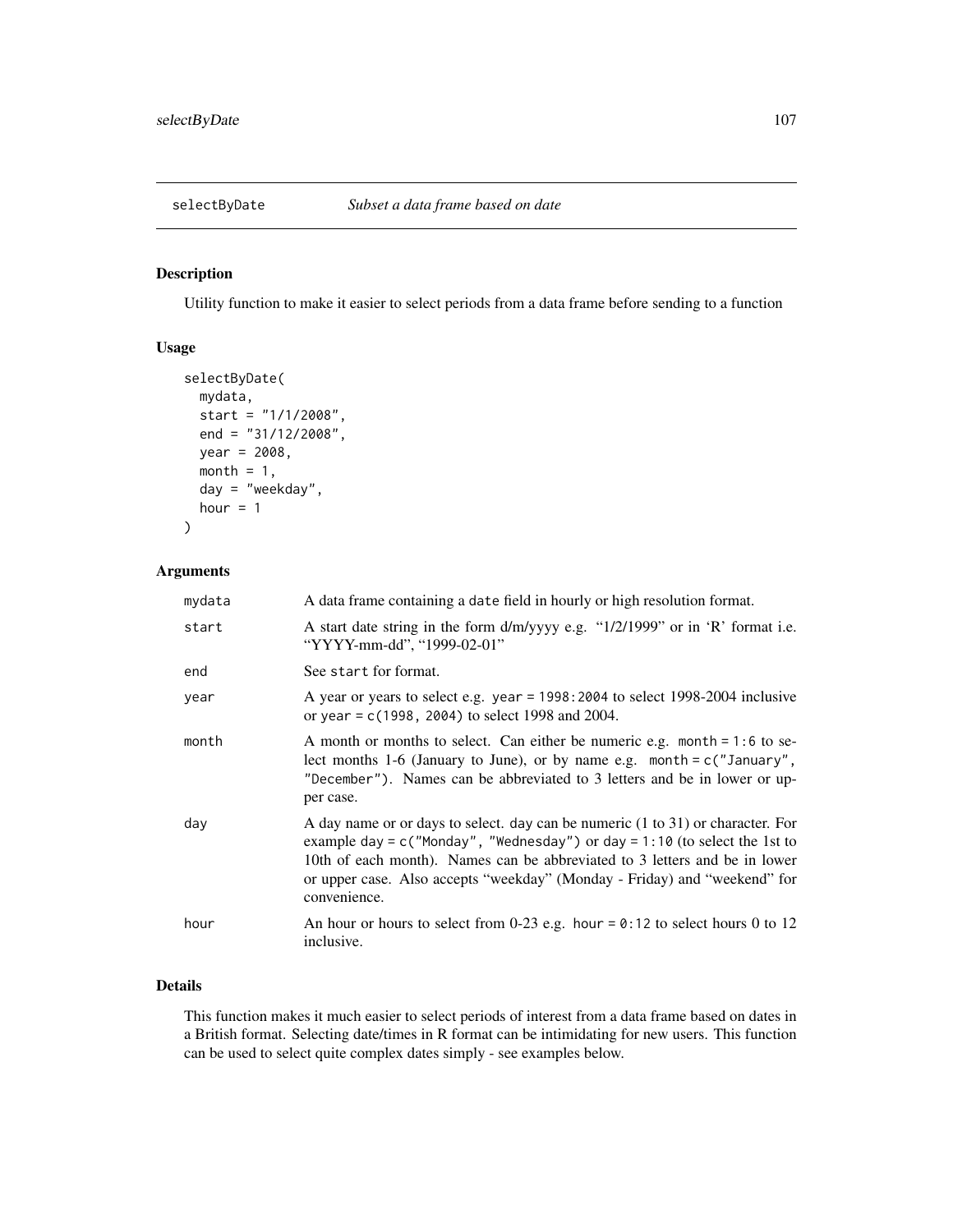Dates are assumed to be inclusive, so start = "1/1/1999" means that times are selected from hour zero. Similarly, end = "31/12/1999" will include all hours of the 31st December. start and end can also be in standard R format as a string i.e. "YYYY-mm-dd", so start = "1999-01-01" is fine.

All options are applied in turn making it possible to select quite complex dates

#### Author(s)

David Carslaw

#### Examples

```
## select all of 1999
data.1999 <- selectByDate(mydata, start = "1/1/1999", end = "31/12/1999")
head(data.1999)
tail(data.1999)
# or...
data.1999 <- selectByDate(mydata, start = "1999-01-01", end = "1999-12-31")
# easier way
data.1999 <- selectByDate(mydata, year = 1999)
# more complex use: select weekdays between the hours of 7 am to 7 pm
sub.data <- selectByDate(mydata, day = "weekday", hour = 7:19)
# select weekends between the hours of 7 am to 7 pm in winter (Dec, Jan, Feb)
sub.data \le selectByDate(mydata, day = "weekend", hour = 7:19, month =
c("dec", "jan", "feb"))
```
selectRunning *Function to extract run lengths greater than a threshold*

#### Description

Utility function to extract user-defined run lengths (durations) above a threshold

### Usage

```
selectRunning(
  mydata,
 pollutant = "nox",
 criterion = ">".run.len = 5,
 threshold = 500,
  result = c("yes", "no")
)
```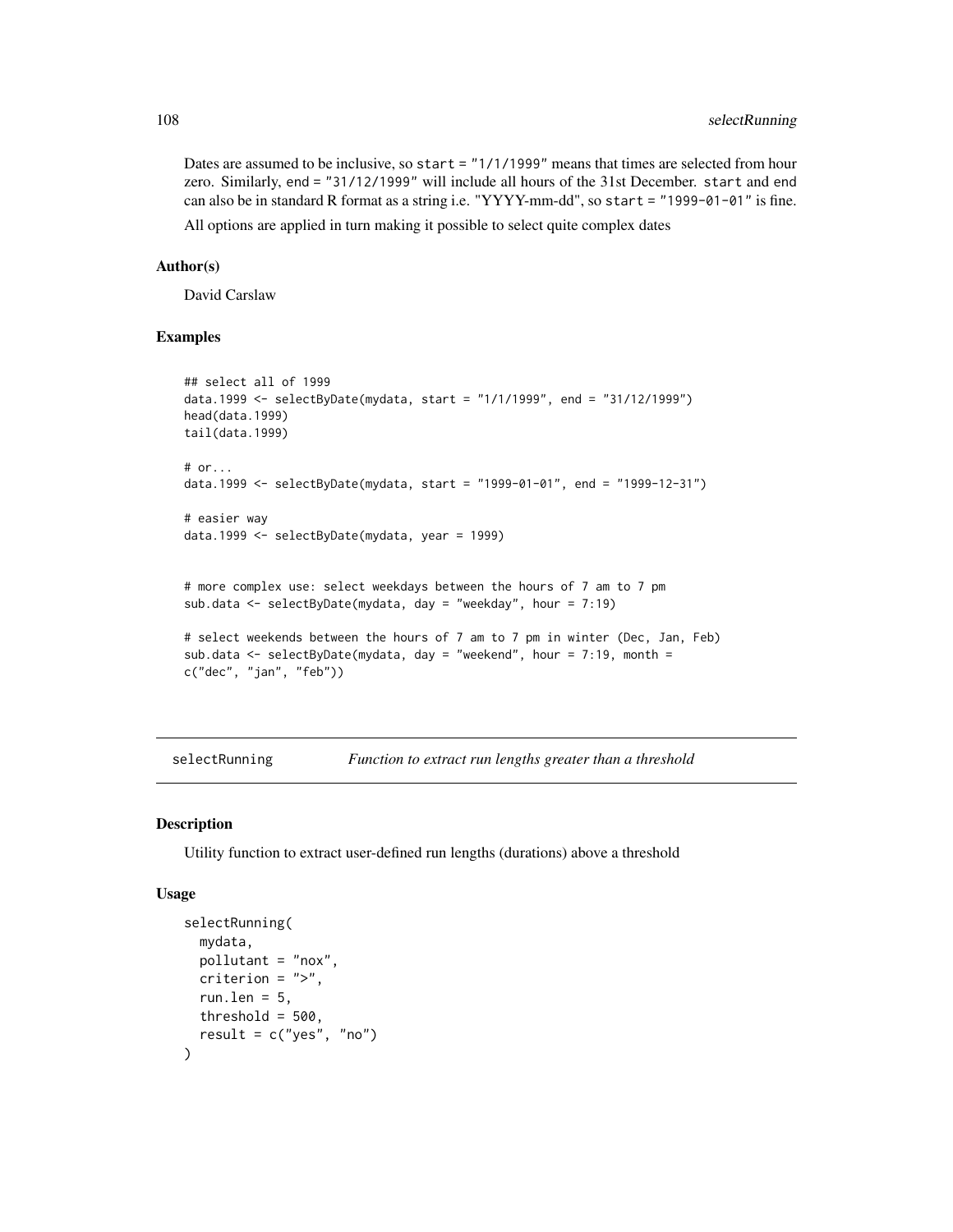# selectRunning 109

### **Arguments**

| mydata    | A data frame with a date field and at least one numeric pollutant field to<br>analyse.   |
|-----------|------------------------------------------------------------------------------------------|
| pollutant | Name of variable to process. Mandatory.                                                  |
| criterion | Condition to select run lengths e.g. ">" with select data more than threshold.           |
| run.len   | Run length for extracting contiguous values of pollutant above the threshold<br>value.   |
| threshold | The threshold value for pollutant above which data should be extracted.                  |
| result    | A new column criterion is returned with string to identity whether condition<br>was met. |

# Details

This is a utility function to extract runs of values above a certain threshold. For example, for a data frame of hourly NOx values we would like to extract all those hours where the concentration is at least 500ppb for contiguous periods of 5 or more hours.

This function is useful, for example, for selecting pollution episodes from a data frame i.e. where concentrations remain elevated for a certain period of time. It may also be of more general use when analysing air pollution data. For example, selectRunning could be used to extract continuous periods of rainfall — which could be important for particle concentrations.

### Value

Returns a data frame that meets the chosen criteria. See examples below.

### Author(s)

David Carslaw

```
## extract those hours where there are at least 5 consecutive NOx
## concentrations above 500ppb
mydata <- selectRunning(mydata, run.len = 5, threshold = 500)
## make a polar plot of those conditions...shows that those
## conditions are dominated by low wind speeds, not
## in-canyon recirculation
## Not run: polarPlot(mydata, pollutant = "nox", type = "criterion")
```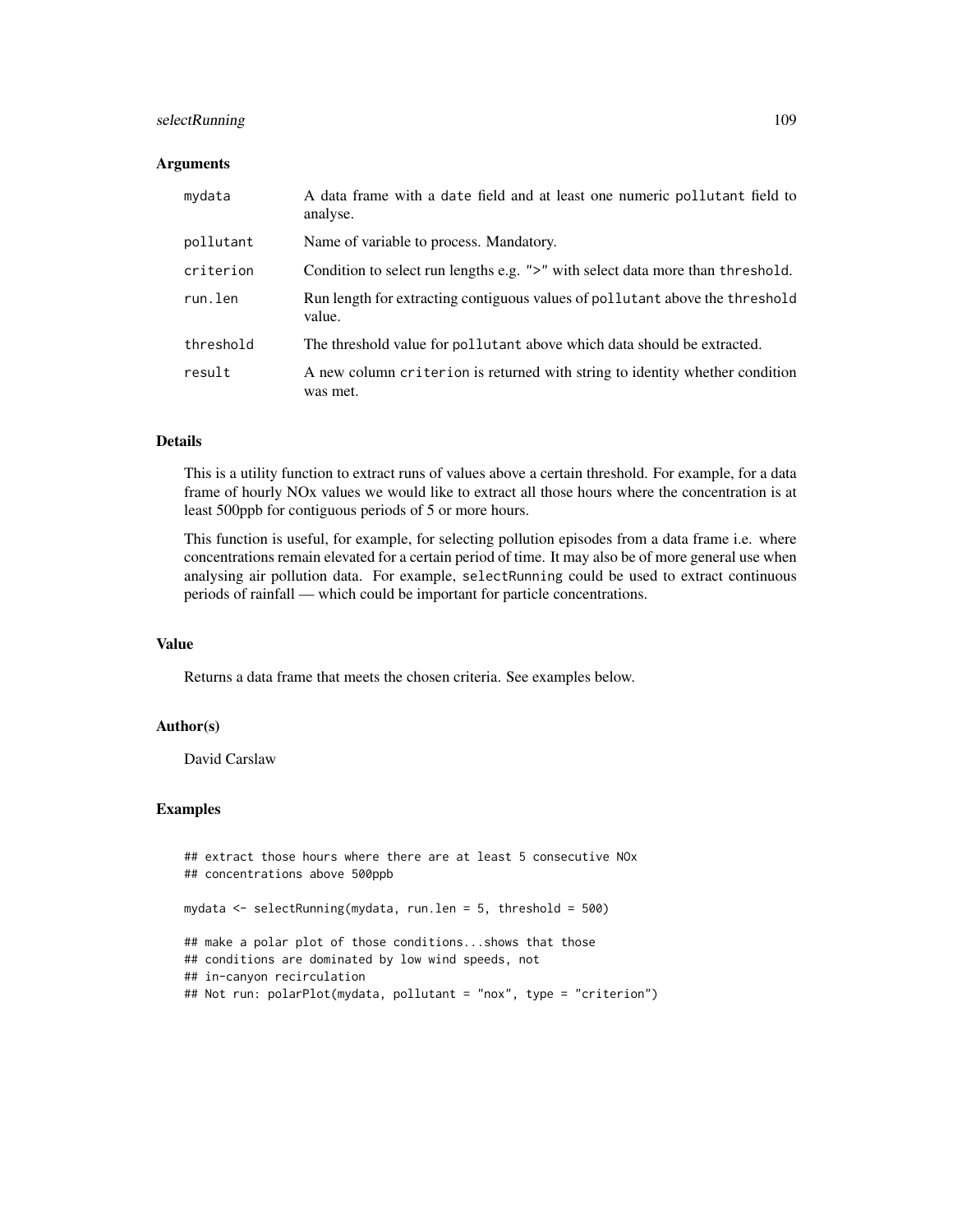<span id="page-109-0"></span>

# Description

Use non-parametric methods to calculate time series trends

### Usage

```
smoothTrend(
 mydata,
 pollutant = "nox",
 deseason = FALSE,
  type = "default",
  statistic = "mean",
 avg.time = "month",percentile = NA,
 data.thresh = 0,
 simulate = FALSE,
 n = 200,
 autocor = FALSE,
  cols = "brewer1",
  shade = "grey95",xlab = "year",
 y.relation = "same",
  ref.x = NULL,ref.y = NULL,key.columns = length(percentile),
 name.pol = pollutant,
 ci = TRUE,alpha = 0.2,
 date.breaks = 7,
  auto.text = TRUE,k = NULL,...
\mathcal{L}
```

| mydata    | A data frame containing the field date and at least one other parameter for which<br>a trend test is required; typically (but not necessarily) a pollutant.                                                              |
|-----------|--------------------------------------------------------------------------------------------------------------------------------------------------------------------------------------------------------------------------|
| pollutant | The parameter for which a trend test is required. Mandatory.                                                                                                                                                             |
| deseason  | Should the data be de-deasonalized first? If TRUE the function st1 is used (sea-<br>sonal trend decomposition using loess). Note that if TRUE missing data are first<br>imputed using a Kalman filter and Kalman smooth. |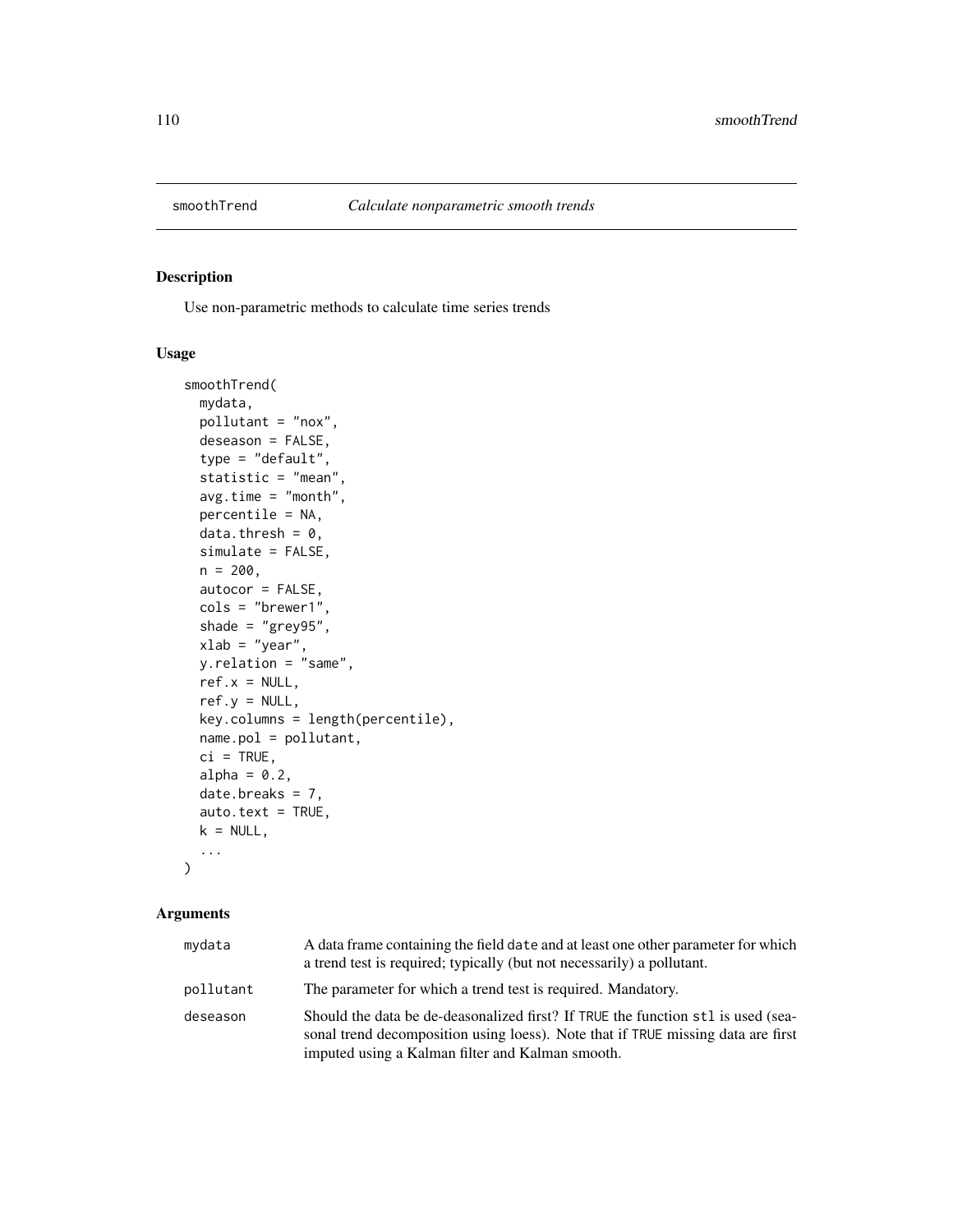type type determines how the data are split i.e. conditioned, and then plotted. The default is will produce a single plot using the entire data. Type can be one of the built-in types as detailed in cutData e.g. "season", "year", "weekday" and so on. For example, type = "season" will produce four plots — one for each season.

> It is also possible to choose type as another variable in the data frame. If that variable is numeric, then the data will be split into four quantiles (if possible) and labelled accordingly. If type is an existing character or factor variable, then those categories/levels will be used directly. This offers great flexibility for understanding the variation of different variables and how they depend on one another.

> Type can be up length two e.g. type = c("season", "weekday") will produce a 2x2 plot split by season and day of the week. Note, when two types are provided the first forms the columns and the second the rows.

- statistic Statistic used for calculating monthly values. Default is "mean", but can also be "percentile". See timeAverage for more details.
- avg.time Can be "month" (the default), "season" or "year". Determines the time over which data should be averaged. Note that for "year", six or more years are required. For "season" the data are plit up into spring: March, April, May etc. Note that December is considered as belonging to winter of the following year.
- percentile Percentile value(s) to use if statistic = "percentile" is chosen. Can be a vector of numbers e.g. percentile =  $c(5, 50, 95)$  will plot the 5th, 50th and 95th percentile values together on the same plot.
- data.thresh The data capture threshold to use ( the data using avg.time. A value of zero means that all available data will be used in a particular period regardless if of the number of values available. Conversely, a value of 100 will mean that all data will need to be present for the average to be calculated, else it is recorded as NA. Not used if avg.time = "default".
- simulate Should simulations be carried out to determine the Mann-Kendall tau and pvalue. The default is FALSE. If TRUE, bootstrap simulations are undertaken, which also account for autocorrelation.
- n Number of bootstrap simulations if simulate = TRUE.
- autocor Should autocorrelation be considered in the trend uncertainty estimates? The default is FALSE. Generally, accounting for autocorrelation increases the uncertainty of the trend estimate sometimes by a large amount.
- cols Colours to use. Can be a vector of colours e.g. cols = c("black", "green") or pre-defined openair colours — see openColours for more details.
- shade The colour used for marking alternate years. Use "white" or "transparent" to remove shading.
- xlab x-axis label, by default "year".
- y.relation This determines how the y-axis scale is plotted. "same" ensures all panels use the same scale and "free" will use panel-specfic scales. The latter is a useful setting when plotting data with very different values. ref.x See ref.y for details. In this case the correct date format should be used for a vertical line e.g.  $ref.x =$ list(v = as.POSIXct("2000-06-15"), lty = 5).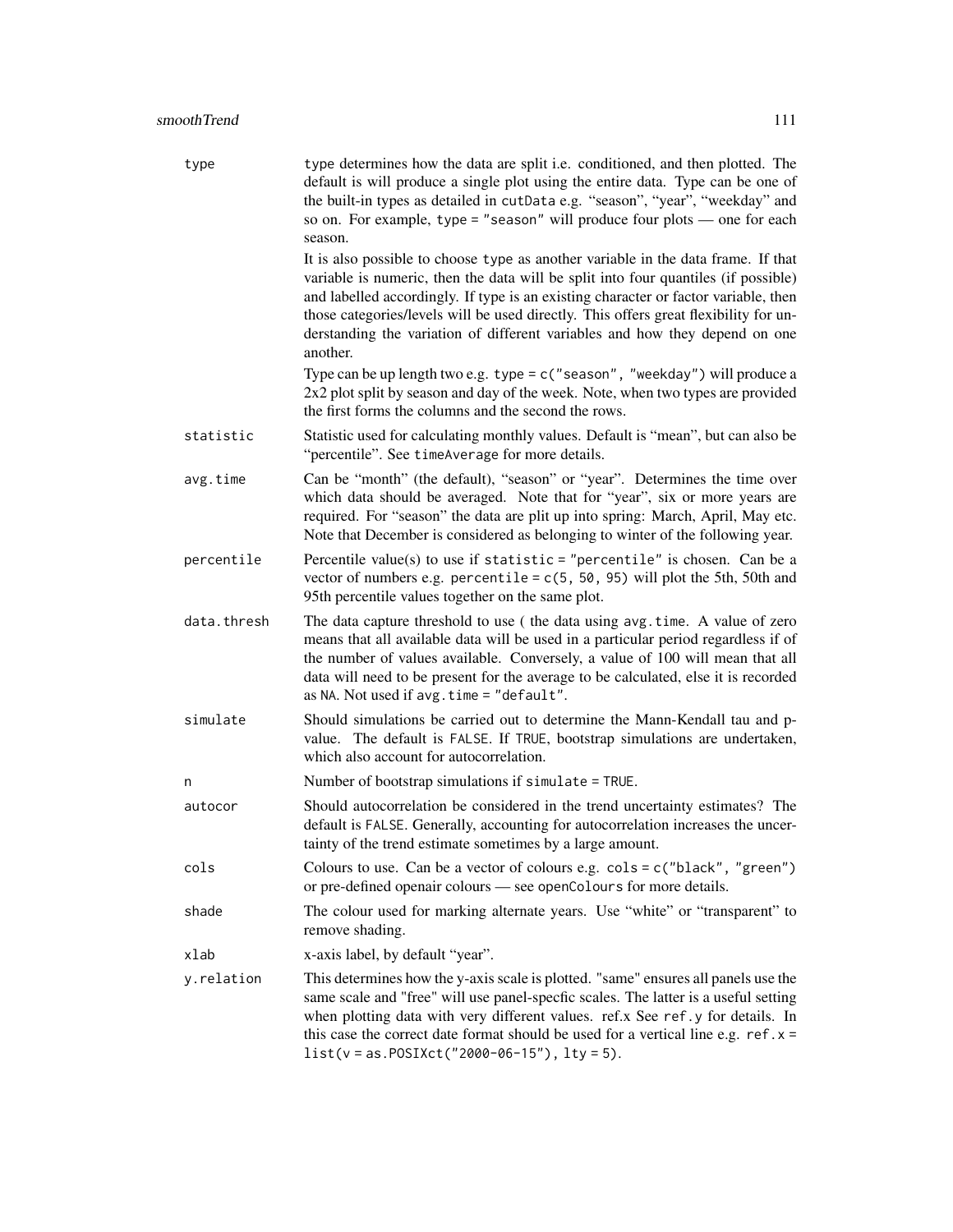| See ref.y.                                                                                                                                                                                                                                                                                                                                                                                                                                                                                                                                                                                                                                                                                                                                                                                                             |
|------------------------------------------------------------------------------------------------------------------------------------------------------------------------------------------------------------------------------------------------------------------------------------------------------------------------------------------------------------------------------------------------------------------------------------------------------------------------------------------------------------------------------------------------------------------------------------------------------------------------------------------------------------------------------------------------------------------------------------------------------------------------------------------------------------------------|
| A list with details of the horizontal lines to be added representing reference<br>line(s). For example, $ref.y = list(h = 50, lty = 5)$ will add a dashed hori-<br>zontal line at 50. Several lines can be plotted e.g. $ref.y = list(h = c(50,$<br>100), $lty = c(1, 5)$ , $col = c("green", "blue"))$ . See panel. abline in the<br>lattice package for more details on adding/controlling lines.                                                                                                                                                                                                                                                                                                                                                                                                                    |
| Number of columns used if a key is drawn when using the option statistic =<br>"percentile".                                                                                                                                                                                                                                                                                                                                                                                                                                                                                                                                                                                                                                                                                                                            |
| Names to be given to the pollutant(s). This is useful if you want to give a fuller<br>description of the variables, maybe also including subscripts etc.                                                                                                                                                                                                                                                                                                                                                                                                                                                                                                                                                                                                                                                               |
| Should confidence intervals be plotted? The default is FALSE.                                                                                                                                                                                                                                                                                                                                                                                                                                                                                                                                                                                                                                                                                                                                                          |
| The alpha transparency of shaded confidence intervals - if plotted. A value of 0<br>is fully transparent and 1 is fully opaque.                                                                                                                                                                                                                                                                                                                                                                                                                                                                                                                                                                                                                                                                                        |
| Number of major x-axis intervals to use. The function will try and choose a sen-<br>sible number of dates/times as well as formatting the date/time appropriately to<br>the range being considered. This does not always work as desired automatically.<br>The user can therefore increase or decrease the number of intervals by adjusting<br>the value of date. breaks up or down.                                                                                                                                                                                                                                                                                                                                                                                                                                   |
| Either TRUE (default) or FALSE. If TRUE titles and axis labels will automatically<br>try and format pollutant names and units properly e.g. by subscripting the '2' in<br>NO2.                                                                                                                                                                                                                                                                                                                                                                                                                                                                                                                                                                                                                                         |
| This is the smoothing parameter used by the gam function in package mgcv. By<br>default it is not used and the amount of smoothing is optimised automatically.<br>However, sometimes it is useful to set the smoothing amount manually using k.                                                                                                                                                                                                                                                                                                                                                                                                                                                                                                                                                                        |
| Other graphical parameters are passed onto cutData and lattice: xyplot. For<br>example, smoothTrend passes the option hemisphere = "southern" on to cutData<br>to provide southern (rather than default northern) hemisphere handling of type<br>= "season". Similarly, common graphical arguments, such as xlim and ylim<br>for plotting ranges and pch and cex for plot symbol type and size, are passed on<br>xyplot, although some local modifications may be applied by openair. For ex-<br>ample, axis and title labelling options (such as xlab, ylab and main) are passed<br>to xyplot via quickText to handle routine formatting. One special case here<br>is that many graphical parameters can be vectors when used with statistic =<br>"percentile" and a vector of percentile values, see examples below. |
|                                                                                                                                                                                                                                                                                                                                                                                                                                                                                                                                                                                                                                                                                                                                                                                                                        |

The smoothTrend function provides a flexible way of estimating the trend in the concentration of a pollutant or other variable. Monthly mean values are calculated from an hourly (or higher resolution) or daily time series. There is the option to deseasonalise the data if there is evidence of a seasonal cycle.

smoothTrend uses a Generalized Additive Model (GAM) from the [gam](#page-0-0) package to find the most appropriate level of smoothing. The function is particularly suited to situations where trends are not monotonic (see discussion with [TheilSen](#page-122-0) for more details on this). The smoothTrend function is particularly useful as an exploratory technique e.g. to check how linear or non-linear trends are.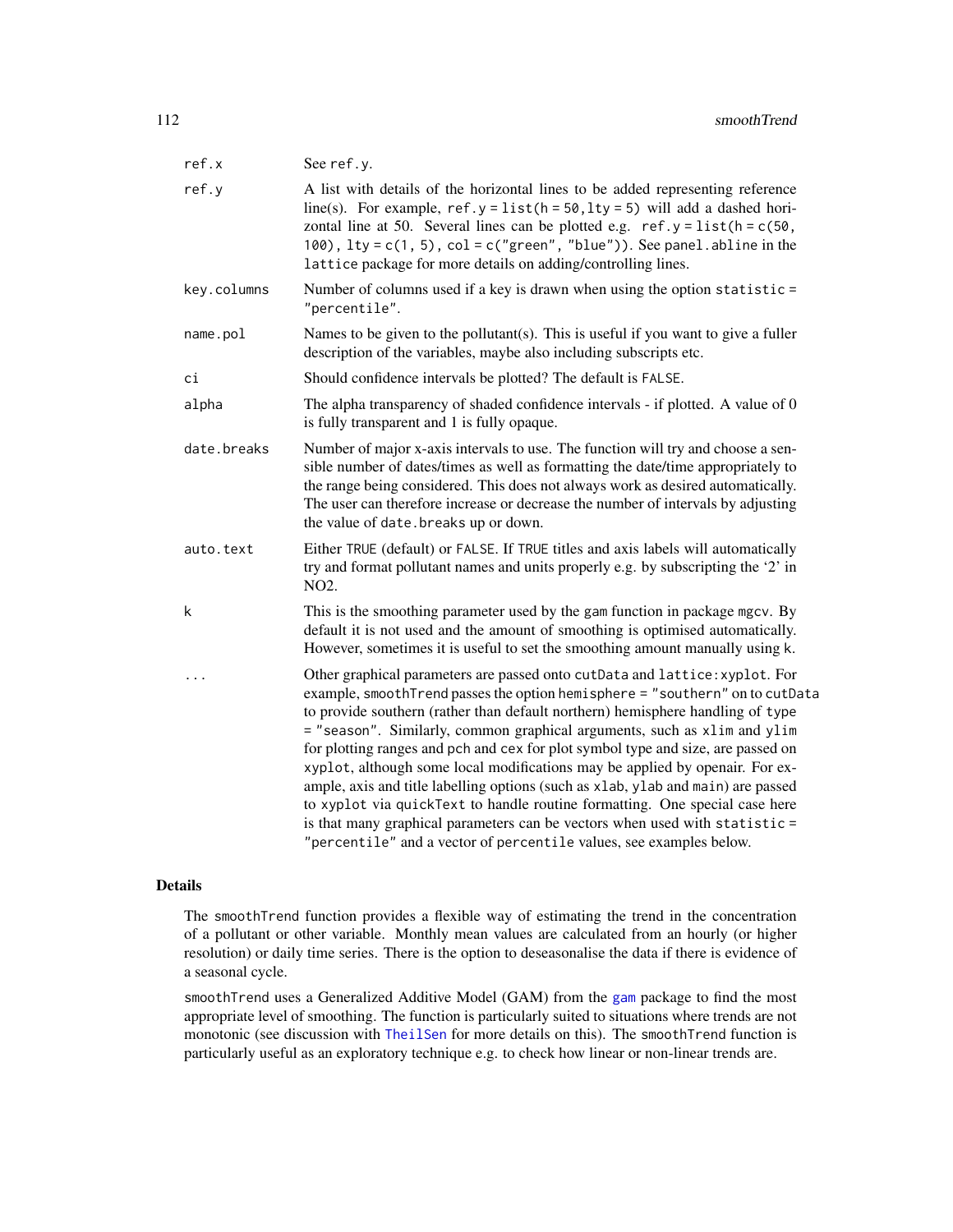### smoothTrend 113

95 confidence intervals are also available through the simulate option. Residual resampling is used.

Trends can be considered in a very wide range of ways, controlled by setting type - see examples below.

### Value

As well as generating the plot itself, smoothTrend also returns an object of class "openair". The object includes three main components: call, the command used to generate the plot; data, the data frame of summarised information used to make the plot; and plot, the plot itself. Note that data is a list of two data frames: data (the original data) and fit (the smooth fit that has details of the fit and teh uncertainties). If retained, e.g. using output <- smoothTrend(mydata, "nox"), this output can be output <- smoothTrend(mydata, "nox"), this output can be used to recover the data, reproduce or rework the original plot or undertake further analysis.

An openair output can be manipulated using a number of generic operations, including print, plot and summarise.

### Author(s)

David Carslaw

# See Also

[TheilSen](#page-122-0) for an alternative method of calculating trends.

```
# load example data from package
data(mydata)
# trend plot for nox
smoothTrend(mydata, pollutant = "nox")
# trend plot by each of 8 wind sectors
## Not run: smoothTrend(mydata, pollutant = "o3", type = "wd", ylab = "o3 (ppb)")
# several pollutants, no plotting symbol
## Not run: smoothTrend(mydata, pollutant = c("no2", "o3", "pm10", "pm25"), pch = NA)
# percentiles
## Not run: smoothTrend(mydata, pollutant = "o3", statistic = "percentile",
percentile = 95)
## End(Not run)
# several percentiles with control over lines used
## Not run: smoothTrend(mydata, pollutant = "o3", statistic = "percentile",
percentile = c(5, 50, 95), lwd = c(1, 2, 1), lty = c(5, 1, 5))
## End(Not run)
```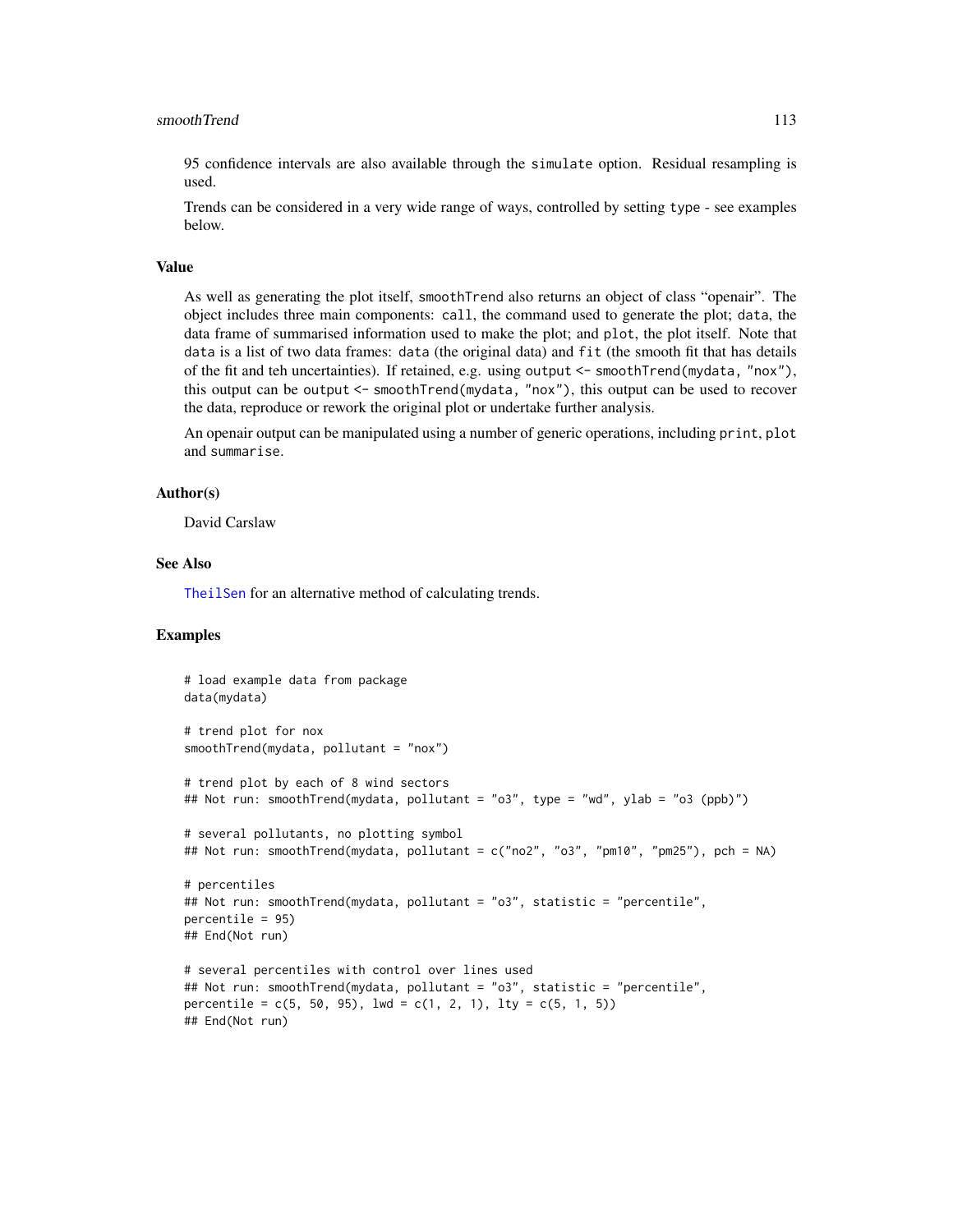# Description

Utility function to prepare input data for use in openair functions

### Usage

```
splitByDate(
 mydata,
 dates = "1/1/2003",
 labels = c("before", "after"),
 name = "split.by")
```
# Arguments

| mydata | A data frame containing a date field in hourly or high resolution format. |
|--------|---------------------------------------------------------------------------|
| dates  | A date or dates to split data by.                                         |
| labels | Labels for each time partition.                                           |
| name   | The name to give the new column to identify the periods split             |

### Details

This function partitions a data frame up into different time segments. It produces a new column called controlled by name that can be used in many openair functions. Note that there must be one more label than there are dates. See examples below and in full openair documentation.

# Author(s)

David Carslaw

```
## split data up into "before" and "after"
mydata <- splitByDate(mydata, dates = "1/04/2000",
labels = c("before", "after"))
## split data into 3 partitions:
mydata <- splitByDate(mydata, dates = c("1/1/2000", "1/3/2003"),
labels = c("before", "during", "after"))
```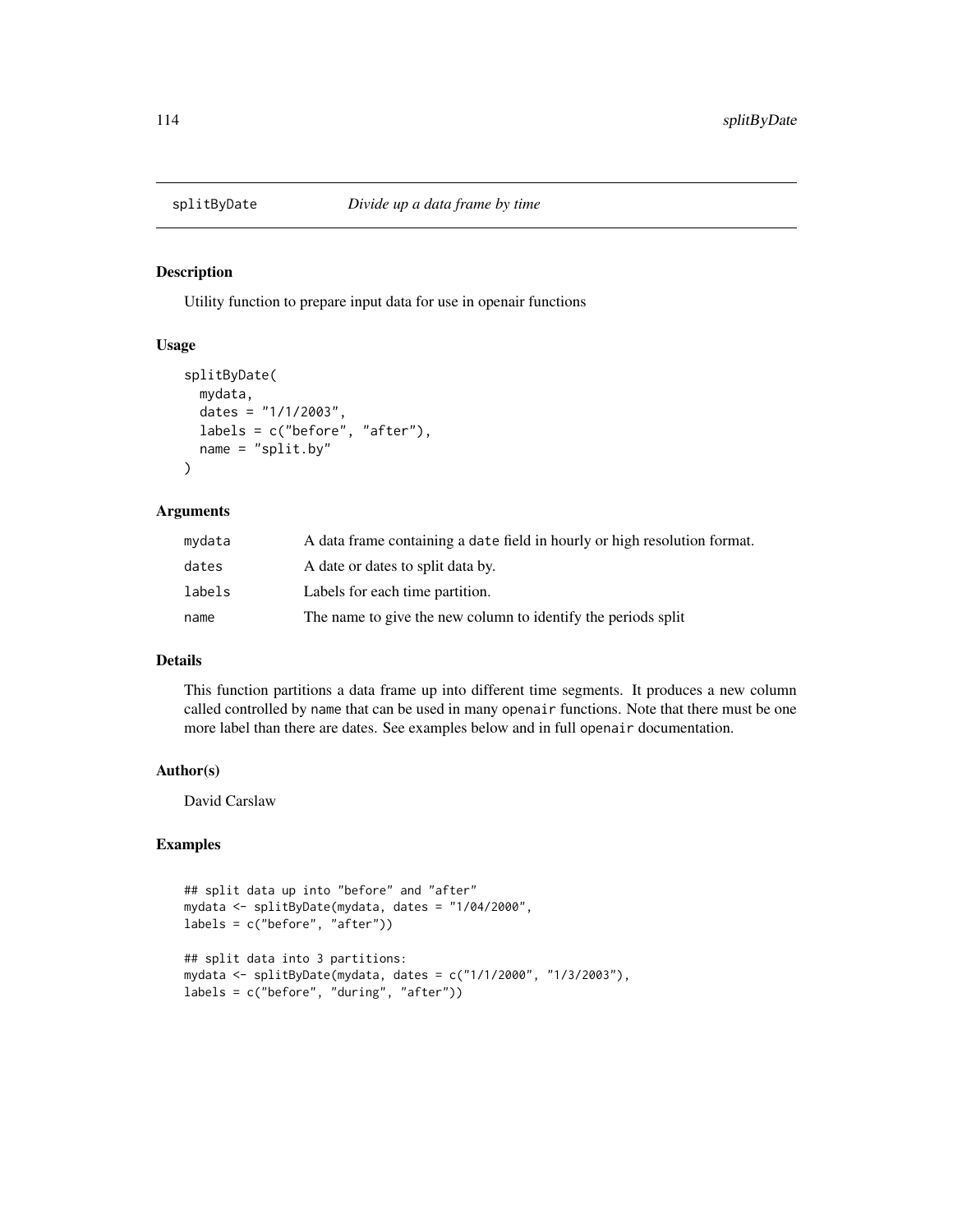### Description

This function provides a quick graphical and numerical summary of data. The location presence/absence of data are shown, with summary statistics and plots of variable distributions. summaryPlot can also provide summaries of a single pollutant across many sites.

# Usage

```
summaryPlot(
 mydata,
 na. len = 24,
 clip = TRUE,
 percentile = 0.99,
  type = "histogram",
  pollutant = "nox",
 period = "years",
  avg.time = "day",print.datacap = TRUE,
 breaks = NULL,plot.type = "l",
  col.trend = "darkgoldenrod2",
  col.data = "lightblue",
 col.mis = rgb(0.65, 0.04, 0.07),
  col.hist = "forestgreen",
  cols = NULL,
  date.breaks = 7,
  auto.text = TRUE,
  ...
)
```

| mydata | A data frame to be summarised. Must contain a date field and at least one other<br>parameter.                                                                                                                                                                                                                                                        |
|--------|------------------------------------------------------------------------------------------------------------------------------------------------------------------------------------------------------------------------------------------------------------------------------------------------------------------------------------------------------|
| na.len | Missing data are only shown with at least na. Len <i>contiguous</i> missing vales.<br>The purpose of setting na. Len is for clarity: with long time series it is difficult<br>to see where individual missing hours are. Furthermore, setting na. len = 96,<br>for example would show where there are at least 4 days of continuous missing<br>data. |
| clip   | When data contain outliers, the histogram or density plot can fail to show the<br>distribution of the main body of data. Setting clip = TRUE, will remove the top<br>1 yield what is often a better display of the overall distribution of the data. The<br>amount of clipping can be set with percentile.                                           |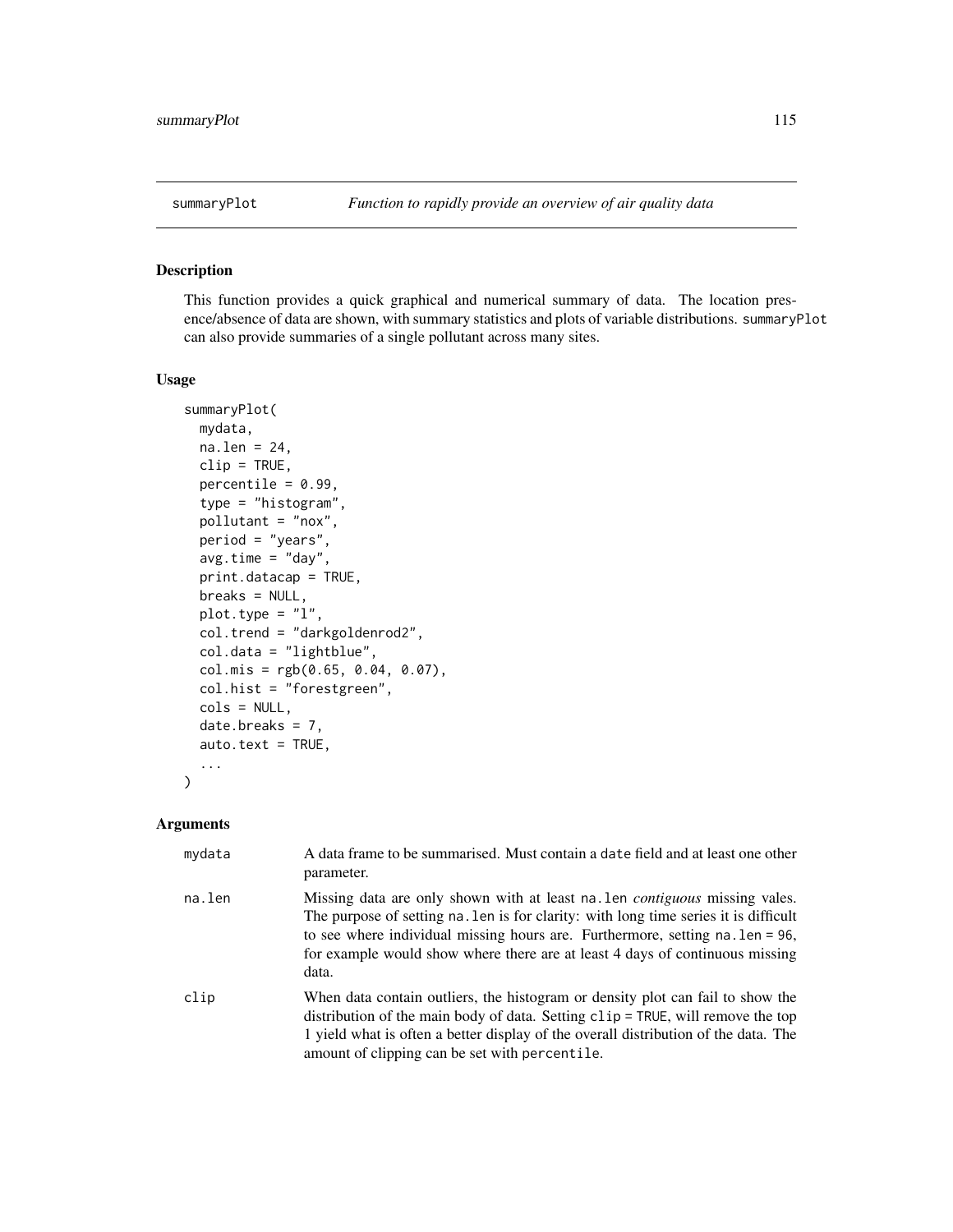| percentile    | This is used to clip the data. For example, percentile = $0.99$ (the default) will<br>remove the top 1 percentile of values i.e. values greater than the 99th percentile<br>will not be used.                                                                                                                                                                                                                |
|---------------|--------------------------------------------------------------------------------------------------------------------------------------------------------------------------------------------------------------------------------------------------------------------------------------------------------------------------------------------------------------------------------------------------------------|
| type          | type is used to determine whether a histogram (the default) or a density plot is<br>used to show the distribution of the data.                                                                                                                                                                                                                                                                               |
| pollutant     | pollutant is used when there is a field site and there is more than one site in<br>the data frame.                                                                                                                                                                                                                                                                                                           |
| period        | period is either years (the default) or months. Statistics are calculated depend-<br>ing on the period chosen.                                                                                                                                                                                                                                                                                               |
| avg.time      | This defines the time period to average the time series plots. Can be "sec",<br>"min", "hour", "day" (the default), "week", "month", "quarter" or "year". For<br>much increased flexibility a number can precede these options followed by a<br>space. For example, a timeAverage of 2 months would be avg. time = "2 month".                                                                                |
| print.datacap | Should the data capture % be shown for each period?                                                                                                                                                                                                                                                                                                                                                          |
| breaks        | Number of histogram bins. Sometime useful but not easy to set a single value<br>for a range of very different variables.                                                                                                                                                                                                                                                                                     |
| plot.type     | The lattice plot type, which is a line (plot. type = $"1"$ ) by default. Another<br>useful option is plot. type = "h", which draws vertical lines.                                                                                                                                                                                                                                                           |
| col.trend     | Colour to be used to show the monthly trend of the data, shown as a shaded<br>region. Type colors () into R to see the full range of colour names.                                                                                                                                                                                                                                                           |
| col.data      | Colour to be used to show the <i>presence</i> of data. Type colors() into R to see<br>the full range of colour names.                                                                                                                                                                                                                                                                                        |
| col.mis       | Colour to be used to show missing data.                                                                                                                                                                                                                                                                                                                                                                      |
| col.hist      | Colour for the histogram or density plot.                                                                                                                                                                                                                                                                                                                                                                    |
| cols          | Predefined colour scheme, currently only enabled for "greyscale".                                                                                                                                                                                                                                                                                                                                            |
| date.breaks   | Number of major x-axis intervals to use. The function will try and choose a sen-<br>sible number of dates/times as well as formatting the date/time appropriately to<br>the range being considered. This does not always work as desired automatically.<br>The user can therefore increase or decrease the number of intervals by adjusting<br>the value of date. breaks up or down.                         |
| auto.text     | Either TRUE (default) or FALSE. If TRUE titles and axis labels will automatically<br>try and format pollutant names and units properly e.g. by subscripting the '2' in<br>NO <sub>2</sub> .                                                                                                                                                                                                                  |
| $\cdots$      | Other graphical parameters. Commonly used examples include the axis and<br>title labelling options (such as xlab, ylab and main), which are all passed to<br>the plot via quickText to handle routine formatting. As summaryPlot has two<br>components, the axis labels may be a vector. For example, the default case (type<br>= "histogram") sets y labels equivalent to ylab = c("", "Percent of Total"). |

summaryPlot produces two panels of plots: one showing the presence/absence of data and the other the distributions. The left panel shows time series and codes the presence or absence of data in different colours. By stacking the plots one on top of another it is easy to compare different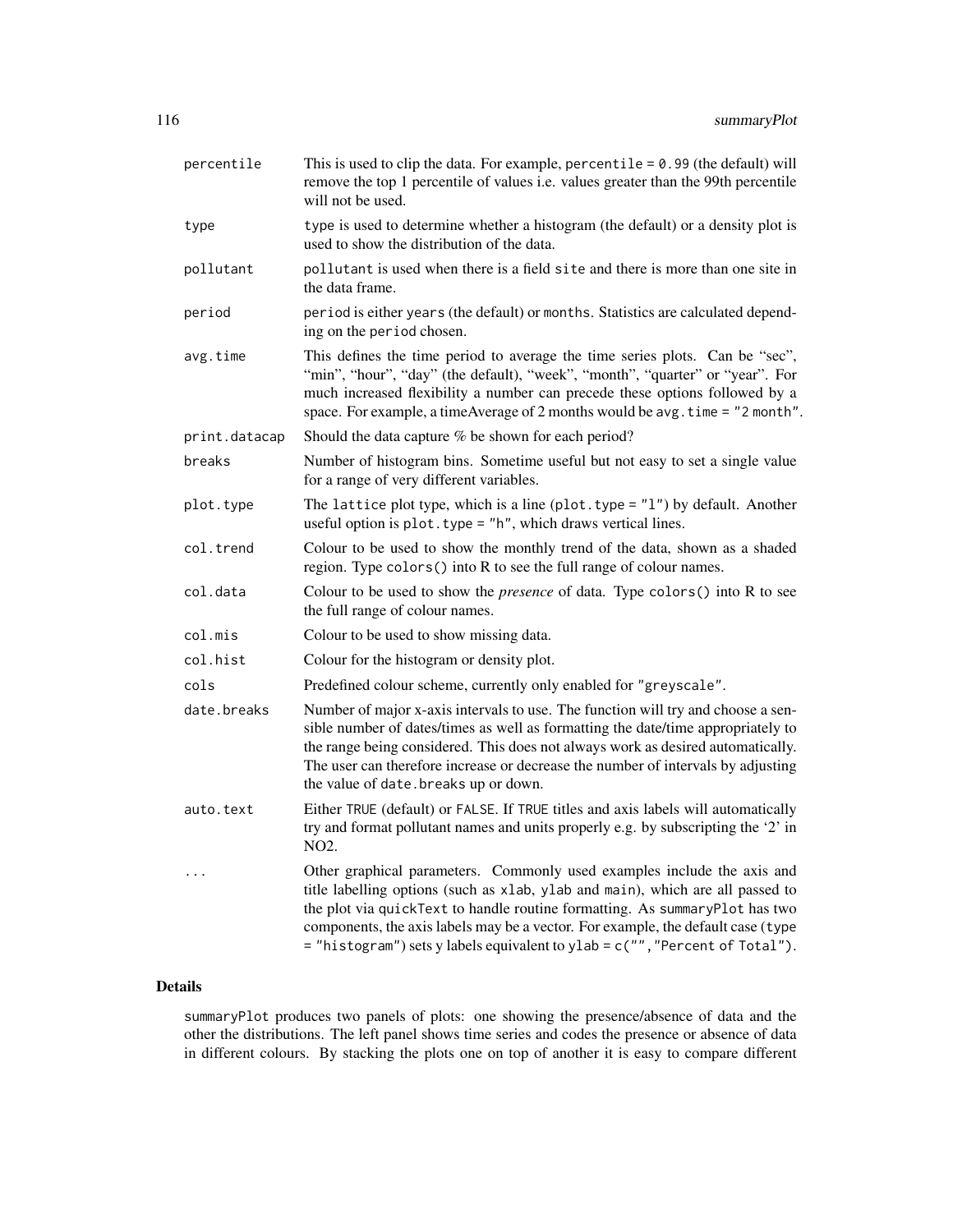### summaryPlot 117

pollutants/variables. Overall statistics are given for each variable: mean, maximum, minimum, missing hours (also expressed as a percentage), median and the 95th percentile. For each year the data capture rate (expressed as a percentage of hours in that year) is also given.

The right panel shows either a histogram or a density plot depending on the choice of type. Density plots avoid the issue of arbitrary bin sizes that can sometimes provide a misleading view of the data distribution. Density plots are often more appropriate, but their effectiveness will depend on the data in question.

summaryPlot will only show data that are numeric or integer type. This is useful for checking that data have been imported properly. For example, if for some reason a column representing wind speed erroneosly had one or more fields with charcters in, the whole column would be either character or factor type. The absence of a wind speed variable in the summaryPlot plot would therefore indicate a problem with the input data. In this particular case, the user should go back to the source data and remove the characters or remove them using R functions.

If there is a field site, which would generally mean there is more than one site, summaryPlot will provide information on a *single* pollutant across all sites, rather than provide details on all pollutants at a *single* site. In this case the user should also provide a name of a pollutant e.g. pollutant = "nox". If a pollutant is not provided the first numeric field will automatically be chosen.

It is strongly recommended that the summaryPlot function is applied to all new imported data sets to ensure the data are imported as expected.

### Author(s)

David Carslaw

```
# load example data from package
data(mydata)
# do not clip density plot data
## Not run: summaryPlot(mydata, clip = FALSE)
# exclude highest 5 % of data etc.
## Not run: summaryPlot(mydata, percentile = 0.95)
# show missing data where there are at least 96 contiguous missing
# values (4 days)
## Not run: summaryPlot(mydata, na.len = 96)
# show data in green
## Not run: summaryPlot(mydata, col.data = "green")
# show missing data in yellow
## Not run: summaryPlot(mydata, col.mis = "yellow")
# show density plot line in black
## Not run: summaryPlot(mydata, col.dens = "black")
```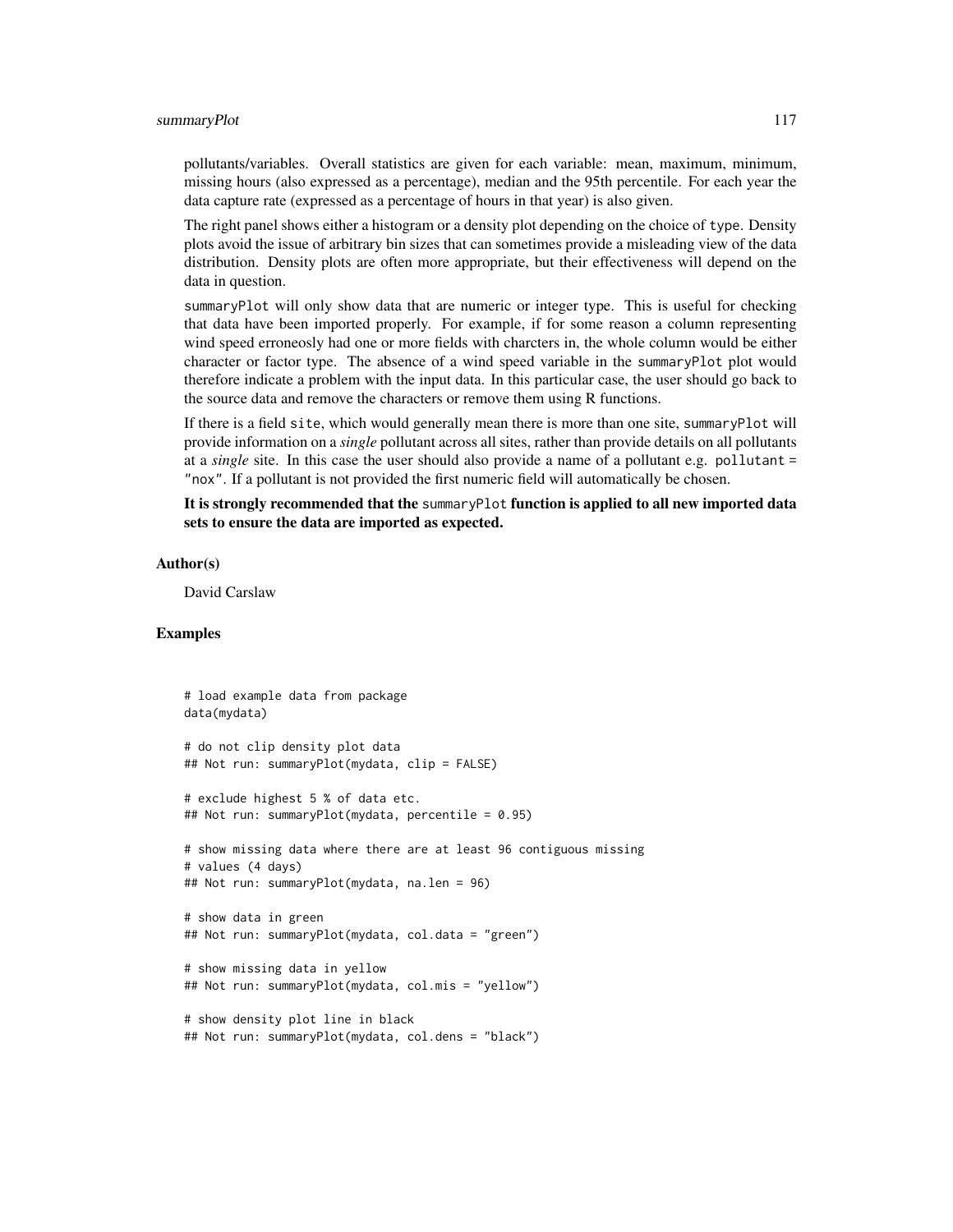### TaylorDiagram *Taylor Diagram for model evaluation with conditioning*

# Description

Function to draw Taylor Diagrams for model evaluation. The function allows conditioning by any categorical or numeric variables, which makes the function very flexible.

# Usage

```
TaylorDiagram(
  mydata,
 obs = "obs",mod = "mod",
  group = NULL,
  type = "default",
  normalise = FALSE,
  cols = "brewer1",
  rms.col = "darkgoldenrod",
  cor.col = "black",
  arrow.lwd = 3,
  annotate = "centred\nRMS error",
  text.obs = "observed",
  key = TRUE,key.title = group,
  key.columns = 1,
  key.pos = "right",
  strip = TRUE,
  auto.text = TRUE,...
)
```

| mydata | A data frame minimally containing a column of observations and a column of<br>predictions.                                                                                                                                                                                                                                                                                                                                                                                                                             |
|--------|------------------------------------------------------------------------------------------------------------------------------------------------------------------------------------------------------------------------------------------------------------------------------------------------------------------------------------------------------------------------------------------------------------------------------------------------------------------------------------------------------------------------|
| obs    | A column of observations with which the predictions (mod) will be compared.                                                                                                                                                                                                                                                                                                                                                                                                                                            |
| mod    | A column of model predictions. Note, mod can be of length 2 i.e. two lots<br>of model predictions. If two sets of predictions are are present e.g. mod =<br>c("base", "revised"), then arrows are shown on the Taylor Diagram which<br>show the change in model performance in going from the first to the second.<br>This is useful where, for example, there is interest in comparing how one model<br>run compares with another using different assumptions e.g. input data or model<br>set up. See examples below. |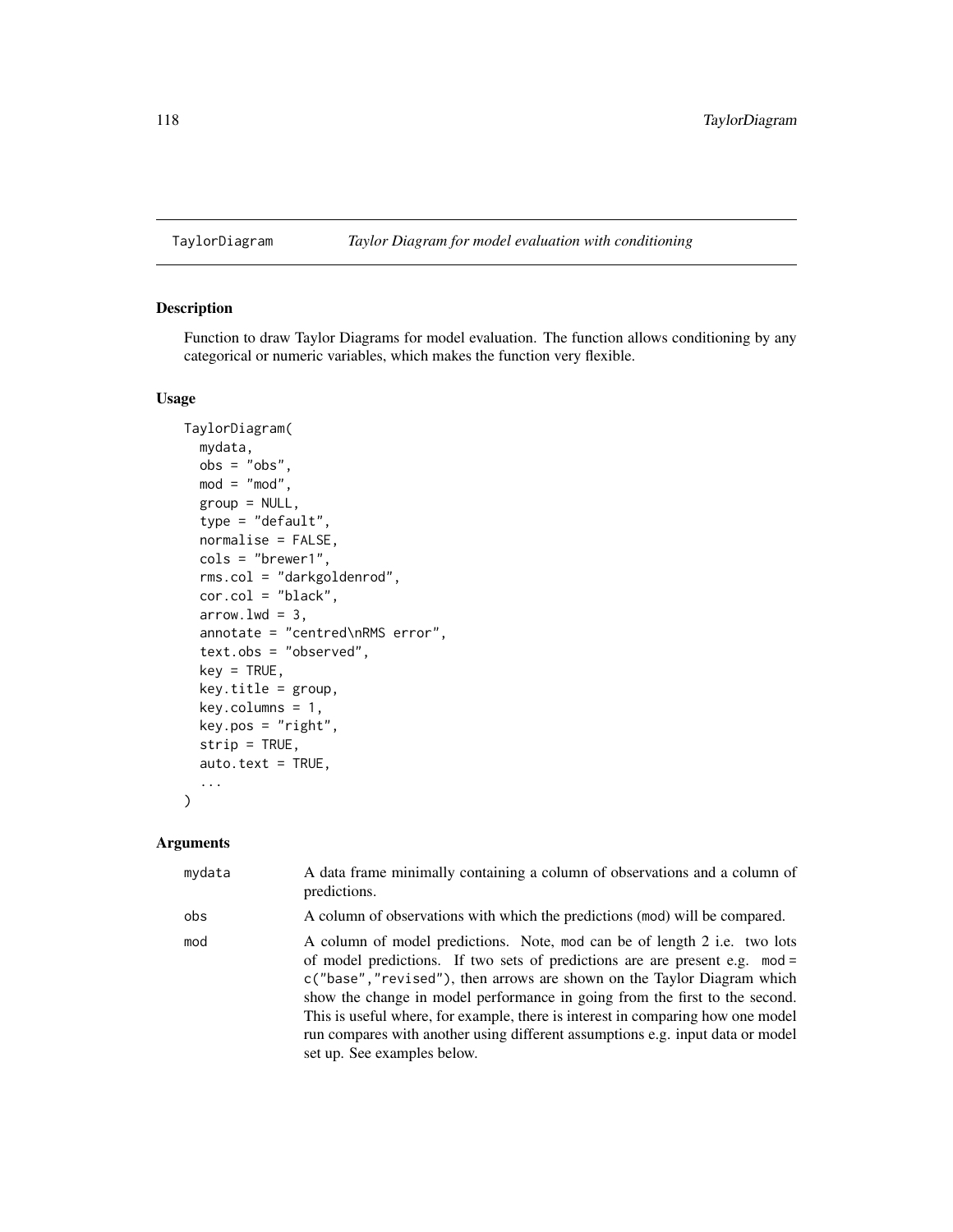| group     | The group column is used to differentiate between different models and can be<br>a factor or character. The total number of models compared will be equal to the<br>number of unique values of group.                                                                                                                                                                                                                                                                                                                                                                            |
|-----------|----------------------------------------------------------------------------------------------------------------------------------------------------------------------------------------------------------------------------------------------------------------------------------------------------------------------------------------------------------------------------------------------------------------------------------------------------------------------------------------------------------------------------------------------------------------------------------|
|           | group can also be of length two e.g. group = c("model", "site"). In this case<br>all model-site combinations will be shown but they will only be differentiated by<br>colour/symbol by the first grouping variable ("model" in this case). In essence<br>the plot removes the differentiation by the second grouping variable. Because<br>there will be different values of obs for each group, normalise = TRUE should<br>be used.                                                                                                                                              |
| type      | type determines how the data are split i.e. conditioned, and then plotted. The<br>default is will produce a single plot using the entire data. Type can be one of<br>the built-in types as detailed in cutData e.g. "season", "year", "weekday" and<br>so on. For example, type = "season" will produce four plots $-$ one for each<br>season.                                                                                                                                                                                                                                   |
|           | It is also possible to choose type as another variable in the data frame. If that<br>variable is numeric, then the data will be split into four quantiles (if possible)<br>and labelled accordingly. If type is an existing character or factor variable, then<br>those categories/levels will be used directly. This offers great flexibility for un-<br>derstanding the variation of different variables and how they depend on one<br>another.                                                                                                                                |
|           | Type can be up length two e.g. type = c("season", "weekday") will produce a<br>2x2 plot split by season and day of the week. Note, when two types are provided<br>the first forms the columns and the second the rows.                                                                                                                                                                                                                                                                                                                                                           |
|           | Note that often it will make sense to use type = "site" when multiple sites are<br>available. This will ensure that each panel contains data specific to an individual<br>site.                                                                                                                                                                                                                                                                                                                                                                                                  |
| normalise | Should the data be normalised by dividing the standard deviation of the observa-<br>tions? The statistics can be normalised (and non-dimensionalised) by dividing<br>both the RMS difference and the standard deviation of the mod values by the<br>standard deviation of the observations (obs). In this case the "observed" point is<br>plotted on the x-axis at unit distance from the origin. This makes it possible to<br>plot statistics for different species (maybe with different units) on the same plot.<br>The normalisation is done by each group/type combination. |
| cols      | Colours to be used for plotting. Useful options for categorical data are avil-<br>able from RColorBrewer colours - see the openair openColours function for<br>more details. Useful schemes include "Accent", "Dark2", "Paired", "Pastel1",<br>"Pastel2", "Set1", "Set2", "Set3" — but see ?brewer.pal for the maximum<br>useful colours in each. For user defined the user can supply a list of colour<br>names recognised by R (type colours () to see the full list). An example would<br>be $\text{cols} = c("yellow", "green", "blue").$                                    |
| rms.col   | Colour for centred-RMS lines and text.                                                                                                                                                                                                                                                                                                                                                                                                                                                                                                                                           |
| cor.col   | Colour for correlation coefficient lines and text.                                                                                                                                                                                                                                                                                                                                                                                                                                                                                                                               |
| arrow.lwd | Width of arrow used when used for comparing two model outputs.                                                                                                                                                                                                                                                                                                                                                                                                                                                                                                                   |
| annotate  | Annotation shown for RMS error.                                                                                                                                                                                                                                                                                                                                                                                                                                                                                                                                                  |
| text.obs  | The plot annotation for observed values; default is "observed".                                                                                                                                                                                                                                                                                                                                                                                                                                                                                                                  |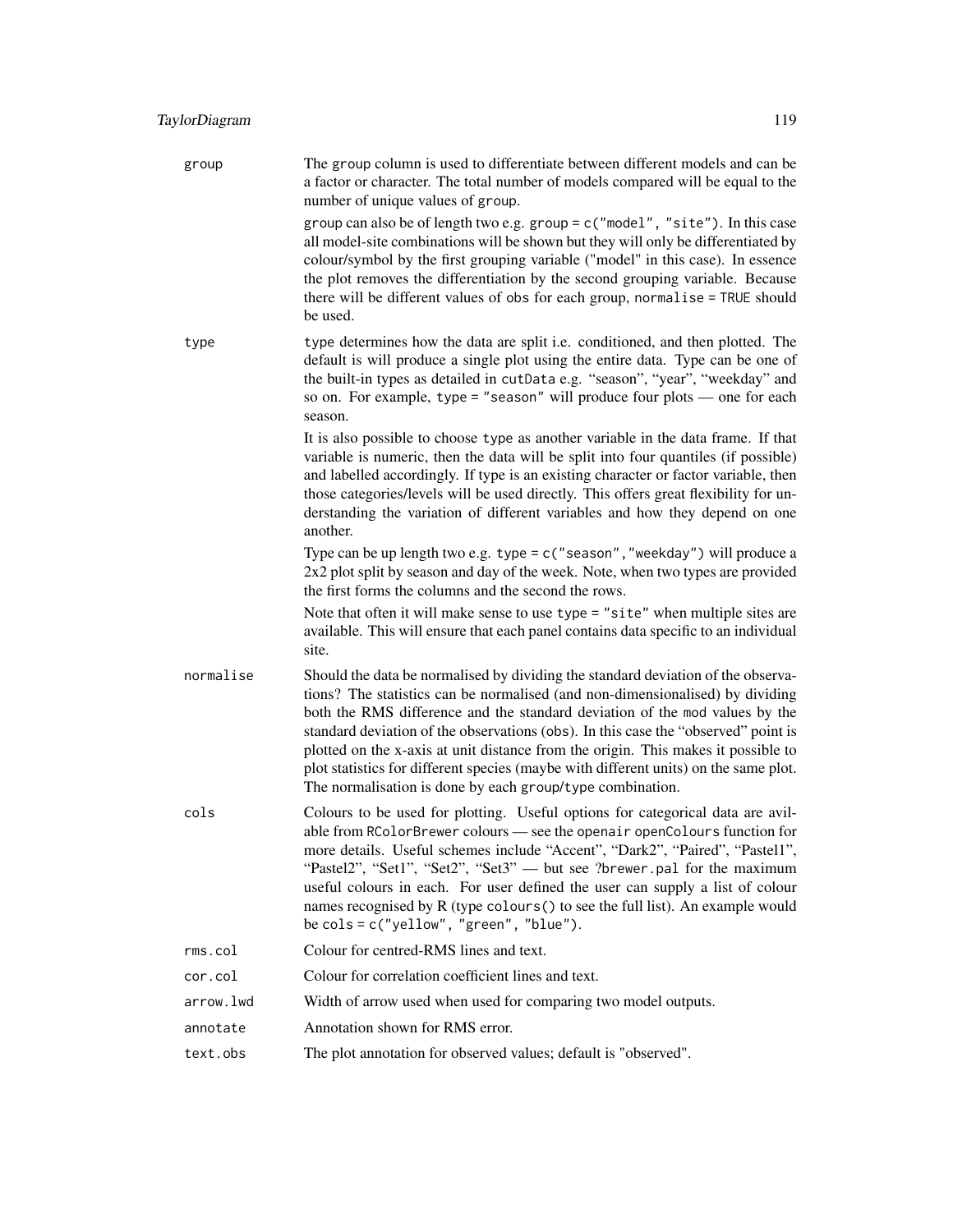| key         | Should the key be shown?                                                                                                                                                                                                                                                                                                                                                                                                                                                                                                                                                                                                                                                                     |
|-------------|----------------------------------------------------------------------------------------------------------------------------------------------------------------------------------------------------------------------------------------------------------------------------------------------------------------------------------------------------------------------------------------------------------------------------------------------------------------------------------------------------------------------------------------------------------------------------------------------------------------------------------------------------------------------------------------------|
| key.title   | Title for the key.                                                                                                                                                                                                                                                                                                                                                                                                                                                                                                                                                                                                                                                                           |
| key.columns | Number of columns to be used in the key. With many pollutants a single column<br>can make to key too wide. The user can thus choose to use several columns by<br>setting columns to be less than the number of pollutants.                                                                                                                                                                                                                                                                                                                                                                                                                                                                   |
| key.pos     | Position of the key e.g. "top", "bottom", "left" and "right". See details in<br>lattice: xyplot for more details about finer control.                                                                                                                                                                                                                                                                                                                                                                                                                                                                                                                                                        |
| strip       | Should a strip be shown?                                                                                                                                                                                                                                                                                                                                                                                                                                                                                                                                                                                                                                                                     |
| auto.text   | Either TRUE (default) or FALSE. If TRUE titles and axis labels will automatically<br>try and format pollutant names and units properly e.g. by subscripting the '2' in<br>NO <sub>2</sub> .                                                                                                                                                                                                                                                                                                                                                                                                                                                                                                  |
| .           | Other graphical parameters are passed onto cutData and lattice: xyplot. For<br>example, TaylorDiagram passes the option hemisphere = "southern" on to<br>cutData to provide southern (rather than default northern) hemisphere han-<br>dling of type = "season". Similarly, common graphical parameters, such as<br>layout for panel arrangement and pch and cex for plot symbol type and size,<br>are passed on to xyplot. Most are passed unmodified, although there are some<br>special cases where openair may locally manage this process. For example,<br>common axis and title labelling options (such as xlab, ylab, main) are passed<br>via quickText to handle routine formatting. |

The Taylor Diagram is a very useful model evaluation tool. The diagram provides a way of showing how three complementary model performance statistics vary simultaneously. These statistics are the correlation coefficient R, the standard deviation (sigma) and the (centred) root-mean-square error. These three statistics can be plotted on one (2D) graph because of the way they are related to one another which can be represented through the Law of Cosines.

The openair version of the Taylor Diagram has several enhancements that increase its flexibility. In particular, the straightforward way of producing conditioning plots should prove valuable under many circumstances (using the type option). Many examples of Taylor Diagrams focus on modelobservation comparisons for several models using all the available data. However, more insight can be gained into model performance by partitioning the data in various ways e.g. by season, daylight/nighttime, day of the week, by levels of a numeric variable e.g. wind speed or by land-use type etc.

To consider several pollutants on one plot, a column identifying the pollutant name can be used e.g. pollutant. Then the Taylor Diagram can be plotted as (assuming a data frame thedata):

TaylorDiagram(thedata, obs = "obs", mod = "mod", group = "model", type = "pollutant")

which will give the model performance by pollutant in each panel.

Note that it is important that each panel represents data with the same mean observed data across different groups. Therefore TaylorDiagram(mydata, group = "model", type = "season") is OK, whereas TaylorDiagram(mydata, group = "season", type = "model") is not because each panel (representing a model) will have four different mean values — one for each season. Generally, the option group is either missing (one model being evaluated) or represents a column giving the model name. However, the data can be normalised using the normalise option. Normalisation is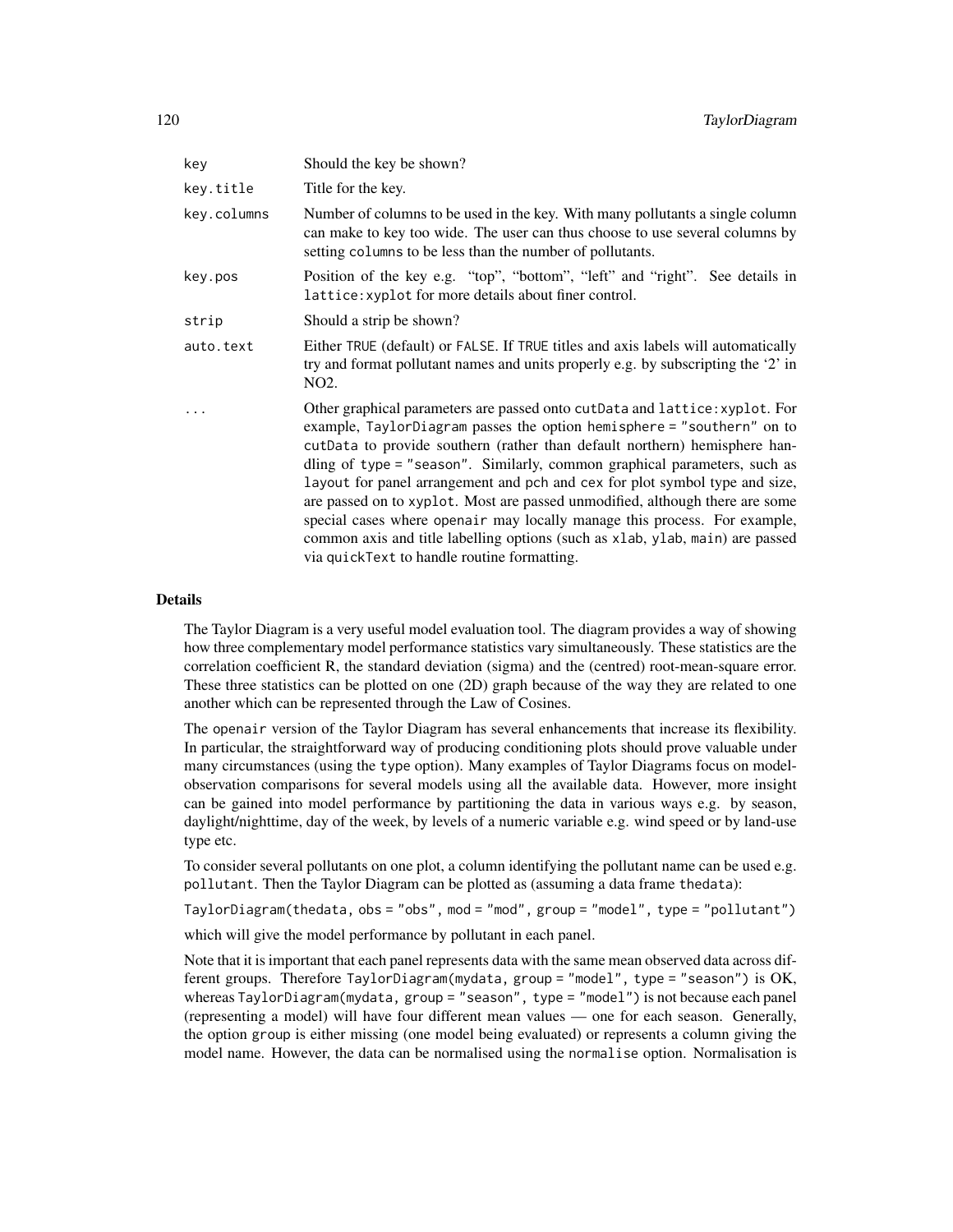### TaylorDiagram 121

carried out on a per group/type basis making it possible to compare data on different scales e.g. TaylorDiagram(mydata, group = "season", type = "model", normalise = TRUE). In this way it is possible to compare different pollutants, sites etc. in the same panel.

Also note that if multiple sites are present it makes sense to use type = "site" to ensure that each panel represents an individual site with its own specific standard deviation etc. If this is not the case then select a single site from the data first e.g. subset(mydata, site == "Harwell").

### Value

As well as generating the plot itself, TaylorDiagram also returns an object of class "openair". The object includes three main components: call, the command used to generate the plot; data, the data frame of summarised information used to make the plot; and plot, the plot itself. If retained, e.g. using output <- TaylorDiagram(thedata, obs = "nox", mod = "mod"), this output can be used to recover the data, reproduce or rework the original plot or undertake further analysis. For example, output\$data will be a data frame consisting of the group, type, correlation coefficient (R), the standard deviation of the observations and measurements.

An openair output can be manipulated using a number of generic operations, including print, plot and summary.

### Author(s)

David Carslaw

### References

Taylor, K.E.: Summarizing multiple aspects of model performance in a single diagram. J. Geophys. Res., 106, 7183-7192, 2001 (also see PCMDI Report 55).

IPCC, 2001: Climate Change 2001: The Scientific Basis, Contribution of Working Group I to the Third Assessment Report of the Intergovernmental Panel on Climate Change [Houghton, J.T., Y. Ding, D.J. Griggs, M. Noguer, P.J. van der Linden, X. Dai, K. Maskell, and C.A. Johnson (eds.)]. Cambridge University Press, Cambridge, United Kingdom and New York, NY, USA, 881 pp.

# See Also

taylor.diagram from the plotrix package from which some of the annotation code was used.

```
## in the examples below, most effort goes into making some artificial data
## the function itself can be run very simply
## Not run:
## dummy model data for 2003
dat <- selectByDate(mydata, year = 2003)
dat <- data.frame(date = mydata$date, obs = mydata$nox, mod = mydata$nox)
## now make mod worse by adding bias and noise according to the month
## do this for 3 different models
dat <- transform(dat, month = as.numeric(format(date, "%m")))
mod1 <- transform(dat, mod = mod + 10 * month + 10 * month * rnorm(nrow(dat)),
model = "model 1")
```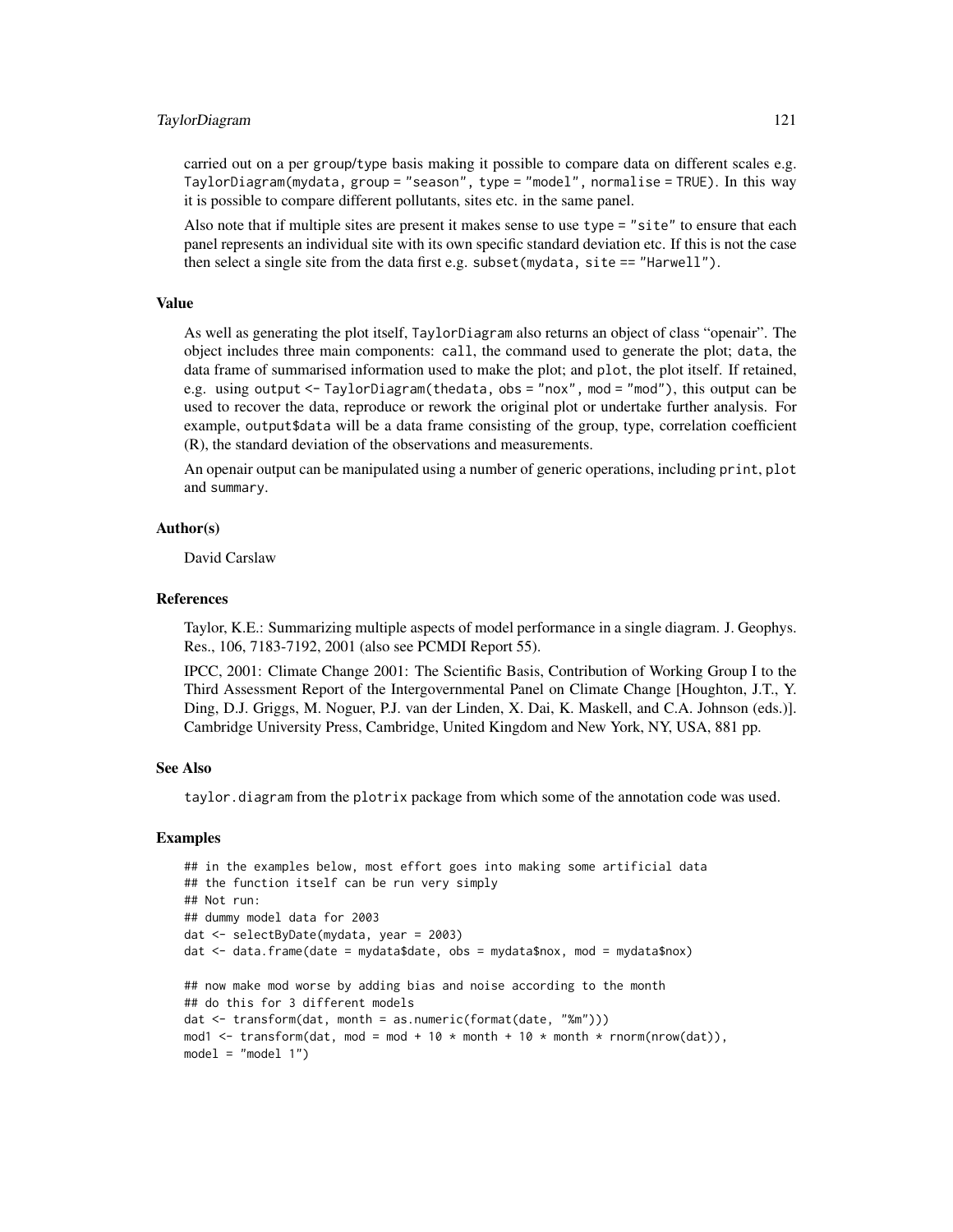```
## lag the results for mod1 to make the correlation coefficient worse
## without affecting the sd
mod1 <- transform(mod1, mod = c(mod[5:length(mod)], mod[(length(mod) - 3) :
length(mod)]))
## model 2
mod2 <- transform(dat, mod = mod + 7 * month + 7 * month * rnorm(nrow(dat)),
model = "model 2")## model 3
mod3 <- transform(dat, mod = mod + 3 * month + 3 * month * rnorm(nrow(dat)),
model = "model 3")
mod.dat <- rbind(mod1, mod2, mod3)
## basic Taylor plot
TaylorDiagram(mod.dat, obs = "obs", mod = "mod", group = "model")
## Taylor plot by season
TaylorDiagram(mod.dat, obs = "obs", mod = "mod", group = "model", type = "season")
## now show how to evaluate model improvement (or otherwise)
mod1a <- transform(dat, mod = mod + 2 * month + 2 * month * rnorm(nrow(dat)),
model = "model 1")
mod2a \le transform(mod2, mod = mod * 1.3)
mod3a <- transform(dat, mod = mod + 10 * month + 10 * month * rnorm(nrow(dat)),
model = "model 3")mod.dat2 <- rbind(mod1a, mod2a, mod3a)
mod.dat$mod2 <- mod.dat2$mod
## now we have a data frame with 3 models, 1 set of observations
## and TWO sets of model predictions (mod and mod2)
## do for all models
TaylorDiagram(mod.dat, obs = "obs", mod = c("mod", "mod2"), group = "model")
## End(Not run)
## Not run:
## all models, by season
TaylorDiagram(mod.dat, obs = "obs", mod = c("mod", "mod2"), group = "model",
type = "season")
## consider two groups (model/month). In this case all months are shown by model
## but are only differentiated by model.
TaylorDiagram(mod.dat, obs = "obs", mod = "mod", group = c("model", "month"))
## End(Not run)
```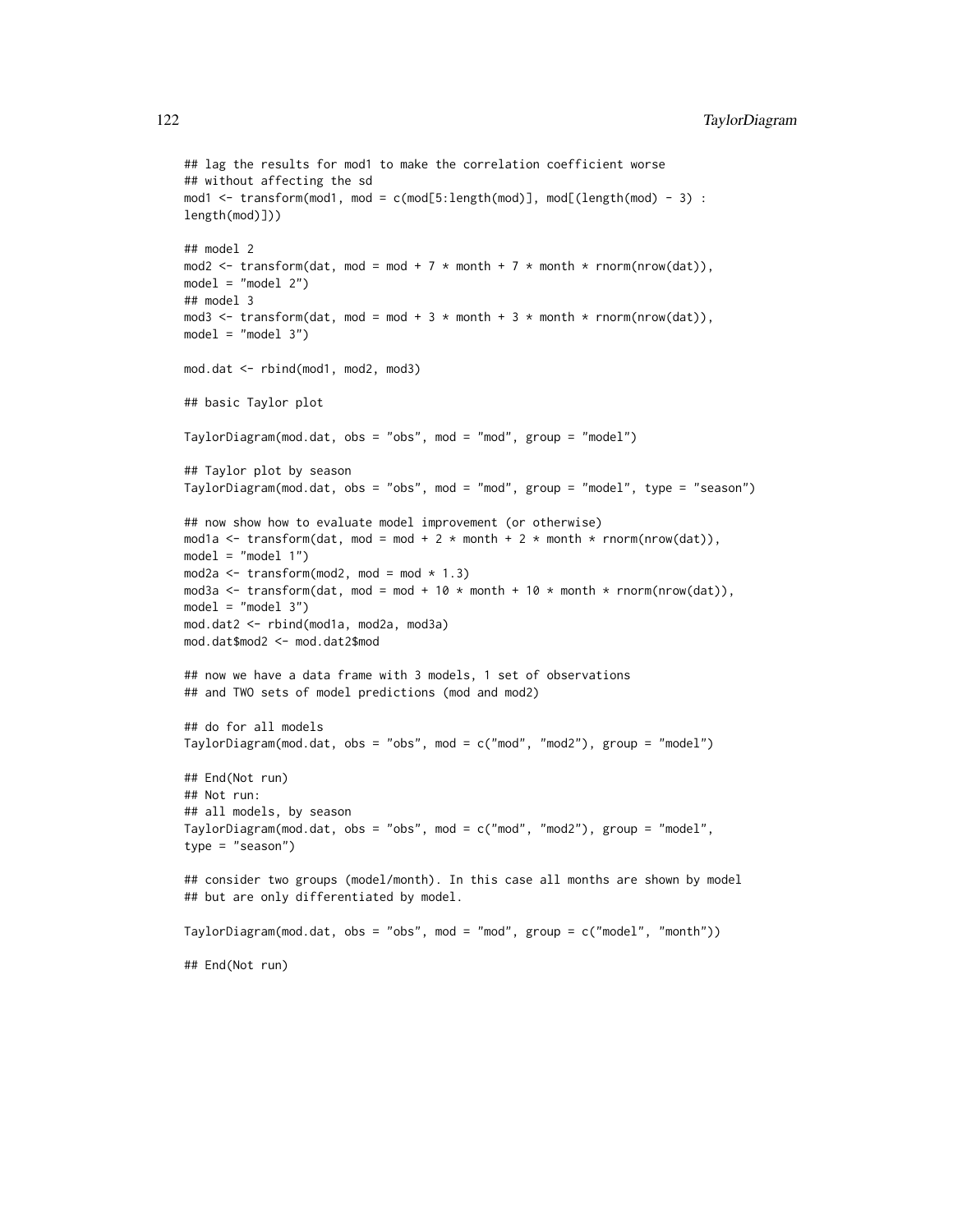<span id="page-122-0"></span>

# Description

Theil-Sen slope estimates and tests for trend.

# Usage

```
TheilSen(
  mydata,
  pollutant = "nox",
  deseason = FALSE,
  type = "default",
  avg.time = "month",statistic = "mean",
  percentile = NA,
  data.thresh = 0,
  alpha = 0.05,
  dec.place = 2,
  xlab = "year",
  lab.frac = 0.99,lab.cex = 0.8,
  x.relation = "same",
  y.relation = "same",
  data.col = "cornflowerblue",
  trend = list(lty = c(1, 5), lwd = c(2, 1), col = c("red", "red")),
  text.col = "darkgreen",
  slope.text = NULL,
  cols = NULL,
  shade = "grey95",auto.text = TRUE,autocor = FALSE,
  slope.percent = FALSE,
  date.breaks = 7,
  date.format = NULL,
  plot = TRUE,
  silent = FALSE,
  ...
)
```

| mydata    | A data frame containing the field date and at least one other parameter for which |
|-----------|-----------------------------------------------------------------------------------|
|           | a trend test is required; typically (but not necessarily) a pollutant.            |
| pollutant | The parameter for which a trend test is required. Mandatory.                      |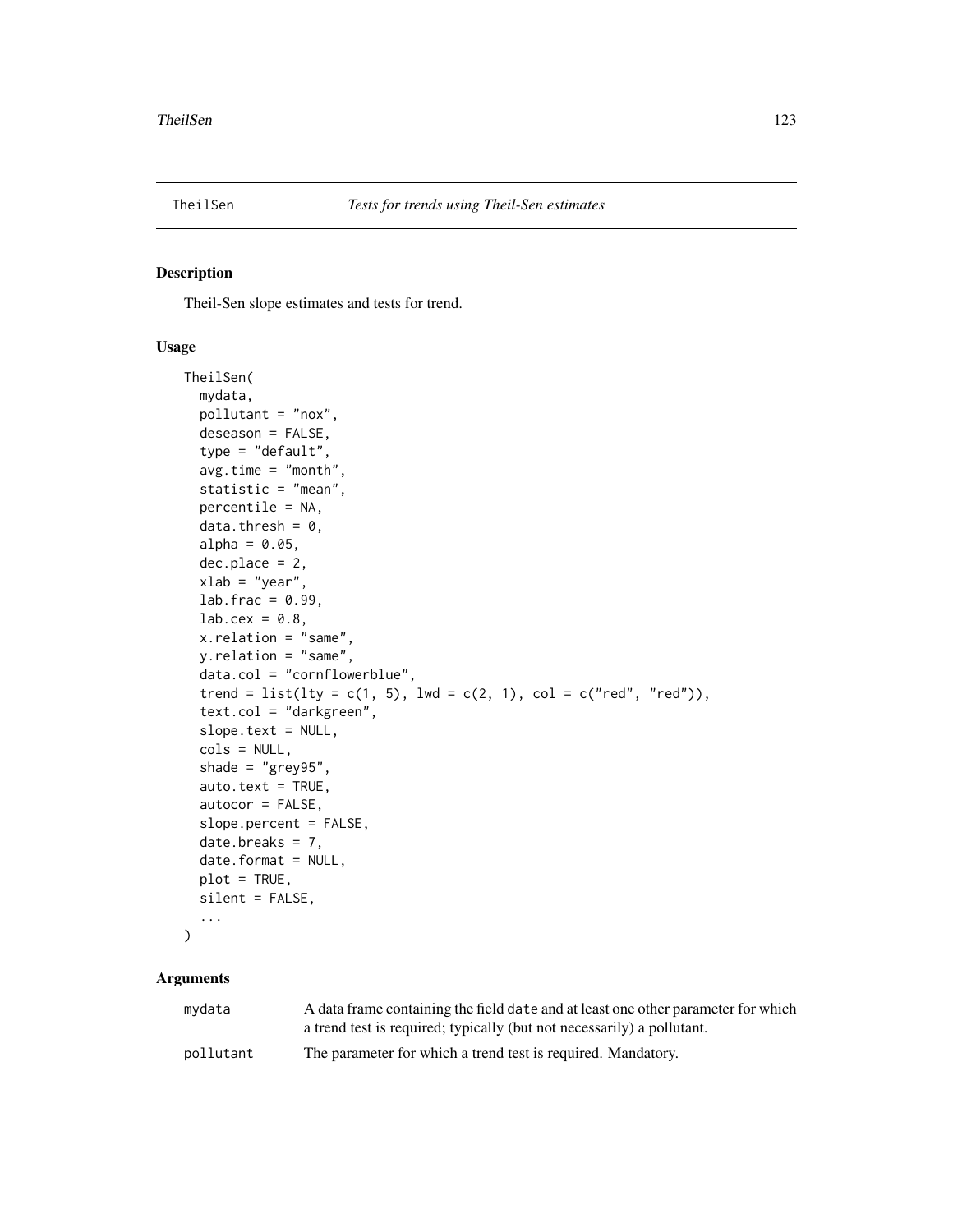| deseason    | Should the data be de-deasonalized first? If TRUE the function stl is used (sea-<br>sonal trend decomposition using loess). Note that if TRUE missing data are first<br>imputed using a Kalman filter and Kalman smooth.                                                                                                                                                                                                                          |
|-------------|---------------------------------------------------------------------------------------------------------------------------------------------------------------------------------------------------------------------------------------------------------------------------------------------------------------------------------------------------------------------------------------------------------------------------------------------------|
| type        | type determines how the data are split i.e. conditioned, and then plotted. The<br>default is will produce a single plot using the entire data. Type can be one of<br>the built-in types as detailed in cutData e.g. "season", "year", "weekday" and<br>so on. For example, type = "season" will produce four plots $-$ one for each<br>season.                                                                                                    |
|             | It is also possible to choose type as another variable in the data frame. If that<br>variable is numeric, then the data will be split into four quantiles (if possible)<br>and labelled accordingly. If type is an existing character or factor variable, then<br>those categories/levels will be used directly. This offers great flexibility for un-<br>derstanding the variation of different variables and how they depend on one<br>another. |
|             | Type can be up length two e.g. type = $c$ ("season", "weekday") will produce a<br>2x2 plot split by season and day of the week. Note, when two types are provided<br>the first forms the columns and the second the rows.                                                                                                                                                                                                                         |
| avg.time    | Can be "month" (the default), "season" or "year". Determines the time over<br>which data should be averaged. Note that for "year", six or more years are<br>required. For "season" the data are split up into spring: March, April, May etc.<br>Note that December is considered as belonging to winter of the following year.                                                                                                                    |
| statistic   | Statistic used for calculating monthly values. Default is "mean", but can also be<br>"percentile". See timeAverage for more details.                                                                                                                                                                                                                                                                                                              |
| percentile  | Single percentile value to use if statistic = "percentile" is chosen.                                                                                                                                                                                                                                                                                                                                                                             |
| data.thresh | The data capture threshold to use (the data using avg.time. A value of zero<br>means that all available data will be used in a particular period regardless if of<br>the number of values available. Conversely, a value of 100 will mean that all<br>data will need to be present for the average to be calculated, else it is recorded<br>as NA.                                                                                                |
| alpha       | For the confidence interval calculations of the slope. The default is 0.05. To<br>show 99% confidence intervals for the value of the trend, choose alpha = $0.01$<br>etc.                                                                                                                                                                                                                                                                         |
| dec.place   | The number of decimal places to display the trend estimate at. The default is 2.                                                                                                                                                                                                                                                                                                                                                                  |
| xlab        | x-axis label, by default "year".                                                                                                                                                                                                                                                                                                                                                                                                                  |
| lab.frac    | Fraction along the y-axis that the trend information should be printed at, default<br>0.99.                                                                                                                                                                                                                                                                                                                                                       |
| lab.cex     | Size of text for trend information.                                                                                                                                                                                                                                                                                                                                                                                                               |
| x.relation  | This determines how the x-axis scale is plotted. "same" ensures all panels use<br>the same scale and "free" will use panel-specfic scales. The latter is a useful<br>setting when plotting data with very different values.                                                                                                                                                                                                                       |
| y.relation  | This determines how the y-axis scale is plotted. "same" ensures all panels use<br>the same scale and "free" will use panel-specfic scales. The latter is a useful<br>setting when plotting data with very different values.                                                                                                                                                                                                                       |
| data.col    | Colour name for the data                                                                                                                                                                                                                                                                                                                                                                                                                          |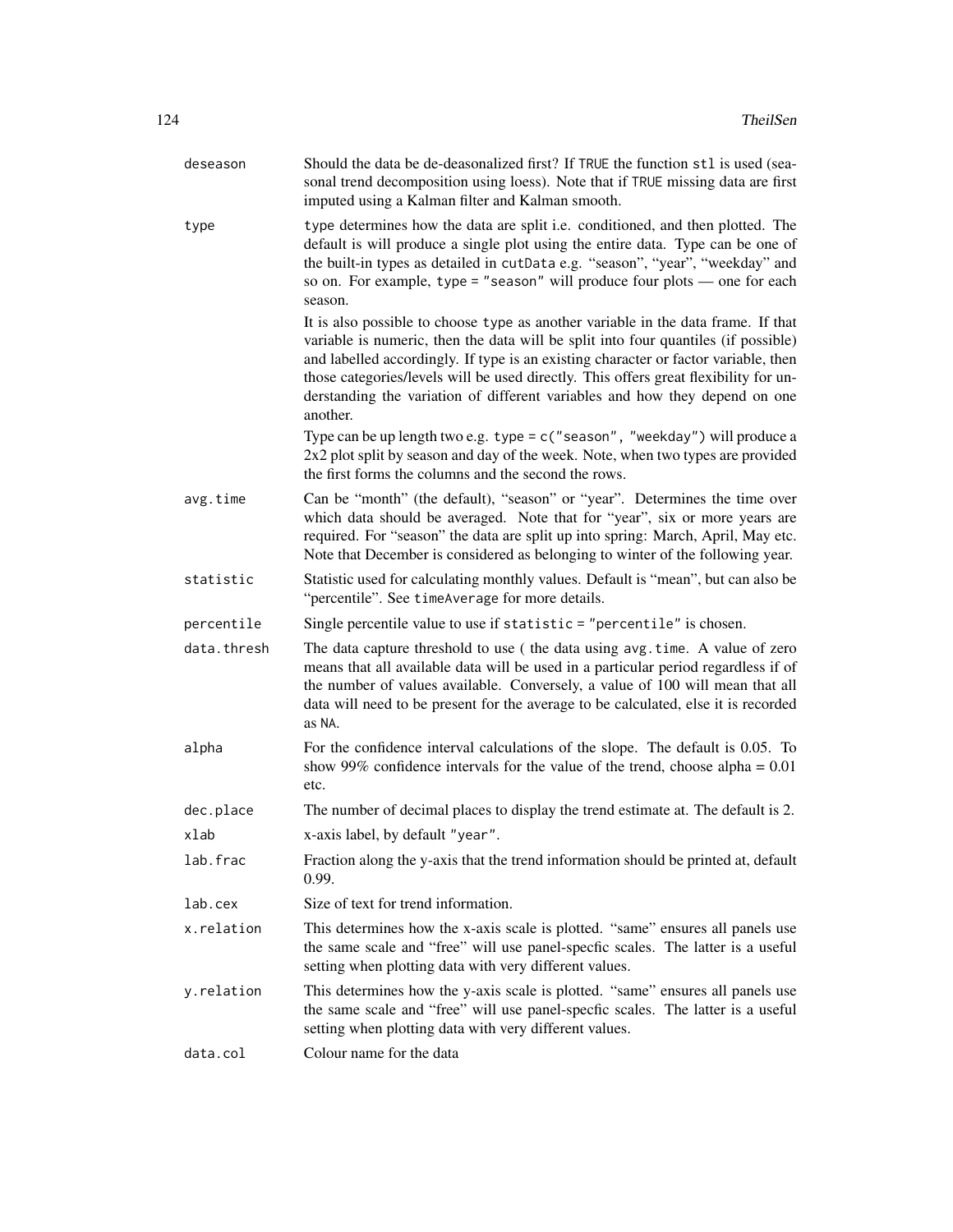### TheilSen 125

| trend         | list containing information on the line width, line type and line colour for the<br>main trend line and confidence intervals respectively.                                                                                                                                                                                                                                                                                                                                                                                                                                                      |
|---------------|-------------------------------------------------------------------------------------------------------------------------------------------------------------------------------------------------------------------------------------------------------------------------------------------------------------------------------------------------------------------------------------------------------------------------------------------------------------------------------------------------------------------------------------------------------------------------------------------------|
| text.col      | Colour name for the slope/uncertainty numeric estimates                                                                                                                                                                                                                                                                                                                                                                                                                                                                                                                                         |
| slope.text    | The text shown for the slope (default is 'units/year').                                                                                                                                                                                                                                                                                                                                                                                                                                                                                                                                         |
| cols          | Predefined colour scheme, currently only enabled for "greyscale".                                                                                                                                                                                                                                                                                                                                                                                                                                                                                                                               |
| shade         | The colour used for marking alternate years. Use "white" or "transparent" to<br>remove shading.                                                                                                                                                                                                                                                                                                                                                                                                                                                                                                 |
| auto.text     | Either TRUE (default) or FALSE. If TRUE titles and axis labels will automatically<br>try and format pollutant names and units properly e.g. by subscripting the '2' in<br>NO <sub>2</sub> .                                                                                                                                                                                                                                                                                                                                                                                                     |
| autocor       | Should autocorrelation be considered in the trend uncertainty estimates? The<br>default is FALSE. Generally, accounting for autocorrelation increases the uncer-<br>tainty of the trend estimate — sometimes by a large amount.                                                                                                                                                                                                                                                                                                                                                                 |
| slope.percent | Should the slope and the slope uncertainties be expressed as a percentage change<br>per year? The default is FALSE and the slope is expressed as an average units/year<br>change e.g. ppb. Percentage changes can often be confusing and should be<br>clearly defined. Here the percentage change is expressed as 100 * (C.end/C.start<br>- 1) / (end.year - start.year). Where C.start is the concentration at the start date<br>and C.end is the concentration at the end date.                                                                                                               |
|               | For avg.time = "year" (end.year - start.year) will be the total number of years<br>- 1. For example, given a concentration in year 1 of 100 units and a percentage<br>reduction of 5 units but the actual time span will be 6 years i.e. year 1 is used as<br>a reference year. Things are slightly different for monthly values e.g. avg.time<br>= "month", which will use the total number of months as a basis of the time span<br>and is therefore able to deal with partial years. There can be slight differences<br>in the depending on whether monthly or annual values are considered. |
| date.breaks   | Number of major x-axis intervals to use. The function will try and choose a sen-<br>sible number of dates/times as well as formatting the date/time appropriately to<br>the range being considered. This does not always work as desired automatically.<br>The user can therefore increase or decrease the number of intervals by adjusting<br>the value of date. breaks up or down.                                                                                                                                                                                                            |
| date.format   | This option controls the date format on the x-axis. While TheilSen generally<br>sets the date format sensibly there can be some situations where the user wishes<br>to have more control. For format types see strptime. For example, to format<br>the date like "Jan-2012" set date.format = "%b-%Y".                                                                                                                                                                                                                                                                                          |
| plot          | Should a plot be produced. FALSE can be useful when analysing data to extract<br>trend components and plotting them in other ways.                                                                                                                                                                                                                                                                                                                                                                                                                                                              |
| silent        | When FALSE the function will give updates on trend-fitting progress.                                                                                                                                                                                                                                                                                                                                                                                                                                                                                                                            |
|               | Other graphical parameters passed onto cutData and lattice: xyplot. For<br>example, TheilSen passes the option hemisphere = "southern" on to cutData<br>to provide southern (rather than default northern) hemisphere handling of type<br>= "season". Similarly, common axis and title labelling options (such as xlab,<br>ylab, main) are passed to xyplot via quickText to handle routine formatting.                                                                                                                                                                                         |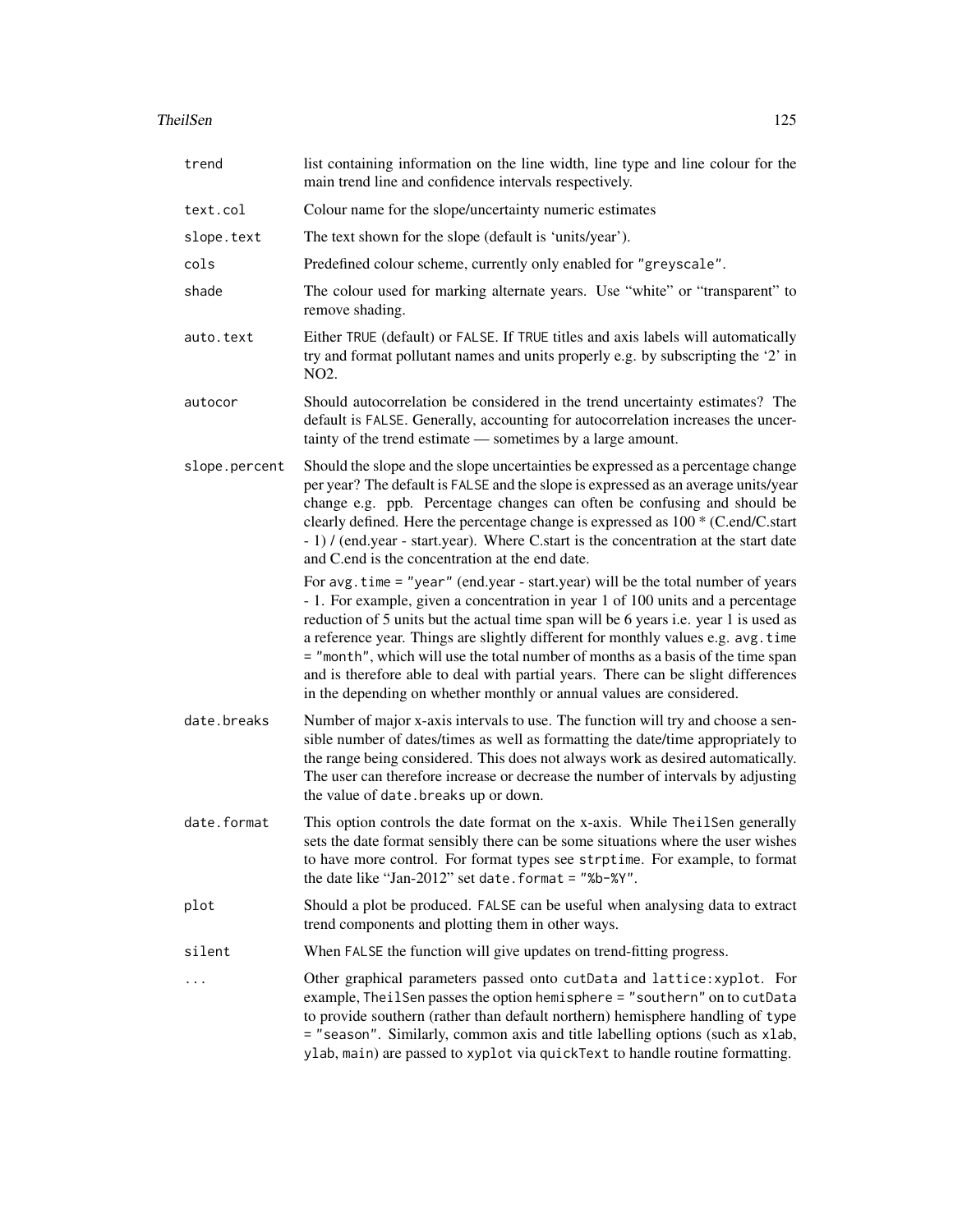The TheilSen function provides a collection of functions to analyse trends in air pollution data. The TheilSen function is flexible in the sense that it can be applied to data in many ways e.g. by day of the week, hour of day and wind direction. This flexibility makes it much easier to draw inferences from data e.g. why is there a strong downward trend in concentration from one wind sector and not another, or why trends on one day of the week or a certain time of day are unexpected.

For data that are strongly seasonal, perhaps from a background site, or a pollutant such as ozone, it will be important to deseasonalise the data (using the option deseason = TRUE.Similarly, for data that increase, then decrease, or show sharp changes it may be better to use [smoothTrend](#page-109-0).

A minimum of 6 points are required for trend estimates to be made.

Note! that since version 0.5-11 openair uses Theil-Sen to derive the p values also for the slope. This is to ensure there is consistency between the calculated p value and other trend parameters i.e. slope estimates and uncertainties. The p value and all uncertainties are calculated through bootstrap simulations.

Note that the symbols shown next to each trend estimate relate to how statistically significant the trend estimate is:  $p$  \$<\$  $0.001 =$  \*\*\*,  $p$  \$<\$  $0.01 =$  \*\*,  $p$  \$<\$  $0.05 =$  \* and  $p$  \$<\$  $0.1 =$  \$+\$.

Some of the code used in TheilSen is based on that from Rand Wilcox. This mostly relates to the Theil-Sen slope estimates and uncertainties. Further modifications have been made to take account of correlated data based on Kunsch (1989). The basic function has been adapted to take account of auto-correlated data using block bootstrap simulations if autocor = TRUE (Kunsch, 1989). We follow the suggestion of Kunsch (1989) of setting the block length to  $n(1/3)$  where n is the length of the time series.

The slope estimate and confidence intervals in the slope are plotted and numerical information presented.

## Value

As well as generating the plot itself, TheilSen also returns an object of class "openair". The object includes three main components: call, the command used to generate the plot; data, the data frame of summarised information used to make the plot; and plot, the plot itself. If retained, e.g. using output <- TheilSen(mydata, "nox"), this output can be used to recover the data, reproduce or rework the original plot or undertake further analysis.

An openair output can be manipulated using a number of generic operations, including print, plot and summary.

The data component of the TheilSen output includes two subsets: main.data, the monthly data res2 the trend statistics. For output <- TheilSen(mydata, "nox"), these can be extracted as object\$data\$main.data and object\$data\$res2, respectively.

Note: In the case of the intercept, it is assumed the y-axis crosses the x-axis on 1/1/1970.

# Author(s)

David Carslaw with some trend code from Rand Wilcox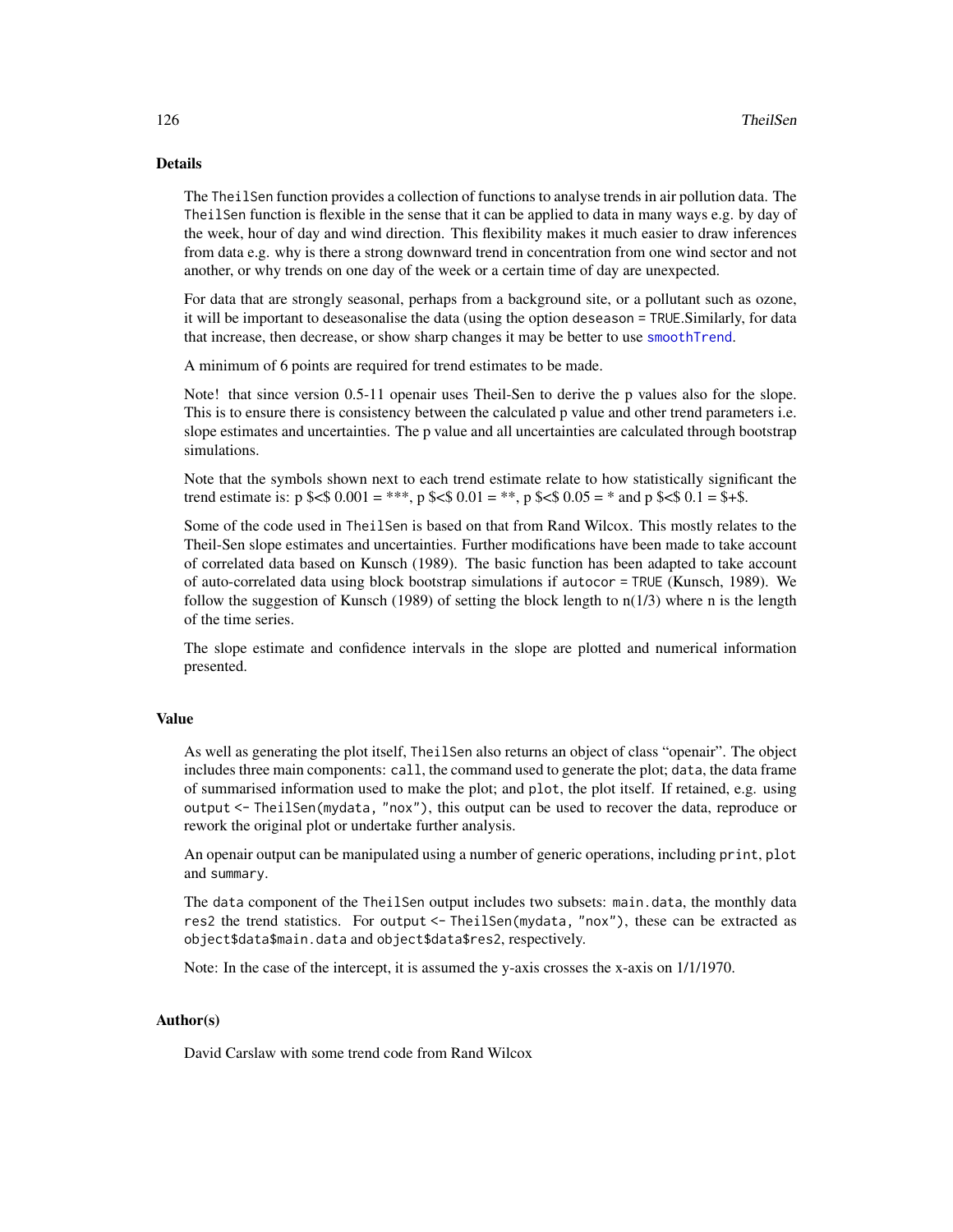### TheilSen 127

### References

Helsel, D., Hirsch, R., 2002. Statistical methods in water resources. US Geological Survey. Note that this is a very good resource for statistics as applied to environmental data.

Hirsch, R. M., Slack, J. R., Smith, R. A., 1982. Techniques of trend analysis for monthly waterquality data. Water Resources Research 18 (1), 107-121.

Kunsch, H. R., 1989. The jackknife and the bootstrap for general stationary observations. Annals of Statistics 17 (3), 1217-1241.

Sen, P. K., 1968. Estimates of regression coefficient based on Kendall's tau. Journal of the American Statistical Association 63(324).

Theil, H., 1950. A rank invariant method of linear and polynomial regression analysis, i, ii, iii. Proceedings of the Koninklijke Nederlandse Akademie Wetenschappen, Series A - Mathematical Sciences 53, 386-392, 521-525, 1397-1412.

. . . see also several of the Air Quality Expert Group (AQEG) reports for the use of similar tests applied to UK/European air quality data.

### See Also

See [smoothTrend](#page-109-0) for a flexible approach to estimating trends using nonparametric regression. The smoothTrend function is suitable for cases where trends are not monotonic and is probably better for exploring the shape of trends.

```
# load example data from package
data(mydata)
# trend plot for nox
TheilSen(mydata, pollutant = "nox")
# trend plot for ozone with p=0.01 i.e. uncertainty in slope shown at
# 99 % confidence interval
## Not run: TheilSen(mydata, pollutant = "o3", ylab = "o3 (ppb)", alpha = 0.01)
# trend plot by each of 8 wind sectors
## Not run: TheilSen(mydata, pollutant = "o3", type = "wd", ylab = "o3 (ppb)")
# and for a subset of data (from year 2000 onwards)
## Not run: TheilSen(selectByDate(mydata, year = 2000:2005), pollutant = "o3", ylab = "o3 (ppb)")
```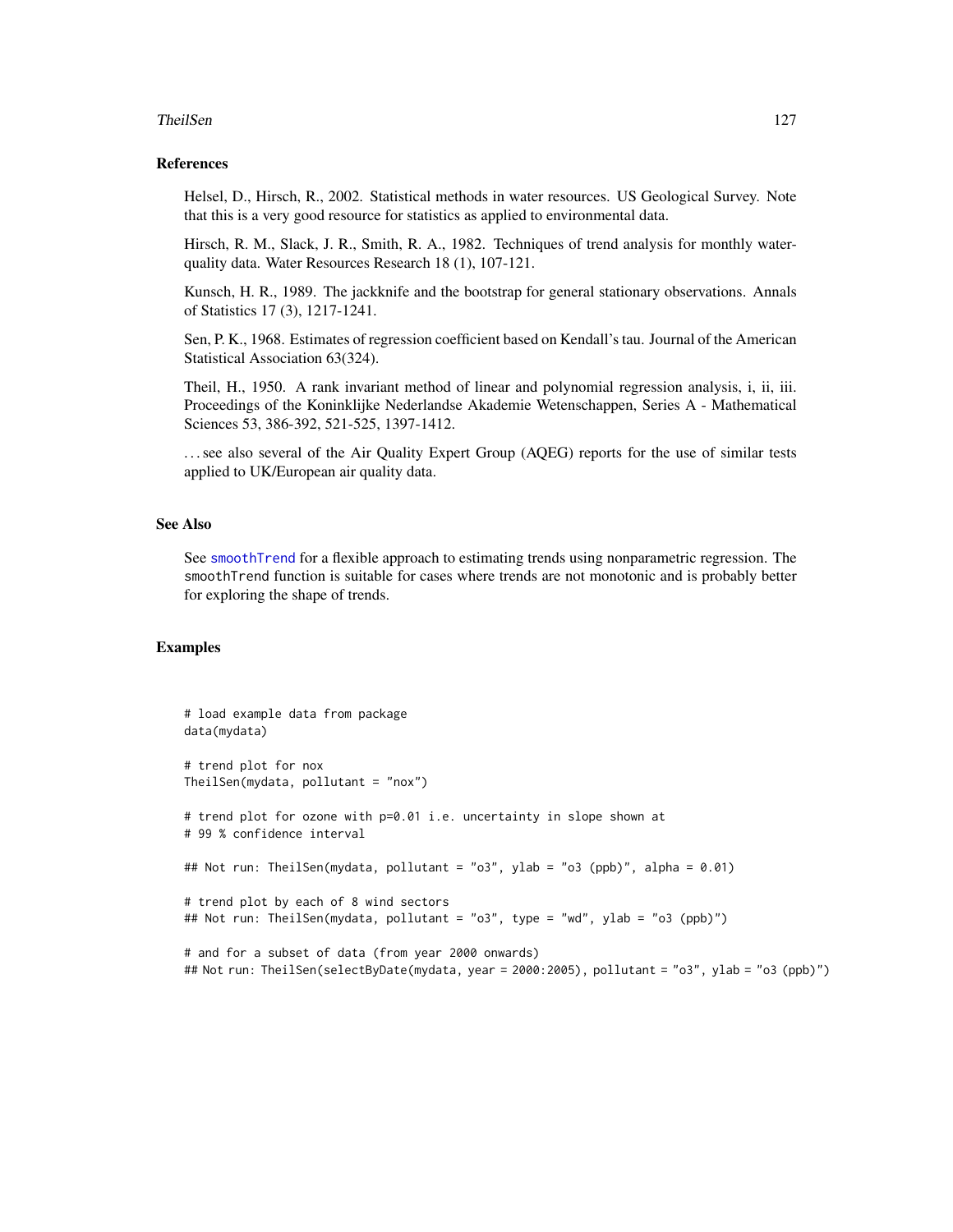<span id="page-127-0"></span>

# Description

Function to flexibly aggregate or expand data frames by different time periods, calculating vectoraveraged wind direction where appropriate. The averaged periods can also take account of data capture rates.

# Usage

```
timeAverage(
 mydata,
 avg.time = "day",
 data.thresh = 0,
  statistic = "mean",
  type = "default",percentile = NA,
  start.date = NA,
 end.date = NA,
  interval = NA,
  vector.ws = FALSE,
 fill = FALSE,...
\mathcal{L}
```

| mydata      | A data frame containing a date field. Can be class POSIX ct or Date.                                                                                                                                                                                                                                                                                                                                                                                                                                                                                                                                                                                                                                                            |
|-------------|---------------------------------------------------------------------------------------------------------------------------------------------------------------------------------------------------------------------------------------------------------------------------------------------------------------------------------------------------------------------------------------------------------------------------------------------------------------------------------------------------------------------------------------------------------------------------------------------------------------------------------------------------------------------------------------------------------------------------------|
| avg.time    | This defines the time period to average to. Can be "sec", "min", "hour", "day",<br>"DSTday", "week", "month", "quarter" or "year". For much increased flexibil-<br>ity a number can precede these options followed by a space. For example, a<br>time Average of 2 months would be period = $"2$ month". In addition, avg. time<br>can equal "season", in which case 3-month seasonal values are calculated with<br>spring defined as March, April, May and so on.                                                                                                                                                                                                                                                              |
|             | Note that avg. time can be less than the time interval of the original series,<br>in which case the series is expanded to the new time interval. This is useful,<br>for example, for calculating a 15-minute time series from an hourly one where<br>an hourly value is repeated for each new 15-minute period. Note that when<br>expanding data in this way it is necessary to ensure that the time interval of the<br>original series is an exact multiple of avg.time e.g. hour to 10 minutes, day<br>to hour. Also, the input time series must have consistent time gaps between<br>successive intervals so that timeAverage can work out how much 'padding' to<br>apply. To pad-out data in this way choose $fill$ = TRUE. |
| data.thresh | The data capture threshold to use $(\%)$ . A value of zero means that all avail-<br>able data will be used in a particular period regardless if of the number of val-<br>ues available. Conversely, a value of 100 will mean that all data will need to                                                                                                                                                                                                                                                                                                                                                                                                                                                                         |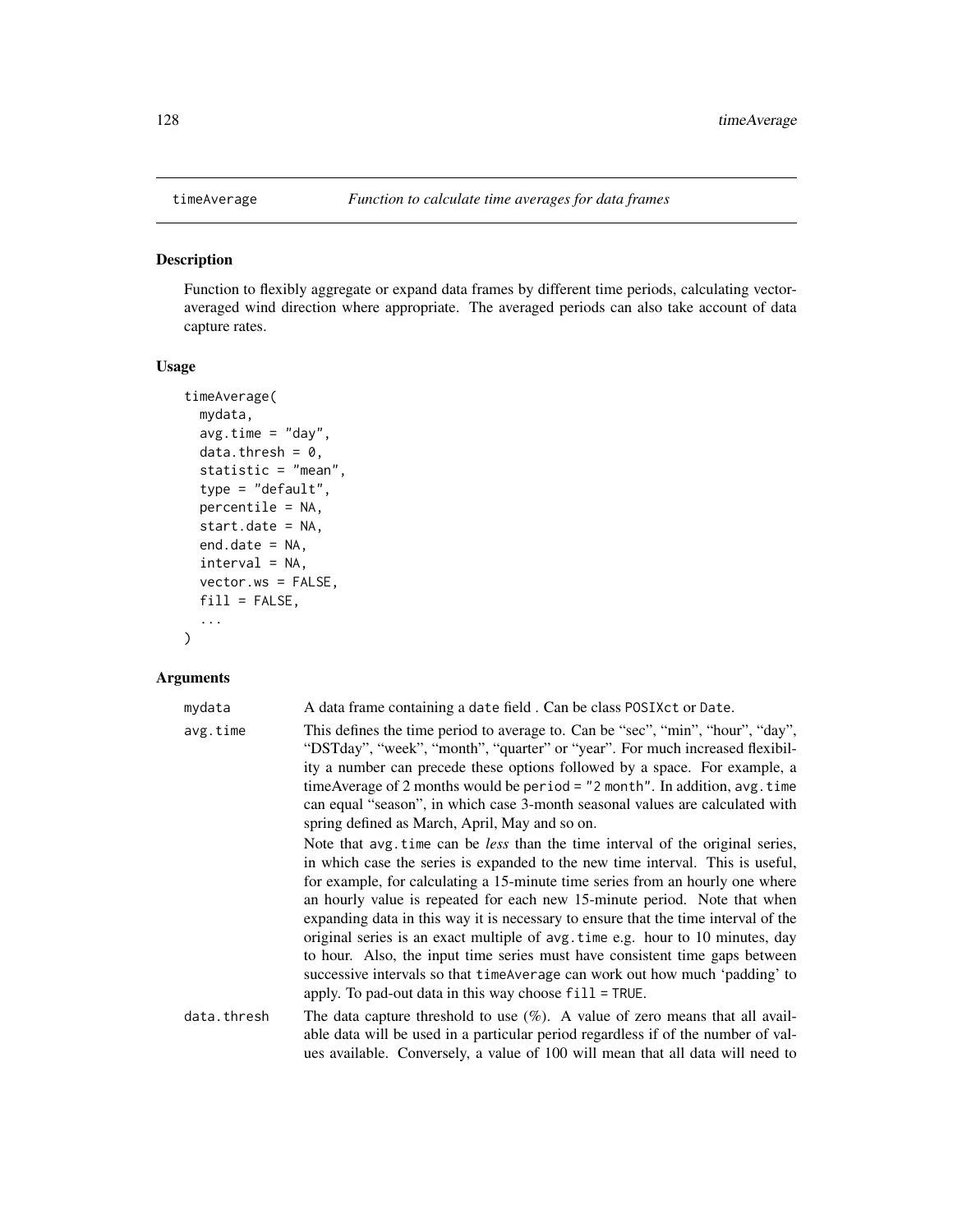be present for the average to be calculated, else it is recorded as NA. See also interval, start.date and end.date to see whether it is advisable to set these other options.

- statistic The statistic to apply when aggregating the data; default is the mean. Can be one of "mean", "max", "min", "median", "frequency", "sum", "sd", "percentile". Note that "sd" is the standard deviation, "frequency" is the number (frequency) of valid records in the period and "data.cap" is the percentage data capture. "percentile" is the percentile level  $(\%)$  between 0-100, which can be set using the "percentile" option — see below. Not used if avg.time = "default".
- type type allows timeAverage to be applied to cases where there are groups of data that need to be split and the function applied to each group. The most common example is data with multiple sites identified with a column representing site name e.g. type = "site". More generally, type should be used where the date repeats for a particular grouping variable. However, if type is not supplied the data will still be averaged but the grouping variables (character or factor) will be dropped.
- percentile The percentile level in  $\%$  used when statistic = "percentile". The default is 95.
- start.date A string giving a start date to use. This is sometimes useful if a time series starts between obvious intervals. For example, for a 1-minute time series that starts "2009-11-29 12:07:00" that needs to be averaged up to 15-minute means, the intervals would be "2009-11-29 12:07:00", "2009-11-29 12:22:00" etc. Often, however, it is better to round down to a more obvious start point e.g. "2009-11- 29 12:00:00" such that the sequence is then "2009-11-29 12:00:00", "2009-11- 29 12:15:00" . . . start.date is therefore used to force this type of sequence.
- end. date A string giving an end date to use. This is sometimes useful to make sure a time series extends to a known end point and is useful when data.thresh  $> 0$  but the input time series does not extend up to the final full interval. For example, if a time series ends sometime in October but annual means are required with a data capture of >75% then it is necessary to extend the time series up until the end of the year. Input in the format yyyy-mm-dd HH:MM.
- interval The timeAverage function tries to determine the interval of the original time series (e.g. hourly) by calculating the most common interval between time steps. The interval is needed for calculations where the data.thresh >0. For the vast majority of regular time series this works fine. However, for data with very poor data capture or irregular time series the automatic detection may not work. Also, for time series such as monthly time series where there is a variable difference in time between months users should specify the time interval explicitly e.g. interval = "month". Users can also supply a time interval to *force* on the time series. See avg.time for the format.

This option can sometimes be useful with start.date and end.date to ensure full periods are considered e.g. a full year when avg.time = "year".

vector.ws Should vector averaging be carried out on wind speed if available? The default is FALSE and scalar averages are calculated. Vector averaging of the wind speed is carried out on the u and v wind components. For example, consider the average of two hours where the wind direction and speed of the first hour is 0 degrees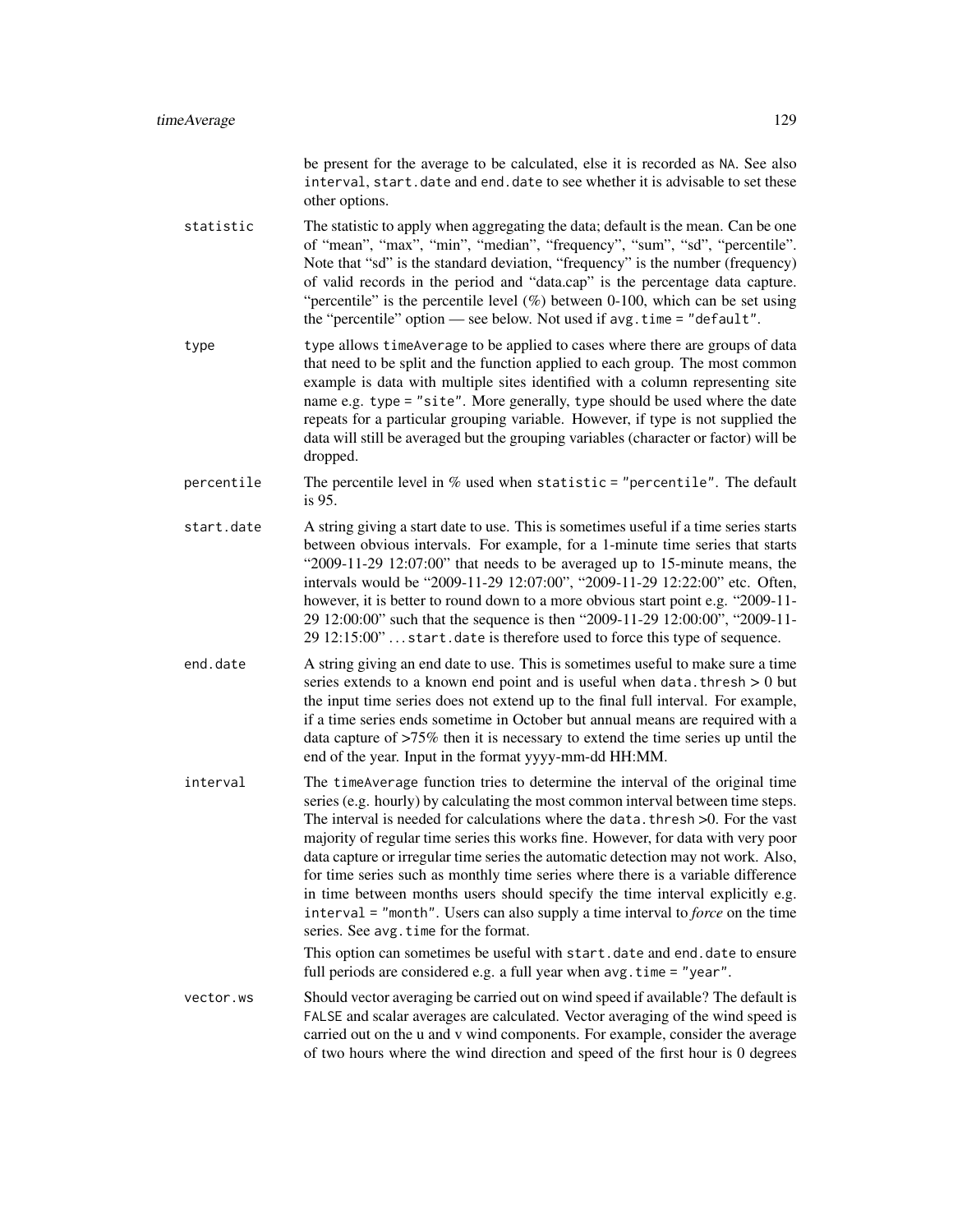|           | and 2m/s and 180 degrees and 2m/s for the second hour. The scalar average of<br>the wind speed is simply the arithmetic average $= 2m/s$ and the vector average<br>is 0m/s. Vector-averaged wind speeds will always be lower than scalar-averaged<br>values. |
|-----------|--------------------------------------------------------------------------------------------------------------------------------------------------------------------------------------------------------------------------------------------------------------|
| fill      | When time series are expanded i.e. when a time interval is less than the original<br>time series, data are 'padded out' with NA. To 'pad-out' the additional data with<br>the first row in each original time interval, choose $fill = TRUE$ .               |
| $\ddotsc$ | Additional arguments for other functions calling time Average.                                                                                                                                                                                               |

This function calculates time averages for a data frame. It also treats wind direction correctly through vector-averaging. For example, the average of 350 degrees and 10 degrees is either 0 or 360 - not 180. The calculations therefore average the wind components.

When a data capture threshold is set through data. thresh it is necessary for timeAverage to know what the original time interval of the input time series is. The function will try and calculate this interval based on the most common time gap (and will print the assumed time gap to the screen). This works fine most of the time but there are occasions where it may not e.g. when very few data exist in a data frame or the data are monthly (i.e. non-regular time interval between months). In this case the user can explicitly specify the interval through interval in the same format as avg.time e.g. interval = "month". It may also be useful to set start.date and end.date if the time series do not span the entire period of interest. For example, if a time series ended in October and annual means are required, setting end.date to the end of the year will ensure that the whole period is covered and that data.thresh is correctly calculated. The same also goes for a time series that starts later in the year where start.date should be set to the beginning of the year.

timeAverage should be useful in many circumstances where it is necessary to work with different time average data. For example, hourly air pollution data and 15-minute meteorological data. To merge the two data sets timeAverage can be used to make the meteorological data 1-hour means first. Alternatively, timeAverage can be used to expand the hourly data to 15 minute data - see example below.

For the research community timeAverage should be useful for dealing with outputs from instruments where there are a range of time periods used.

It is also very useful for plotting data using [timePlot](#page-130-0). Often the data are too dense to see patterns and setting different averaging periods easily helps with interpretation.

# Value

Returns a data frame with date in class POSIXct.

### Author(s)

David Carslaw

### See Also

See [timePlot](#page-130-0) that plots time series data and uses timeAverage to aggregate data where necessary.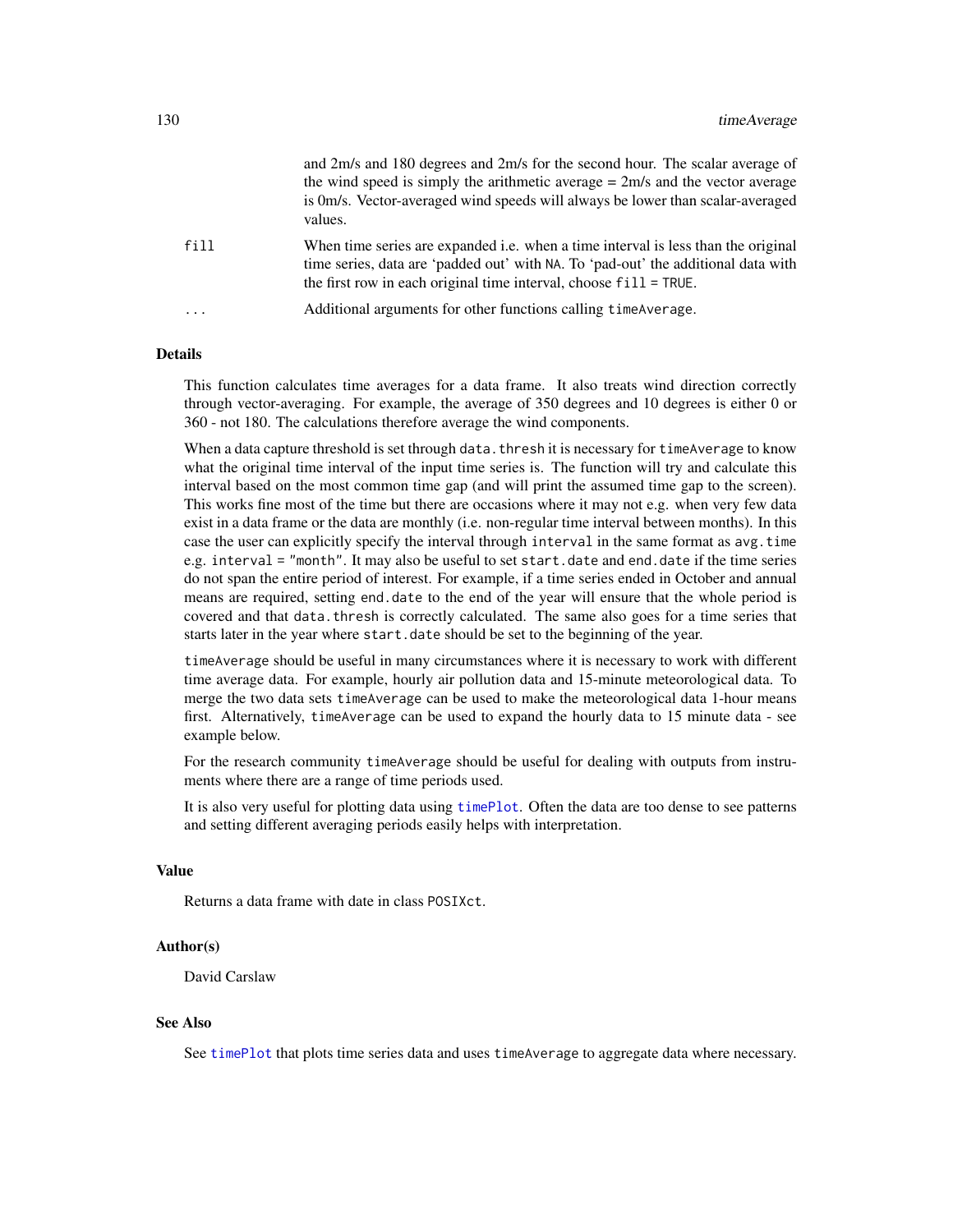### timePlot 131

# Examples

```
## daily average values
daily <- timeAverage(mydata, avg.time = "day")
## daily average values ensuring at least 75 % data capture
## i.e. at least 18 valid hours
## Not run: daily <- timeAverage(mydata, avg.time = "day", data.thresh = 75)
## 2-weekly averages
## Not run: fortnight <- timeAverage(mydata, avg.time = "2 week")
## make a 15-minute time series from an hourly one
## Not run:
min15 <- timeAverage(mydata, avg.time = "15 min", fill = TRUE)
## End(Not run)
# average by grouping variable
## Not run:
dat <- importAURN(c("kc1", "my1"), year = 2011:2013)
timeAverage(dat, avg.time = "year", type = "site")
# can also retain site code
timeAverage(dat, avg.time = "year", type = c("site", "code"))
# or just average all the data, dropping site/code
timeAverage(dat, avg.time = "year")
## End(Not run)
```
<span id="page-130-0"></span>

timePlot *Plot time series*

### Description

Plot time series quickly, perhaps for multiple pollutants, grouped or in separate panels.

### Usage

```
timePlot(
  mydata,
 pollutant = "nox",
  group = FALSE,
  stack = FALSE,
  normalise = NULL,
  avg.time = "default",
  data.thresh = 0,
  statistic = "mean",
```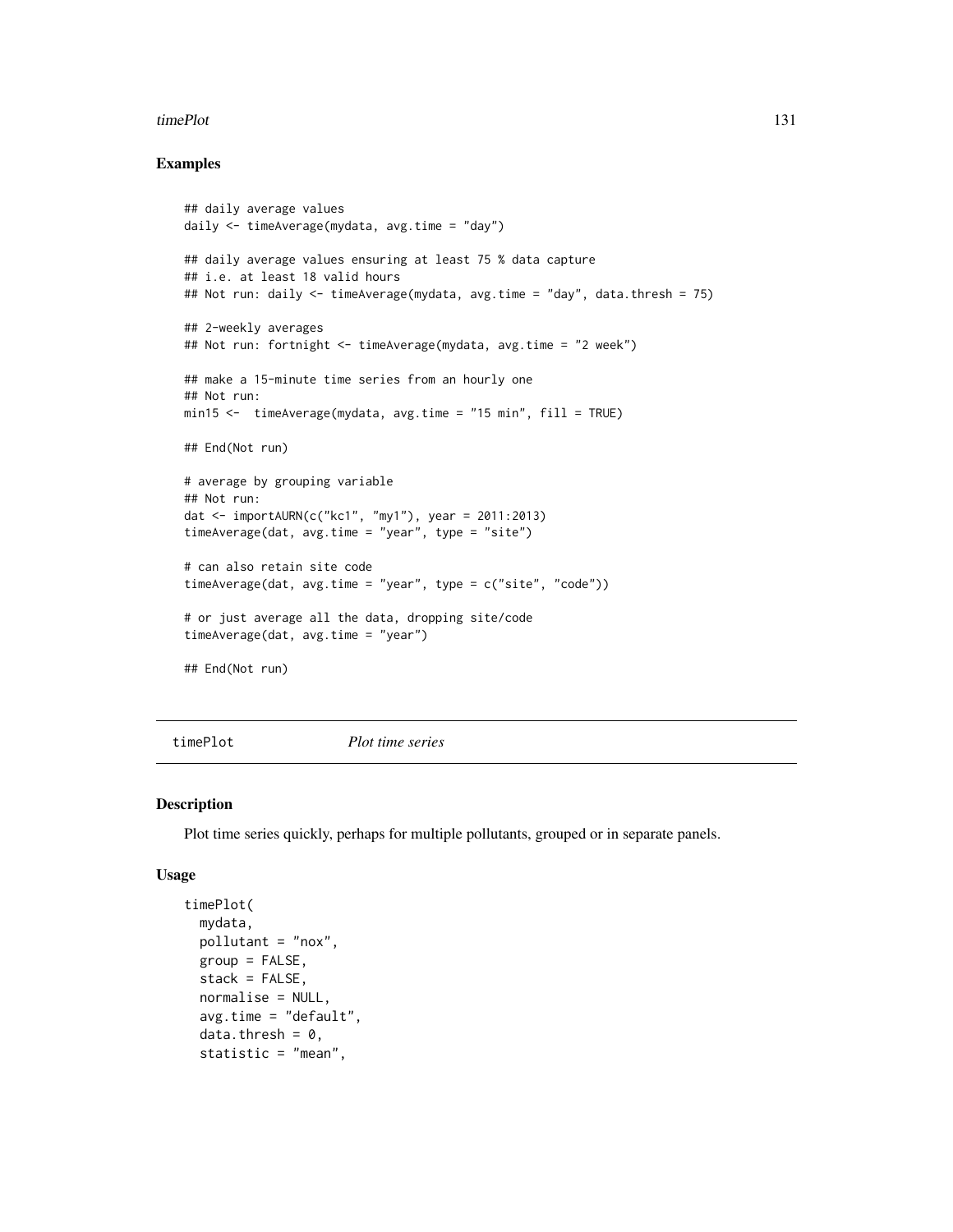132 timePlot

```
percentile = NA,
  date.pad = FALSE,
  type = "default",cols = "brewer1",
 plot.type = "l",
 key = TRUE,
 log = FALSE,
 windflow = NULL,
  smooth = FALSE,
 ci = TRUE,y.relation = "same",
 ref.x = NULL,ref.y = NULL,
 key.column = 1,key.position = "bottom",
  name.pol = pollutant,
 date.breaks = 7,
 date.format = NULL,
 auto.text = TRUE,...
\mathcal{L}
```

| mydata    | A data frame of time series. Must include a date field and at least one variable<br>to plot.                                                                                                                                                                                                                                                                                                                                                                                                                                                                                                                                             |
|-----------|------------------------------------------------------------------------------------------------------------------------------------------------------------------------------------------------------------------------------------------------------------------------------------------------------------------------------------------------------------------------------------------------------------------------------------------------------------------------------------------------------------------------------------------------------------------------------------------------------------------------------------------|
| pollutant | Name of variable to plot. Two or more pollutants can be plotted, in which case<br>a form like pollutant = $c("now", "co")$ should be used.                                                                                                                                                                                                                                                                                                                                                                                                                                                                                               |
| group     | If more than one pollutant is chosen, should they all be plotted on the same graph<br>together? The default is FALSE, which means they are plotted in separate panels<br>with their own scaled. If TRUE then they are plotted on the same plot with the<br>same scale.                                                                                                                                                                                                                                                                                                                                                                   |
| stack     | If TRUE the time series will be stacked by year. This option can be useful if<br>there are several years worth of data making it difficult to see much detail when<br>plotted on a single plot.                                                                                                                                                                                                                                                                                                                                                                                                                                          |
| normalise | Should variables be normalised? The default is is not to normalise the data.<br>normalise can take two values, either "mean" or a string representing a date<br>in UK format e.g. " $1/1/1998$ " (in the format dd/mm/YYYY). If normalise =<br>"mean" then each time series is divided by its mean value. If a date is chosen,<br>then values at that date are set to 100 and the rest of the data scaled accordingly.<br>Choosing a date (say at the beginning of a time series) is very useful for showing<br>how trends diverge over time. Setting group = TRUE is often useful too to show<br>all time series together in one panel. |
| avg.time  | This defines the time period to average to. Can be "sec", "min", "hour", "day",<br>"DSTday", "week", "month", "quarter" or "year". For much increased flex-<br>ibility a number can precede these options followed by a space. For exam-<br>ple, a timeAverage of 2 months would be period = "2 month". See function<br>timeAverage for further details on this.                                                                                                                                                                                                                                                                         |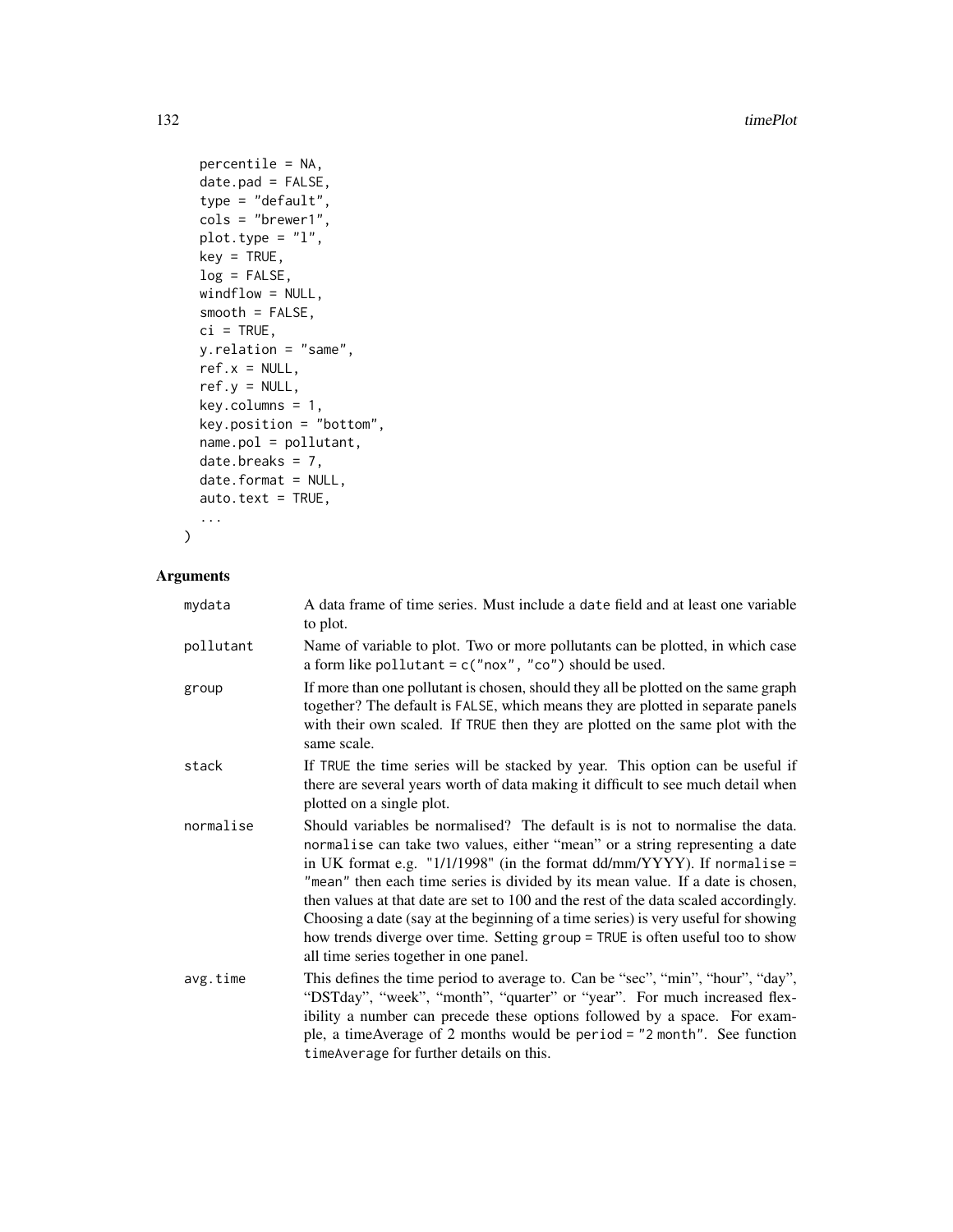- data.thresh The data capture threshold to use  $(\%)$  when aggregating the data using avg.time. A value of zero means that all available data will be used in a particular period regardless if of the number of values available. Conversely, a value of 100 will mean that all data will need to be present for the average to be calculated, else it is recorded as NA. Not used if avg.time = "default".
- statistic The statistic to apply when aggregating the data; default is the mean. Can be one of "mean", "max", "min", "median", "frequency", "sd", "percentile". Note that "sd" is the standard deviation and "frequency" is the number (frequency) of valid records in the period. "percentile" is the percentile level  $(\%)$  between 0-100, which can be set using the "percentile" option - see below. Not used if avg.time = "default".
- percentile The percentile level in  $\%$  used when statistic = "percentile" and when aggregating the data with avg.time. More than one percentile level is allowed for type = "default" e.g. percentile =  $c(50, 95)$ . Not used if avg.time = "default".
- date.pad Should missing data be padded-out? This is useful where a data frame consists of two or more "chunks" of data with time gaps between them. By setting date.pad = TRUE the time gaps between the chunks are shown properly, rather than with a line connecting each chunk. For irregular data, set to FALSE. Note, this should not be set for type other than default.
- type type determines how the data are split i.e. conditioned, and then plotted. The default is will produce a single plot using the entire data. Type can be one of the built-in types as detailed in cutData e.g. "season", "year", "weekday" and so on. For example, type = "season" will produce four plots — one for each season.

It is also possible to choose type as another variable in the data frame. If that variable is numeric, then the data will be split into four quantiles (if possible) and labelled accordingly. If type is an existing character or factor variable, then those categories/levels will be used directly. This offers great flexibility for understanding the variation of different variables and how they depend on one another.

Only one type is currently allowed in timePlot.

- cols Colours to be used for plotting. Options include "default", "increment", "heat", "jet" and RColorBrewer colours — see the openair openColours function for more details. For user defined the user can supply a list of colour names recognised by R (type colours () to see the full list). An example would be cols = c("yellow", "green", "blue")
- plot.type The lattice plot type, which is a line (plot.type = "l") by default. Another useful option is  $plot.type = "h", which draws vertical lines.$
- key Should a key be drawn? The default is TRUE.
- log Should the y-axis appear on a log scale? The default is FALSE. If TRUE a wellformatted log10 scale is used. This can be useful for plotting data for several different pollutants that exist on very different scales. It is therefore useful to use log = TRUE together with group = TRUE.
- windflow This option allows a scatter plot to show the wind speed/direction as an arrow. The option is a list e.g. windflow = list(col = "grey", lwd = 2, scale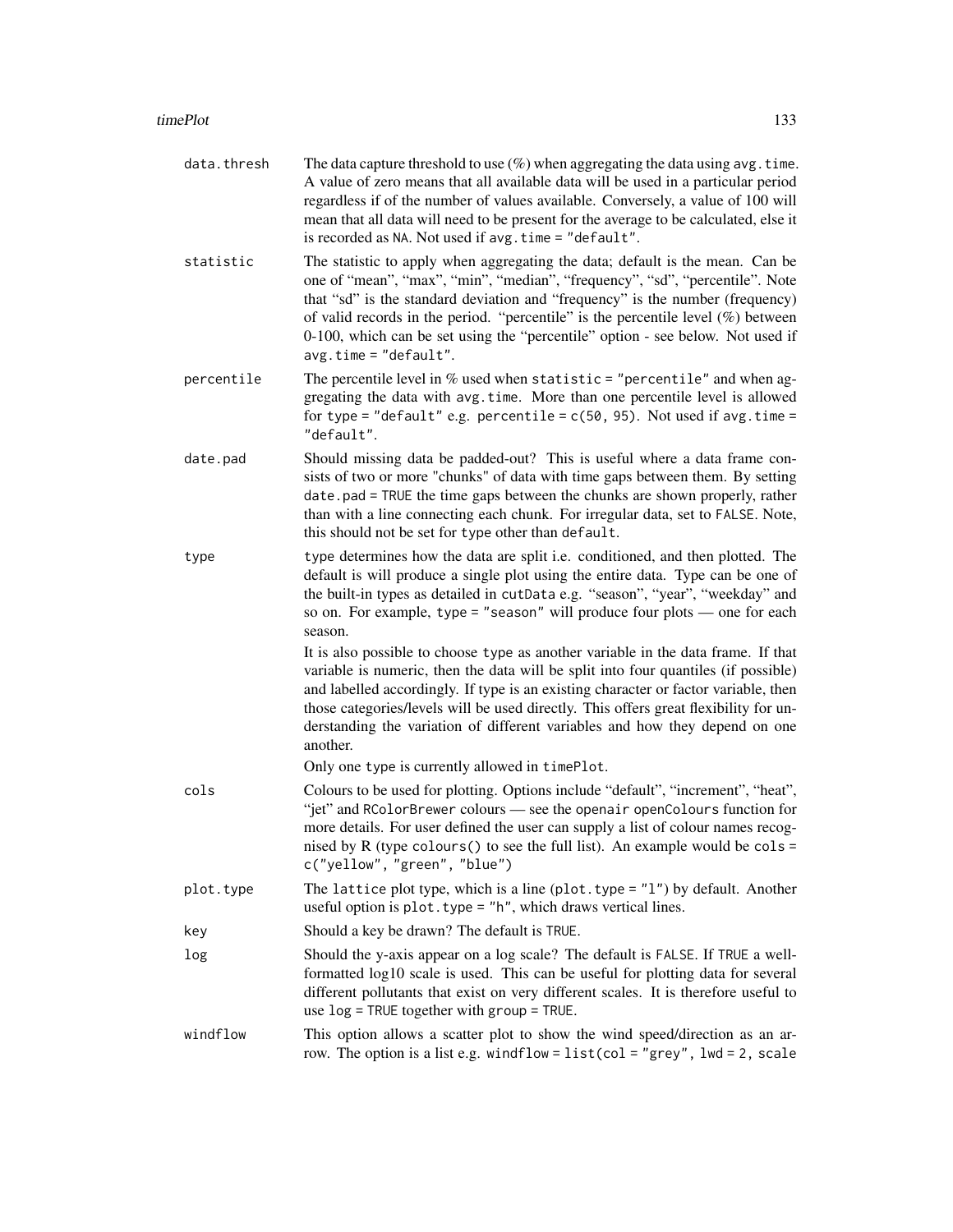|              | $= 0.1$ ). This option requires wind speed (ws) and wind direction (wd) to be<br>available.                                                                                                                                                                                                                                                                                                                                                                                                                                                                                                                      |
|--------------|------------------------------------------------------------------------------------------------------------------------------------------------------------------------------------------------------------------------------------------------------------------------------------------------------------------------------------------------------------------------------------------------------------------------------------------------------------------------------------------------------------------------------------------------------------------------------------------------------------------|
|              | The maximum length of the arrow plotted is a fraction of the plot dimension<br>with the longest arrow being scale of the plot x-y dimension. Note, if the plot<br>size is adjusted manually by the user it should be re-plotted to ensure the correct<br>wind angle. The list may contain other options to panel. arrows in the lattice<br>package. Other useful options include length, which controls the length of the<br>arrow head and angle, which controls the angle of the arrow head.<br>This option works best where there are not too many data to ensure over-plotting<br>does not become a problem. |
| smooth       | Should a smooth line be applied to the data? The default is FALSE.                                                                                                                                                                                                                                                                                                                                                                                                                                                                                                                                               |
| ci           | If a smooth fit line is applied, then ci determines whether the 95% confidence<br>intervals are shown.                                                                                                                                                                                                                                                                                                                                                                                                                                                                                                           |
| y.relation   | This determines how the y-axis scale is plotted. "same" ensures all panels use<br>the same scale and "free" will use panel-specific scales. The latter is a useful<br>setting when plotting data with very different values.                                                                                                                                                                                                                                                                                                                                                                                     |
| ref.x        | See ref.y for details. In this case the correct date format should be used for a<br>vertical line e.g. $ref.x = list(v = as.POSIXct("2000-06-15"), lty = 5).$                                                                                                                                                                                                                                                                                                                                                                                                                                                    |
| ref.y        | A list with details of the horizontal lines to be added representing reference<br>line(s). For example, $ref.y = list(h = 50, lty = 5)$ will add a dashed horizon-<br>tal line at 50. Several lines can be plotted e.g. $ref.y = list(h = c(50, 100))$ ,<br>$lty = c(1, 5)$ , $col = c("green", "blue"))$ . See panel. abline in the lattice<br>package for more details on adding/controlling lines.                                                                                                                                                                                                            |
| key.columns  | Number of columns to be used in the key. With many pollutants a single column<br>can make to key too wide. The user can thus choose to use several columns by<br>setting columns to be less than the number of pollutants.                                                                                                                                                                                                                                                                                                                                                                                       |
| key.position | Location where the scale key is to plotted. Can include "top", "bottom", "right"<br>and "left".                                                                                                                                                                                                                                                                                                                                                                                                                                                                                                                  |
| name.pol     | This option can be used to give alternative names for the variables plotted. In-<br>stead of taking the column headings as names, the user can supply replacements.<br>For example, if a column had the name "nox" and the user wanted a different de-<br>scription, then setting name.pol = "nox before change" can be used. If more<br>than one pollutant is plotted then use c e.g. name.pol = $c("now here", "o3]$<br>there").                                                                                                                                                                               |
| date.breaks  | Number of major x-axis intervals to use. The function will try and choose a sen-<br>sible number of dates/times as well as formatting the date/time appropriately to<br>the range being considered. This does not always work as desired automatically.<br>The user can therefore increase or decrease the number of intervals by adjusting<br>the value of date. breaks up or down.                                                                                                                                                                                                                             |
| date.format  | This option controls the date format on the x-axis. While timePlot generally<br>sets the date format sensibly there can be some situations where the user wishes<br>to have more control. For format types see strptime. For example, to format<br>the date like "Jan-2012" set date.format = "%b-%Y".                                                                                                                                                                                                                                                                                                           |
| auto.text    | Either TRUE (default) or FALSE. If TRUE titles and axis labels will automatically<br>try and format pollutant names and units properly e.g. by subscripting the '2' in<br>NO2.                                                                                                                                                                                                                                                                                                                                                                                                                                   |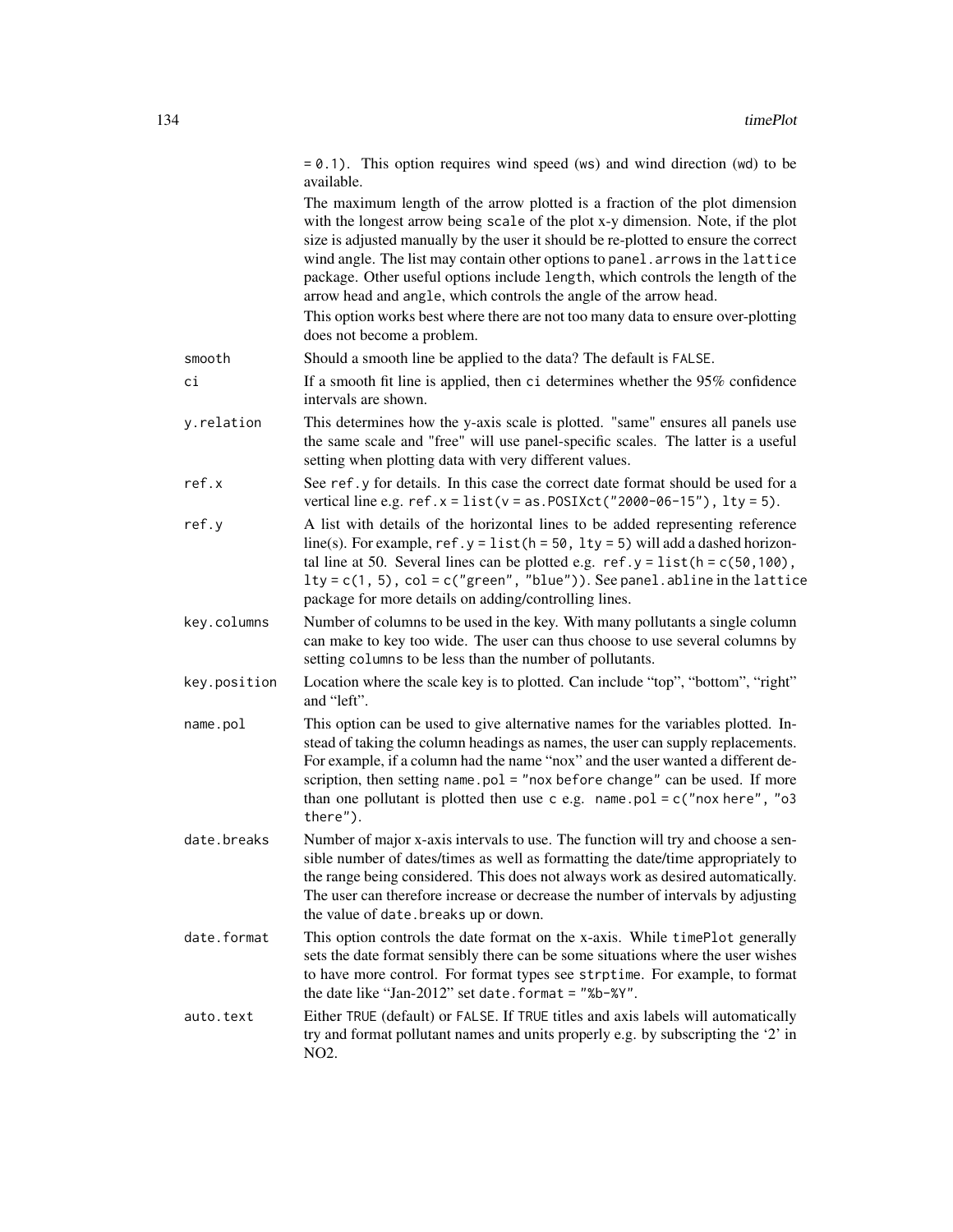### timePlot 135

... Other graphical parameters are passed onto cutData and lattice:xyplot. For example, timePlot passes the option hemisphere = "southern" on to cutData to provide southern (rather than default northern) hemisphere handling of type = "season". Similarly, most common plotting parameters, such as layout for panel arrangement and pch and cex for plot symbol type and size and lty and lwd for line type and width, as passed to xyplot, although some maybe locally managed by openair on route, e.g. axis and title labelling options (such as xlab, ylab, main) are passed via quickText to handle routine formatting. See examples below.

# **Details**

The timePlot is the basic time series plotting function in openair. Its purpose is to make it quick and easy to plot time series for pollutants and other variables. The other purpose is to plot potentially many variables together in as compact a way as possible.

The function is flexible enough to plot more than one variable at once. If more than one variable is chosen plots it can either show all variables on the same plot (with different line types) *on the same scale*, or (if group = FALSE) each variable in its own panels with its own scale.

The general preference is not to plot two variables on the same graph with two different y-scales. It can be misleading to do so and difficult with more than two variables. If there is in interest in plotting several variables together that have very different scales, then it can be useful to normalise the data first, which can be down be setting the normalise option.

The user has fine control over the choice of colours, line width and line types used. This is useful for example, to emphasise a particular variable with a specific line type/colour/width.

timePlot works very well with [selectByDate](#page-106-0), which is used for selecting particular date ranges quickly and easily. See examples below.

By default plots are shown with a colour key at the bottom and in the case of multiple pollutants or sites, strips on the left of each plot. Sometimes this may be overkill and the user can opt to remove the key and/or the strip by setting key and/or strip to FALSE. One reason to do this is to maximise the plotting area and therefore the information shown.

# Value

As well as generating the plot itself, timePlot also returns an object of class "openair". The object includes three main components: call, the command used to generate the plot; data, the data frame of summarised information used to make the plot; and plot, the plot itself. If retained, e.g. using output <- timePlot(mydata, "nox"), this output can be used to recover the data, reproduce or rework the original plot or undertake further analysis.

An openair output can be manipulated using a number of generic operations, including print, plot and summary.

### Author(s)

David Carslaw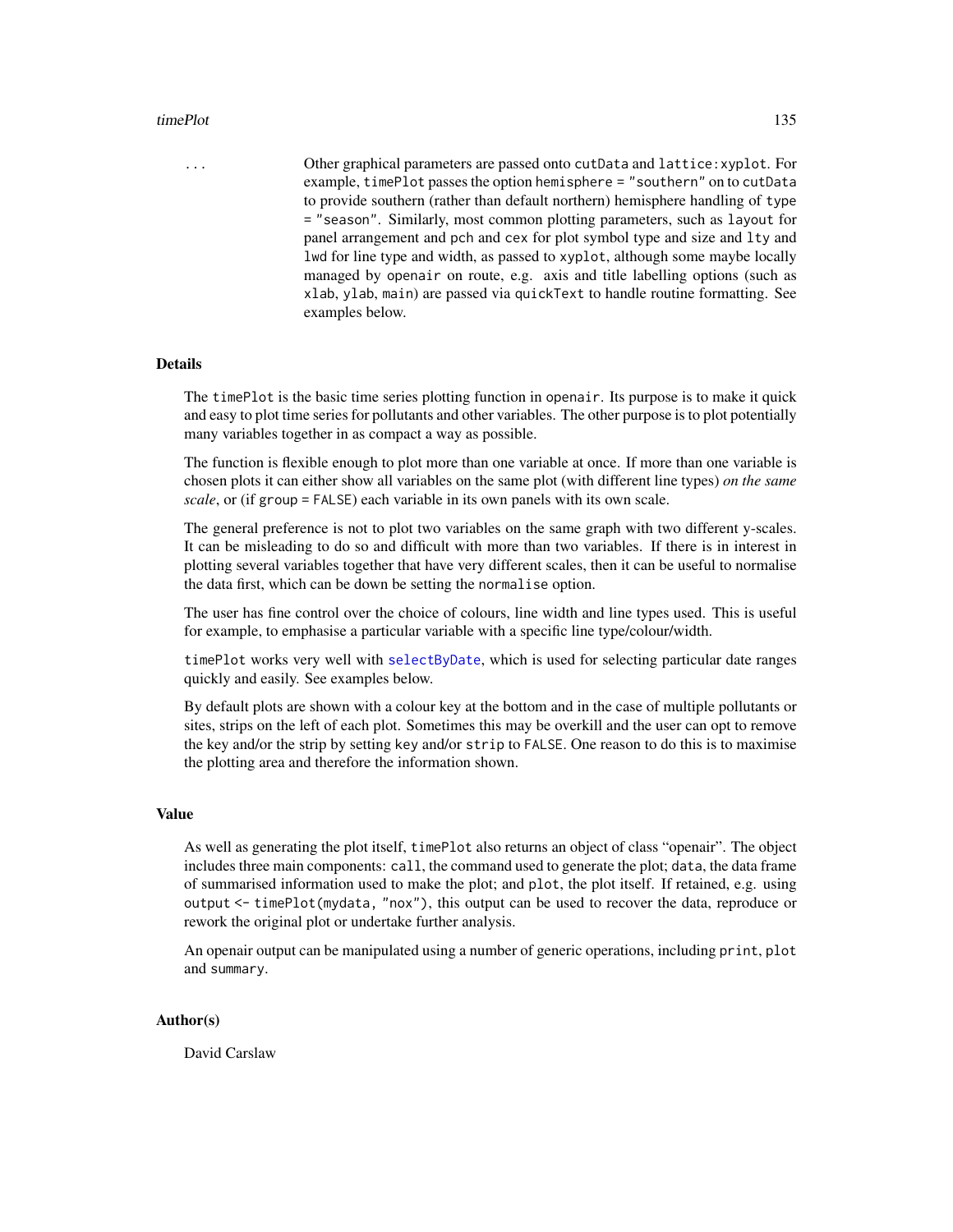### See Also

[TheilSen](#page-122-0), [smoothTrend](#page-109-0), [linearRelation](#page-63-0), [selectByDate](#page-106-0) and [timeAverage](#page-127-0) for details on selecting averaging times and other statistics in a flexible way

```
# basic use, single pollutant
timePlot(mydata, pollutant = "nox")
# two pollutants in separate panels
## Not run: timePlot(mydata, pollutant = c("nox", "no2"))
# two pollutants in the same panel with the same scale
## Not run: timePlot(mydata, pollutant = c("nox", "no2"), group = TRUE)
# alternative by normalising concentrations and plotting on the same
  scale
## Not run:
timePlot(mydata, pollutant = c("nox", "co", "pm10", "so2"), group = TRUE, avg.time =
  "year", normalise = "1/1/1998", lwd = 3, lty = 1)
## End(Not run)
# examples of selecting by date
# plot for nox in 1999
## Not run: timePlot(selectByDate(mydata, year = 1999), pollutant = "nox")
# select specific date range for two pollutants
## Not run:
timePlot(selectByDate(mydata, start = "6/8/2003", end = "13/8/2003"),
pollutant = c("no2", "o3"))## End(Not run)
# choose different line styles etc
## Not run: timePlot(mydata, pollutant = c("nox", "no2"), lty = 1)
# choose different line styles etc
## Not run:
timePlot(selectByDate(mydata, year = 2004, month = 6), pollutant =
c("now", "no2"), lwd = c(1, 2), col = "black")## End(Not run)
# different averaging times
#daily mean O3
## Not run: timePlot(mydata, pollutant = "o3", avg.time = "day")
```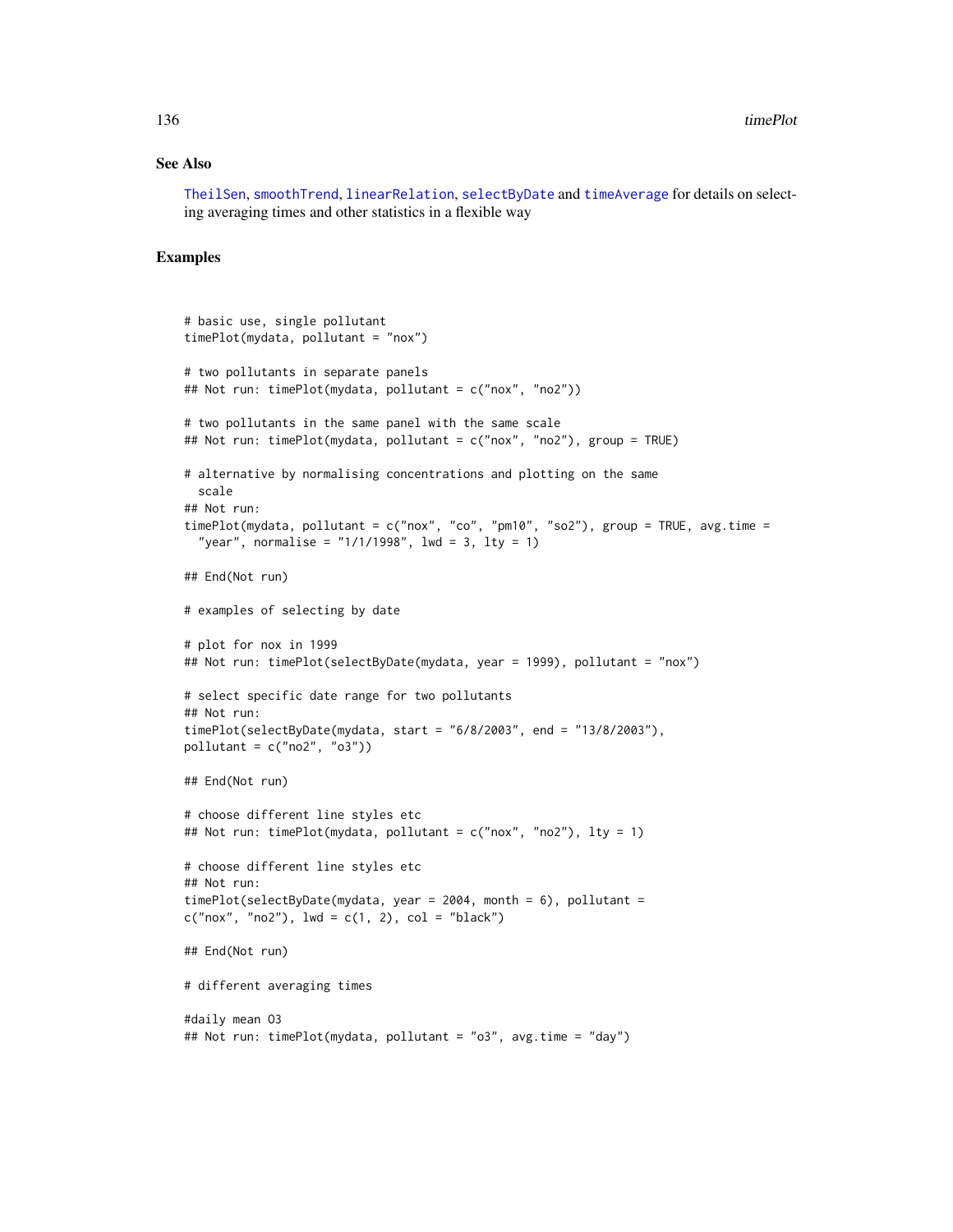```
# daily mean O3 ensuring each day has data capture of at least 75%
## Not run: timePlot(mydata, pollutant = "o3", avg.time = "day", data.thresh = 75)
# 2-week average of O3 concentrations
## Not run: timePlot(mydata, pollutant = "o3", avg.time = "2 week")
```
timeProp *Time series plot with categories shown as a stacked bar chart*

# Description

This function shows time series plots as stacked bar charts. The different categories in the bar chart are made up from a character or factor variable in a data frame. The function is primarily developed to support the plotting of cluster analysis output from [polarCluster](#page-80-0) and [trajCluster](#page-144-0) that consider local and regional (back trajectory) cluster analysis respectively. However, the function has more general use for understanding time series data.

### Usage

```
timeProp(
 mydata,
 pollutant = "nox",
 proportion = "cluster",
  avg.time = "day",type = "default",
  statistic = "mean",
 normalise = FALSE,
  \text{cols} = \text{"Set1",}date.breaks = 7,
  date.format = NULL,
  key.column = 1,key.position = "right",
  key.title = proportion,
  auto.text = TRUE,...
\lambda
```

| mydata     | A data frame containing the fields date, pollutant and a splitting variable<br>proportion                                                                                                                                                                                                                                                 |
|------------|-------------------------------------------------------------------------------------------------------------------------------------------------------------------------------------------------------------------------------------------------------------------------------------------------------------------------------------------|
| pollutant  | Name of the pollutant to plot contained in mydata.                                                                                                                                                                                                                                                                                        |
| proportion | The splitting variable that makes up the bars in the bar chart e.g. proportion $=$<br>"cluster" if the output from polarCluster is being analysed. If proportion<br>is a numeric variable it is split into 4 quantiles (by default) by cutData. If<br>proportion is a factor or character variable then the categories are used directly. |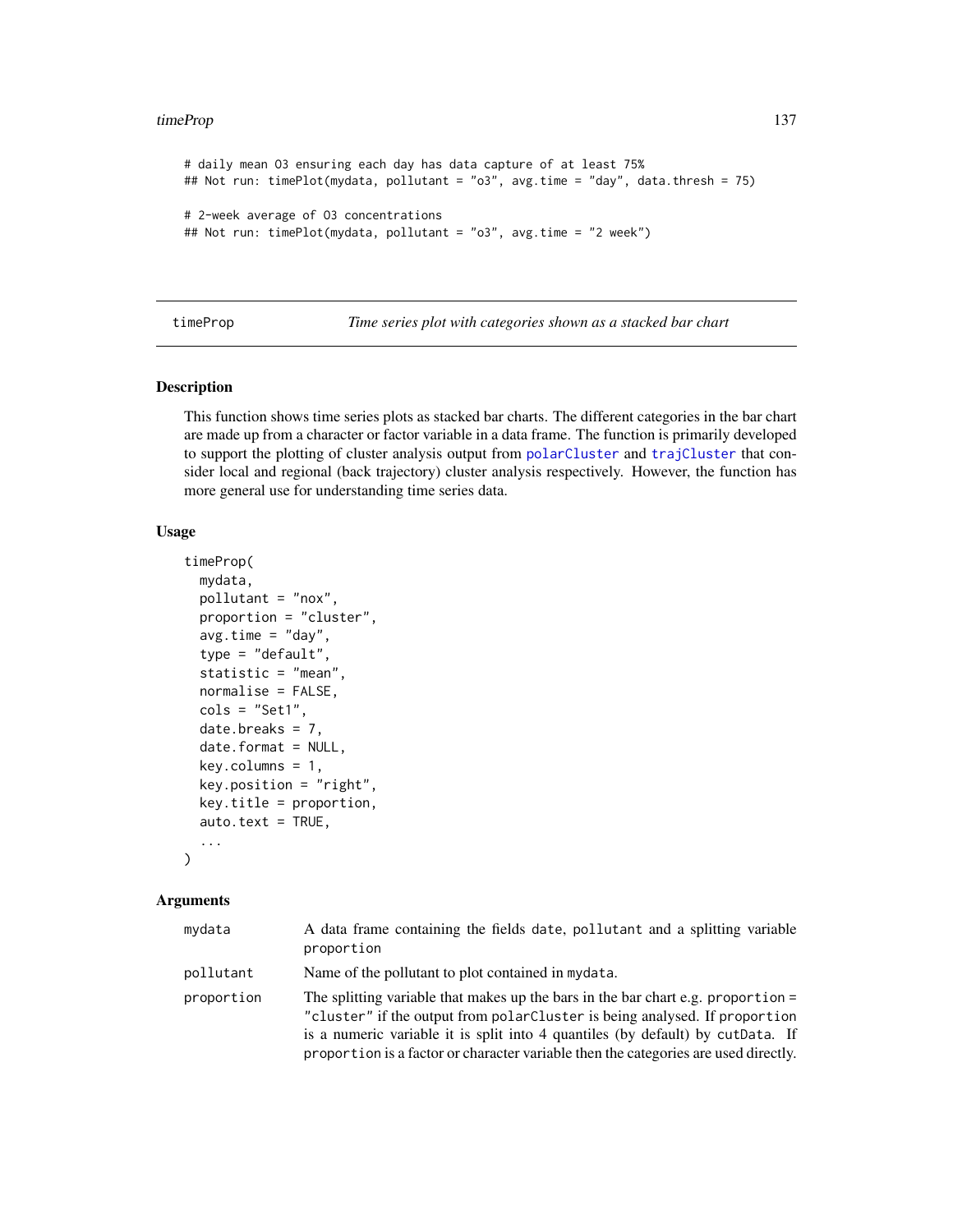| avg.time     | This defines the time period to average to. Can be "sec", "min", "hour", "day",<br>"DSTday", "week", "month", "quarter" or "year". For much increased flexibil-<br>ity a number can precede these options followed by a space. For example, a<br>timeAverage of 2 months would be period = "2 month". In addition, avg. time<br>can equal "season", in which case 3-month seasonal values are calculated with<br>spring defined as March, April, May and so on.<br>Note that avg. time when used in timeProp should be greater than the time gap<br>in the original data. For example, $avg.time = "day"$ for hourly data is OK, but<br>$avg.time = "hour" for daily data is not.$ |
|--------------|------------------------------------------------------------------------------------------------------------------------------------------------------------------------------------------------------------------------------------------------------------------------------------------------------------------------------------------------------------------------------------------------------------------------------------------------------------------------------------------------------------------------------------------------------------------------------------------------------------------------------------------------------------------------------------|
| type         | type determines how the data are split i.e. conditioned, and then plotted. The<br>default is will produce a single plot using the entire data. Type can be one of<br>the built-in types as detailed in cutData e.g. "season", "year", "weekday" and<br>so on. For example, type = "season" will produce four plots — one for each<br>season.                                                                                                                                                                                                                                                                                                                                       |
|              | It is also possible to choose type as another variable in the data frame. If that<br>variable is numeric, then the data will be split into four quantiles (if possible)<br>and labelled accordingly. If type is an existing character or factor variable, then<br>those categories/levels will be used directly. This offers great flexibility for un-<br>derstanding the variation of different variables and how they depend on one<br>another.                                                                                                                                                                                                                                  |
|              | type must be of length one.                                                                                                                                                                                                                                                                                                                                                                                                                                                                                                                                                                                                                                                        |
| statistic    | Determines how the bars are calculated. The default ("mean") will provide the<br>contribution to the overall mean for a time interval. statistic = "frequency"<br>will give the proportion in terms of counts.                                                                                                                                                                                                                                                                                                                                                                                                                                                                     |
| normalise    | If normalise $=$ TRUE then each time interval is scaled to 100. This is helpful to<br>show the relative (percentage) contribution of the proportions.                                                                                                                                                                                                                                                                                                                                                                                                                                                                                                                              |
| cols         | Colours to be used for plotting. Options include "default", "increment", "heat",<br>"jet" and RColorBrewer colours - see the openair openColours function for<br>more details. For user defined the user can supply a list of colour names recog-<br>nised by R (type colours () to see the full list). An example would be cols =<br>c("yellow", "green", "blue")                                                                                                                                                                                                                                                                                                                 |
| date.breaks  | Number of major x-axis intervals to use. The function will try and choose a sen-<br>sible number of dates/times as well as formatting the date/time appropriately to<br>the range being considered. This does not always work as desired automatically.<br>The user can therefore increase or decrease the number of intervals by adjusting<br>the value of date. breaks up or down.                                                                                                                                                                                                                                                                                               |
| date.format  | This option controls the date format on the x-axis. While timePlot generally<br>sets the date format sensibly there can be some situations where the user wishes<br>to have more control. For format types see strptime. For example, to format<br>the date like "Jan-2012" set date. format = "%b-%Y".                                                                                                                                                                                                                                                                                                                                                                            |
| key.columns  | Number of columns to be used in the key. With many pollutants a single column<br>can make to key too wide. The user can thus choose to use several columns by<br>setting columns to be less than the number of pollutants.                                                                                                                                                                                                                                                                                                                                                                                                                                                         |
| key.position | Location where the scale key is to plotted. Allowed arguments currently include<br>"top", "right", "bottom" and "left".                                                                                                                                                                                                                                                                                                                                                                                                                                                                                                                                                            |
| key.title    | The title of the key.                                                                                                                                                                                                                                                                                                                                                                                                                                                                                                                                                                                                                                                              |
|              |                                                                                                                                                                                                                                                                                                                                                                                                                                                                                                                                                                                                                                                                                    |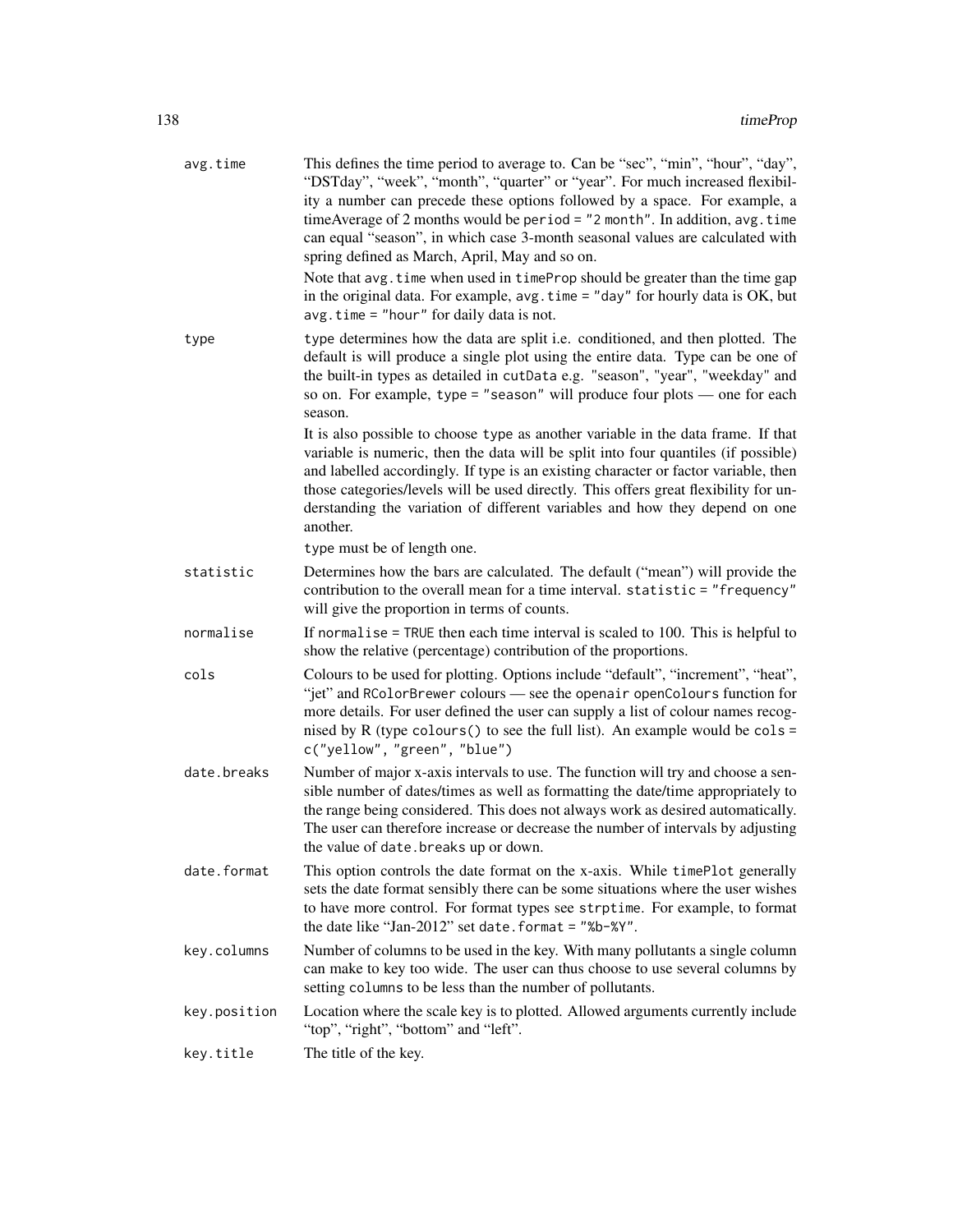| auto.text               | Either TRUE (default) or FALSE. If TRUE titles and axis labels etc. will automati-<br>cally try and format pollutant names and units properly e.g. by subscripting the<br>$2$ in NO2.                                                                                                                                                                                                                  |
|-------------------------|--------------------------------------------------------------------------------------------------------------------------------------------------------------------------------------------------------------------------------------------------------------------------------------------------------------------------------------------------------------------------------------------------------|
| $\cdot$ $\cdot$ $\cdot$ | Other graphical parameters passed onto time Prop and cut Data. For exam-<br>ple, time Prop passes the option hemisphere = "southern" on to cut Data to<br>provide southern (rather than default northern) hemisphere handling of type =<br>"season". Similarly, common axis and title labelling options (such as xlab,<br>ylab, main) are passed to xyplot via quickText to handle routine formatting. |

In order to plot time series in this way, some sort of time aggregation is needed, which is controlled by the option avg.time.

The plot shows the value of pollutant on the y-axis (averaged according to avg.time). The time intervals are made up of bars split according to proportion. The bars therefore show how the total value of pollutant is made up for any time interval.

# Author(s)

David Carslaw

# See Also

See [timePlot](#page-130-0) for time series plotting, [polarCluster](#page-80-0) for cluster analysis of bivariate polar plots and [trajCluster](#page-144-0) for cluster analysis of HYSPLIT back trajectories.

### Examples

## See manual for more examples e.g. related to clustering

```
## monthly plot of SO2 showing the contribution by wind sector
timeProp(mydata, pollutant = "so2", avg.time = "month", proportion = "wd")
```

|  | timeVariation |  |  |  |
|--|---------------|--|--|--|
|  |               |  |  |  |
|  |               |  |  |  |
|  |               |  |  |  |

timeVariation *Diurnal, day of the week and monthly variation*

# Description

Plots the diurnal, day of the week and monthly variation for different variables, typically pollutant concentrations. Four separate plots are produced.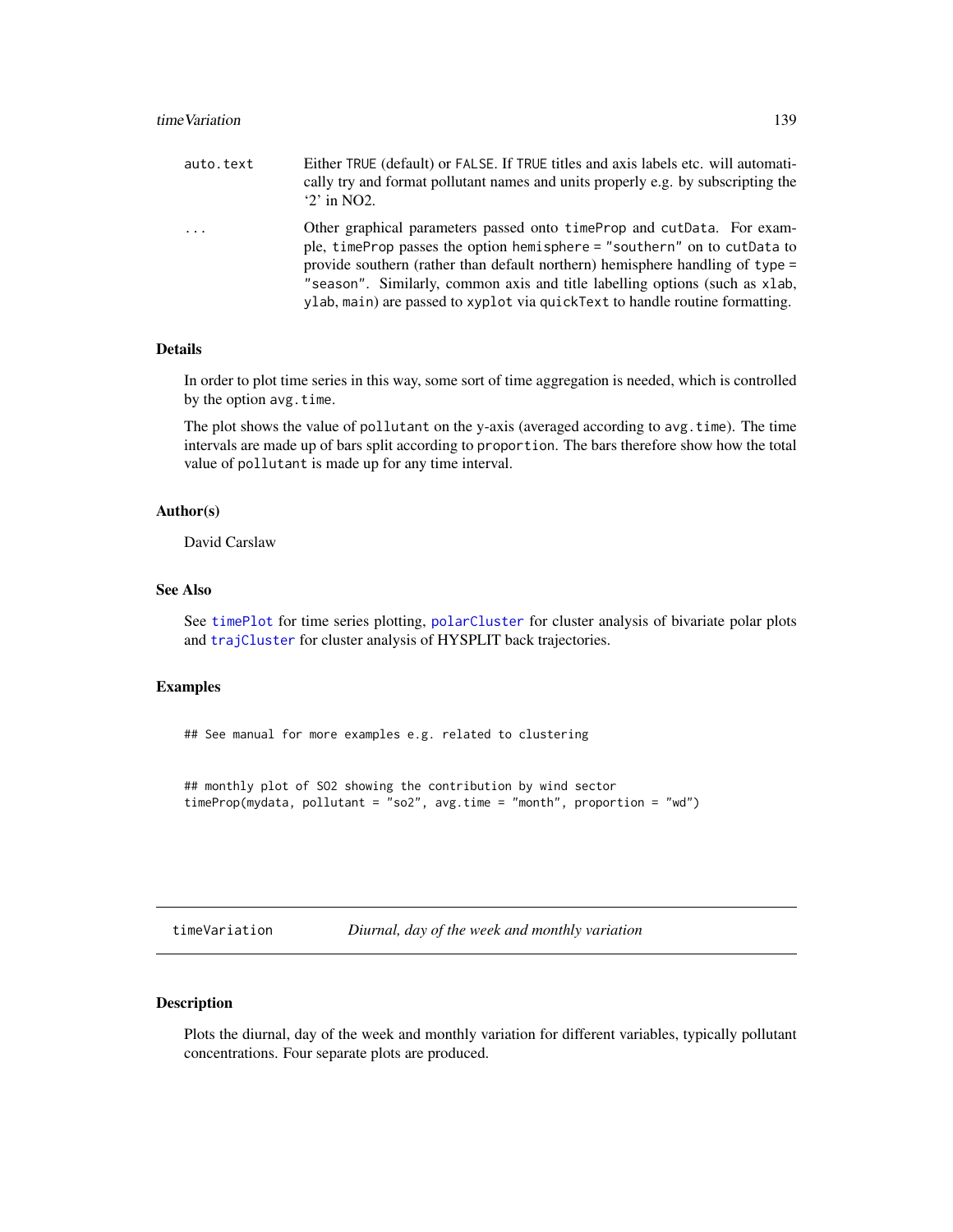# Usage

```
timeVariation(
 mydata,
 pollutant = "nox",
  local.tz = NULL,normalise = FALSE,
  xlab = c("hour", "hour", "month", "weekday"),
  name.pol = pollutant,
  type = "default",group = NULL,difference = FALSE,
 statistic = "mean",
 conf.int = 0.95,
 B = 100,ci = TRUE,\text{cols} = \text{"blue",}ref.y = NULL,
 key = NULL,
 key.columns = 1,
  start.day = 1,
  auto.text = TRUE,alpha = 0.4,
  ...
\mathcal{L}
```

| mydata    | A data frame of hourly (or higher temporal resolution data). Must include a<br>date field and at least one variable to plot.                                                                                                                                                                                                                                                                                                                                                                                                                                                                                                                                                                                                                                                                                                                                                                                                                                                                                              |
|-----------|---------------------------------------------------------------------------------------------------------------------------------------------------------------------------------------------------------------------------------------------------------------------------------------------------------------------------------------------------------------------------------------------------------------------------------------------------------------------------------------------------------------------------------------------------------------------------------------------------------------------------------------------------------------------------------------------------------------------------------------------------------------------------------------------------------------------------------------------------------------------------------------------------------------------------------------------------------------------------------------------------------------------------|
| pollutant | Name of variable to plot. Two or more pollutants can be plotted, in which case<br>a form like pollutant = $c("now", "co")$ should be used.                                                                                                                                                                                                                                                                                                                                                                                                                                                                                                                                                                                                                                                                                                                                                                                                                                                                                |
| local.tz  | Should the results be calculated in local time that includes a treatment of day-<br>light savings time (DST)? The default is not to consider DST issues, provided<br>the data were imported without a DST offset. Emissions activity tends to occur<br>at local time e.g. rush hour is at 8 am every day. When the clocks go forward<br>in spring, the emissions are effectively released into the atmosphere typically 1<br>hour earlier during the summertime i.e. when DST applies. When plotting diur-<br>nal profiles, this has the effect of "smearing-out" the concentrations. Sometimes,<br>a useful approach is to express time as local time. This correction tends to pro-<br>duce better-defined diurnal profiles of concentration (or other variables) and al-<br>lows a better comparison to be made with emissions/activity data. If set to FALSE<br>then GMT is used. Examples of usage include $local. tz = "Europe/London",$<br>local.tz = "America/New_York". See cutData and import for more details. |
| normalise | Should variables be normalised? The default is FALSE. If TRUE then the vari-<br>$able(s)$ are divided by their mean values. This helps to compare the shape of the<br>diurnal trends for variables on very different scales.                                                                                                                                                                                                                                                                                                                                                                                                                                                                                                                                                                                                                                                                                                                                                                                              |
| xlab      | x-axis label; one for each sub-plot.                                                                                                                                                                                                                                                                                                                                                                                                                                                                                                                                                                                                                                                                                                                                                                                                                                                                                                                                                                                      |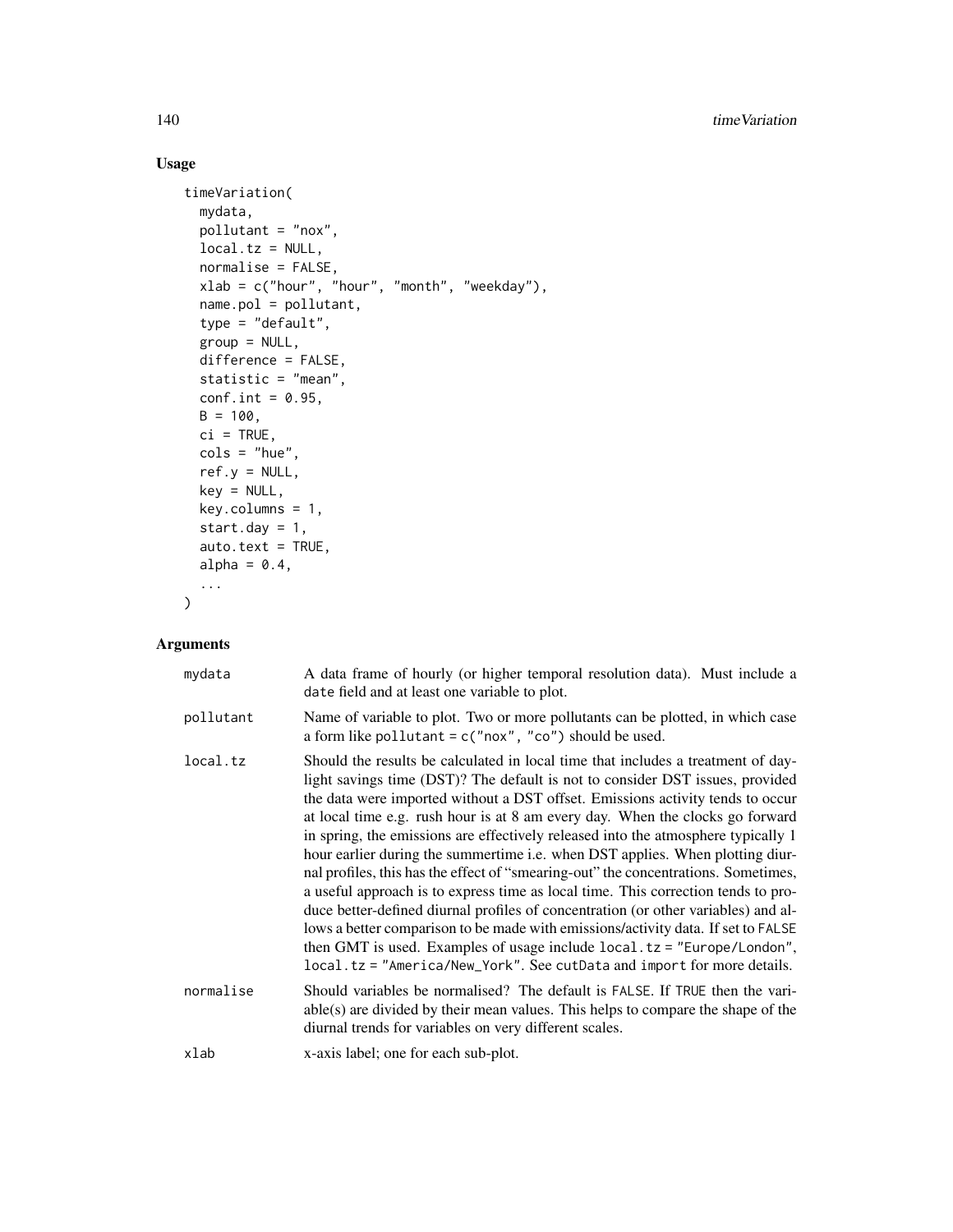type type determines how the data are split i.e. conditioned, and then plotted. The default is will produce a single plot using the entire data. Type can be one of the built-in types as detailed in cutData e.g. "season", "year", "weekday" and so on. For example, type = "season" will produce four plots — one for each season.

> It is also possible to choose type as another variable in the data frame. If that variable is numeric, then the data will be split into four quantiles (if possible) and labelled accordingly. If type is an existing character or factor variable, then those categories/levels will be used directly. This offers great flexibility for understanding the variation of different variables and how they depend on one another.

Only one type is allowed intimeVariation.

- group This sets the grouping variable to be used. For example, if a data frame had a column site setting group = "site" will plot all sites together in each panel. See examples below.
- difference If two pollutants are chosen then setting difference = TRUE will also plot the difference in means between the two variables as pollutant[2] - pollutant[1]. Bootstrap 95% confidence intervals of the difference in means are also calculated. A horizontal dashed line is shown at  $y = 0$ . The difference can also be calculated if there is a column that identifies two groups e.g. having used splitByDate. In this case it is possible to call timeVariation with the option group = "split.by" and difference = TRUE.
- statistic Can be "mean" (default) or "median". If the statistic is 'mean' then the mean line and the 95% confidence interval in the mean are plotted by default. If the statistic is 'median' then the median line is plotted together with the 5/95 and 25/75th quantiles are plotted. Users can control the confidence intervals with conf.int.
- conf.int The confidence intervals to be plotted. If statistic = "mean" then the confidence intervals in the mean are plotted. If statistic = "median" then the conf.int and 1 -conf.int *quantiles* are plotted. conf.int can be of length 2, which is most useful for showing quantiles. For example conf.  $int = c(0.75,$ 0.99) will yield a plot showing the median, 25/75 and 5/95th quantiles.
- B Number of bootstrap replicates to use. Can be useful to reduce this value when there are a large number of observations available to increase the speed of the calculations without affecting the 95% confidence interval calculations by much.
- ci Should confidence intervals be shown? The default is TRUE. Setting this to FALSE can be useful if multiple pollutants are chosen where over-lapping confidence intervals can over complicate plots.
- cols Colours to be used for plotting. Options include "default", "increment", "heat", "jet" and RColorBrewer colours — see the openair openColours function for more details. For user defined the user can supply a list of colour names recognised by R (type colours () to see the full list). An example would be  $\text{cols} =$ c("yellow", "green", "blue")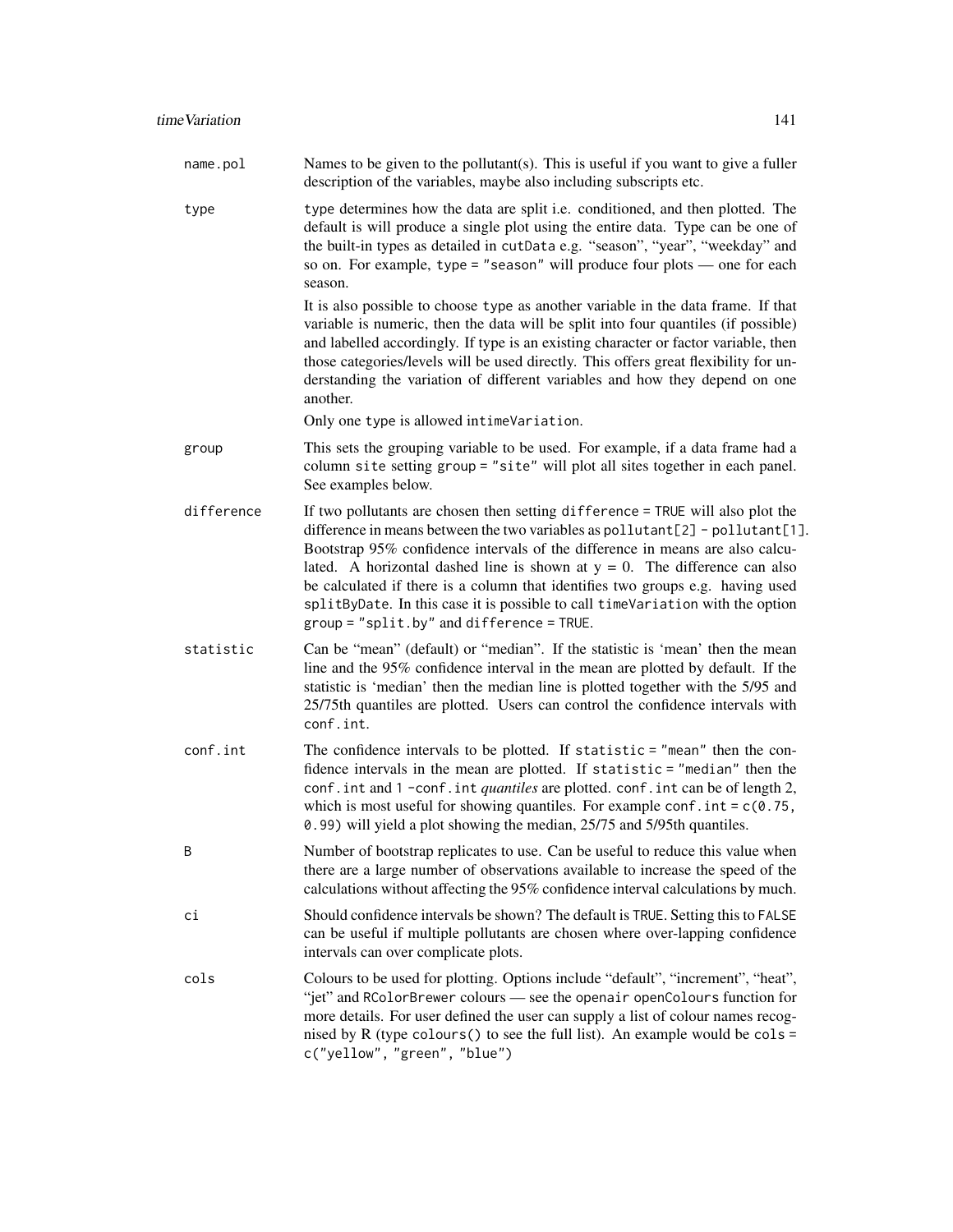| ref.y       | A list with details of the horizontal lines to be added representing reference<br>line(s). For example, $ref.y = list(h = 50, lty = 5)$ will add a dashed hori-<br>zontal line at 50. Several lines can be plotted e.g. $ref.y = list(h = c(50,$<br>100), $lty = c(1, 5)$ , $col = c("green", "blue"))$ . See panel. abline in the<br>lattice package for more details on adding/controlling lines. |
|-------------|-----------------------------------------------------------------------------------------------------------------------------------------------------------------------------------------------------------------------------------------------------------------------------------------------------------------------------------------------------------------------------------------------------|
| key         | By default timeVariation produces four plots on one page. While it is useful<br>to see these plots together, it is sometimes necessary just to use one for a report.<br>If key is TRUE, a key is added to all plots allowing the extraction of a single plot<br>with key. See below for an example.                                                                                                 |
| key.columns | Number of columns to be used in the key. With many pollutants a single column<br>can make to key too wide. The user can thus choose to use several columns by<br>setting columns to be less than the number of pollutants.                                                                                                                                                                          |
| start.day   | What day of the week should the plots start on? The user can change the start<br>day by supplying an integer between 0 and 6. Sunday = 0, Monday = $1, \ldots$ For<br>example to start the weekday plots on a Saturday, choose start.day = 6.                                                                                                                                                       |
| auto.text   | Either TRUE (default) or FALSE. If TRUE titles and axis labels will automatically<br>try and format pollutant names and units properly e.g. by subscripting the '2' in<br>NO <sub>2</sub> .                                                                                                                                                                                                         |
| alpha       | The alpha transparency used for plotting confidence intervals. 0 is fully trans-<br>parent and 1 is opaque. The default is 0.4                                                                                                                                                                                                                                                                      |
| .           | Other graphical parameters passed onto lattice: xyplot and cutData. For<br>example, in the case of cutData the option hemisphere = "southern".                                                                                                                                                                                                                                                      |

The variation of pollutant concentrations by hour of the day and day of the week etc. can reveal many interesting features that relate to source types and meteorology. For traffic sources, there are often important differences in the way vehicles vary by vehicles type e.g. less heavy vehicles at weekends.

The timeVariation function makes it easy to see how concentrations (and many other variable types) vary by hour of the day and day of the week.

The plots also show the 95% confidence intervals in the mean. The 95% confidence intervals in the mean are calculated through bootstrap simulations, which will provide more robust estimates of the confidence intervals (particularly when there are relatively few data).

The function can handle multiple pollutants and uses the flexible type option to provide separate panels for each 'type' — see cutData for more details. timeVariation can also accept a group option which is useful if data are stacked. This will work in a similar way to having multiple pollutants in separate columns.

The user can supply their own ylim e.g. ylim =  $c(0, 200)$  that will be used for all plots. ylim can also be a list of length four to control the y-limits on each individual plot e.g.  $ylim = list(c(-100, 500))$ , c(200, 300), c(-400,400), c(50,70)). These pairs correspond to the hour, weekday, month and day-hour plots respectively.

The option difference will calculate the difference in means of two pollutants together with bootstrap estimates of the 95% confidence intervals in the difference in the mean. This works in two ways: either two pollutants are supplied in separate columns e.g. pollutant = c("no2", "o3"), or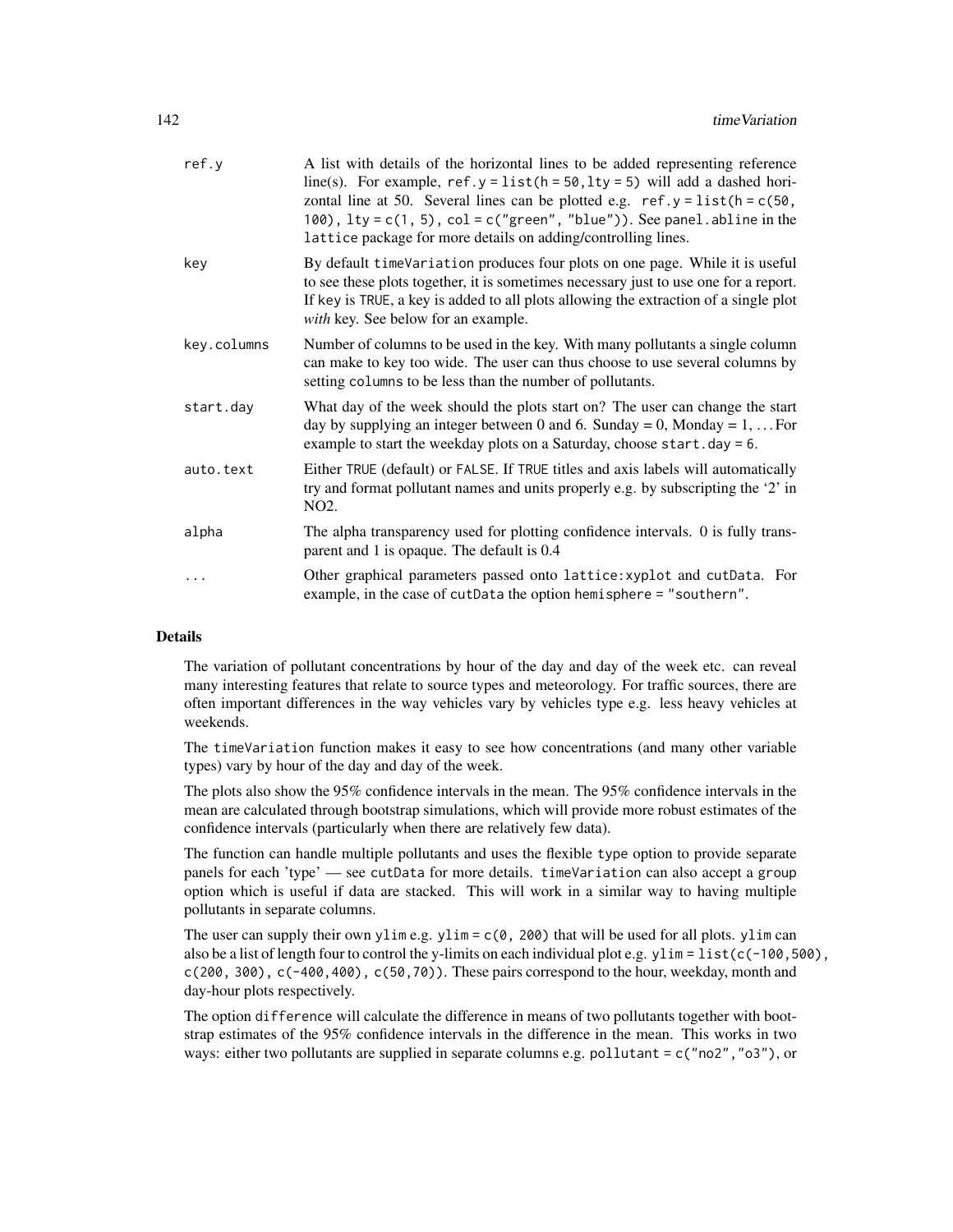### time Variation **143**

there are two unique values of group. The difference is calculated as the second pollutant minus the first and is labelled as such. Considering differences in this way can provide many useful insights and is particularly useful for model evaluation when information is needed about where a model differs from observations by many different time scales. The manual contains various examples of using difference = TRUE.

Note also that the timeVariation function works well on a subset of data and in conjunction with other plots. For example, a [polarPlot](#page-89-0) may highlight an interesting feature for a particular wind speed/direction range. By filtering for those conditions timeVariation can help determine whether the temporal variation of that feature differs from other features — and help with source identification.

In addition, timeVariation will work well with other variables if available. Examples include meteorological and traffic flow data.

Depending on the choice of statistic, a subheading is added. Users can control the text in the subheading through the use of sub e.g. sub  $=$  "" will remove any subheading.

### Value

As well as generating the plot itself, timeVariation also returns an object of class "openair". The object includes three main components: call, the command used to generate the plot; data, the data used to make the four components of the plot (or subplots); and plot, the associated subplots. If retained, e.g. using output <- timeVariation(mydata, "nox"), this output can be used to recover the data, reproduce or rework the original plot or undertake further analysis.

An openair output can be manipulated using a number of generic operations, including print, plot and summary.

The four components of timeVariation are: day.hour, hour, day and month. Associated data.frames can be extracted directly using the subset option, e.g. as in plot(object, subset = "day.hour"), summary(output, subset = "hour"), etc, for output <- timeVariation(mydata, "nox")

### Author(s)

David Carslaw

### See Also

[polarPlot](#page-89-0), [linearRelation](#page-63-0)

```
# basic use
timeVariation(mydata, pollutant = "nox")
# for a subset of conditions
## Not run:
timeVariation(subset(mydata, ws > 3 & wd > 100 & wd < 270),
pollutant = "pm10", ylab = "pm10 (ug/m3)")
```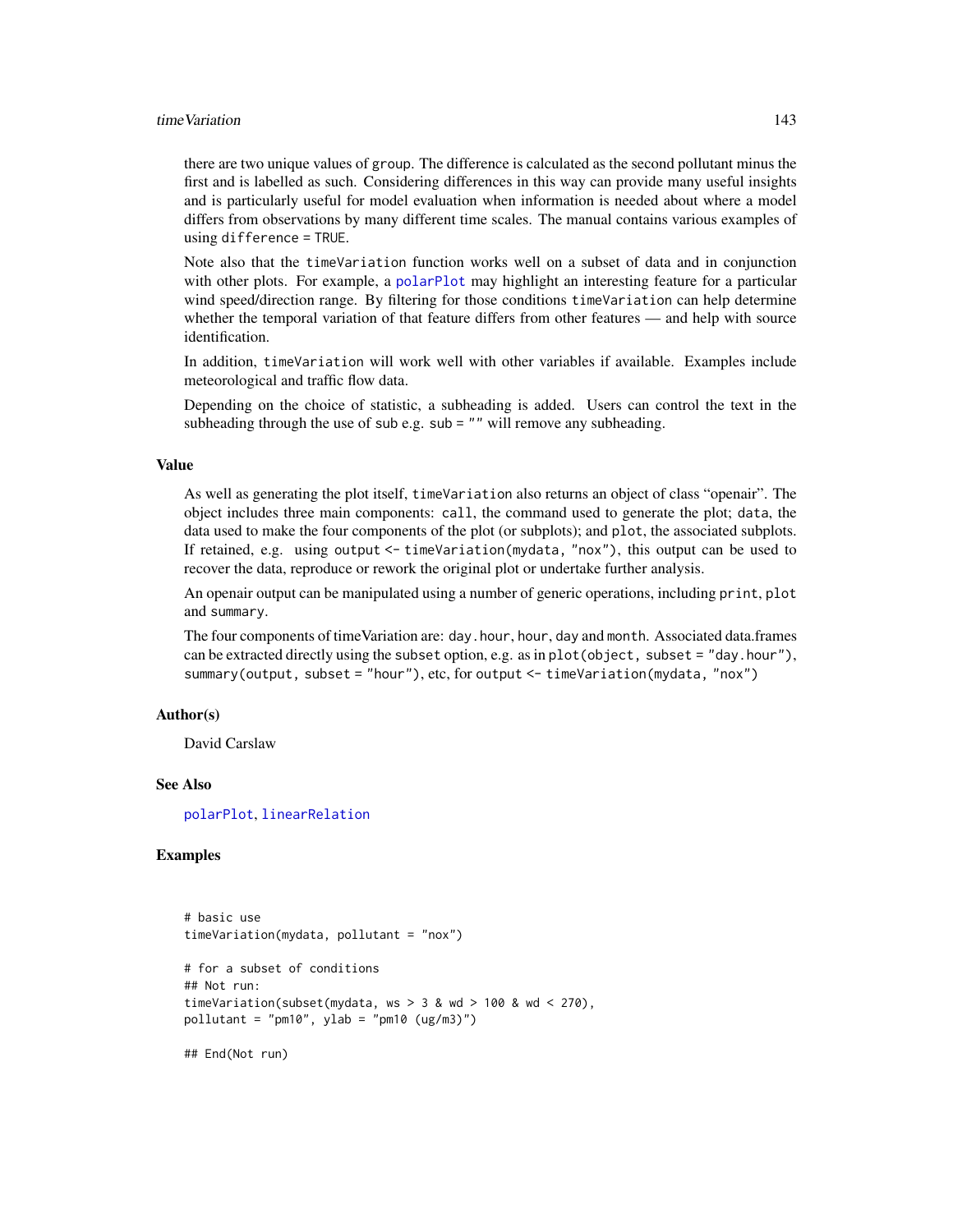```
# multiple pollutants with concentrations normalised
## Not run: timeVariation(mydata, pollutant = c("nox", "co"), normalise = TRUE)
# show BST/GMT variation (see ?cutData for more details)
# the NOx plot shows the profiles are very similar when expressed in
# local time, showing that the profile is dominated by a local source
# that varies by local time and not by GMT i.e. road vehicle emissions
## Not run: timeVariation(mydata, pollutant = "nox", type = "dst", local.tz = "Europe/London")
## In this case it is better to group the results for clarity:
## Not run: timeVariation(mydata, pollutant = "nox", group = "dst", local.tz = "Europe/London")
# By contrast, a variable such as wind speed shows a clear shift when
# expressed in local time. These two plots can help show whether the
# variation is dominated by man-made influences or natural processes
## Not run: timeVariation(mydata, pollutant = "ws", group = "dst", local.tz = "Europe/London")
## It is also possible to plot several variables and set type. For
## example, consider the NOx and NO2 split by levels of O3:
## Not run: timeVariation(mydata, pollutant = c("nox", "no2"), type = "o3", normalise = TRUE)
## difference in concentrations
## Not run: timeVariation(mydata, poll= c("pm25", "pm10"), difference = TRUE)
# It is also useful to consider how concentrations vary by
# considering two different periods e.g. in intervention
# analysis. In the following plot NO2 has clearly increased but much
# less so at weekends - perhaps suggesting vehicles other than cars
# are important because flows of cars are approximately invariant by
# day of the week
## Not run:
mydata <- splitByDate(mydata, dates= "1/1/2003", labels = c("before Jan. 2003", "After Jan. 2003"))
timeVariation(mydata, pollutant = "no2", group = "split.by", difference = TRUE)
## End(Not run)
## sub plots can be extracted from the openair object
## Not run:
myplot <- timeVariation(mydata, pollutant = "no2")
plot(myplot, subset = "day.hour") # top weekday and plot
## End(Not run)
## individual plots
## plot(myplot, subset="day.hour") for the weekday and hours subplot (top)
## plot(myplot, subset="hour") for the diurnal plot
## plot(myplot, subset="day") for the weekday plot
## plot(myplot, subset="month") for the monthly plot
```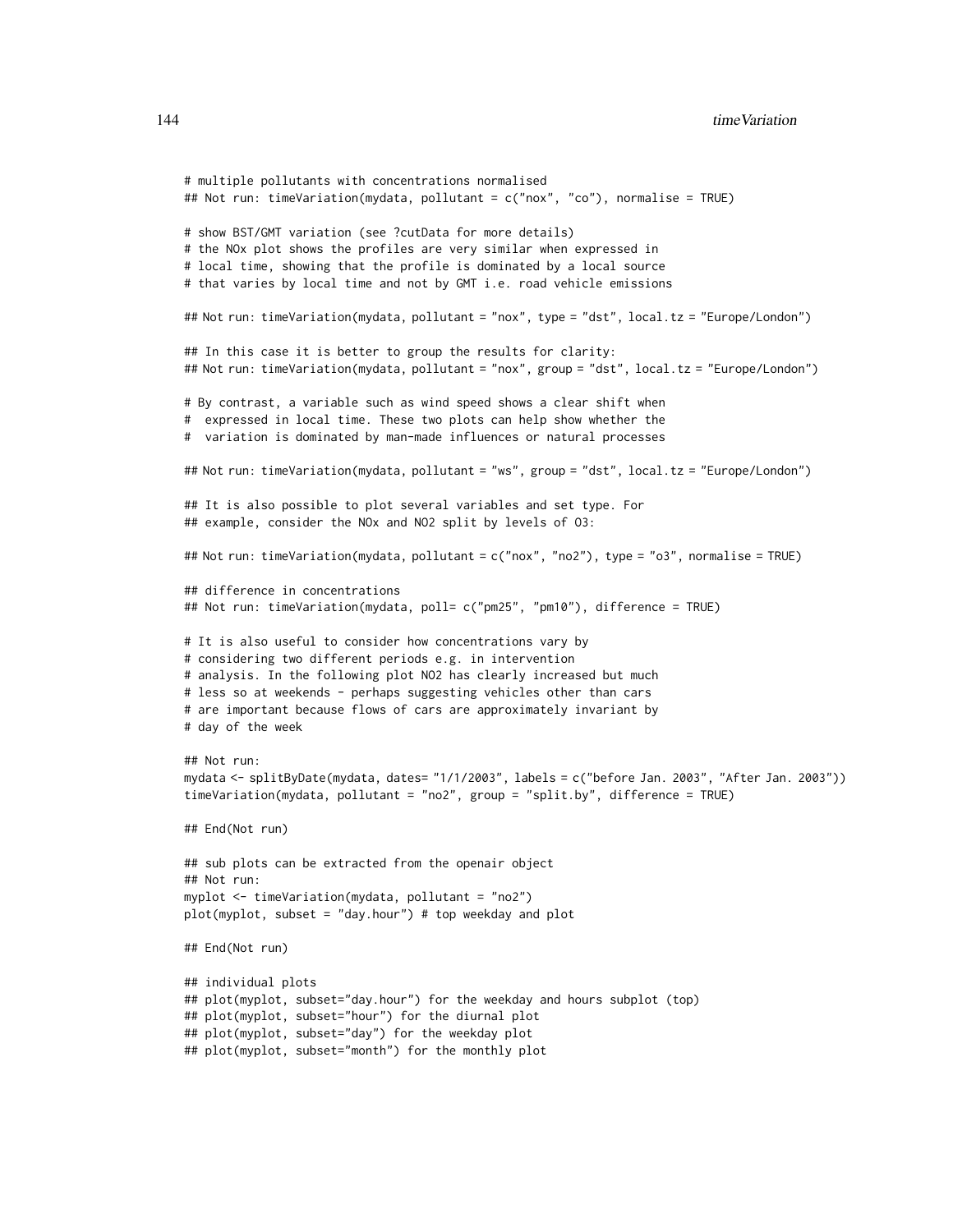#### <span id="page-144-0"></span>trajCluster 145

```
## numerical results (mean, lower/upper uncertainties)
## results(myplot, subset = "day.hour") # the weekday and hour data set
## summary(myplot, subset = "hour") #summary of hour data set
## head(myplot, subset = "day") #head/top of day data set
## tail(myplot, subset = "month") #tail/top of month data set
## plot quantiles and median
## Not run:
timeVariation(mydata, stati="median", poll="pm10", col = "firebrick")
## with different intervals
timeVariation(mydata, stati="median", poll="pm10", conf.int = c(0.75, 0.99),
col = "firebrick")
## End(Not run)
```
trajCluster *Calculate clusters for back tracectories*

#### Description

This function carries out cluster analysis of HYSPLIT back trajectories. The function is specifically designed to work with the trajectories imported using the openair importTraj function, which provides pre-calculated back trajectories at specific receptor locations.

#### Usage

```
trajCluster(
  traj,
 method = "Euclid",
 n.cluster = 5,
 plot = TRUE,
  type = "default",
  \text{cols} = \text{"Set1",}split.after = FALSE,
  map.fit11 = TRUE,map.cols = "grey40",
 map.alpha = 0.4,
 projection = "lambert",
 parameters = c(51, 51),
 orientation = c(90, 0, 0),
 by.type = FALSE,origin = TRUE,
  ...
)
```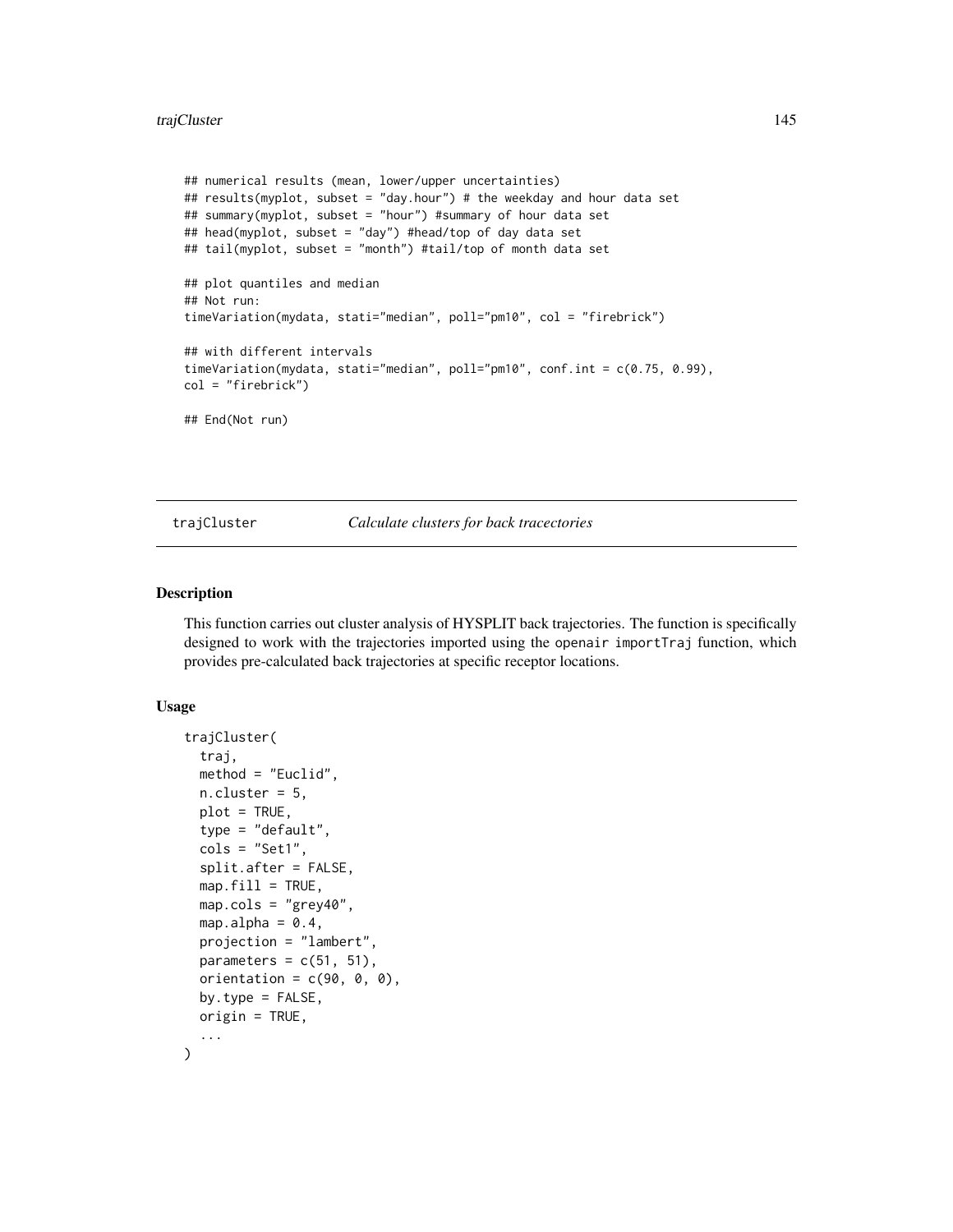| traj        | An openair trajectory data frame resulting from the use of importTraj.                                                                                                                                                                                                                                                                                                                                                                                                             |
|-------------|------------------------------------------------------------------------------------------------------------------------------------------------------------------------------------------------------------------------------------------------------------------------------------------------------------------------------------------------------------------------------------------------------------------------------------------------------------------------------------|
| method      | Method used to calculate the distance matrix for the back trajectories. There are<br>two methods available: "Euclid" and "Angle".                                                                                                                                                                                                                                                                                                                                                  |
| n.cluster   | Number of clusters to calculate.                                                                                                                                                                                                                                                                                                                                                                                                                                                   |
| plot        | Should a plot be produced?                                                                                                                                                                                                                                                                                                                                                                                                                                                         |
| type        | type determines how the data are split i.e. conditioned, and then plotted. The<br>default is will produce a single plot using the entire data. Type can be one of<br>the built-in types as detailed in cutData e.g. "season", "year", "weekday" and<br>so on. For example, type = "season" will produce four plots $-$ one for each<br>season. Note that the cluster calculations are separately made of each level of<br>"type".                                                  |
| cols        | Colours to be used for plotting. Options include "default", "increment", "heat",<br>"jet" and RColorBrewer colours - see the openair openColours function for<br>more details. For user defined the user can supply a list of colour names recog-<br>nised by R (type colours () to see the full list). An example would be cols =<br>c("yellow", "green", "blue")                                                                                                                 |
| split.after | For type other than "default" e.g. "season", the trajectories can either be calcu-<br>lated for each level of type independently or extracted after the cluster calcula-<br>tions have been applied to the whole data set.                                                                                                                                                                                                                                                         |
| map.fill    | Should the base map be a filled polygon? Default is to fill countries.                                                                                                                                                                                                                                                                                                                                                                                                             |
| map.cols    | If map. fill = TRUE map. cols controls the fill colour. Examples include map. fill<br>= "grey40" and map. fill = openColours("default", 10). The latter colours<br>the countries and can help differentiate them.                                                                                                                                                                                                                                                                  |
| map.alpha   | The transpency level of the filled map which takes values from 0 (full trans-<br>parency) to 1 (full opacity). Setting it below 1 can help view trajectories, trajec-<br>tory surfaces etc. and a filled base map.                                                                                                                                                                                                                                                                 |
| projection  | The map projection to be used. Different map projections are possible through<br>the mapproj package. See?mapproject for extensive details and information<br>on setting other parameters and orientation (see below).                                                                                                                                                                                                                                                             |
| parameters  | From the mapproj package. Optional numeric vector of parameters for use with<br>the projection argument. This argument is optional only in the sense that certain<br>projections do not require additional parameters. If a projection does require<br>additional parameters, these must be given in the parameters argument.                                                                                                                                                      |
| orientation | From the mapproj package. An optional vector c(latitude, longitude, rotation)<br>which describes where the "North Pole" should be when computing the projec-<br>tion. Normally this is $c(90,0)$ , which is appropriate for cylindrical and conic<br>projections. For a planar projection, you should set it to the desired point of<br>tangency. The third value is a clockwise rotation (in degrees), which defaults to<br>the midrange of the longitude coordinates in the map. |
| by.type     | The percentage of the total number of trajectories is given for all data by default.<br>Setting by . type = TRUE will make each panel add up to 100.                                                                                                                                                                                                                                                                                                                               |
| origin      | If TRUE a filled circle dot is shown to mark the receptor point.                                                                                                                                                                                                                                                                                                                                                                                                                   |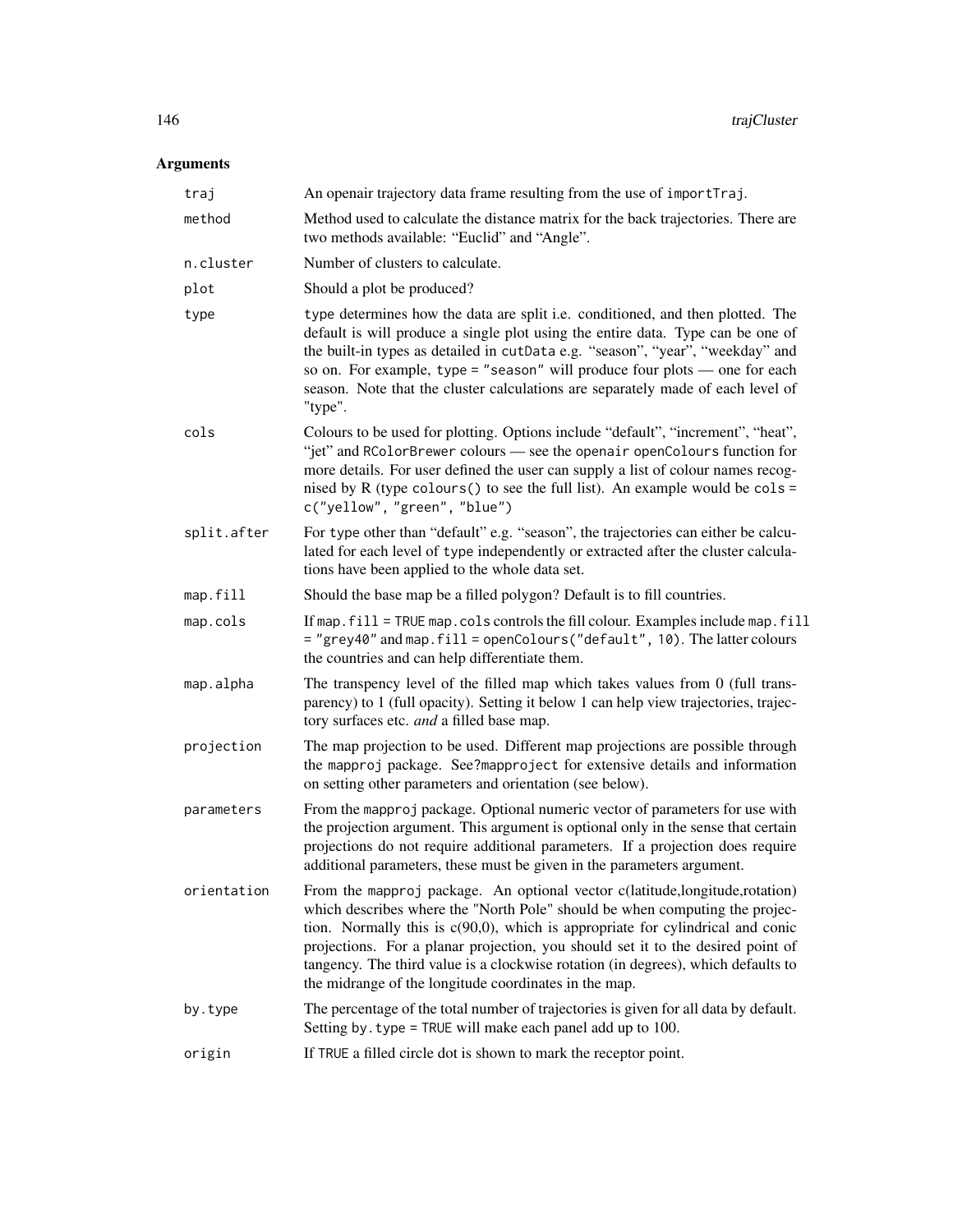#### <span id="page-146-0"></span>trajCluster 147

... Other graphical parameters passed onto lattice:levelplot and cutData. Similarly, common axis and title labelling options (such as xlab, ylab, main) are passed to levelplot via quickText to handle routine formatting.

## Details

Two main methods are available to cluster the back trajectories using two different calculations of the distance matrix. The default is to use the standard Euclidian distance between each pair of trajectories. Also available is an angle-based distance matrix based on Sirois and Bottenheim (1995). The latter method is useful when the interest is the direction of the trajectories in clustering.

The distance matrix calculations are made in C++ for speed. For data sets of up to 1 year both methods should be relatively fast, although the method = "Angle" does tend to take much longer to calculate. Further details of these methods are given in the openair manual.

#### Value

Returns a list with two data components. The first (data) contains the orginal data with the cluster identified. The second (results) contains the data used to plot the clustered trajectories.

#### Author(s)

David Carslaw

#### References

Sirois, A. and Bottenheim, J.W., 1995. Use of backward trajectories to interpret the 5-year record of PAN and O3 ambient air concentrations at Kejimkujik National Park, Nova Scotia. Journal of Geophysical Research, 100: 2867-2881.

#### See Also

[importTraj](#page-57-0), [trajPlot](#page-151-0), [trajLevel](#page-147-0)

## Examples

```
## Not run:
## import trajectories
traj \leq importTraj(site = "london", year = 2009)
## calculate clusters
clust <- trajCluster(traj, n.cluster = 5)
head(clust$data) ## note new variable 'cluster'
## use different distance matrix calculation, and calculate by season
traj <- trajCluster(traj, method = "Angle", type = "season", n.cluster = 4)
```
## End(Not run)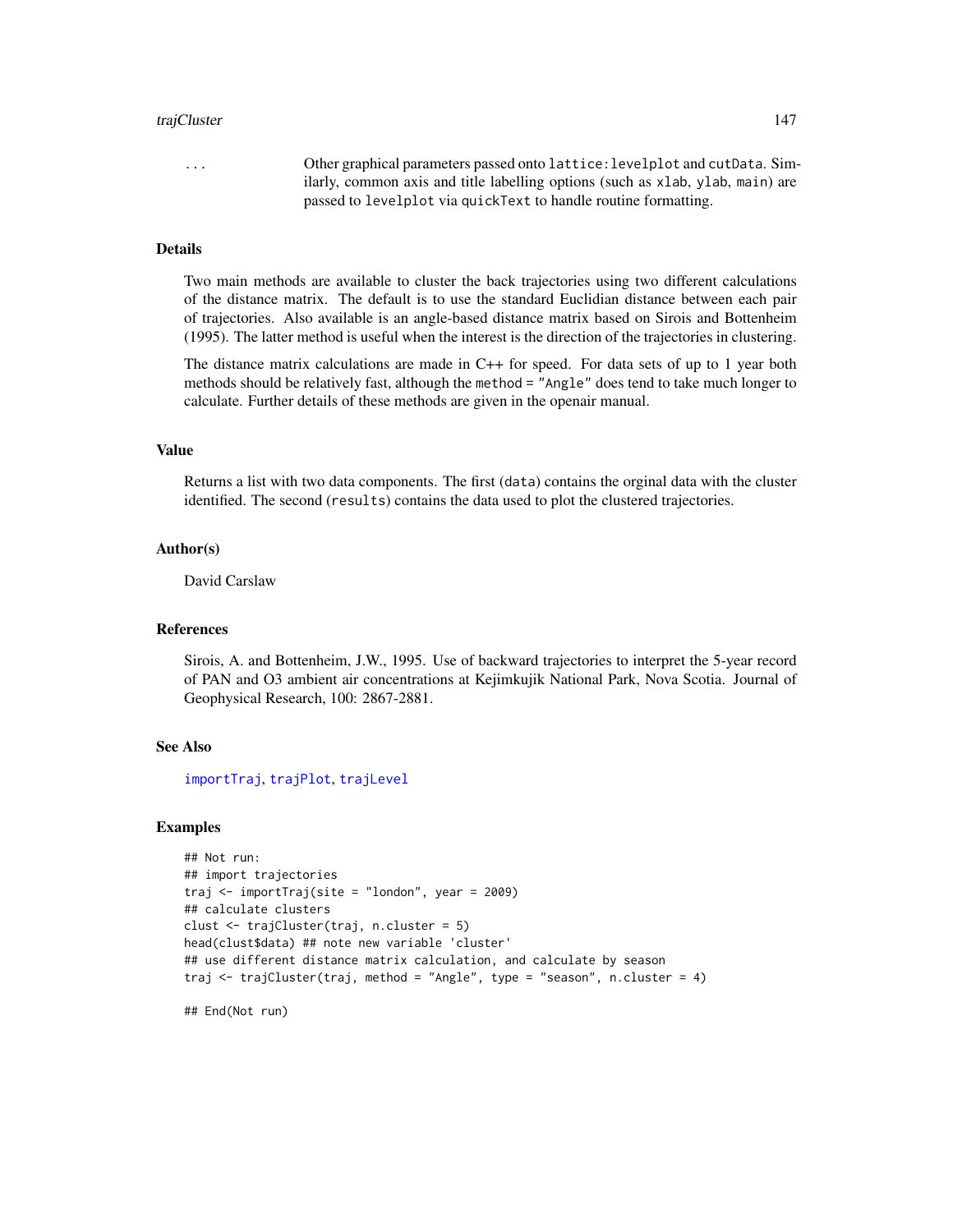<span id="page-147-1"></span><span id="page-147-0"></span>

## Description

This function plots gridded back trajectories. This function requires that data are imported using the importTraj function.

### Usage

```
trajLevel(
 mydata,
 lon = "lon",lat = "lat",pollutant = "height",
  type = "default",
  smooth = FALSE,
  statistic = "frequency",
 percentile = 90,
 map = TRUE,lon.inc = 1,
  lat.inc = 1,
 min.bin = 1,
  .combine = NA,
 map.fit11 = TRUE,map.res = "default",
 map.cols = "grey40",
 map.alpha = 0.3,
 projection = "lambert",
 parameters = c(51, 51),
 orientation = c(90, 0, 0),
 grid.col = "deepskyblue",
 origin = TRUE,
  ...
)
```

| mydata    | Data frame, the result of importing a trajectory file using import Traj                                                                                                                                                                             |
|-----------|-----------------------------------------------------------------------------------------------------------------------------------------------------------------------------------------------------------------------------------------------------|
| lon       | Column containing the longitude, as a decimal.                                                                                                                                                                                                      |
| lat       | Column containing the latitude, as a decimal.                                                                                                                                                                                                       |
| pollutant | Pollutant to be plotted. By default the trajectory height is used.                                                                                                                                                                                  |
| type      | type determines how the data are split i.e. conditioned, and then plotted. The<br>default is will produce a single plot using the entire data. Type can be one of<br>the built-in types as detailed in cutData e.g. "season", "year", "weekday" and |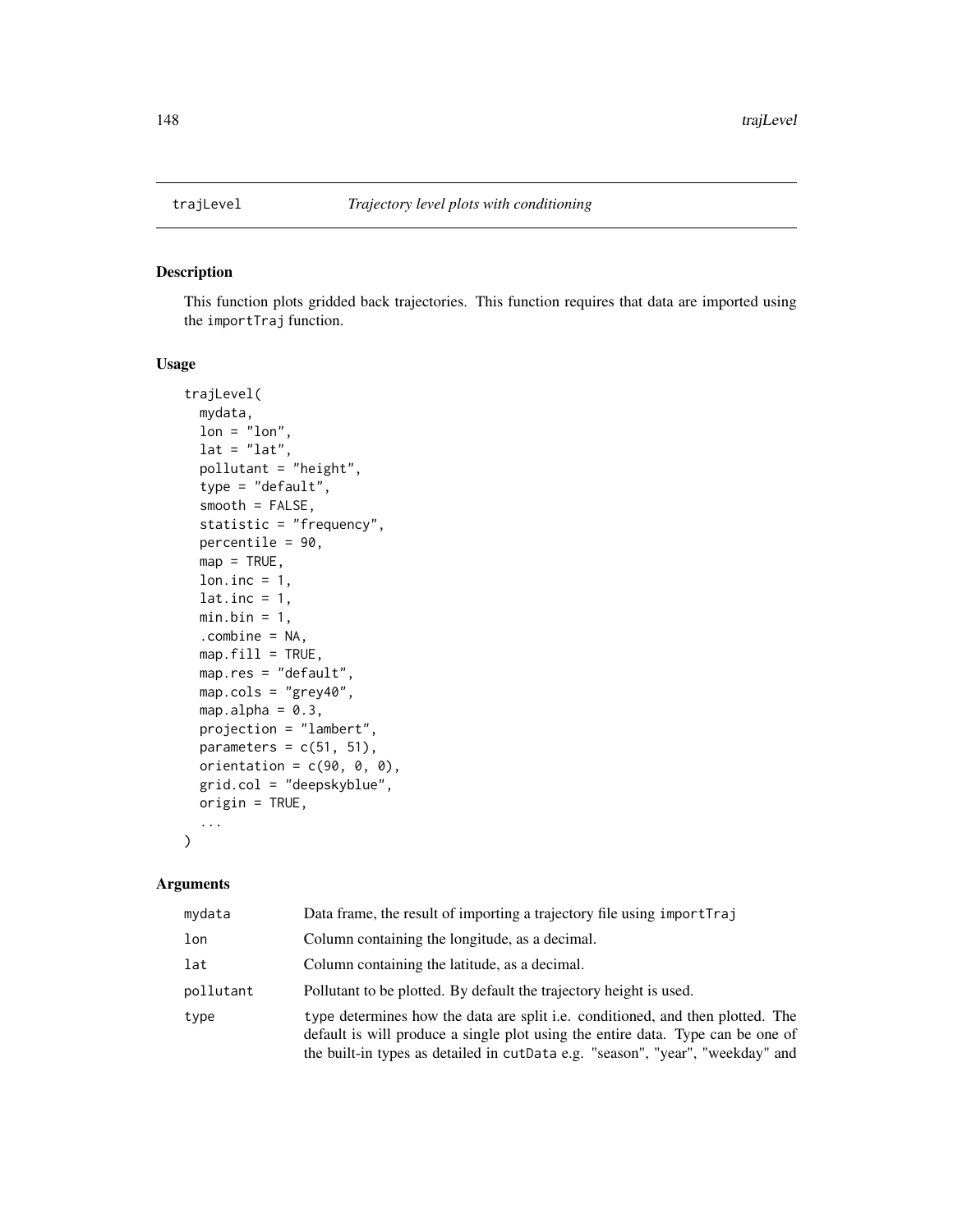so on. For example, type = "season" will produce four plots — one for each season.

It is also possible to choose type as another variable in the data frame. If that variable is numeric, then the data will be split into four quantiles (if possible) and labelled accordingly. If type is an existing character or factor variable, then those categories/levels will be used directly. This offers great flexibility for understanding the variation of different variables and how they depend on one another.

type can be up length two e.g. type =  $c$  ("season", "weekday") will produce a 2x2 plot split by season and day of the week. Note, when two types are provided the first forms the columns and the second the rows.

smooth Should the trajectory surface be smoothed?

statistic For trajLevel. By default the function will plot the trajectory frequencies.

For trajLevel, the argument method = "hexbin" can be used. In this case hexagonal binning of the trajectory *points* (i.e. a point every three hours along each back trajectory). The plot then shows the trajectory frequencies uses hexagonal binning. This is an alternative way of viewing trajectory frequencies compared with statistic = "frequency".

There are also various ways of plotting concentrations.

It is also possible to set statistic = "difference". In this case trajectories where the associated concentration is greater than percentile are compared with the the full set of trajectories to understand the differences in freqeuncies of the origin of air masses. The comparsion is made by comparing the percentage change in gridded frequencies. For example, such a plot could show that the top 10% of concentrations of PM10 tend to orginate from air-mass origins to the east.

If statistic = "pscf" then a Potential Source Contribution Function map is produced. If statistic = "cwt" then concentration weighted trajectories are plotted.

If statistic = "cwt" then the Concentration Weighted Trajectory approach is used. See details.

- percentile For trajLevel. The percentile concentration of pollutant against which the all trajectories are compared.
- map Should a base map be drawn? If TRUE the world base map from the maps package is used.
- lon.inc The longitude-interval to be used for binning data for trajLevel.
- lat.inc The latitude-interval to be used for binning data when trajLevel.
- min.bin For trajLevel the minimum number of unique points in a grid cell. Counts below min.bin are set as missing. For trajLevel gridded outputs.
- .combine When statistic is "SQTBA" it is possible to combine lots of receptor locations to derive a single map. .combine identifies the column that differentiates different sites (commonly a column named site). Note that indivisual site maps are normalised first by dividing by their mean value.

## map. fill Should the base map be a filled polygon? Default is to fill countries.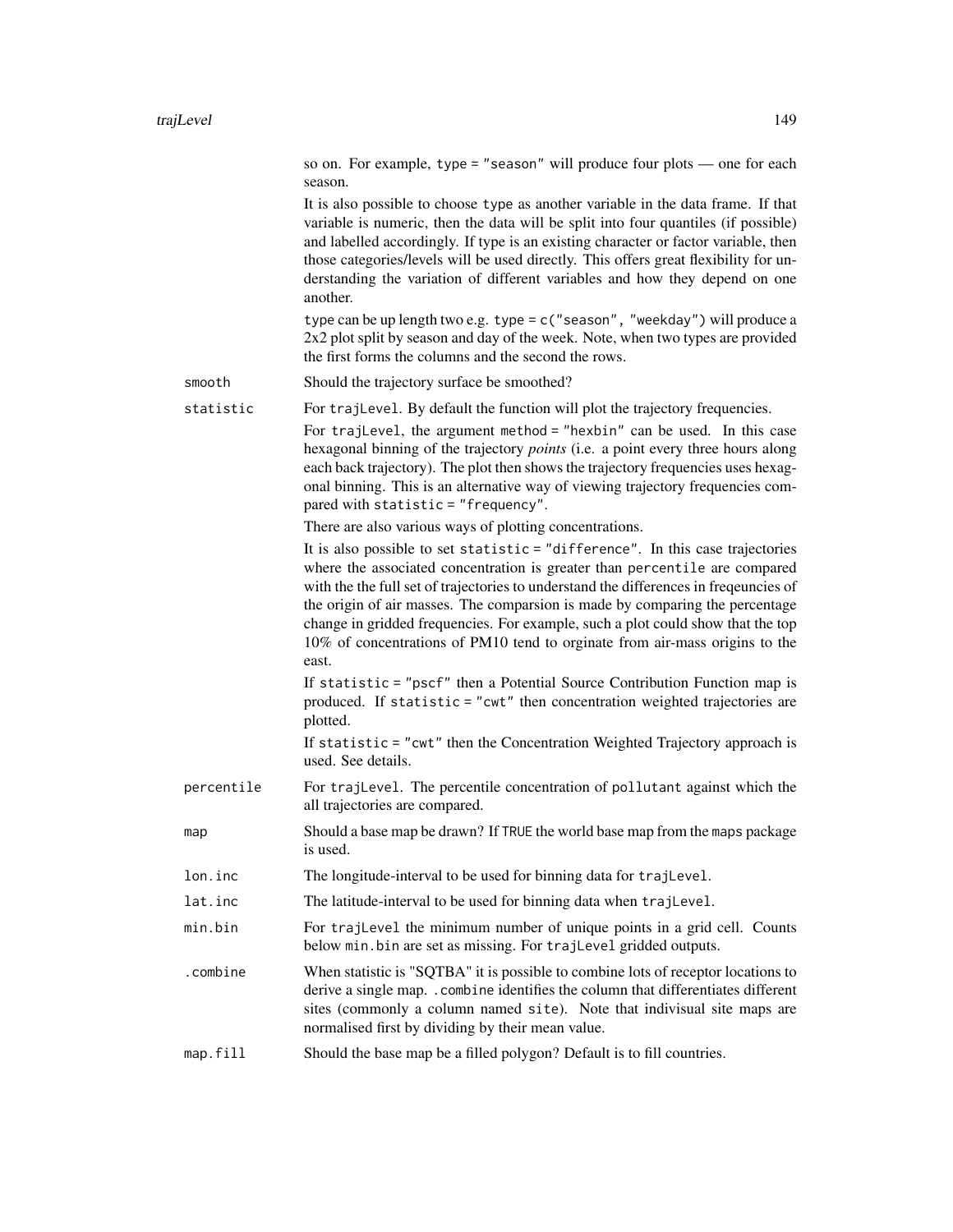| map.res     | The resolution of the base map. By default the function uses the 'world' map<br>from the maps package. If map.res = "hires" then the (much) more detailed<br>base map 'worldHires' from the mapdata package is used. Use library (mapdata).<br>Also available is a map showing the US states. In this case map.res = "state"<br>should be used.                                                                                                                                     |
|-------------|-------------------------------------------------------------------------------------------------------------------------------------------------------------------------------------------------------------------------------------------------------------------------------------------------------------------------------------------------------------------------------------------------------------------------------------------------------------------------------------|
| map.cols    | If map. fill = TRUE map. cols controls the fill colour. Examples include map. fill<br>= "grey40" and map. fill = openColours("default", 10). The latter colours<br>the countries and can help differentiate them.                                                                                                                                                                                                                                                                   |
| map.alpha   | The transpency level of the filled map which takes values from 0 (full trans-<br>parency) to 1 (full opacity). Setting it below 1 can help view trajectories, trajec-<br>tory surfaces etc. and a filled base map.                                                                                                                                                                                                                                                                  |
| projection  | The map projection to be used. Different map projections are possible through<br>the mapproj package. See ?mapproject for extensive details and information<br>on setting other parameters and orientation (see below).                                                                                                                                                                                                                                                             |
| parameters  | From the mapproj package. Optional numeric vector of parameters for use with<br>the projection argument. This argument is optional only in the sense that certain<br>projections do not require additional parameters. If a projection does not require<br>additional parameters then set to null i.e. parameters = NULL.                                                                                                                                                           |
| orientation | From the mapproj package. An optional vector c(latitude, longitude, rotation)<br>which describes where the "North Pole" should be when computing the projec-<br>tion. Normally this is $c(90, 0)$ , which is appropriate for cylindrical and conic<br>projections. For a planar projection, you should set it to the desired point of<br>tangency. The third value is a clockwise rotation (in degrees), which defaults to<br>the midrange of the longitude coordinates in the map. |
| grid.col    | The colour of the map grid to be used. To remove the grid set $grid,col =$<br>"transparent".                                                                                                                                                                                                                                                                                                                                                                                        |
| origin      | should the receptor origin be shown by a black dot?                                                                                                                                                                                                                                                                                                                                                                                                                                 |
|             | other arguments are passed to cutData and scatterPlot. This provides ac-<br>cess to arguments used in both these functions and functions that they in turn<br>pass arguments on to. For example, plotTraj passes the argument cex on to<br>scatterPlot which in turn passes it on to the lattice function xyplot where<br>it is applied to set the plot symbol size.                                                                                                                |
|             |                                                                                                                                                                                                                                                                                                                                                                                                                                                                                     |

An alternative way of showing the trajectories compared with plotting trajectory lines is to bin the points into latitude/longitude intervals. For these purposes trajLevel should be used. There are several trajectory statistics that can be plotted as gridded surfaces. First, statistic can be set to "frequency" to show the number of back trajectory points in a grid square. Grid squares are by default at 1 degree intervals, controlled by lat.inc and lon.inc. Such plots are useful for showing the frequency of air mass locations. Note that it is also possible to set method = "hexbin" for plotting frequencies (not concentrations), which will produce a plot by hexagonal binning.

If statistic = "difference" the trajectories associated with a concentration greater than percentile are compared with the the full set of trajectories to understand the differences in freqeuncies of the origin of air masses of the highest concentration trajectories compared with the trajectories on average. The comparsion is made by comparing the percentage change in gridded frequencies. For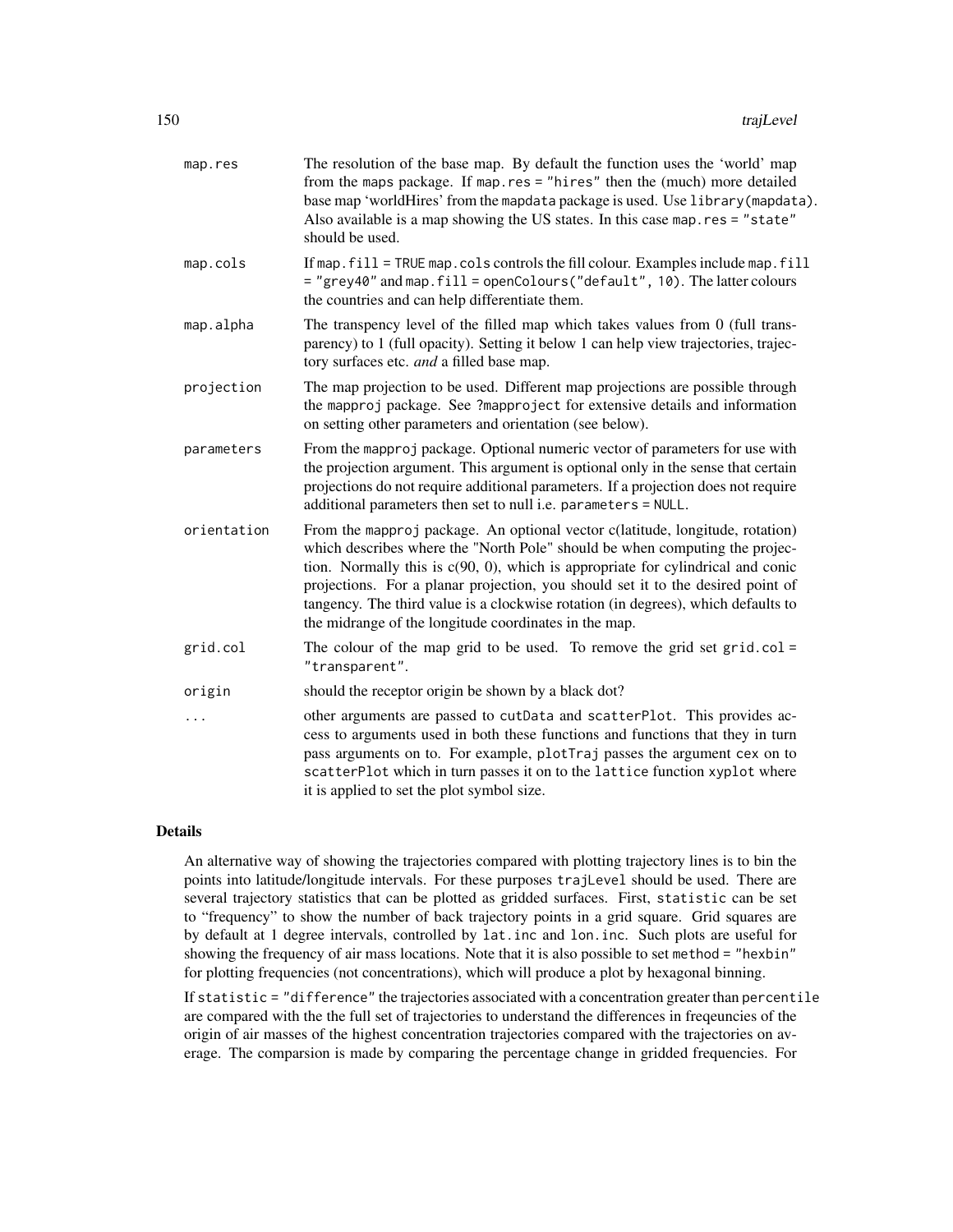#### <span id="page-150-0"></span>trajLevel 151

example, such a plot could show that the top 10% of concentrations of PM10 tend to orginate from air-mass origins to the east.

If statistic = "pscf" then the Potential Source Contribution Function is plotted. The PSCF calculates the probability that a source is located at latitude i and longitude j (Pekney et al., 2006). The basis of PSCF is that if a source is located at (i,j), an air parcel back trajectory passing through that location indicates that material from the source can be collected and transported along the trajectory to the receptor site. PSCF solves

 $PSCF = m_{ij}/n_{ij}$ 

where  $n_{ij}$  is the number of times that the trajectories passed through the cell (i,j) and  $m_{ij}$  is the number of times that a source concentration was high when the trajectories passed through the cell (i,j). The criterion for de-termining  $m_{ij}$  is controlled by percentile, which by default is 90. Note also that cells with few data have a weighting factor applied to reduce their effect.

A limitation of the PSCF method is that grid cells can have the same PSCF value when sample concentrations are either only slightly higher or much higher than the criterion. As a result, it can be difficult to distinguish moderate sources from strong ones. Seibert et al. (1994) computed concentration fields to identify source areas of pollutants. The Concentration Weighted Trajectory (CWT) approach considers the concentration of a species together with its residence time in a grid cell. The CWT approach has been shown to yield similar results to the PSCF approach. The openair manual has more details and examples of these approaches.

A further useful refinement is to smooth the resulting surface, which is possible by setting smooth  $=$  TRUE.

#### **Note**

This function is under active development and is likely to change

#### Author(s)

David Carslaw

#### References

Pekney, N. J., Davidson, C. I., Zhou, L., & Hopke, P. K. (2006). Application of PSCF and CPF to PMF-Modeled Sources of PM 2.5 in Pittsburgh. Aerosol Science and Technology, 40(10), 952-961.

Seibert, P., Kromp-Kolb, H., Baltensperger, U., Jost, D., 1994. Trajectory analysis of high-alpine air pollution data. NATO Challenges of Modern Society 18, 595-595.

Xie, Y., & Berkowitz, C. M. (2007). The use of conditional probability functions and potential source contribution functions to identify source regions and advection pathways of hydrocarbon emissions in Houston, Texas. Atmospheric Environment, 41(28), 5831-5847.

#### See Also

[importTraj](#page-57-0) to import trajectory data from the King's College server and [trajPlot](#page-151-0) for plotting back trajectory lines.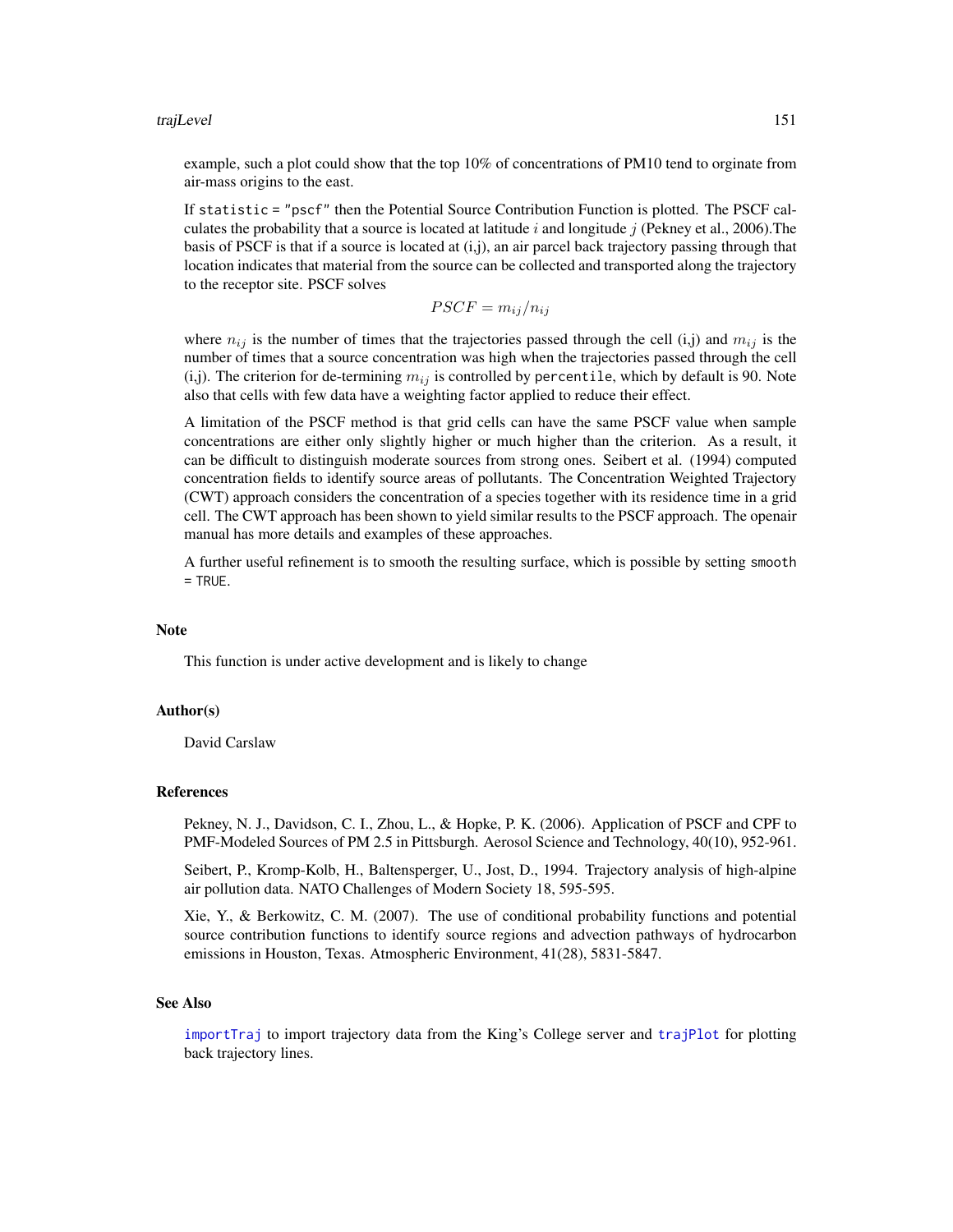## Examples

```
# show a simple case with no pollutant i.e. just the trajectories
# let's check to see where the trajectories were coming from when
# Heathrow Airport was closed due to the Icelandic volcanic eruption
# 15--21 April 2010.
# import trajectories for London and plot
## Not run:
lond <- importTraj("london", 2010)
## End(Not run)
# more examples to follow linking with concentration measurements...
# import some measurements from KC1 - London
## Not run:
kc1 <- importAURN("kc1", year = 2010)
# now merge with trajectory data by 'date'
lond \leq merge(lond, kc1, by = "date")
# trajectory plot, no smoothing - and limit lat/lon area of interest
# use PSCF
trajLevel(subset(lond, lat > 40 & lat < 70 & lon >-20 & lon <20),
pollutant = "pm10", statistic = "pscf")
# can smooth surface, suing CWT approach:
trajLevel(subset(lond, lat > 40 & lat < 70 & lon >-20 & lon <20),
pollutant = "pm2.5", statistic = "cwt", smooth = TRUE)
# plot by season:
trajLevel(subset(lond, lat > 40 & lat < 70 & lon > -20 & lon < 20), pollutant = "pm2.5",
statistic = "pscf", type = "season")
## End(Not run)
```
<span id="page-151-0"></span>trajPlot *Trajectory line plots with conditioning*

## Description

This function plots back trajectories. This function requires that data are imported using the importTraj function.

## Usage

```
trajPlot(
 mydata,
 lon = "lon",lat = "lat",pollutant = "height",
```
<span id="page-151-1"></span>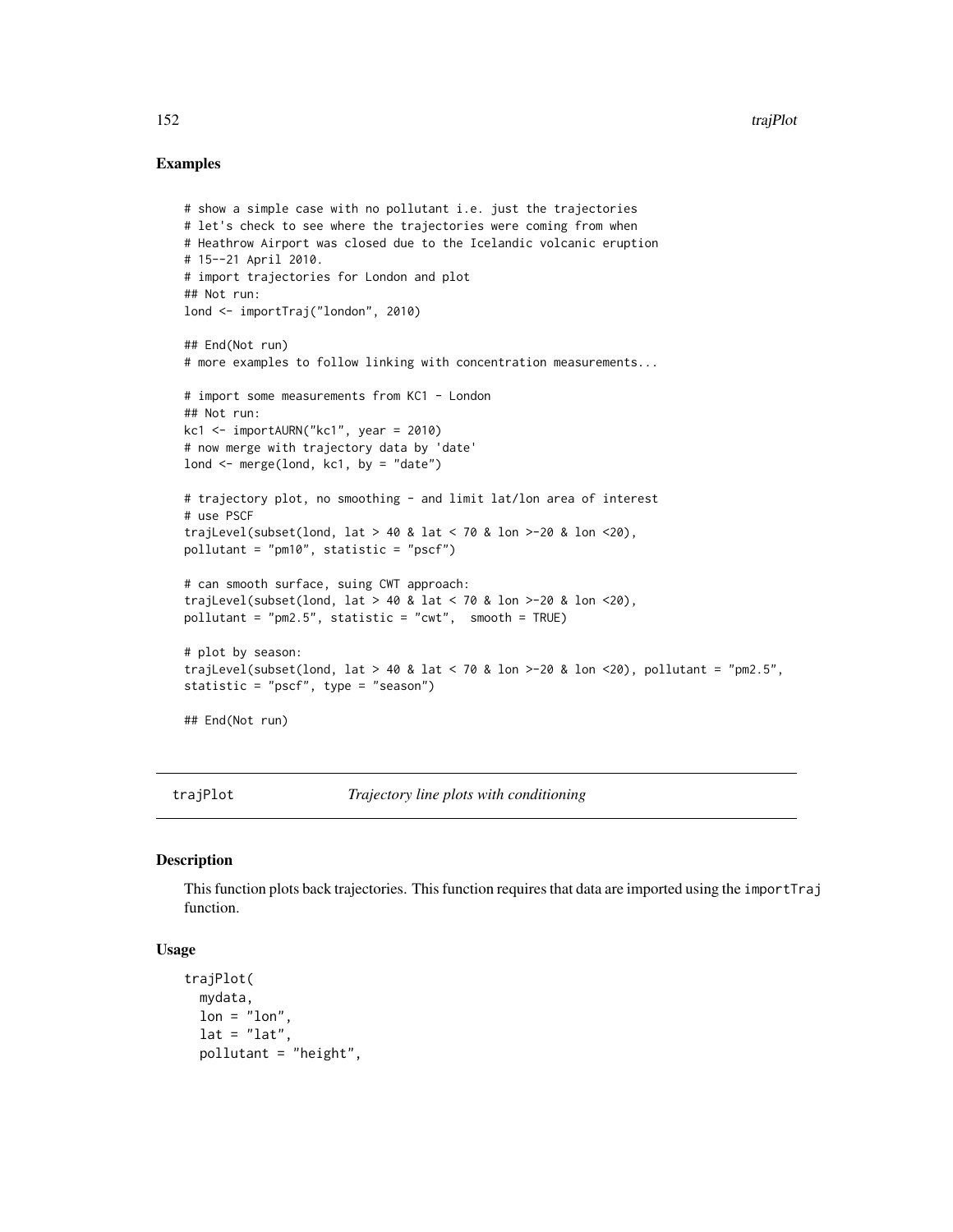#### traj $Plot$  153

```
type = "default",map = TRUE,group = NA,map.fit11 = TRUE,map.res = "default",
map.cols = "grey40",
map.alpha = 0.4,
projection = "lambert",
parameters = c(51, 51),
orientation = c(90, 0, 0),
grid.col = "deepskyblue",
npoints = 12,origin = TRUE,
...
```
 $\mathcal{L}$ 

| mydata    | Data frame, the result of importing a trajectory file using importTraj.                                                                                                                                                                                                                                                                                                                                                                           |
|-----------|---------------------------------------------------------------------------------------------------------------------------------------------------------------------------------------------------------------------------------------------------------------------------------------------------------------------------------------------------------------------------------------------------------------------------------------------------|
| lon       | Column containing the longitude, as a decimal.                                                                                                                                                                                                                                                                                                                                                                                                    |
| lat       | Column containing the latitude, as a decimal.                                                                                                                                                                                                                                                                                                                                                                                                     |
| pollutant | Pollutant to be plotted. By default the trajectory height is used.                                                                                                                                                                                                                                                                                                                                                                                |
| type      | type determines how the data are split i.e. conditioned, and then plotted. The<br>default is will produce a single plot using the entire data. Type can be one of<br>the built-in types as detailed in cutData e.g. "season", "year", "weekday" and<br>so on. For example, type = "season" will produce four plots $-$ one for each<br>season.                                                                                                    |
|           | It is also possible to choose type as another variable in the data frame. If that<br>variable is numeric, then the data will be split into four quantiles (if possible)<br>and labelled accordingly. If type is an existing character or factor variable, then<br>those categories/levels will be used directly. This offers great flexibility for un-<br>derstanding the variation of different variables and how they depend on one<br>another. |
|           | type can be up length two e.g. type = $c$ ("season", "weekday") will produce a<br>$2x2$ plot split by season and day of the week. Note, when two types are provided<br>the first forms the columns and the second the rows.                                                                                                                                                                                                                       |
| map       | Should a base map be drawn? If TRUE the world base map from the maps package<br>is used.                                                                                                                                                                                                                                                                                                                                                          |
| group     | It is sometimes useful to group and colour trajectories according to a grouping<br>variable. See example below.                                                                                                                                                                                                                                                                                                                                   |
| map.fill  | Should the base map be a filled polygon? Default is to fill countries.                                                                                                                                                                                                                                                                                                                                                                            |
| map.res   | The resolution of the base map. By default the function uses the 'world' map<br>from the maps package. If map.res = "hires" then the (much) more detailed<br>base map 'worldHires' from the mapdata package is used. Use library (mapdata).<br>Also available is a map showing the US states. In this case map.res = "state"<br>should be used.                                                                                                   |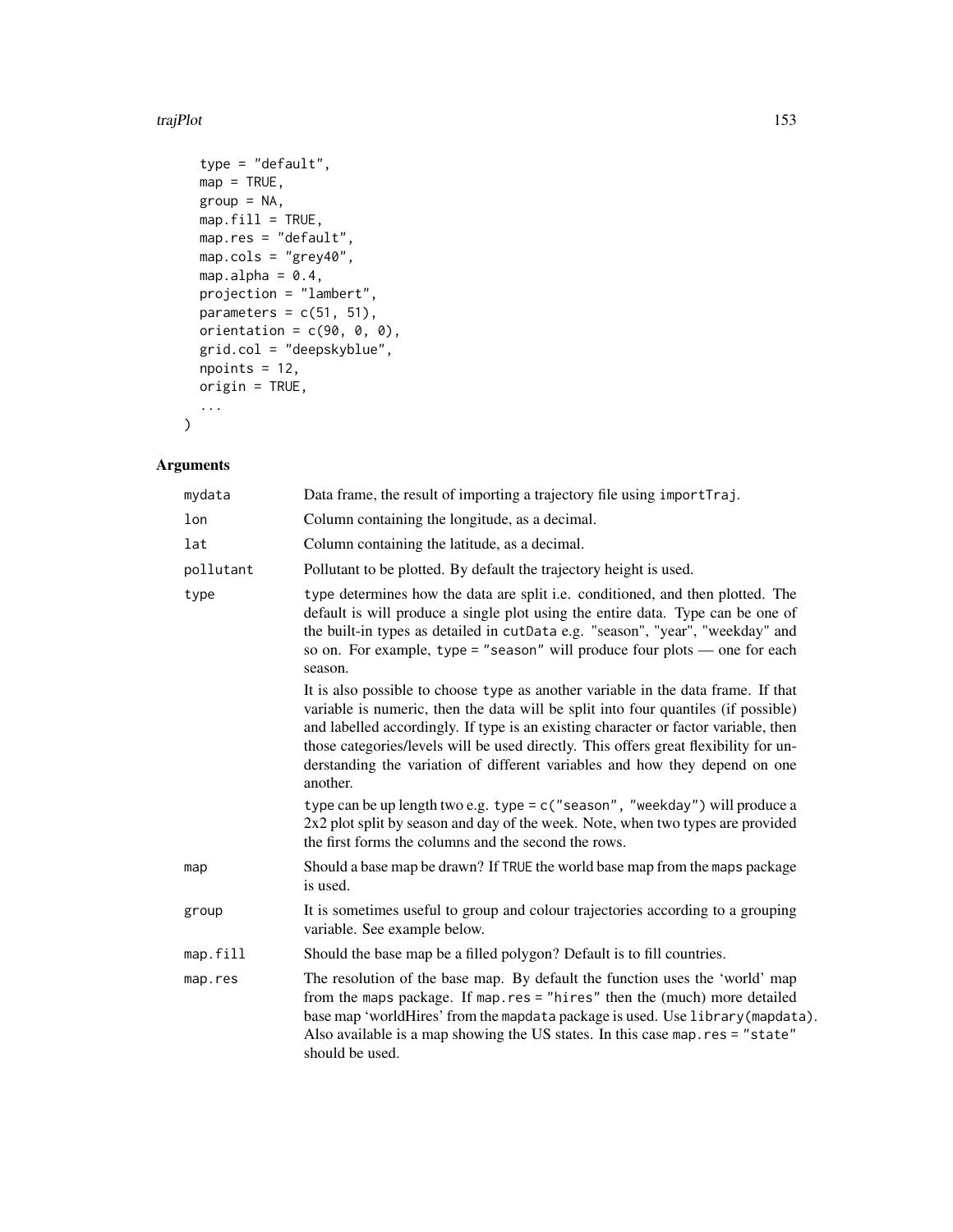| map.cols    | If map. fill = TRUE map. cols controls the fill colour. Examples include map. fill<br>= "grey40" and map. fill = openColours("default", 10). The latter colours<br>the countries and can help differentiate them.                                                                                                                                                                                                                                                                   |
|-------------|-------------------------------------------------------------------------------------------------------------------------------------------------------------------------------------------------------------------------------------------------------------------------------------------------------------------------------------------------------------------------------------------------------------------------------------------------------------------------------------|
| map.alpha   | The transpency level of the filled map which takes values from 0 (full trans-<br>parency) to 1 (full opacity). Setting it below 1 can help view trajectories, trajec-<br>tory surfaces etc. and a filled base map.                                                                                                                                                                                                                                                                  |
| projection  | The map projection to be used. Different map projections are possible through<br>the mapproj package. See ?mapproject for extensive details and information<br>on setting other parameters and orientation (see below).                                                                                                                                                                                                                                                             |
| parameters  | From the mapproj package. Optional numeric vector of parameters for use with<br>the projection argument. This argument is optional only in the sense that certain<br>projections do not require additional parameters. If a projection does not require<br>additional parameters then set to null i.e. parameters = NULL.                                                                                                                                                           |
| orientation | From the mapproj package. An optional vector c(latitude, longitude, rotation)<br>which describes where the "North Pole" should be when computing the projec-<br>tion. Normally this is $c(90, 0)$ , which is appropriate for cylindrical and conic<br>projections. For a planar projection, you should set it to the desired point of<br>tangency. The third value is a clockwise rotation (in degrees), which defaults to<br>the midrange of the longitude coordinates in the map. |
| grid.col    | The colour of the map grid to be used. To remove the grid set $grid,col =$<br>"transparent".                                                                                                                                                                                                                                                                                                                                                                                        |
| npoints     | A dot is placed every npoints along each full trajectory. For hourly back trajec-<br>tories points are plotted every npoint hours. This helps to understand where the<br>air masses were at particular times and get a feel for the speed of the air (points<br>closer togther correspond to slower moving air masses). If npoints = NA then<br>no points are added.                                                                                                                |
| origin      | If true a filled circle dot is shown to mark the receptor point.                                                                                                                                                                                                                                                                                                                                                                                                                    |
| .           | other arguments are passed to cutData and scatterPlot. This provides ac-<br>cess to arguments used in both these functions and functions that they in turn<br>pass arguments on to. For example, plotTraj passes the argument cex on to<br>scatterPlot which in turn passes it on to the lattice function xyplot where<br>it is applied to set the plot symbol size.                                                                                                                |
|             |                                                                                                                                                                                                                                                                                                                                                                                                                                                                                     |

Several types of trajectory plot are available. trajPlot by default will plot each lat/lon location showing the origin of each trajectory, if no pollutant is supplied.

If a pollutant is given, by merging the trajectory data with concentration data (see example below), the trajectories are colour-coded by the concentration of pollutant. With a long time series there can be lots of overplotting making it difficult to gauge the overall concentration pattern. In these cases setting alpha to a low value e.g. 0.1 can help.

The user can aslo show points instead of lines by plot.type = "p".

Note that trajPlot will plot only the full length trajectories. This should be remembered when selecting only part of a year to plot.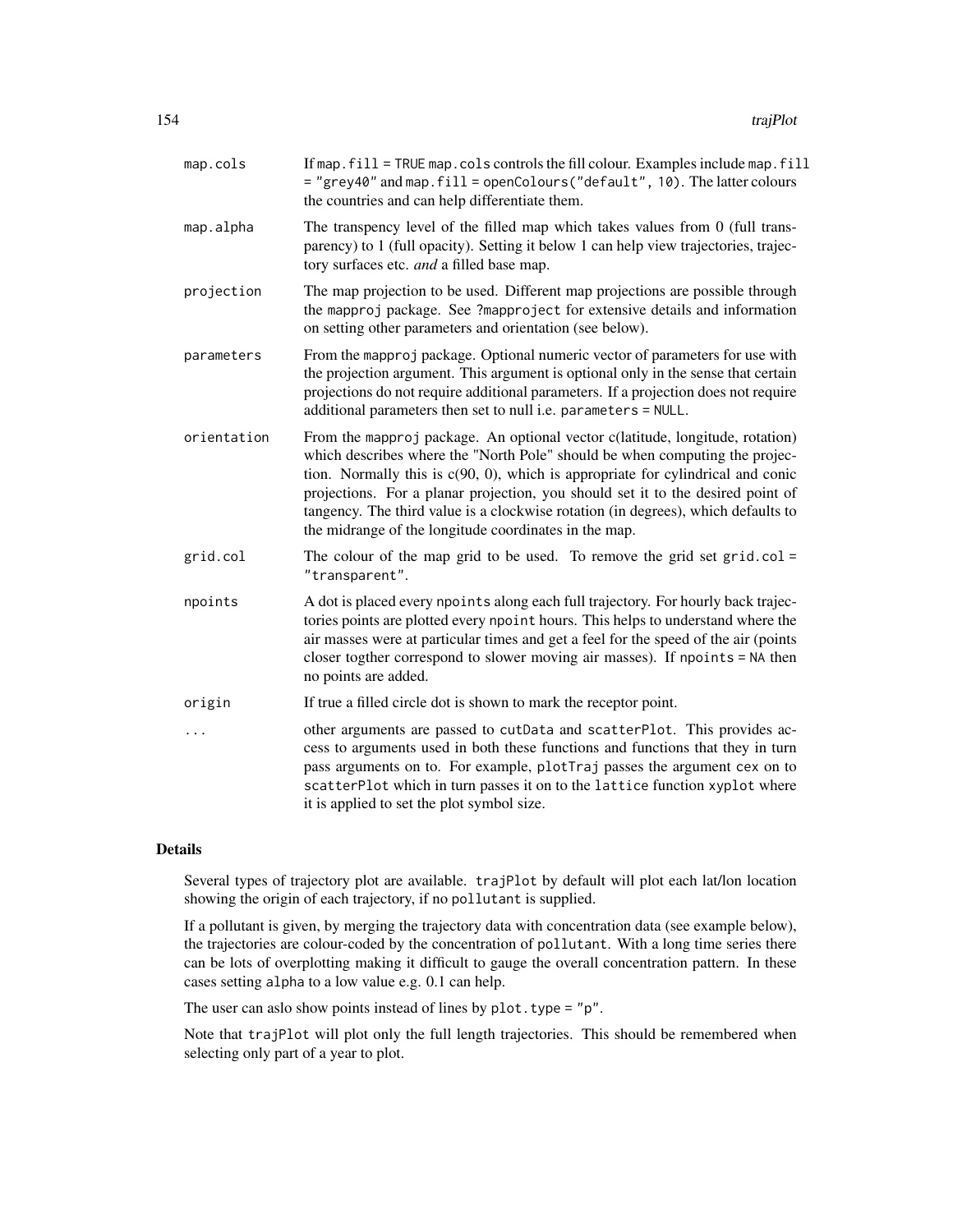#### <span id="page-154-0"></span>trendLevel 155

## Author(s)

David Carslaw

## See Also

[importTraj](#page-57-0) to import trajectory data from the King's College server and [trajLevel](#page-147-0) for trajectory binning functions.

## Examples

```
# show a simple case with no pollutant i.e. just the trajectories
# let's check to see where the trajectories were coming from when
# Heathrow Airport was closed due to the Icelandic volcanic eruption
# 15--21 April 2010.
# import trajectories for London and plot
## Not run:
lond <- importTraj("london", 2010)
# well, HYSPLIT seems to think there certainly were conditions where trajectories
# orginated from Iceland...
trajPlot(selectByDate(lond, start = "15/4/2010", end = "21/4/2010"))
## End(Not run)
# plot by day, need a column that makes a date
## Not run:
lond$day <- as.Date(lond$date)
trajPlot(selectByDate(lond, start = "15/4/2010", end = "21/4/2010"),
type = "day")## End(Not run)
# or show each day grouped by colour, with some other options set
## Not run:
 trajPlot(selectByDate(lond, start = "15/4/2010", end = "21/4/2010"),
group = "day", col = "jet", lwd = 2, key.pos = "right", key.col = 1)
## End(Not run)
# more examples to follow linking with concentration measurements...
```
trendLevel *trendLevel*

#### Description

The trendLevel function provides a way of rapidly showing a large amount of data in a condensed form. In one plot, the variation in the concentration of one pollutant can to shown as a function of three other categorical properties. The default version of the plot uses  $y = hour$  of day,  $x = month$ of year and type = year to provide information on trends, seasonal effects and diurnal variations.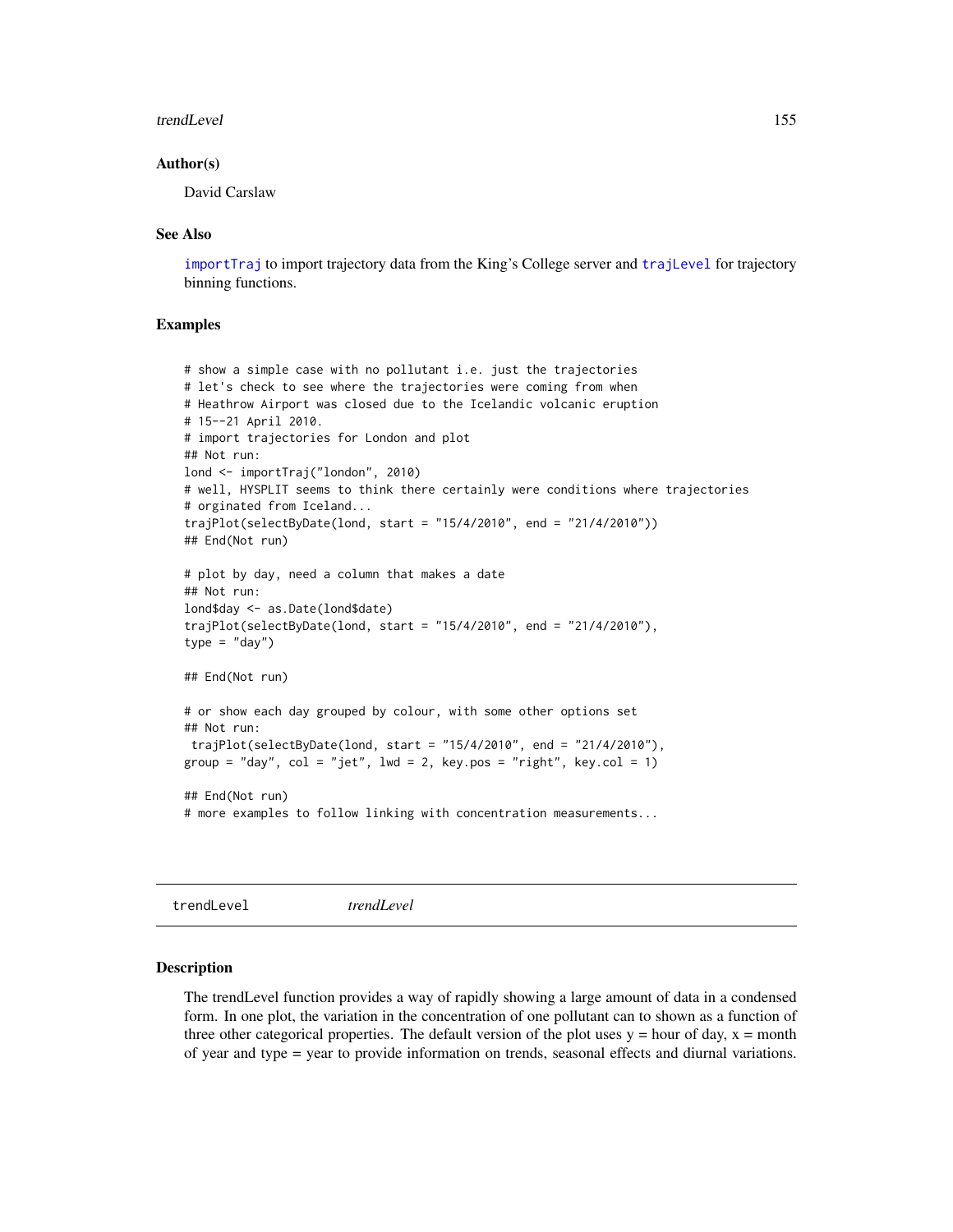However, x, y and type and summarising statistics can all be modified to provide a range of other similar plots.

## Usage

```
trendLevel(
 mydata,
 pollutant = "nox",
 x = "month",y = "hour",type = "year",
 rotate.axis = c(90, 0),
 n.levels = c(10, 10, 4),
 limits = c(0, 100),cols = "default",
 auto.text = TRUE,key.header = "use.stat.name",
 key.footer = pollutant,
 key.position = "right",
 key = TRUE,labels = NA,
 breaks = NA,
 statistic = c("mean", "max", "frequency"),
 stat.args = NULL,
 stat.safe.mode = TRUE,
 drop.unused.types = TRUE,
 col.na = "white",
  ...
)
```

| mydata       | The openair data frame to use to generate the trendLevel plot.                                                                                                                                                                                                                                             |
|--------------|------------------------------------------------------------------------------------------------------------------------------------------------------------------------------------------------------------------------------------------------------------------------------------------------------------|
| pollutant    | The name of the data series in mydata to sample to produce the trendLevel<br>plot.                                                                                                                                                                                                                         |
| $\mathsf{x}$ | The name of the data series to use as the trend Level x-axis. This is used with<br>the y and type options to bin the data before applying statistic (see below).<br>Other data series in mydata can also be used. (Note: trendLevel does not allow<br>duplication in x, y and type options within a call.) |
| y            | The names of the data series to use as the trend Level y-axis and for additional<br>conditioning, respectively. As x above.                                                                                                                                                                                |
| type         | See y.                                                                                                                                                                                                                                                                                                     |
| rotate.axis  | The rotation to be applied to trend Level x and y axes. The default, $c(90, 0)$ ,<br>rotates the x axis by 90 degrees but does not rotate the y axis. (Note: If only<br>one value is supplied, this is applied to both axes; if more than two values are<br>supplied, only the first two are used.)        |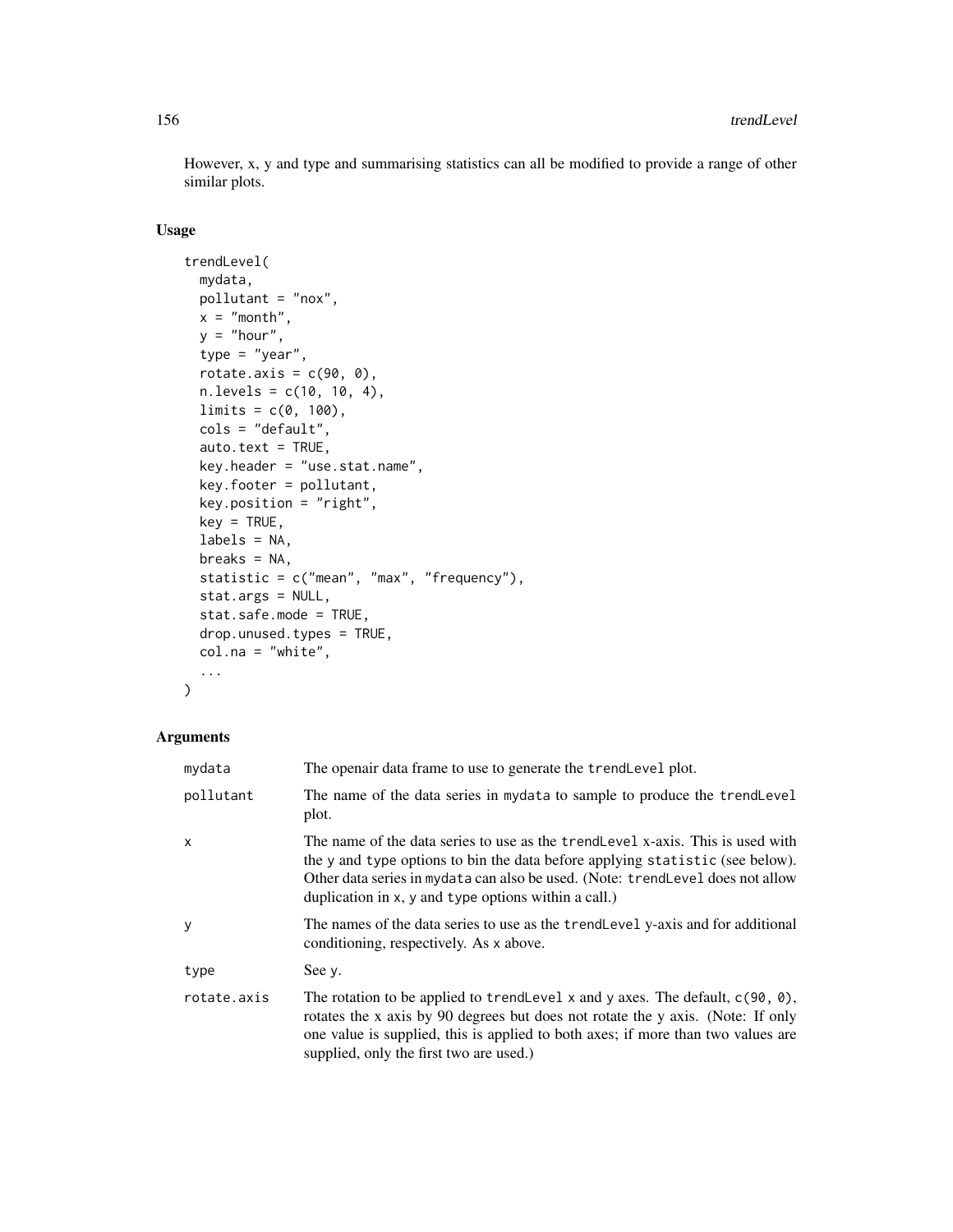| n.levels               | The number of levels to split x, y and type data into if numeric. The default,<br>$c(10, 10, 4)$ , cuts numeric x and y data into ten levels and numeric type data<br>into four levels. (Notes: This option is ignored for date conditioning and factors.<br>If less than three values are supplied, three values are determined by recursion;<br>if more than three values are supplied, only the first three are used.)                                                                                                                                                |
|------------------------|--------------------------------------------------------------------------------------------------------------------------------------------------------------------------------------------------------------------------------------------------------------------------------------------------------------------------------------------------------------------------------------------------------------------------------------------------------------------------------------------------------------------------------------------------------------------------|
| limits                 | The colour scale range to use when generating the trendLevel plot.                                                                                                                                                                                                                                                                                                                                                                                                                                                                                                       |
| cols                   | The colour set to use to colour the trendLevel surface. cols is passed to<br>openColours for evaluation. See ?openColours for more details.                                                                                                                                                                                                                                                                                                                                                                                                                              |
| auto.text              | Automatic routine text formatting. auto. text = TRUE passes common lattice<br>labelling terms (e.g. xlab for the x-axis, ylab for the y-axis and main for the<br>title) to the plot via quickText to provide common text formatting. The alter-<br>native auto. text = FALSE turns this option off and passes any supplied labels<br>to the plot without modification.                                                                                                                                                                                                   |
| key.header, key.footer |                                                                                                                                                                                                                                                                                                                                                                                                                                                                                                                                                                          |
|                        | Adds additional text labels above and/or below the scale key, respectively. For<br>example, passing the options key. header = $"$ , key. footer = $c("mean", "nox")$<br>adds the addition text as a scale footer. If enabled (auto. text = TRUE), these ar-<br>guments are passed to the scale key (draw0penKey) via quickText to handle<br>formatting. The term "get.stat.name", used as the default key.header set-<br>ting, is reserved and automatically adds statistic function names or defaults to<br>"level" when unnamed functions are requested via statistic. |
| key.position           | Location where the scale key should be plotted. Allowed arguments currently<br>include "top", "right", "bottom" and "left".                                                                                                                                                                                                                                                                                                                                                                                                                                              |
| key                    | Fine control of the scale key via draw0penKey. See ?draw0penKey for further<br>details.                                                                                                                                                                                                                                                                                                                                                                                                                                                                                  |
| labels                 | If a categorical colour scale is required then these labels will be used. Note there<br>is one less label than break. For example, $labels = c("good", "bad", "very$<br>bad"). breaks must also be supplied if labels are given.                                                                                                                                                                                                                                                                                                                                         |
| breaks                 | If a categorical colour scale is required then these breaks will be used. For<br>example, breaks = $c(0, 50, 100, 1000)$ . In this case "good" corresponds to<br>values berween 0 and 50 and so on. Users should set the maximum value of<br>breaks to exceed the maximum data value to ensure it is within the maximum<br>final range e.g. 100–1000 in this case. labels must also be supplied.                                                                                                                                                                         |
| statistic              | The statistic method to be use to summarise locally binned pollutant measure-<br>ments with. Three options are currently encoded: "mean" (default), "max" and<br>'frequency". (Note: Functions can also be sent directly via statistic. How-<br>ever, this option is still in development and should be used with caution. See<br>Details below.)                                                                                                                                                                                                                        |
| stat.args              | Additional options to be used with statistic if this is a function. The extra<br>options should be supplied as a list of named parameters. (see Details below.)                                                                                                                                                                                                                                                                                                                                                                                                          |
| stat.safe.mode         | An addition protection applied when using functions direclty with statistic<br>that most users can ignore. This option returns NA instead of running statistic<br>on binned subsamples that are empty. Many common functions terminate with<br>an error message when applied to an empty dataset. So, this option provides a<br>mechanism to work with such functions. For a very few cases, e.g. for a function<br>that counted missing entries, it might need to be set to FALSE (see Details below.)                                                                  |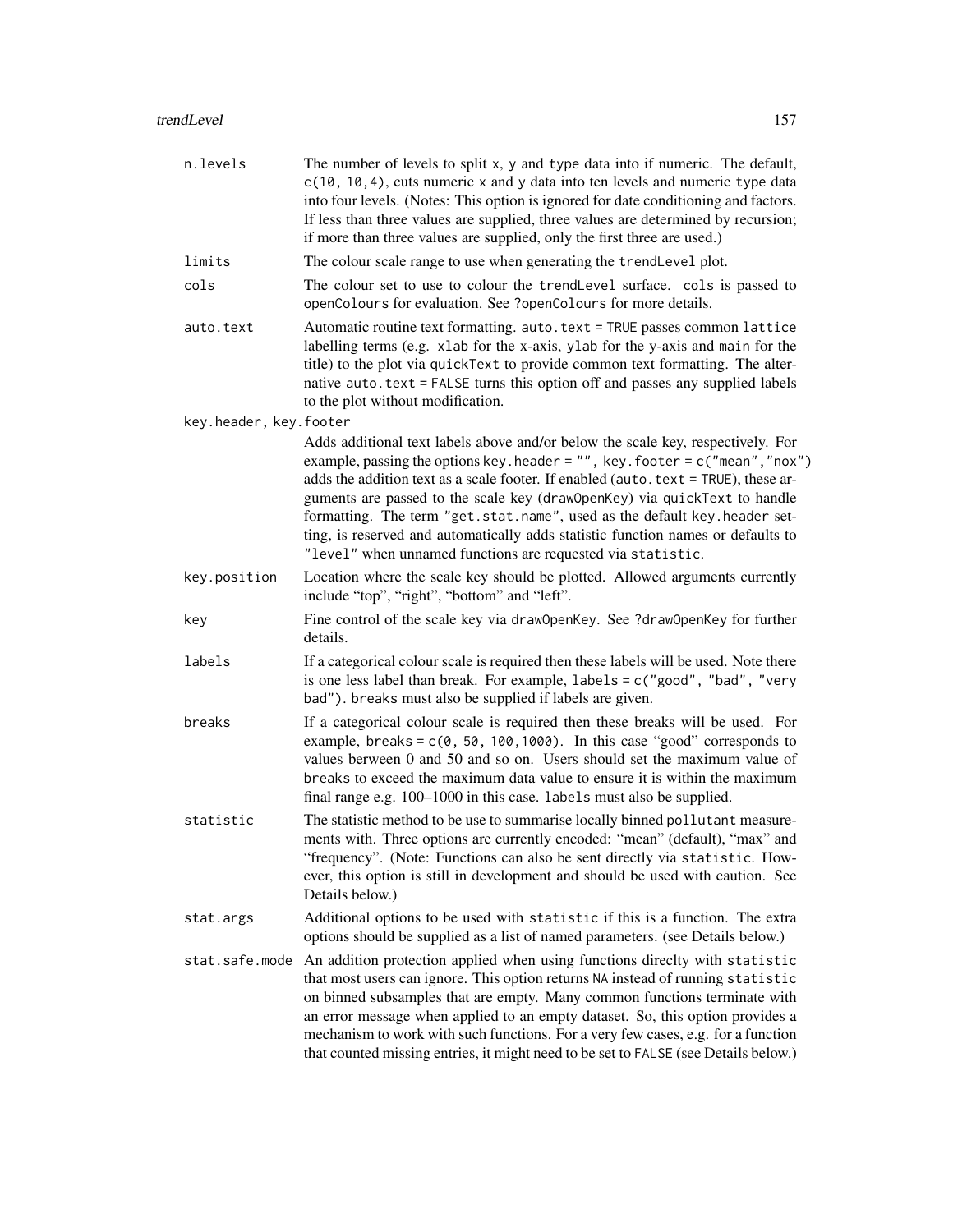<span id="page-157-0"></span>

| drop.unused.types |                                                                                                                                                                                                                                                                                                                                                                                                                                             |
|-------------------|---------------------------------------------------------------------------------------------------------------------------------------------------------------------------------------------------------------------------------------------------------------------------------------------------------------------------------------------------------------------------------------------------------------------------------------------|
|                   | Hide unused/empty type conditioning cases. Some conditioning options may<br>generate empty cases for some data sets, e.g. a hour of the day when no mea-<br>surements were taken. Empty x and y cases generate 'holes' in individual plots.<br>However, empty type cases would produce blank panels if plotted. Therefore,<br>the default, TRUE, excludes these empty panels from the plot. The alternative<br>FALSE plots all type panels. |
| col.na            | Colour to be used to show missing data.                                                                                                                                                                                                                                                                                                                                                                                                     |
| $\cdots$          | Addition options are passed on to cut Data for type handling and levelplot in<br>lattice for finer control of the plot itself.                                                                                                                                                                                                                                                                                                              |

trendLevel allows the use of third party summarising functions via the statistic option. Any additional function arguments not included within a function called using statistic should be supplied as a list of named parameters and sent using stat.args. For example, the encoded option statistic = "mean" is equivalent to statistic = mean,stat.args = list(na.rm = TRUE) or the R command mean( $x$ , na. rm= TRUE). Many R functions and user's own code could be applied in a similar fashion, subject to the following restrictions: the first argument sent to the function must be the data series to be analysed; the name 'x' cannot be used for any of the extra options supplied in stat.args; and the function should return the required answer as a numeric or NA. Note: If the supplied function returns more than one answer, currently only the first of these is retained and used by trendLevel. All other returned information will be ignored without warning. If the function terminates with an error when it is sent an empty data series, the option stat.safe.mode should not be set to FALSE or trendLevel may fail. Note: The stat.safe.mode = TRUE option returns an NA without warning for empty data series.

## Value

As well as generating the plot itself, trendLevel also returns an object of class "openair". The object includes three main components: call, the command used to generate the plot; data, the data frame of summarised information used to make the plot; and plot, the plot itself. If retained, e.g. using output <- trendLevel(mydata), this output can be used to recover the data, reproduce or rework the original plot or undertake further analysis.

An openair output can be manipulated using a number of generic operations, including print, plot and summary.

Summary statistics can also be extracted directly using results, e.g. results(object) for output <- trendLevel(mydata).

## Author(s)

Karl Ropkins and David Carslaw

#### See Also

[openColours](#page-70-0) and [drawOpenKey](#page-24-0) for more detailed plot control.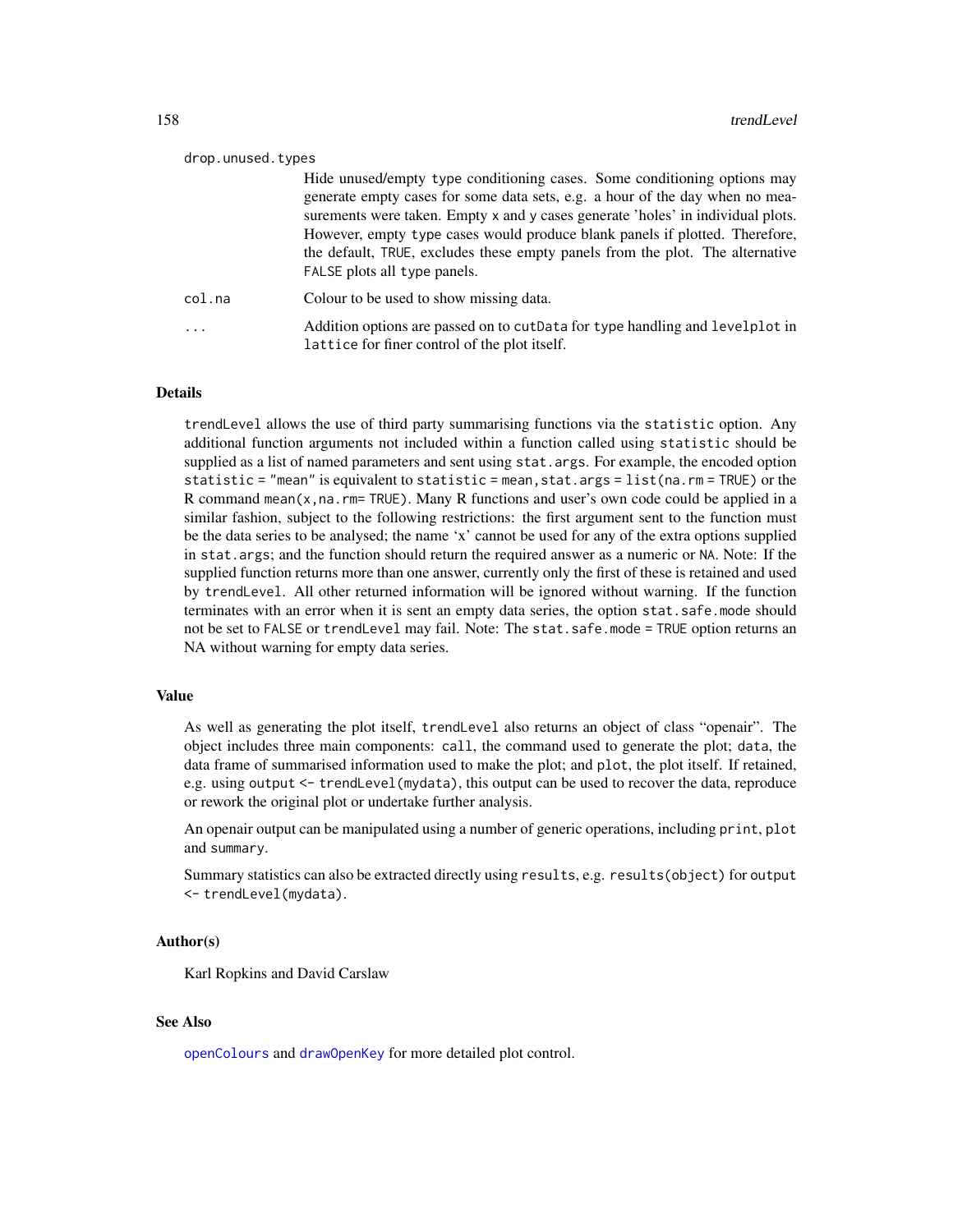#### <span id="page-158-0"></span>windRose 159

## Examples

```
#basic use
#default statistic = "mean"
trendLevel(mydata, pollutant = "nox")
#applying same as 'own' statistic
my.macan \leq function(x) mean(x, na.rm = TRUE)trendLevel(mydata, pollutant = "nox", statistic = my.mean)
#alternative for 'third party' statistic
#trendLevel(mydata, pollutant = "nox", statistic = mean,
# stat.args = list(na.rm = TRUE))
## Not run:
# example with categorical scale
trendLevel(mydata, pollutant = "no2",
border = "white", statistic = "max",
breaks = c(0, 50, 100, 500),
labels = c("low", "medium", "high"),
cols = c("forestgreen", "yellow", "red"))
## End(Not run)
```
windRose *Traditional wind rose plot and pollution rose variation*

#### **Description**

The traditional wind rose plot that plots wind speed and wind direction by different intervals. The pollution rose applies the same plot structure but substitutes other measurements, most commonly a pollutant time series, for wind speed.

## Usage

```
windRose(mydata, ws = "ws", wd = "wd", ws2 = NA, wd2 = NA,
 ws.int = 2, angle = 30, type = "default", bias.corr = TRUE, cols
 = "default", grid.line = NULL, width = 1, seg = NULL, auto.text
 = TRUE, breaks = 4, offset = 10, normalise = FALSE, max.freq =
 NULL, paddle = TRUE, key.header = NULL, key.footer = "(m/s)",
 key.position = "bottom", key = TRUE, dig.lab = 5, statistic =
  "prop.count", pollutant = NULL, annotate = TRUE, angle.scale =
  315, border = NA, \ldots)
```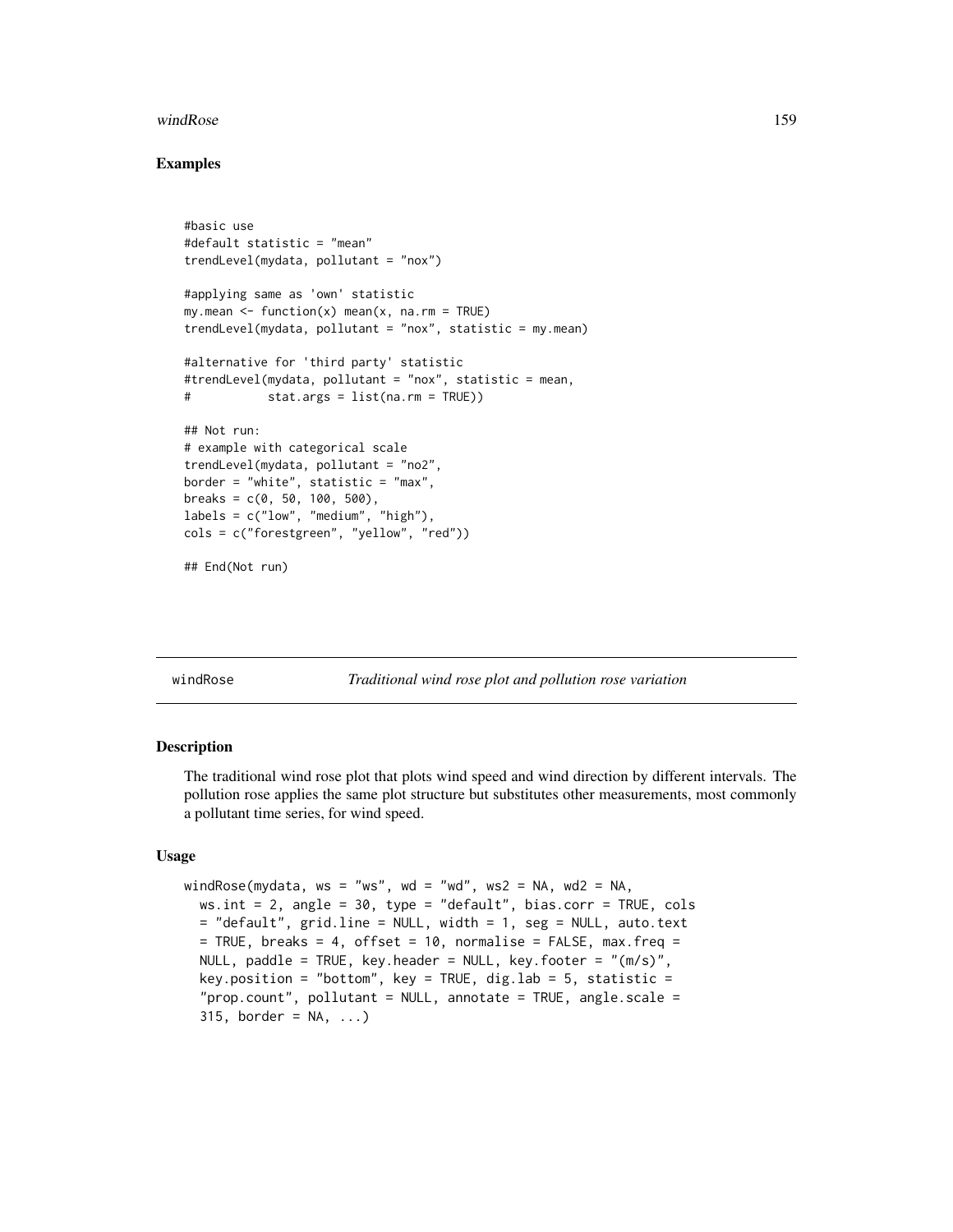```
pollutionRose(mydata, pollutant = "nox", key.footer = pollutant,
key.position = "right", key = TRUE, breaks = 6, paddle = FALSE,
seg = 0.9, normalise = FALSE, ...)
```

| mydata    | A data frame containing fields ws and wd                                                                                                                                                                                                                                                                                                                                                                                                                      |
|-----------|---------------------------------------------------------------------------------------------------------------------------------------------------------------------------------------------------------------------------------------------------------------------------------------------------------------------------------------------------------------------------------------------------------------------------------------------------------------|
| WS        | Name of the column representing wind speed.                                                                                                                                                                                                                                                                                                                                                                                                                   |
| wd        | Name of the column representing wind direction.                                                                                                                                                                                                                                                                                                                                                                                                               |
| ws2       | The user can supply a second set of wind speed and wind direction values with<br>which the first can be compared. See details below for full explanation.                                                                                                                                                                                                                                                                                                     |
| wd2       | see ws2.                                                                                                                                                                                                                                                                                                                                                                                                                                                      |
| ws.int    | The Wind speed interval. Default is 2 m/s but for low met masts with low mean<br>wind speeds a value of 1 or 0.5 m/s may be better. Note, this argument is super-<br>seded in pollutionRose. See breaks below.                                                                                                                                                                                                                                                |
| angle     | Default angle of "spokes" is 30. Other potentially useful angles are 45 and 10.<br>Note that the width of the wind speed interval may need adjusting using width.                                                                                                                                                                                                                                                                                             |
| type      | type determines how the data are split i.e. conditioned, and then plotted. The<br>default is will produce a single plot using the entire data. Type can be one of<br>the built-in types as detailed in cutData e.g. "season", "year", "weekday" and<br>so on. For example, type = "season" will produce four plots $-$ one for each<br>season.                                                                                                                |
|           | It is also possible to choose type as another variable in the data frame. If that<br>variable is numeric, then the data will be split into four quantiles (if possible)<br>and labelled accordingly. If type is an existing character or factor variable, then<br>those categories/levels will be used directly. This offers great flexibility for un-<br>derstanding the variation of different variables and how they depend on one<br>another.             |
|           | Type can be up length two e.g. type = $c$ ("season", "weekday") will produce a<br>2x2 plot split by season and day of the week. Note, when two types are provided<br>the first forms the columns and the second the rows.                                                                                                                                                                                                                                     |
| bias.corr | When angle does not divide exactly into 360 a bias is introduced in the fre-<br>quencies when the wind direction is already supplied rounded to the nearest 10<br>degrees, as is often the case. For example, if angle $= 22.5$ , N, E, S, W will<br>include 3 wind sectors and all other angles will be two. A bias correction can<br>made to correct for this problem. A simple method according to Applequist<br>(2012) is used to adjust the frequencies. |
| cols      | Colours to be used for plotting. Options include "default", "increment", "heat",<br>"jet", "hue" and user defined. For user defined the user can supply a list of<br>colour names recognised by R (type colours () to see the full list). An example<br>would be cols = c("yellow", "green", "blue", "black").                                                                                                                                                |
| grid.line | Grid line interval to use. If NULL, as in default, this is assigned by windRose<br>based on the available data range. However, it can also be forced to a specific<br>value, e.g. grid.line = 10. grid.line can also be a list to control the inter-<br>val, line type and colour. For example grid. line = $list(value = 10, lty =$<br>$5, col = "purple").$                                                                                                 |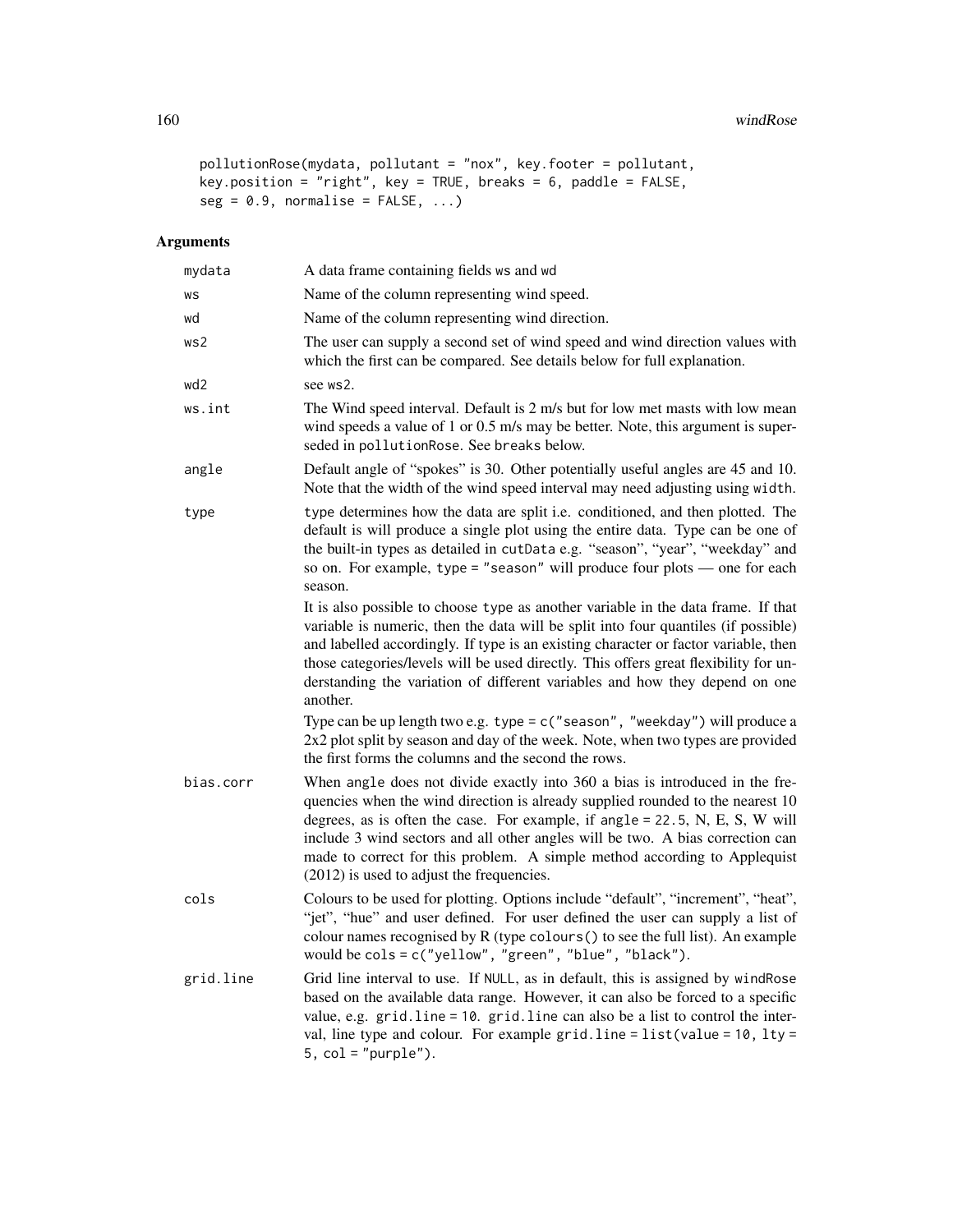| width        | For paddle = TRUE, the adjustment factor for width of wind speed intervals. For<br>example, width $= 1.5$ will make the paddle width 1.5 times wider.                                                                                                                                                                                                                                                                                                                                                                                 |
|--------------|---------------------------------------------------------------------------------------------------------------------------------------------------------------------------------------------------------------------------------------------------------------------------------------------------------------------------------------------------------------------------------------------------------------------------------------------------------------------------------------------------------------------------------------|
| seg          | For pollutionRose seg determines with width of the segments. For example,<br>$seg = 0.5$ will produce segments $0.5$ * angle.                                                                                                                                                                                                                                                                                                                                                                                                         |
| auto.text    | Either TRUE (default) or FALSE. If TRUE titles and axis labels will automatically<br>try and format pollutant names and units properly e.g. by subscripting the '2' in<br>NO2.                                                                                                                                                                                                                                                                                                                                                        |
| breaks       | Most commonly, the number of break points for wind speed in windRose or<br>pollutant in pollutionRose. For windRose and the ws. int default of 2 m/s,<br>the default, 4, generates the break points 2, 4, 6, 8 m/s. For pollution Rose, the<br>default, 6, attempts to breaks the supplied data at approximately 6 sensible break<br>points. However, breaks can also be used to set specific break points. For ex-<br>ample, the argument breaks = $c(0, 1, 10, 100)$ breaks the data into segments<br>$-1$ , 1-10, 10-100, $>100$ . |
| offset       | The size of the 'hole' in the middle of the plot, expressed as a percentage of the<br>polar axis scale, default 10.                                                                                                                                                                                                                                                                                                                                                                                                                   |
| normalise    | If TRUE each wind direction segment of a pollution rose is normalised to equal<br>one. This is useful for showing how the concentrations (or other parameters)<br>contribute to each wind sector when the proprtion of time the wind is from that<br>direction is low. A line showing the probability that the wind directions is from<br>a particular wind sector is also shown.                                                                                                                                                     |
| max.freq     | Controls the scaling used by setting the maximum value for the radial limits.<br>This is useful to ensure several plots use the same radial limits.                                                                                                                                                                                                                                                                                                                                                                                   |
| paddle       | Either TRUE (default) or FALSE. If TRUE plots rose using 'paddle' style spokes. If<br>FALSE plots rose using 'wedge' style spokes.                                                                                                                                                                                                                                                                                                                                                                                                    |
| key.header   | Adds additional text/labels above and/or below the scale key, respectively. For<br>example, passing windRose(mydata, key.header = "ws") adds the addition<br>text as a scale header. Note: This argument is passed to draw0penKey via<br>quickText, applying the auto.text argument, to handle formatting.                                                                                                                                                                                                                            |
| key.footer   | see key. footer.                                                                                                                                                                                                                                                                                                                                                                                                                                                                                                                      |
| key.position | Location where the scale key is to plotted. Allowed arguments currently include<br>"top", "right", "bottom" and "left".                                                                                                                                                                                                                                                                                                                                                                                                               |
| key          | Fine control of the scale key via draw0penKey. See draw0penKey for further<br>details.                                                                                                                                                                                                                                                                                                                                                                                                                                                |
| dig.lab      | The number of signficant figures at which scientific number formatting is used<br>in break point and key labelling. Default 5.                                                                                                                                                                                                                                                                                                                                                                                                        |
| statistic    | The statistic to be applied to each data bin in the plot. Options currently<br>include "prop.count", "prop.mean" and "abs.count". The default "prop.count"<br>sizes bins according to the proportion of the frequency of measurements. Simi-<br>larly, "prop.mean" sizes bins according to their relative contribution to the mean.<br>"abs.count" provides the absolute count of measurements in each bin.                                                                                                                           |
| pollutant    | Alternative data series to be sampled instead of wind speed. The windRose<br>default NULL is equivalent to pollutant = "ws".                                                                                                                                                                                                                                                                                                                                                                                                          |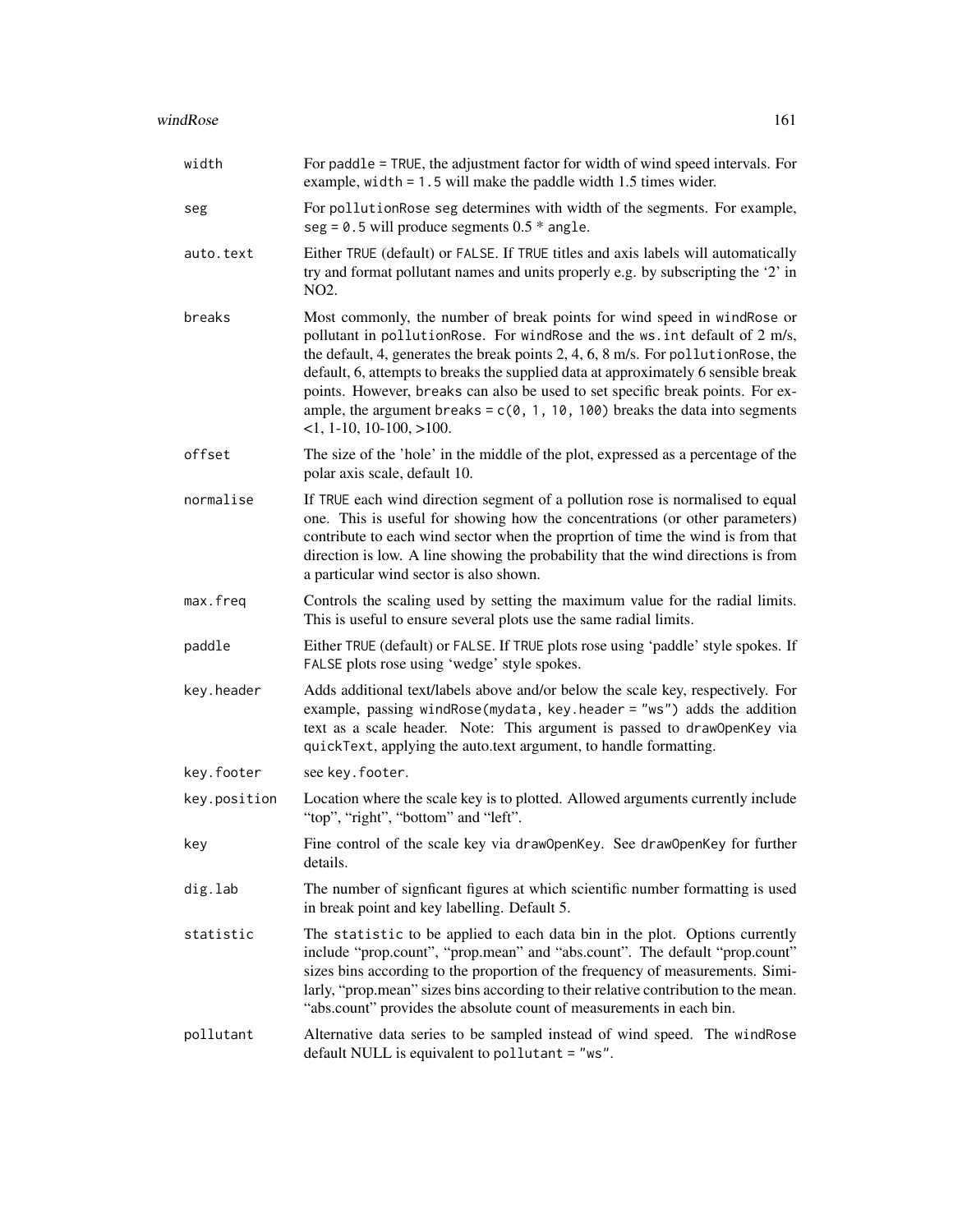| annotate    | If TRUE then the percentage calm and mean values are printed in each panel<br>together with a description of the statistic below the plot. If " " then only the<br>stastic is below the plot. Custom annotations may be added by setting value to<br>c("annotation 1", "annotation 2").                                                                 |
|-------------|---------------------------------------------------------------------------------------------------------------------------------------------------------------------------------------------------------------------------------------------------------------------------------------------------------------------------------------------------------|
| angle.scale | The wind speed scale is by default shown at a 315 degree angle. Sometimes<br>the placement of the scale may interfere with an interesting feature. The user<br>can therefore set angle. scale to another value (between 0 and 360 degrees)<br>to mitigate such problems. For example angle scale = 45 will draw the scale<br>heading in a NE direction. |
| border      | Border colour for shaded areas. Default is no border.                                                                                                                                                                                                                                                                                                   |
|             | For pollutionRose other parameters that are passed on to windRose. For<br>windRose other parameters that are passed on to draw0penKey, lattice: xyplot<br>and cutData. Axis and title labelling options (xlab, ylab, main) are passed to<br>xyplot via quick Text to handle routine formatting.                                                         |

For windRose data are summarised by direction, typically by 45 or 30 (or 10) degrees and by different wind speed categories. Typically, wind speeds are represented by different width "paddles". The plots show the proportion (here represented as a percentage) of time that the wind is from a certain angle and wind speed range.

By default windRose will plot a windRose in using "paddle" style segments and placing the scale key below the plot.

The argument pollutant uses the same plotting structure but substitutes another data series, defined by pollutant, for wind speed.

The option statistic = "prop.mean" provides a measure of the relative contribution of each bin to the panel mean, and is intended for use with pollutionRose.

pollutionRose is a windRose wrapper which brings pollutant forward in the argument list, and attempts to sensibly rescale break points based on the pollutant data range by by-passing ws.int.

By default, pollutionRose will plot a pollution rose of nox using "wedge" style segments and placing the scale key to the right of the plot.

It is possible to compare two wind speed-direction data sets using pollutionRose. There are many reasons for doing so e.g. to see how one site compares with another or for meteorological model evaluation. In this case, ws and wd are considered to the the reference data sets with which a second set of wind speed and wind directions are to be compared (ws2 and wd2). The first set of values is subtracted from the second and the differences compared. If for example, wd2 was biased positive compared with wd then pollutionRose will show the bias in polar coordinates. In its default use, wind direction bias is colour-coded to show negative bias in one colour and positive bias in another.

## Value

As well as generating the plot itself, windRose and pollutionRose also return an object of class "openair". The object includes three main components: call, the command used to generate the plot; data, the data frame of summarised information used to make the plot; and plot, the plot itself. If retained, e.g. using output <- windRose(mydata), this output can be used to recover the data, reproduce or rework the original plot or undertake further analysis.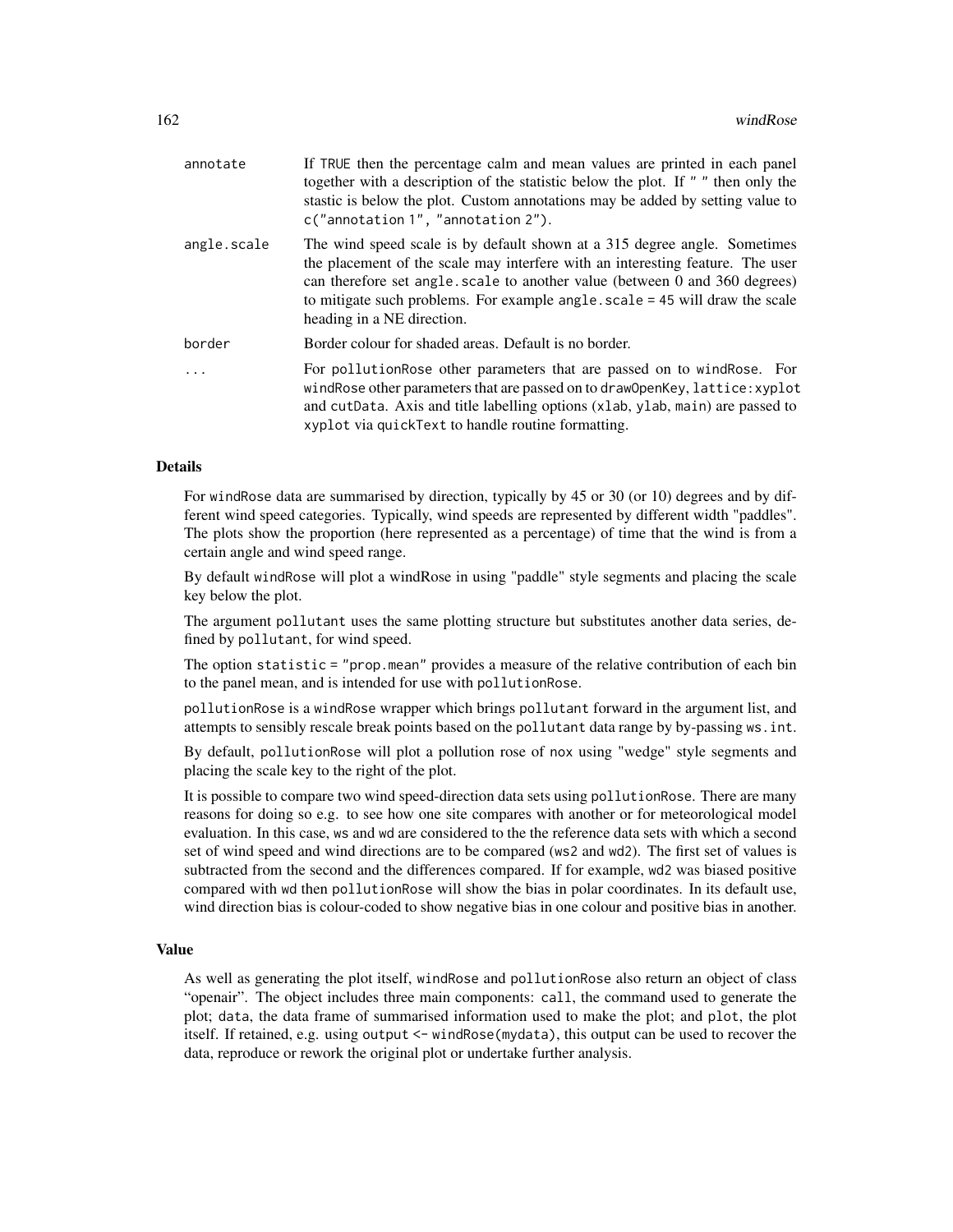#### <span id="page-162-0"></span>windRose 163

An openair output can be manipulated using a number of generic operations, including print, plot and summarise.

Summarised proportions can also be extracted directly using the \$data operator, e.g. object\$data for output <- windRose(mydata). This returns a data frame with three set columns: cond, conditioning based on type; wd, the wind direction; and calm, the statistic for the proportion of data unattributed to any specific wind direction because it was collected under calm conditions; and then several (one for each range binned for the plot) columns giving proportions of measurements associated with each ws or pollutant range plotted as a discrete panel.

## Note

windRose and pollutionRose both use [drawOpenKey](#page-24-0) to produce scale keys.

## Author(s)

David Carslaw (with some additional contributions by Karl Ropkins)

#### References

Applequist, S, 2012: Wind Rose Bias Correction. J. Appl. Meteor. Climatol., 51, 1305-1309.

This paper seems to be the original?

Droppo, J.G. and B.A. Napier (2008) Wind Direction Bias in Generating Wind Roses and Conducting Sector-Based Air Dispersion Modeling, Journal of the Air & Waste Management Association, 58:7, 913-918.

#### See Also

See [drawOpenKey](#page-24-0) for fine control of the scale key.

See [polarFreq](#page-85-0) for a more flexible version that considers other statistics and pollutant concentrations.

## Examples

# load example data from package data(mydata)

```
# basic plot
windRose(mydata)
```
# one windRose for each year windRose(mydata,type = "year")

# windRose in 10 degree intervals with gridlines and width adjusted ## Not run: windRose(mydata, angle = 10, width = 0.2, grid.line = 1)

## End(Not run)

```
# pollutionRose of nox
pollutionRose(mydata, pollutant = "nox")
```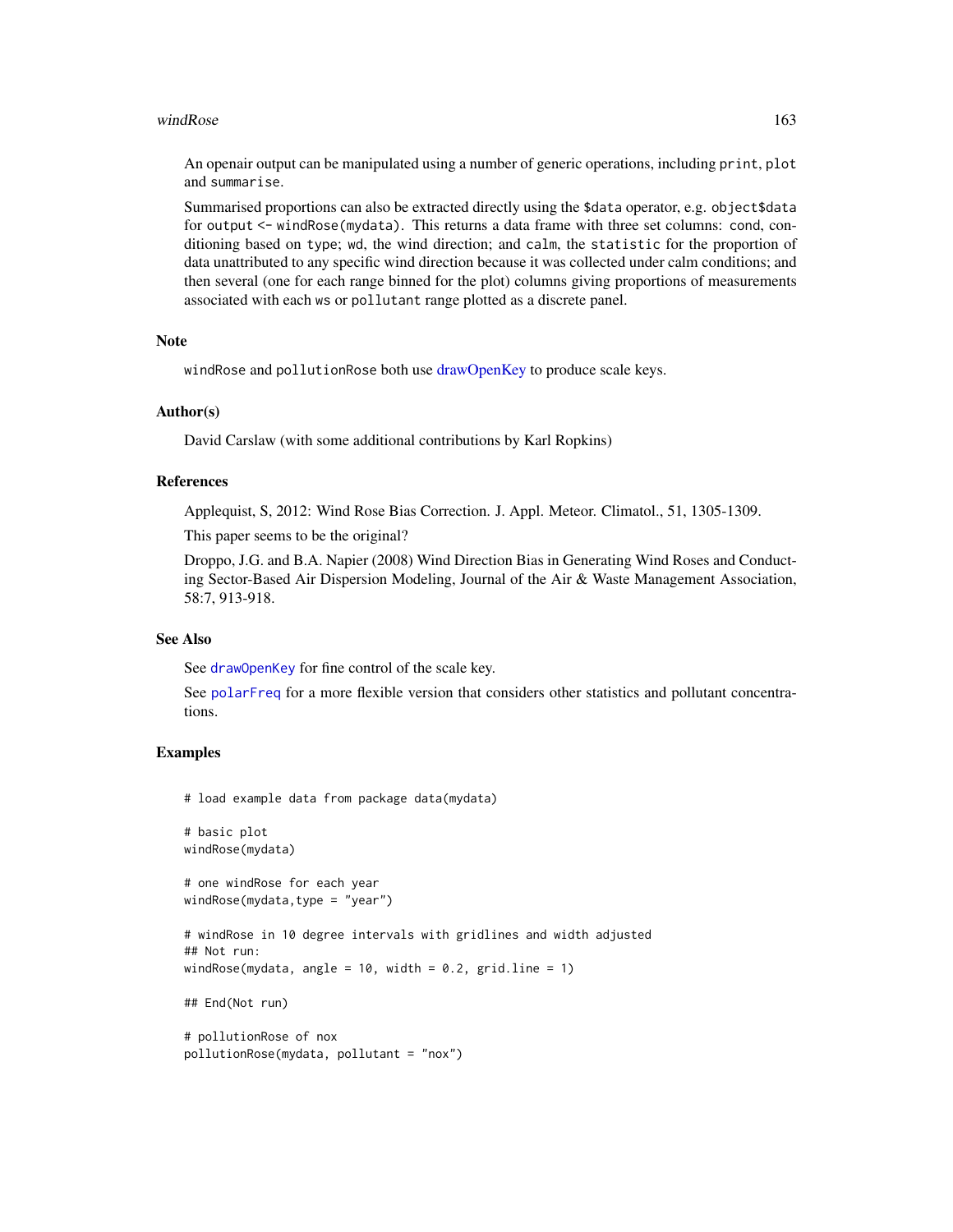```
## source apportionment plot - contribution to mean
## Not run:
pollutionRose(mydata, pollutant = "pm10", type = "year", statistic = "prop.mean")
## End(Not run)
## example of comparing 2 met sites
## first we will make some new ws/wd data with a postive bias
mydata$ws2 = mydata$ws + 2 * rnorm(nrow(mydata)) + 1
mydata$wd2 = mydata$wd + 30 * rnorm(nrow(mydata)) + 30
## need to correct negative wd
id \leq which(mydata$wd2 \leq 0)
mydata$wd2[id] <- mydata$wd2[id] + 360
## results show postive bias in wd and ws
pollutionRose(mydata, ws = "ws", wd = "wd", ws2 = "ws2", wd2 = "wd2")
```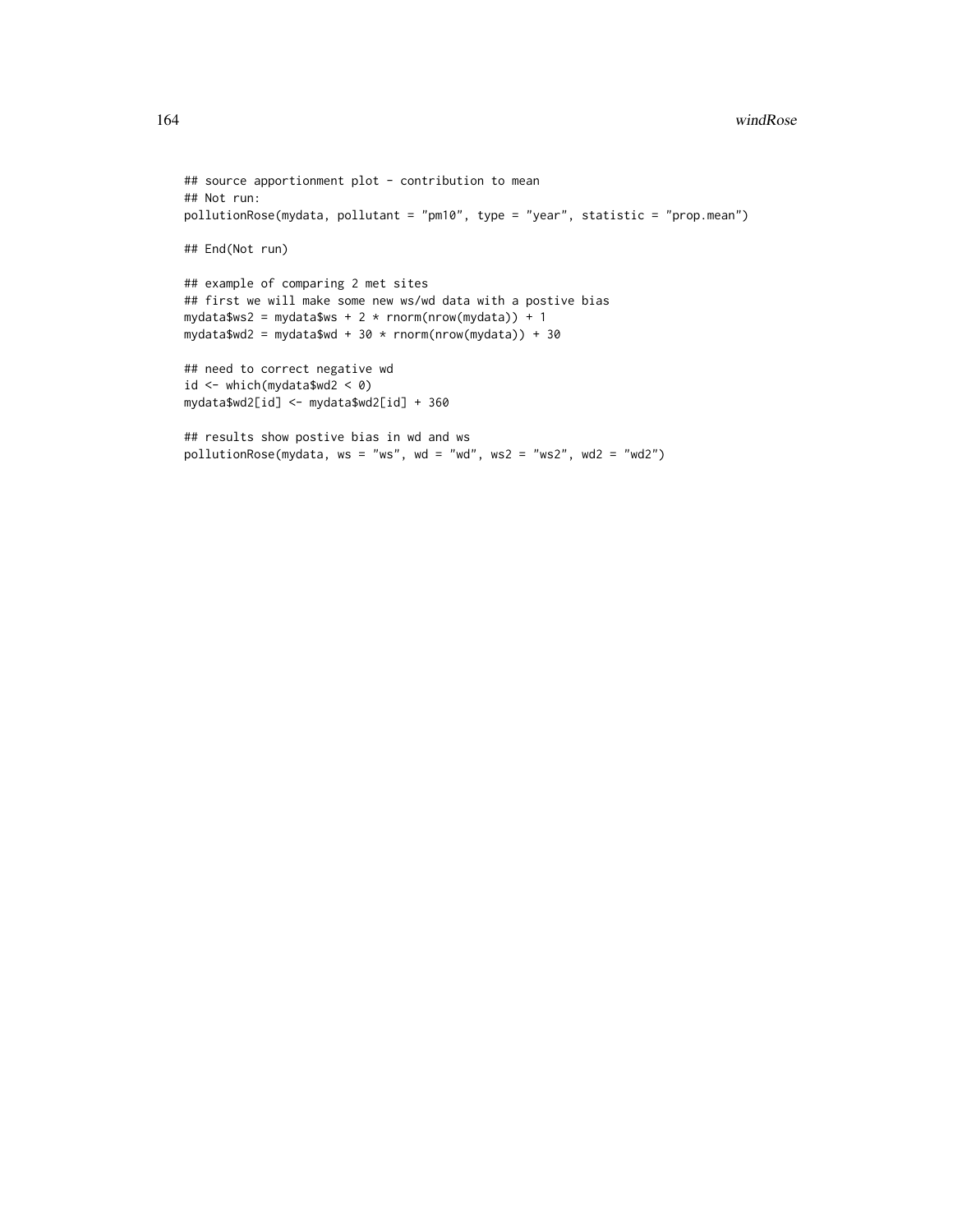# Index

∗ datasets mydata, [69](#page-68-0) ∗ methods aqStats, [3](#page-2-0) calcFno2, [6](#page-5-0) calcPercentile, [8](#page-7-0) calendarPlot, [10](#page-9-0) conditionalEval, [14](#page-13-0) conditionalQuantile, [17](#page-16-0) corPlot, [20](#page-19-0) cutData, [23](#page-22-0) drawOpenKey, [25](#page-24-1) import, [28](#page-27-0) importADMS, [31](#page-30-0) importAQE, [34](#page-33-0) importAURNCsv, [38](#page-37-0) importKCL, [42](#page-41-0) importMeta, [57](#page-56-0) importTraj, [58](#page-57-1) kernelExceed, [61](#page-60-0) linearRelation, [64](#page-63-0) modStats, [66](#page-65-0) openair, [70](#page-69-0) openColours, [71](#page-70-1) percentileRose, [73](#page-72-0) polarAnnulus, [77](#page-76-0) polarFreq, [86](#page-85-1) polarPlot, [90](#page-89-0) quickText, [98](#page-97-0) rollingMean, [99](#page-98-0) scatterPlot, [100](#page-99-0) selectByDate, [107](#page-106-0) selectRunning, [108](#page-107-0) smoothTrend, [110](#page-109-0) splitByDate, [114](#page-113-0) summaryPlot, [115](#page-114-0) TaylorDiagram, [118](#page-117-0) TheilSen, [123](#page-122-0) timeAverage, [128](#page-127-0)

timePlot, [131](#page-130-0) timeProp, [137](#page-136-0) timeVariation, [139](#page-138-0) trajCluster, [145](#page-144-0) trendLevel, [155](#page-154-0) windRose, [159](#page-158-0) aqStats, [3](#page-2-0) as.POSIXct, *[39](#page-38-0)* binData, [5](#page-4-0) bootMeanDF, [6](#page-5-0) calcFno2, [6,](#page-5-0) *[66](#page-65-0)* calcPercentile, [8](#page-7-0) calendarPlot, [10](#page-9-0) conditionalEval, [14](#page-13-0) conditionalQuantile, *[14](#page-13-0)*, *[17](#page-16-0)*, [17](#page-16-0) corPlot, [20](#page-19-0) cutData, *[16](#page-15-0)*, [23](#page-22-0) draw.colorkey, *[27,](#page-26-0) [28](#page-27-0)* drawOpenKey, [25,](#page-24-1) *[158](#page-157-0)*, *[163](#page-162-0)* gam, *[112](#page-111-0)* import, [28,](#page-27-0) *[33](#page-32-0)*, *[40](#page-39-0)* importADMS, *[30](#page-29-0)*, [31,](#page-30-0) *[37](#page-36-0)*, *[40](#page-39-0)*, *[56](#page-55-0)*, *[61](#page-60-0)* importADMSBgd *(*importADMS*)*, [31](#page-30-0) importADMSMet *(*importADMS*)*, [31](#page-30-0) importADMSMop *(*importADMS*)*, [31](#page-30-0) importADMSPst *(*importADMS*)*, [31](#page-30-0) importAQE, [34](#page-33-0) importAURN, *[30](#page-29-0)*, *[33](#page-32-0)*, *[40](#page-39-0)*, *[56](#page-55-0)*, *[58](#page-57-1)*, *[61](#page-60-0)* importAURN *(*importAQE*)*, [34](#page-33-0) importAURNCsv, *[30](#page-29-0)*, [38](#page-37-0) importEurope, [41](#page-40-0) importKCL, *[30](#page-29-0)*, *[33](#page-32-0)*, *[37](#page-36-0)*, *[40](#page-39-0)*, [42,](#page-41-0) *[58](#page-57-1)*, *[61](#page-60-0)* importMeta, *[36](#page-35-0)*, [57](#page-56-0) importNI *(*importAQE*)*, [34](#page-33-0) importSAQN, *[56](#page-55-0)*, *[58](#page-57-1)*, *[61](#page-60-0)*